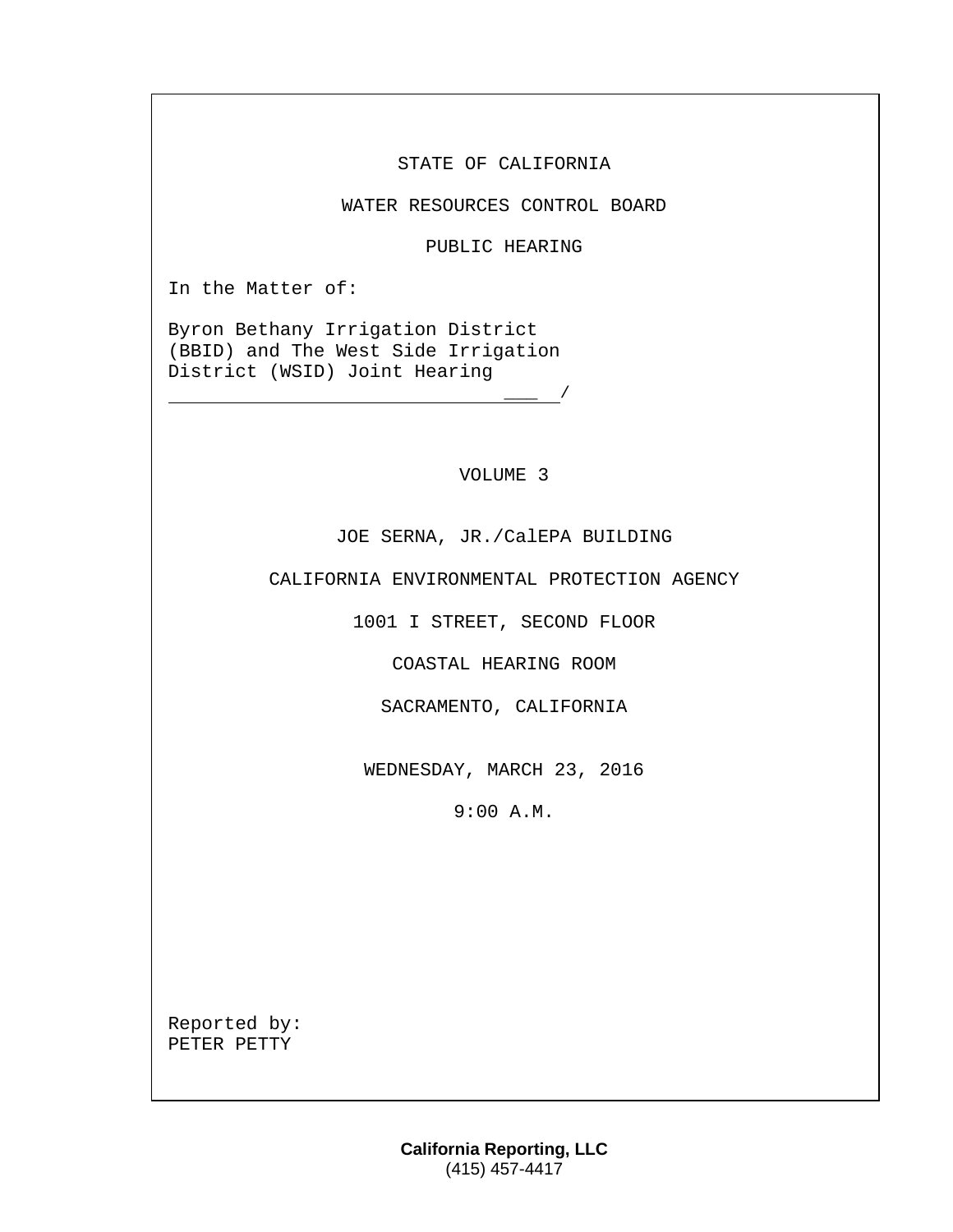# APPEARANCES

# HEARING OFFICERS:

Mr. Tam Doduc, Chair

Ms. Frances Spivy-Weber, Vice Chair

## WATER BOARD STAFF:

Ms. Nicole Kuenzi, Counsel

Mr. Ernie Mona, Water Resource Control Engineer

Ms. Jane Farwell-Jensen, Environmental Scientist

Mr. Rich Satkowski, Senior Water Resource Control Engineer

Mr. Michael Buckman, Hearing Unit Chief

INTERESTED PARTIES:

#### DIVISION OF WATER RIGHTS (DWR) - PROSECUTION TEAM

Mr. Andrew Tauriainen, Senior Staff Counsel Office of Enforcement 1001 I Street Sacramento, CA 95814

Mr. Ken Petruzzelli

Mr. John Prager

Ms. Jennifer Kalnins Temple, Department of Justice, Office of Attorney General

Witnesses:

Mr. Brian Coats

Mr. Jeffrey Yeazell

Ms. Katherine Mrowka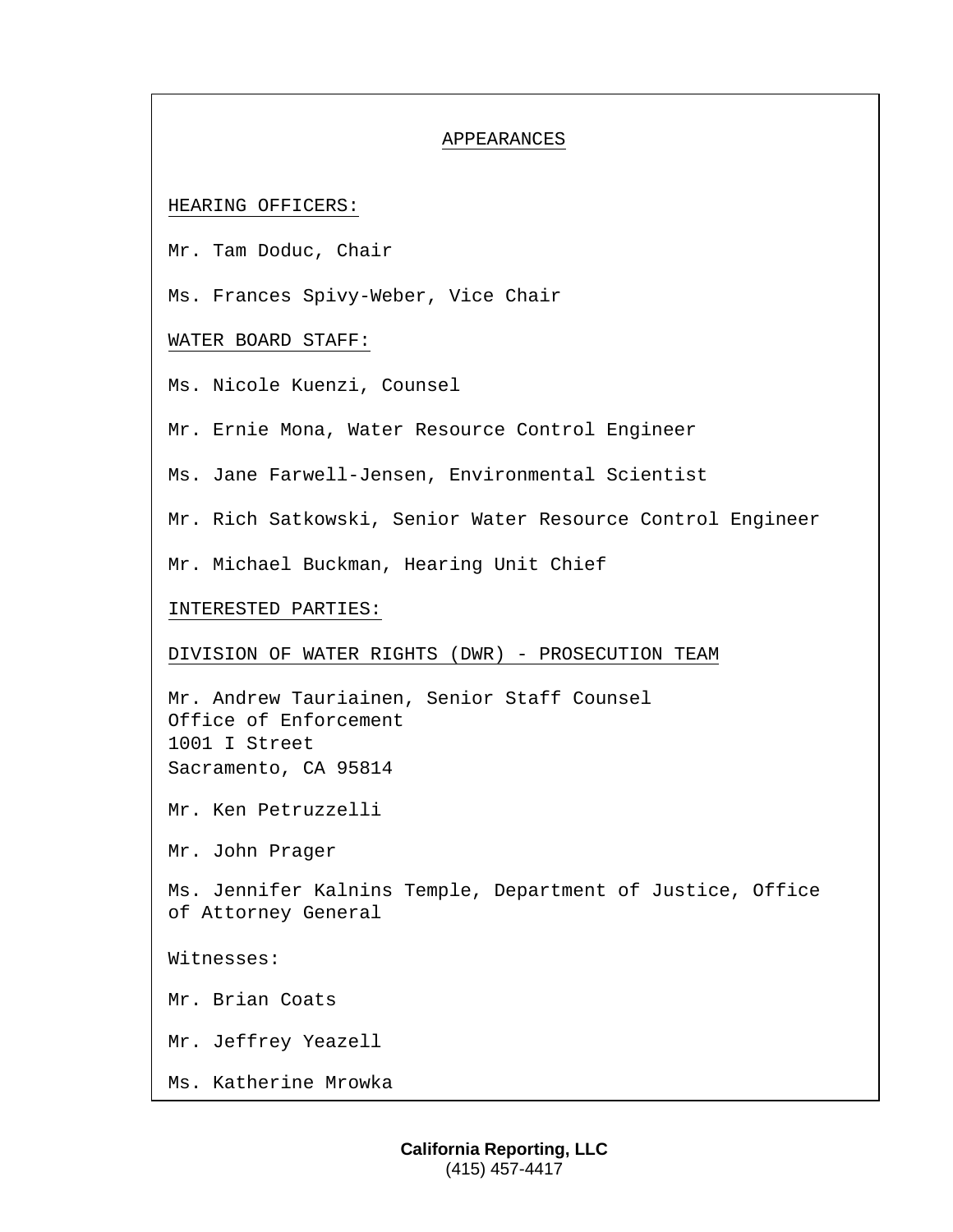#### APPEARANCES (CONT.)

CALIFORNIA DEPARTMENT OF WATER RESOURCES

Ms. Robin McGinnis, Office of Chief Counsel Ms. Cathy Cavanaugh, Office of Chief Counsel 1416 9th Street, 11th Floor Sacramento, CA 95814

BYRON BETHANY IRRIGATION DISTRICT (BBID)

SOMACH SIMMONS & DUNN BY: Mr. Daniel Kelly Mr. Michael Vergara Mr. Aaron A. Ferguson Ms. Uoxina Santos-Aguirre, Paralegal 500 Capitol Mall, Suite 1000 Sacramento, CA 95814

THE WEST SIDE IRRIGATION DISTRICT (WSID)/BANTA-CARBONA IRRIGATION DISTRICT (BCID)/PATTERSON IRRIGATION DISTRICT (PID)

HERUM, CRABTREE, SUNTAG BY: Ms. Jeanne M. Zolezzi Ms. Janelle Krattiger 5757 Pacific Avenue, Suite 222 Stockton, CA 95207

SOUTH DELTA WATER AGENCY

HARRIS PERISO & RUIZ By: Mr. Dean Ruiz 3439 Brookside Road Stockton, CA 95219

CENTRAL DELTA WATER AGENCY

SPALETTA LAW, PC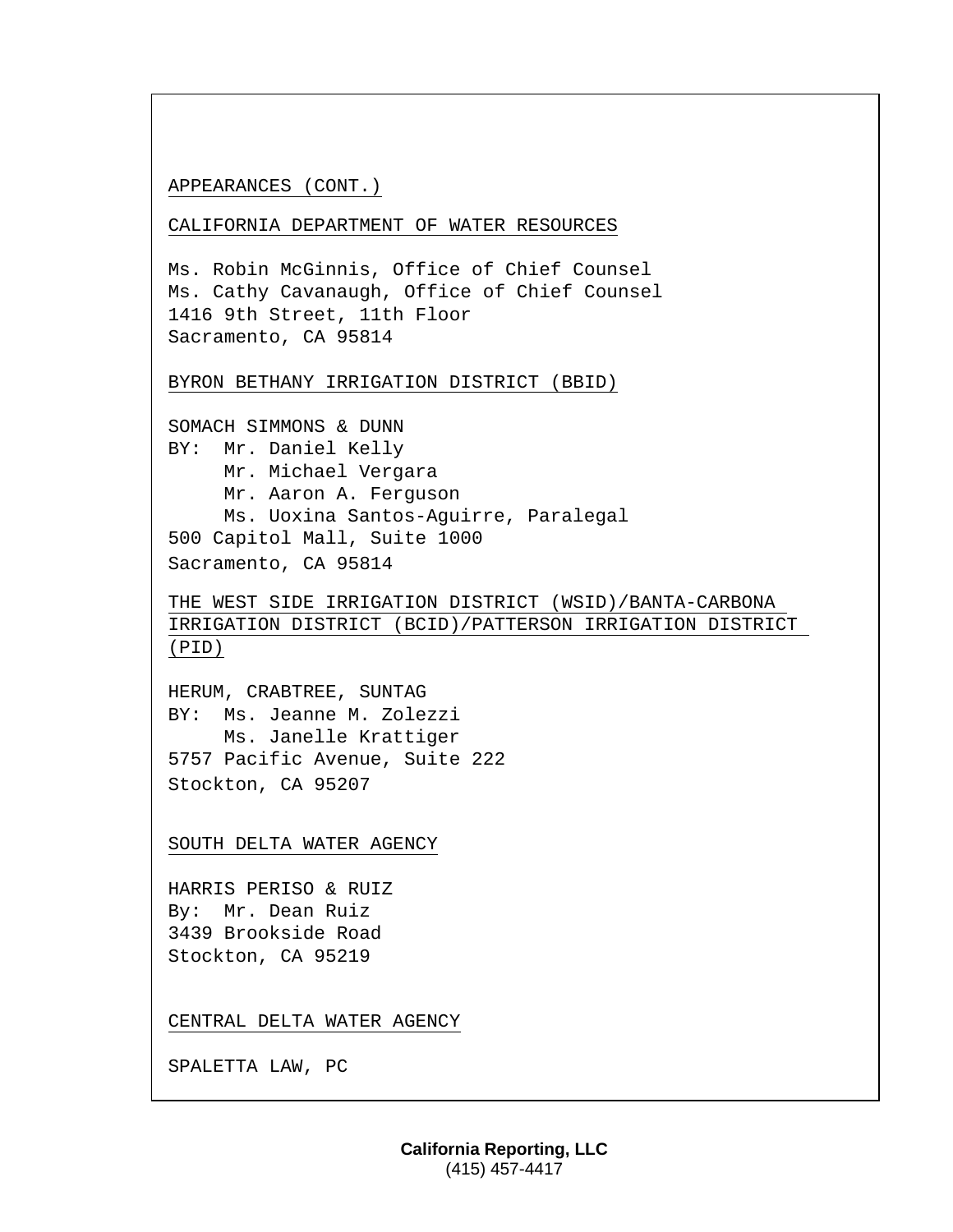By: Ms. Jennifer Spaletta Mr. Russell Frink 225 West Oak Street Lodi, CA 95240

APPEARANCES (CONT.)

## RICHARD MORAT

Mr. Richard Morat 2821 Berkshire Way Sacramento, CA 95864

# CITY AND COUNTY OF SAN FRANCISCO AND SAN FRANCISCO PUBLIC UTILITIES COMMISSION

Mr. Jonathan Knapp 1390 Market Street, Suite 418 San Francisco, CA 94102

#### SAN JOAQUIN TRIBUTARIES AUTHORITY

O'Laughlin & Paris, LLP By: Mr. Tim O'Laughlin 2617 K Street, Suite 100 Sacramento, CA 95816

STATE WATER CONTRACTORS

DUANE MORRIS By: Ms. Jolie-Anne Ansley One Market Plaza, Suite 2200 San Francisco, CA 94105

Ms. Becky Dell Sheehan, Metropolitan Water District of Southern California

WESTLANDS WATER DISTRICT (WWD)

Mr. Philip A. Williams, Deputy General Counsel, WWD 400 Capitol Mall, 20th Floor Sacramento, CA 95814

KRONICK, MOSKOVITZ, TIEDEMANN & GIRARD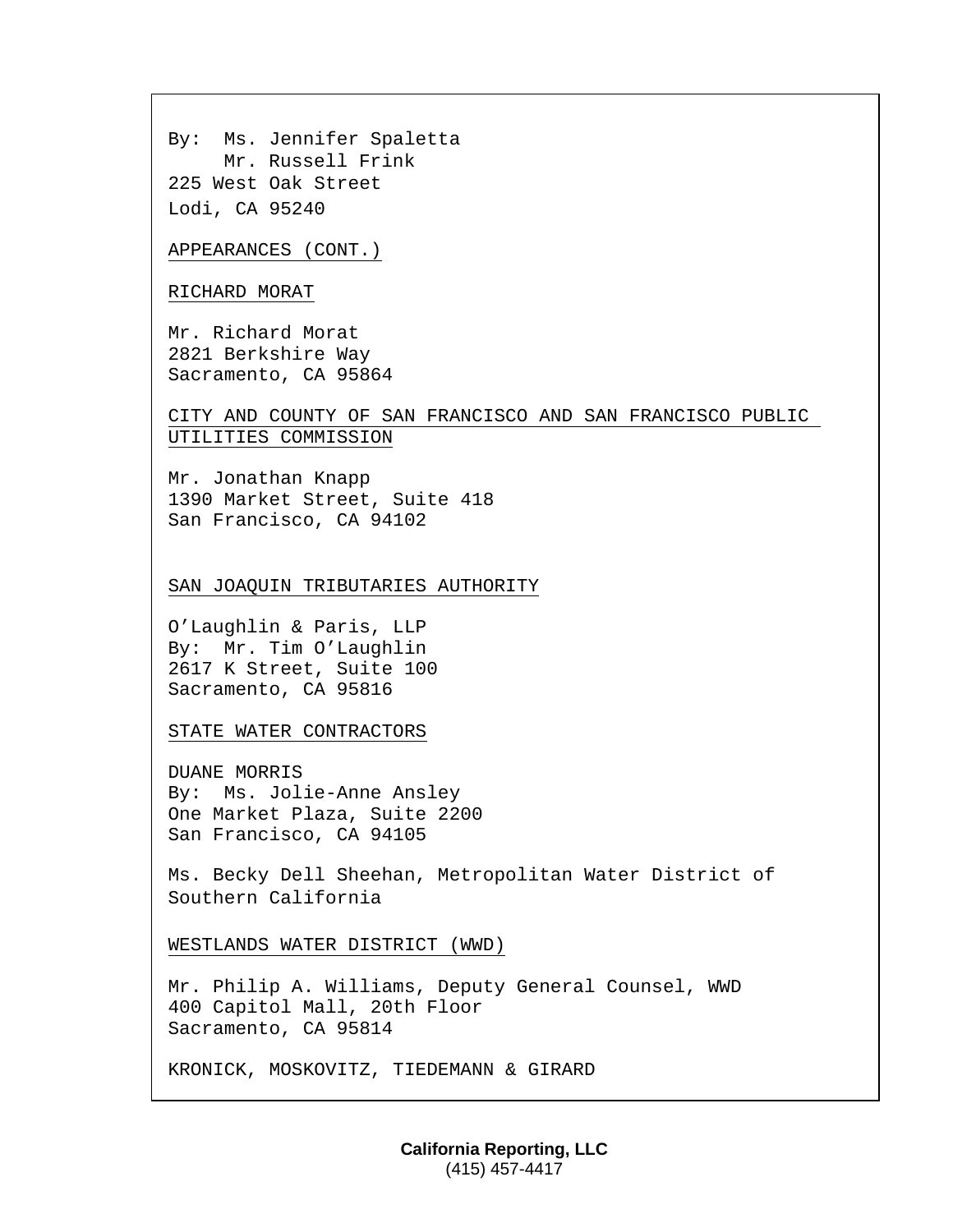By: Ms. Rebecca Akroyd Ms. Elizabeth Leeper 400 Capitol Mall, 27th Floor Sacramento, CA 95814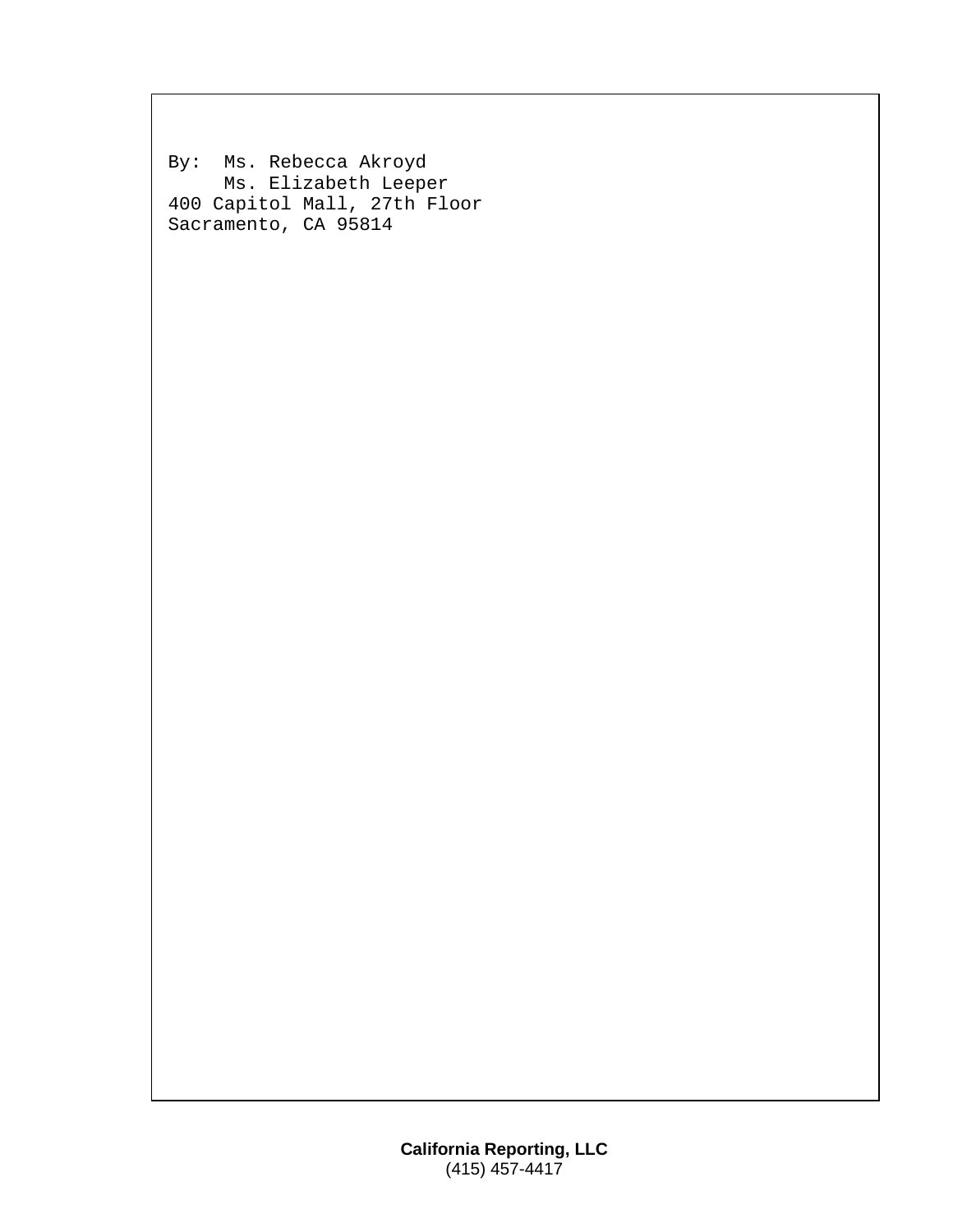|                                                                     | INDEX            |                                           |         |
|---------------------------------------------------------------------|------------------|-------------------------------------------|---------|
|                                                                     | $-000 - -$       |                                           |         |
|                                                                     |                  |                                           | PAGE    |
| Opening Argument in Favor of the Motion                             |                  |                                           |         |
| By CDWA<br>By WSID/PID                                              |                  |                                           | 3<br>19 |
| By BBID                                                             |                  |                                           |         |
|                                                                     |                  |                                           |         |
| Opening Argument in Opposition to the Motion<br>By Prosecution Team |                  |                                           | 32      |
|                                                                     |                  |                                           |         |
|                                                                     |                  |                                           |         |
|                                                                     | EXAMINATIONS     |                                           |         |
|                                                                     |                  | DIVISION OF WATER RIGHTS PROSECUTION TEAM |         |
|                                                                     | REDIRECT RECROSS |                                           |         |
|                                                                     |                  |                                           |         |
| Mr. Brian Coats                                                     | $105-T$          | $160-S$                                   |         |
|                                                                     |                  | $175-K$<br>$189 - C$                      |         |
|                                                                     |                  | $198 - SA$                                |         |
|                                                                     |                  |                                           |         |
| Mr. Jeffrey Yeazell 105-T                                           |                  | $157 - S$<br>$174 - K$                    |         |
|                                                                     |                  | $189 - 0$                                 |         |
|                                                                     |                  | $198 - SA$                                |         |
|                                                                     |                  | $200 - B$                                 |         |
| Ms. Kathy Mrowka                                                    | $116-T$          | $167 - S$                                 |         |
|                                                                     |                  | $175 - K$                                 |         |
|                                                                     |                  | $188 - 0$                                 |         |
|                                                                     |                  |                                           |         |
| T = Mr. Tauriainen<br>LEGEND:                                       |                  |                                           |         |
| $S = MS. Spaletta$<br>$K = Mr.$ Kelly                               |                  |                                           |         |
| $0 = Mr. O' Laughlin$                                               |                  |                                           |         |
| SA = Mr. Satkowski                                                  |                  |                                           |         |
| $B = Mr. Buckman$                                                   |                  |                                           |         |
|                                                                     |                  |                                           |         |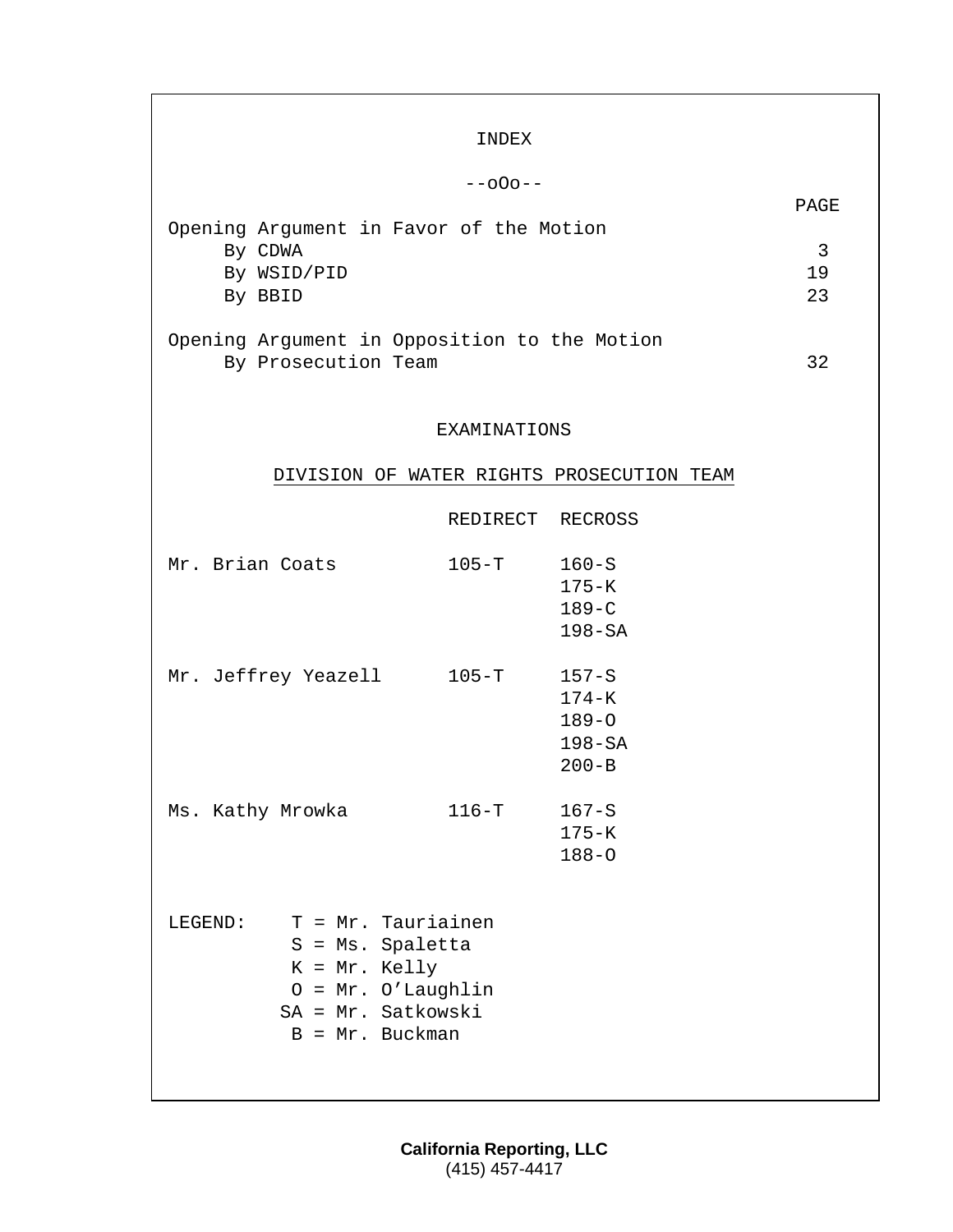# INDEX

| Closing Argument in Favor of the Motion |              |  |  |  |     |
|-----------------------------------------|--------------|--|--|--|-----|
|                                         | BY Mr. Kelly |  |  |  | 201 |
|                                         |              |  |  |  |     |

Closing Argument in Opposition of the Motion By Mr. Tauriainen 204

-oOo-

INDEX OF EXHIBITS

(Further detailed listing of exhibits can be found at www.waterboards.ca.gov.waterrights/water\_issues/programs/ hearings/byronbethany/exhibits/)

THE WEST SIDE IRRIGATION DISTRICT

|              | TD                                                            | EVD |     |
|--------------|---------------------------------------------------------------|-----|-----|
| WSID-100     | Excerpt from Ms. Mrowka's<br>deposition                       | 217 | 219 |
| $WSID-152-R$ | Excerpt from Ms. Mrowka's<br>Deposition                       | 217 | 219 |
| $WSID-183$   | Excerpt from Ms. Mrowka's<br>Deposition                       | 173 | 219 |
| WSID-184     | Photo of Spaletta's BIG Post-it:<br>2015 June Combined Supply | 217 | 219 |
|              | $-000-$                                                       |     |     |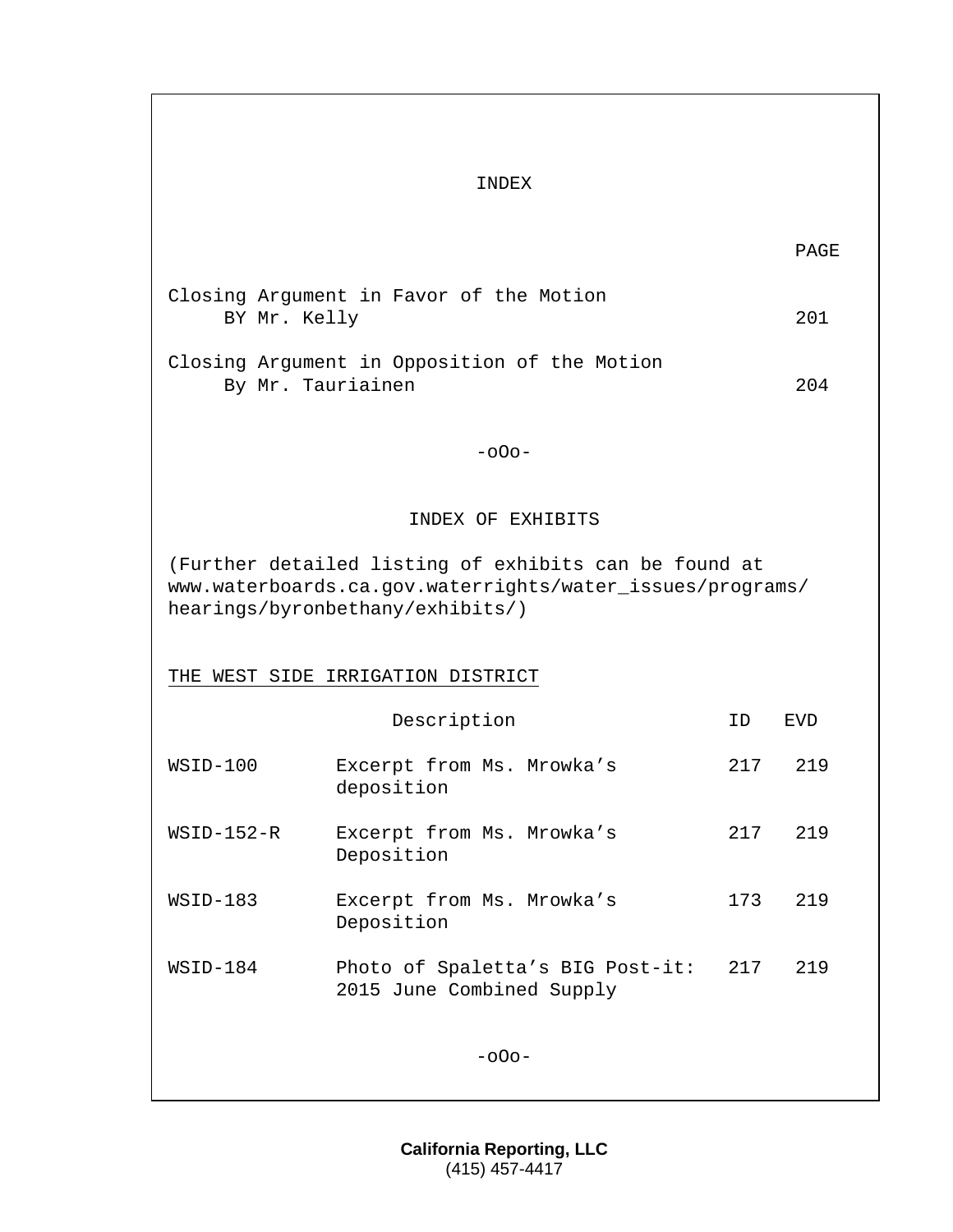` 1 P R O C E E D I N G S 2 March 23, 2016 9:00 a.m. 3 HEARING OFFICER DODUC: Good morning everyone. 4 Welcome back. Thank you for accommodating the various 5 changes yesterday. 6 Let me begin by reminding you of all the various 7 general announcements. If an alarm goes off we are 8 required to vacate this room. Please take the stairs 9 down, exit, and go to our meeting location. If you've 10 forgotten where that is I believe there's a sign on the 11 first floor that tells you, so I won't repeat it. 12 This is being webcasted, so please speak into the 13 microphone as you present your comments today. And begin 14 by identifying yourself. 15 And take a moment, and if you haven't done so, 16 check and make sure that your cells phones are on silent. 17 I am -- I guess I should have introduced myself 18 first. I am Tam Doduc, Hearing Officer for the BBID ACL. 19 And to my left is Vice Chair Fran Spivy-Weber, Hearing 20 Officer for the Westside Draft CDO. Assisting us today 21 are to my right, Counsel Nicole Kuenzi. To her right, 22 Jane Farwell-Jensen. To Ms. Spivy-Weber's left is Rich 23 Satkowski. And to his left is left is Ernie Mona. We 24 also have Michael Buckman over there assisting us.

> **California Reporting, LLC** (415) 457-4417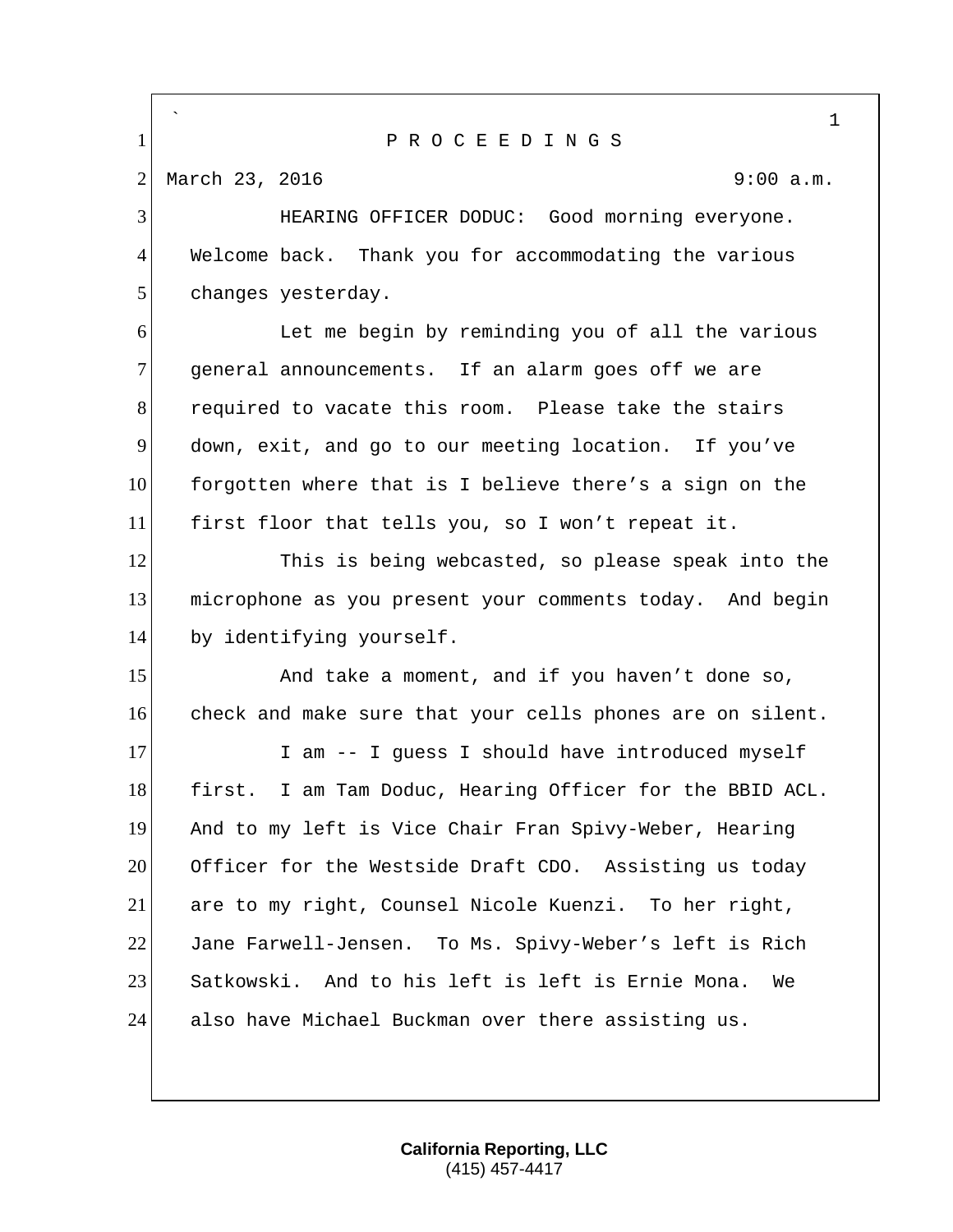` 1 So again, thank you for accommodating the 2 changes. And we look forward to hearing your comments 3 and arguments today with respect to motions for 4 dismissal.

 I wanted to give you at least a heads-up that what we are most interested in hearing today are  $-$ -7 because Phase 1 has been focused on the water 8 availability portion of this hearing, we are very interested in hearing the Water Availability Analysis and the assumptions underlying those analyses. So if -- you're welcome to make comments during the 45 minutes allotted for each side, but that would be my area of interest.

14 So with that I will invite those who would like 15 to speak in favor of the motion to present your 45-minute 16 argument.

17 Another housekeeping item is after we hear all 18 the oral arguments we will be taking a short break, and 19 that probably will be later on this morning. So as for 20 planning purposes, keep that in mind. 21 With that, Mr. Kelly? 22 MR. KELLY: Good morning. 23 THE REPORTER: Your microphone, sir? 24 MR. KELLY: Are we on now? There we go. Good

25 morning.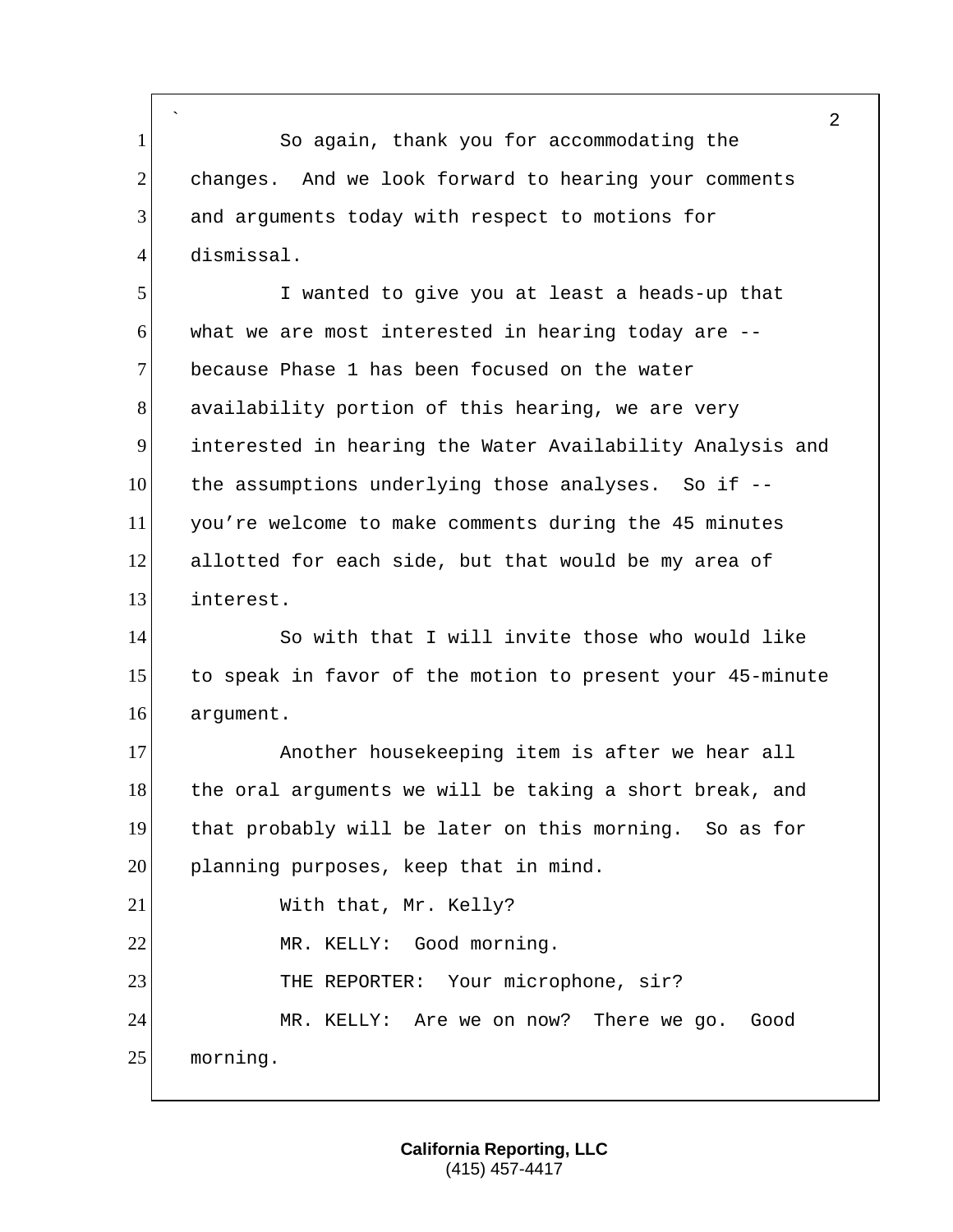` 3 1 Just so you understand what we're going to do, 2 Ms. Spaletta and I and Ms. Zolezzi have prepared a 3 PowerPoint that we're going to use that outlines the 4 argument and the citations to evidence. 5 HEARING OFFICER DODUC: You're actually welcome  $6$  to take those seats, if you would like. 7 MS. ZOLEZZI: I think I'm fine right here. 8 HEARING OFFICER DODUC: Okay. All right. 9 MR. KELLY: And so Ms. Spaletta will speak first, 10 and then Ms. Zolezzi will pick it up, and then I'll 11 follow Ms. Zolezzi, just so you know as we're going 12 through. When Ms. Spaletta concludes her portion it 13 won't be the end then. There will be -- there will be 14 just additional speakers, but we'll all do it within 15 the -- within the 45-minute allotted time. Thank you. 16 HEARING OFFICER DODUC: Thank you. 17 OPENING ARGUMENT IN FAVOR OF THE MOTION 18 BY MS. SPALETTA 19 FOR THE WEST SIDE IRRIGATION DISTRICT, 20 SOUTH DELTA WATER AGENCY, 21 CENTRAL DELTA WATER AGENCY 22 MS. SPALETTA: Good morning. If we could get the 23 PowerPoint up on the screen? 24 And I first of all wanted to thank the Hearing 25 Officers for the opportunity to provide this argument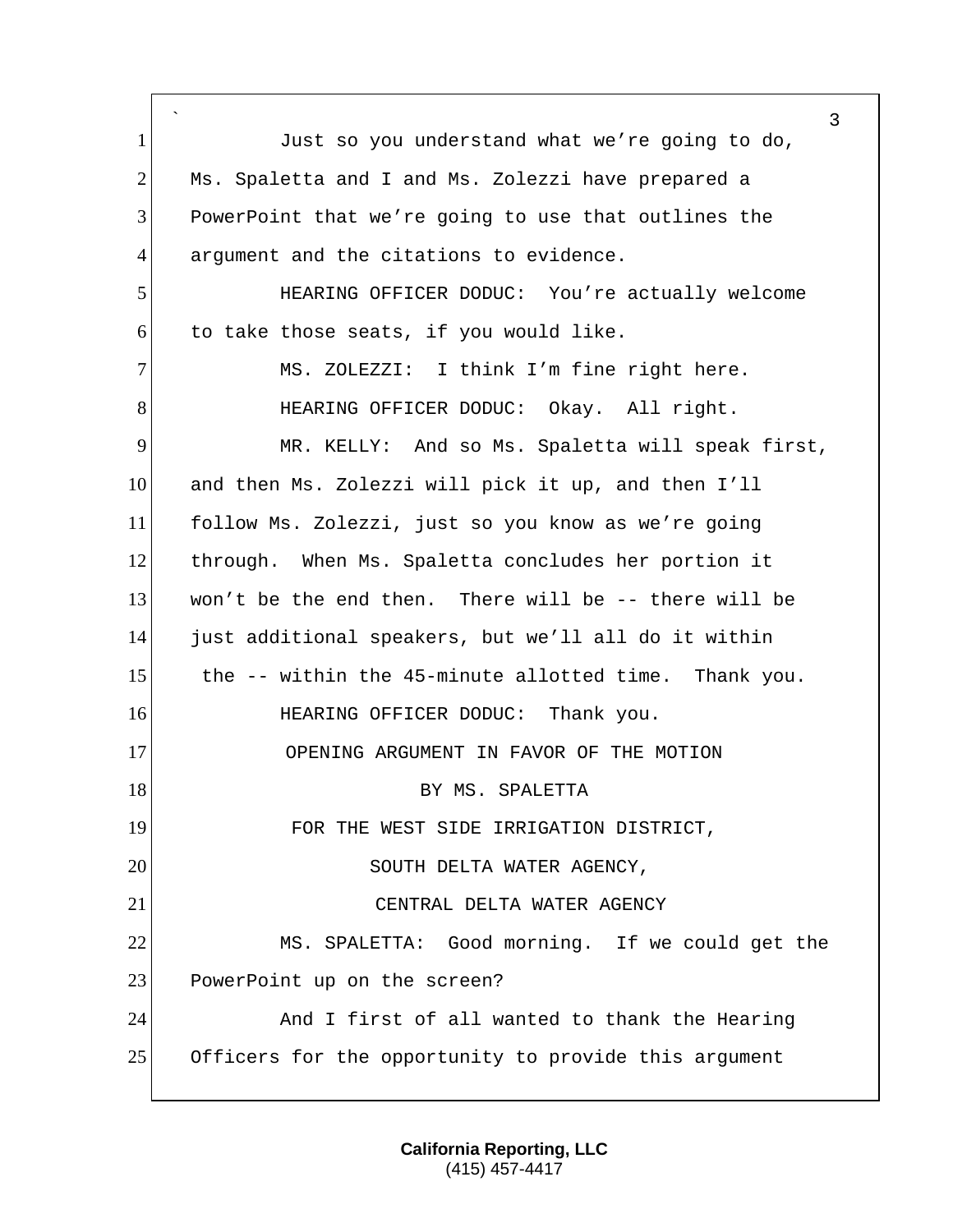|                | 4                                                         |
|----------------|-----------------------------------------------------------|
| $\mathbf{1}$   | today and to outline the evidence and the burden of       |
| $\overline{2}$ | proof. I agree that it will be very helpful to the        |
| 3              | process. And, frankly, we're very thankful for the        |
| $\overline{4}$ | opportunity to do that today.                             |
| 5              | Oh, there it is. Okay. I think it's a little              |
| 6              | hard to see, but hopefully it will come up.               |
| $\tau$         | So the motion was a motion for nonsuit. And what          |
| 8              | we thought we would do first is really talk about what    |
| 9              | that means, what that motion means, and what it means for |
| 10             | the hearing officers in the context of what we've seen so |
| 11             | far in this case.                                         |
| 12             | A motion for nonsuit or a judgment, basically, in         |
| 13             | one party's favor is used after the presentation of a     |
| 14             | party's case in chief when the evidence is legally        |
| 15             | insufficient to meet the party's burden of proof.         |
| 16             | And why is this type of motion even allowed in            |
| 17             | the law?                                                  |
| 18             | You know, the big picture here is that the                |
| 19             | Prosecution Team has had an opportunity to put on their   |
| 20             | very best case, all of their evidence supporting the      |
| 21             | elements that they have to prove. We've had some          |
| 22             | opportunity to poke at that evidence with cross-          |
| 23             | examination. They had an opportunity to rehabilitate      |
| 24             | their case through redirect. And frankly, this is the     |
| 25             | best their case is ever going to look. At this point we   |

Г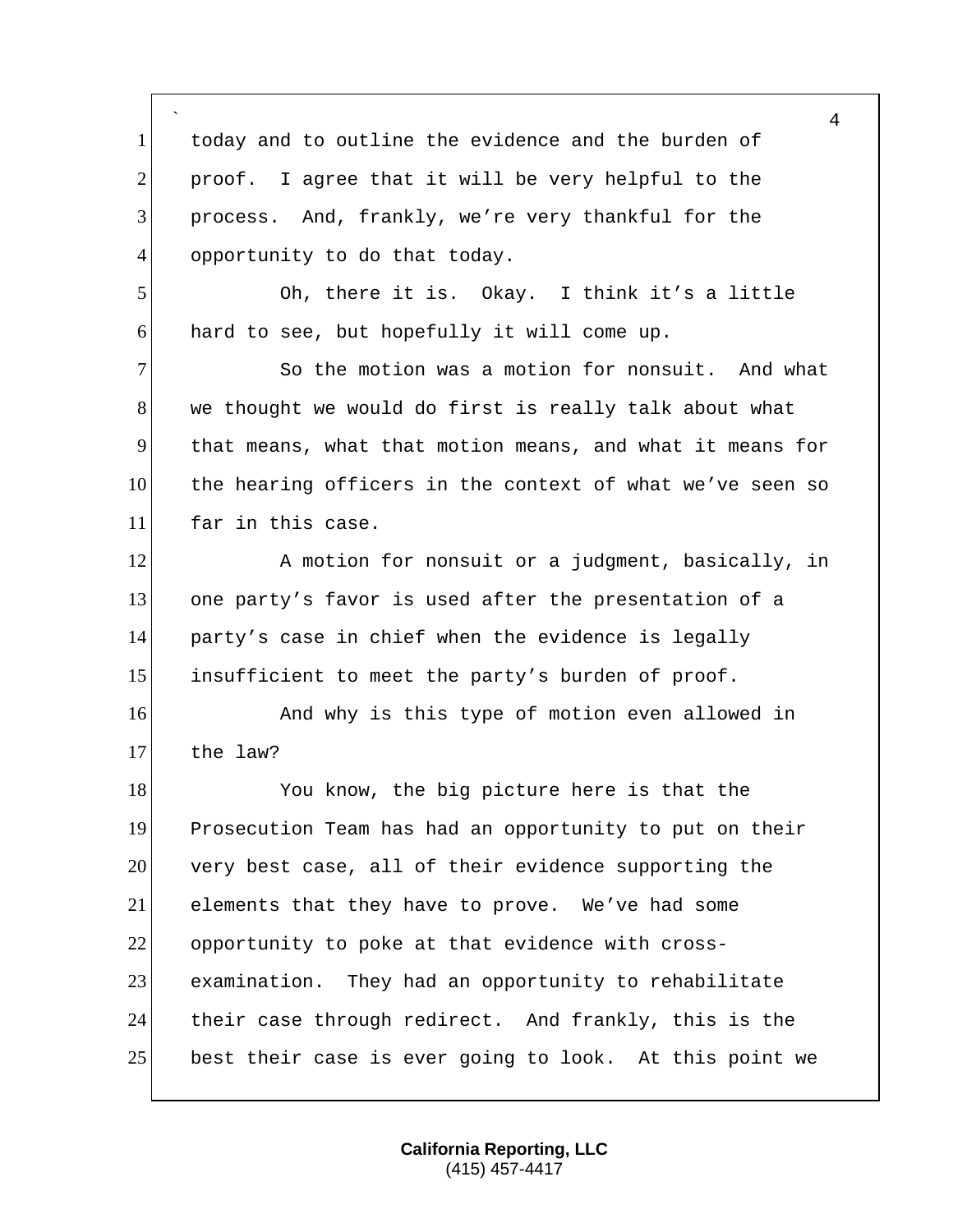` move on and the other parties get to put on their evidence, and then we do rebuttal. But they've already 3 had their opportunity to put their best evidence before you. So if they haven't met their burden of proof on the elements at this point, they're not going to be able to do so as we move forward. So that's the purpose of the 7 motion. We've laid out the standard.

8 You have the ability as a tribunal looking at 9 this motion to weigh the evidence and make inferences and 10 determinations of the credibility of the witnesses, 11 including any experts that were put forth as part of the 12 Prosecution Team's case.

13 So what exactly is the motion?

14 Mr. O'Laughlin made the motion and it was joined 15 by the Delta agencies, as well as West Side and BBID yesterday. So to get to the bottom line of what we could do with this motion, the motion is for judgment or dismissal in favor of BBID in its enforcement action denying the proposed ACL because the Prosecution Team did not prove water was unavailable during June of 2015. It's the same request for West Side because they did not 22 prove water was unavailable for West Side. 23 What are the elements that they had to prove? The Prosecution Team asserted the enforcement

25 actions were justified because water was unavailable for

**California Reporting, LLC** (415) 457-4417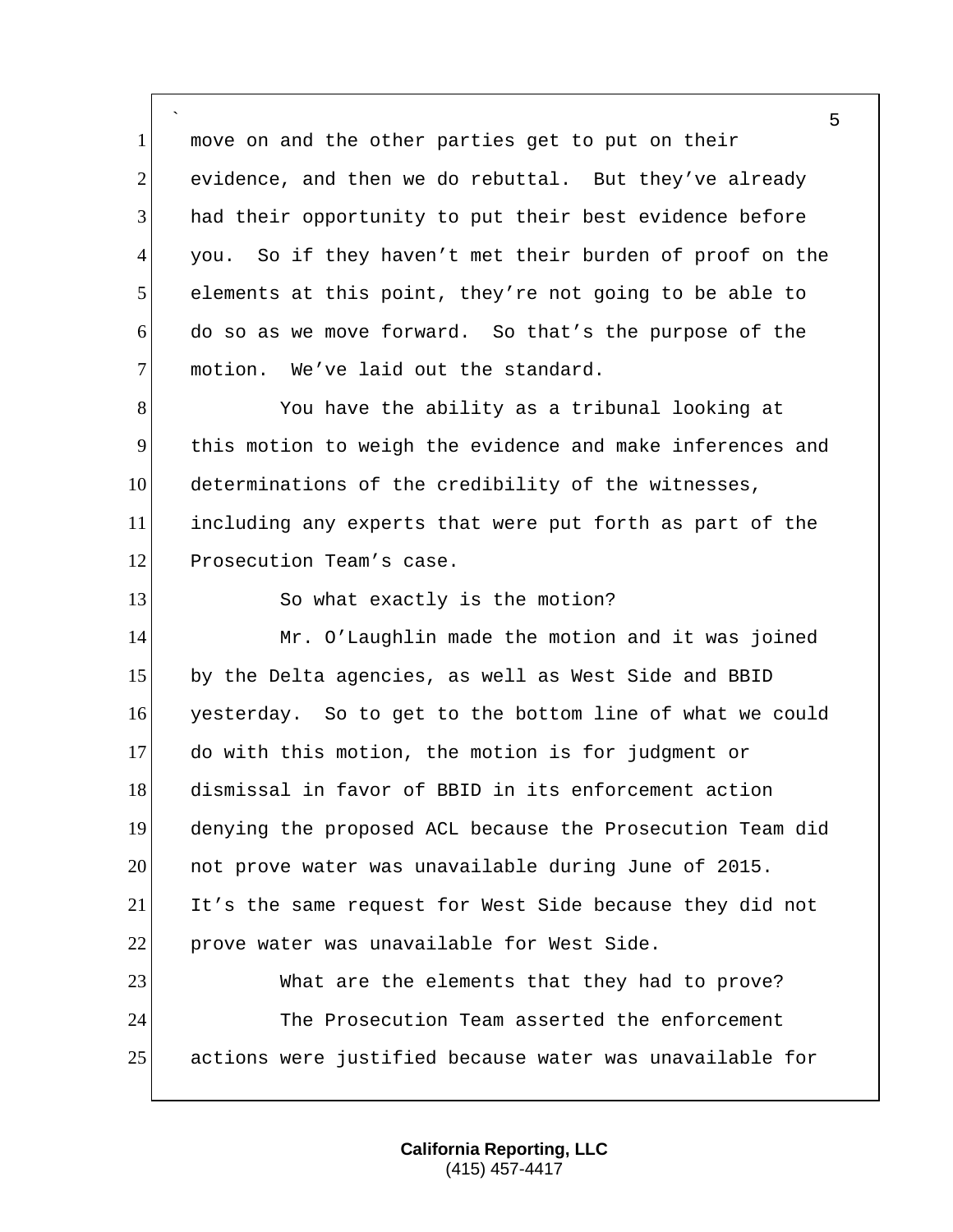` 1 West Side starting May 1st, and for BBID from June 13th 2 through the 25th. The Prosecution Team had the burden to 3 establish water was unavailable. They chose to meet 4 their burden with a global Water Availability Analysis, 5 which I'm going to nickname the WAA, from May 1st, 2015, 6 and June 12th. And this was confirmed specifically in 7 Ms. Mrowka's written testimony, and then again when we 8 cross-examined her, that they were relying on the May 1st 9 and the June 12th determinations.

10 The Prosecution Team also argued in its opening statement that the enforcement actions were justified to protect the rule of priority. However, you noted and we, of course, pointed out that they chose not to present any evidence in their case in chief of injury to a prior right holder.

16 So what exactly was the burden of proof? 17 The Prosecution Team argued it was the 18 preponderance of the evidence standard, which basically 19 means they've tipped the scale. But it's more likely 20 than not that water was unavailable. Frankly, it's not a 21 real stringent standard. The other end of the spectrum  $22$  is criminal cases beyond any reasonable doubt.

23 We argue that the standard in this type of case, 24 when you're dealing with very important public policy 25 issues and very important private rights, is the middle-

> **California Reporting, LLC** (415) 457-4417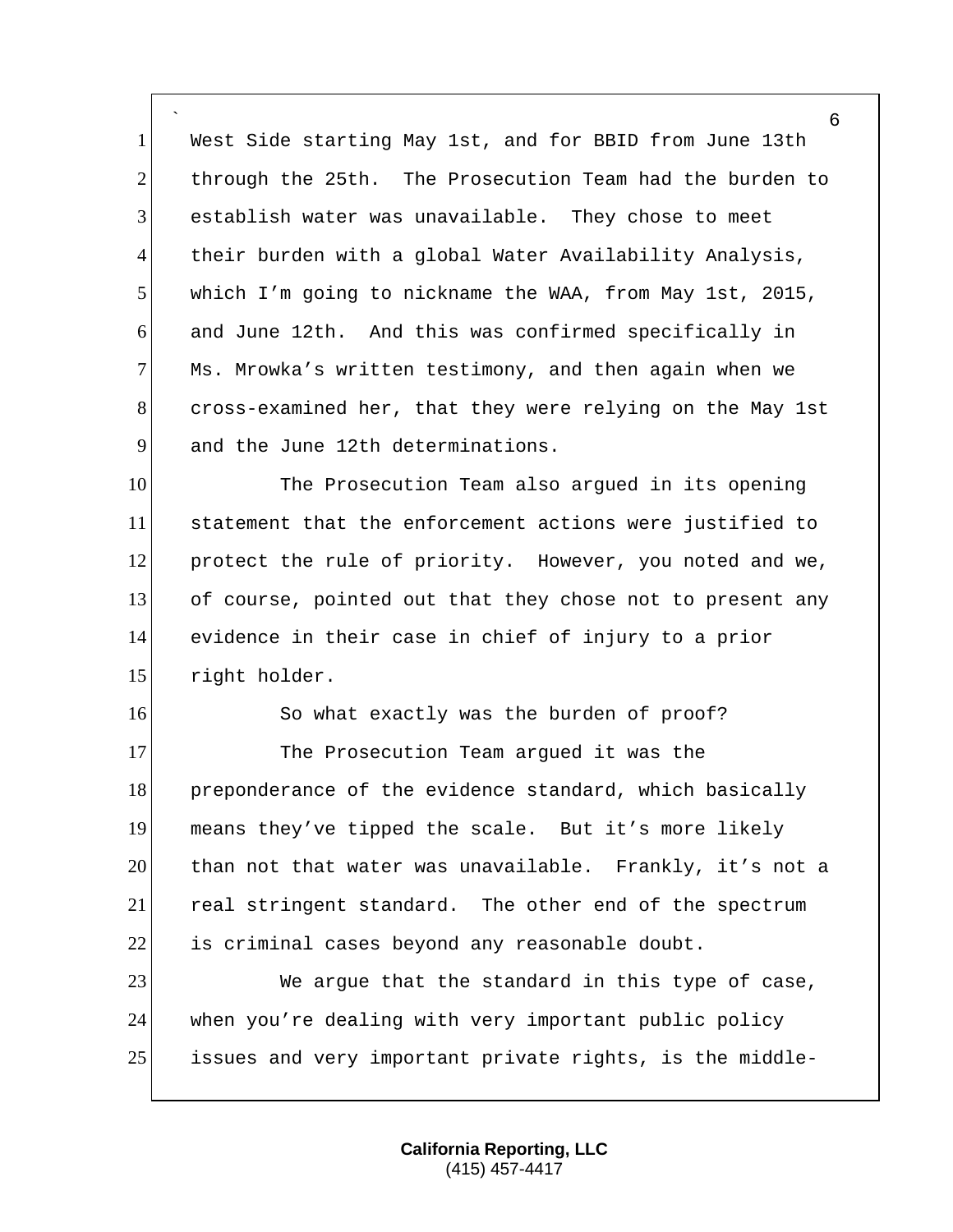` 1 ground standard which is the clear and convincing 2 evidence standard. So that means that they have to do 3 more than just barely tip the scale. They have to prove 4 that there's a high probability that they are correct. 5 There's a high probability that based on their analysis, 6 water was unavailable. It has also been described by 7 courts as "proof so clear as to leave no substantial 8 doubt, sufficiently strong to command the unhesitating 9 ascent of every reasonable mind." Respondents' contend 10 that regardless of which standard you use, the evidence 11 that the Prosecution Team presented in its case in chief 12 doesn't meet either standard.

 So this is just a general overview of the specific grounds for this motion. Now I will tell you, 15 this is not all the reasons why we think that we would prevail in this case but we had to limit it due to time, and we're going to focus on these five specific grounds 18 and provide you citations to the testimony and the exhibits.

20 The first ground is the Prosecution Team's 21 admissions that their analysis omitted key elements of 22 water supply.

23 The second ground is their omission that the 24 analysis included excess demand.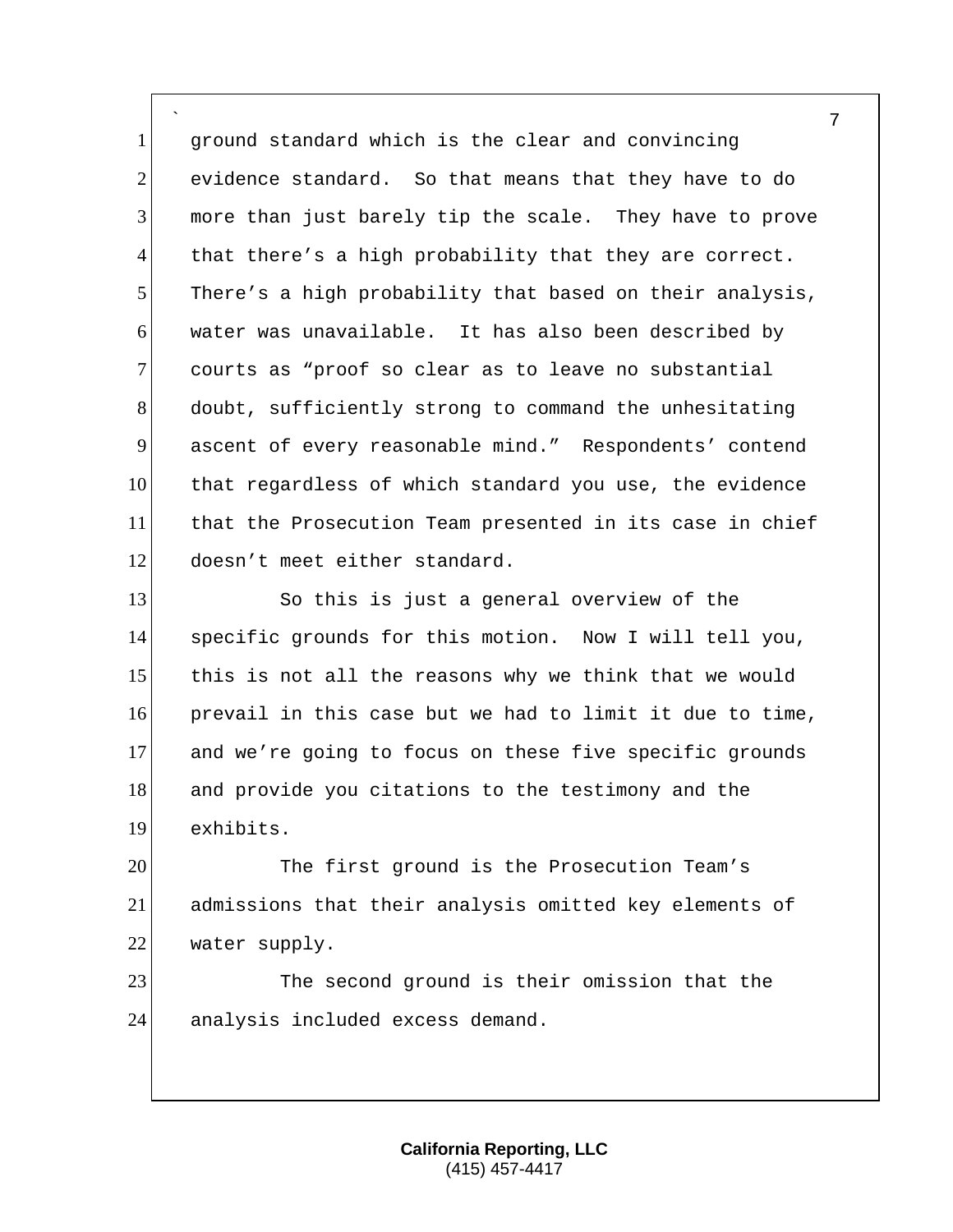` 1 The third ground is their admission that they did 2 not analyze water availability at the West Side or BBID 3 points of diversion.

4 The fourth ground is the admission that they did 5 | not update their analysis for purposes of this 6 enforcement proceeding to include actual demands in 7 supplies which affected water availability and would have 8 been the best available information for enforcement 9 purposes.

10 The fifth ground is that they have presented absolutely no injury to prior rights. And as we will 12 explain later, under California Law there is absolutely no law that supports the concept of enforcement or curtailment of a junior right holder to protect an abstract senior right. You have to prove actual injury.

16 So now let's get into the specifics. The supply 17 omissions in both of the two graphs that the Prosecution 18 Team relies on, their Exhibit 47 was the graph they 19 relied on for May 1st. Their Exhibit 48 was the graph 20 they relied on for BBID on June 12th.

21 The first major omission, there was no 22 consideration of the timing for full natural flow to 23 reach the Delta. So they selected a methodology which 24 was to look at full natural flow measured at these 25 upstream gauge points and calculated by DWR to reflect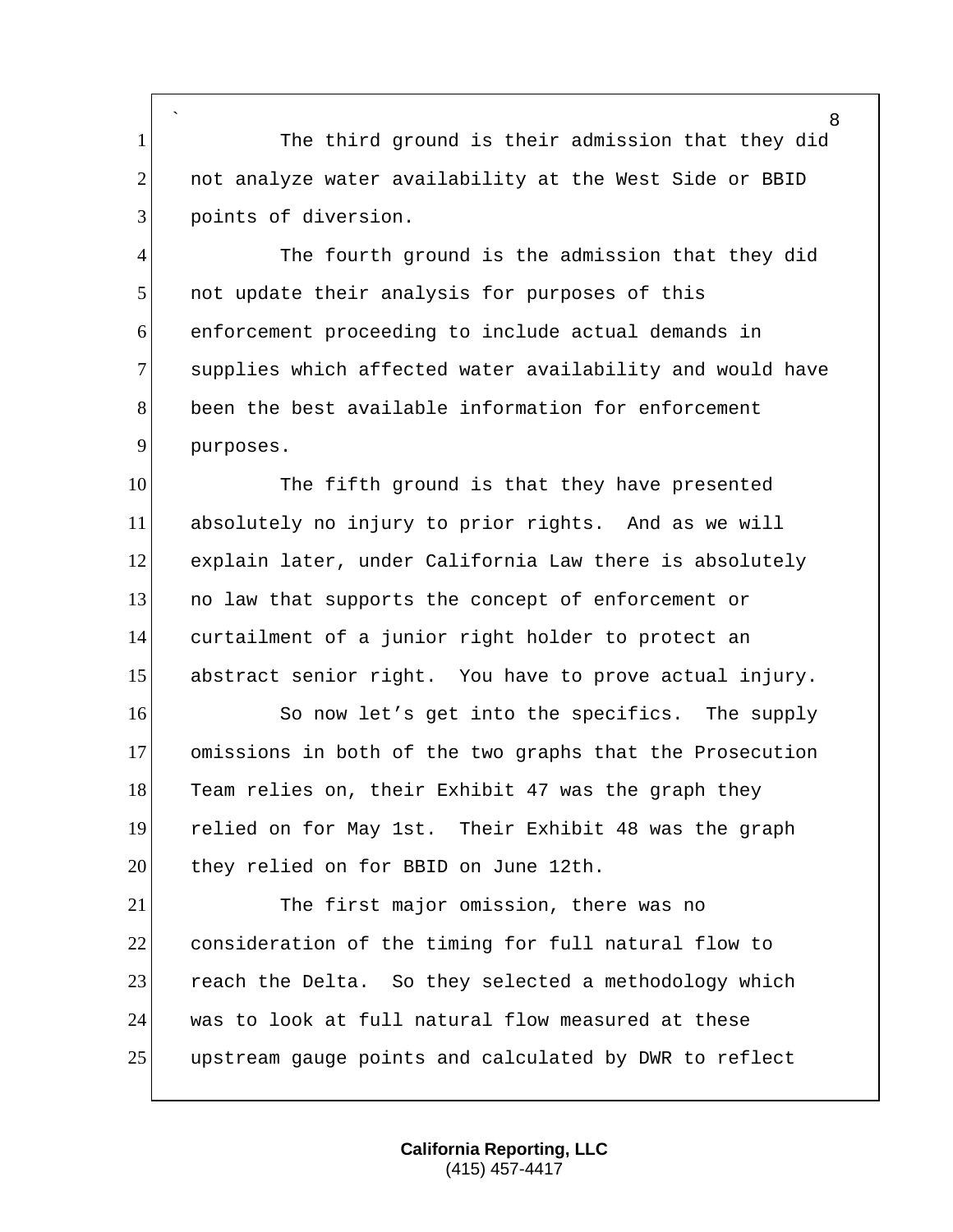` natural flows way up at the crest of all of these rim reservoirs. That was their choice. They determined that if water became unavailability  $-$  unavailable at Redding, it became unavailable at Redding the same day it became unavailable at the end of the Delta for BBID. And that  $-$  there's no grounds for that analytical reasoning that has been presented by the Prosecution Team. Mr. 8 Coats admitted in his testimony that it was actually impossible in the real world for that to be the case.

10 The second ground is the failure to update supply to account for DWR's reconciled monthly unimpaired flows which were presented by Mr. Nemeth on cross-examination. Those flows were higher than all of the forecasts that were used in the Prosecution Team's Water Availability Analysis.

16 The third ground is they omitted abandoned releases of stored water. So to the extent there were 18 releases of stored water that were used for a particular purpose or abandoned and made their way into the Delta, 20 they were not included at all.

21 The fourth ground is they omitted treatment plant discharges which are clearly available for appropriators 23 to pick up under their appropriative rights, which was 24 admitted by the Prosecution Team witnesses.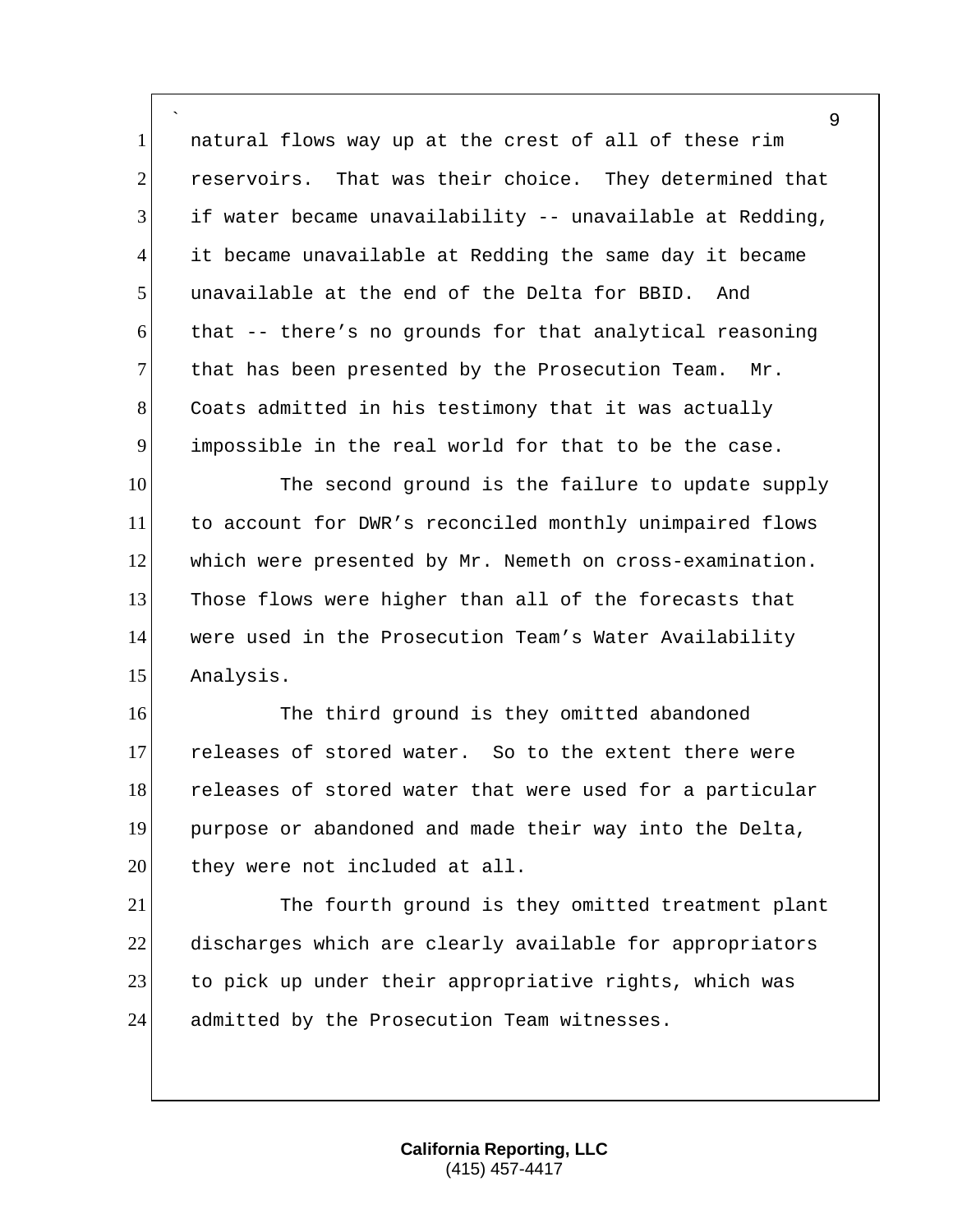` 1 Now what's, of course, ironic about that omission 2 is West Side's enforcement action is based in part on a 3 particularly measured treatment plant discharge from the 4 City of Tracy. So on the one hand, they're accusing West 5 Side of unlawfully diverting water. On the hand, they 6 didn't include that water in their supply analysis. So 7 we have a significant internal inconsistency.

8 The next ground is a complete omission of 9 Sacramento River return flows, even though there were 10 substantial return flows in the Sacramento River that 11 were included in the 1977 version of the Water 12 Availability Analysis.

13 The next ground is that the Prosecution Team's analysis did not include any water present in the Delta Channels. They essentially ignored the reality of the Delta. They ignored the amount of water sitting in those channels. And it was just completely absent from the 18 analysis, yet these two diverters who they are going after in this enforcement action are located in the heart of that Delta and divert from those Delta channels.

21 Lastly, they computed return flows and subbasin 22 flows that were not depicted in the daily FNF blue supply 23 lines, and we'll talk about that more as we get to the 24 graphs. But the witnesses admitted there were 25 essentially 2,000 acre feet, more or less in given

> **California Reporting, LLC** (415) 457-4417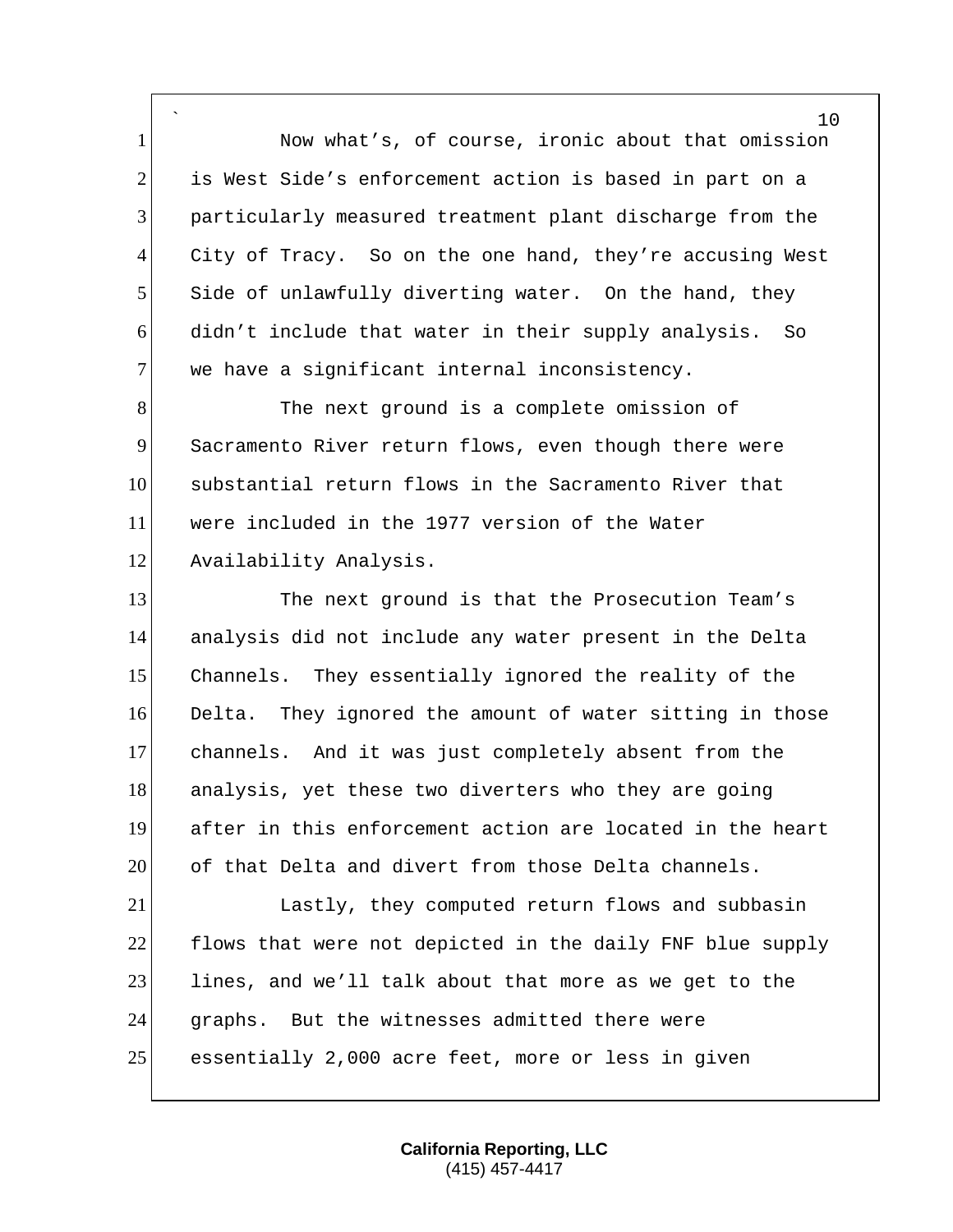` months, of return flow and subbasin flows that they added 2 to their spreadsheet, but they never added them to that solid blue line. So we have a solid blue line that they represented to the world was supply -- I'm sorry, 2,000 5 CFS. I said acre feet, it should have been CFS. We have a solid blue line that the Prosecution Team and Staff 7 over the past few years represented to the world 8 reflected supply. But then if you open up the spreadsheet you have 2,000 CFS of additional supply that they are not adding to that blue line. So we have a serious misrepresentation of supply.

 Okay, so what were the overstatements of demand 13 that were admitted to by the Prosecution Team?

14 They admitted that in 47 and 48 they were relying on projected demands, but they didn't go back for the purposes of enforcement proceedings and do a specific calculation based on actual diversions in 2015 that were 18 reported by diverters, which reduced demand by approximately 2,000 CFS in June alone. They included demands of agencies such as the North Delta Water Agency. They admitted that all of the demands from that entity were included, even though there is a contract with DWR to provide stored water to meet the demands of that agency. They included demands on watersheds that

could not be met from supply in that watershed. So, for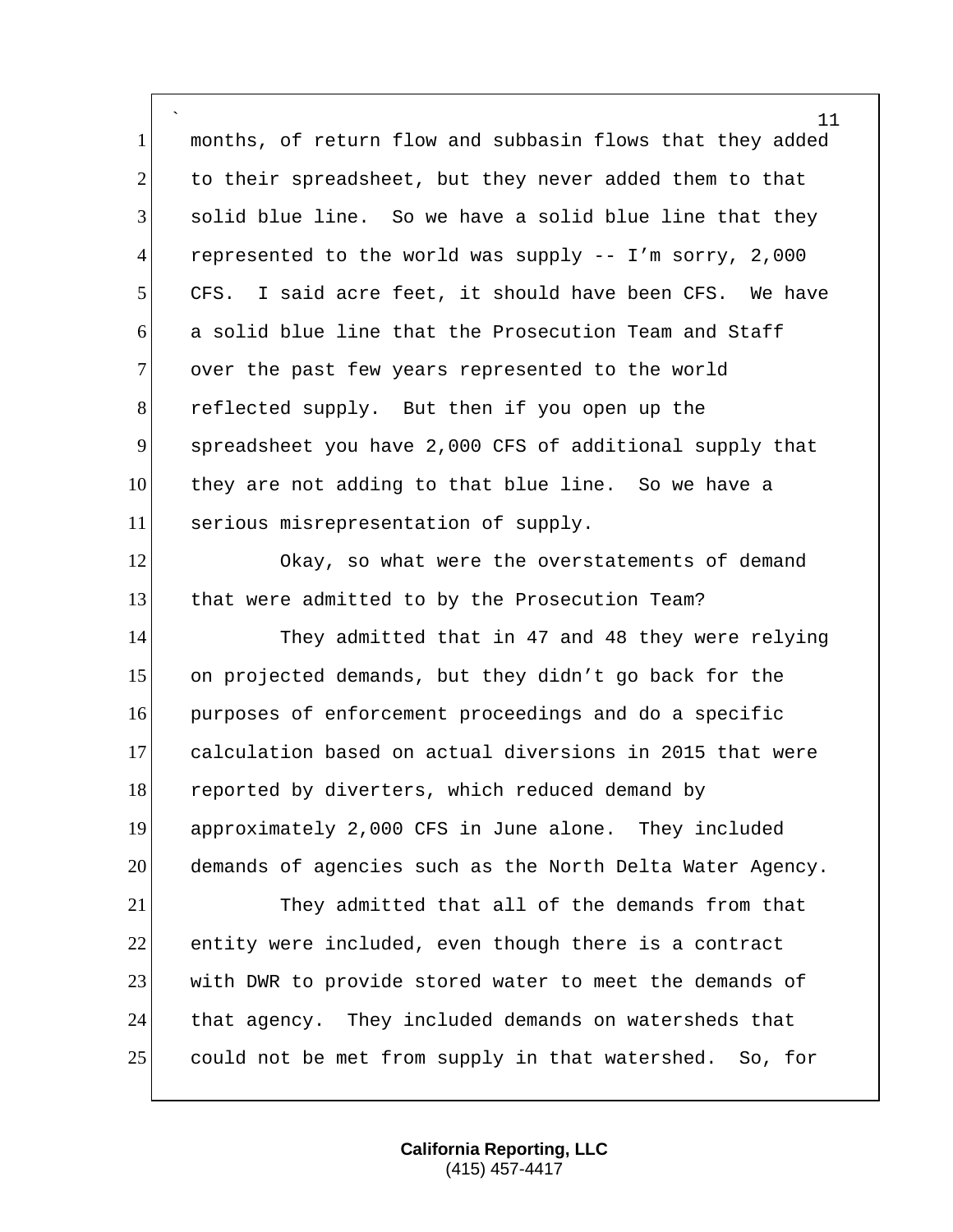` example. On the Tuolumne River they included all of the 2 demands in the Tuolumne system, even though the full nature flows for the Tuolumne were significantly below those demands, meaning that it was physically impossible for all those demands to have been met. And that overstatement of demand was then pulling water out of all the other watersheds in the model which created a physically impossible and completely misleading picture of supply and demand, particularly in the Delta. 10 Next, DWR randomly assigned all joint pre-1914 11 riparian claimants to a Riparian Senior Demand. And that, of course, skewed the view of which demands had priority and where they fell in the demand analysis. Finally, they did not include corrections to the joint Board's demand of 740 CFS. Mr. Yeazell explained that this correction was necessary in his spreadsheets and indicated that it was insignificant. But then, of course, when we brought up the graphs and cross-examined him, it did make a significant different, he was forced 20 to admit. 21 What were the -- yes? HEARING OFFICER DODUC: Just for the record, on 23 the previous slide when you say DWR, you don't mean Department of Water Resources, you mean the Prosecution Team?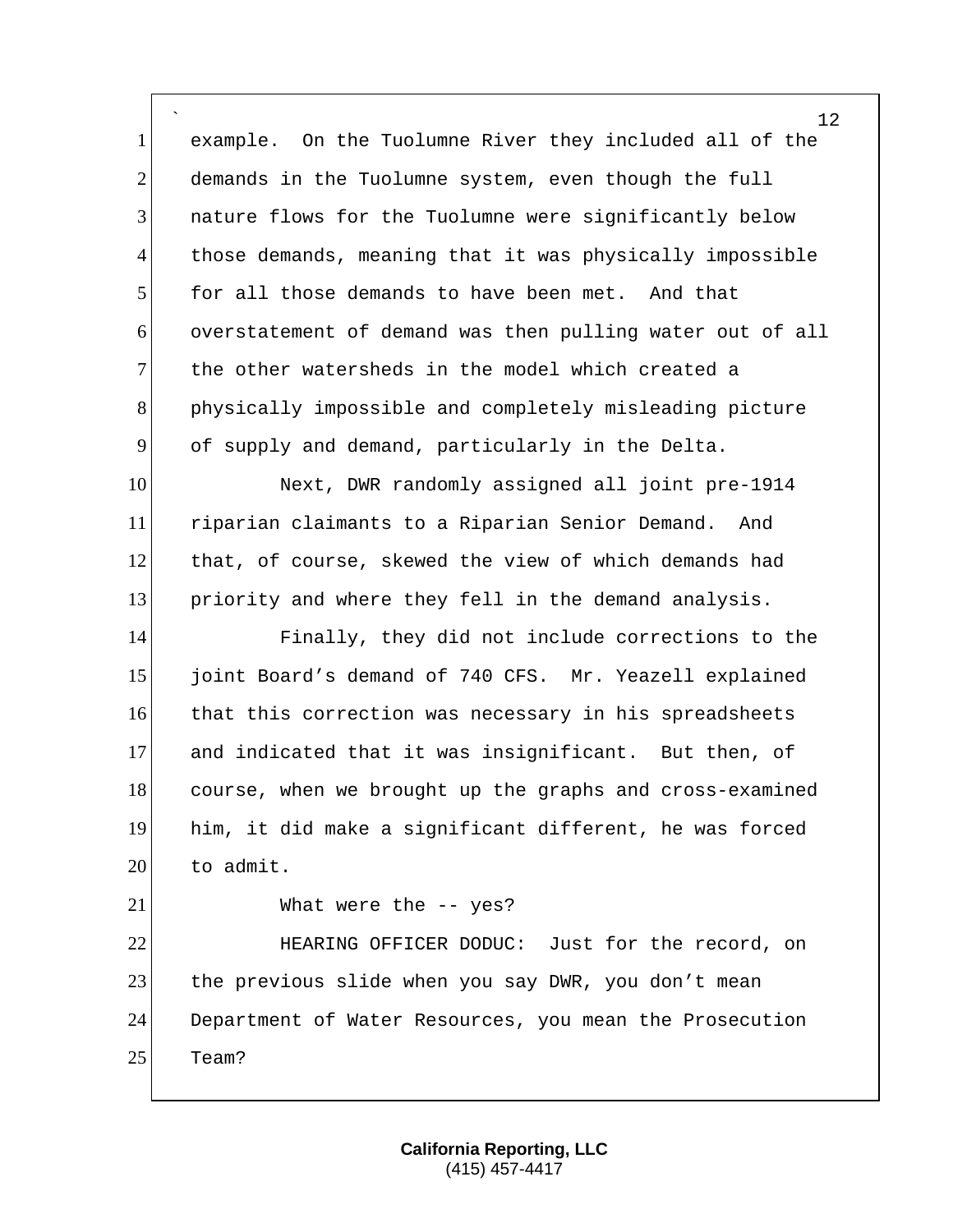` 1 MS. SPALETTA: Oh, I'm sorry. Yes. It should 2 say Division of Water Rights. I'm sorry. It was late 3 last night when we were preparing this so there may be a  $4$  few of those in here, and I'm very sorry if there are. 5 Okay.

 Internal inconsistencies. There are a lot of internal inconsistencies in what we saw from the 8 Prosecution Team's case. And these internal inconsistencies in and of themselves really cast doubt on the credibility of the methodology. It's not that the data itself may have been flawed in all cases, but it's how they use the data to make these water availability decisions.

14 So again, the May 1st Water Availability Analysis 15 that was used for West Side omits any of this return flow 16 for the Delta or the San Joaquin River that they ended up 17 adding in to the June 12th analysis. So it may have been 18 that they were refining the way they looked at supply as 19 they went in 2015. But here we are in 2016 for 20 enforcement purposes, and they knew about that refinement 21 and they didn't go back and fix it for the purposes of 22 saying when water was unavailable for enforcement 23 purposes, and that's really problematic.

24 The second internal inconsistency is, again, the 25 740 CFS of excess demand that was removed a few days

> **California Reporting, LLC** (415) 457-4417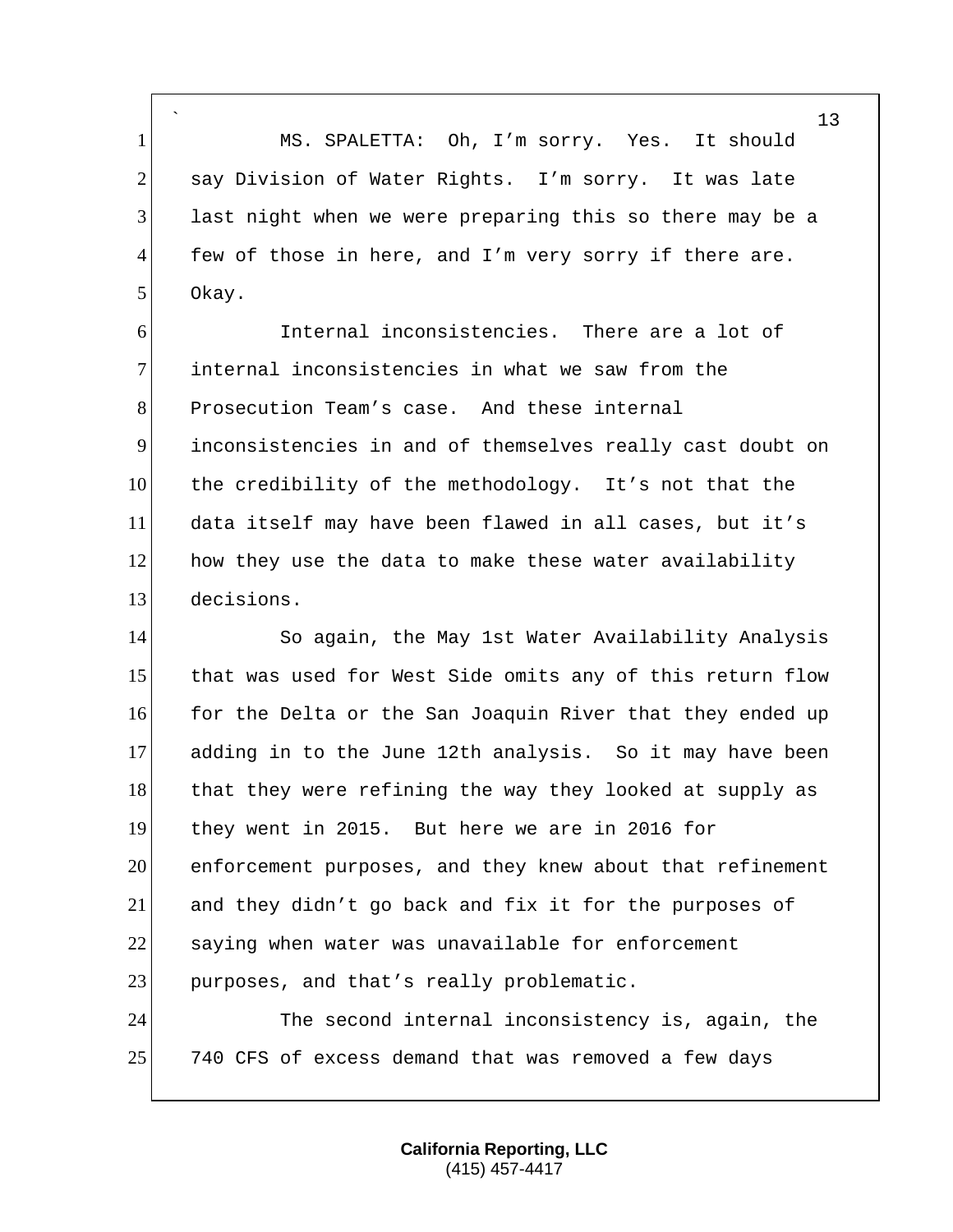` after the June 12th graph. Again, they didn't go back and fix it for the purposes of the enforcement proceeding, even though they know it was an error.

4 The next major internal inconsistency is supply is depicted on a daily average time step and demand is depicted as a monthly time step, and this occurs on all 7 the graphs. And it creates a very misleading picture because they were actually looking at both pieces of data on a monthly time step, but then graphing them on a different time step. So the data becomes very hard to understand, and misleading when you look at it on the graph.

13 The next one is that the FNF forecast, which were their dashed lines that they used on the May 1st and June 12th graphs, again they included 2,000-plus CFS of additional supplies, but they never add those to those daily FNF lines. And that gets more egregious as we go 18 through the year and we look at the after-the-fact graphs that they produced in August or in October where the say if you look at what happened after the fact, we were right back then. Well, here you have these blue lines 22 that are still missing 2,000 CFS of supply. And they **1** never took the time to add that back in and shift that whole supply line up to reflect what even they admit was 25 additional supply.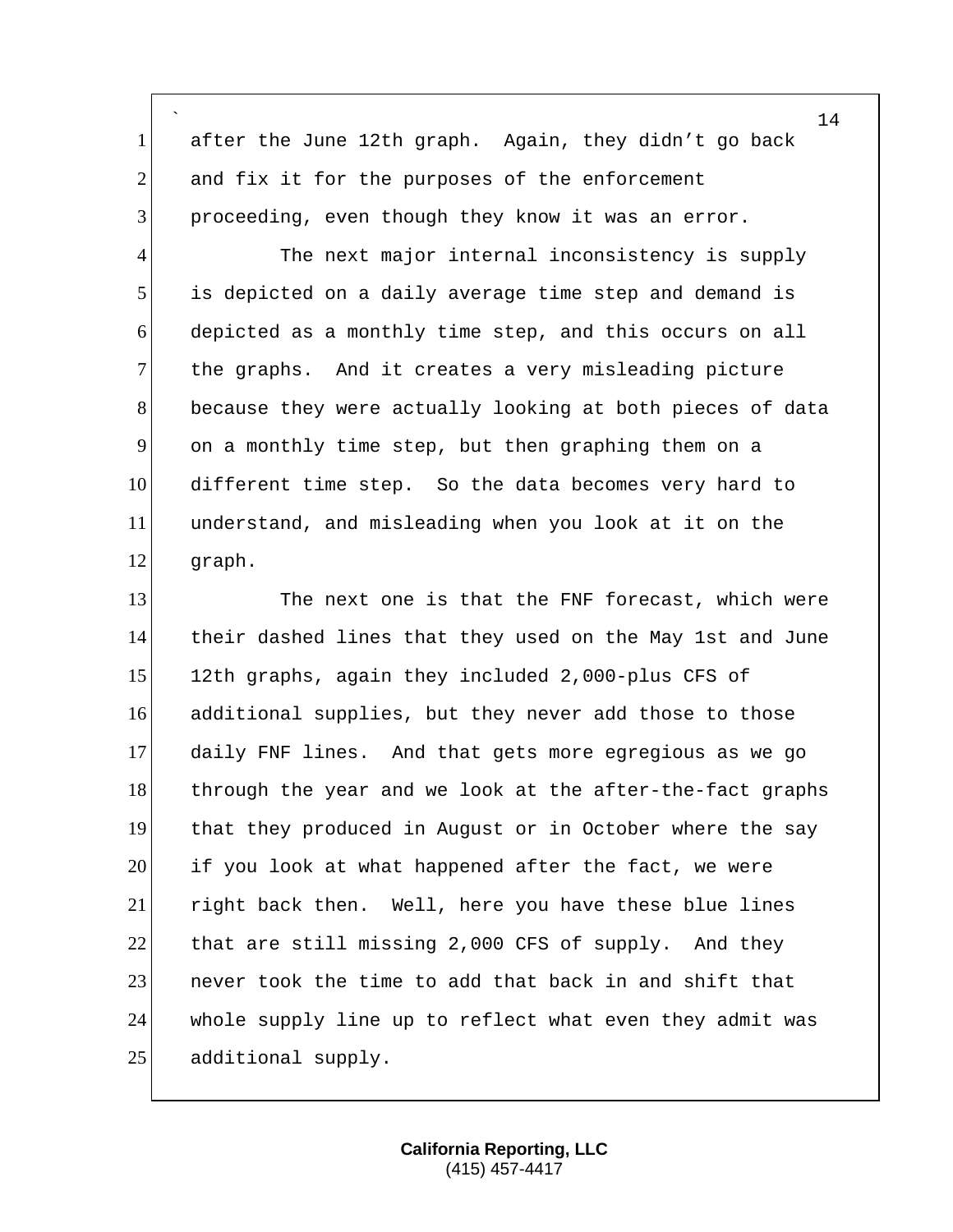` 1 Probably one of the most interesting admissions 2 that came out in cross was that water availability staff 3 treated demand as hypothetical prior to May 1st, but then 4 called it the best available data on demand for purposes 5 of curtailment.

6 So Mr. Kelly asked Ms. Mrowka, "If your supply 7 line is way down here and your demand line is way up here 8 on March 1st, why weren't you doing anything about it?"

9 And after a discussion she says, "Well, if that 10 demand reflects that they were diverting," as if it was 11 hypothetical.

12 But then a couple of months later it was definitely the demand and it was sufficient to do curtailment. And then a year later it was absolutely the demand and it was sufficient for enforcement. So we have a real inconsistency about how Staff even viewed their 17 own depictions of supply and demand in this chart.

18 Finally, the after-the-fact graph show that the 19 actual 2015 diversions far exceed the Prosecution Team's 20 depicted supply, which is physically impossible and they 21 were not able to explain.

22 So at this point, Mr. Buckman, could we please 23 put up what's Water Right Exhibit 58?

24 So I questioned Ms. Mrowka about this exhibit 25 which was one of the after-the-fact analyses the State

> **California Reporting, LLC** (415) 457-4417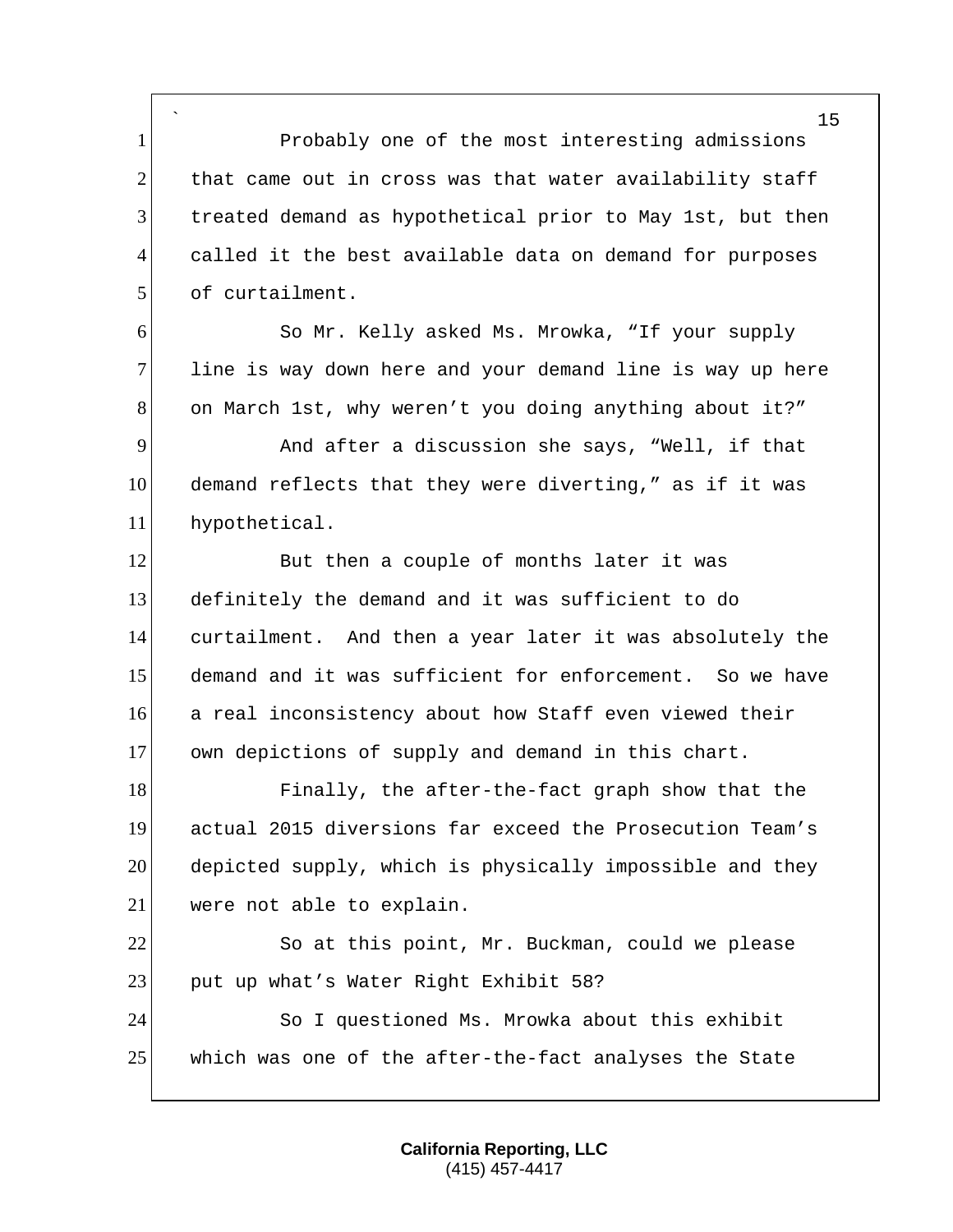` 1 Board did for the San Joaquin River. And I said we've 2 got this green line that represents your actual reported 3 2015 diversions, and this blue line that represents what 4 you say is the actual demand, and we've got, I believe, 5 it was 3,500 CFS difference, which was physically 6 impossible. The only conclusion you can reach from this  $7$  is that demand is -- is overstated, supply is 8 anderstated, or the analytical method does not capture 9 what is actually going on in the stream system. 10 And we would present to you that all three of 11 those things are happening, which is why these graphs 12 look so strange. 13 Okay, if we could go back to the PowerPoint? 14 Okay. 15 So now let's apply all of those things to the 16 graph. So here we are with the after-the-fact graph for 17 the Sacramento Basin. And we have that same odd 18 impossible reality sitting in front of us. We've got an 19 actual demand green line that's way above at the end of 20 June and July the actual supply as depicted by 21 Prosecution Team, again reflecting physical 22 impossibility. 23 We also have, as we said, a blue line that Staff 24 admitted was understated, a blue supply line that does 25 not include 2,000 CFS of return flows and subbasin flows.

> **California Reporting, LLC** (415) 457-4417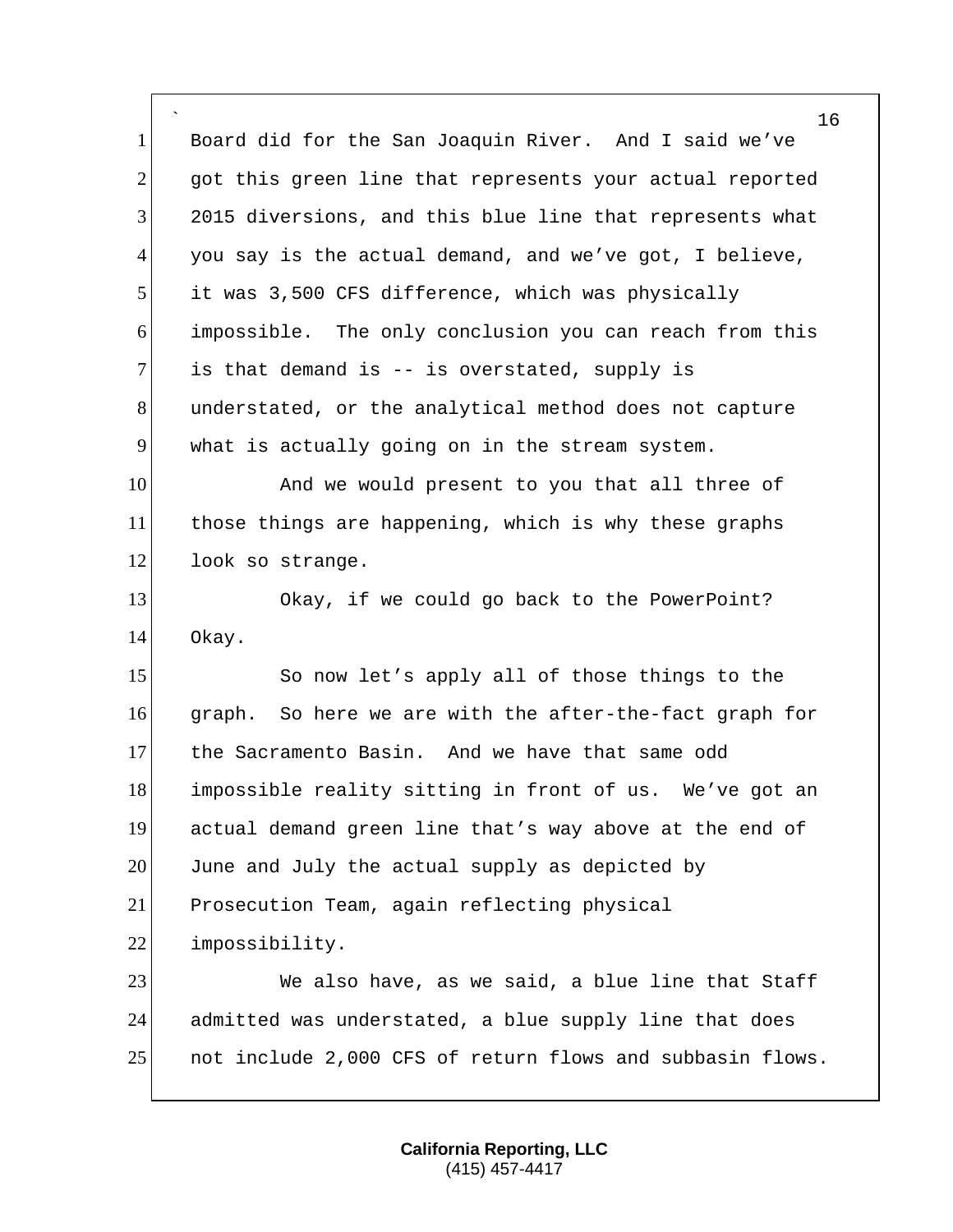` We have, just looking at the graph, a recognition that at least in the month of May and the beginning of June, even that understated supply line, blue, is above the green demand line. So there was more water in the system, according to the Prosecution Team's own evidence, necessary to meet senior demands. And yet West Side has 7 a 1916 license which would be just right above that green 8 line, and there's no explanation for this.

9 Mr. Coats actually said something completely contradictory in his direct testimony. He said that this graph proved that they were absolutely right in 12 curtailing West Side. Yet their own analysis, without making any of the corrections we've talked about, shows the blue line above the green line. So -- and again, even here with this green line we have demand included that was met with other sources of water. So again, that graph confirms that water was available to West Side in 18 May, even without correcting all the other errors.

19 Now let's go back and see what the Prosecution 20 Team used for its case to say that water was not 21 available for West Side. They used the old graph from 22 April 29th which definitely paints a different picture of 23 the world, but this is not reality. And all the problems 24 with this graph are brought home by the one that they did 25 after the fact.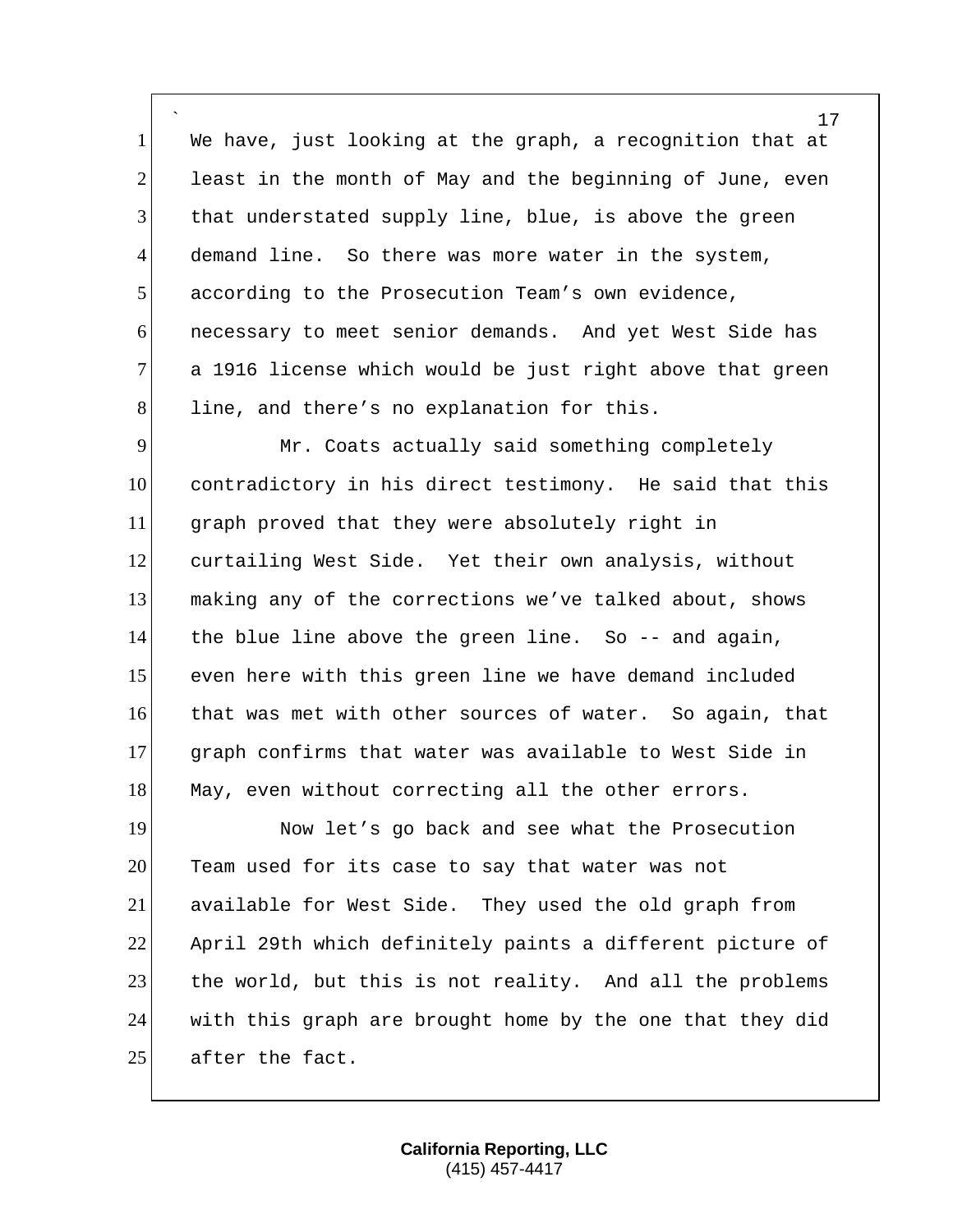` 1 What about the admitted errors that misrepresent 2 water available for BBID? 3 Mr. Yeazell, the person who generated the graphs 4 and manned the spreadsheet, admitted on cross-examination 5 that after only two corrections of the many we've talked 6 about, the spreadsheet for June acknowledged the supply 7 line would exceed the demand line. 8 I point you back to the burden of proof and how 9 you review the evidence. With all of the other 10 identified errors, the Hearing Officers cannot conclude 11 it was more likely than not that water was unavailable, 12 let alone that it is so clear as to leave no substantial 13 doubt. The evidence in front of you does not allow you 14 to meet those standards. 15 This is the specific quote from Mr. Yeazell where 16 he made that admission. It's page 219, lines 8 through  $17$  22. 18 This is the graph, of course, that was relied on 19 for BBID's unavailability determination, and this is the 20 graph that Mr. Yeazell's admission relates to. Again, 21 we've tried to tie in here with errors all of the things 22 that I've listed before and why you've got an orange 23 demand block that's overstated, a blue supply line that's 24 understated, and a lot of other hidden errors in the 25 data.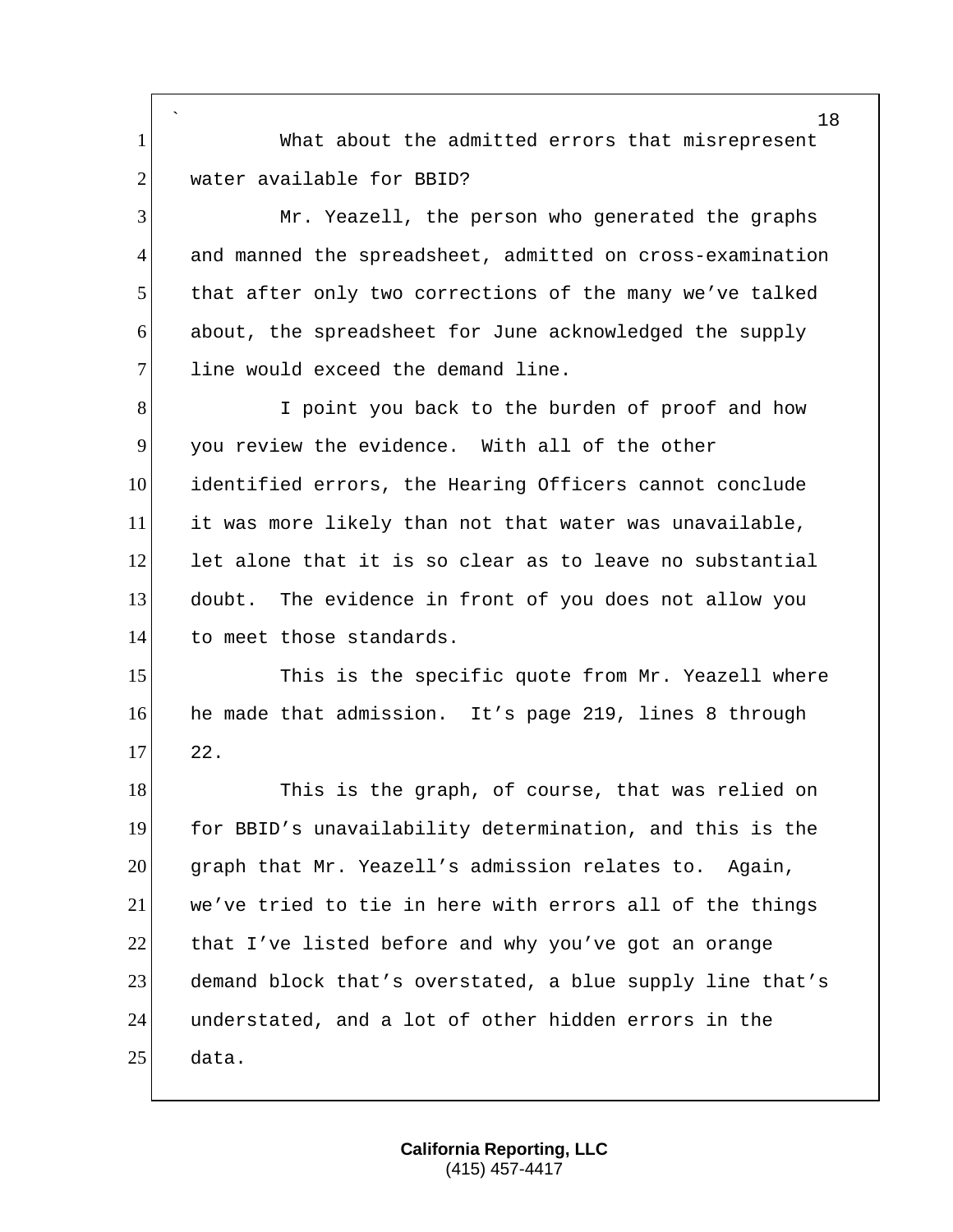` 19 Finally, the Prosecution Team put forth its panel 2 of witnesses as experts. And Ms. Mrowka, as the proclaimed Enforcement Team lead, offered an expert opinion that this analysis was not only appropriate, but it used the best available information. She then admitted, though, during her testimony that she couldn't 7 explain the specific supplies or demands used in each 8 analysis. She couldn't even tell you which spreadsheet they were. She didn't review Mr. Yeazell's work. So she frankly doesn't have the ability to testify as an expert 11 for the opinion that she offered. 12 I also want to point out something we pointed out in our opening statement, which is Evidence Code section 412. It tells you how to view weaker evidence when it 15 was within the power of the presenting party to put forth stronger and more satisfactory evidence. Mr. John O'Hagan made the decisions about this methodology, but he wasn't here to tell you why. And that is something you should take into account.

20 And with that, I'm going to turn this over to Ms. 21 Zolezzi. 22 OPENING ARGUMENT IN FAVOR OF THE MOTION 23 BY MS. ZOLEZZI 24 FOR THE WEST SIDE IRRIGATION DISTRICT, 25 SOUTH DELTA WATER AGENCY,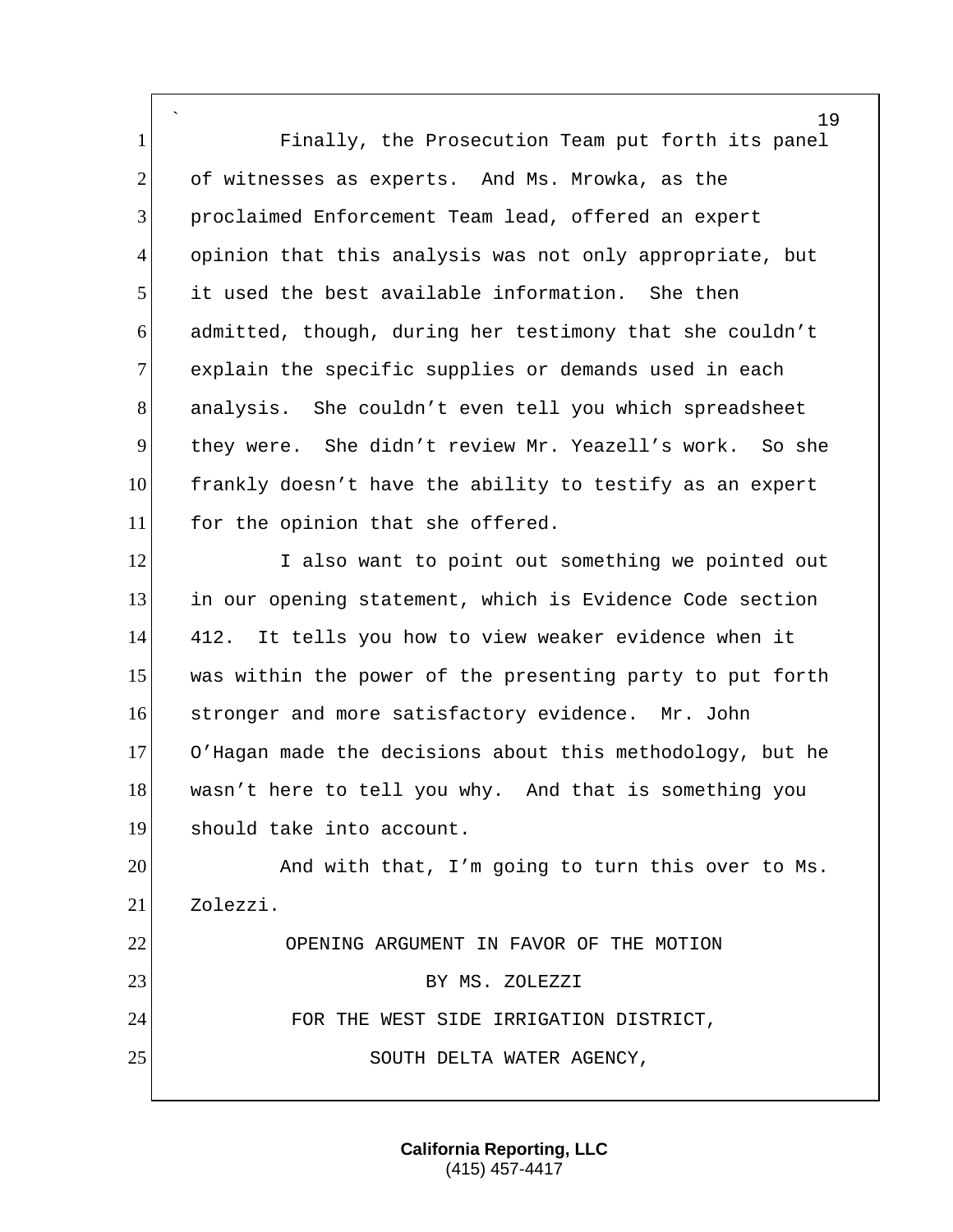` 1 CENTRAL DELTA WATER AGENCY 2 MS. ZOLEZZI: Thank you. I know you were 3 interested in the Water Availability Analysis. And I 4 hope Jennifer gave you a good overview of that. But it's 5 important to note that there were two prongs that the 6 Prosecution Team had to prove. First, they had to prove 7 that there was no water available. And then even if they 8 could meet that burden, which we don't believe they have, 9 they have to prove that someone was injured because these 10 two Districts took water when there was no water 11 available. And the fact is that not only did they not 12 meet that burden, they didn't introduce any evidence of 13 that fact whatsoever.

14 Their theory is based upon a presumption. And 15 they presume that If their availability analysis proved 16 **no water was available for a certain priority of water** 17 right, not an individual right but a category or priority 18 of right, then if someone in that priority category 19 diverted they presumed that someone would be injured. 20 And this kind of approach, it was allowed in California 21 100 years ago. A senior water-right holder used to be  $22$  able to say I need all the water in that stream, so you 23 areed to stop those juniors upstream from diverting so I 24 can have my pool of water.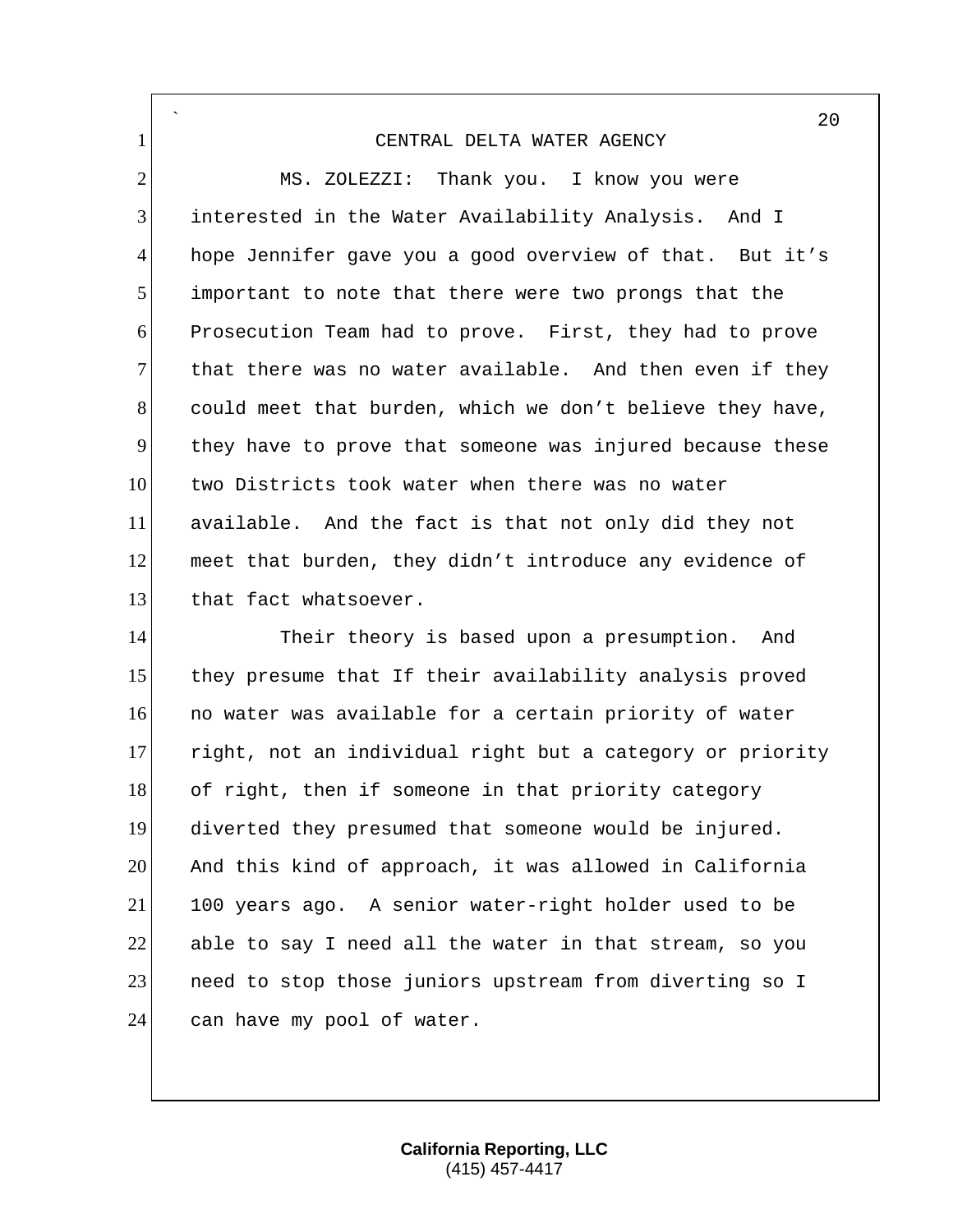` 1 But 90 years ago that approach was outlawed in 2 California when the Herminghaus Case was decided 90 years ago and followed by Article 10, Section 2 of the California Constitution, it abolished that common law doctrine and said we don't work that way in California. Water is too precious. If there is water available in the stream that is not needed by that senior downstream, 8 then the junior diverter can use it. That is how we operate in California. And that's why it's so important 10 to look at an individual diversion because that senior downstream may have a demand on paper of 50 CFS, but he may have used that yesterday and not today, or he may be using 10 CFS today. And we don't stop that junior upstream from diverting just because that senior might use 50 CFS tomorrow. That's not the way this system works.

17 So we've given you the citations of the cases 18 that clearly show that is the case in California today. The Supreme Court just recently affirmed that in several cases, stating that we simply don't have enough water in California and we have to look at how much water is in the stream and who actually needs that water.

23 And a result from that is this approach that the Prosecution Team took to curtail based upon theoretical injury to prior rights is not allowed. As far back as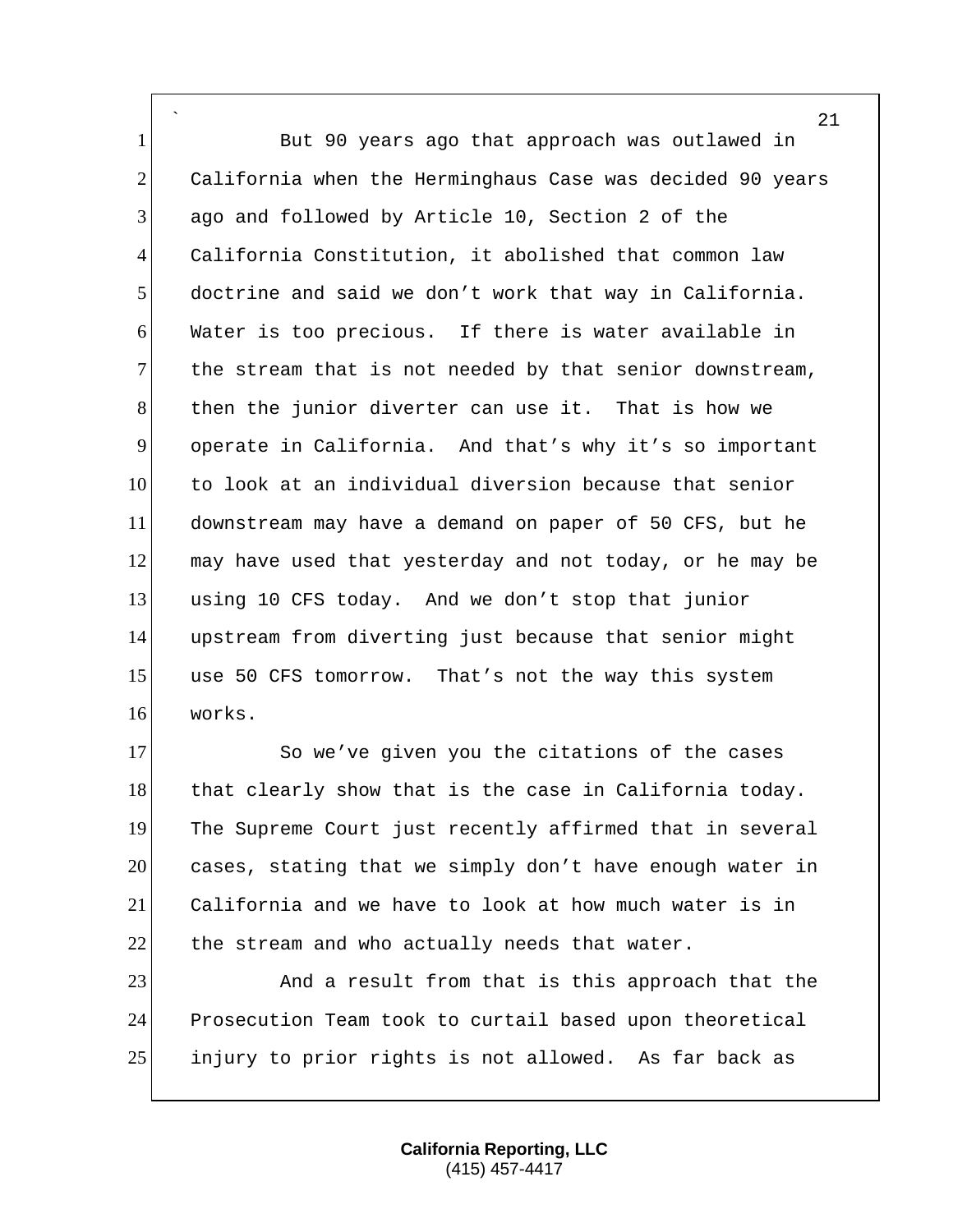` decades ago the courts did not take theoretical or 2 technical infringement of senior rights as a basis for curtailment. There has to be proof of injury. We've 4 required that in California since the 1930s.

 So we've seen the standard of what they have to show, which is actual injury to a senior diverter instead 7 of this theoretical. And what we've seen from the case in chief is that not only do they not have evidence of any injury to an individual water user, they didn't look 10 for that evidence. They didn't think it was needed.

 Now the Prosecution Team didn't even consider whether or not West Side and BBID were diverting project water, so that's not an issue here. They admitted they didn't do an analysis of the availability at either specific point of diversion. Mr. Coats admitted that they didn't evaluate water availability at the points of diversion, rather they did a comparison, not a water 18 availability determination, for whatever that means. They admitted that they determined availability based solely on the water supply analysis on a watershed-wide basis. They admitted they didn't investigate which 22 parties would have been impacted, that they didn't investigate any individuals for injury, and admitted that they had no evidence that the failure of the Districts to 25 stop diverting actually harmed another more senior water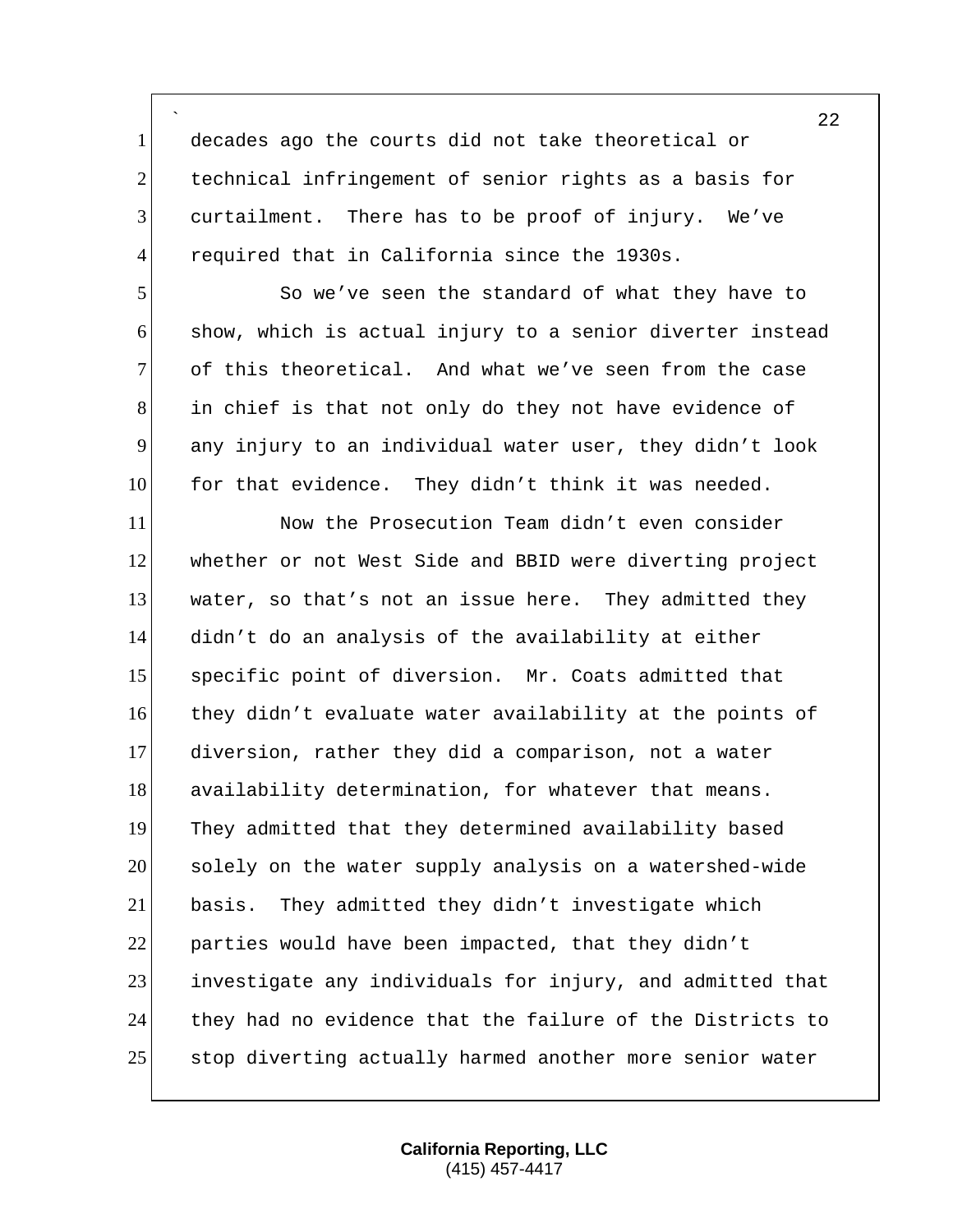` right. Instead, Ms. Mrowka testified that they made the presumption. She testified in two different locations in the record that they made a presumption that there would 4 be injury.

 So we clearly think that the Prosecution Team had two burdens to meet and it didn't meet either of those. And the Districts aren't disputing the importance of the 8 8 rule of priority during times of shortage. To the contrary, we believe the rule of priority is essential, particularly when the supply of water is insufficient. And meeting the Prosecution's burden is also essential to protect the priority of rights. That's what's important, is that your priority is determined and that it is determined that you do not have sufficient water under 15 that priority. That's what they failed to do here.

16 and we think in order for this case to provide, as the Prosecution Team has testified it wants a good 18 test case to set precedent for the future of the Delta, something more is required. The Prosecution Team didn't meet the burden to impose monetary fines in the millions of dollars against BBID, or to ask for a CDO against West 22 Side. And we would request that you look at this and 23 consider it carefully.

24 I'll turn the remaining time over to Mr. Kelly. OPENING ARGUMENT IN FAVOR OF THE MOTION

> **California Reporting, LLC** (415) 457-4417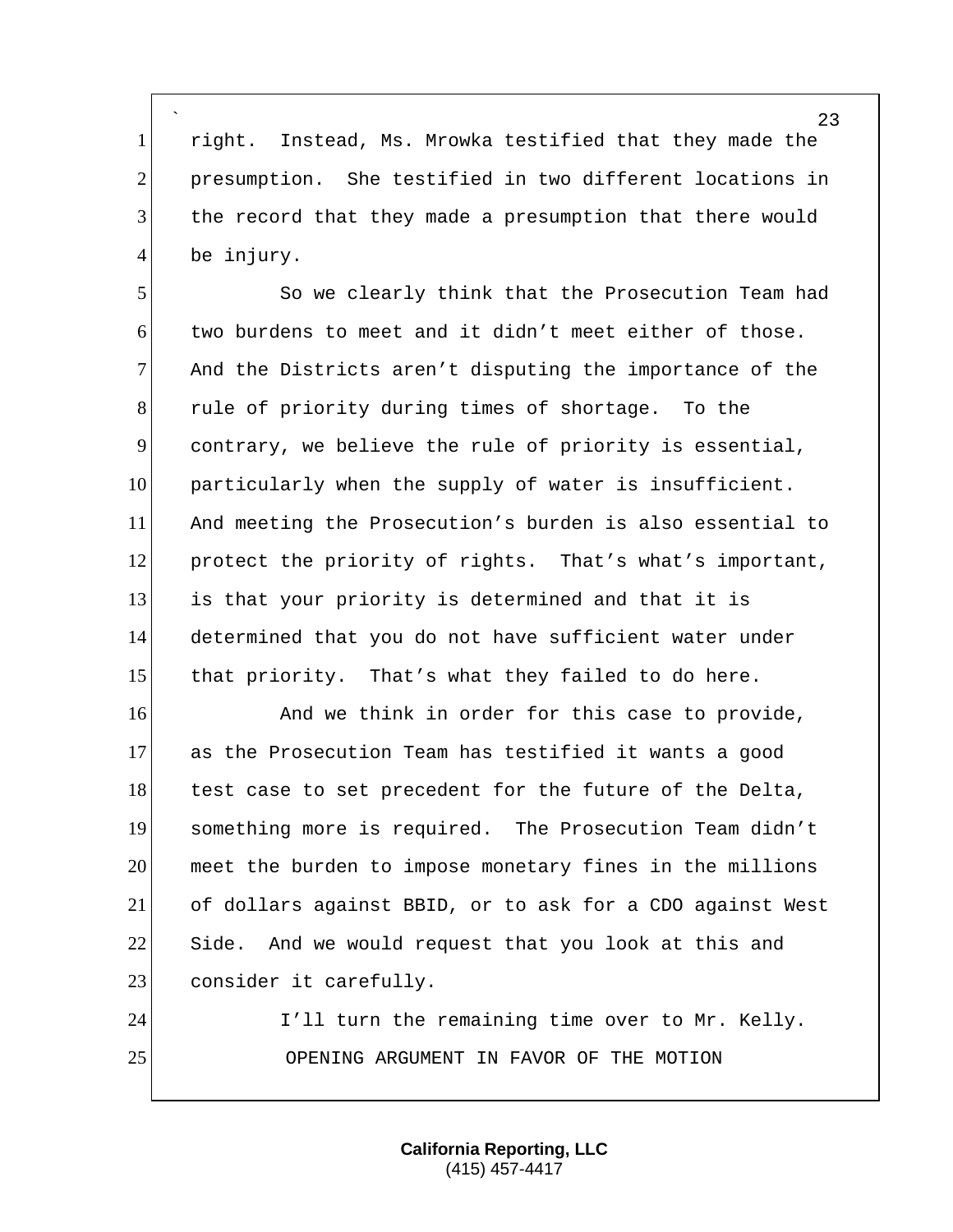|                | 24                                                        |
|----------------|-----------------------------------------------------------|
| $\mathbf{1}$   | BY MR. KELLY                                              |
| $\overline{2}$ | FOR BYRON BETHANY IRRIGATION DISTRICT                     |
| 3              | MR. KELLY: And just to follow up on Ms. Zolezzi,          |
| $\overline{4}$ | the references to the evidence that supports what she was |
| 5              | saying is included in -- in the PowerPoint, and we'd be   |
| 6              | happy to make that available to the extent that you'd     |
| 7              | like to reference that when you -- when you consider the  |
| 8              | motions.                                                  |
| 9              | I'm going to talk a little bit about the Water            |
| 10             | Availability Analysis and the rule of priority, because   |
| 11             | we heard how important that is to protect the rule of     |
| 12             | priority. And one of the things that I would like for     |
| 13             | you all to consider as you deliberate these motions is    |
| 14             | whether or not that applies only to the seniors that      |
| 15             | weren't curtailed, or whether that also applies to the    |
| 16             | water-right holders that -- that were curtailed or        |
| 17             | that -- that theoretically had no availability pursuant   |
| 18             | to the analysis that you -- that you heard on Monday.     |
| 19             | Because just like a senior downstream of BBID who         |
| 20             | might be injured has the right to have their senior water |
| 21             | right protected, BBID and West Side, the folks in back of |
| 22             | this room, have the right to have their water supply      |
| 23             | protected as well. And that means if there's water        |
| 24             | available under their priority they need to be able to    |
| 25             | take it, that we -- we can't be curtailing people and     |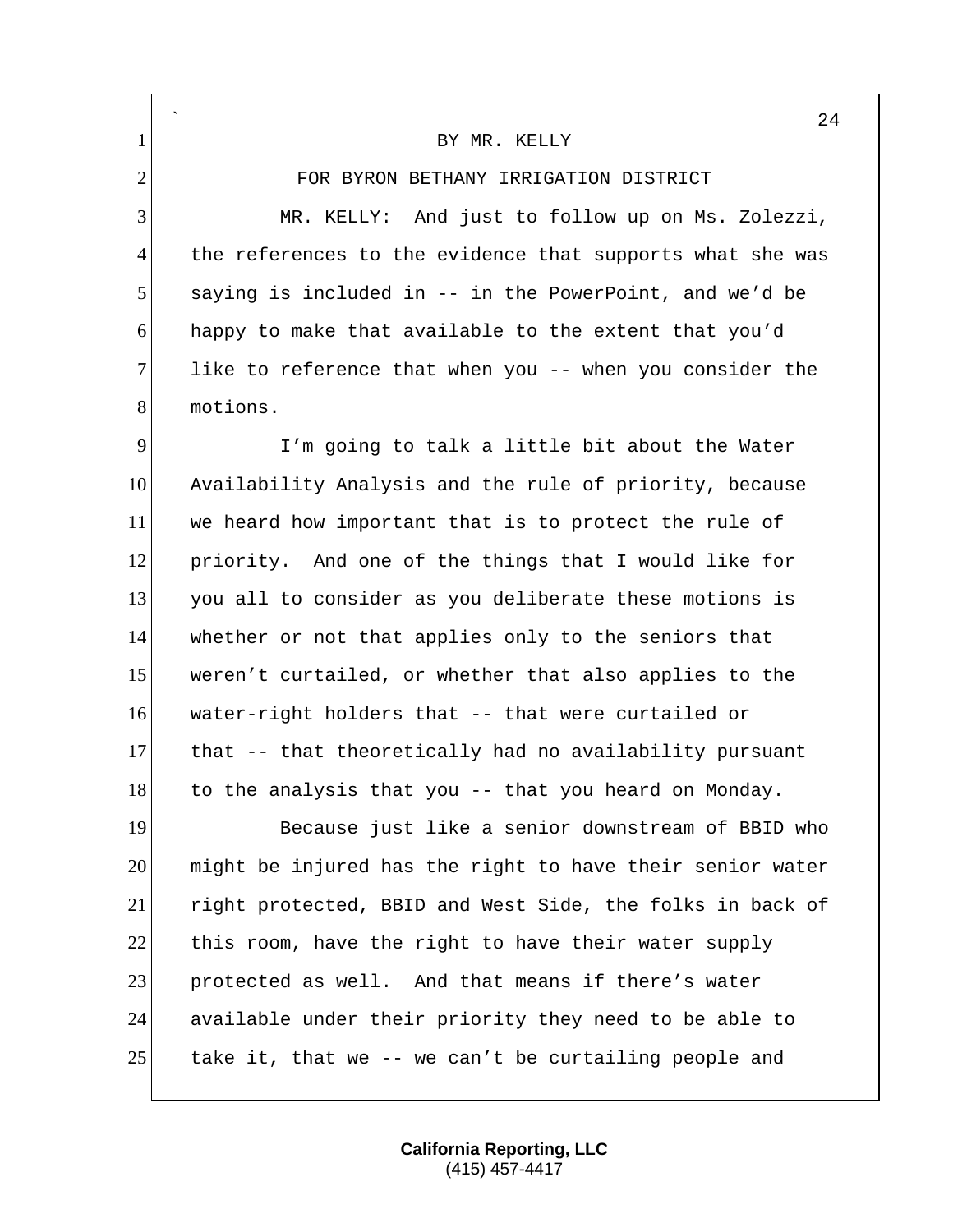` 1 cutting people off based on theoretical lack of supply if 2 there's really water there. That's not how the system 3 works.

4 And so as an example of this I'm going to just talk about the difference between riparian water rights and appropriative water rights. Riparian water rights 7 don't exist in the abstract. Riparian water rights attach to -- attach to land when they transfer from government ownership into private ownership. That's general when a patent is issued. So a patent is issued, passes to private ownership, and that's the date that 12 riparian's water right's vest.

13 Now interestingly enough, in California there --14 there was occasion, and there are many, many circumstances where some people establish appropriative 16 water rights on water courses before land passes from the government to private owners, before those riparian water 18 rights vest. In those circumstances appropriators are senior to riparian's. The California case law is absolutely clear that upon passing to private ownership, lands contiguous to streams are vested with riparian rights in the streams, subject to appropriative rights already vested. That's  $-$  that's  $-$  that is black letter law. It's in Hutchins. It's in many California cases.

> **California Reporting, LLC** (415) 457-4417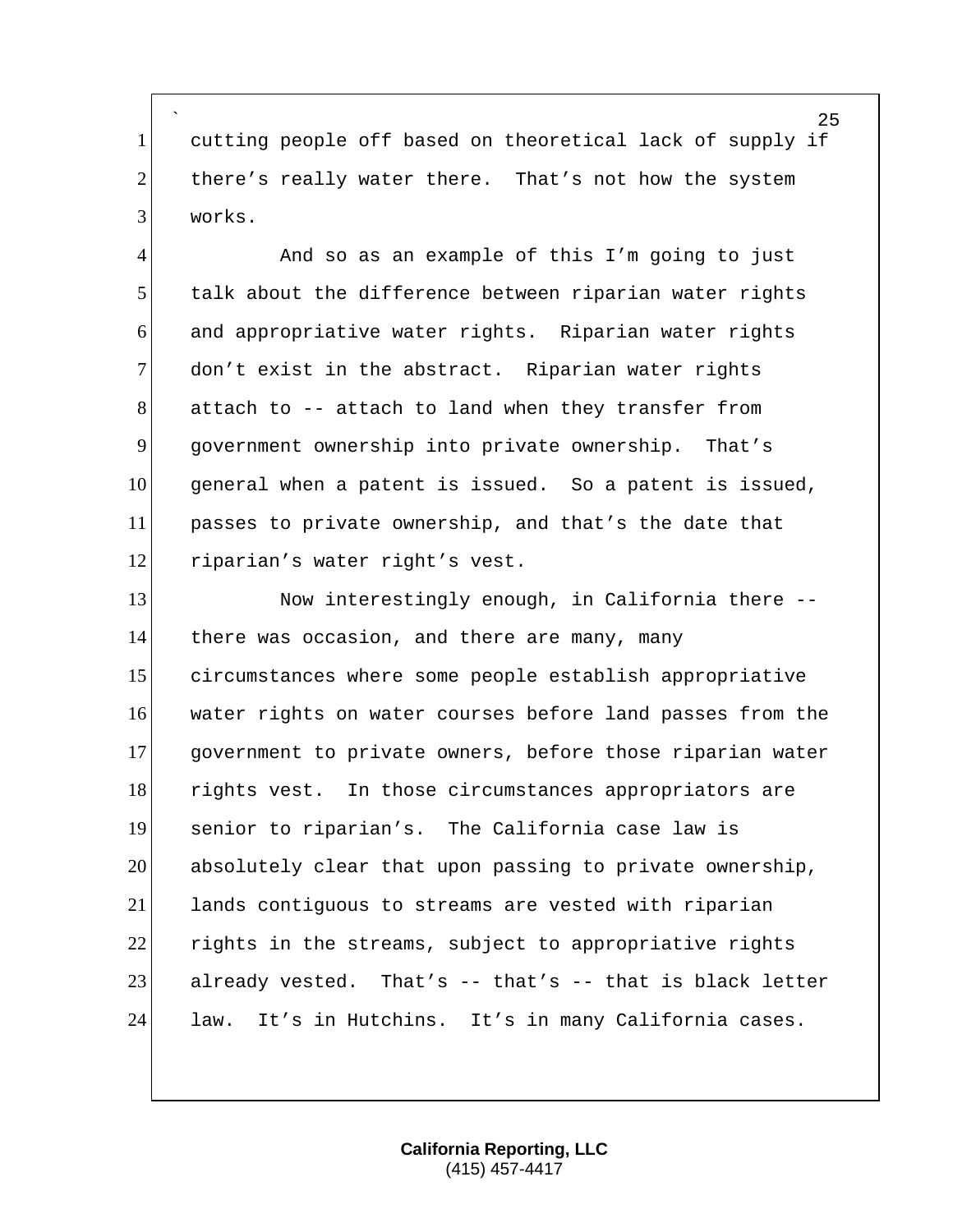` 1 and so when a -- when -- when property passes 2 from the government and riparian rights vest, if somebody had already established an appropriative water right on 4 that water course, that appropriative water right holder has a better right than the riparian. The Prosecution Team's demand analysis inappropriately assumed all 7 riparian rights were senior to all appropriative rights. We could go into testimony to look at that but we don't have to. Pick any of the demand graphs that they used 10 for the curtailments, any of them. All the riparian demand is the most senior on the bottom, and then it has 12 pre-'14 over it, and then post-'14.

 There's no evidence at all that all those riparian water rights are senior to all of the appropriative water rights. There was absolutely no consideration of whether any of those riparian water right holders had to get behind some of those appropriators. And so it really didn't protect the priority system. It actually turned it on -- turned it on its head because it simply assumed inappropriately that everybody who had a riparian right was entitled to 22 take water before anybody with an appropriative water right.

 Another example, and I will tell you, there's 25 this one piece of evidence in the record, but this

> **California Reporting, LLC** (415) 457-4417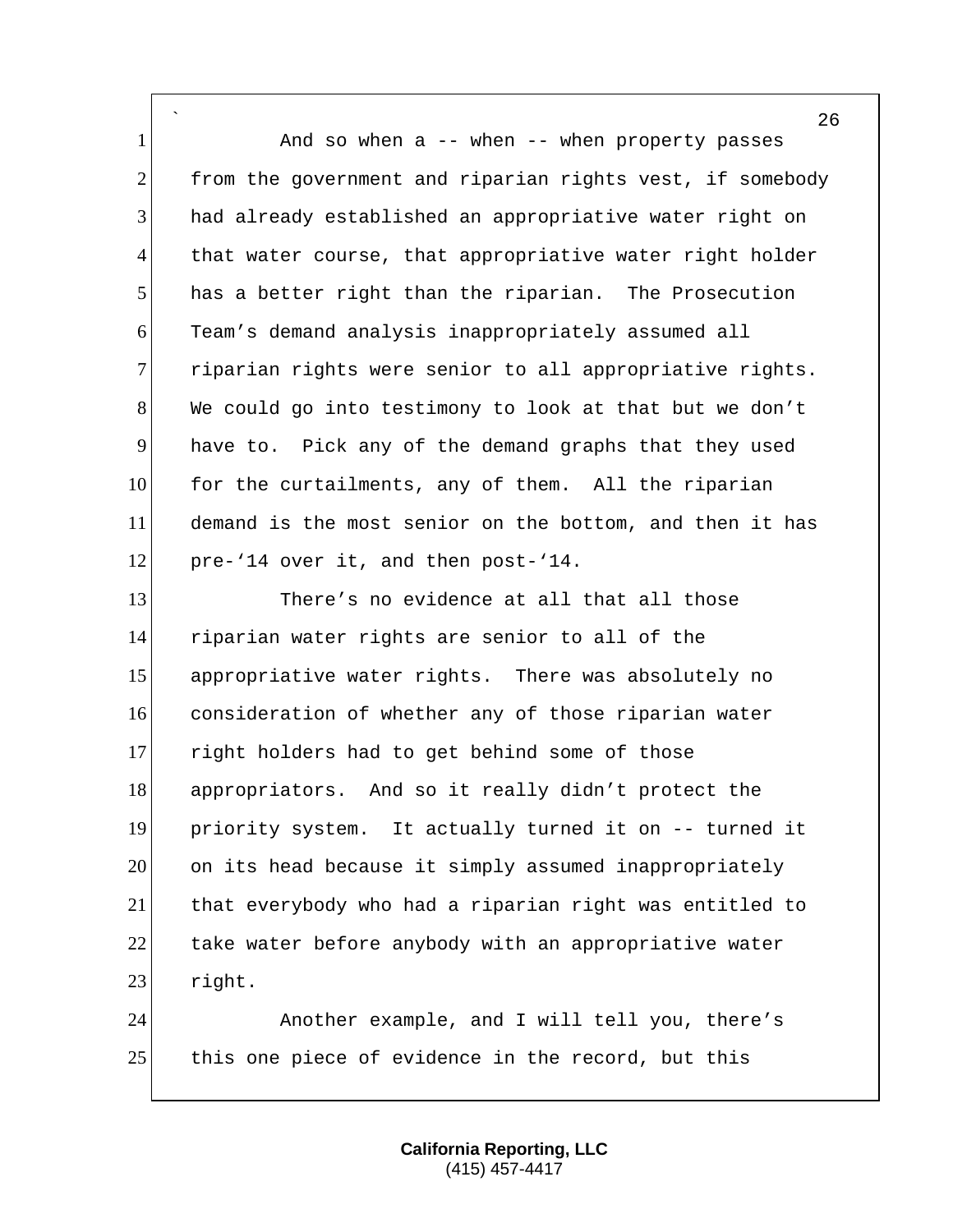` happened more than just this one time, but we use this as 2 example that the Division of Water Rights -- and Tom Howard told the Sacramento Municipal Utilities District with a post-1914 water right when curtailment is issued that they could go ahead and they could divert water all summer long into storage for hydropower because it was a 7 non-consumptive use, because that water would eventually be returned to the stream. Well, that doesn't matter that it's going to be returned to the stream in July or August to Byron Bethany Irrigation District or to West 11 Side. That real water was taken out of the system and people downstream were deprived of that real water.

13 Ms. Mrowka testified that, well, the Bureau of Reclamation releases water to make up for full natural 15 flow, there's absolutely no evidence that there were any project operations that replaced that water for downstream water-right holders, and that they were 18 actually entitled to take that. In fact, you've got a lot of folks in this room that are arguing nobody's entitled to take any of that stored project water. But you know that the Sacramento Municipal Utilities District diverted water all summer long under a post-1914 right in 23 light of curtailments. That doesn't protect the priority 24 system, it absolutely doesn't. It allows somebody to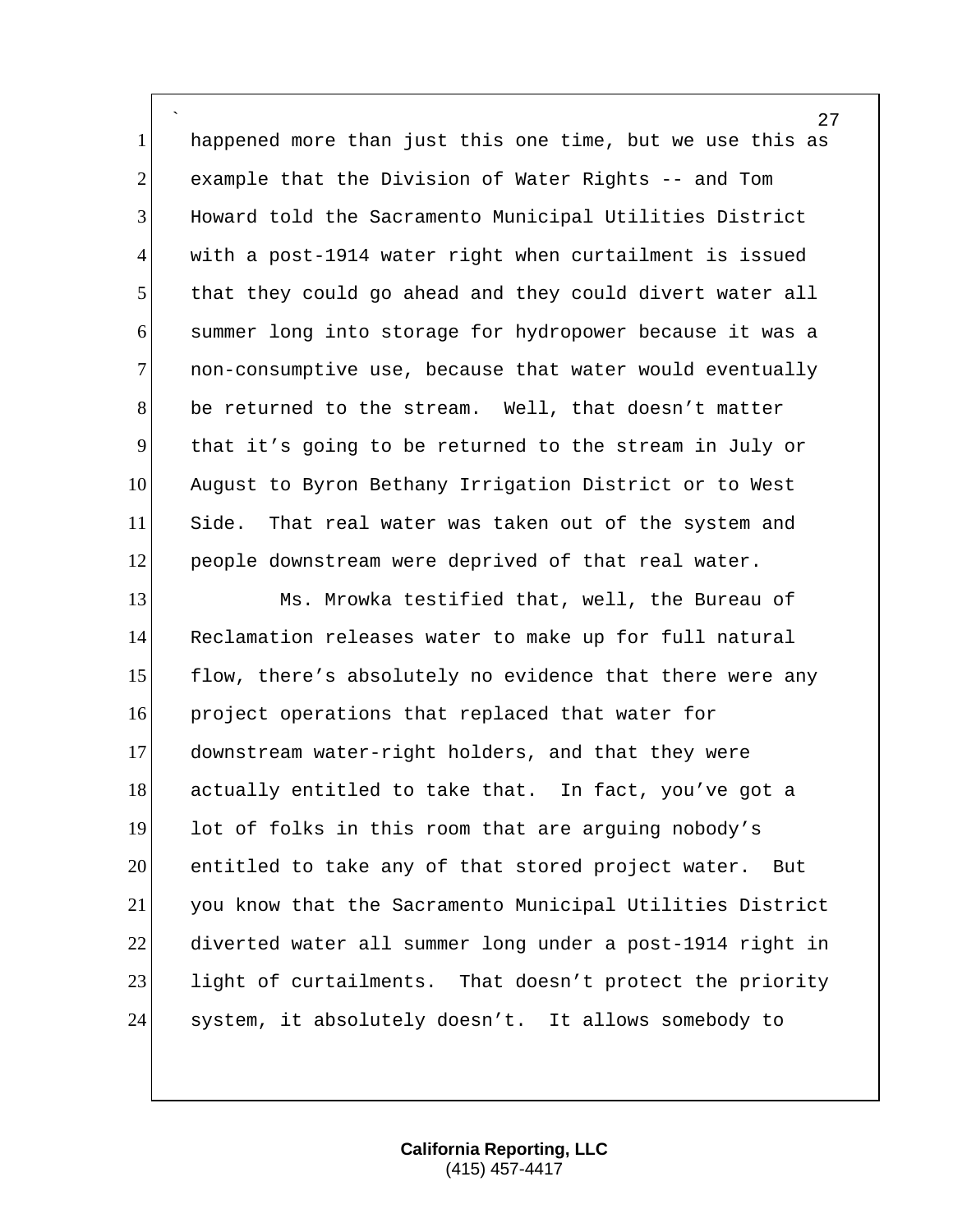` jump way ahead of other senior water rights. That's not 2 protecting it.

 As -- as Ms. Spaletta also explained, when we -- when we look at the  $-$  at the graph  $-$  and which number -- 47, WR-47, slide 13. Let me back up. There.

 When you look at this, this graph, if you look at 7 March and April and where that supply line is, Ms. Mrowka 8 testified that there was insufficient water for everybody above that blue line, but all those people diverted. We have the -- Mr. Yeazell put the 1950 priority line on there. That was -- that was two-thirds of the way up that graph. There was insufficient supply for all those people, but they all diverted water. All spring long 14 they diverted water.

15 If the full natural flow supply line you see on there and that demand is used to protect the priority 17 system, then  $--$  then the Prosecution Team didn't  $--$  didn't do that. And they can't explain to you how it protects the priority system when you've got -- you've got 80 percent of people diverting in excess of the supply, according to this graph which is what they used, which is what they're trying to use to prove their case. 23 It doesn't protect the priority system.

 In addition to the graphs that show the -- the riparian demand being senior, Mr. Yeazell testified to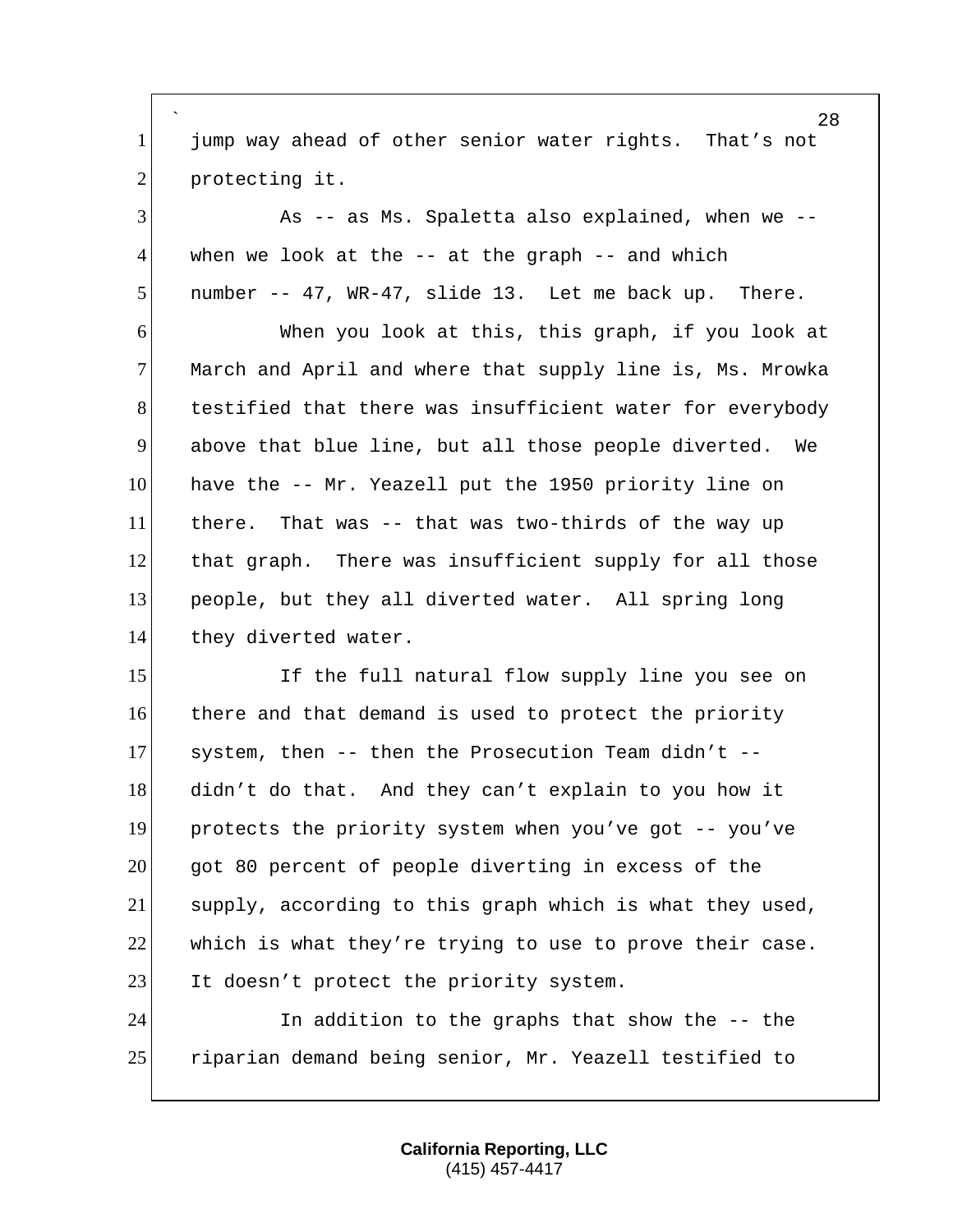` that on page 246 of the transcript starting around line  $2 \mid 5$ .

 So in conclusion, the case in chief establishes that -- that the Prosecution Team didn't consider all the sources of available supply into the system. And you -- and you were provided no explanation through those 7 witnesses as to why the supply that was in the Delta was excluded, not a word, no testimony at all as to why that was excluded. They hadn't considered basic Delta hydrology. They included excess estimates of demand. And you heard some examples of that and they were significant.

 They didn't consider water availability specific to West Side or BBID, and that's important. That's very important because what we have here is we have this Board and its Prosecution Team attempting to impose, again, look at the ACL, a fine in excess of \$5 million on the 18 folks in this room. And don't they deserve more than being prosecuted based on a watershed-wide availability that has all these errors without looking at all at the actual water available to them at their point of diversion. They deserve that. That's how the water 23 rights' system works. They deserve that. The analysis might be useful for some general

planning tool or some -- in some larger context. But

**California Reporting, LLC** (415) 457-4417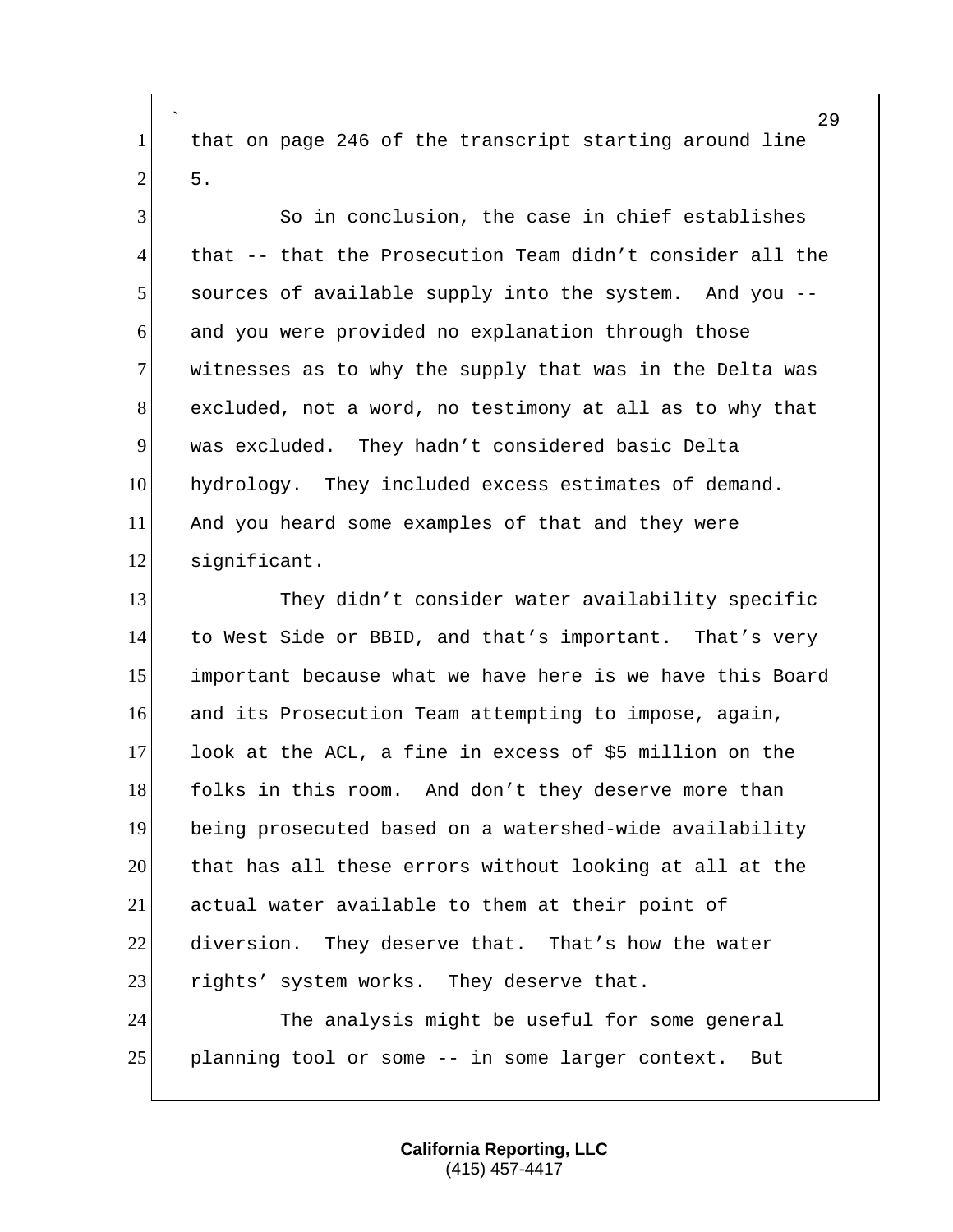` 1 when it comes to trying to impose those kinds of 2 penalties on people, it's not good enough. You should 3 demand more. They demand more.

4 So instead of conducting that kind of analysis the Prosecution Team and their witnesses simply assumed that demand outstripped supply. They presumed without 7 any evidence that any diversions would injure more senior 8 water-right holders. There's no evidence that anybody was injured. There's none. As Ms. Zolezzi said, theoretical injuries don't do it, they simply don't do it. They failed to present evidence sufficient to support a finding that it was more likely than not that water was unavailable for West Side and for BBID, let alone that it was a high probability that there was water unavailable for them, and that's their burden of proof.

16 Again, if this proceeding isn't about the notice, which you have all said it's not, it's not about the **notice, the notice was informational only and gave people**  an idea of what was generally happening in the watershed and what the hydrologics -- what the system looked like, and if that's truly all it did and if the prosecution of 22 these two actions is truly about the actual water availability for these two Districts, for BBID for 12 or 13 days in June, if that's what this is really about, you've been provided no evidence, no credible evidence,

> **California Reporting, LLC** (415) 457-4417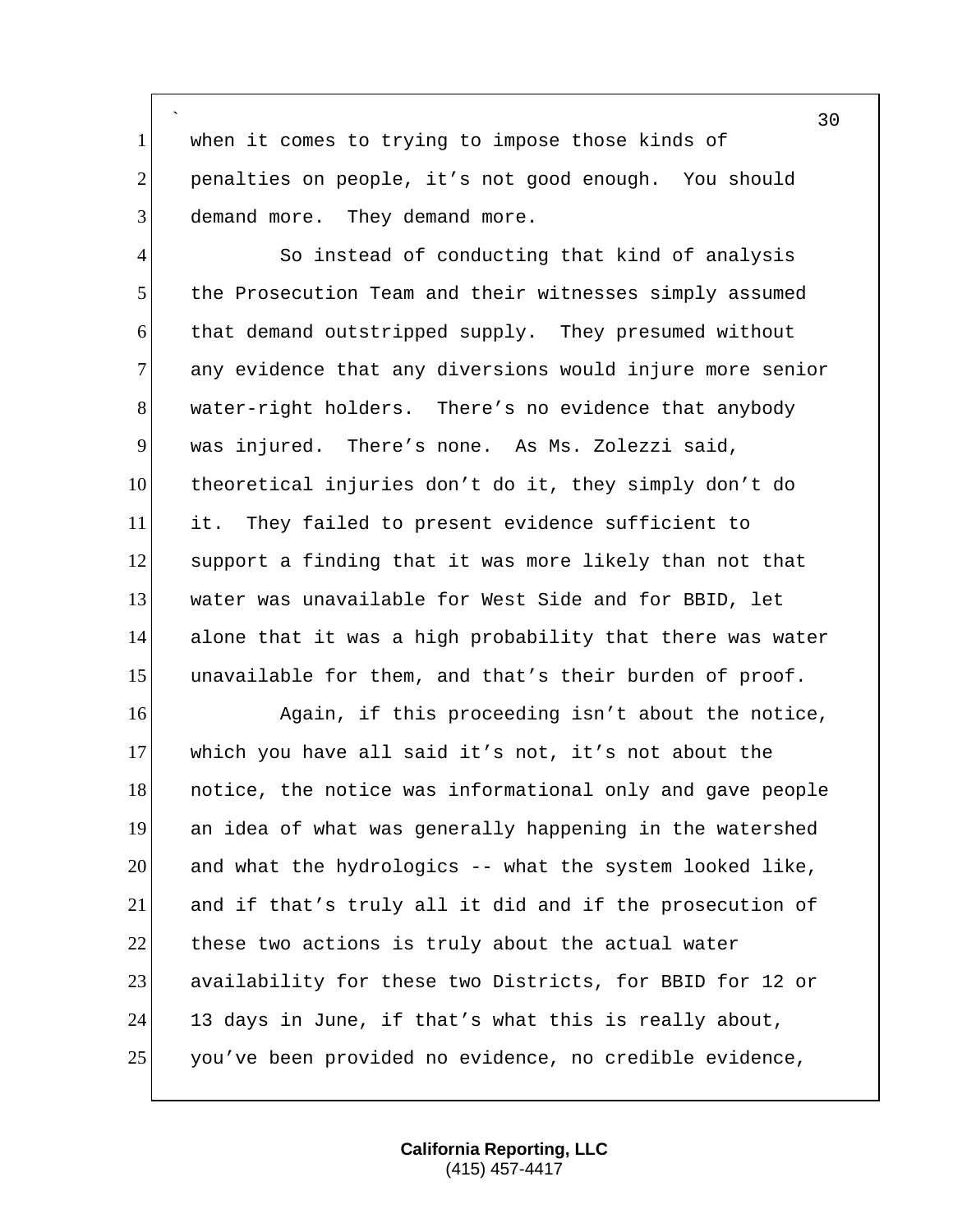` no competent evidence that there was water unavailable for BBID during those two weeks. There's no evidence of the water that was even present anywhere near BBID.

4 So I'm asking you and I'm -- I'm pleading with you on behalf of these folks to consider the context within which these enforcement actions were brought and to  $-$  and to think very hard about whether or not the 8 evidence that you heard on Monday and the evidence that you didn't hear on Monday is sufficient to prove the allegations that are contained in the administrative civil liability complaint and the draft cease and desist order.

13 I will tell you that -- that there are a lot of people that -- that watched that on Monday and were frustrated. But we finally got to shine a light on it Monday, and it's the first time in eight months these people have been able to understand the analysis that 18 went into the -- into the ACL that BBID received, and they were shocked. And you should be shocked. And from here there should be a commitment to refine the analysis to get better data and to make it more useful in the future, and I think everybody in this room would commit to doing that. But the analysis isn't sufficient to 24 punish these people. It's simply not.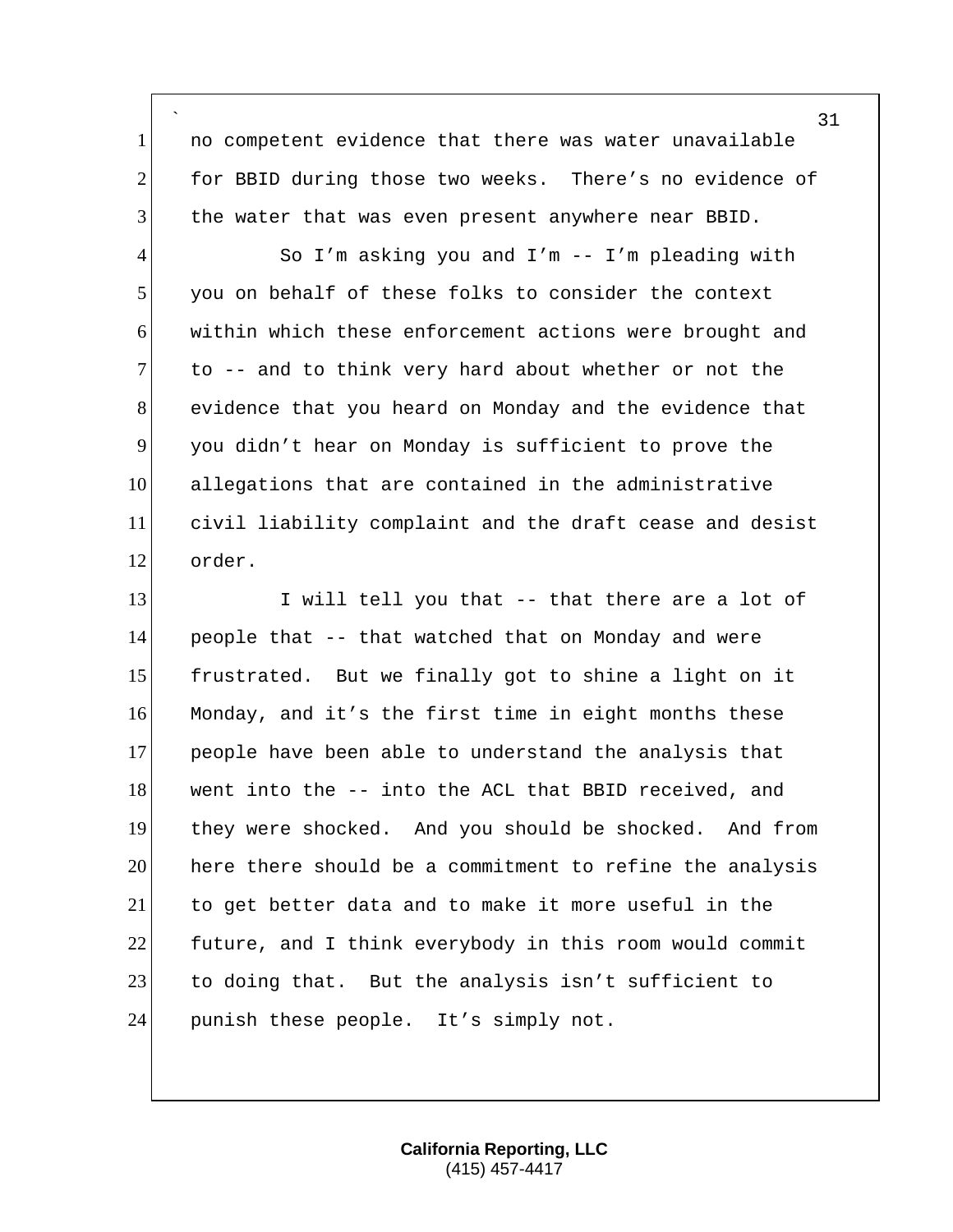` 32 1 And we'd like to reserve the remaining four 2 minutes, if we can, to the extent we need it for -- in  $3$  addition to the five for the rebuttal. Thank you. 4 HEARING OFFICER DODUC: Any questions for 5 Respondents? 6 All right, Mr. Tauriainen and all those who wish 7 to speak in opposition to the motion, you now have your 8 45 minutes. 9 MR. TAURIAINEN: Thank you. Before I begin I 10 have a point of order question. They -- I heard the 11 speakers just now offer that PowerPoint slide to the 12 Board. If the Board is going to be accepting it, I'd 13 like to get a copy, too, if the parties can all get a 14 copy. So it sounds like that will be accepted. 15 Then I would also like to, at the conclusion of 16 my presentation, submit the written version of my 17 presentation if that's okay. Thank you. 18 HEARING OFFICER DODUC: Granted, Mr. Tauriainen. 19 MR. TAURIAINEN: Thank you. 20 OPENING ARGUMENT IN OPPOSITION TO THE MOTION 21 BY MR. TAURIAINEN 22 FOR PROSECUTION TEAM 23 MR. TAURIAINEN: Good morning, Hearing Team, 24 Hearing Officers. 25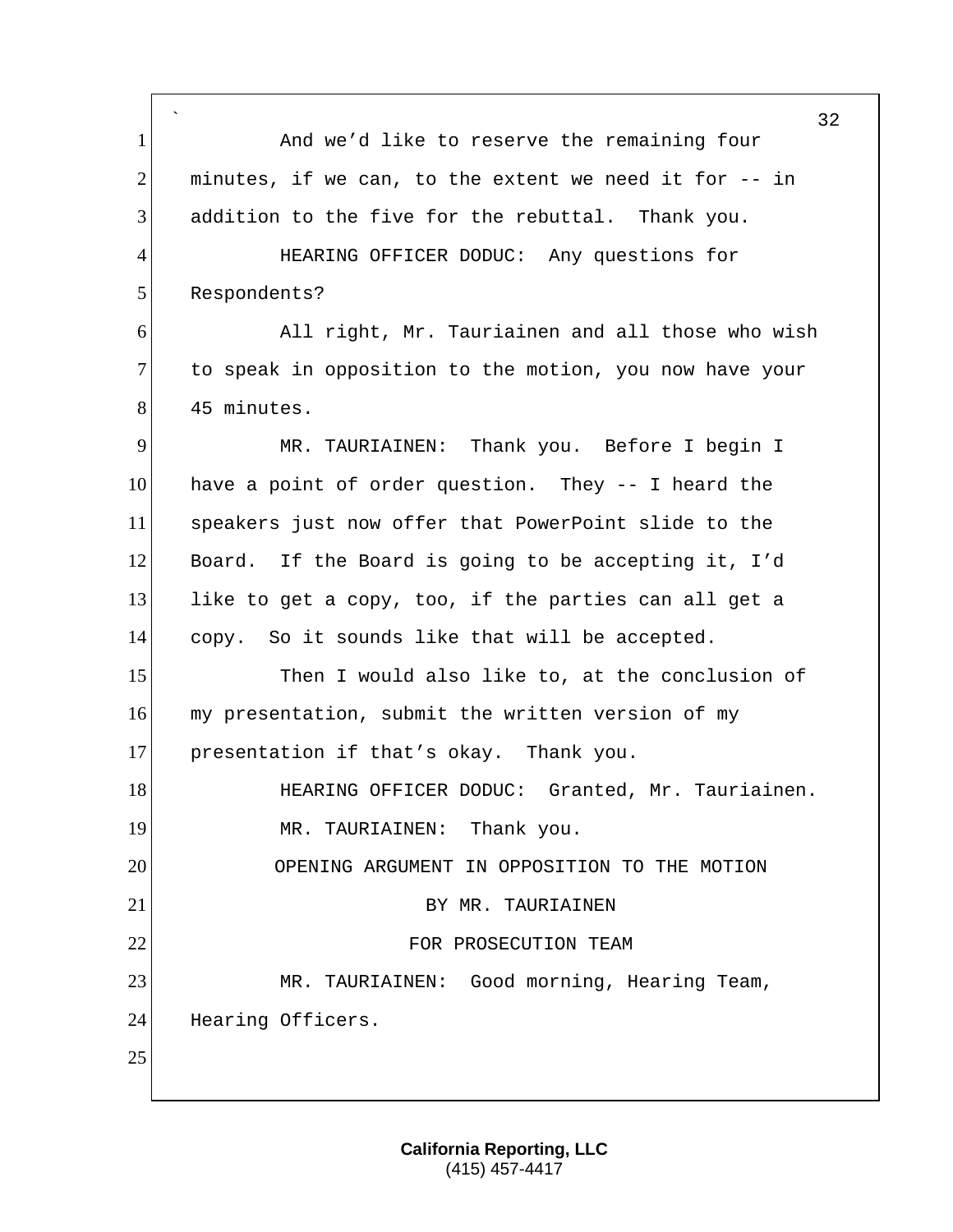` The Prosecution Team requests that the Hearing 2 Officers deny the motion for a nonsuit. As I will discuss, this motion has no place in an administrative proceeding before the Board. And this motion has no place in this proceeding because on February 18th the Hearing Officers specifically ruled that they would not 7 entertain such a motion during this proceeding. But even if you entertain this motion, the law requires that you deny it because the relevant civil procedure standards that might inform this process are deferential to the Prosecution Team. The Hearing Officers must disregard 12 all conflicting evidence and give the Prosecution Team's 13 evidence every legitimate inference.

14 And the Hearing Officers must allow the Prosecution Team to present curative evidence on the Prosecution Team's request and on offer of proof. Accordingly, the Prosecution Team hereby requests that 18 should you find defects in its case in chief witness testimony, that you give it an opportunity to correct any such defects. As I will discuss, the Prosecution Team makes this request with a specific offer of proof that redirect of Mr. Yeazell and of Mr. Coats, if necessary, 23 will demonstrate that the supply inputs and the demand adjustments, with or without the cross-examination 25 testimony that was put in, support a finding that there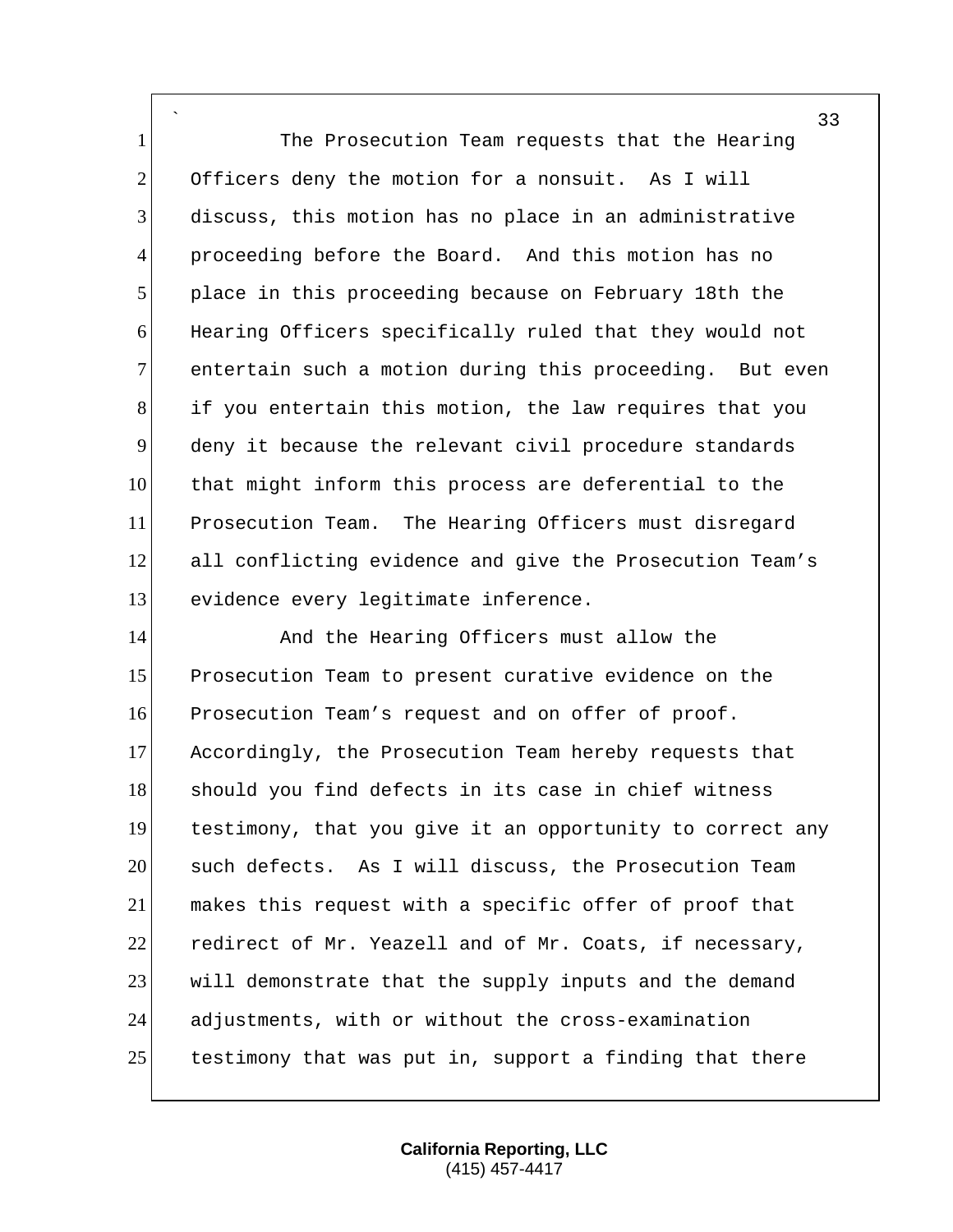` 1 was no water available to serve BBID during June 13th 2 through June 24th, 2015, and that there was no water to 3 serve West Side after May 1st, 2015.

4 The Prosecution Team requested redirect examination during hearing that would have cured any alleged defects, and that request was denied. The 7 Hearing Officers cannot now grant this motion for nonsuit without first allowing the Prosecution Team the opportunity to conduct the requested direct examination. 10 Moreover, all other anticipated defects raised by the Delta parties are addressed in the Prosecution Team's rebuttal. Accordingly, the Prosecution Team hereby additionally offers the entire rebuttal testimony as an 14 offer of proof regarding any such defects.

15 The motion -- the motion, at least as raised by 16 Mr. O'Laughlin yesterday, is based on a number of fundamental mischaracterizations, some of law and some of 18 fact. The moving parties misstate the law by imputing a harm standard into Water Code section 1052's definition of trespass, when there is no such standard in the statute. Harm is one of the many factors that the Board may consider under section 1055.3 when setting a 23 liability amount, but it is not required in order to find Byron Bethany or West Side liable for trespass or threatened unauthorized diversion under section 1052.

34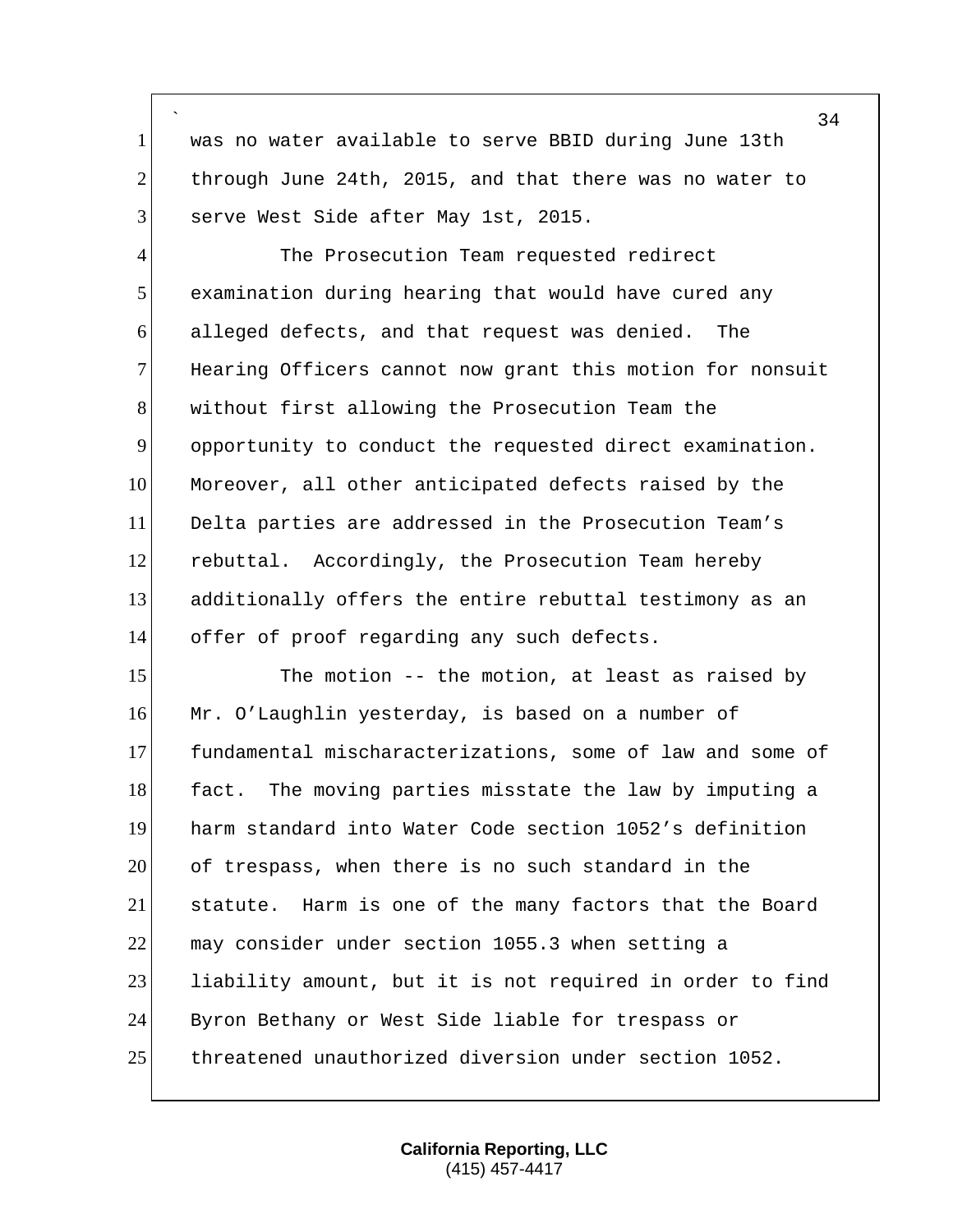` 1 The liability amount is a Phase 2 issue in the BBID 2 proceedings. We're not there yet.

 The moving parties misstate the facts by 4 mischaracterizing the key issues in this phase and by focusing on evidence relating to days outside of the alleged violation days. Pardon me. Ms. Spaletta knows what the violation days are.

8 Yet in what can be described as a lack of candor, particularly after her opening statement, she focused her cross-examination entirely on full natural flow available on June 7th, which is really just another attack on the June 12th notice. The Prosecution Team pointed this out in its request for redirect examination of Mr. Yeazell, and Counsel made an offer of proof that redirect would 15 focus on the unavailability for the correct days, June 13th, through June 24th, but it was denied that opportunity.

18 The moving parties, and particularly Mr. O'Laughlin, also mischaracterized the Prosecution Team's opening statement presentation. By necessity, the opening statement discussed the evidence that would be submitted during the case in chief and rebuttal in each 23 phase of this proceeding. When I spoke of the evidence supporting the Prosecution Team's recommendations in 25 Phase 1, I was referring to all of that evidence,

> **California Reporting, LLC** (415) 457-4417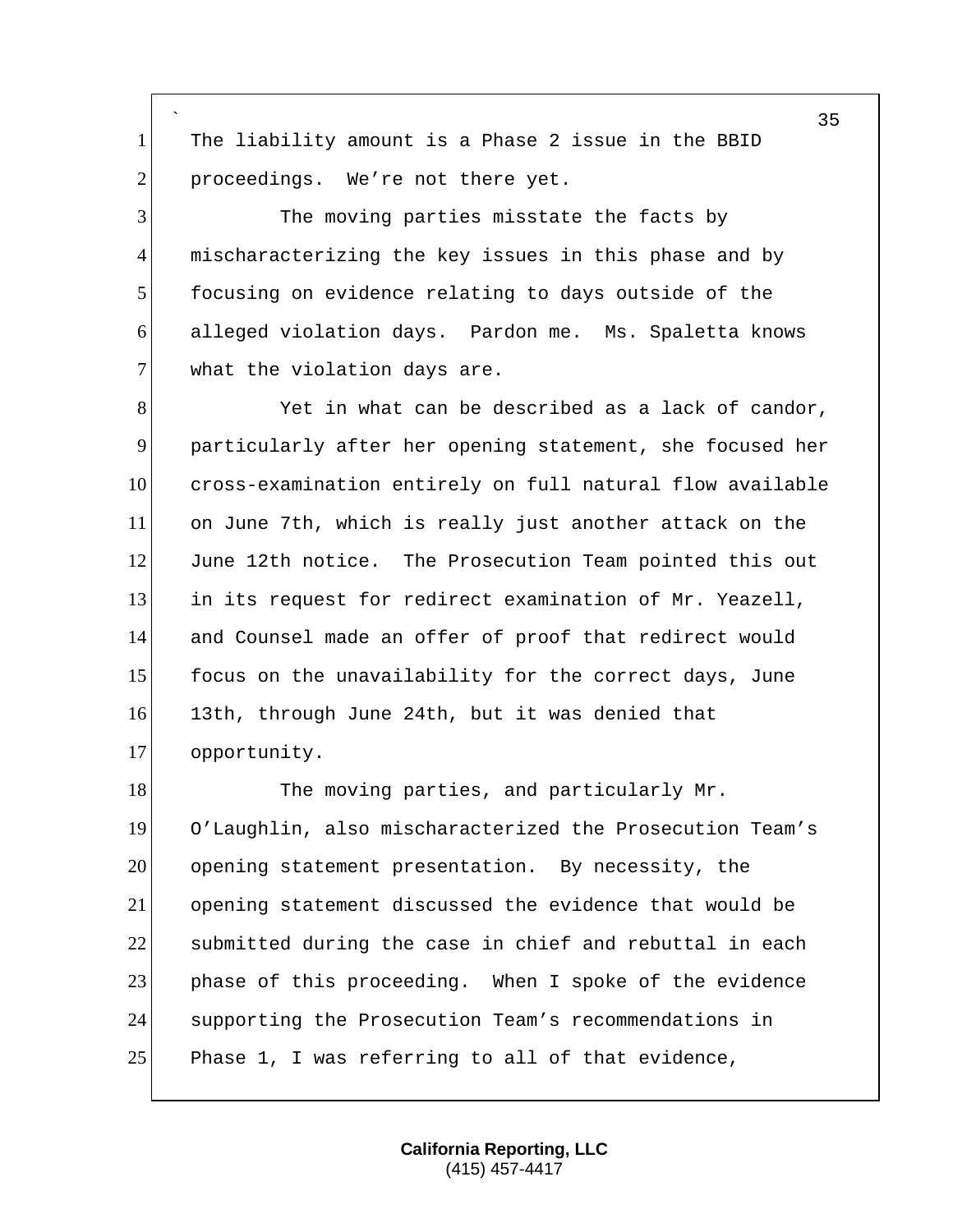` 1 including the Prosecution Team's, and perhaps evidence  $2$  that would be submitted by other parties.

3 Moreover, Mr. O'Laughlin himself displayed an 4 extreme lack of candor when he suggested to Kathy Mrowka 5 that I indicated that the Prosecution Team would 6 demonstrate injury or harm to any party. I looked back 7 over the transcript of my opening statement and I never 8 said such a thing. In fact, according to the rough 9 transcript, only Mr. O'Laughlin and Ms. Zolezzi only 10 mention the words injury or harm on the first day of 11 hearing, except for an occasion where the Hearing Officer 12 said harm while clarifying a cross-exam question.

13 But it does not even matter what I said in my 14 opening statement, it only matters what the law is. 15 Section 1052 does not require the Prosecution Team to 16 demonstrate harm in order to prove a trespass. There's a 17 long list of Board authority on this point.

18 To that end, I stated in the opening statement 19 that the Phase 1 evidence would show that there was no 20 water available for BBID's diversions from June 13th 21 through June 24th, 2015, and for West Side's actual or 22 threatened diversions after May 1st. I will describe 23 that evidence later in this presentation.

24 In thinking about this argument, a phrase echoed 25 in my mind that we heard Monday, it's why are we here?

> **California Reporting, LLC** (415) 457-4417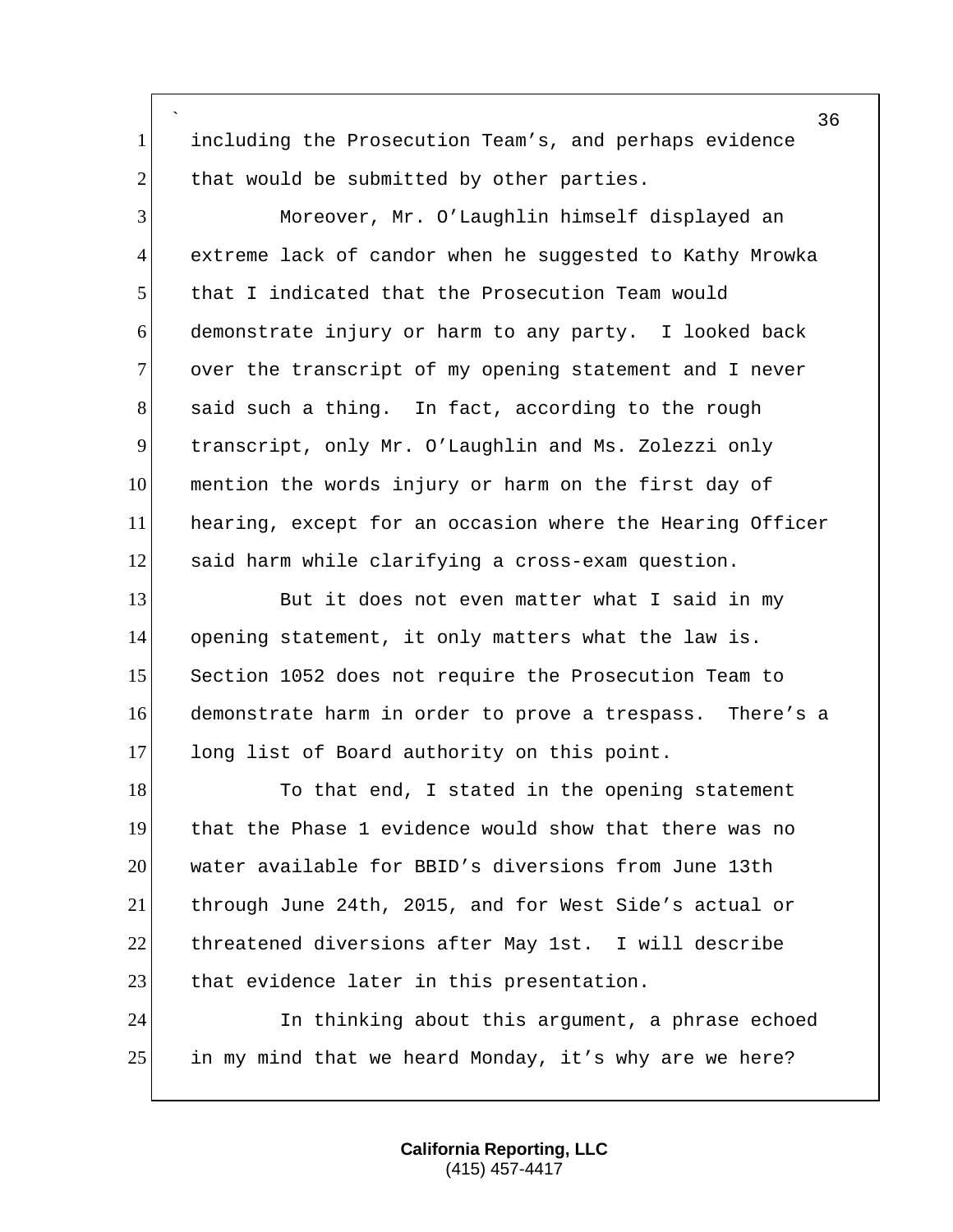` 1 These proceedings are an administrative 2 enforcement proceeding brought under Water Code section 3 1052 and section 1831. According to the most recent 4 notice of revised schedule dated January 8th, the key 5 issues for this phase are, and I want to state them for 6 the record, was -- one, was the water diverted by BBID 7 from June 13th, through June 25th, 2015, if any, 8 unavailable under its claimed pre-1914 appropriative 9 right and all other claims of right by BBID? 10 Two, was the water diverted by West Side, WSID, 11 after May 1st, 2015, if any, unavailable under License 12 1381 and all other claims of right by WSID? 13 A nonsuit has no place in a State Water Board 14 adjudicative hearing. Nonsuits and dismissals are 15 governed by Title 8 of the Code of Civil Procedure which 16 applies to actions and special proceedings. And action 17 is an ordinary proceeding in a court of justice. That's 18 section 22 of the Code of Civil Procedure. A special 19 proceeding is every other special -- every other 20 proceeding of a civil nature under the Code of Civil 21 Procedure. That's section 23. 22 And administrative proceeding by definition is 23 **1** neither a civil action, nor a special proceeding of a 24 civil nature. The citation for that is City of Oakland,

> **California Reporting, LLC** (415) 457-4417

25 the Public Employees Retirement System, 94 Cal. App. 4th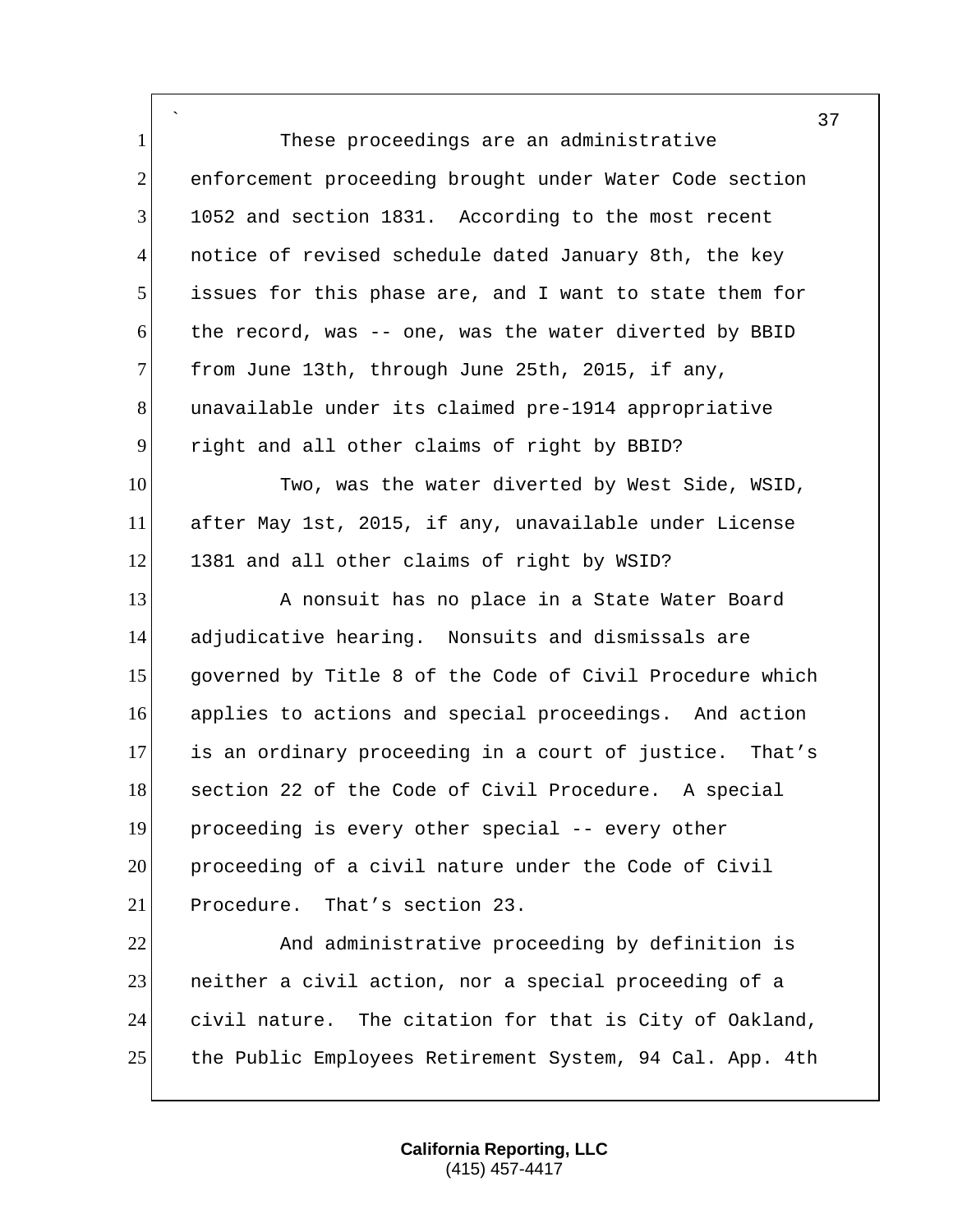` 29, page 48. Nonsuits and dismissals do not apply in 2 administrative proceedings, but that's what this is. State Board regulations incorporate certain 4 elements of the Code of Civil Procedure for discovery, 5 the Evidence Code Administrative Procedures Act, yet they differ in important respects from the Code of Civil 7 Procedure. **For the State Water Board an adjudicative**  proceeding means an evidentiary hearing for determination of facts pursuant to which the State Board or a Regional Board formulates and issues a decision. That's 23 CCR section 648(a). Section 648(b) provides that, except otherwise provided, all adjudicative proceedings before 14 the Board shall be governed by regulations in Title 23, Chapter 1.5 of the Code of Regulations, Chapter 4.5 of the APA, sections 801 through 805 of the Evidence Code, and section 11513 of the Government Code, that's it. 18 The Board's regulations and applicable sections of the Government Code governing the Board's adjudicative proceedings do not provide for dismissals, nonsuits or similar motions. Since there is no procedure for dismissals and nonsuits, granting a motion to dismiss or 23 for nonsuit would be arbitrary and without basis. Entertaining a motion to dismiss or for nonsuit is similarly a tremendous waste of time in this

> **California Reporting, LLC** (415) 457-4417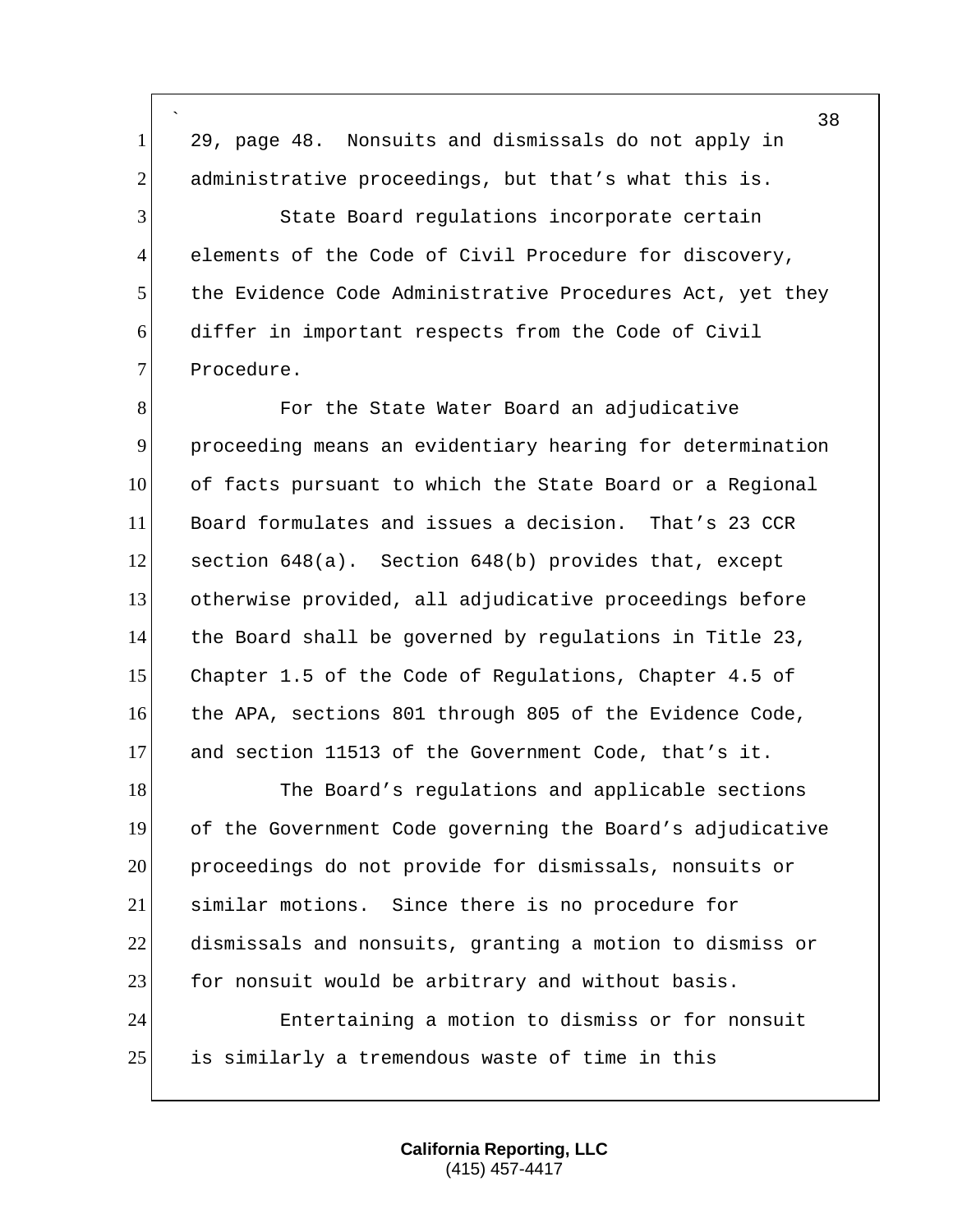` 39 1 proceeding. We've delayed these proceedings by more than 2 one full day for this motion so far. The Hearing 3 Officers even issued a ruling on procedural matters on 4 February 18th, stating on page seven that, 5 "We will not allow the parties to submit a motion 6 for judgment as a matter of law during the hearing. Any 7 such motion may be made in writing, either in the party's 8 written opening statement or after the close of hearing 9 in the party's closing brief." 10 There was an opportunity to make these kinds of 11 statements. 12 Again, why are we here? 13 Granting a motion for nonsuit would violate the 14 hearing procedures that the Hearing Officers themselves 15 issued for this hearing. To change that ruling would be 16 arbitrary now and demonstrate that the Hearing Officers 17 may be proceeding in the absence of any procedures. If 18 there's no basis to even entertain this motion, again the 19 Prosecution asks, why are we here? 20 Well, since we were here, another phrase was 21 echoing through my mind. If we're going to do this, 22 let's do it right. There are no quiding standards for 23 **nonsuit motions in these proceedings.** The Code of Civil 24 Procedure and interpreting cases are instructive. 25 Now the -- the moving parties cited section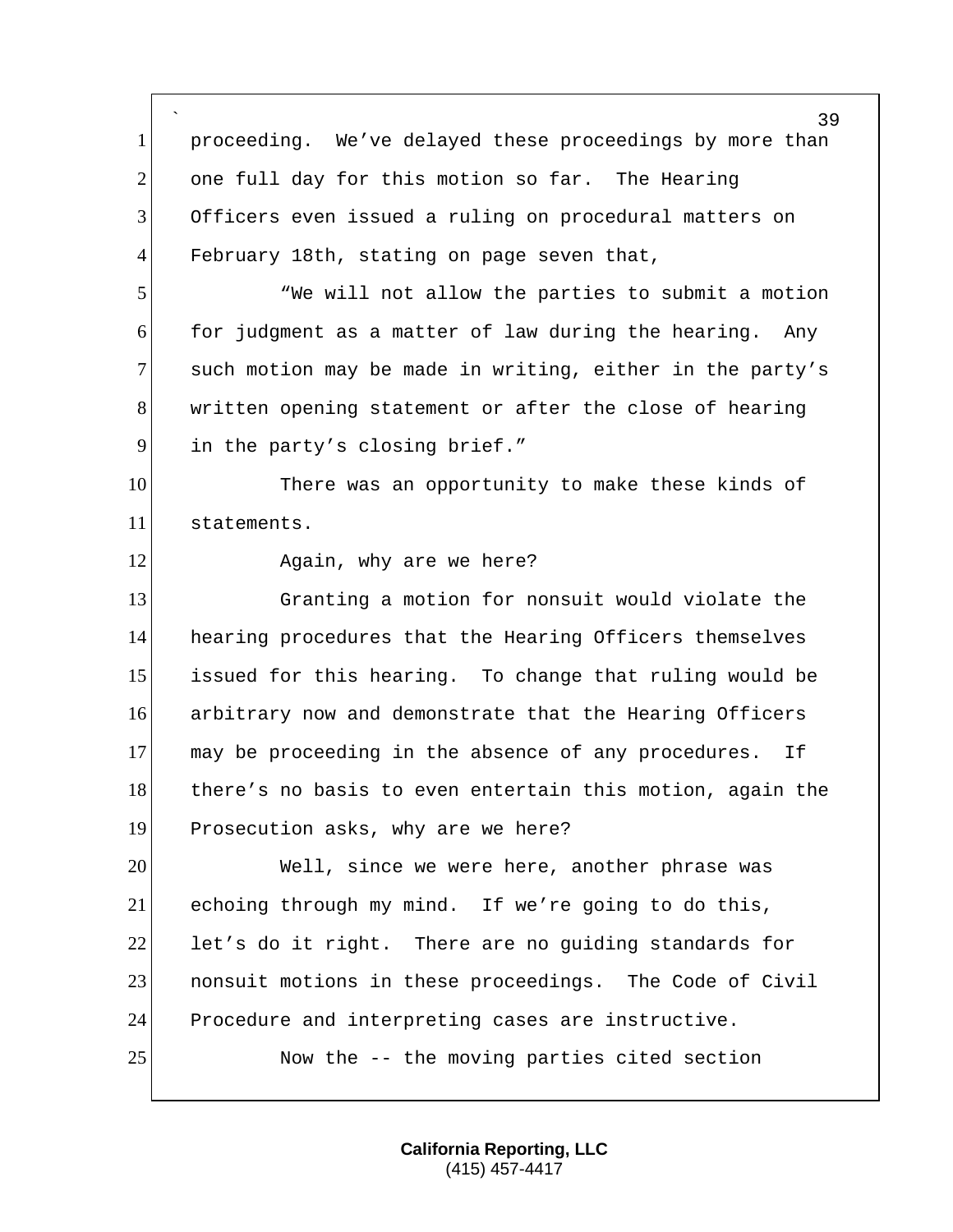` 40<br>That's not 638 -- 631.8 of the Code of Civil Procedure. the standard that informs this stage of the proceeding. At this stage of the proceeding the Prosecution Team has not submitted rebuttal. There have been two other phases that have not been -- even had any evidence entered in at all. The proper standard at this stage, before rebuttal, is Code of Civil Procedure section 581(c). Section 581(c) governs nonsuits in covered proceedings and 9 provides that, 10 The "Only after and not before the plaintiff has

 completed his or her opening statement or after presentation of his or her evidence the defendant, without waiving his or her right to offer evidence in the motion, is not granted may move for a judgment of nonsuit."

16 16 Now the court's power to grant a nonsuit or to direct a verdict are analogous to the power to grant a 18 motion for judgment, notwithstanding the verdict. Cite for that, Beavers v. All State Insurance Company, 225 20 Cal. App. 3d 310, page 327.

 While made at different times, these motions are 22 analytically the same and governed by the same rules, cite Fountain Valley Chateau Blanc Homeowners Association 24 v. Department of Veterans Affairs,  $67403(c)(1)$  Cal. App. 4th 743 at 750. The function of these motions is to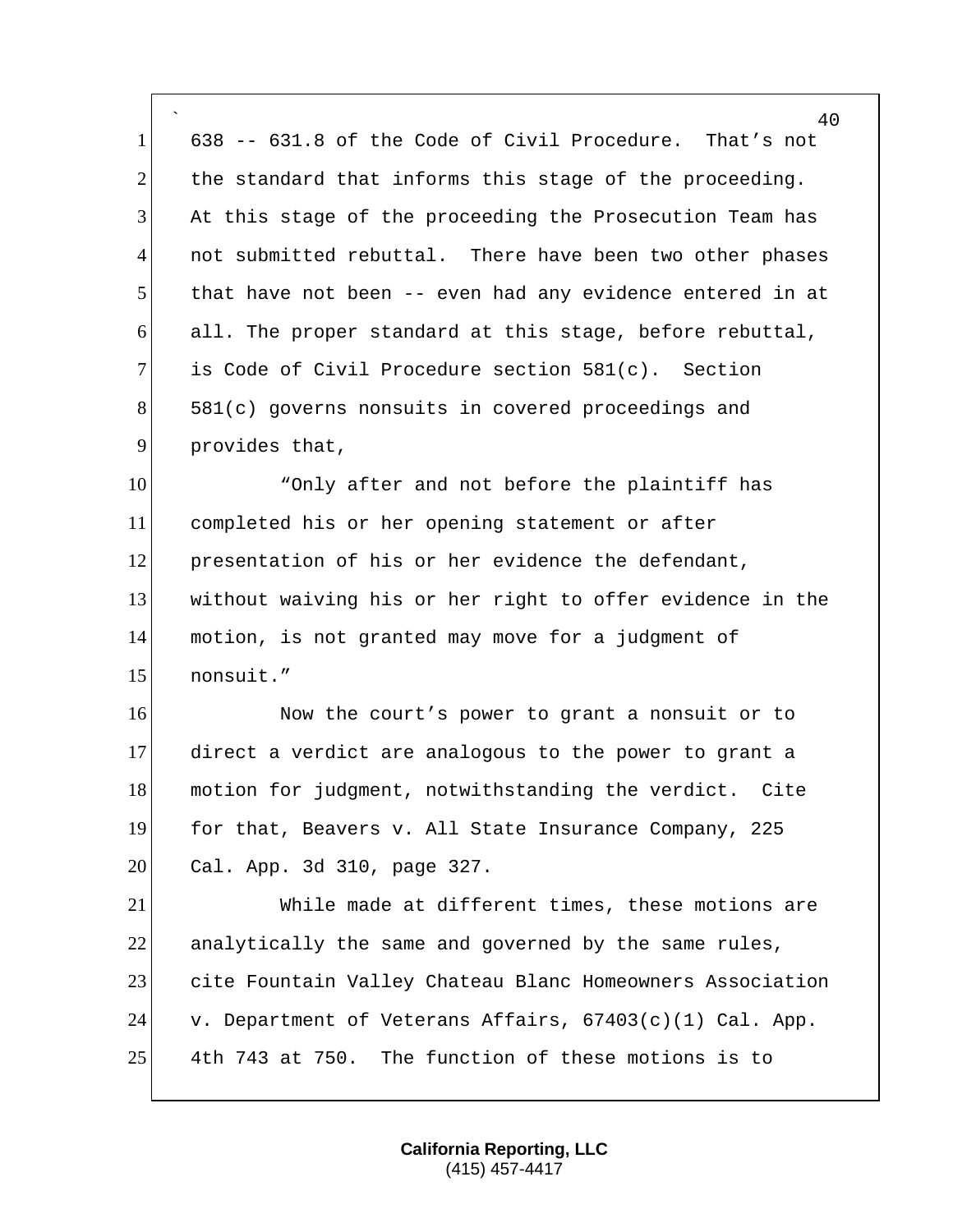` 41 1 prevent the moving defendant from the necessity of 2 undergoing any further exposure to legal liability when 3 there is insufficient evidence for an adverse verdict. 4 That being said, long-settled case law provides 5 that granting a motion for nonsuit is warranted, and this  $6$  is a quote, 7 When and only when disregarding conflicting 8 evidence and giving the plaintiff's evidence all the 9 value to which it is legally entitled and indulging in 10 every legitimate inference which may be drawn from that 11 evidence, the result is a determination that there is no 12 evidence of sufficient substantiality to support a 13 verdict in favor of the plaintiff." 14 The citation among many is Keller v. Pacific Turf 15 Club 192 Cal. App. 2d 189 at 190. 16 Another quote, 17 The determining whether plaintiff's evidence is 18 sufficient, the court may not weigh the evidence or 19 consider the credibility of witnesses. Instead, the 20 evidence most favorable to the plaintiff must be accepted 21 as true and conflicting evidence must be disregarded. 22 The court must give to the plaintiff's evidence all value 23 to which it is legally entitled, indulging every 24 legitimate inference which may be drawn from the evidence 25 in the plaintiff's favor."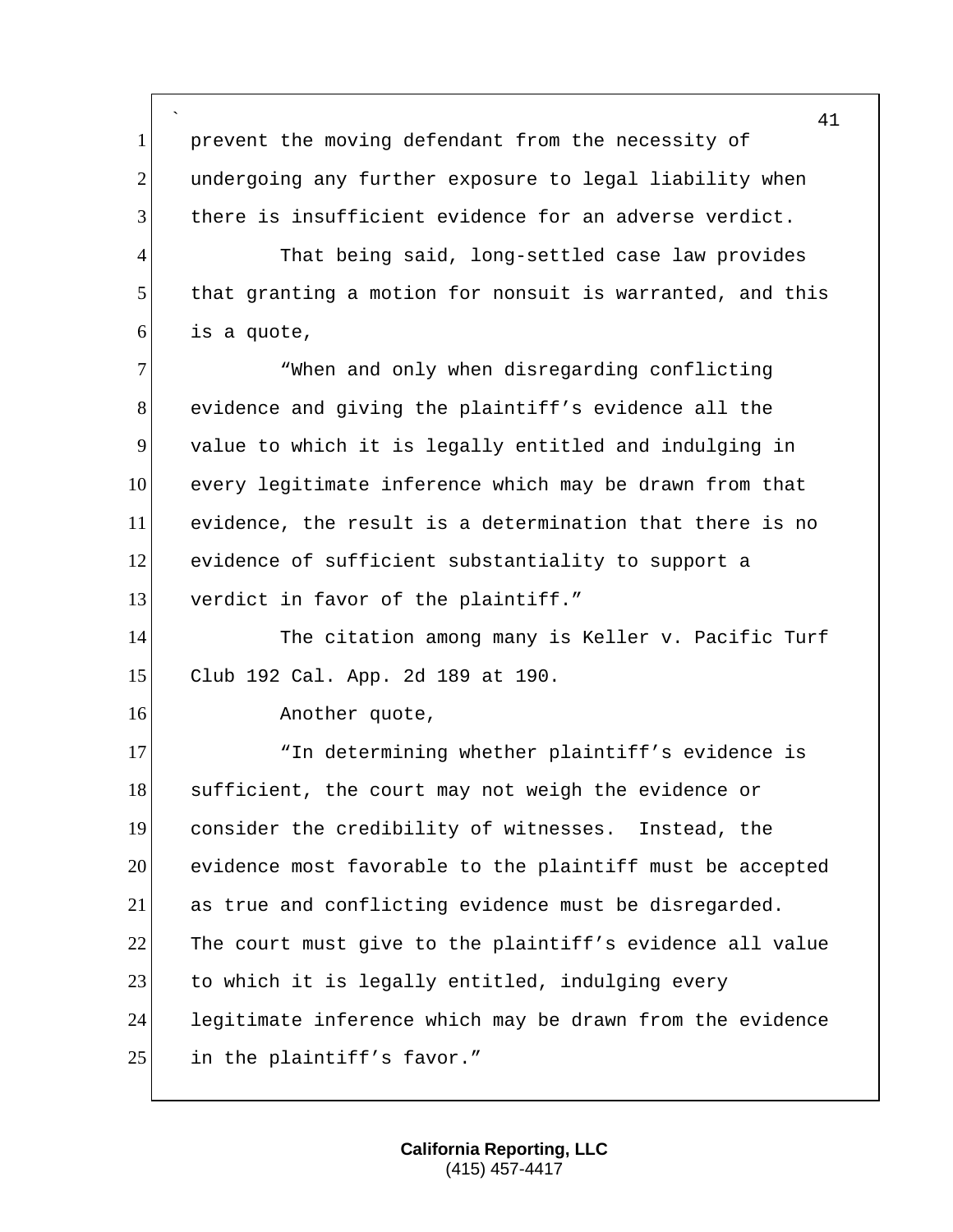` 42 1 The cite is Carson v. Facilities Development Co., 2 36 Cal. 3d 830 at 838 through 39. 3 So in considering a motion for a nonsuit the 4 court and this tribunal must accept as proved all facts 5 that Counsel says in an opening statement and must 6 indulge all favorable inferences reasonably arising from 7 those facts, citation Smith v. Roach, 53 Cal. App. 3d 893 8 at 897. 9 "A court may properly enter a nonsuit only if the 10 evidence viewed most favorably to the plaintiff, with all 11 conflicts resolved and all legitimate inferences drawn in 12 the plaintiff's favor, does not support a verdict for the 13 plaintiffs," Ayer v. Boyle, 37 Cal. App. 3d 822. 14 Again, 15 "All conflicts must be resolved in favor of the 16 plaintiff. And if different conclusions or inferences 17 can reasonably be drawn from the evidence, the court 18 still must adopt those conclusions and inferences which 19 are favorable to the plaintiff," Libby v. Conway, 192 20 Cal. App. 2d 865 at 868. 21 HEARING OFFICER DODUC: Mr. Tauriainen -- 22 MR. TAURIAINEN: Yes? 23 HEARING OFFICER DODUC: -- are the rest of your 24 arguments legal arguments in nature? 25 MR. TAURIAINEN: No, there's plenty of facts.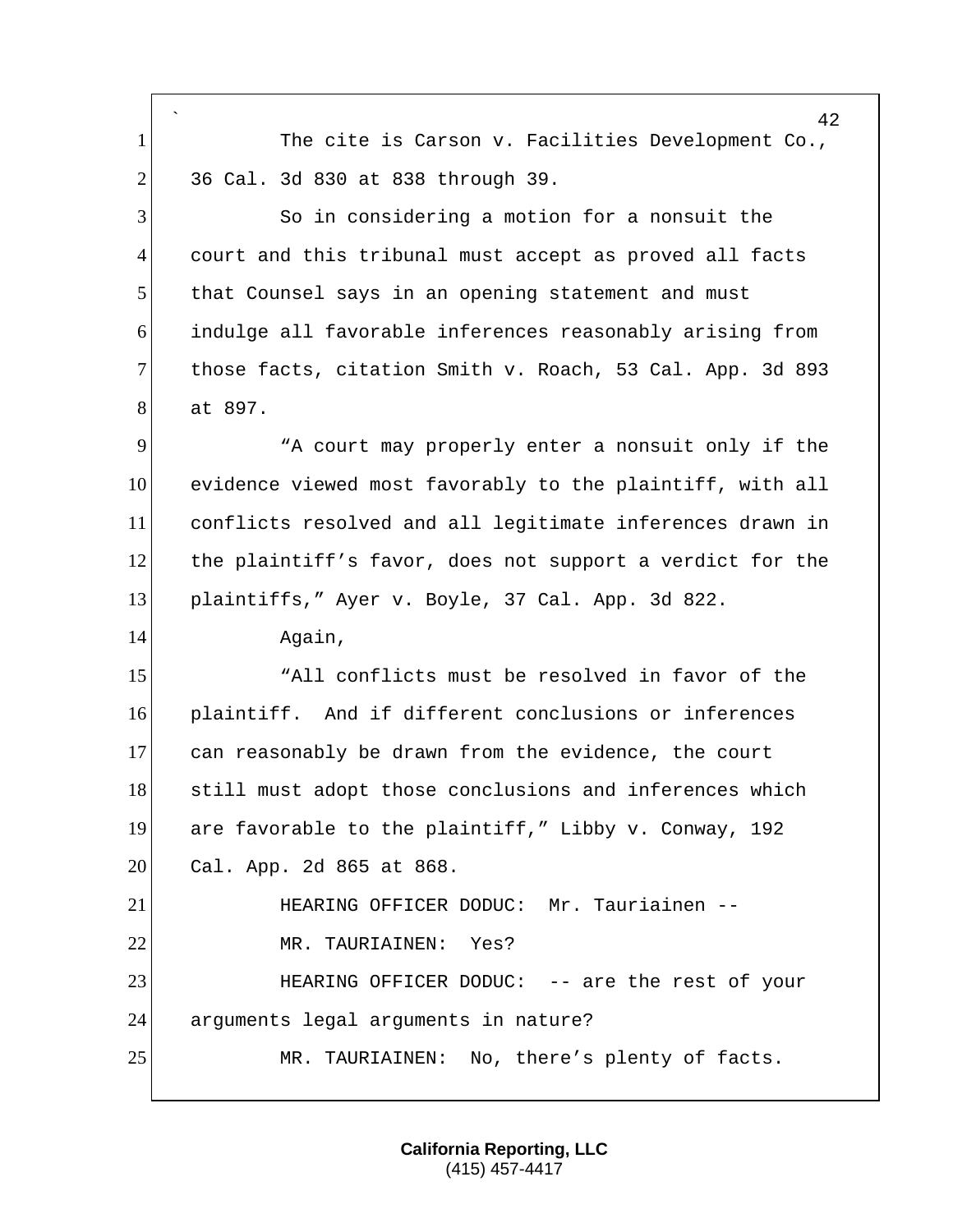` 1 HEARING OFFICER DODUC: Okay. Why don't you get  $2$  to the facts. Since you're -- we will be receiving your 3 written statement for the record, we will examine those 4 legal arguments at that time.

5 MR. TAURIAINEN: I have one more quote that is 6 highly relevant, and I would like to state in the open 7 proceeding for the record. And then I'll go on to the 8 rest of my argument. There are facts. But again, part 9 of this motion is based on a legal interpretation of  $10$  1052, so a significant portion of my argument will be  $-$ -11 not a significant portion, but there will be a portion of 12 the rest of my argument dedicated to interpreting 1052, 13 which was a big part of the opening argument too.

14 So regarding the standard,

15 The evidence most favorable to the plaintiff must be accepted as true. Conflicting evidence must be disregarded, including evidence brought out on cross- examination of the plaintiff's own witnesses," Miller v. Los Angeles County Flood Control District, 8 Cal. 3d 689 20 at page 700.

 So if we're going to do this right, the Hearing Officers must disregard any conflicting evidence proffered during the cross and must be given -- must give every indulgence to the Prosecution Team's case in chief 25 evidence.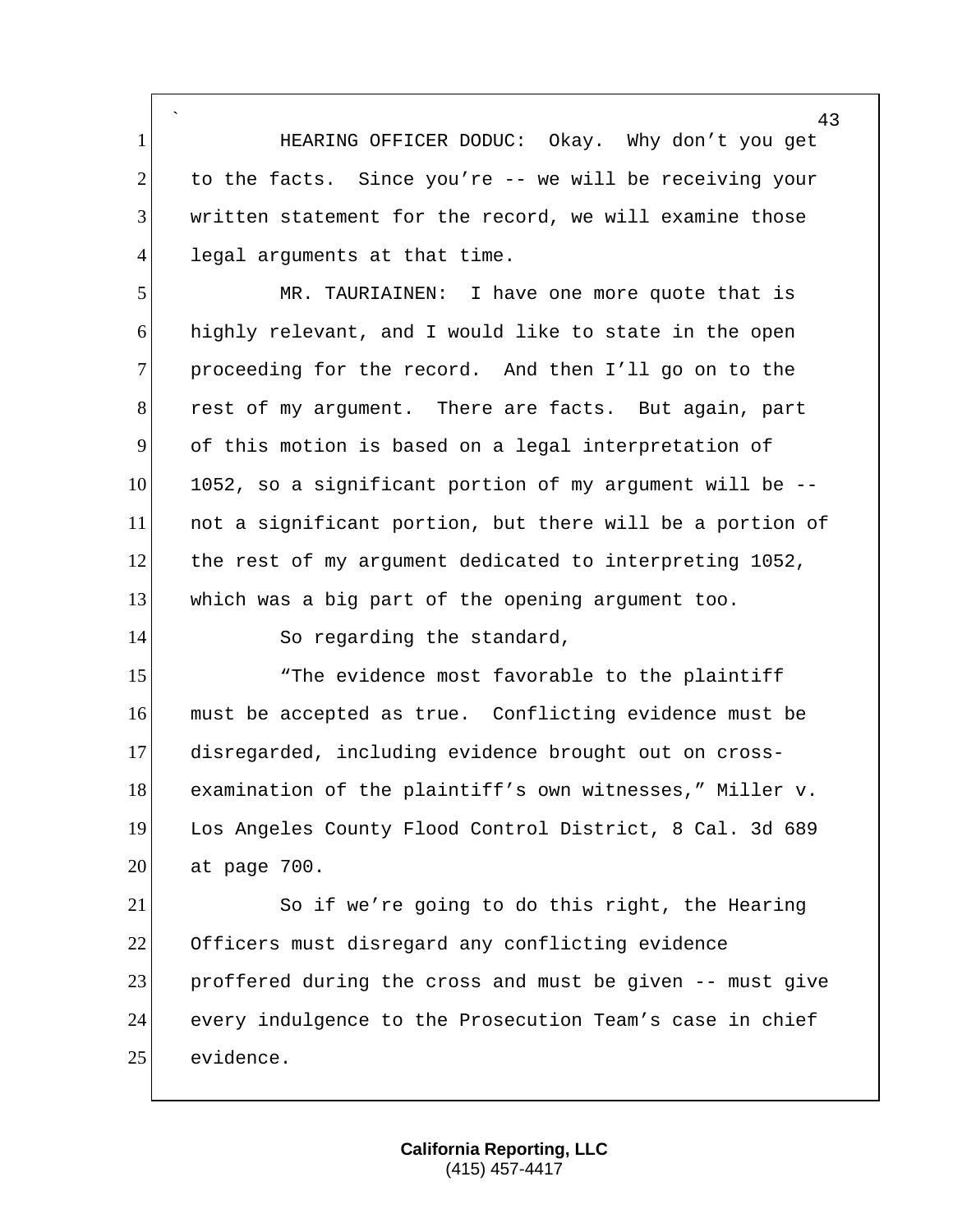` 1 So as I stated earlier, the Plaintiff's do have 2 the right upon request to reopen and remedy the defects 3 in this case, and I think this is an important factual 4 issue. And I'm going to make an offer of proof regarding 5 facts now.

6 The Prosecution Team hereby renews its request 7 for redirect examination of Mr. Yeazell, and requests 8 redirect examination of Brian Coats and Kathy Mrowka in 9 order to correct any alleged defects and to introduce, as 10 allowed, further evidence demonstrating that there was 11 not water available for these Defendant's rights during 12 the relevant violations period. This request I make with 13 the specific offer of proof that redirect of Mr. Yeazell 14 will demonstrate that the 740 CFS of demand reduction in 15 Ms. Zolezzi's cross-examination hypothetical is not based 16 in any fact presented by the evidence.

17 More importantly, the Prosecution Team will show 18 that the addition of 2,252 CFS to the daily full natural flow calculated data, whether combined with Ms. Zolezzi's proffered 740 CFS demand reduction or whether combined with the actual demand reduction requested by outside (indiscernible) as described by Mr. Yeazell in his testimony will not provide supply to BBID's pre-1914 priority during June 13th through June 24th, and will not 25 provide supply to West Side after May 1st.

> **California Reporting, LLC** (415) 457-4417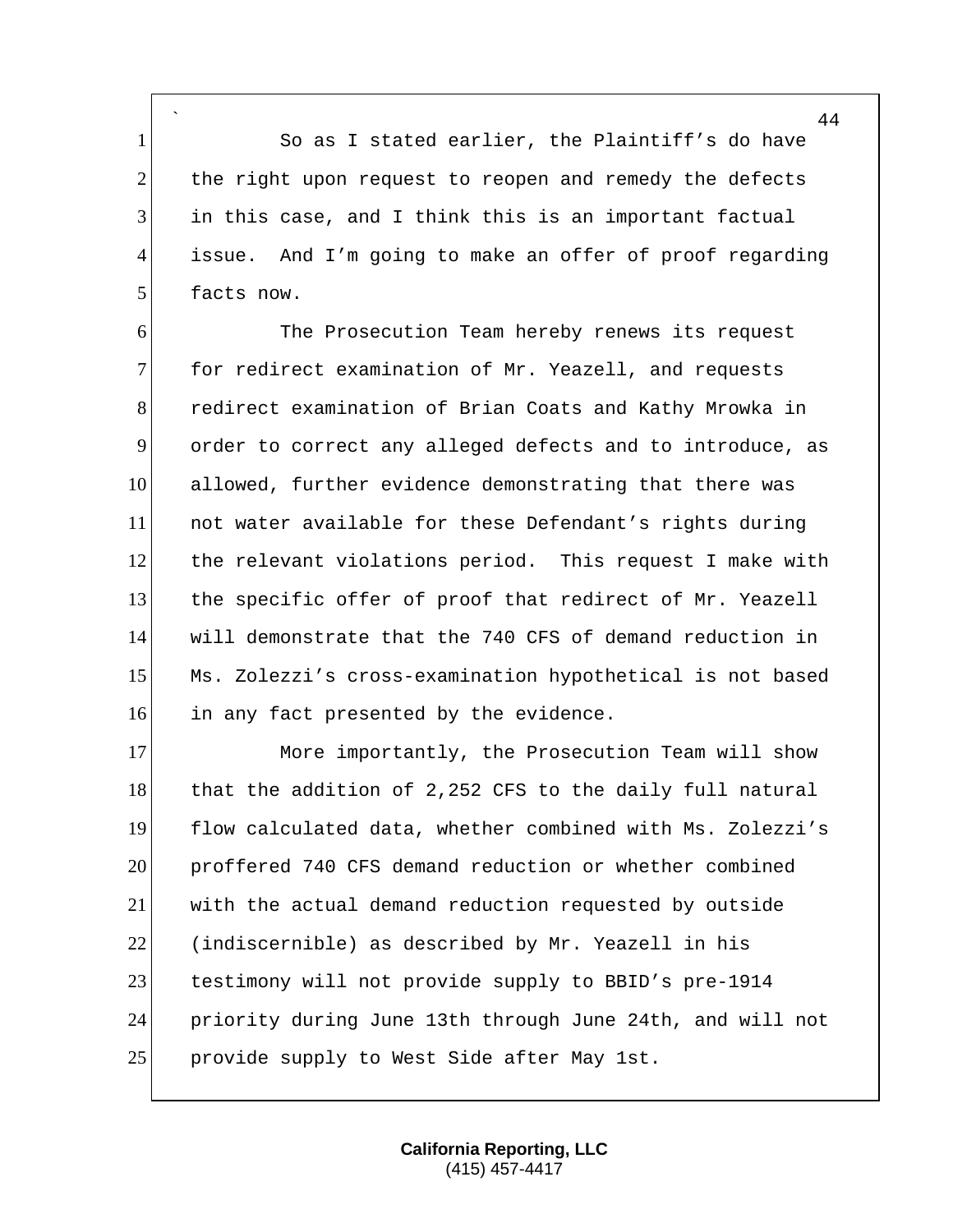` 1 The same evidence will demonstrate that these 2 adjustments, if made to the June 7th full natural flow calculation that was the subject of Ms. Spaletta's cross- examination hypothetical and on which Mr. O'Laughlin based this motion would not have changed the analysis or the determinations regarding unavailability after June 12th.

8 The Prosecution makes another offer of proof that its rebuttal testimony also demonstrates that using the actual 2015 information order demand data provided by the respondent's to that order will not move the needle sufficient to show that BBID or West Side had water available for their actual or threatened diversions.

14 Again, the Hearing Officers can't grant this 15 motion based on any defects alleged by the cross- examining parties because those defects are all alleged in the rebuttal that the Prosecution Team has not yet 18 presented.

19 But I do, as an offer of proof, offer the entire rebuttal testimony regarding any such defects. I have a couple of points regarding some of the fact issues that were raised in the opening.

23 The first, regarding the omission of timing of full nature flow, that's a rebuttal issue. The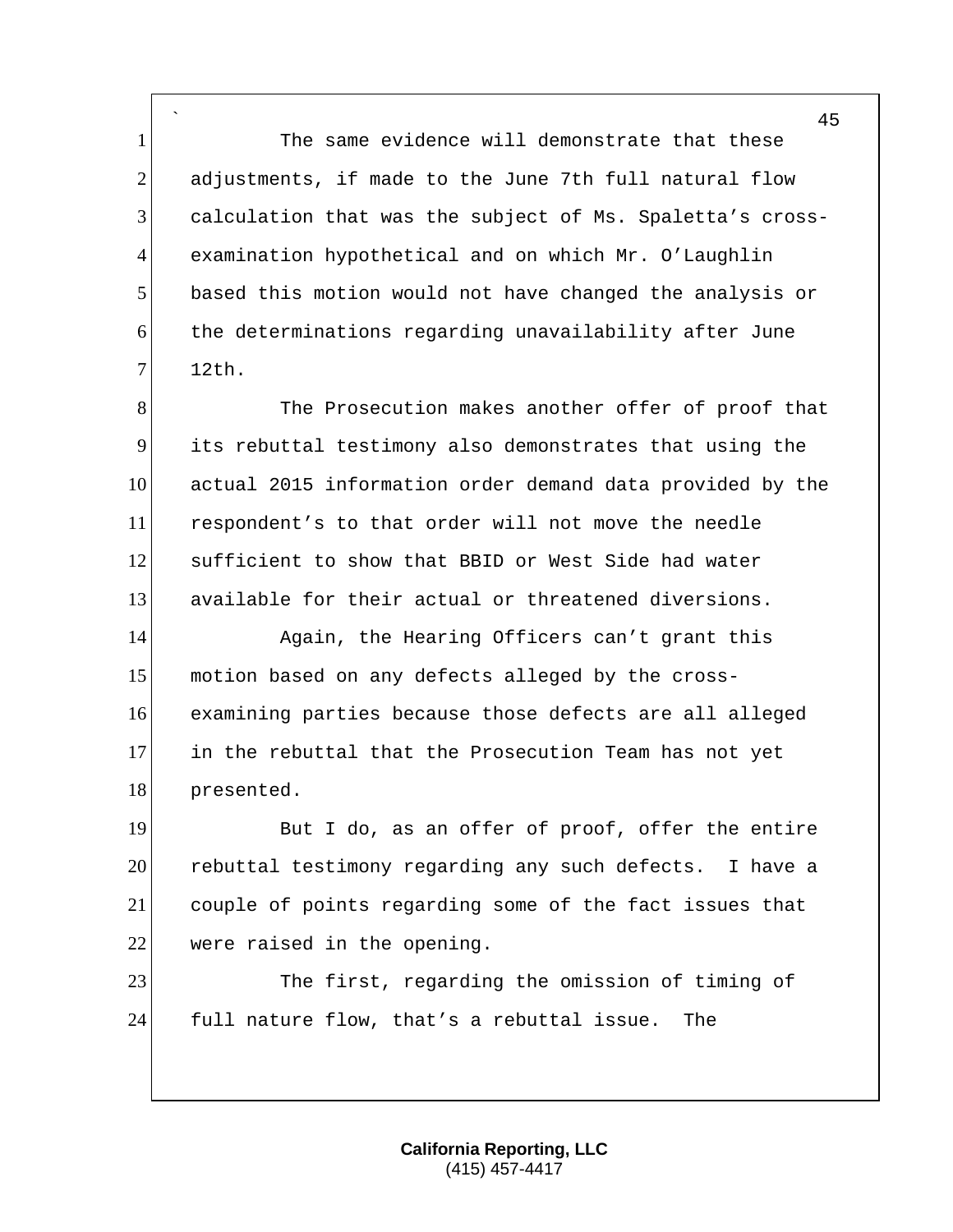` 1 Prosecution Team witnesses deal with that on rebuttal, 2 particularly Mr. Grober.

 Regarding the allegations of excess demand, 4 that's dealt with on rebuttal by Mr. Yeazell, it hasn't 5 been presented yet, Mr. Yeazell and Mr. Coats.

6 Regarding the availability of water at the points 7 of diversion for West Side and BBID, again, that is rebuttal testimony that hasn't been presented yet. The update with the 2015 Information Order I just described, again, that a rebuttal and it does not move the needle.

 Finally, and I'll move now to the no injury allegation, the moving parties primary, and we saw it repeated several times, mischaracterization of the standards governing these proceedings is the claim that the Prosecution Team must demonstrate harm to some specific senior water right holder in order to show a trespass made by BBID or a threatened trespass or 18 unauthorized diversion by West Side. They claim that trespass under Water Code section 1052 does not occur in the abstract. They're right, only to the extent that section 1052 requires an unauthorized diversion in order for there to be a trespass.

 One thing you did not see in that opening slide show was what 1052 says, the text. 1052 section A says, 25 The diversion or use of water subject to this division,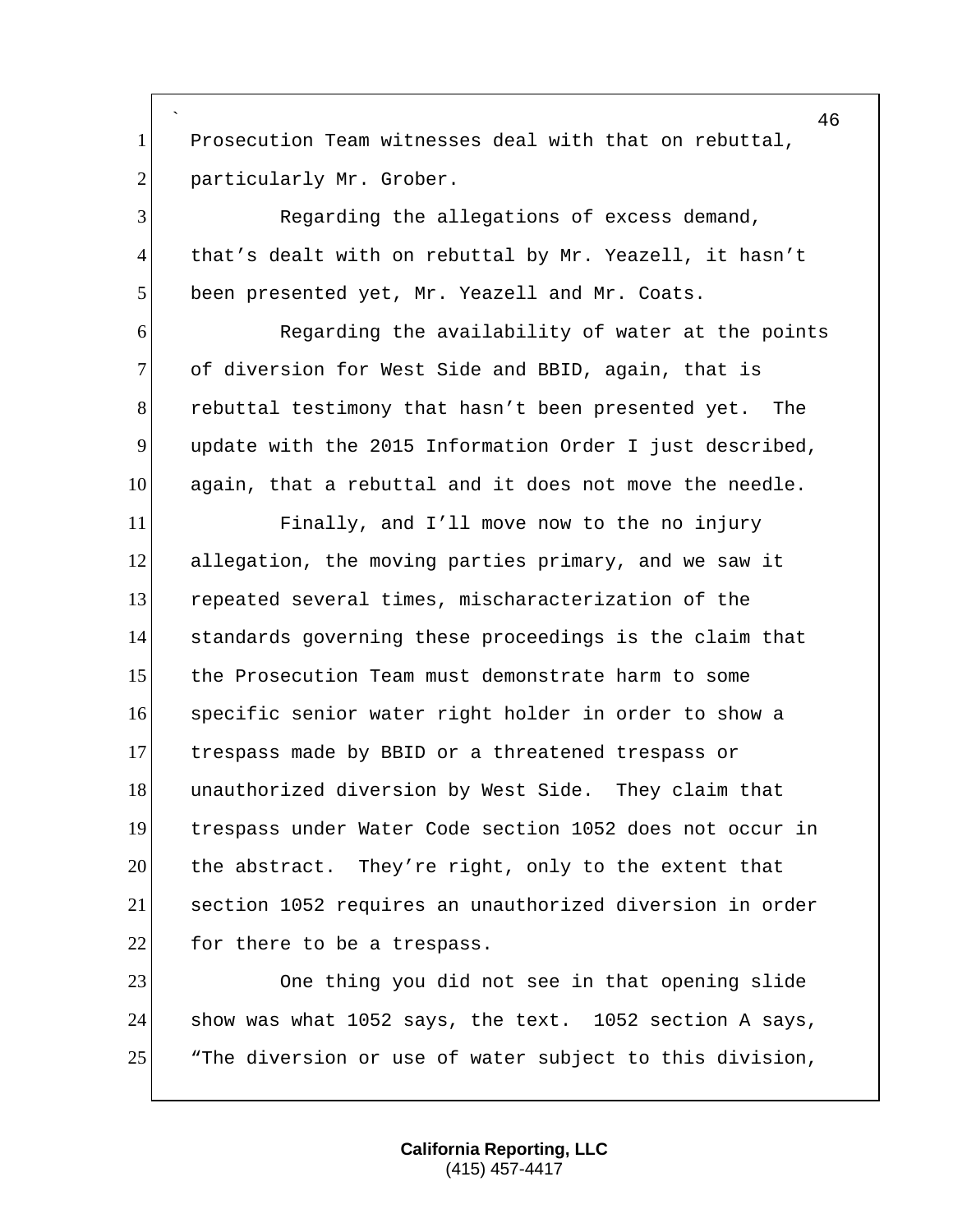` other than as authorized in this division, is a trespass." The section does not talk about harm. It doesn't say as long somebody downstream is harmed and you can show that. It says when you divert without authorization, that's a trespass. It's a trespass against the State.

 As directed in the BBID matter, the Prosecution 8 Team has already briefed the applicability of this section to even pre-'14 rights. Those are the Millview and Young cases. I won't go through them again. But I will note that the San Joaquin Tributaries Authority alleges at page six of its prehearing brief of legal issues that,

14 The Board cannot step into the shoes of a water 15 right holder and represent their interests against other pre-'14 water right holders."

17 That is an iteration of this trespass argument. 18 I will note that the authority in that brief only sites one page of Young v. State Water Board as support. And the Young case does not support that proposition. To the contrary, the very page of the opinion cited by the authority in that brief, the court agrees with the Water 23 Board that, quote,

 "Put simply, the claim that a diversion is authorized under riparian or pre-'14 right is no

> **California Reporting, LLC** (415) 457-4417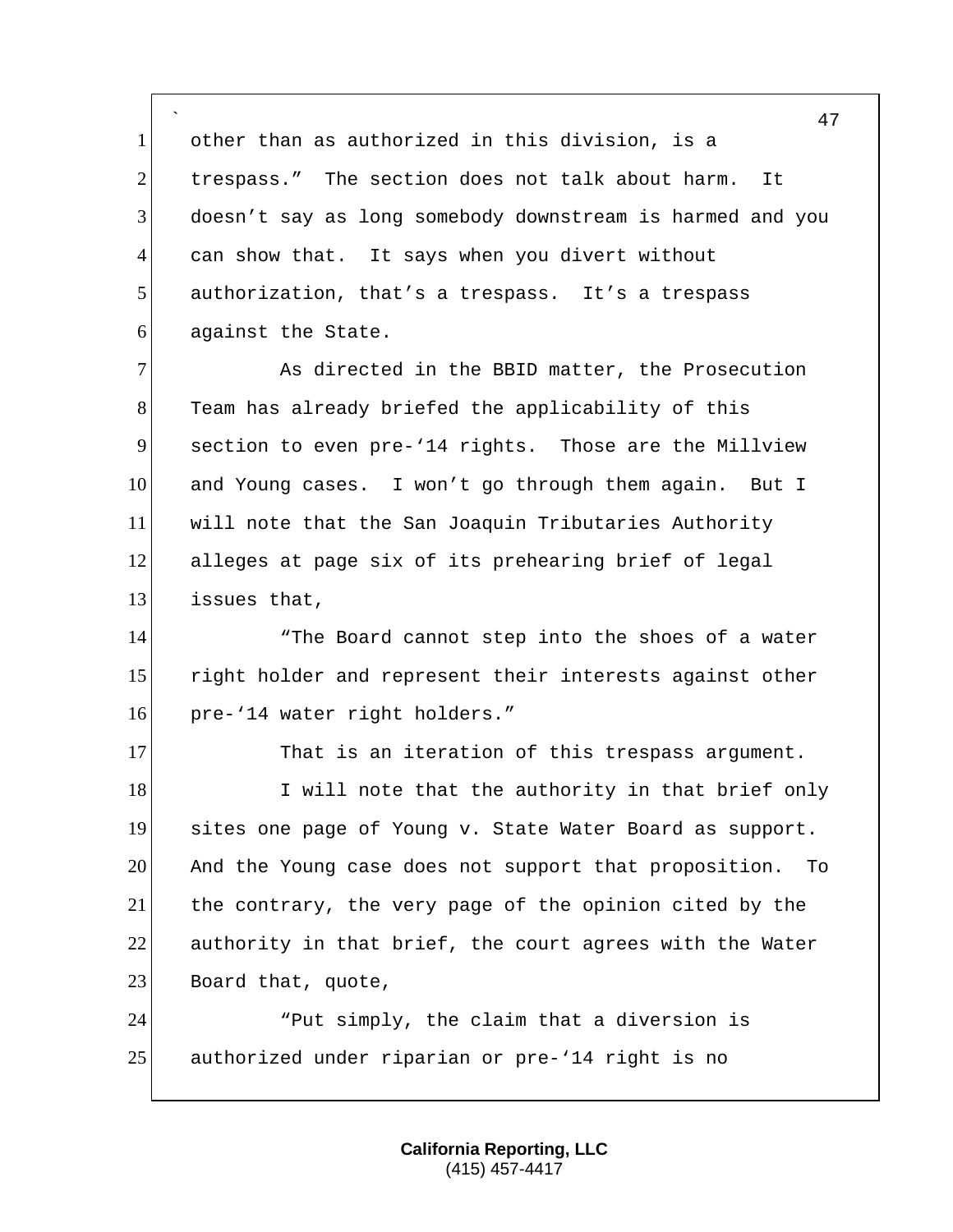` 1 different from any other argument that there has been no 2 unauthorized diversion. The argument does not deprive 3 the State Water Board of the authority to determine 4 whether an unauthorized diversion has, in fact, occurred 5 or is threatened."

6 Now People v. Shirokow, which is 26 Cal. 3d at 7 301, actually stands for the proposition that the 8 8 unauthorized diversion or use of water is a trespass 9 against the State. No specific showing of harm against a 10 specific party is required.

11 Now we looked. There aren't any case law that 12 says 1052 requires harm to anyone else in order to show a 13 trespass. And we went back and looked at the last ten 14 years of State Board orders following hearings on 15 administrative civil liability complaints. All of them 16 have consistently held that harm or injury to specific 17 parties is not a factor in determining whether a trespass 18 occurred. Instead, harm comes into play in discussing, 19 among many factors, in setting the amount of a penalty.

 These cases are the Lake Arrowhead Community Services District case, WR-2006-0001. Here the Board found that the unauthorized diversion may have resulted in injury to water users downstream in the Mojave 24 Watershed, although there was no evidence of specific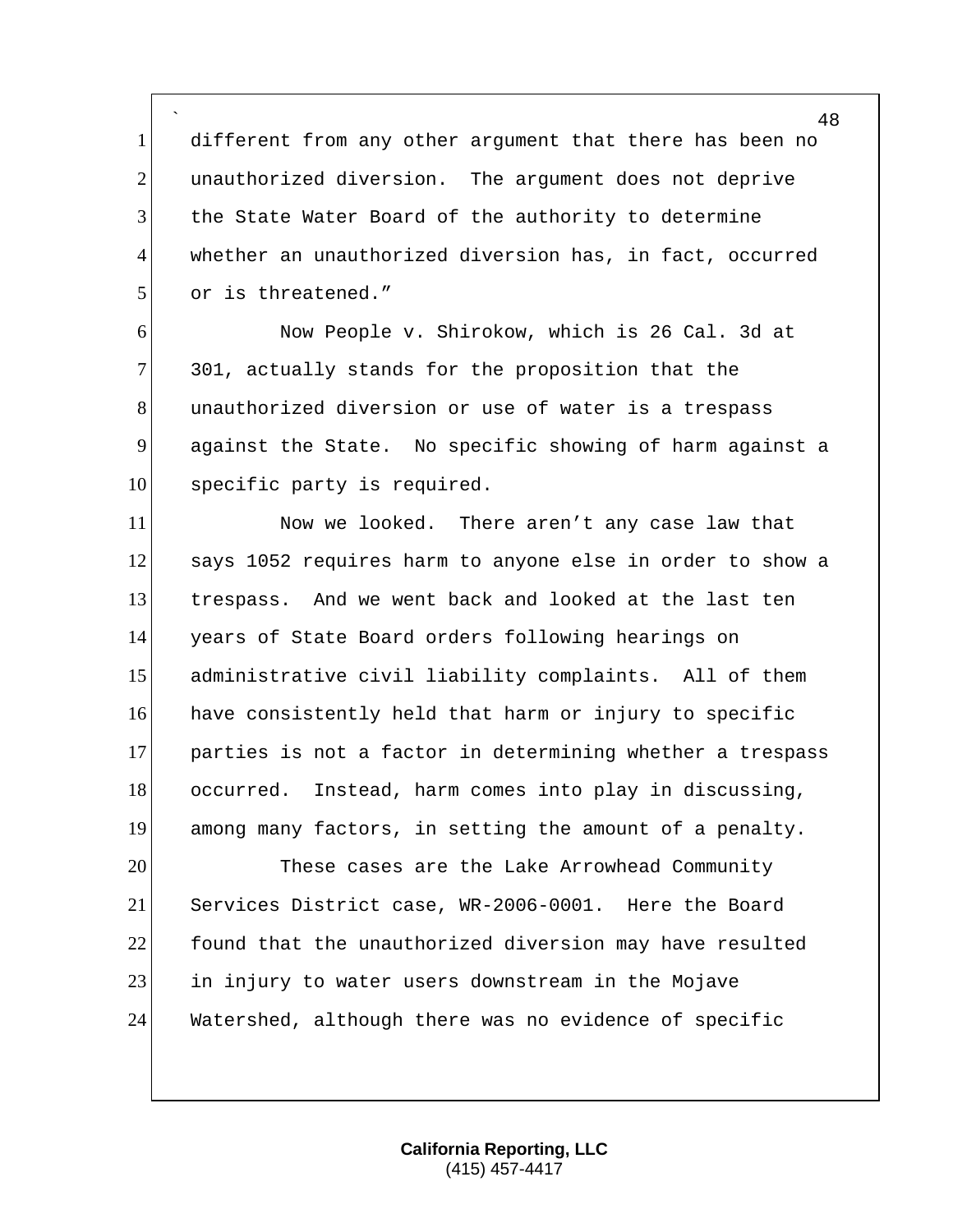` injury in that case. The Board applied harm only -- that 2 finding regarding harm only in calculating the penalty.

 Two cases from 2008, the North San Joaquin Water Conservation District, WR-2008-0017, and the Vineyard Club, 2008-0015, both held that permit term violations are unauthorized diversions, and thus trespasses, even 7 though no evidence of specific injury to any party or 8 anything was offered or raised in that case.

 Last year, 2015, the Board issued an order against Robert Mann, WR-2015-0025. In that case the Prosecution Team specifically alleged and argued that unauthorized diversion under 1052 is a trespass against the State, and the Board agreed. The Board only looked to harm for the penalty calculation. And even then, this is a really important point, noted that there was no evidence of actual harm in that case to any senior water right holder.

18 Instead, the Board itself took official notice of the existence of senior rights in the watershed, and here's how they did it. They noted that there were 21 records of senior rights in the watershed publicly available on the Electronic Water Rights Information Management System on eWRIMS. None of these cases 24 addressed injury or harm to a specific party when 25 determining liability under 1052.

> **California Reporting, LLC** (415) 457-4417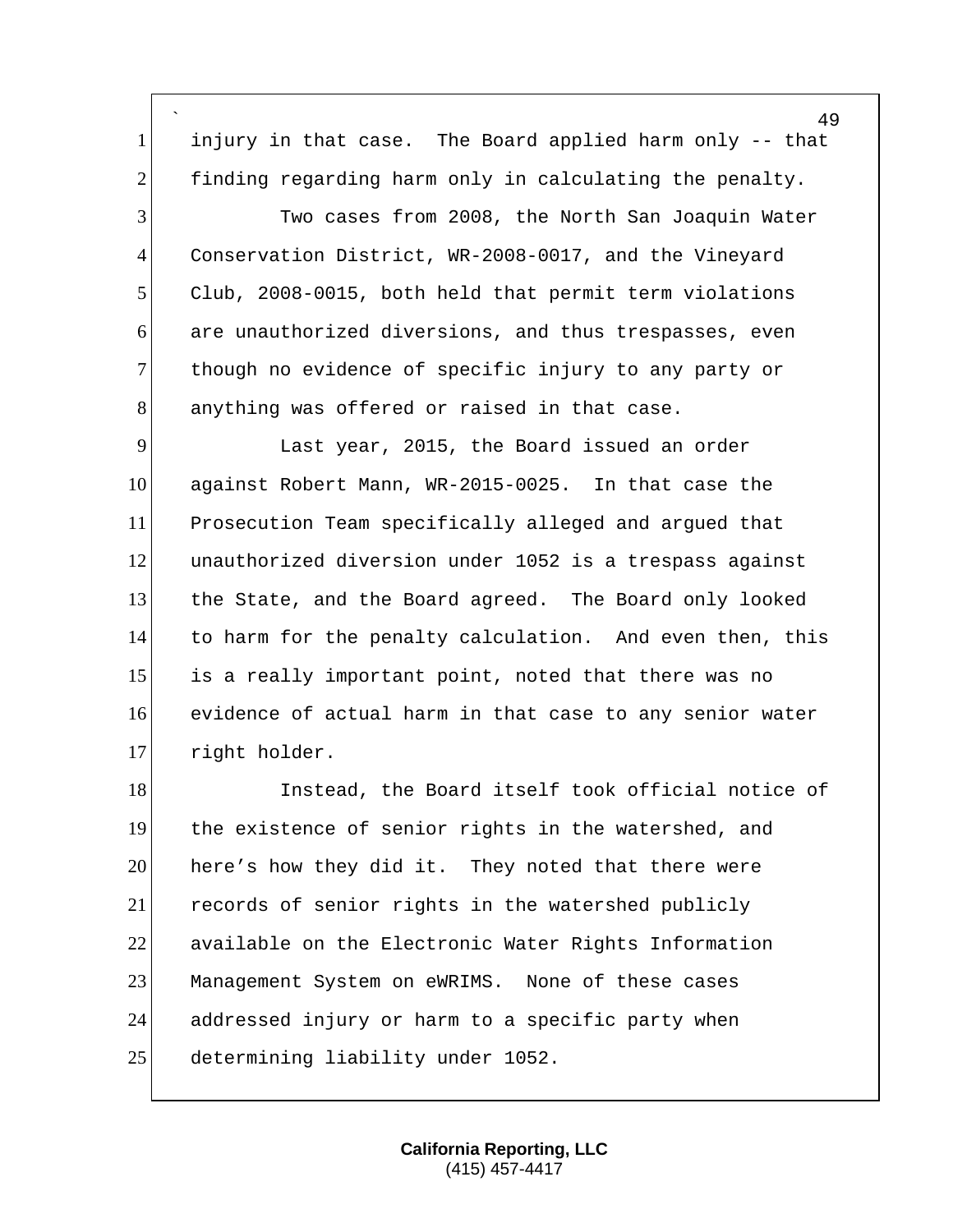` 50 1 The only relevant section addressing harm for 2 this matter is section 1055.3 which states, 3 "In determining the amount of civil liability the 4 Board shall take into consideration all relevant 5 circumstances, including but not limited to the extent of 6 harm caused by the violation, the nature and persistence 7 of the violation, the length over which the violation 8 occurs, and the corrective action, if any, taken by the 9 violators." 10 There are other factors that can play. 11 But 1055.3 is a BBID Phase 2 issue. We're not 12 even there yet. The Prosecution Team tried to present a 13 minimal showing regarding BBID's actual diversions and 14 West Side's actual and threatened diversions, but we were 15 instructed that that was unnecessary. 16 Now protecting the priority system is not just 17 something in the abstract. Protecting the priority 18 system protects all of the water right holders senior to 19 BBID and West Side, and they exist in the watershed, in 20 the Delta. It protects the State's water supply, and it 21 preserves orderly administration of water rights. 22 Now even if a motion for a nonsuit were 23 applicable to this proceeding, and it is not, the 24 relevant standard holds that such a motion the Board must 25 accept as proved, all of the facts the Prosecution Team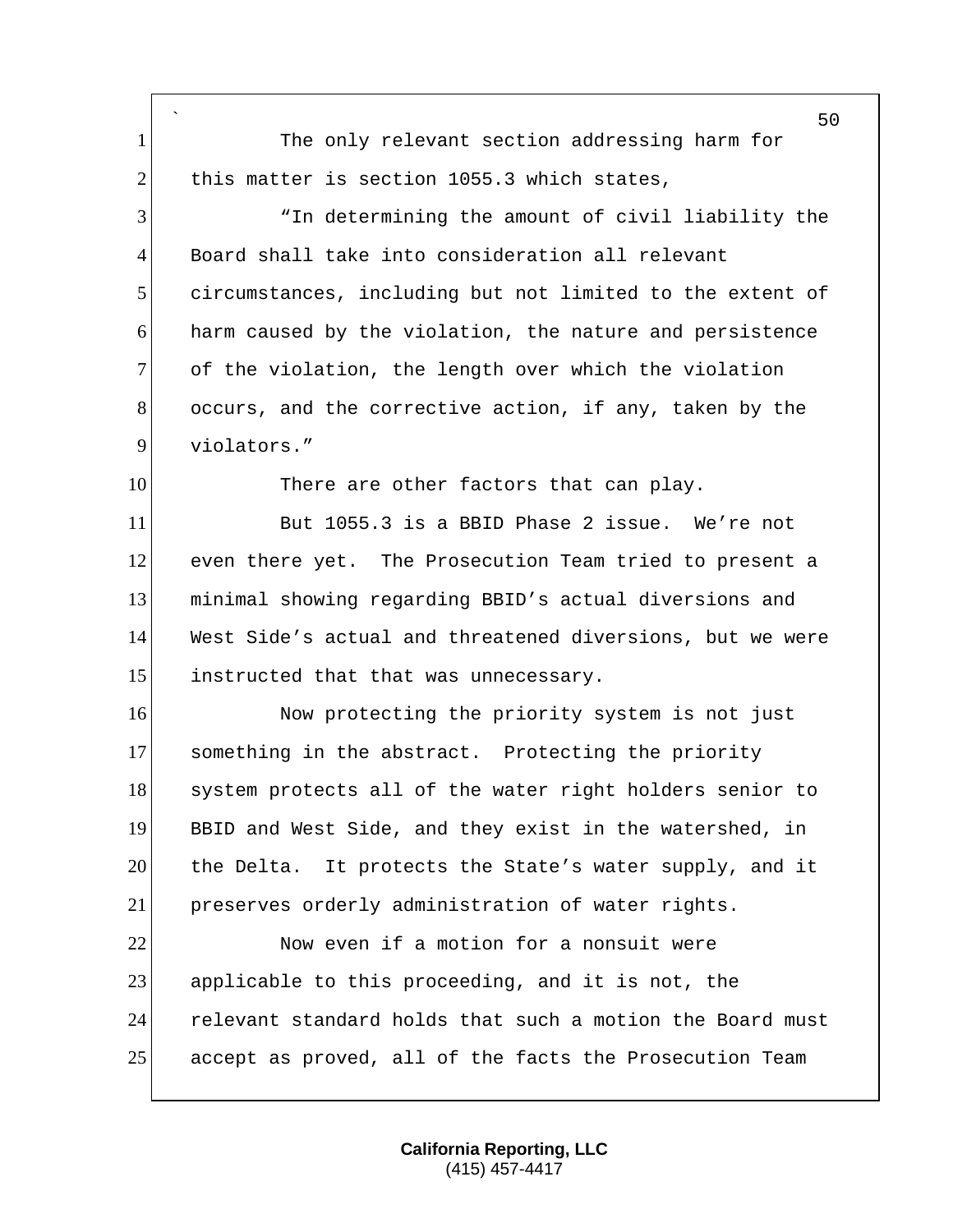` offered or expects to prove, and indulge all favorable 2 inferences reasonably arising for those facts.

 The Prosecution Team should be allowed to redirect as requested in order to cure any alleged defects prior to a ruling if the Board is inclined to 6 rule. All of the evidence offered by the Prosecution 7 Team, both in its written testimony, direct and rebuttal 8 testimony, demonstrates that under any manipulation of the data, as suggested by BBID and West Side, and that's all those charts were where they added things to -- to what the exhibits were that the Prosecution Team presented, just manipulations of the data that they suggested, there was still not enough water to satisfy Byron Bethany and West Side's rights during the June time period, and for West Side during the entire unavailability period which began in May and extended until November.

18 The written evidence presented demonstrates the following. I want to make sure to make that really clear. I did this on Monday. The written evidence is the testimony. The written testimony and the exhibits cited, that's the testimony. That's the evidence in this 23 case. We're guided by the hearing instructions to just provide summaries here. The written testimony is what 25 guides this proceeding.

> **California Reporting, LLC** (415) 457-4417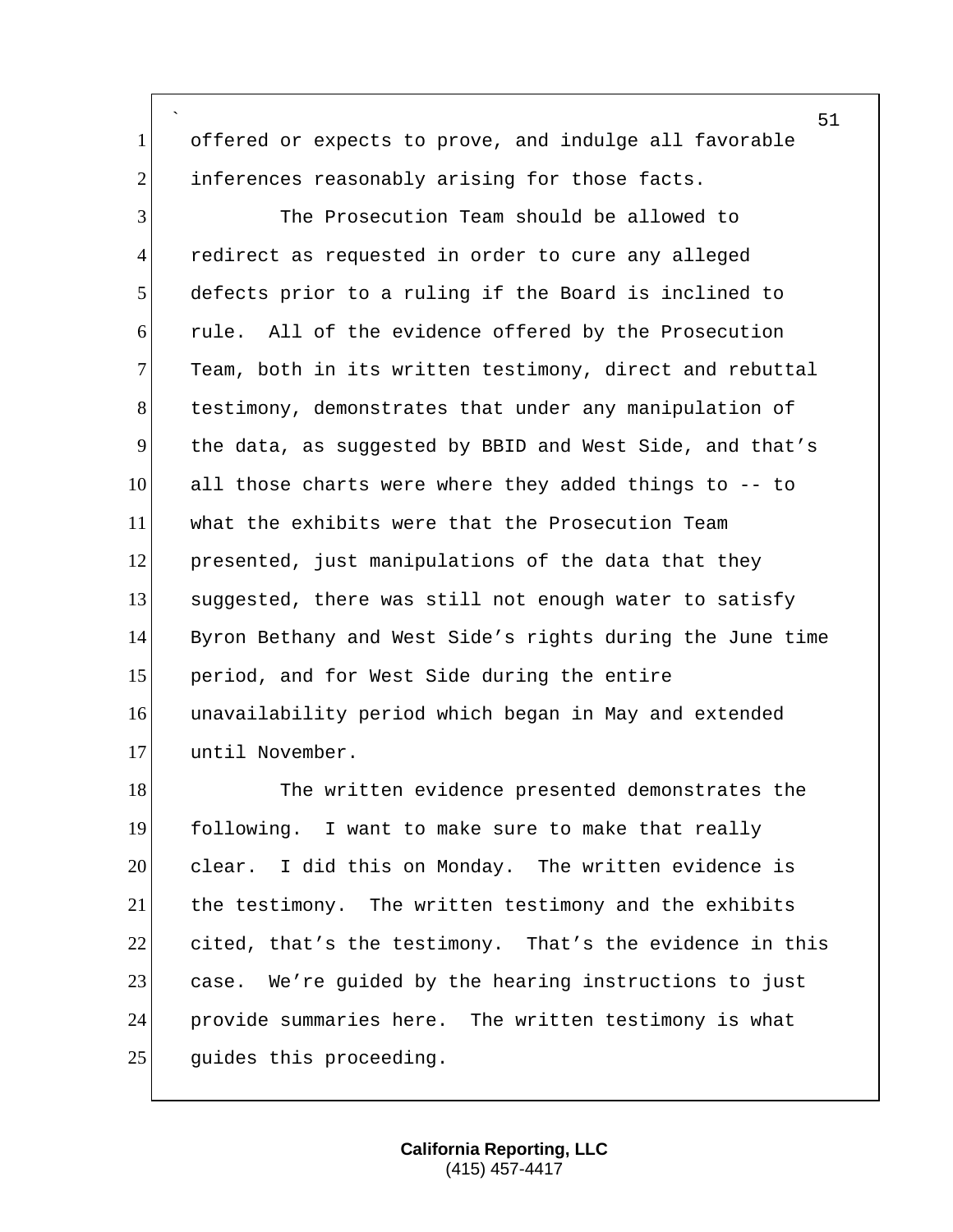` 1 Mr. Coats in his written testimony, which is WR- $2$  9, makes the following statements. 3 "For the supply curve in each watershed," which 4 has been a big point of contention, "Staff relies on 5 DWR's full natural flow Bulletin 120 forecasts. These 6 are forecasts that predict full natural flow of water at 7 stations that provide the largest impacts to a river's 8 supply." 9 Pardon me. I'm trying to quote the testimony 10 here. I may paraphrase slightly, but it's -- it's 11 generally true to the testimony. 12 This is to be contrasted with DWR's daily full 13 natural flow data which are not forecasts of future 14 availability, but calculations performed by DWR on the 15 amount of available water on days past using stream gauge 16 values, known upstream diversions and reservoir data such 17 as changes in storage and posted evaporation numbers." 18 This is important. 19 The Staff only used the daily data to determine 20 which full natural flow monthly forecast is tracking 21 closest to reality for the purpose of predicting future 22 full natural flows or when the daily full natural flows 23 are higher than the monthly forecast, since a higher 24 Supply is of more benefit to diverters."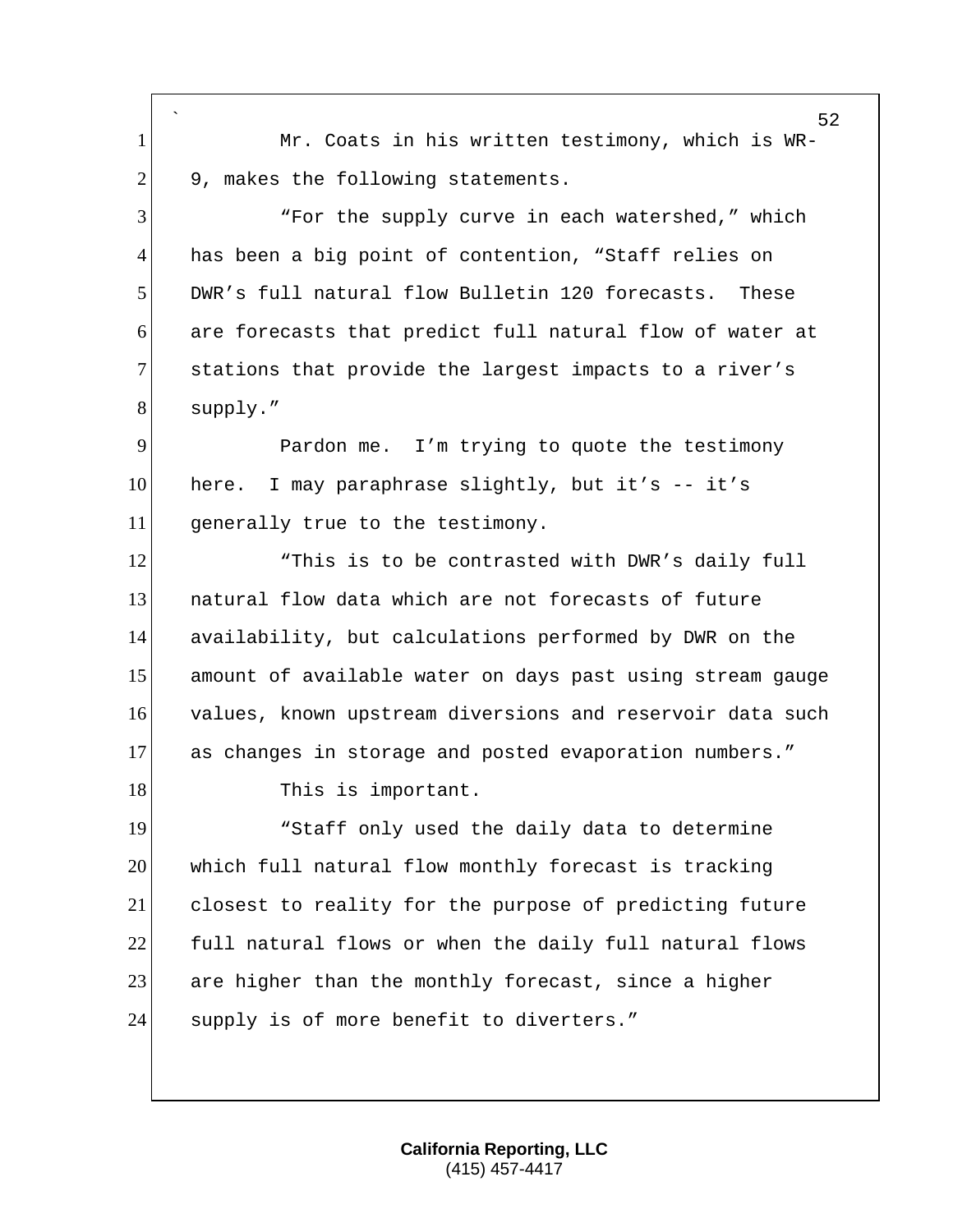` 53 1 What that means is that instead of the daily full 2 natural flow calculation being the support for the June 3 12th notice or the May 1st notice, which again isn't 4 relevant to the question of whether water was available 5 from June 13th to June 24th or from May 1st through 6 November, they used the full natural flow to determine  $7$  the  $-$ - the notice, not the daily trend, that's just to 8 check. 9 Mr. Coats testifies that for the --10 HEARING OFFICER DODUC: Mr. Tauriainen -- 11 MR. TAURIAINEN: Yeah? 12 **HEARING OFFICER DODUC:** -- stop. Let's go back. 13 Repeat that last argument again. 14 MR. TAURIAINEN: The -- the quote or what I said 15 after it? Because I have to start with the quote to get 16 back on that track of thought, I think. 17 HEARING OFFICER DODUC: Go ahead and stop the 18 time because this is my time now. 19 MR. TAURIAINEN: Okay. 20 HEARING OFFICER DODUC: Your statement regarding 21 how the full natural flow is used --22 MR. TAURIAINEN: Yes. 23 **HEARING OFFICER DODUC:** -- how it's used to alter 24 the projected flow --25 MR. TAURIAINEN: Yes.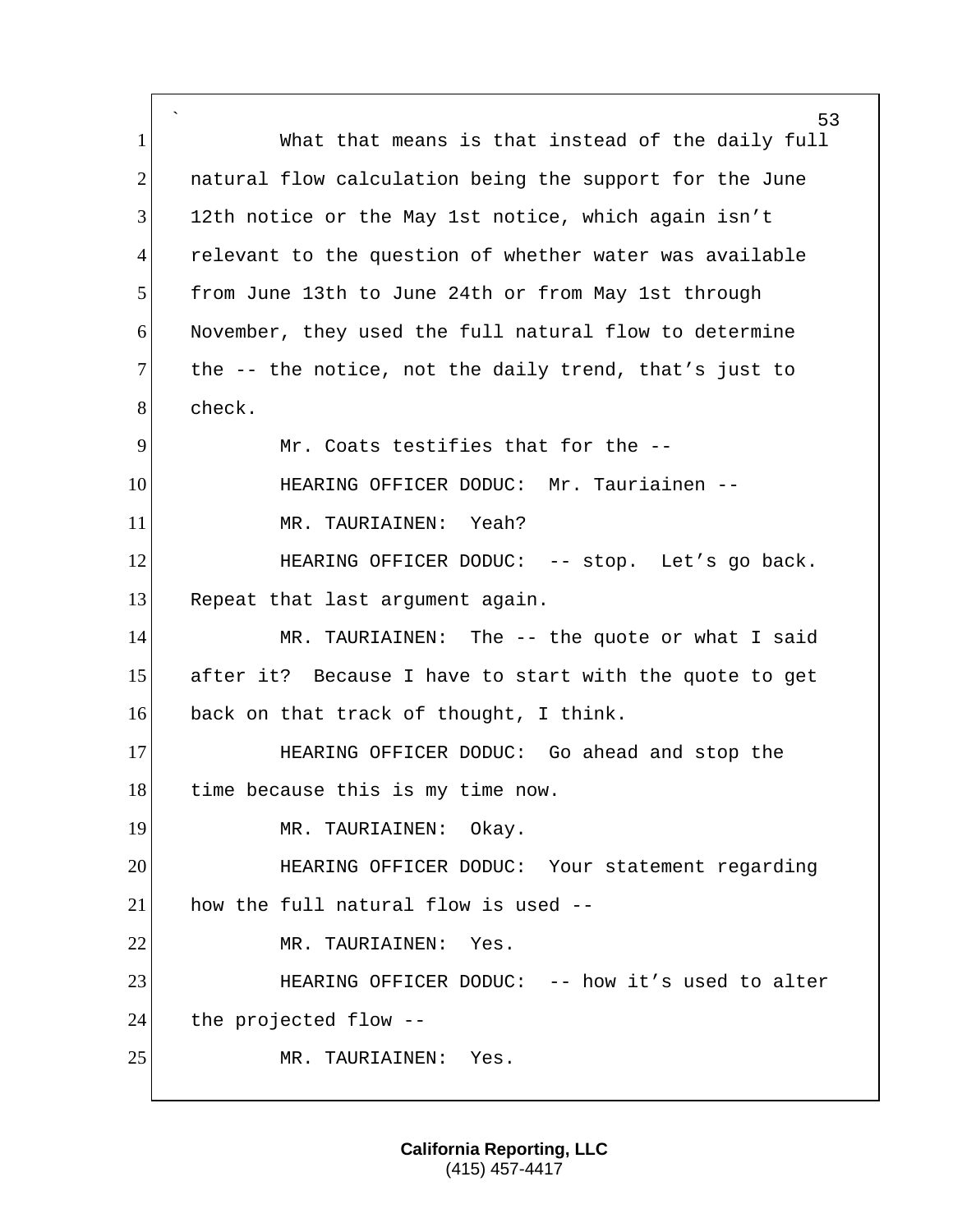` 54 1 **Inclust HEARING OFFICER DODUC:** -- go back to that and 2 repeat that. 3 MR. TAURIAINEN: Okay. Let me start just a 4 sentence above what I think is the real relevant part. 5 So Mr. Coats in his testimony contrasts the Bulletin 120 6 forecast flows with DWR's daily full natural flow data 7 which are not forecasts of future availability. They're 8 calculations performed based on a number of factors. And 9 again, I'm not quoting him exactly here. He lists the 10 factors. 11 Now here's the important part. 12 The Staff only used the daily data to determine 13 which full natural flow monthly forecast is tracking 14 closest to reality for the purposes of predicting future  $15$  full natural flows or" --16 **HEARING OFFICER DODUC:** Stop. Repeat that 17 sentence again. 18 18 Note is the daily data," and again, I 19 meant the DWR's daily full natural flow calculations, 20 which I must note, on the June 12th -- the WR-48 which is 21 the chart supporting the June 12th notice, the daily 22 calculations end at June 7th, that chart itself 23 explained. So June 7th is the last daily calculation 24 there.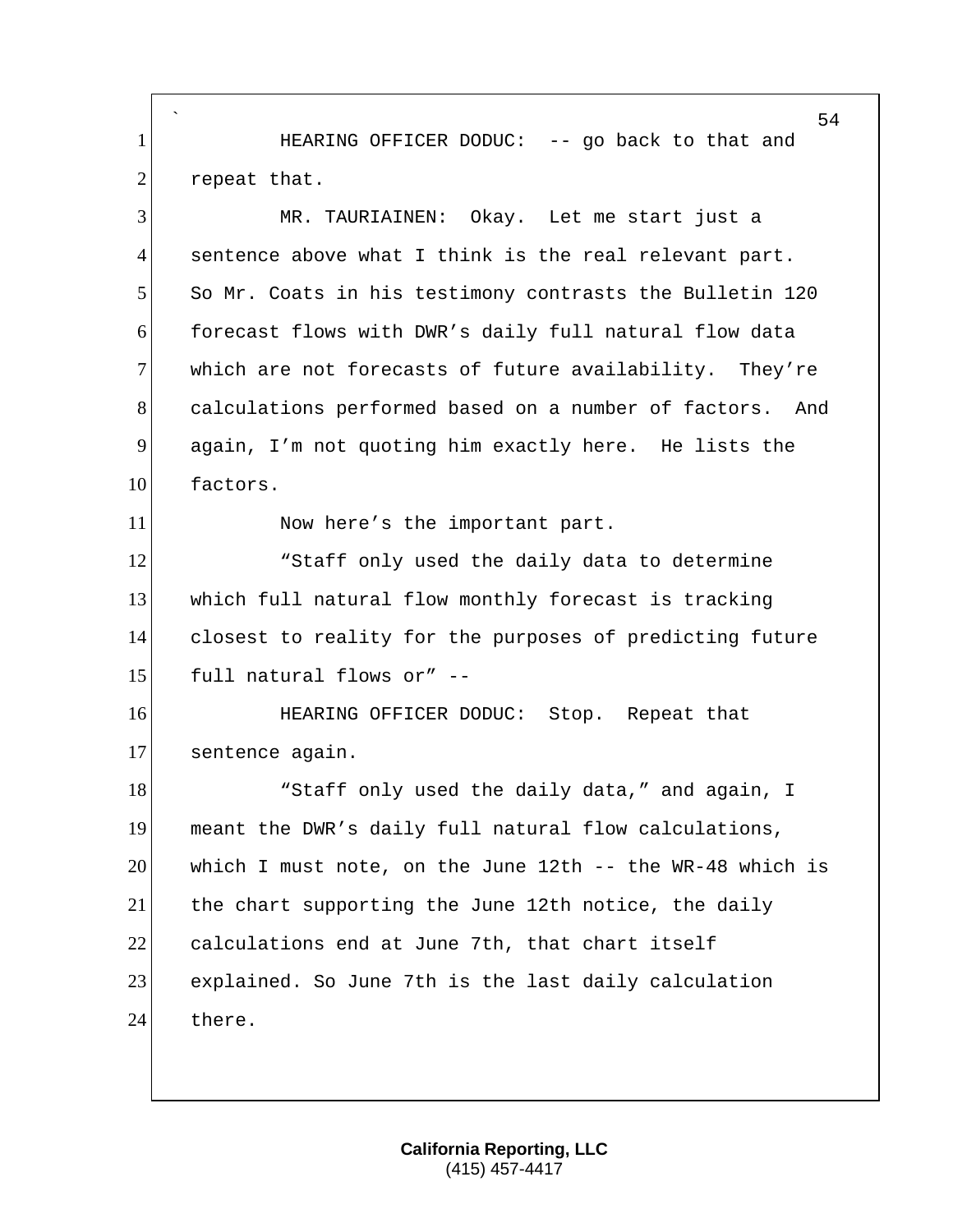` 1 The Staff only used the daily data to determine 2 which full natural flow monthly forecast," which is the dashed line that curves down, "is tracking closest to reality for the purposes of predicting future full 5 natural flows."

 These notices are predictive tools and they use 7 the best predictive forecast data from DWR. They don't 8 use the daily full natural flow data unless they use it as a check to see which trend line, because the DWR presents several different exceedance values, percentages. They look at the daily data and determine which line -- which of the forecasted lines that the daily data is trending to. As of June 7th it was trending closest to -- and I'm going to forget because there's so much information about this case without looking at the chart. If it was the 50 percent, for example, they saw that the June 7th -- as of June 7th, 18 daily was tracking to 50 percent. And they used 50 percent as their predictive tool for the notice of determination that they issued on June 12th.

 Again, that's not the evidence that supports whether Byron Bethany actual diverted without water that wasn't available to it from June 13th through June 24th. That was just the notice that went out on June 12th.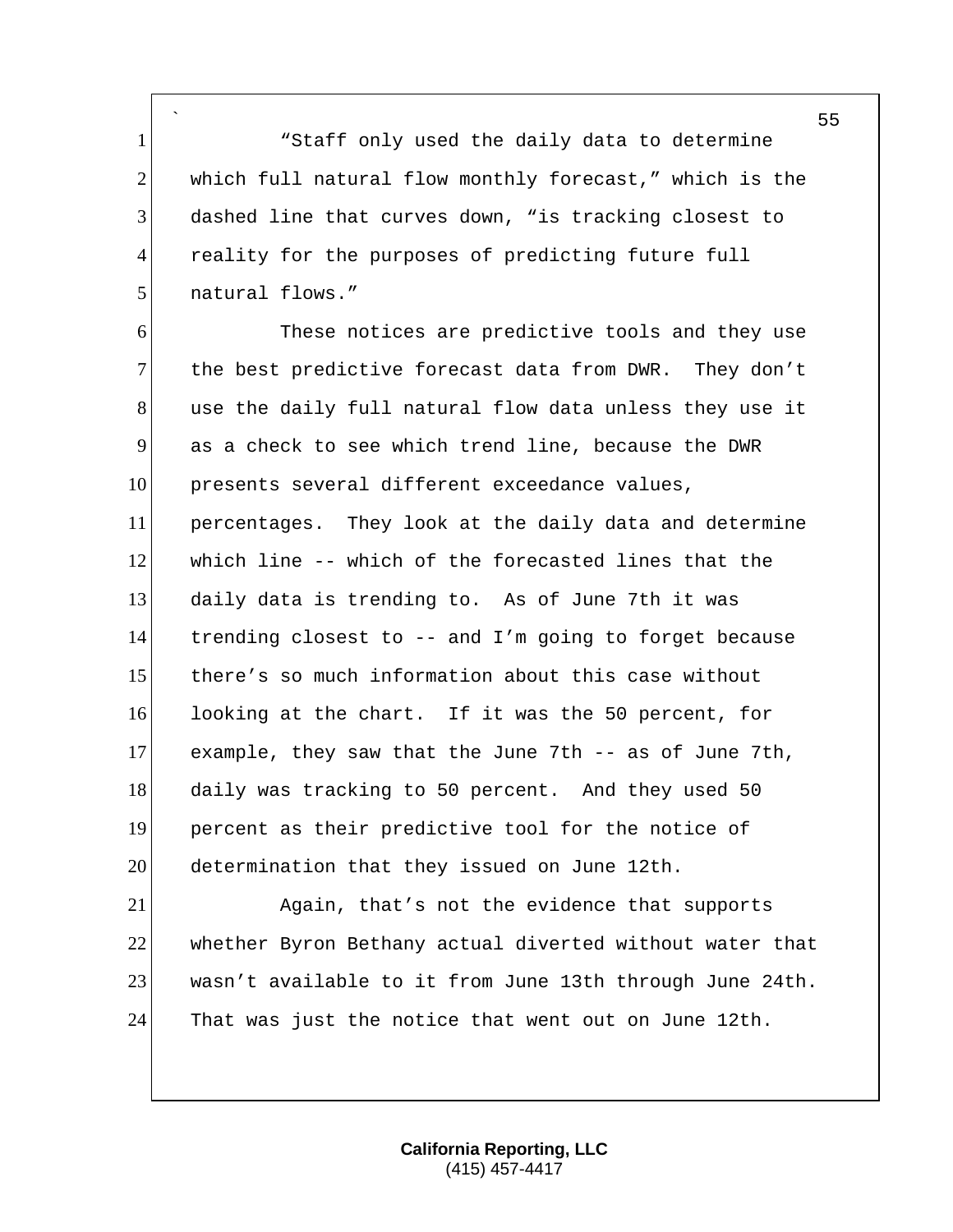` 1 Okay, the -- here's the other part of this -- 2 this same quote that I think Hearing Officer wanted me to  $3$  say.

4 So, "Staff only uses the daily natural flows when 5 the daily full natural flows are higher than the monthly 6 forecast."

7 As a predictive tool for these notices there are 8 times when the daily full natural flows trend higher than 9 what might be the forecasted line. In that case they're 10 a predictive tool, to the extent it's a model, which I 11 don't know what that is defined as in the course. I know 12 that was subject to some testimony. But to the extent 13 that's a model, we -- the  $-$ - the division used the daily 14 numbers at times when the forecasted values were zero or 15 were lower than the daily numbers. That's a benefit to 16 the diverters. They -- as a predictive tool, that gave 17 them more water.

18 **HEARING OFFICER DODUC:** I think we can resume the 19 clock now.

20 MR. TAURIAINEN: Okay. I'm moving on to an 21 example of this.

 For the San Joaquin Tributary analysis in the Summer of 2015, the May Bulletin 120 forecast, which is WR-109, page 4, for the Stanislaus, Tuolumne and Merced 25 Rivers in August and September was zero for the 50

> **California Reporting, LLC** (415) 457-4417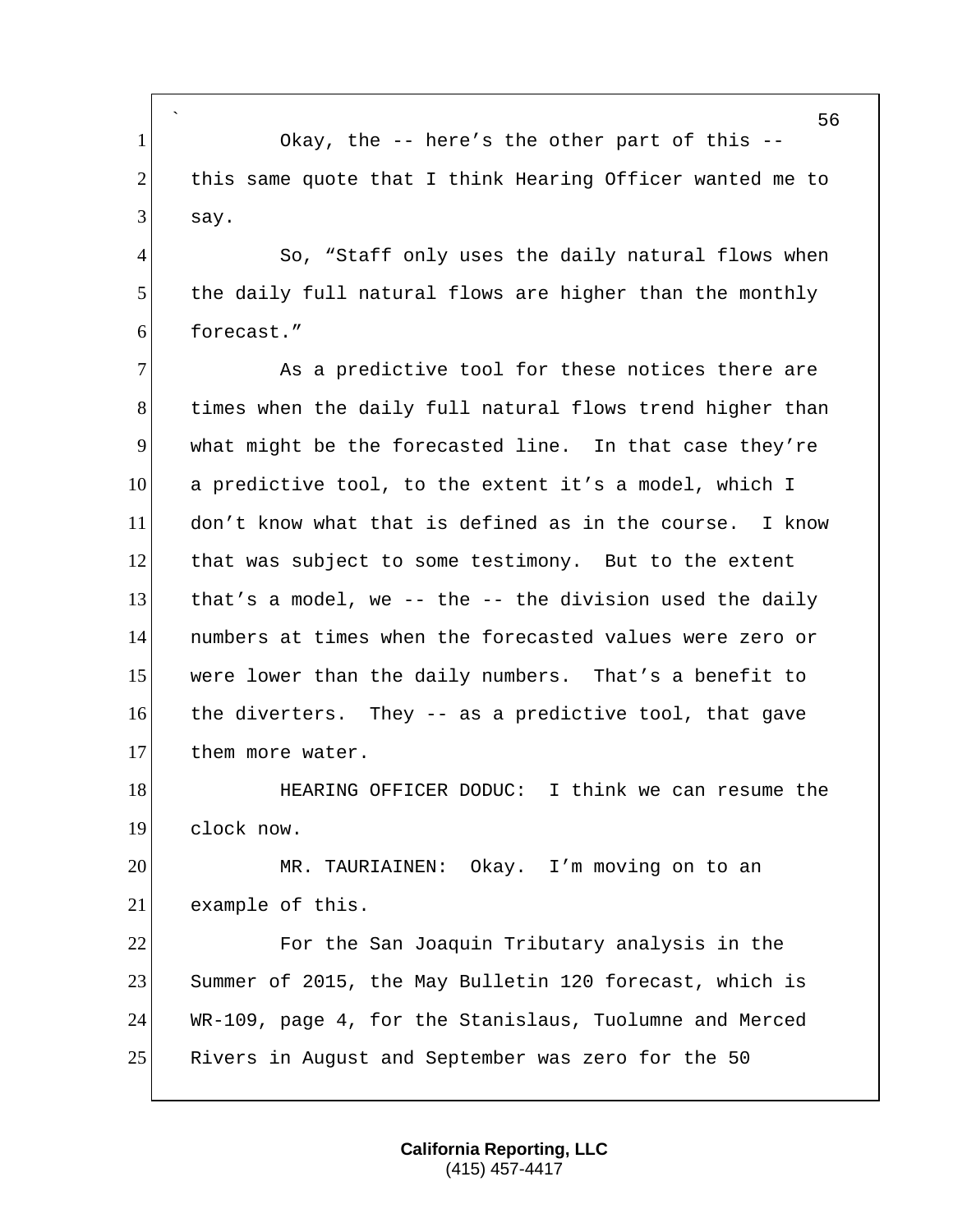` 1 percent through the 99 percent exceedance percentages.  $2$  However, the daily full natural flow was low, but it was 3 above zero for most days, some days, at least, Staff used 4 the daily full natural flow as the trend to estimate 5 future supply.

6 Now Mr. Coats also testifies -- a big question 7 that came up on Monday and has come up, I believe, in 8 these arguments is the 40 percent that  $--$  oh, I'm 9 reminded to inform everyone that the predictive tool, the 10 percent -- the exceedance values actually include the 11 2,252 CFS return flow that Ms. Spaletta on cross-12 examination argued should be added to the June 7th daily 13 full natural flow numbers. Those  $--$  those are  $--$  Mr. 14 Yeazell has already testified, that -- that return flow 15 number is in the predictive, the exceedance value, the 16 curved -- sloping curved line.

17 This part is important. We're getting into the  $18$  Delta stakeholders request for  $-$ -

19 HEARING OFFICER DODUC: Hold on. Let me ask you 20 a question.

21 MR. TAURIAINEN: Yeah?

22 **HEARING OFFICER DODUC:** That value is included in 23 the predictive curve, and it's the predictive curve that 24 is used by the Prosecution Team for issuing the 25 enforcement action?

> **California Reporting, LLC** (415) 457-4417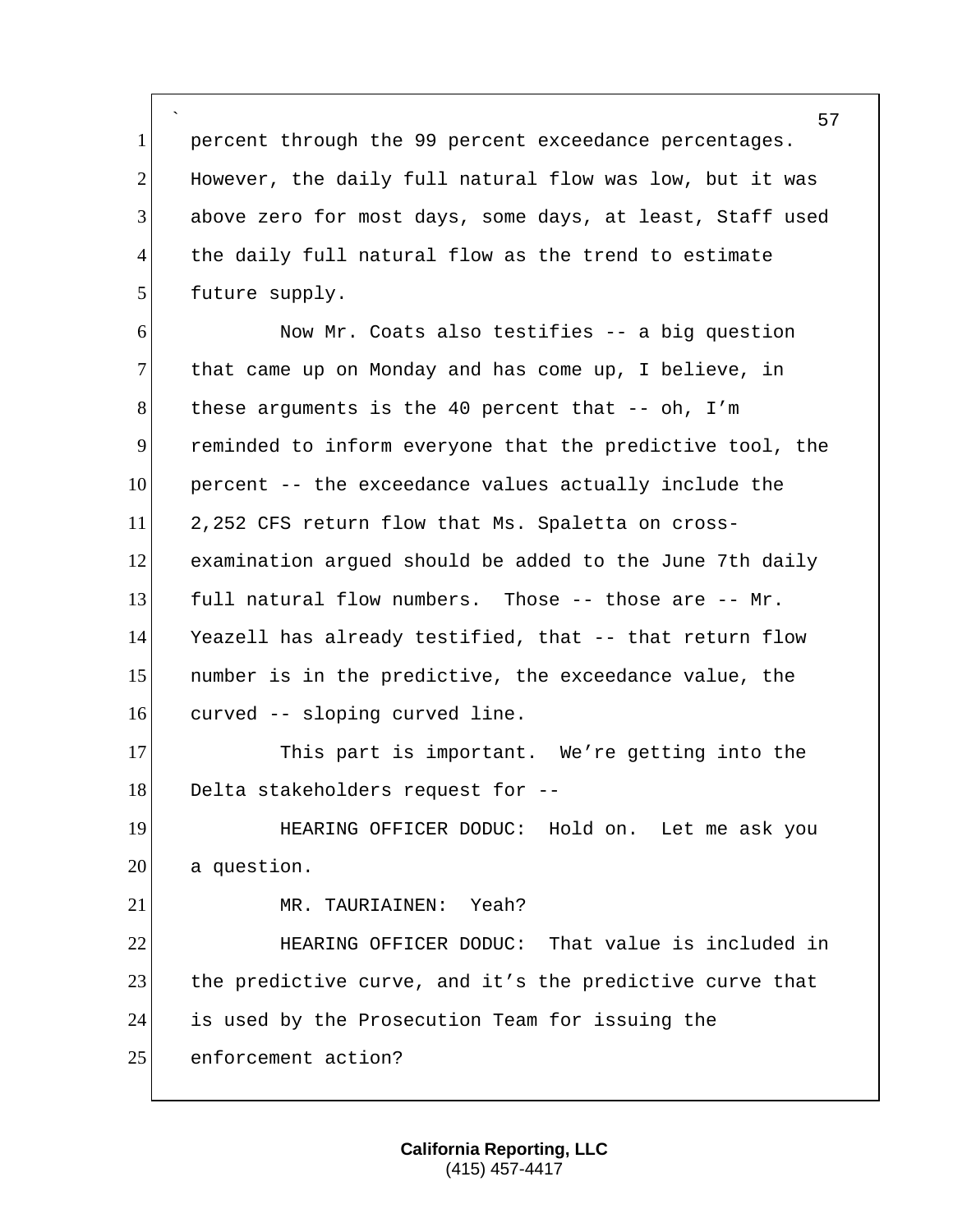` 58 1 MR. TAURIAINEN: No. 2 HEARING OFFICER DODUC: Then --3 MR. TAURIAINEN: The predictive curve was used to 4 issue -- 5 HEARING OFFICER DODUC: For the notice? 6 MR. TAURIAINEN: -- the notice that went out. 7 HEARING OFFICER DODUC: Okay. 8 MR. TAURIAINEN: That was the -- the 9 determination made by division staff that as of a certain 10 day, definitively as of a certain day -- I mean, there's 11 some argument that maybe in March and April there might 12 not have been water available for diversions too. 13 HEARING OFFICER DODUC: So then for my --14 MR. TAURIAINEN: But definitively --15 HEARING OFFICER DODUC: For my clarification, 16 what did you specifically use for the enforcement action? 17 MR. TAURIAINEN: Well, to -- to issue the 18 enforcement action I described the investigation that 19 went on and the determination that Byron Bethany on one 20 had was still diverting up until June 24th, and West Side 21 was diverting or threatening to divert for a number of 22 reasons after May 1st. 23 HEARING OFFICER DODUC: But your --24 MR. TAURIAINEN: The --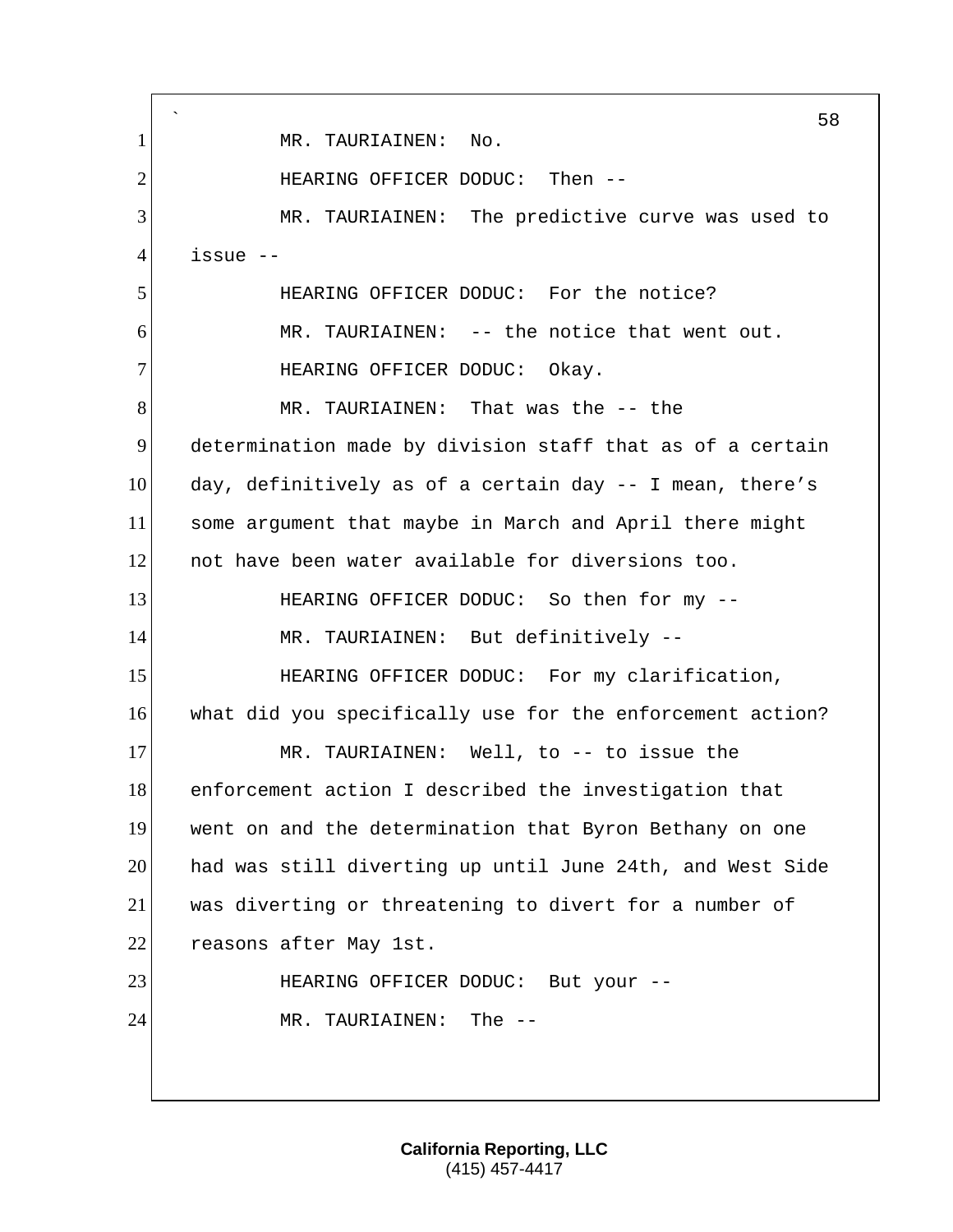` **HEARING OFFICER DODUC:** Your enforcement action, then, is based on the  $-$  the inspection and the fact that they were diverting. And on what basis did you make the determination that they did not have -- that that water 5 was not available for them to divert? MR. TAURIAINEN: I think that's -- that a really 7 important issue that is very muddy, has been intentionally muddied, I would -- I would argue in this proceeding. It's about -- there's -- there's a difference between what is at issue when we issue -- **HEARING OFFICER DODUC:** Notice. 12 MR. TAURIAINEN: -- an enforcement action versus 13 the evidence that we proffer at the hearing. There's been arguments in some of the briefing, and here in 15 hearing, that the Prosecution Team has to rely only on the evidence really that we had as of June 12th, or as of June 7th. That's not the case. 18 We issue actions based on our understanding based on the investigations. And the June 12th notice, including the conditions that were predicted in the full natural flow forecast, and the May 1st notice with the 22 same kind of predictions for West Side, those were true. 23 But we have to develop and we have developed and presented in our case and chief, and then there's other phases to the case, evidence that demonstrates that the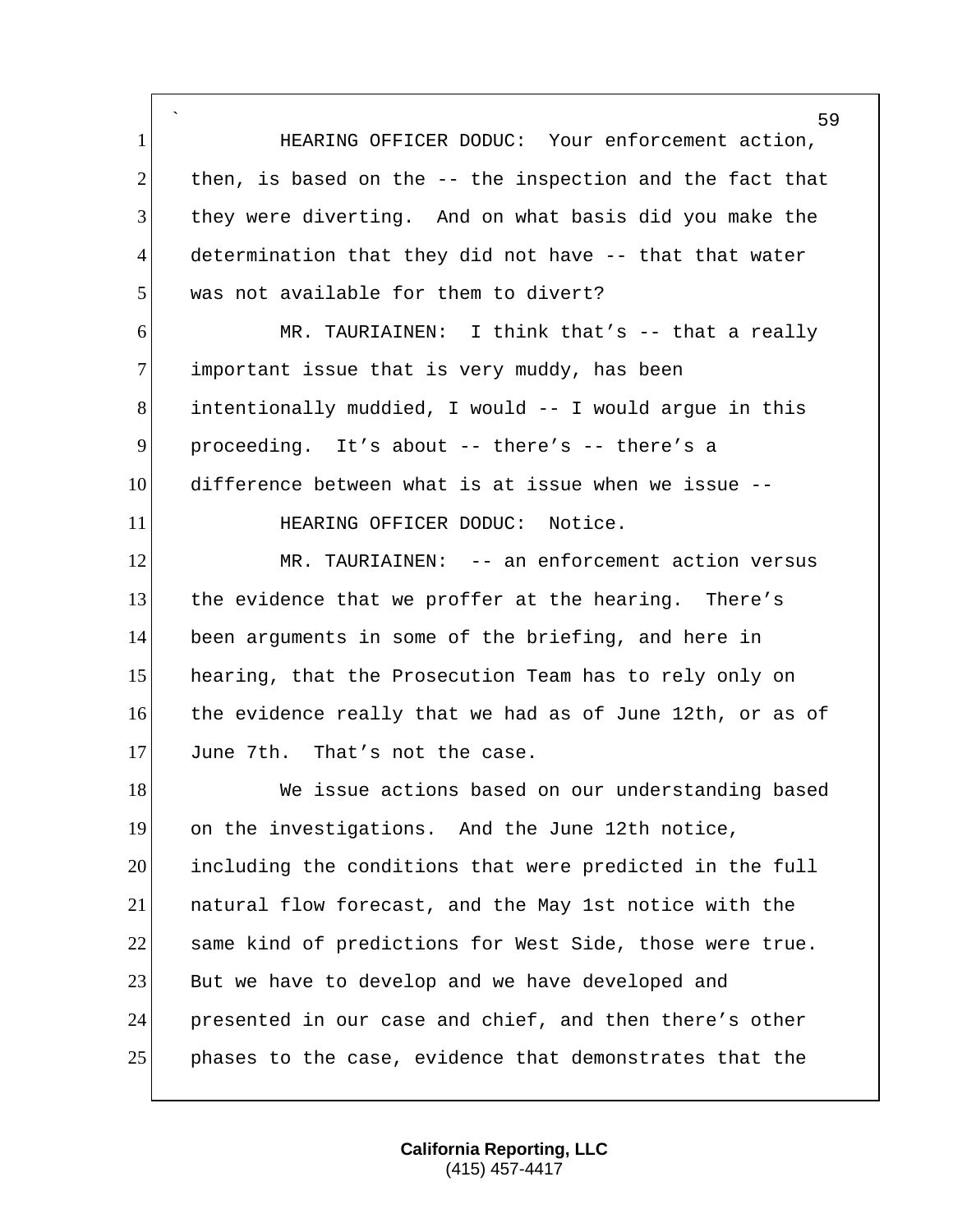` 1 actual diversions that took place, which is specifically 2 a Phase 2 issue, were -- that diversions happened and 3 that they were outside of the scope of their available 4 claim of right.

5 The -- and so we've developed in this proceeding, 6 and I think WR-52 is the one that  $-$ - the chart that has, 7 for the full Sacramento and San Joaquin Watersheds, has 8 the chart with the full natural flow real data that was 9 measured all the way through, I believe it was August, 10 about the middle of August some time. And that shows 11 that there was -- you know, that the predictive tool was 12 accurate.

13 So we double checked the predictive tool in these nine months or so since these actions were issued and have been able to verify and offered into evidence into this record in this proceeding evidence that demonstrates that what was actually diverted -- now we have some 18 phases, and it's hard to argue something that hasn't been brought up yet, but that the diversions that they did 20 were beyond the scope of any right that they had.

21 HEARING OFFICER DODUC: Thank you. Go ahead and 22 restart the clock.

23 MR. TAURIAINEN: Okay. The -- I want to get into 24 the 40 percent demand reduction into the Delta. Mr. 25 Coats talks about how that came about, and that was the

> **California Reporting, LLC** (415) 457-4417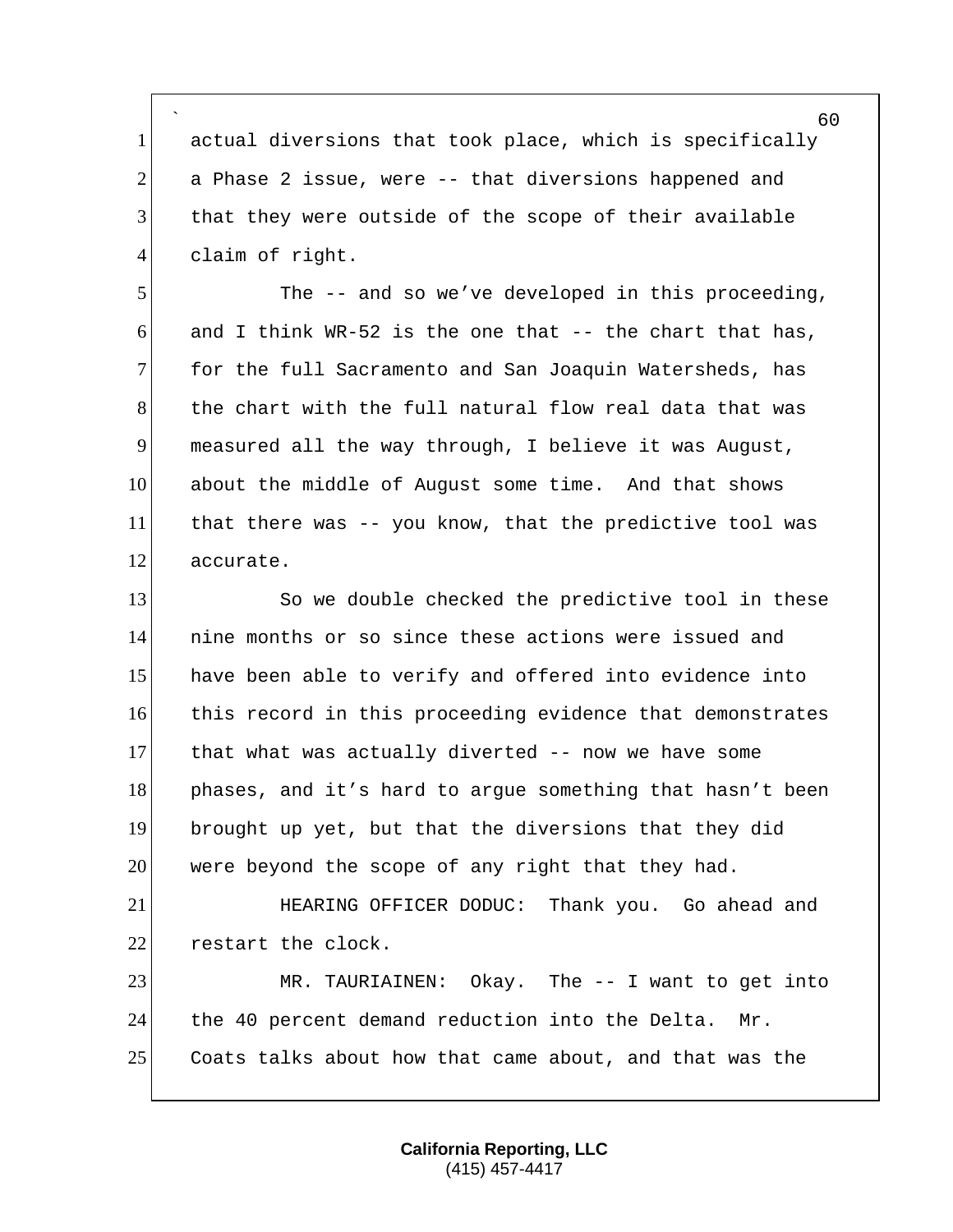` subject of some cross-examination. Staff made that demand reduction as an accommodation to the Delta stakeholders at their own request. And essentially, as 4 we've shown, with pretty minimal backing they said we think it's 40 percent. And Staff said we think, you know, we'll take that for now. Okay. That may not be something that happens the next time this has to be done, hopefully decades from now, but we all think it might be 9 sooner than that, I suspect.

10 In order to give every benefit to the diverter Staff applied this 40 percent demand reduction by either increasing the available supply through an adjustment or by reducing the reported demand. Staff adjusted supply in other ways that they describe in their written 15 testimony in the 1987 report for the San Joaquin Watershed.

17 Now there was some -- some interesting cross- examination and testimony about that '77 report in whether there was return flows for the Sacramento River system, and it was confused in that -- by that cross- examination line because it wasn't a complete cross- examination line. The table in that chart talks about 23 the Colusa Basin Drain. And as was noted in some of the other cross-examination, there was a presumption in the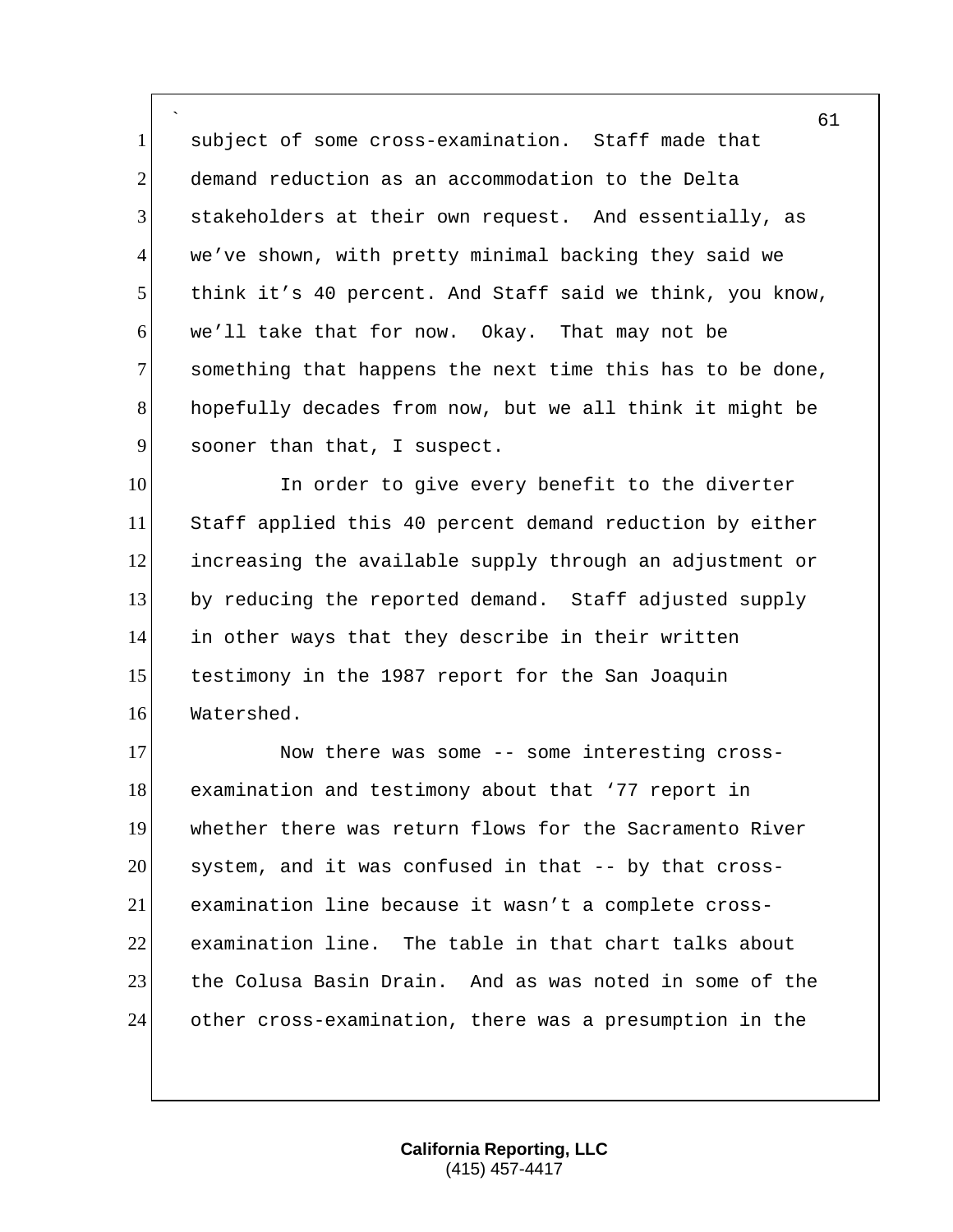` '77 report that the Bureau would not claim rights to any return flow from its deliveries. Now, as we heard from Ms. Mrowka, the Bureau does. So the '77 report does not justify including any return flows from the Sacramento River into this adjustment to the supply or adjustments to the demand.

 Staff added additional supply for the smaller 8 18 tributaries, pursuant to the department's -- Department of Water Resources Bay Delta Office 2007 report. Mr. Coats testifies to that. Using the reported demands for either 2014 or the information for -- pardon, for the 12 information order recipients or the 2010 through 2013 four-year averages for everyone else, DWR-78 shows supply and demand analysis for the San Joaquin River Watershed with the prorated Delta demand as of August 19th. As 16 shown, after June 12th, 2015, the daily full natural flow dropped so quickly, even into the riparian levels of 18 demand, that there's no way Byron Bethany had water after June 12th to divert that was its own. There was water in the channel, sure, and we haven't gotten to what that might be. Other parties are going to talk about that. But it wasn't theirs.

 WR-47, which is dated April 29th, that's the notice supporting the May 1st notice, shows that there's insufficient supply to serve all post-'14 rights, between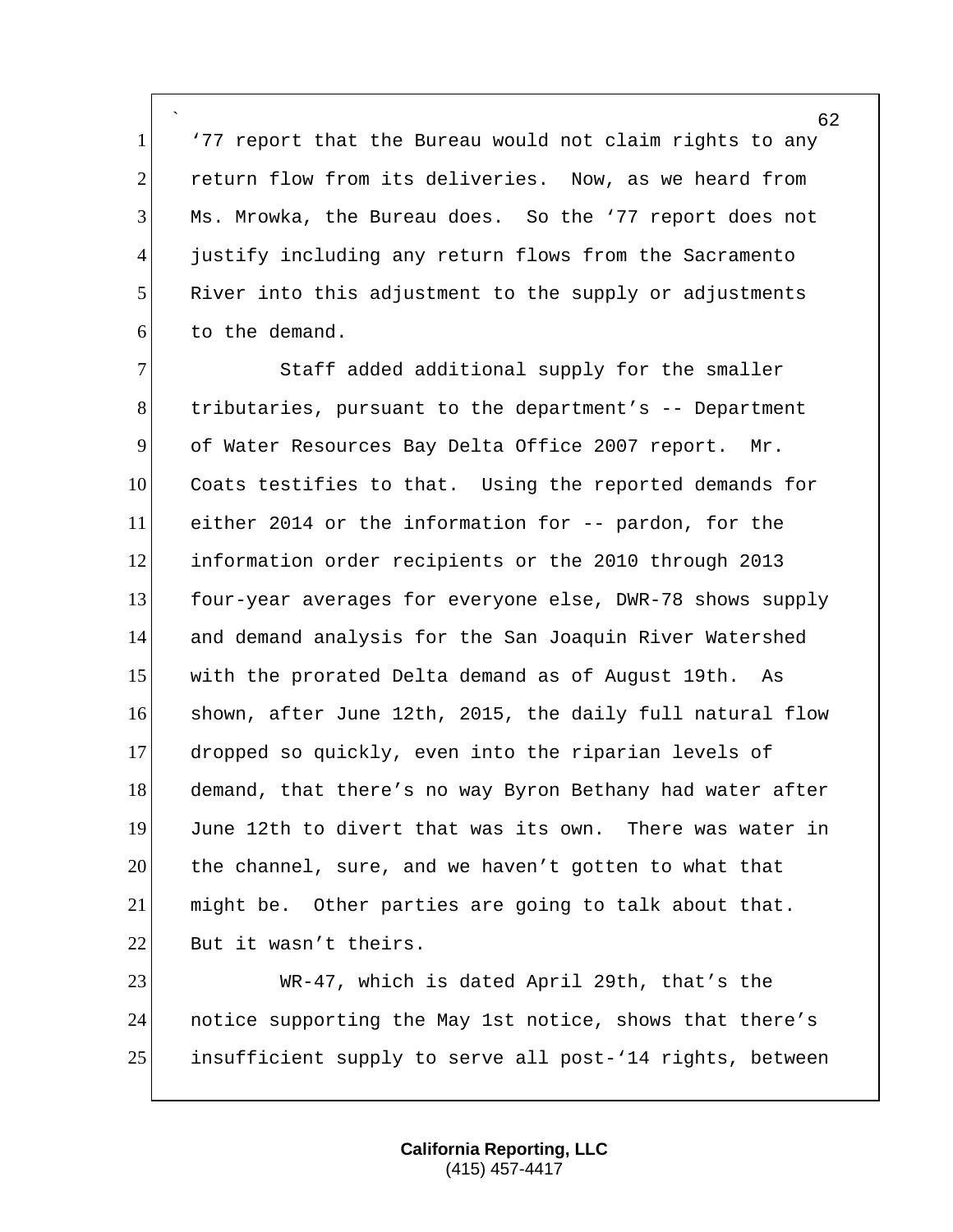` 1 the 90 and 90 percent forecasts. That's really 2 significant. The daily full natural flow at that time 3 trended closer to the 99 forecasted line, which means 4 there was only a 1 percent chance that the forecast might 5 be wetter than what the conditions were showing at the 6 time.

7 Number 48, which is the June -- the data -- or 8 the chart supporting the June 12th notice, shows that the 9 combined daily full natural flow data trended downward at 10 around 11,000 as of June 7th. And the Bulletin 120 11 forecast was even lower, it was around 9,000 on that 12 chart. The daily full natural flow was higher. Staff 13 used the daily full natural flow to base its decision to 14 issue the notice on that supply -- the daily supply 15 trend, even though it includes the 2,252 return flow CFS. 16 It was still 2,000 CFS less than the demand reported 17 through 1902's priority, let alone the 1914 priority that 18 BBID claims.

19 And again, the full natural flow data on that 20 chart ends on June 7th. And Ms. Spaletta in her cross-21 examination argues that adding CFS to June 7th data and 22 manipulating the demand data otherwise somehow 23 demonstrates that there was no water starting nearly a 24 week later on June 13th. Now what I wanted to do on 25 redirect was show how adding, even with Ms. Spaletta's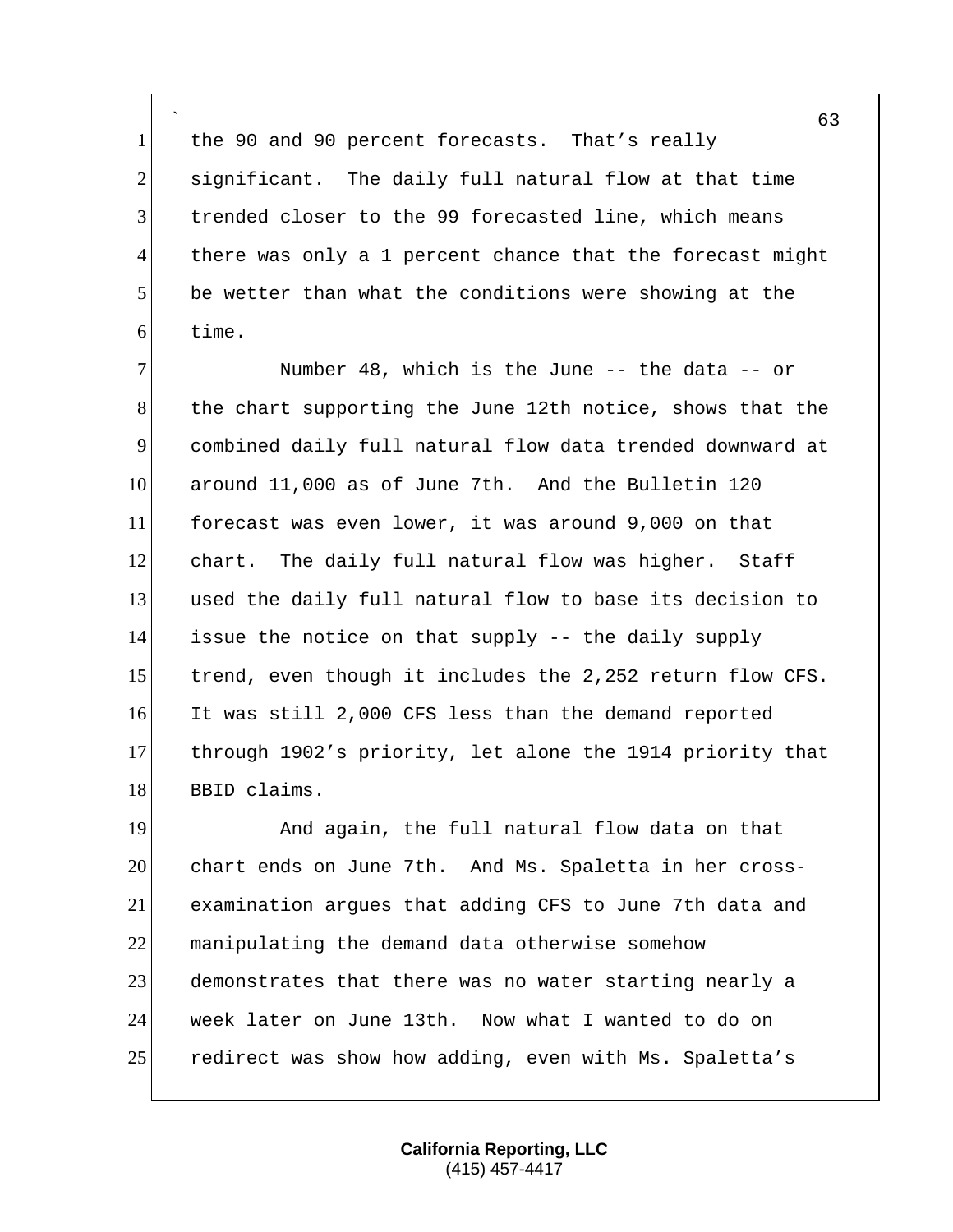` assumptions, adding all that CFS, which really isn't justified but for  $-$  for the purpose of argument we were going to entertain it, you add the -- that amount to the  $-$  to the actual trend line as shown on WR-52, you're still nowhere close to BBID's 1914 priority right.

 So WR-52, the one dated August 19th, shows that 7 the daily full natural flow dropped precipitously in mid- June, down to riparian levels of demand, even before July 1st. That is really bad. This -- this is the chart I was going to add the 2,252 to. And we weren't  $-$  if offered the opportunity, I'll visually demonstrate that there's no way we were even close to BBID's supply from June 13th through June -- BBID's right priority from June 14 13th through June 24th.

 WR-81, which is the October 7th, 2015 chart,  $\mid$  that's the one with the  $\sim$ - with the actual flows measured at Vernalis, measured by a gauge, compares that to the 18 prorated downstream senior Delta demand which includes Byron Bethany and West Side, including 1902 and earlier pre-'14 users, those are senior to Byron Bethany and West Side. That comparison shows that the measured flow, the actual flow, regardless of whether it was full natural 23 flow or not at Vernalis was insufficient to serve the prorated remaining senior demand for at least June 13th 25 through June 24th.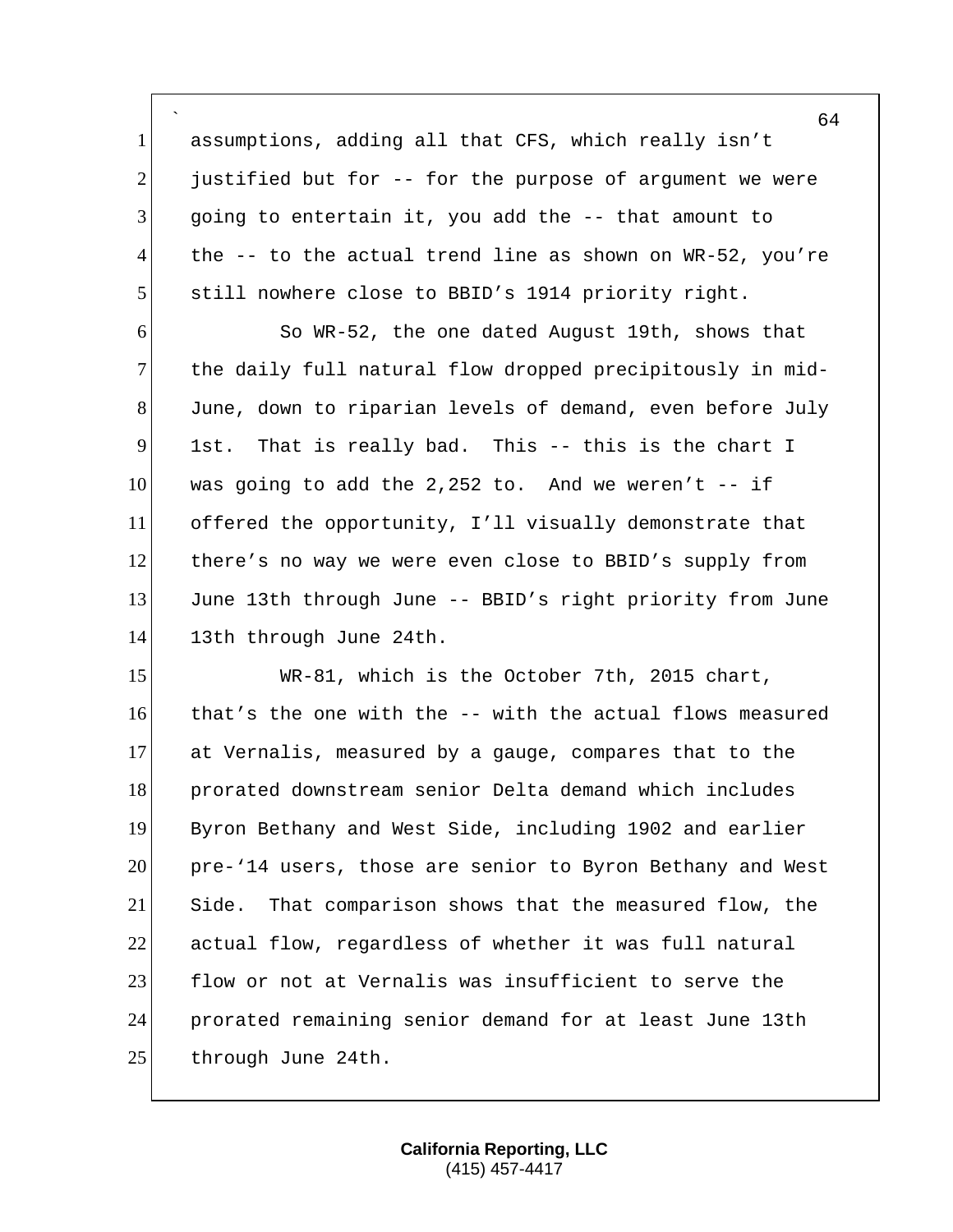` 1 That same chart demonstrates that there wasn't any water available for West Side at any time after May 1st. Mr. Coats's written testimony will confirm that -- all this, and that their criticisms offered by their 5 witnesses, which we haven't heard yet, aren't substantial.

7 The daily full -- and as an offer of proof regarding the rebuttal testimony, I want to talk about that. The daily full natural flow values used by Staff to determine whether the Bulletin 120 forecast -- which Bulletin 120 forecast to use and which are not ordinarily used as supply data does not provide a forecast of water to be expected. The exception is in the case, as I've described, when the daily flow is greater than the 15 forecasted value. And that's when Staff used the daily trend for its predictive tool, which benefits the diverters.

18 This is another key point. Staff may not have had a downstream contributions to full natural flow values, but Staff also didn't subtract from those values downstream depletions such as evapotranspiration, seepage losses. Thus, while Ms. Spaletta, or Mr. Bonsignore in particular, argued that additions should be made to the daily full natural flow values, they ignore the reality 25 that nature also requires depletions to be accounted for,

> **California Reporting, LLC** (415) 457-4417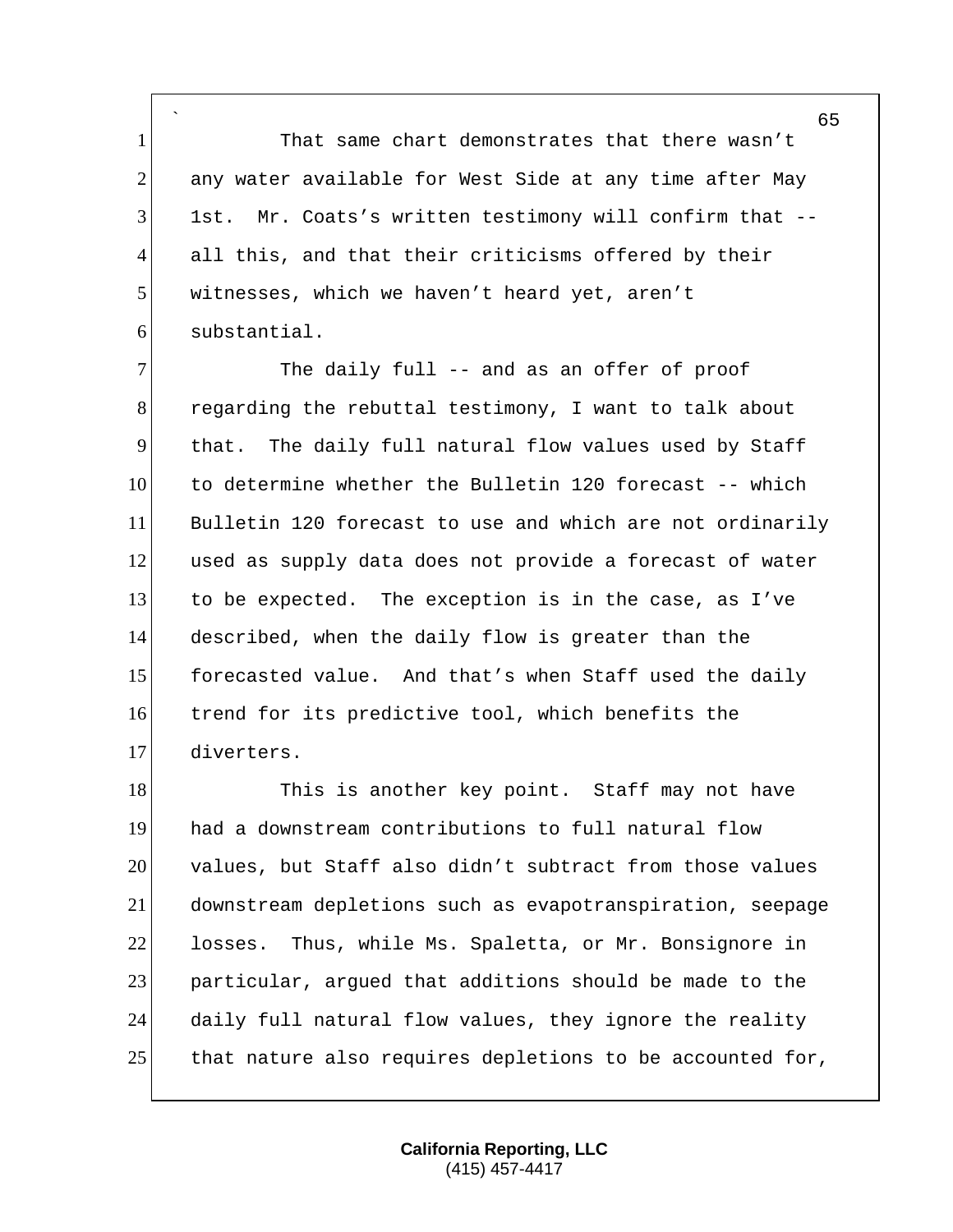` 1 which Staff omitted from the accounting to benefit 2 diverters as well. We didn't include what might be 3 additional supply, but didn't include additional losses 4 or a kind of demand, not -- not a water-users demand. 5 Staff could have adjusted the daily full natural flow 6 levels with a daily average return flow credit. It would 7 have also had to counter that with a daily average 8 depletion loss. Since the data --9 MS. SPALETTA: Hearing Office Doduc, we would

 like to object to this portion of the argument. Mr. Tauriainen is providing testimony to explain what the staff did, which his staff should have been able to explain for themselves. Mr. Tauriainen is not under oath, and so he is providing substantive explanatory 15 testimony without citation to the record, which is highly improper.

17 HEARING OFFICER DODUC: Thank you, Ms. Spaletta. 18 MR. TAURIAINEN: This is --19 HEARING OFFICER DODUC: I will --20 MR. TAURIAINEN: This is an offer of proof

21 regarding what we will describe, which is allowed under 22 what should be the guiding procedures for this motion. I 23 mean, this is a very serious motion the Prosecution is 24 facing.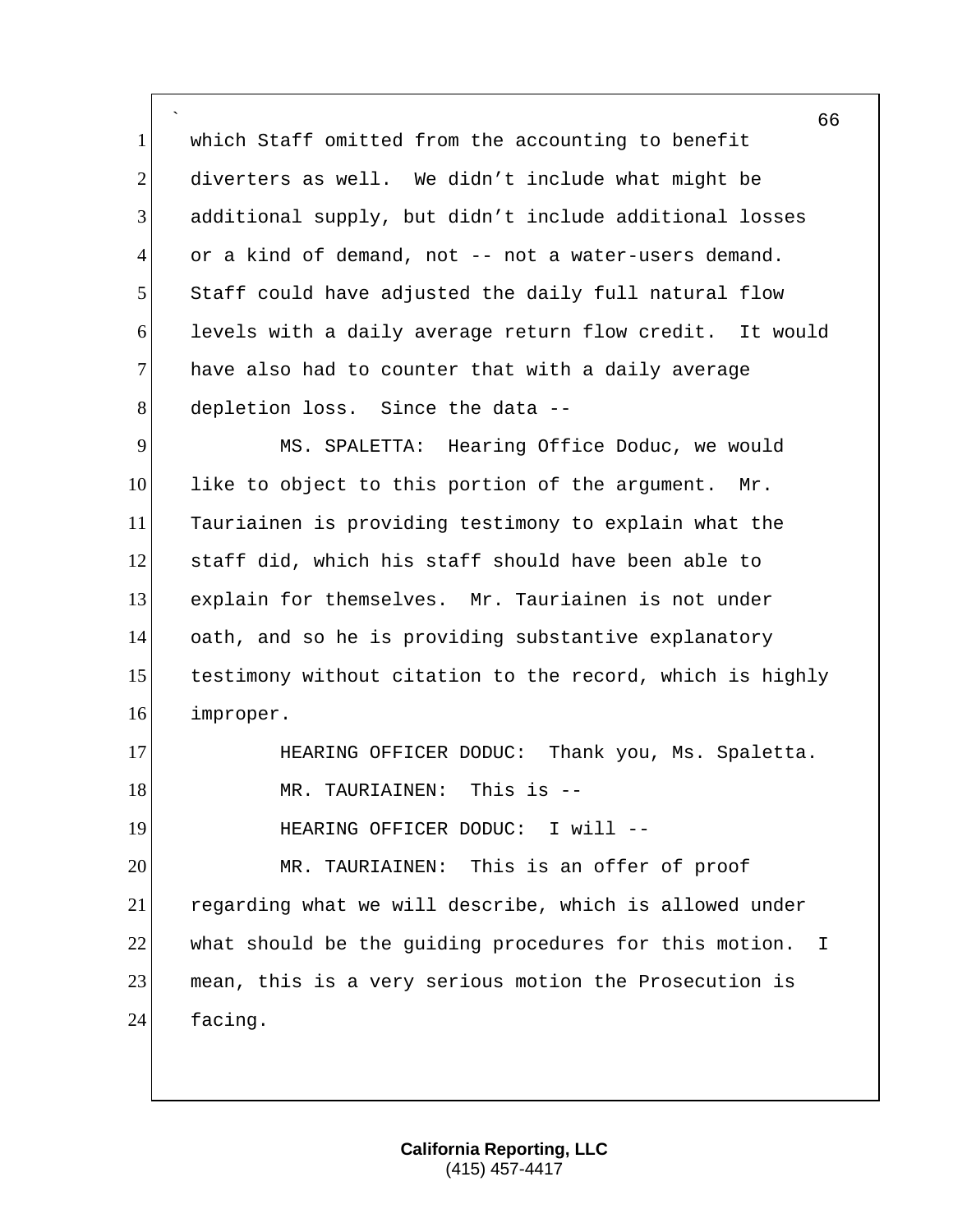` **INCO HEARING OFFICER DODUC:** Thank you. Objection is 2 noted. Response noted.

 MR. TAURIAINEN: For the record, Mr. Coats's rebuttal testimony is WR-2010. I'm citing from it. I've 5 cited so far pages three, six and seven.

 Going back to why the staff didn't include return 7 flow credits, since the daily full natural flow was trending for the most part between 50 and 90 percent of the forecast, and Staff based its decisions using the more generous 50 percent supply forecast, any net adjustments to the daily full natural flow, after taking into consideration downstream depletion losses, would likely be greater than the next higher Bulletin 120 14 supply forecast, which is the 25 percent exceedance which 15 is really generous, given the way the water year was last year.

17 With respect to ag return flows, Mr. Coats will 18 testify that Mr. Bonsignore provided no additional data to augment supply, and that the evidence of prominent Sacramento River diverters shows that the Sacramento receives minimal return flows as tailwater is often restricted or recirculated in the Sacramento in reality in 2015.

24 Mr. Coats will testify that for a true demand reduction of 40 percent to be warranted as the result of

> **California Reporting, LLC** (415) 457-4417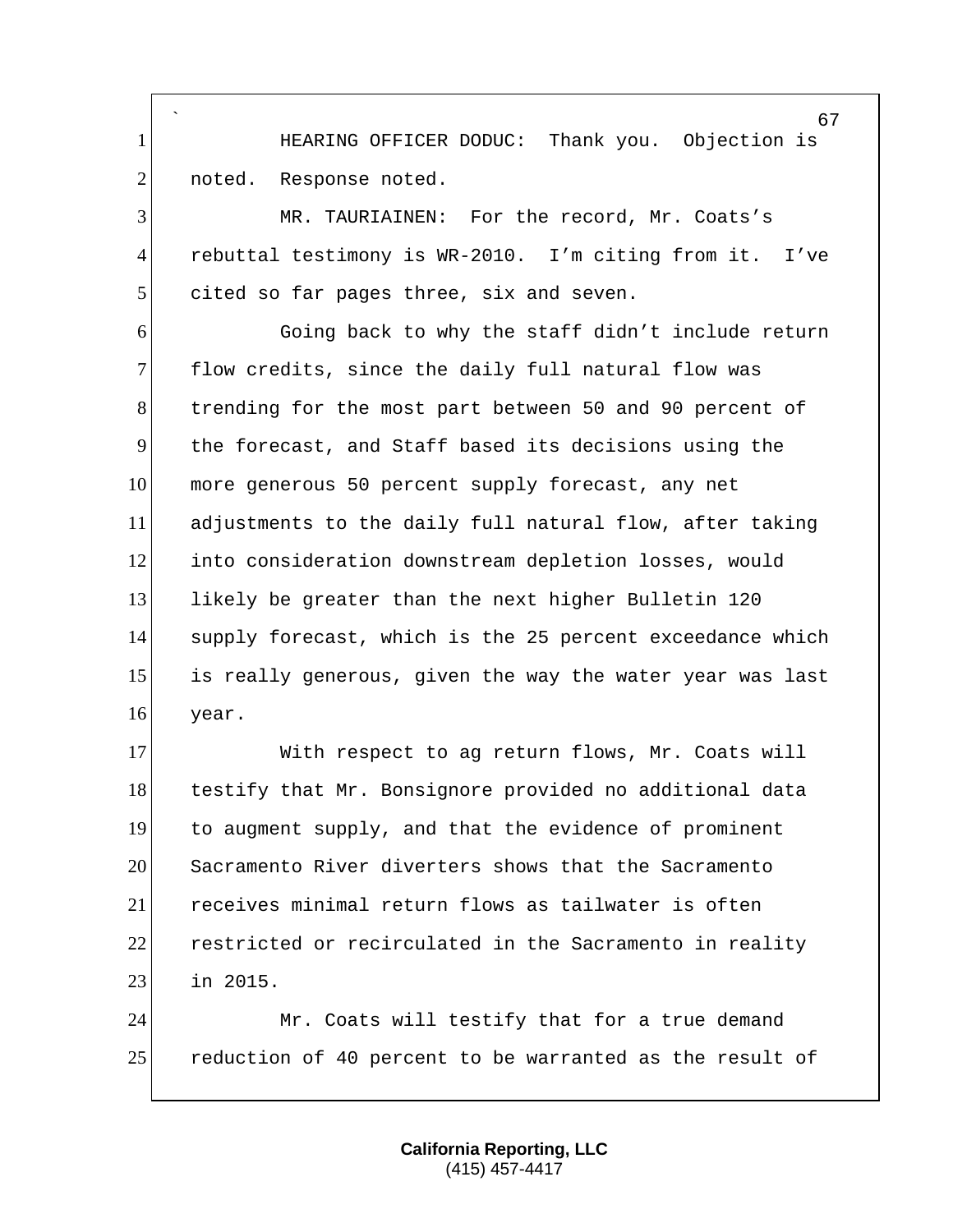` pumping excess diverted water back into the source, which 2 was the basis for the Delta stakeholders' request, that returned water must be of the same water quality or better than that diverted so that it is useable by another party. Mr. Bonsignore merely assumes that all the return flow is of sufficient quality to be useable without a basis. That's Water Right 2010, page seven.

8 Mr. Coats provides two appendices in his rebuttal testimony. Appendix A shows that the May 2015 analysis applicable to WSID would, as Mr. Bonsignore argued, show in excess of 426 CFS at West Side's diversion point only 12 if the 40 percent return flow credit, which is hypothetical, is applied. Without that credit there would be a shortfall of water at West Side's point of 15 diversion or for West Side of 647 CFS.

16 Appendix B is the June 15th analysis applicable to BBID. Even with all of the alleged excess demands 18 there is still not enough supply to satisfy Delta demand through a 1913 priority, with our without the Delta 40 percent return flow credit. Byron Bethany is junior to a 21 1913 priority. Water supply was that bad.

 With respect to return flows, Mr. Coats will 23 testify that if return flows were so substantial there should be evidence of a larger return flow component registered at a downstream gauge and available for use,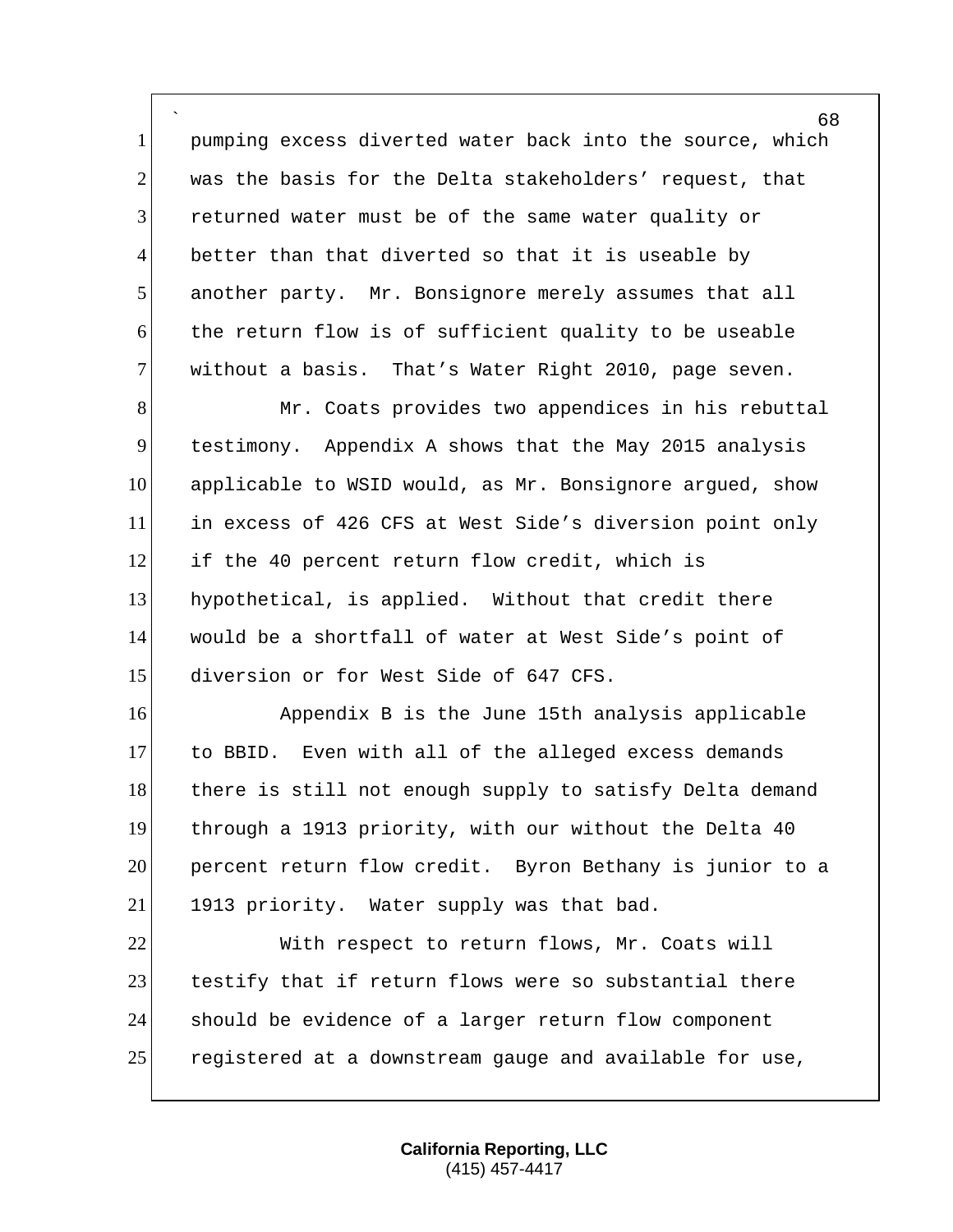` 1 but there was not. Citing his testimony, from 210, page  $2$  eight, also citing water at 251.

 Mr. Yeazell, turning back to his -- the direct testimony, he testifies that he was part of the -- the 5 division to analyze the data and generate water supply graphs, citing Water Right 11. He created WR-47. He 7 created WR-48. Both graphs show respectively that by May 8 1st or June 12th, water was insufficient to meet the demands of either post-'14 appropriative rights throughout the Sacramento River Watershed and Delta for 11 the May 1st, or the demands of appropriative rights with priority dates of 1903 and later throughout the Sacramento and San Joaquin River Watershed, and the Delta for June 12th. He's testified that the demand data used in the analysis was collected from the diverters themselves and run through a rigorous quality control analysis to remove excess demand due to overreporting for 18 power-only use for duplicate data.

19 Up to date demand for 2014 was collected from the 20 diverters themselves, some of them, through the 21 information order in 2015 and was incorporated into the 22 analysis.

23 Supplements to the full natural flow forecast, he 24 describes, were made by adding various tributary 25 contributions under the DWR's 27 report and certain

> **California Reporting, LLC** (415) 457-4417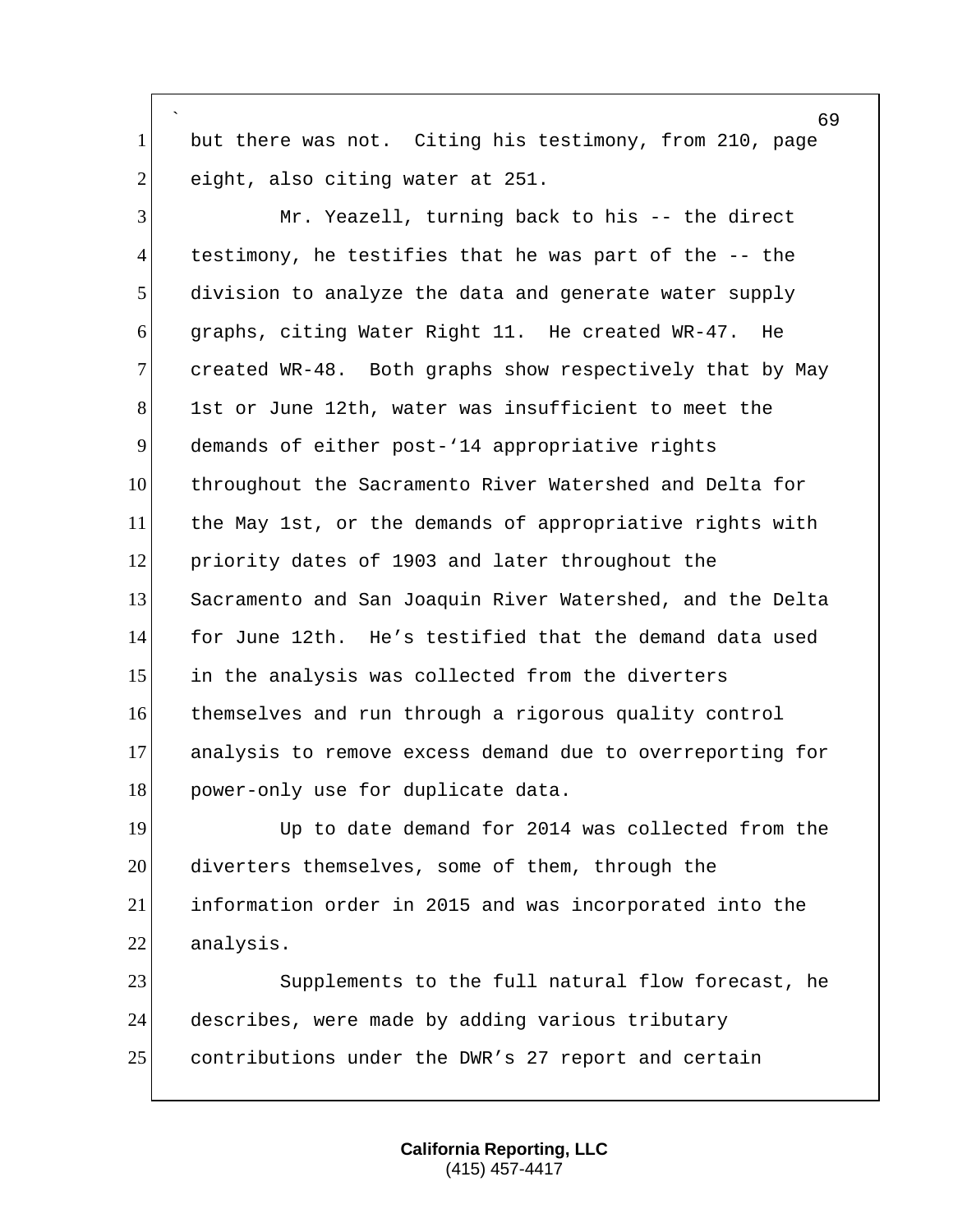` credits described in the 1977 report, as described in Mr. 2 Yeazell's testimony.

 Now as an offer of proof regarding his rebuttal testimony, Water Right 211, he confirms that every single one of the criticisms raised by the experts hired by West Side or Byron Bethany failed to move the needle. They 7 don't change the end analysis regarding water availability, which is the subject of this testimony because supply in the summer of 2015 was that low.

 Now really important, they've made a lot of argument so far about the fact that there was 2015 information order data at some point in 2015 that became available. Mr. Yeazell describes and Ms. Mrowka testifies on rebuttal that adding that information order data doesn't move the needle to the benefit of West Side or to Byron Bethany. It does not provide water for their priorities in -- in 2015. Now to some extent that could 18 be considered an after-the-fact, as Mr. Kelly descried, confirmation by us. But I would just say it's a confirmation. You use the data as you get it, as you can incorporate it, and verify that the notice, the conditions that  $-$ - that the staff anticipated as of June 23 12th were reality. So substituting the 2015 information order data made no difference to the end result. This is 25 going to be written rebuttal testimony.

> **California Reporting, LLC** (415) 457-4417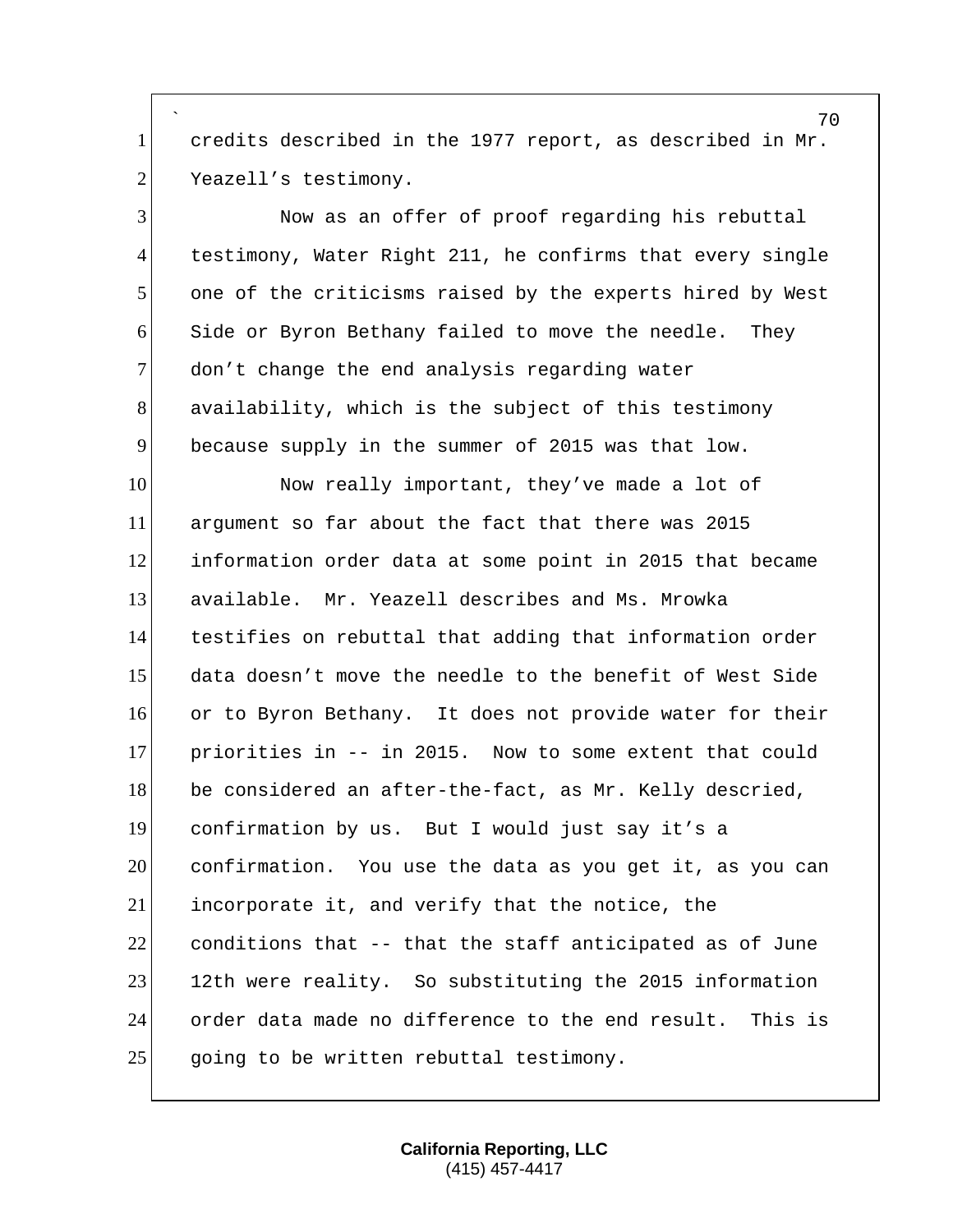` 1 Mr. Yeazell also includes every alleged excess 2 demand identified by Bonsignore and Young and removes 3 them from his spreadsheets and reruns all the analysis 4 for purposes of considering whether they would have 5 changed the results relied on by Staff when making 6 decisions concerning unavailability, including alleged 7 duplicate demands, data entry mistakes, demands that 8 could not be met with supply in local or subwatersheds, 9 which -- which was a subject of some cross-examination. 10 His rebuttal testimony shows that even when Mr. Young's 11 identification of alleged excess demands are removed, 12 there's not enough water to meet demand for either West 13 Side or Byron Bethany. 14 I'm done -- I'm going to be done in a moment. 15 So the exercise engaged in during cross-16 examination of Mr. Yeazell was really an attempt by those

17 aligned with the diverters to manipulate the data to show 18 that water might have been available to diverters at some 19 time period before the relevant time period, June 7th in 20 particular using Water Right 48. Had the Hearing 21 Officers allowed a redirect examination of Mr. Yeazell, 22 it would have been shown that both the water supply 23 forecast, as well as the daily full natural flow data, 24 dropped so precipitously after June 7th. And June 7th 25 was not that different from June 12th. After June 12th

> **California Reporting, LLC** (415) 457-4417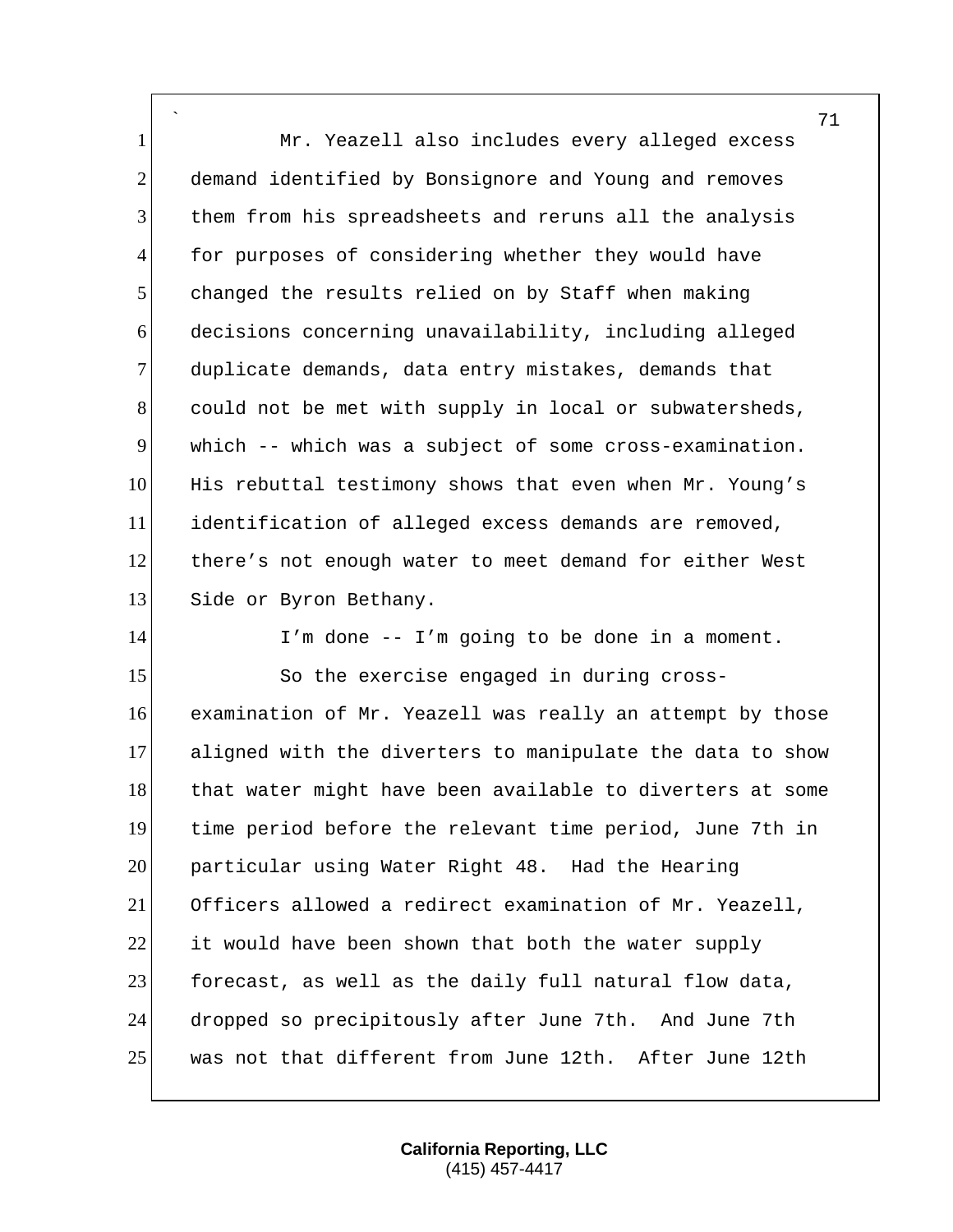|                | 72                                                        |
|----------------|-----------------------------------------------------------|
| $\mathbf{1}$   | it dropped off so far that even adding 2,252 CFS of       |
| $\overline{2}$ | return flow to supply would have made no difference to    |
| 3              | the analysis or the conclusions today, even if you        |
| $\overline{4}$ | reduced demand by 740 CFS.                                |
| 5              | The Prosecution Team's rebuttal evidence will             |
| 6              | show and does show that all the critiques offered have no |
| $\overline{7}$ | effect on the bottom line. Water supply during the        |
| 8              | drought was that low.                                     |
| 9              | For all these reasons the Prosecution Team                |
| 10             | respectfully request that the Hearing Officers reject the |
| 11             | motion for a nonsuit.                                     |
| 12             | HEARING OFFICER DODUC: Questions of Mr.                   |
| 13             | Tauriainen.                                               |
| 14             | MS. KUENZI: I just have one question that I               |
| 15             | wanted to ask because I want to see if I can be clear and |
| 16             | specific about this.                                      |
| 17             | For purposes of the enforcement action, and let's         |
| 18             | look at the BBID ACL action, so let's -- I'm talking      |
| 19             | about June 13th through 25th. Is the best evidence that   |
| 20             | you're relying on for supply that was available or -- to  |
| 21             | diverters and the evidence that you're relying on to show |
| 22             | that water was unavailable to BBID during that time       |
| 23             | period, is that the daily full natural flow data or is    |
| 24             | that the projected forecast?                              |
|                |                                                           |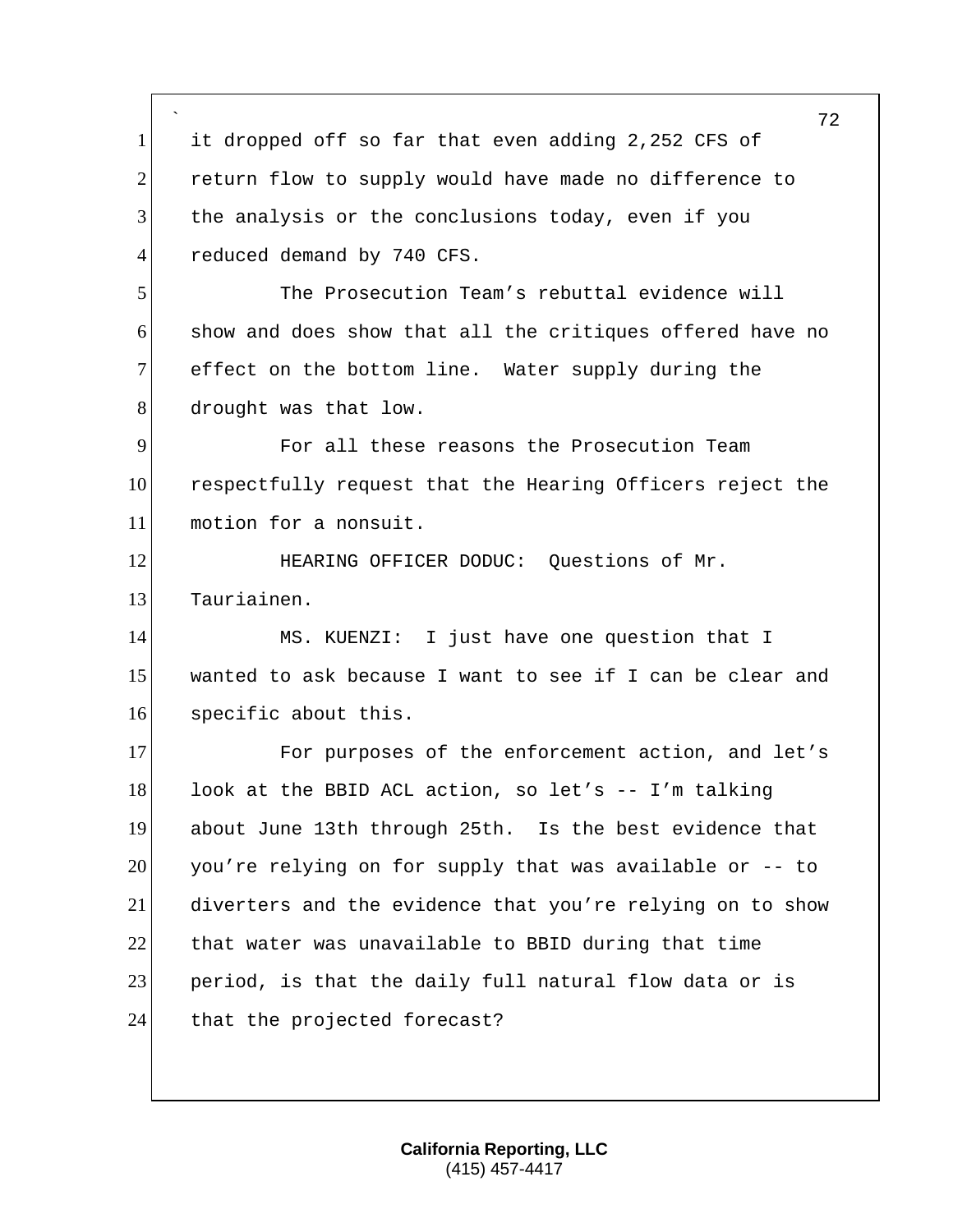` 1 MR. TAURIAINEN: Daily full natural flow data 2 confirms the projected forecasts. They actually trend  $3$  very close to the lines that the  $-$ - that Staff picked. 4 But the  $-$ - I think it's Water Right 52 shows the daily 5 full natural flow data. So in terms of best, I suppose 6 in -- in a manner of speaking the daily data is the best 7 information. That's what actually was there, according 8 to the way the Department of Water Resources calculates 9 that. But it validates almost exactly, I mean, very -- 10 as far as exact can be in statistical, you know, type 11 analyses, that the -- the exceedance forecast that Staff 12 chose on the days June 12th and May 1st were -- were 13 correct. 14 MS. KUENZI: So I guess that brings up another

15 question. So I'm not sure, and you  $-$  and you  $-$  we've 16 heard this testimony that there's validation, why are we 17 talking about the predictive trend line? If what 18 we're -- the question before us is whether or not BBID 19 actually had water available to them under their priority 20 of right or no, wouldn't we look to the best available 21 data, which I think I heard you say was the daily full  $22$  natural flow  $-$ 23 MR. TAURIAINEN: Well --24 MS. KUENZI: -- in terms of supply?

> **California Reporting, LLC** (415) 457-4417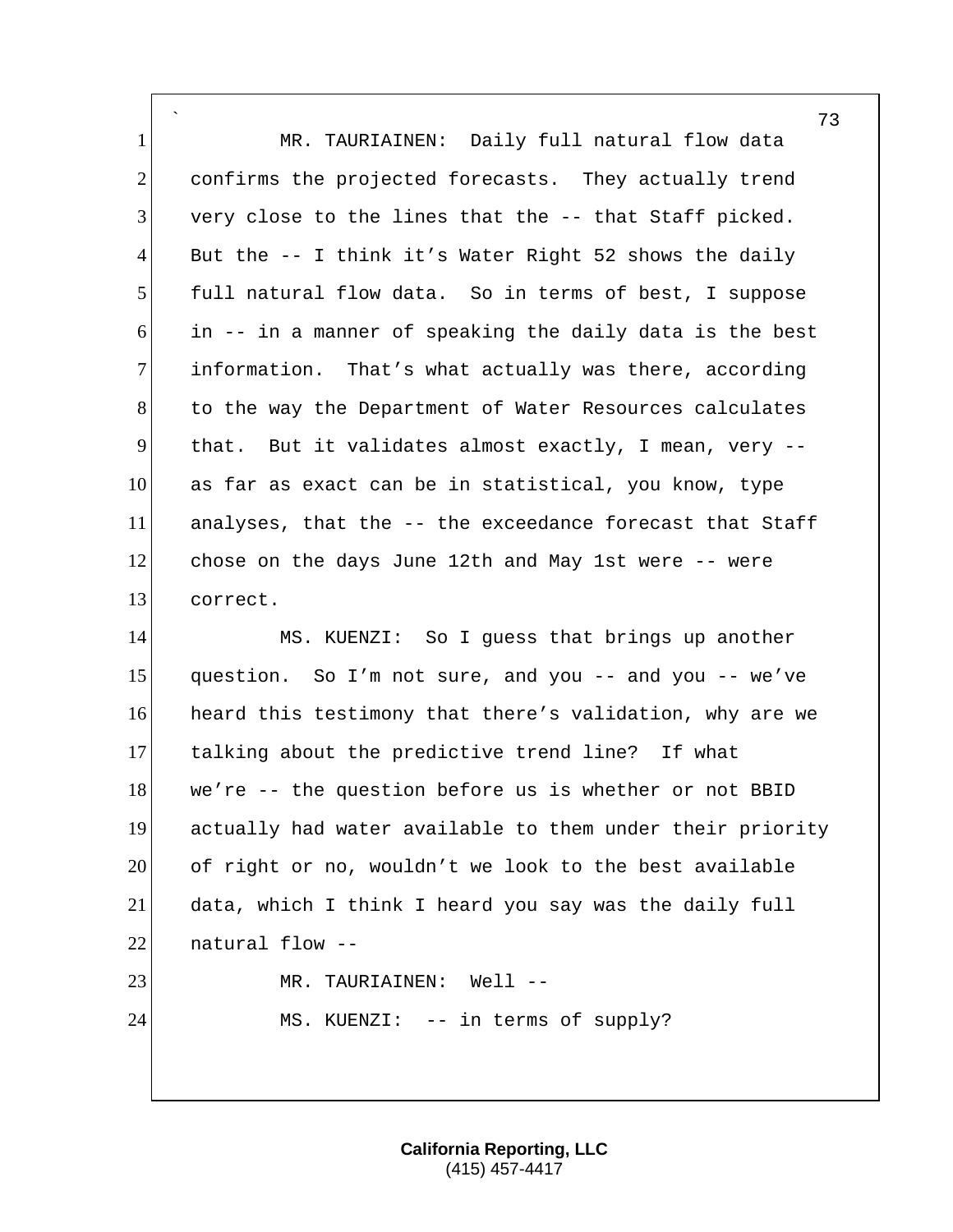` 1 MR. TAURIAINEN: -- I think that gets into -- you 2 know, Board Member Doduc asked a question earlier about what is the  $-$  the complaint based on and what is the draft cease and desist order based on? And that's based on the information that we have at the time. And at the time that we issued the complaint what we had was the June 12th notice and the  $-$  the May 1st notice. And then 8 we did a whole bunch of discover and other Staff continued this task they had, Mr. Yeazell and Mr. Coats, of gathering the data and putting it together and eventually coming up with a determination of when their water -- when water was going to be available again, right, using kind of the same -- the same process.

14 But I think more to your question, we -- we have to describe the Prosecution Team's burden is -- is to 16 show why we issued the complaint, and then what evidence supports the finding that we propose in both actions as 18 of the day of the hearing, right, or the several days of the hearing. And so we include and have to describe, which opens to attack the methodology underpinning the June 12th and May 1st notice. And then we have described and included the after-the-fact confirmation based on the 23 best data that -- that we can get, which includes the 24 daily full natural flow.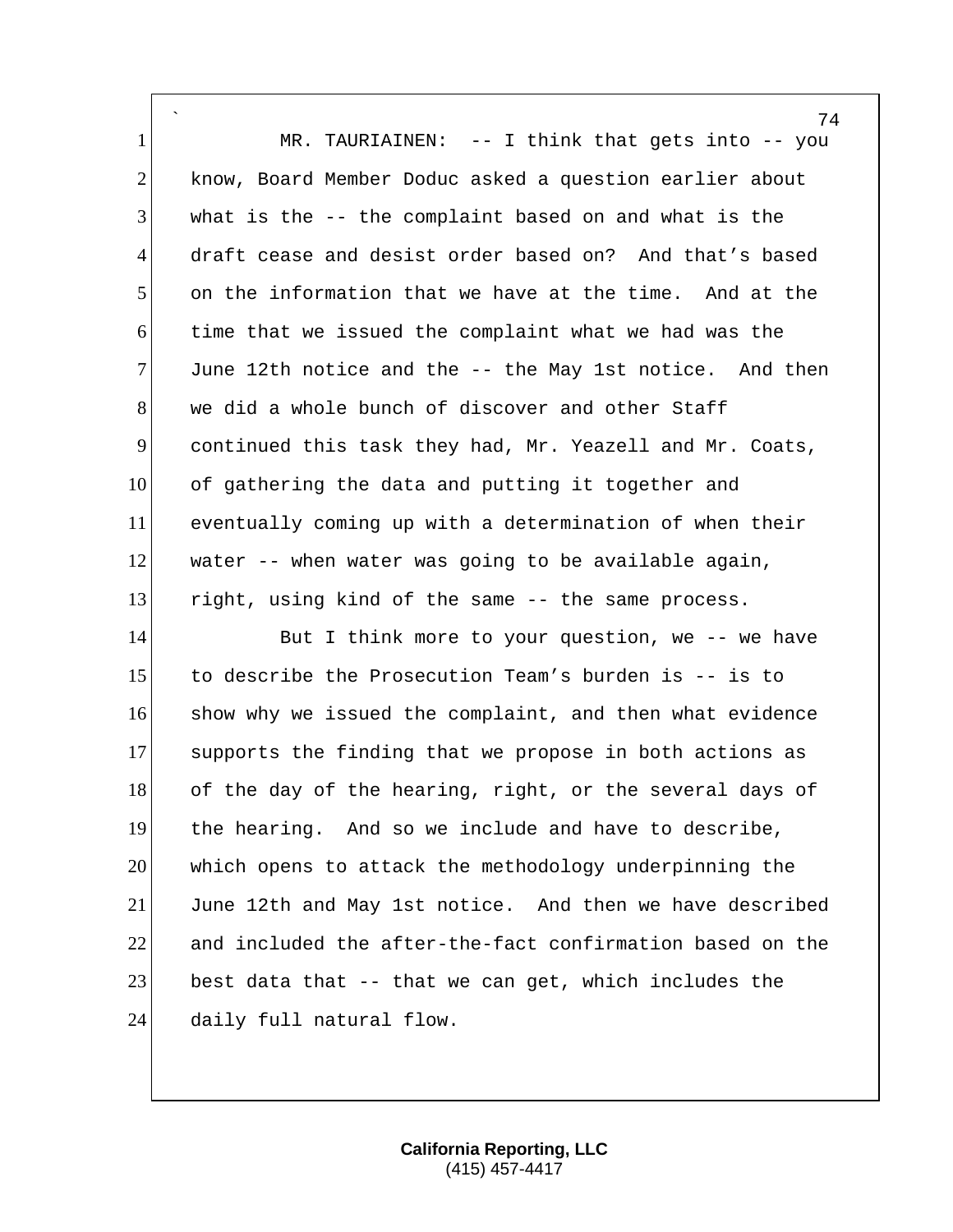` 1 There's other adjustments that Staff made that's 2 described in their testimony to things like demand. And  $3$  we put on our case about that and then we were 4 challenged. And the rebuttal will show why those 5 challenges don't add up either, so they don't move the 6 needle. When I say move the needle I mean get -- bring 7 supply up to where either of these right holders would 8 have their priorities served. 9 HEARING OFFICER DODUC: So make sure I 10 understand. After issuing the draft enforcement order,

11 Staff did a retrospective look at the period of alleged 12 violation and determined, according to what you tell me, 13 that water was not available. And was that determination 14 based on full natural flow as reported or on the 15 forecast? I just  $-$  I won't tell you what I think it is. 16 MR. TAURIAINEN: Yeah, it's -- it's the full 17 natural flow.

18 HEARING OFFICER DODUC: It's the full natural --19 okay. Stop.

20 MR. TAURIAINEN: Yeah.

21 **EXECT HEARING OFFICER DODUC:** And did that full natural 22 flow include return flows?

23 MR. TAURIAINEN: Full natural flow for the -- the 24 water at 52? I think just one graph that has the daily 25 full natural flow.

> **California Reporting, LLC** (415) 457-4417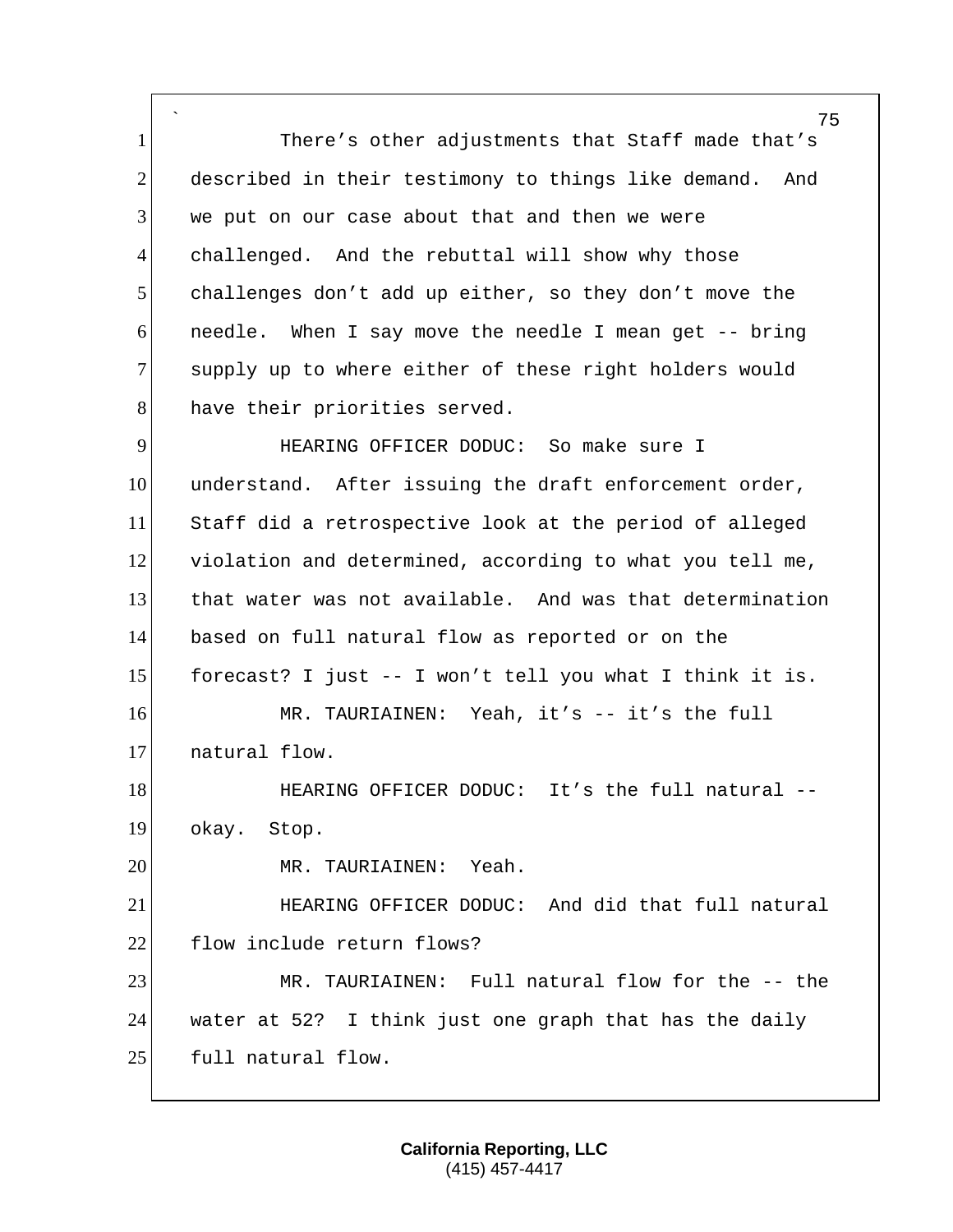` 76 1 HEARING OFFICER DODUC: Yes. 2 Mr. Buckman, could you put that up 3 MR. TAURIAINEN: So one thing about this is this  $4$  chart -- and this is testimony that really the witnesses 5 should be giving, and I may be describing my 6 understanding differently from them; right? This is what  $7$  I was going to ask Jeff to  $-$ - to demonstrate on redirect. 8 HEARING OFFICER DODUC: Forget the chart. Okay,  $9$  let's forget the chart. Just --10 MR. TAURIAINEN: Yeah. 11 **HEARING OFFICER DODUC:** -- answer the question 12 for me. When the Prosecution Team staff did this 13 retrospective look in order to develop the evidence upon 14 which to present to us for the enforcement action, did 15 the supply analysis include return flows that the demand 16 analysis included actual demand as reported as a 17 consequence of the information order? 18 MR. TAURIAINEN: The answers are yes. And I'm 19 going to have to have the witnesses, you know, give 20 their -- describe as why. But I want to  $-$  I want to 21 give a slight preface to that answer. And I think you're 22 presuming to some extent that the -- the staff undertook 23 Specific analyses regarding these two diverters, which 24 has been argued by the parties that we need to do. Staff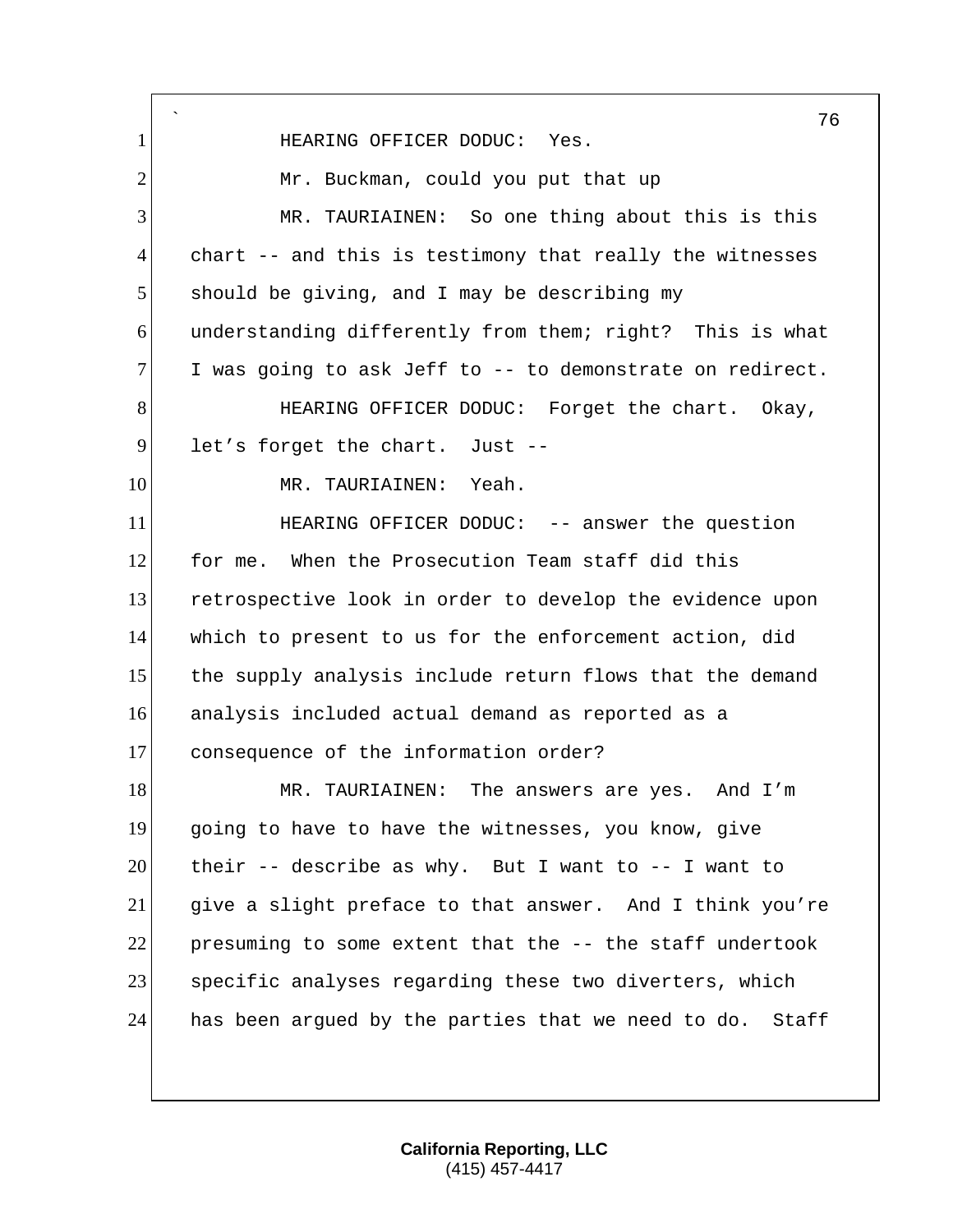` kept doing their job after we issued these -- these cease and the  $-$  and the draft and the complaint. HEARING OFFICER DODUC: No, I'm not presuming 4 that you took action specific -- specific to this 5 Discharger. I'm trying to understand based on your watershed-wide analysis of water availability what 7 analysis you conducted after the enforcement orders were issued? MR. TAURIAINEN: They did several. Mr. Coats and 10 Mr. Yeazell provide a number --**HEARING OFFICER DODUC:** I know they did several. 12 MR. TAURIAINEN: -- of different examinations. **HEARING OFFICER DODUC:** I'm trying to understand what parameters, what consideration went into those analyses? MR. TAURIAINEN: Well, they kept looking at the -- at the full natural flow and --18 HEARING OFFICER DODUC: Unadjusted full natural flow? MR. TAURIAINEN: -- making adjustments to the supply, the full natural flow, as -- as described in different ways, and adjustments to the demand as  $-$  as they  $-$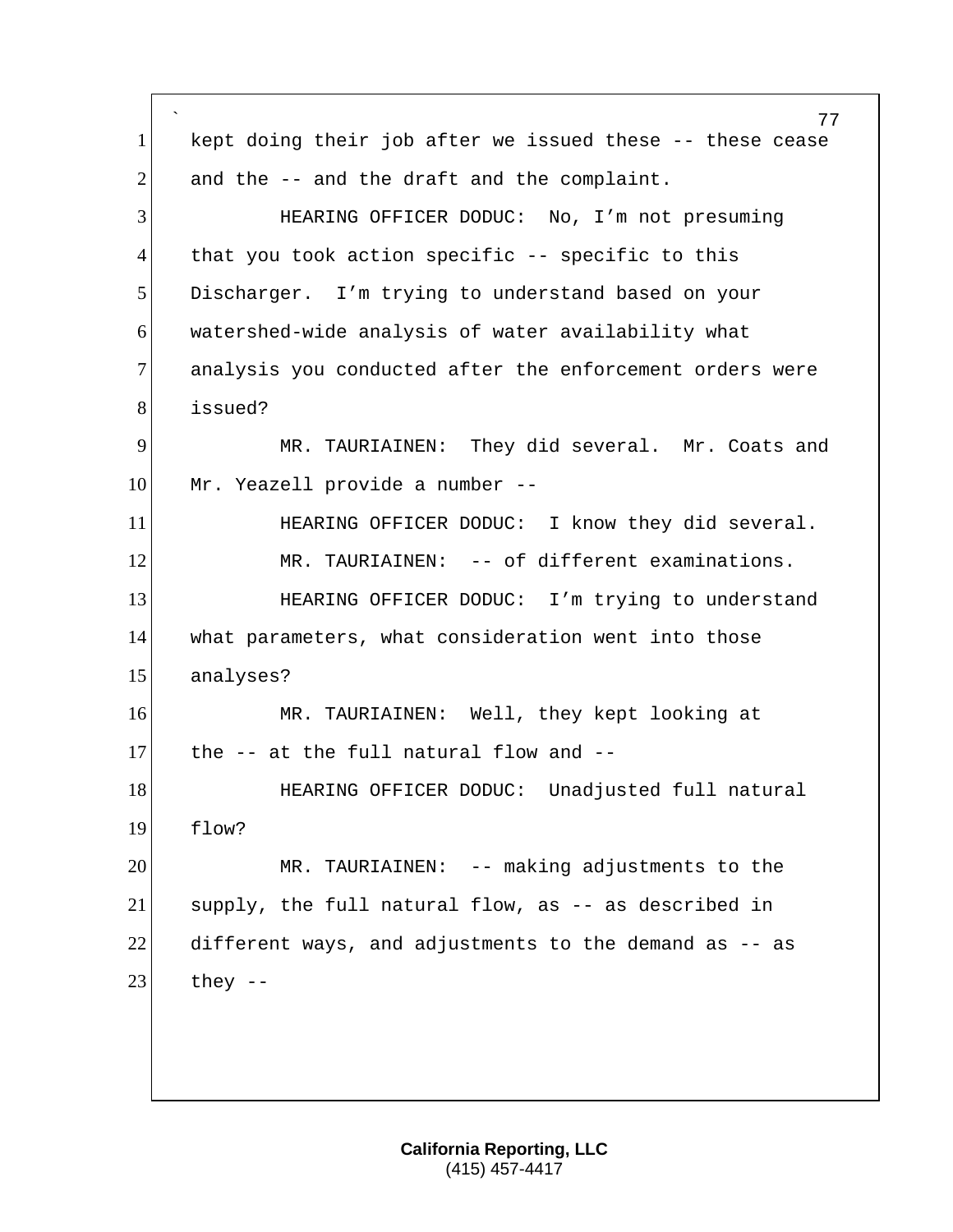` 78 1 **HEARING OFFICER DODUC:** One of the things I kept 2 hearing on Monday was that Prosecution Staff did not make 3 adjustment to the full natural flow. 4 MR. TAURIAINEN: So again this --5 HEARING OFFICER DODUC: But now you're telling me 6 they did? 7 MR. TAURIAINEN: The -- so the full natural flow 8 I think -- are you asking about daily or the monthly 9 forecasts? 10 HEARING OFFICER DODUC: No, no. I'm talking 11 about the daily full natural flow. 12 MR. TAURIAINEN: Because they kept using the 13 monthly forecast as available, too; right? The charts 14 that they prepared were still -- still there. Those -- 15 those -- the -- those forecasts include the full natural  $16$  flow  $-$ 17 HEARING OFFICER DODUC: Then why would you use --18 MR. TAURIAINEN: -- the monthly amounts. 19 HEARING OFFICER DODUC: -- the forecast looking 20 backwards if you had data? 21 MR. TAURIAINEN: Because their job still -- so  $22$  after they determined that water was not available, they 23 all needed to continue the analysis to determine when water 24 was available. And to -- to, you know, make the notice 25 that water was  $-$  their job didn't end once the  $-$  once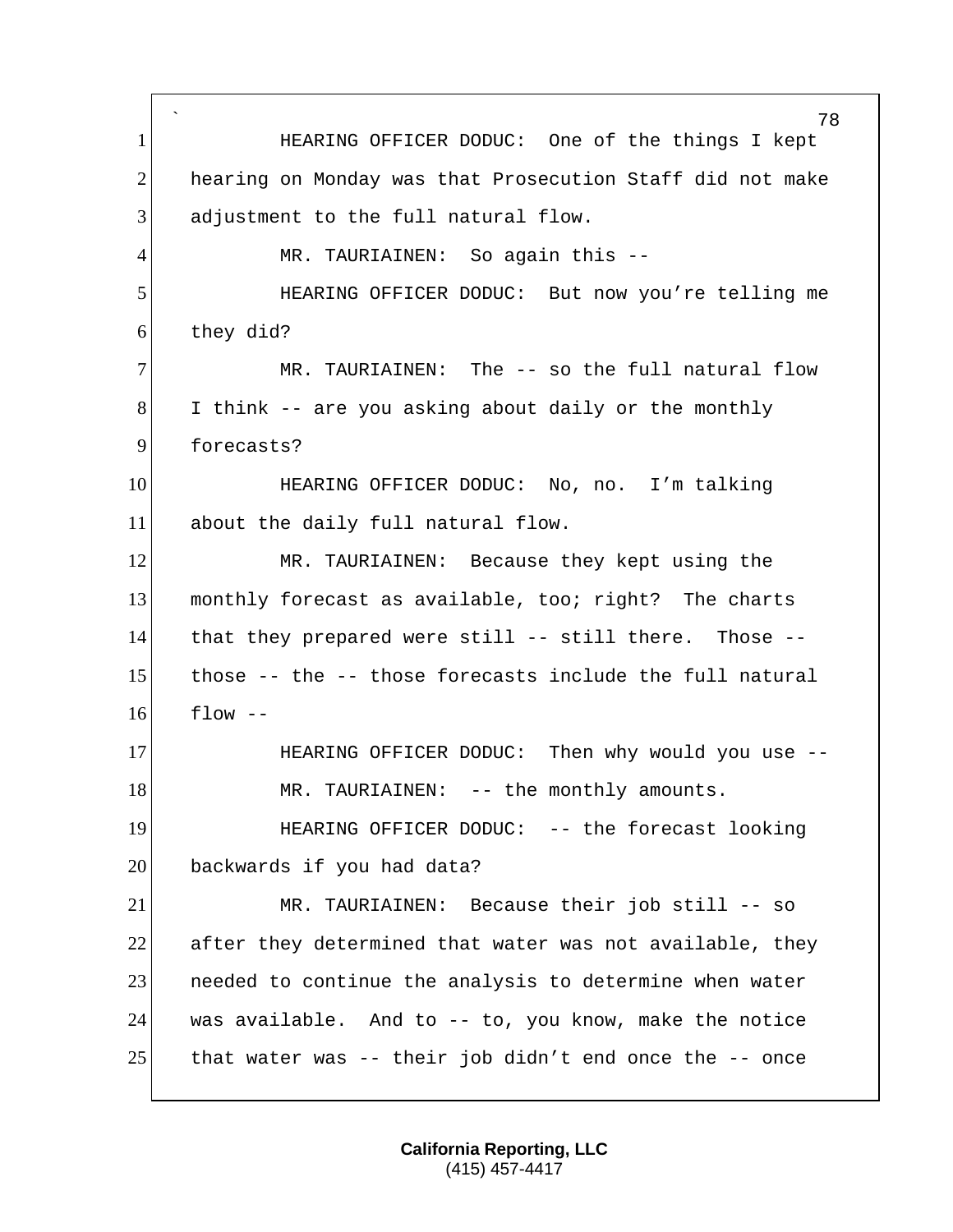` 1 they did the June 12th notice. They continued, as 2 they've described, to collect data really daily or, you 3 know, multiple times a week and update this analysis. 4 That's part of why we're accused of having so many 5 different spreadsheets and so many different charts that 6 it's confusing is because Staff kept updating this 7 information constantly in order to determine when water 8 was going to be available again. And that involves the 9 same kind of predictive tool, their predictive analysis 10 which includes -- that is what includes the full -- the 11 return flows, the 2,252, okay?

**HEARING OFFICER DODUC:** The predictive curves? 13 MR. TAURIAINEN: Yeah. And then the daily full natural flow is really an after-the-fact validation; 15 right? But after the fact comes very quickly, but a day at a time, as you go -- go through time. So that's why we have a chart from August where they -- they looked at 18 what the conditions were and how close the daily full natural flows were trending to their -- their predictive lines, and they saw that they were. And in that -- that case, to my mind, that -- that graph that shows the daily 22 full natural flow, even if you add the 2,252 CFS to that, it's still nowhere close to where BBID's right would be, and certainly not where -- where West Side's right would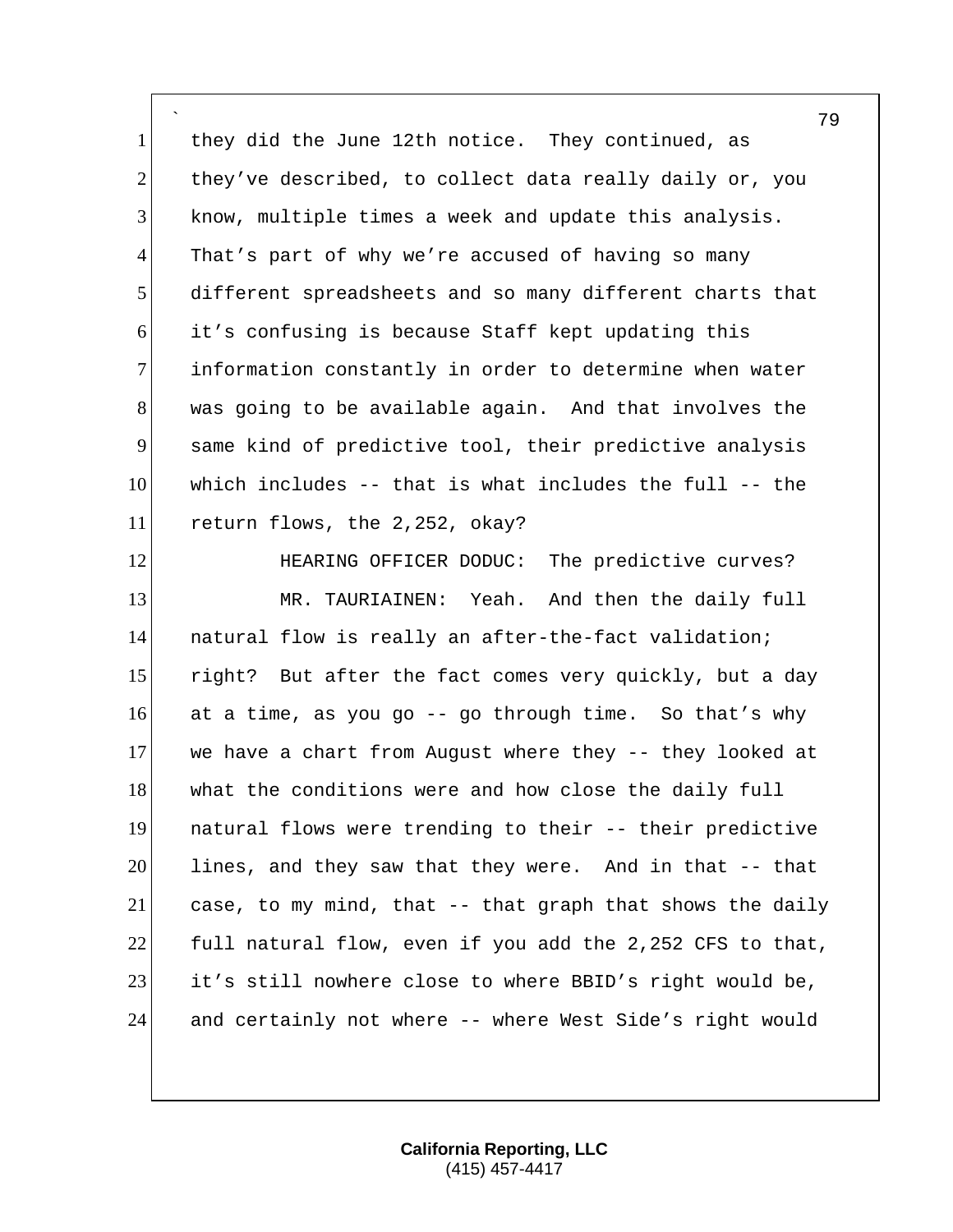` be for the month of June. And the -- that's the -- the 2 update.

 Now the -- the information order demands, the demand adjustments, some of those weren't made until a few months after, even a month or two after we issued these -- these complaints. But again, it was part of doing Staff's job. The information demands, as they were made available, and by August, they were all included in the demand. That's why we have later graphs. The August graph has a demand adjustment that includes actual data and some other information order demand data and some 12 other comments that Mr. Yeazell described.

13 And then for the purpose of this proceeding, and it's probably -- it's indicative of the burden that's put on the Division of Water Right staff when we're accused 16 of not doing what would be a permitting Water Availability Analysis for these points of diversions, but 18 instead relying on -- what we're accused of being is, I don't know if they would say pie in the sky or watershed-20 level conceptual models, but that's what the Division's job one is, right, to figure -- that's what -- at least this unit was -- was to figure out when water was not 23 available for water right priorities, and then through the summer and into the fall, figure out when it was going to be available again. And that's what they kept

> **California Reporting, LLC** (415) 457-4417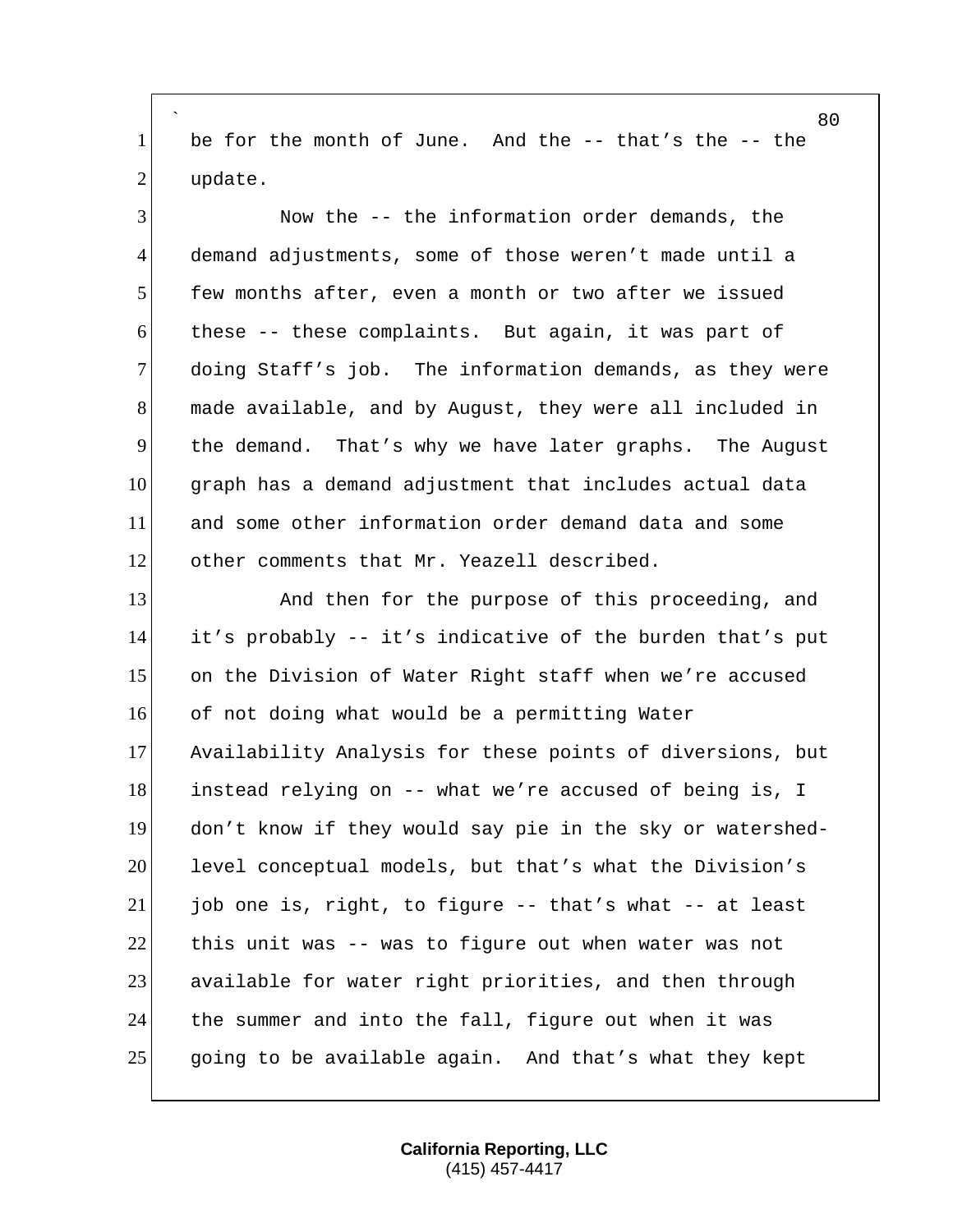` 81 1| doing. And that's why there's, you know, different 2 analyses from different points in time that we presented. 3 If I had technical staff that was available to 4 just prepare a case and not do their job, too, maybe the 5 evidence would look different and we would do a site-6 specific watershed availability analysis, but we don't 7 have that Staff and we're not burdened to do  $-$ - that's 8 not out burden. The methodology that Staff used in 2015 9 is both a predictive and a validated methodology that --  $10$  using the actual data that became available since. So  $-$ -11 HEARING OFFICER DODUC: Thank you. 12 Any other questions? 13 MR. TAURIAINEN: I will email --14 **HEARING OFFICER DODUC:** No, Mr. Buckman, did you 15 have questions? 16 MR. BUCKMAN: I do. 17 And you may not be able to answer these. 18 Specifically, you mentioned WR-52. Is there data to 19 support WR-52? And if so -- 20 MR. TAURIAINEN: In a spreadsheet? 21 MR. BUCKMAN: Yes. And if so, which one is it? 22 MR. TAURIAINEN: Well, I -- WR-53 is -- is -- has 23 the predictive tool data and the demand data. What it 24 doesn't include but which is included in the record, and  $25$  Mr. Yeazell, as part of his redirect, could describe how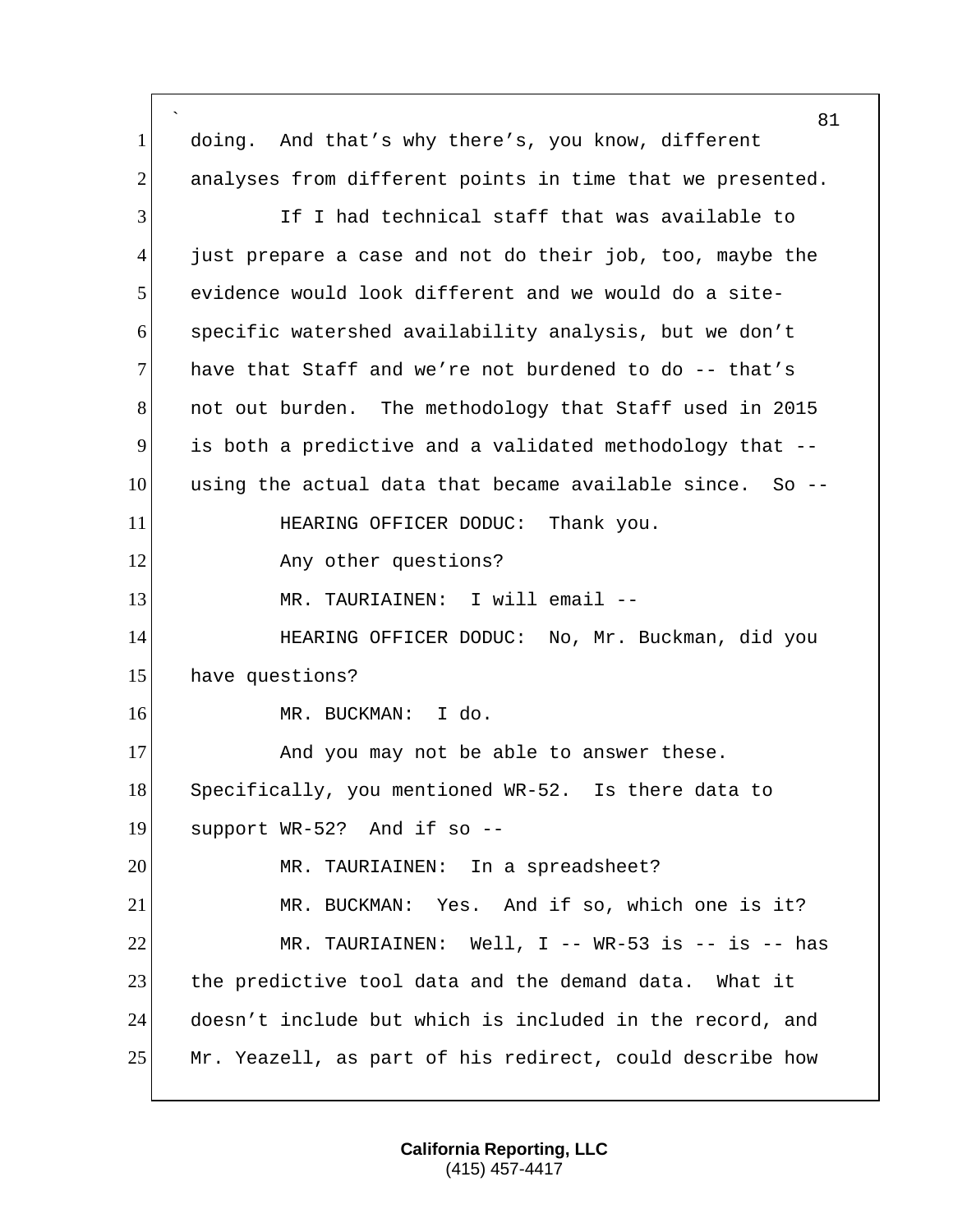` 82 1 he puts it together and show how he put it together, it 2 doesn't include, unfortunately, the full natural flow 3 data through the middle of August. But that is available 4 in the record. I don't know off the top of my head 5 the -- the exhibit for that, but it's in the record. 6 MR. BUCKMAN: A couple more, just to clarify. 7 I believe you mentioned that when using the 99 8 percent exceedance value you said there was only a 1 9 percent chance that the weather would be wetter; is that 10 correct? 11 MR. TAURIAINEN: So you're asking me almost a 12 statistics question and I'm an attorney, and it's been  $13$  awhile  $-$ 14 MR. BUCKMAN: Okay. 15 MR. TAURIAINEN: -- with those classes. But 99 16 percent exceedance means 99 percent of the time that much 17 flow is going to be available. So, yes, 1 percent of the 18 time there would be more flow available. That's my 19 understanding, at least. 20 MR. BUCKMAN: And my last question. You talked 21 about the 40 percent credit. And is it your 22 understanding that you used the 40 percent credit? 23 Because it sounded to me like you were trying to say that 24 absent the 40 percent credit, of course, the water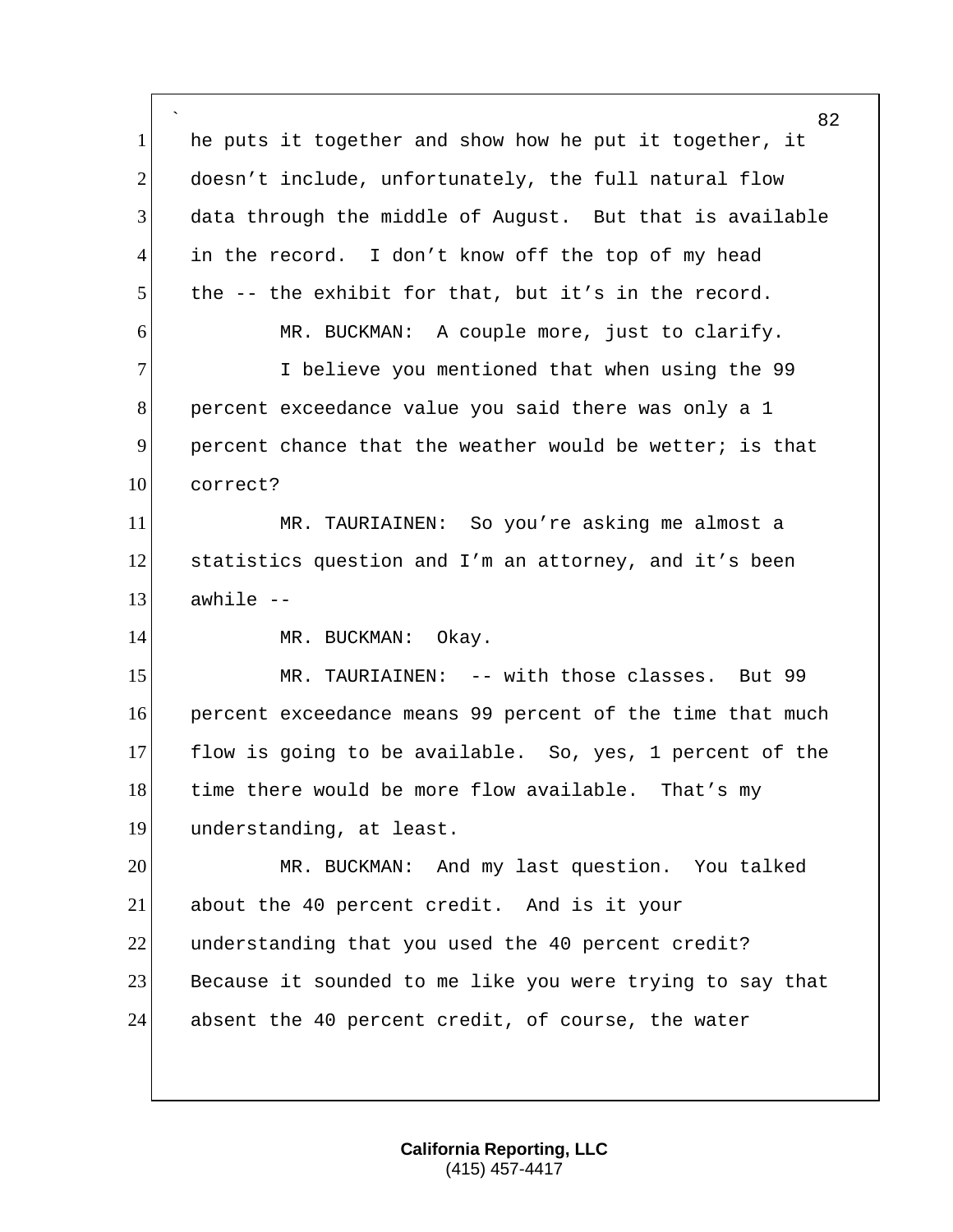` conditions would be different. But you did use that in 2 your calculations; correct?

 MR. TAURIAINEN: It was used, well, not for May 1st because the credit came in -- I think the meeting was May 12th. That's in the record, described by Mr. Coats, where the stakeholders, you know, just proffered this 7 number, so the analysis after that. And I believe the reduction or the -- the adjustment was to demand within the Delta, which in effect increased supply be reducing the demand. But the -- the -- I believe that's the adjustment. They may have, in different, you know, different ways of looking at the same data, may have adjusted it differently, and Staff will have to testify to that. But it was not part of the May 1st notice because it hadn't been proffered yet. It was part of the 16 subsequent analyses the various times.

17 And also, you know, I think you're referring to 18 the offer of proof I made about Mr. Coats's rebuttal testimony where he said with -- if you assume this 40 percent, even with all of these assumptions that one of the other sides' witnesses makes, you still have to assume the 40 percent return flow credit in order to -- 23 to move the needle above West Side for May, I believe is the  $-$  the argument that was made.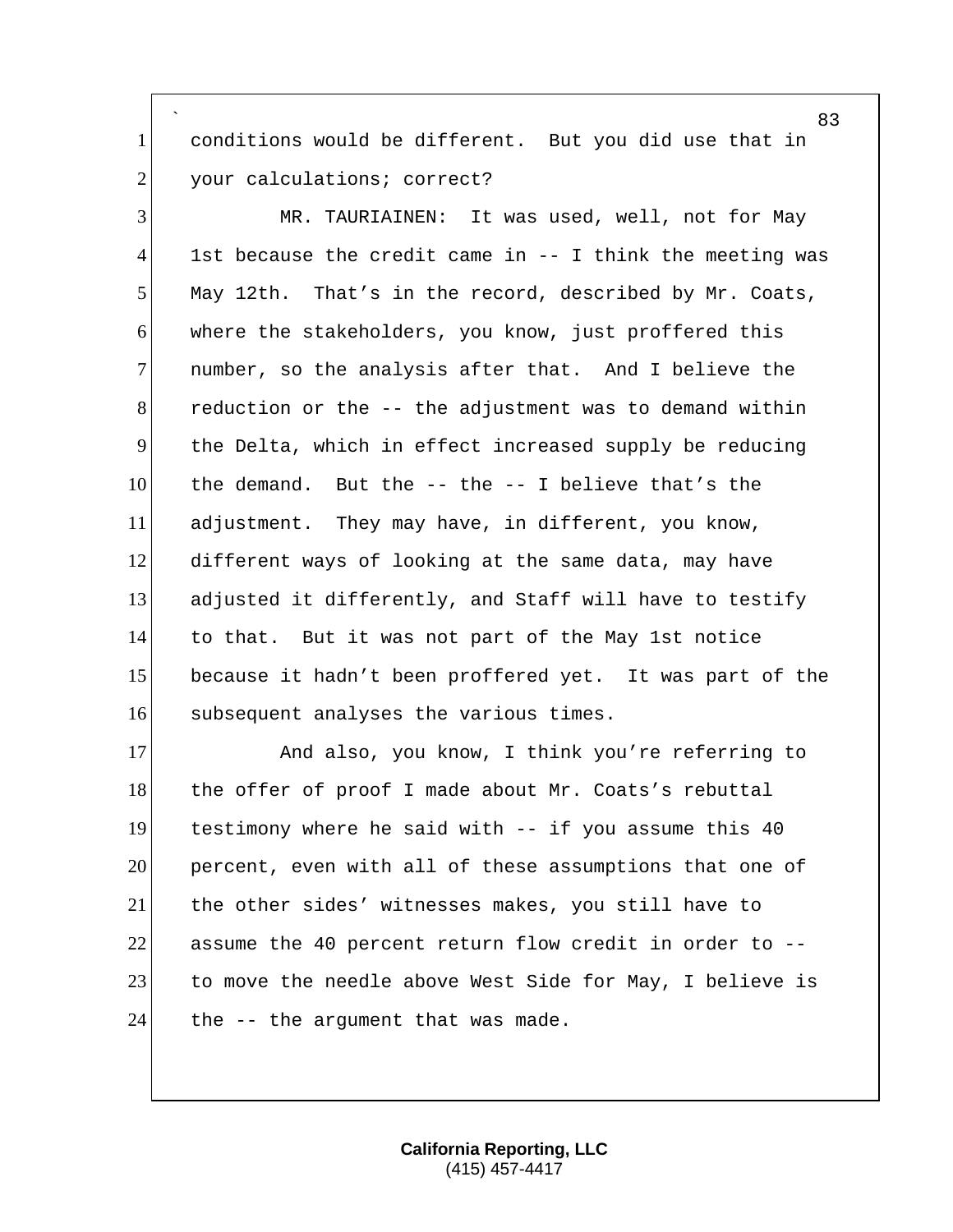` 1 MR. BUCKMAN: But you did include that 40 percent 2 in your analysis in June? MR. TAURIAINEN: In the -- in -- well, in -- for 4 the June 12th analysis, yes. Everything after, you know, that May 12th meeting or whenever Staff go to include it  $6!$  in the  $-$  in their different databases. MR. BUCKMAN: One more question. And I am trying not to beat a dead horse here. But Mr. Coats in his testimony regarding the Bulletin 120 forecasts says that beginning in -- when you look back prior to April, that the data for the different exceedance curves are all the 12 same. And the reason for that is what's done is done. So looking at August in WR-52, I'm a little confused, and maybe you could explain it to me, why the forecasting data for the different forecasts, the different percentage of exceedance forecasts are still different? Because it would seem like at that point what's done is

18 done and there should be an actual dataset of what was actually the supply at the time.

 MR. TAURIAINEN: I can only offer you my understanding about that. You'll have to confirm that with Staff. But it's -- it was a validation of the 23 exceedances that they chose to use.

 The Bulletin 120 forecasts are only that. And Mr. Nemeth described or in his written testimony at least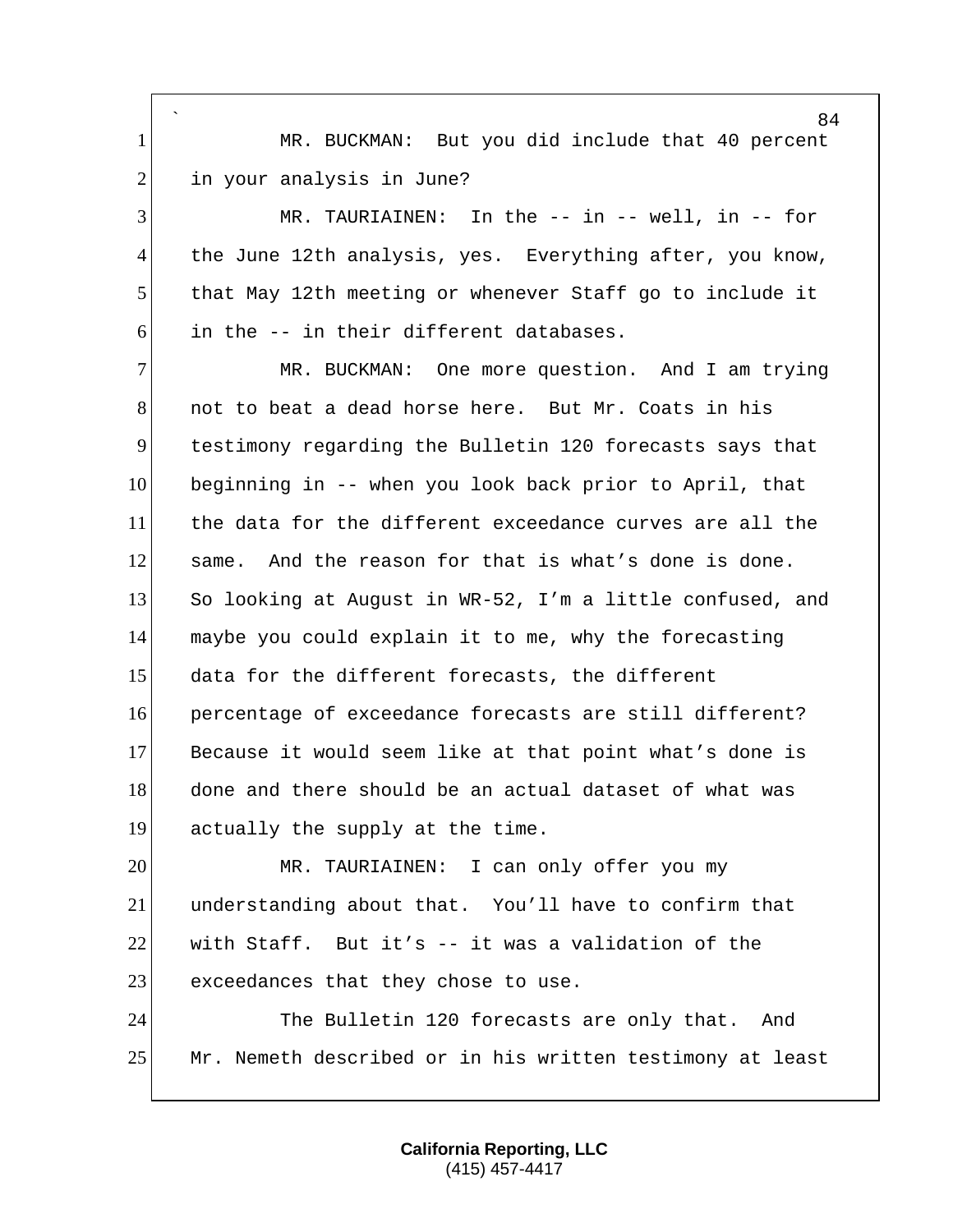` 1 describes that once the month goes by and they get the 2 actual data, that that's where their tables  $-$ - all the 3 numbers become the same in the tables that we -- there's 4 several tables, right, but for each watershed that 5 there's a forecast done for.

6 Yeah, the -- the after sort of the fact review of 7 their analysis and of their methodology, I believe Staff 8 just left the original predictive lines there. The 9 predictive lines do shift over as -- with some of these 10 later charts; right? But they leave them there, I think, 11 to validate so that the daily full natural flow, they can 12 see where the trend line was and whether it -- whether 13 their analysis correctly -- you know, they correctly 14 chose the right forecast line.

15 So it's not so much an ex post factor rationalization of what they chose. The -- the full natural flow, you know, is what it is once it's measured 18 and they use that to compare to what they had used as a predictive tool in the past. And then that helps determine whether it's a good predictive tool in the future. All of this is, you know, in the -- in the 22 testimony and on rebuttal.

23 MR. BUCKMAN: Well, sorry, if I may, this is WR-24 52, and this is through September, it looks like. And 25 I'm looking at the forecast for the adjusted 50 percent

> **California Reporting, LLC** (415) 457-4417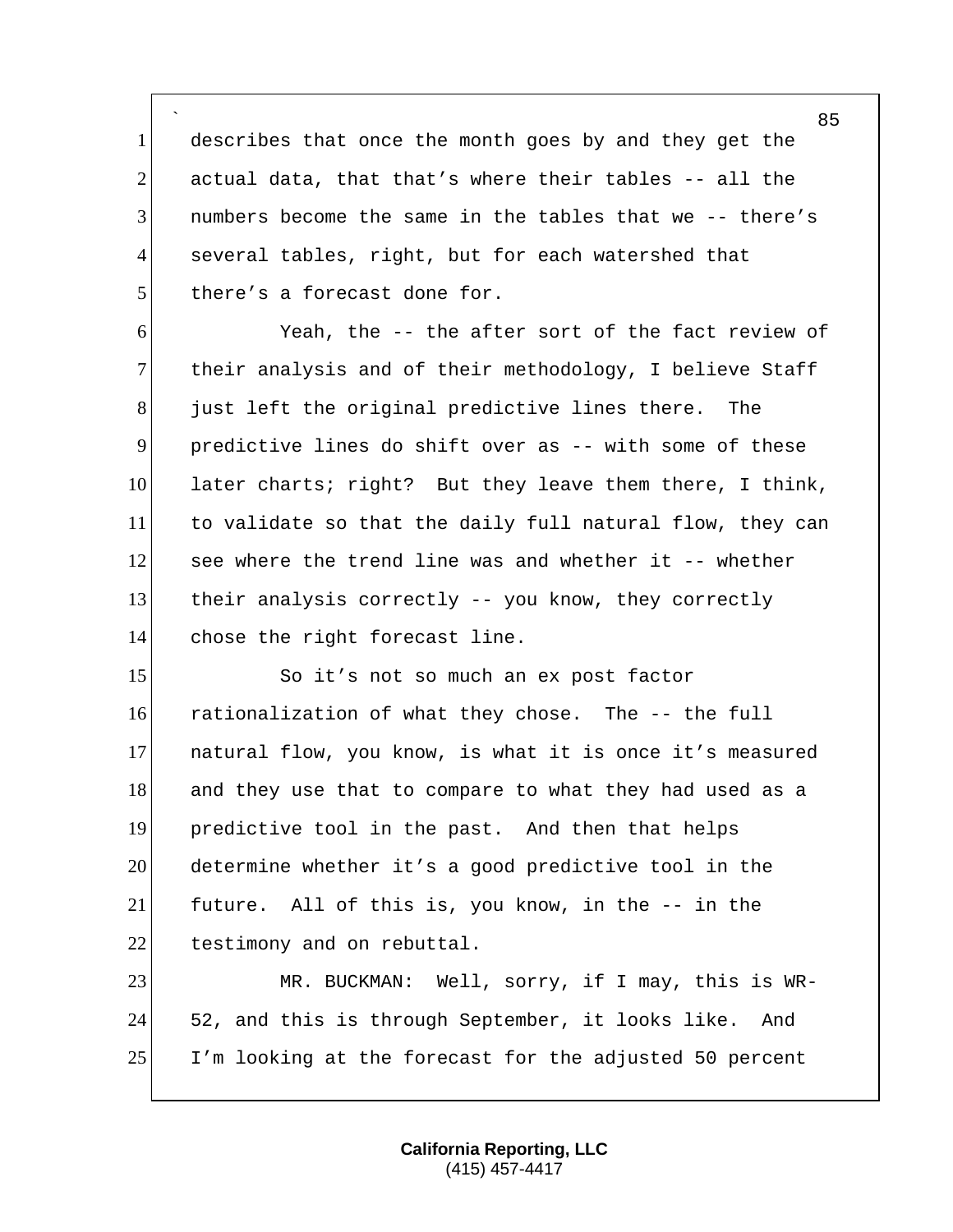` 86 1 in June, and it looks like it's under 10,000. And then  $2$  I'm looking at WR-48 and it looks like the adjusted is 3 definitely over 10,000 CFS. And I guess that's where I'm 4 a little confused. 5 MR. TAURIAINEN: Staff will have to describe. I 6 think their testimony describes that -- that June 8th 7 data point from DWR. 8 But if you go back to the 52, you see that the 9 trend line was -- that the actual readings were nowhere 10 close to what that DWR proceeding was. 11 MR. BUCKMAN: I guess my question is what you're 12 saying is the trends lines, once you adjusted it, are the 13 same looking backwards. Then shouldn't that be 14 reflected? 15 MR. TAURIAINEN: I would -- you know, at this 16 point, and I've done this in my  $-$  in my argument, 17 suggest that maybe you should be asking the witnesses 18 this. There was an opportunity for Hearing Team 19 questions at the close of their case in chief 20 presentation. And maybe some of these issues weren't 21 exposed on cross-examination; right? But under the 22 applicable standard, that's all the more reason to deny 23 the motion and maybe call them back up and ask them these 24 questions themselves.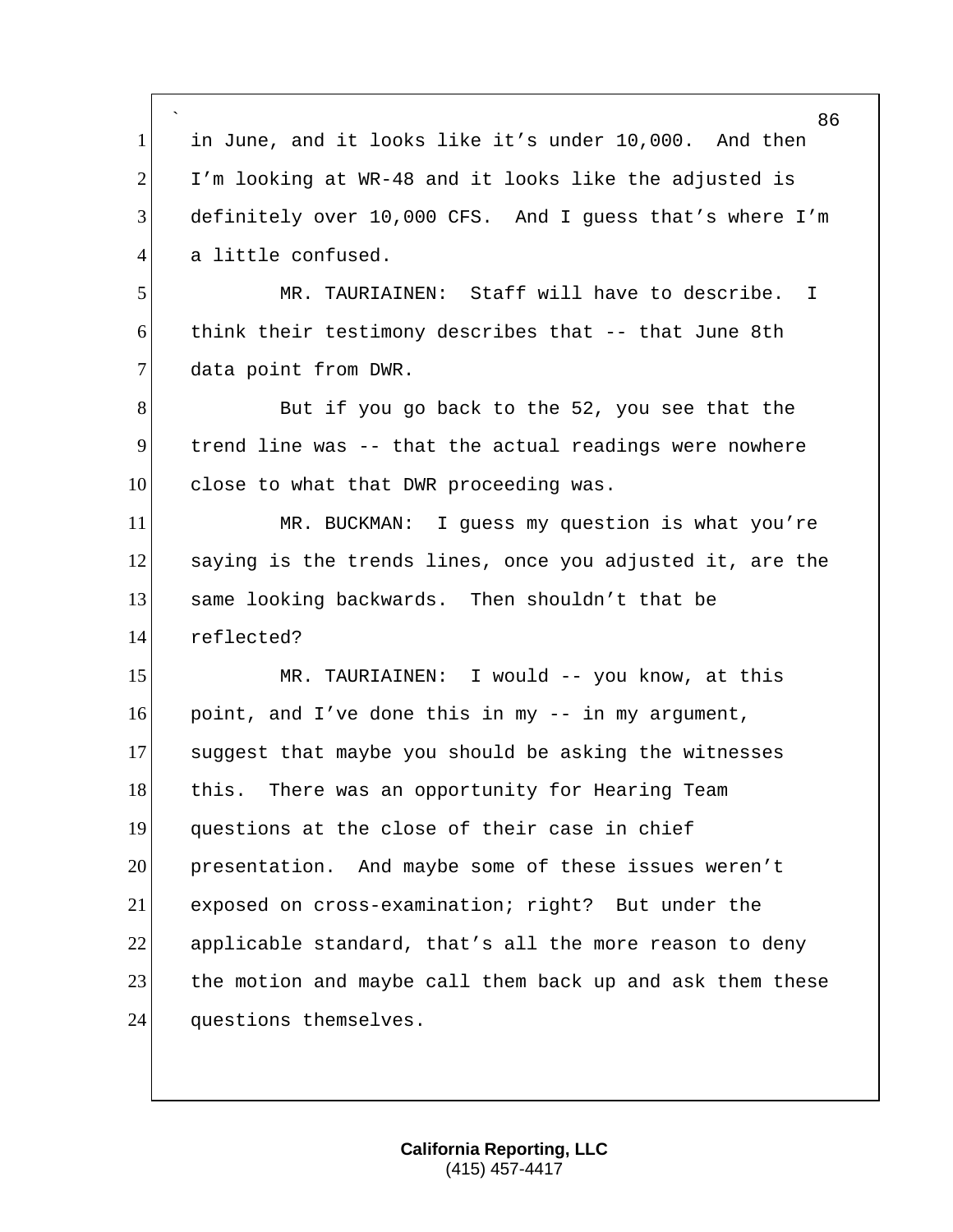` 87 1 I am not testifying. I have not taken the oath 2 and I won't. And I can only describe to you my 3 understanding, which at times might be fuzzy when I'm 4 standing up here for an hour presenting. 5 HEARING OFFICER DODUC: All right. 6 MR. TAURIAINEN: So -- 7 HEARING OFFICER DODUC: All right. Thank you, 8 Mr. Tauriainen. 9 MR. TAURIAINEN: And I understand that the 10 attorney for the Department of Water Resources would like 11 the remainder of the time, or a portion of it. 12 HEARING OFFICER DODUC: All right. 13 And then, Mr. Kelly and Ms. Spaletta, I know 14 you're eager to provide your rebuttal, but I'm going to 15 have to take a five minute humanity break after this. 16 MS. MCGINNIS: Are you sure you don't want to do 17 that before? 18 Robin McGinnis for the California Department of 19 California Department of Water Resources. 20 DWR joins the Prosecution Team's arguments, 21 especially the proper standard and the correct section of 22 the Code of Civil Procedure here. CCP 871(c) and related 23 case law provide the standard. The Prosecution Team's 24 evidence gets every credible inference on this motion.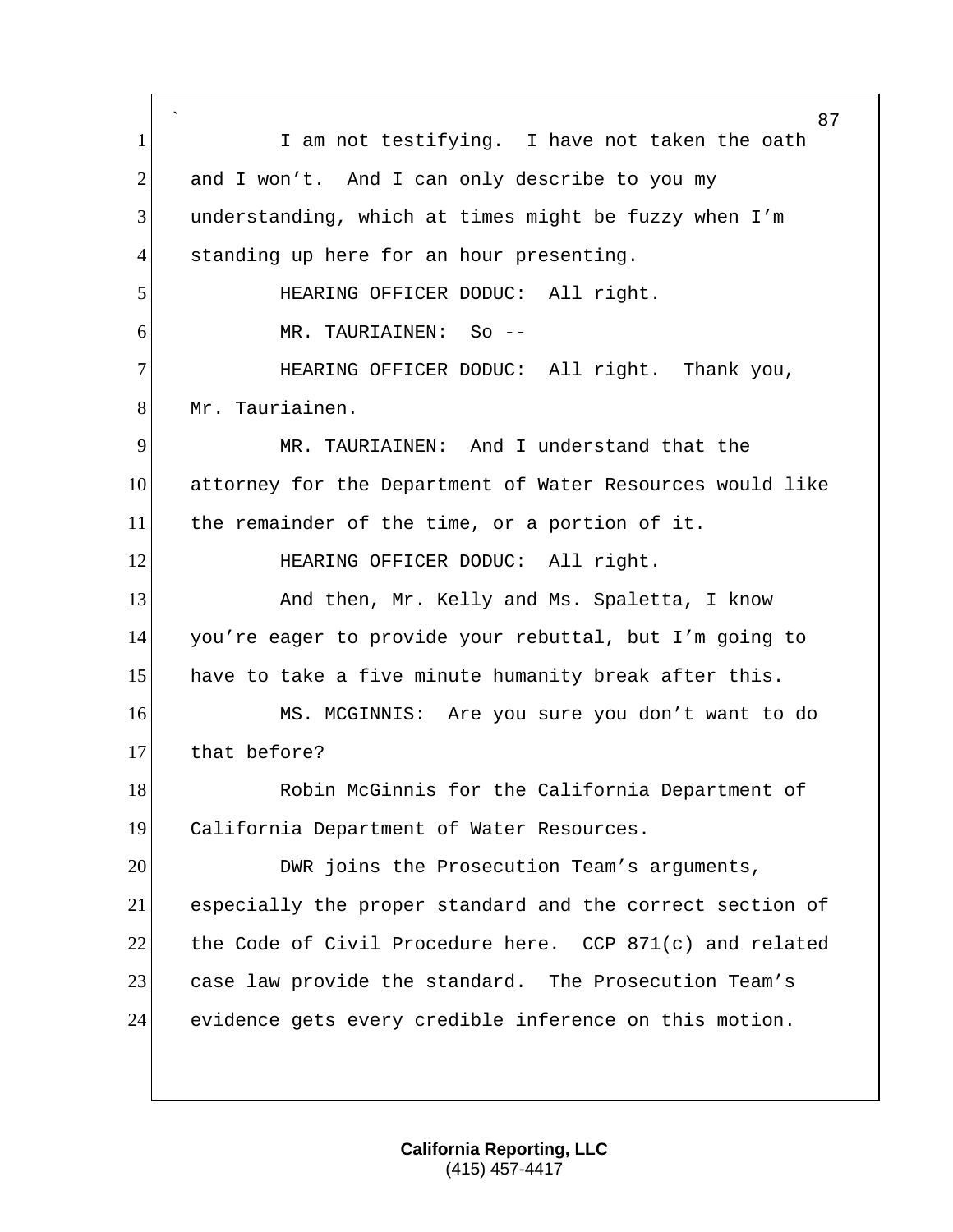` 1 The point of the hearing, all phases of the 2 hearing, is for the parties to present their evidence and 3 allow the Hearing Officers to weigh all the evidence. 4 The point of this motion is for the Hearing Officers to 5 view the Prosecution Team's opening statement and the 6 evidence that has been admitted -- that was admitted on 7 Monday.

8 The moving parties are asking the Hearing Officers to consider evidence that's not in the record, including a right to divert project releases that have been abandoned, and that the Delta is a source of water, 12 points which DWR and other parties dispute and haven't been given an opportunity to submit evidence on.

**DWR's written exhibits that we submitted show**  there is no water stored in the Delta. It is not a source of water. DWR's testimony also shows that illegal diversions during extraordinarily dry conditions like 18 2015 cause DWR and Reclamation to release more water from reservoirs than --

20 MR. O'LAUGHLIN: Ms. Doduc?

21 MS. SPALETTA: We object.

22 MR. O'LAUGHLIN: Tim O'Laughlin, San Joaquin 23 Tributaries Authority.

24 HEARING OFFICER DODUC: Mr. O'Laughlin?

**California Reporting, LLC** (415) 457-4417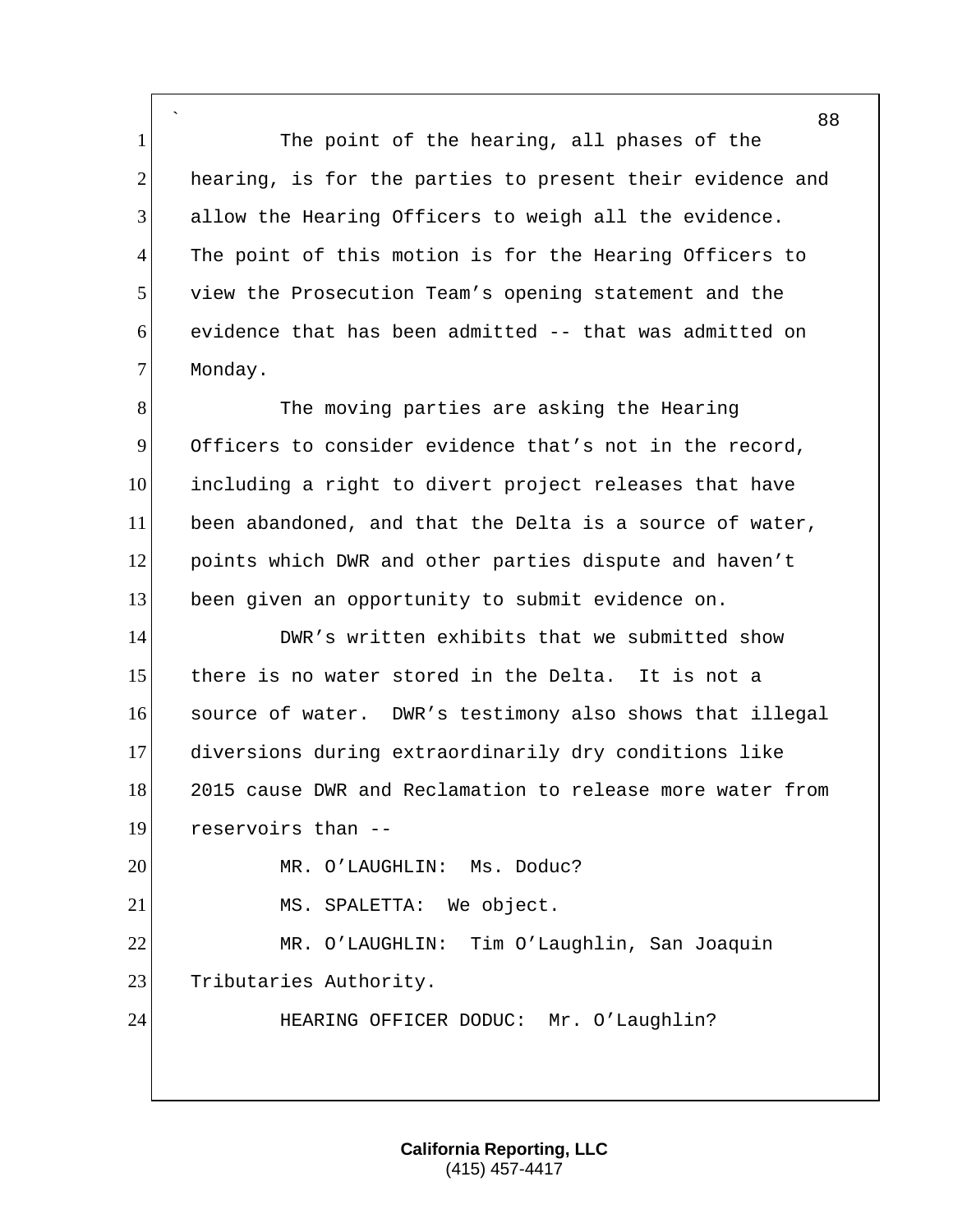` 89 1 MR. O'LAUGHLIN: I'd like to object to this  $2$  statement right now. Because the witness yesterday, Ms. 3 Mrowka, said that nothing having to do with DWR or 4 Reclamation's stored water releases was the basis of this 5 complaint. So therefore this offer or proof or testimony 6 is entirely irrelevant to these proceedings. 7 MS. SPALETTA: Central --8 HEARING OFFICER DODUC: Ms. Spaletta? 9 MS. SPALETTA: Central Delta joins the objection. 10 This was actually the subject of one of our motions in 11 limine to strike the Marshall testimony. And, in fact, 12 this was the only portion of the motions in limine, as I 13 understand it, that was granted. And the rationale for 14 granting the motion was the DWR had an obligation to put 15 forth any evidence regarding alleged injury in a case in 16 chief, which it failed to do. 17 HEARING OFFICER DODUC: Mr. Kelly? 18 MR. KELLY: Yes, Hearing Officer Doduc, thank 19 you. Daniel Kelly, BBID. 20 I join on that objection. Not only did Ms. 21 Mrowka testify that stored water was not involved in this 22 proceeding at all, we have  $-$ - also that is confirmed by 23 her deposition testimony, and we can provide that to you, 24 where she also swore under oath that this -- in this 25 proceeding that the Byron Bethany Irrigation District was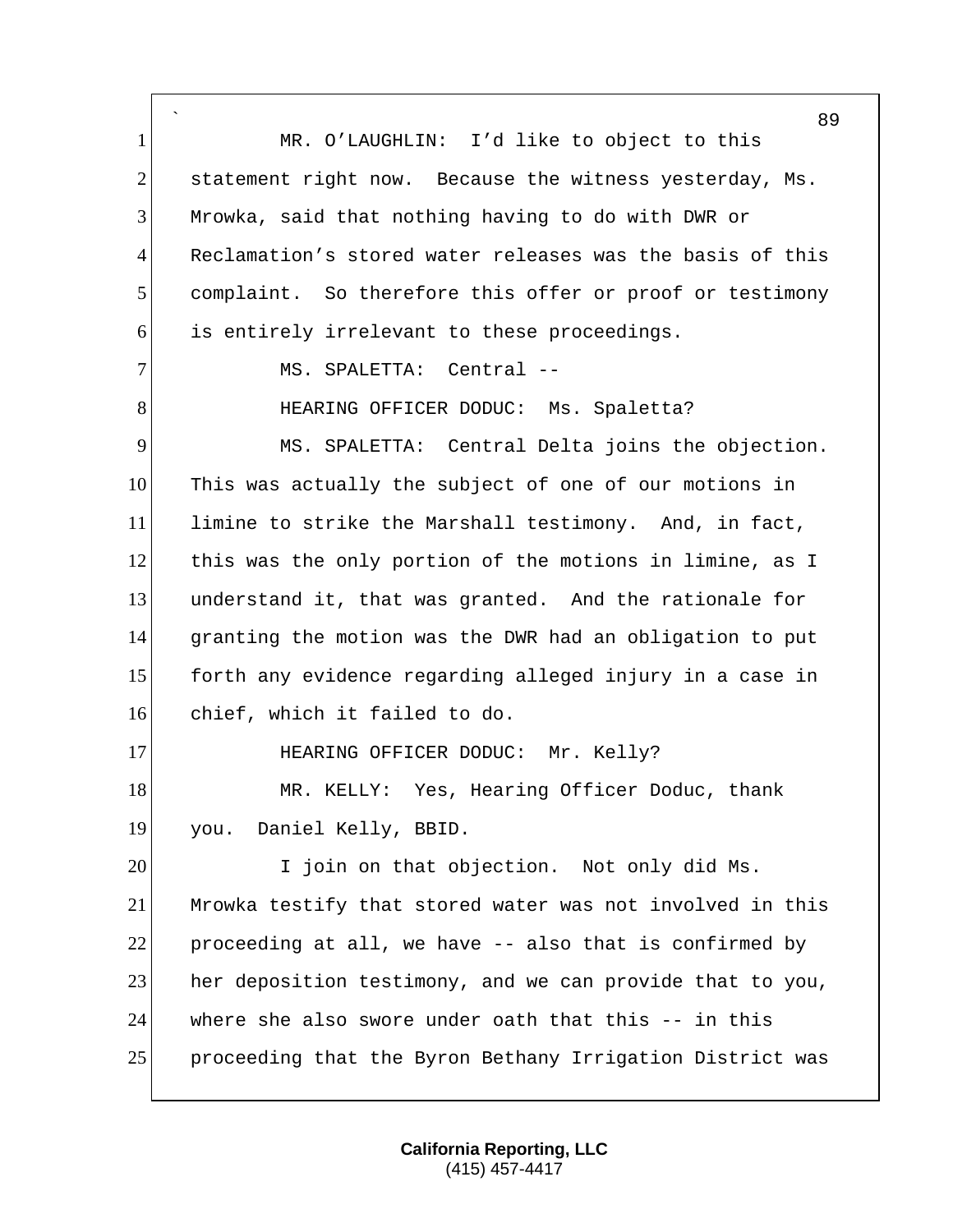` 90 1 accused only of taking water that was needed for more 2 senior pre-'14 water right holders and riparians, and 3 that stored water was not at issue in this proceeding. 4 And so I also object to any offer of proof or 5 testimony or evidence with respect to stored water. 6 HEARING OFFICER DODUC: Thank you, Mr. Kelly. 7 Ms. McGinnis, response? 8 MS. MCGINNIS: This is not an offer of proof. 9 I'm responding to arguments the parties made this 10 morning. If we look at the slides that were presented, 11 on one of the first slides there they mentioned stored 12 water that has been abandoned, which DWR and other 13 parties argue, we just don't abandon water. And we 14 haven't been given an opportunity to argue this. 15 HEARING OFFICER DODUC: Go ahead and proceed, and 16 I'll take all the objections under consideration. 17 MS. MCGINNIS: So let's see. I'll skip the other 18 factual arguments that I was going to make and hit on 19 procedure instead. 20 These enforcement actions are about whether BBID 21 and West Side diverted water illegally. They are not 22 about the Board's Water Availability Analysis that 23 Supported the curtailment notices. The Water 24 Availability Analysis was part of the Board's 25 investigation, the administrative civil liability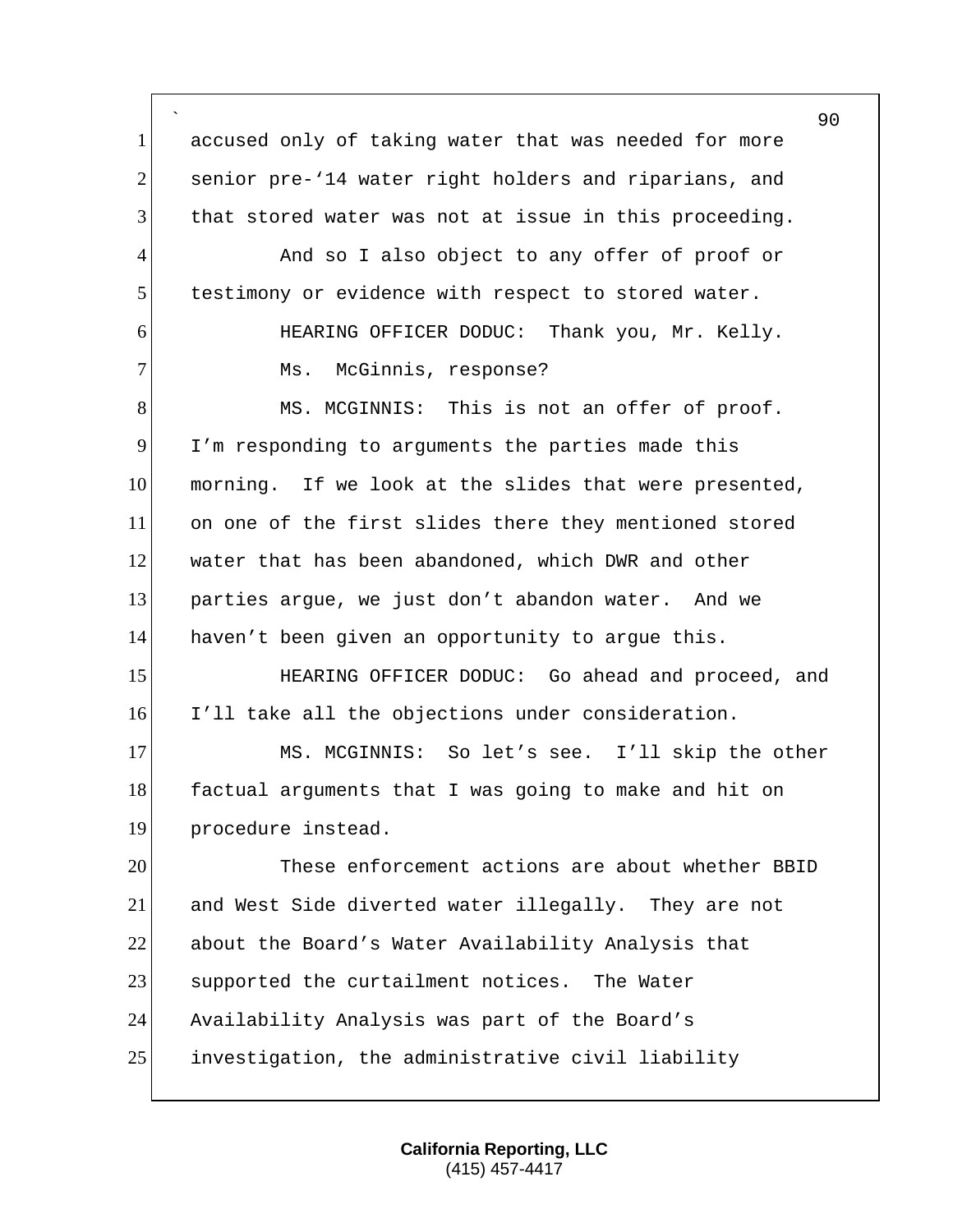|                | 91                                                        |
|----------------|-----------------------------------------------------------|
| $\mathbf{1}$   | complaint to BBID, and the draft cease and desist order   |
| $\overline{2}$ | to West Side, but that's not all these actions are about. |
| 3              | We haven't yet heard from key witnesses, the              |
| $\overline{4}$ | engineers with the Division of Water Rights who were      |
| 5              | assigned to investigate the diversion of use -- diversion |
| 6              | and use of water by BBID and West Side.                   |
| $\overline{7}$ | On Monday the Prosecution Team agreed for                 |
| 8              | convenience to call these witnesses, Paul Wells and Kathy |
| 9              | Bare, in Phase 2. Quoting from Monday's transcript,       |
| 10             | "If the parties are willing to agree not to               |
| 11             | object to us putting on evidence about how much Byron     |
| 12             | Bethany or West Side diverted during the relevant periods |
| 13             | during Phase 1, we can skip the rest of our Phase 1       |
| 14             | presentation."                                            |
| 15             | And last, as a policy matter I would request that         |
| 16             | if nonsuit is granted the Board begin immediately the     |
| 17             | task of creating a rule for determining water             |
| 18             | availability for water right holders within the basin,    |
| 19             | and that it include water for meeting downstream          |
| 20             | objectives.                                               |
| 21             | Thank you.                                                |
| 22             | HEARING OFFICER DODUC: Thank you, Ms. McGinnis.           |
| 23             | Mr. Kelly?                                                |
| 24             | MR. KELLY: Hearing Officer Doduc, if I can --             |
| 25             | HEARING OFFICER DODUC: Hold on.                           |

Г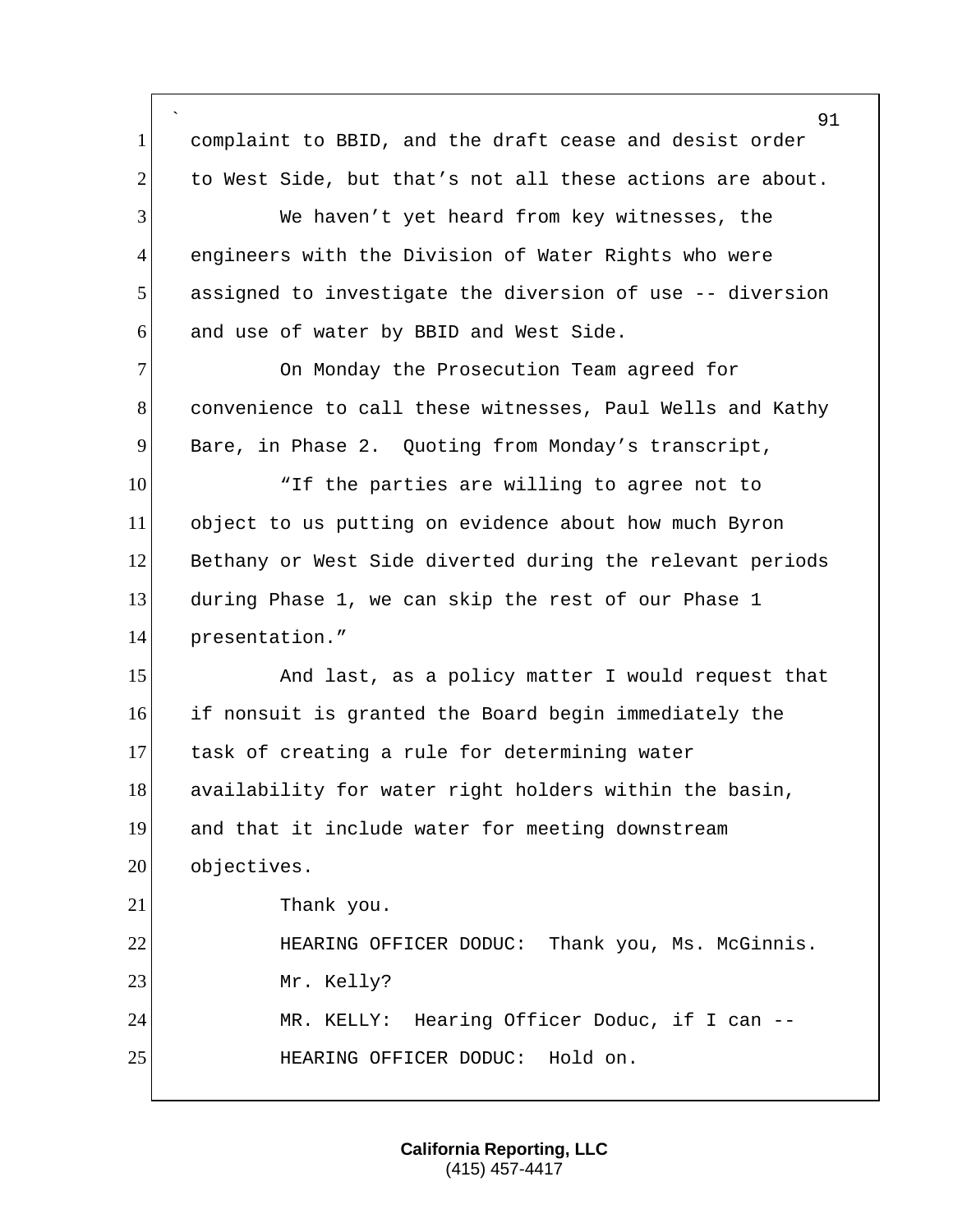` 92 1 MR. KELLY: -- very briefly --2 HEARING OFFICER DODUC: Stop the clock.  $3$  MR. KELLY:  $-$  save the 20 seconds. 4 For the purpose of this, BBID I will stipulate 5 that it diverted water in the period of the alleged 6 violation for the purposes of what's going on here, 7 because I don't want that to confuse the issue. So I'm 8 fine if you assume that BBID diverted water during that 9 window for the purpose of the consideration of the 10 pending motions. 11 **HEARING OFFICER DODUC:** Thank you, Mr. Kelly. 12 Ms. Ansley? 13 MS. ANSLEY: This is just a brief objection to 14 follow up with what Ms. McGinnis was just saying. 15 We solely want to object to the allegations that 16 I believe Ms. Spaletta brought up earlier, which have 17 been now kind of carried through these whole arguments -- 18 MR. O'LAUGHLIN: Excuse me, Chairman? 19 MS. ANSLEY: -- that stored water should -- 20 excuse me. 21 HEARING OFFICER DODUC: Mr. O'Laughlin? 22 MR. O'LAUGHLIN: Yes. Is this part of the total 23 45 minute time period? 24 MS. ANSLEY: Yes. That's fine.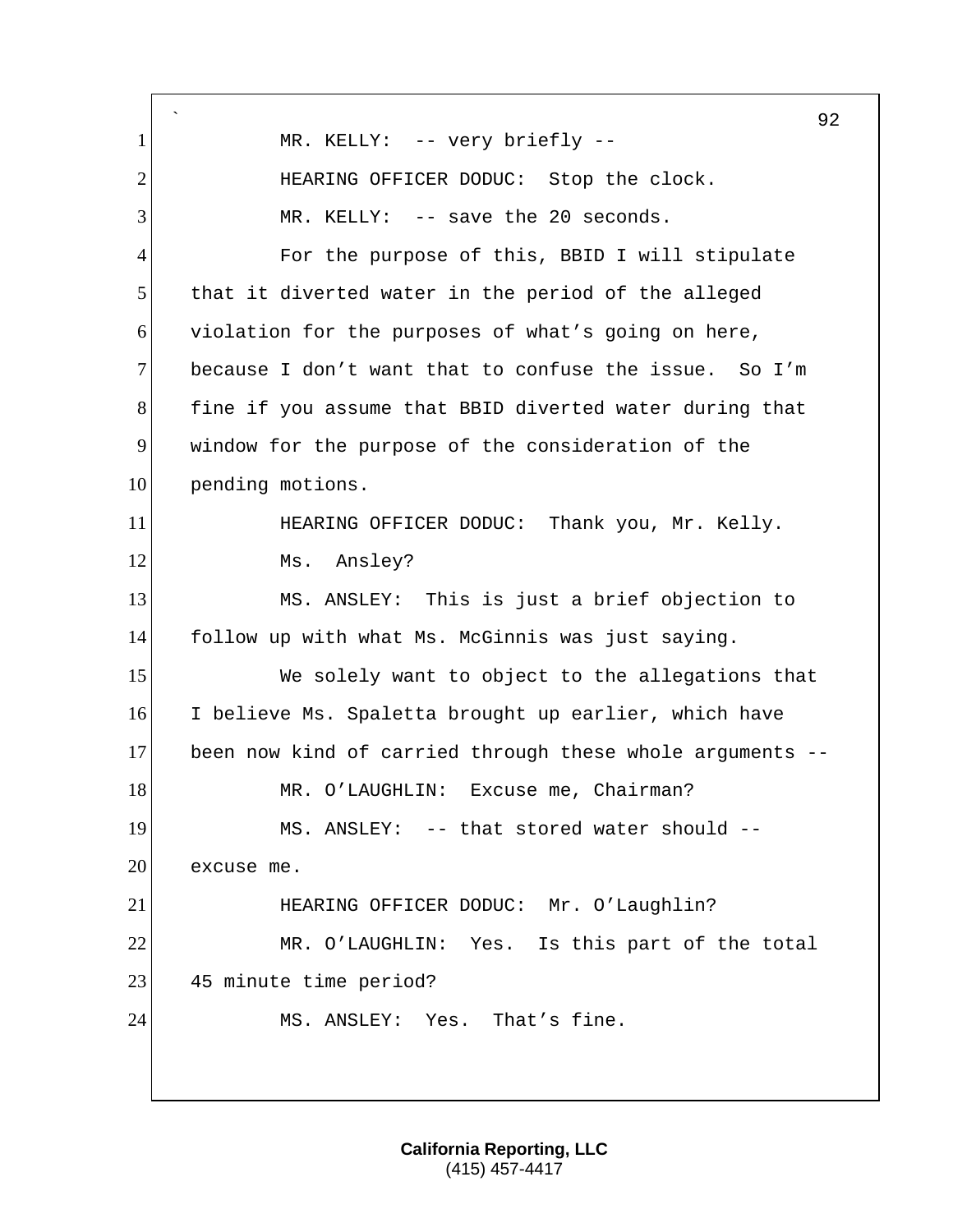` 93 1 HEARING OFFICER DODUC: This is part of their 45 2 minutes --3 MS. ANSLEY: I'm fine with this. 4 HEARING OFFICER DODUC: -- which is down to like 5 20 seconds now. 6 MS. ANSLEY: I've got one sentence -- 7 HEARING OFFICER DODUC: Okay. 8 MS. ANSLEY: -- so I'll start over. 9 What we object to was the allegation that stored 10 water supply should have been supplied in the calculation 11 for water supply. It's not a part of available water 12 supply to these parties. Thank you. 13 **HEARING OFFICER DODUC:** Thank you. All right, 14 for humane reasons we're going to take a five minute 15 break.  $16$  (Off the record at  $11:01$  a.m.)  $17$  (On the record at  $11:11$  a.m.) 18 **HEARING OFFICER DODUC:** Now we are back on the 19 record. 20 MS. SPALETTA: Thank you. First of all, I'm  $21$  going to address  $-$ 22 HEARING OFFICER DODUC: Put on the microphone --23 MS. SPALETTA: Thank you. 24 HEARING OFFICER DODUC: -- and timer.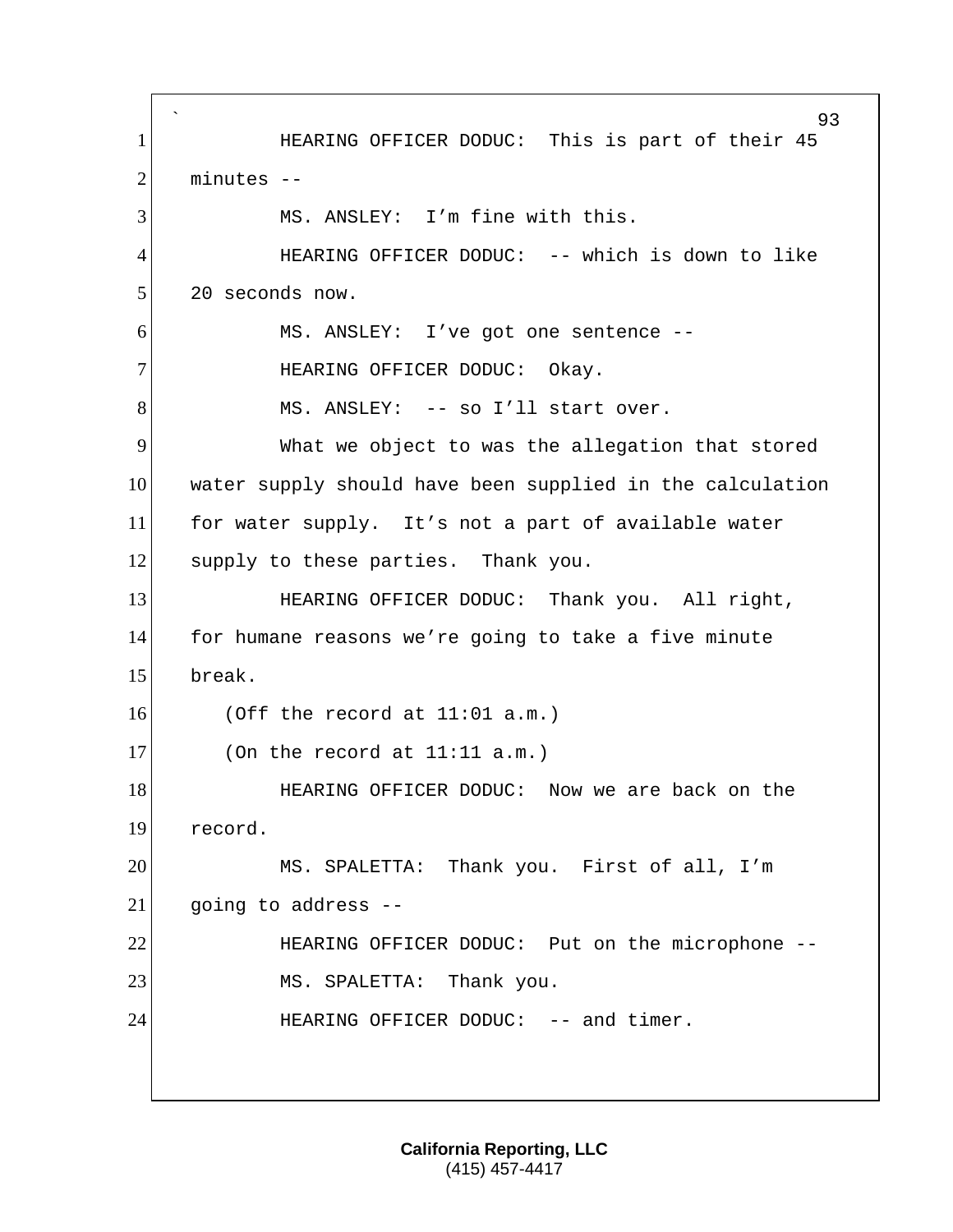` 1 MS. SPALETTA: First of all, I'm going to address 2 just some basic legal issues.

 There was an argument that the proper standard 4 that applies to this case is in CCP  $581(c)$  and that there's a variety of deference afforded. There is some deference afforded, but that is not the correct standard. That is the standard that applies to a motion for nonsuit made after a party's opening statement in a jury trial.

 The proper standard in this proceeding at this point is the motion that's made after a party has put on their case in chief, and that is the one that we cited 12 which is CCP 638.1. Historically, both were called a 13 nonsuit. In modern times, the one we're using now is actually more appropriately referred to as a motion for judgment. Mr. O'Laughlin used the old-fashioned term when he asked for it yesterday. But it is actually -- 17 the terminology is not controlling, and there is case law on that point which is Commonwealth Memorial, and the case is 1976 63 Cal. App. 3d 867. So again, standard was 20 not cited correctly.

21 There's also two other cases that Mr. Tauriainen 22 cited about the impropriety of using the nonsuit in this 23 context. Both cases are incorrect. I'll note for you 24 that Mr. Knapp from the City of San Francisco was kind 25 enough to point to me California Public Utilities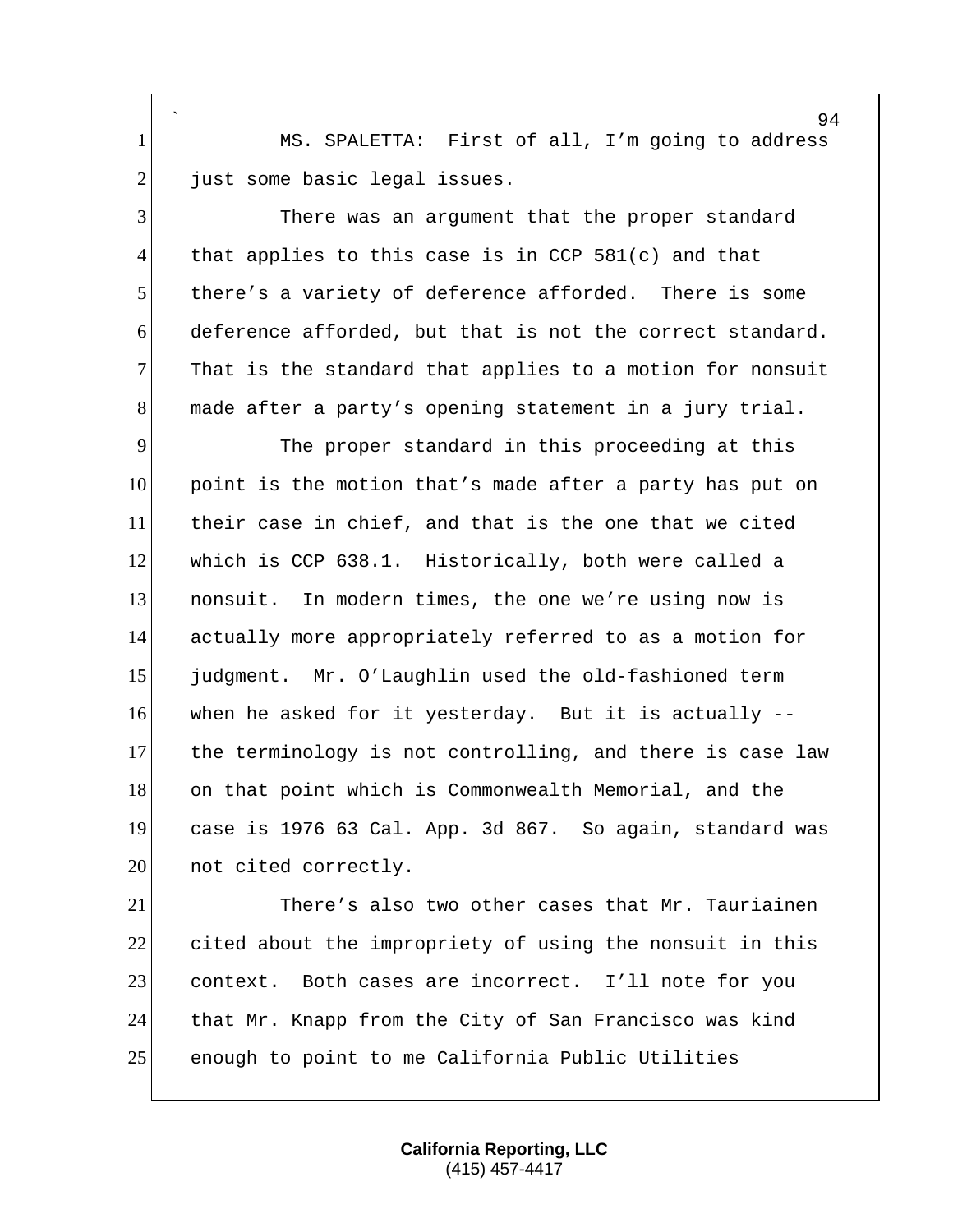` Commission decision recognizing the use of nonsuit in administrative proceedings. That's re: Southern California Edison company, decided July 1987, 25 CPUC 2d 91.

 And, in fact, the case that Mr. Tauriainen cited, City of Oakland case, was not a case that said nonsuit 7 was inappropriate. It said that in that case a statute 8 of limitations defense was inappropriate in an administrative proceeding. And the defense was raised in a motion for nonsuit. So the case was about whether you could plead statute of limitation as a defense, not 12 whether you could use nonsuit.

13 Okay, let's talk about the substance.

14 Mr. Tauriainen has basically stood up in front of 15 you and said my witnesses did not present to you a complete case of why water was unavailable and why their methodology was appropriate. We're going to do that 18 later in rebuttal. That is a huge procedural problem. These parties and their counsel have been working for over a year to understand the basis of this methodology. And here we are after the case in chief and we're being told we haven't heard all the evidence. They want to put 23 that evidence on through rebuttal, in which case we have no opportunity for our experts to review it and respond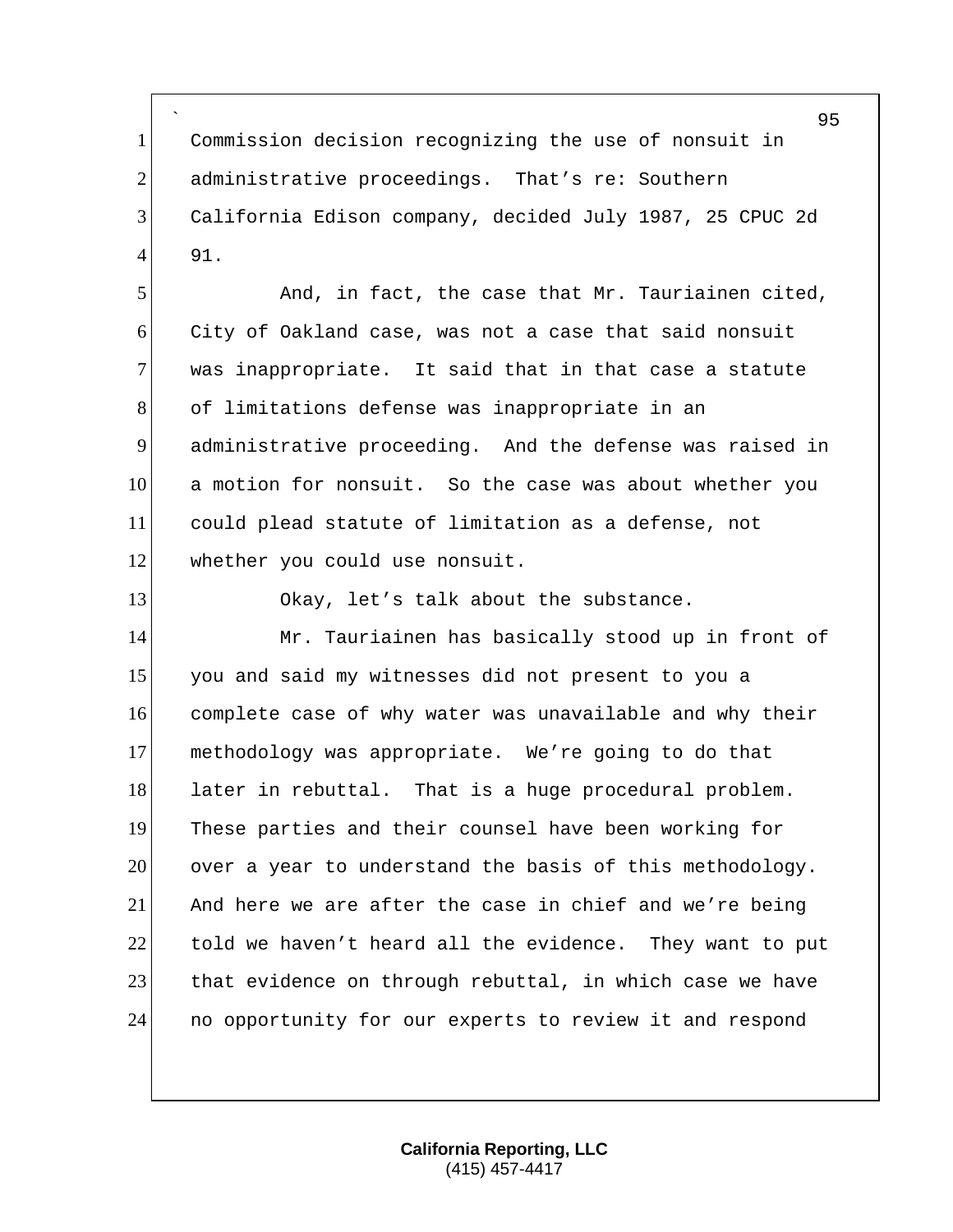` to it. That is a serious procedural due process 2 violation.

 We could rest our case today, West Side and BBID could rest our case today and they would have no right to put on a rebuttal case, and you would be stuck with what they've put in front of you already. That's how the 7 procedural rules work.

8 The other argument Mr. Tauriainen made to you was that you don't have the ability to use this motion to control these proceedings. That's a very dangerous argument for him to make. You're the State Board. 12 You're designated as the Hearing Officers for the State Board. You have the discretion to control how these proceedings work. And you have a public policy duty to do them in a way that's fair and logical and gets to meaningful results.

17 If this case is not going to meet that public 18 policy duty, then you should tell the Prosecution Team the job wasn't good enough and they should try harder **next time.** You should not waste the time of all of the people in this room for the next two weeks. You have the discretion to use the motion. We were thankful that you 23 gave us the opportunity to explain why it should be used, and we urge you to use it to do the right thing.

> **California Reporting, LLC** (415) 457-4417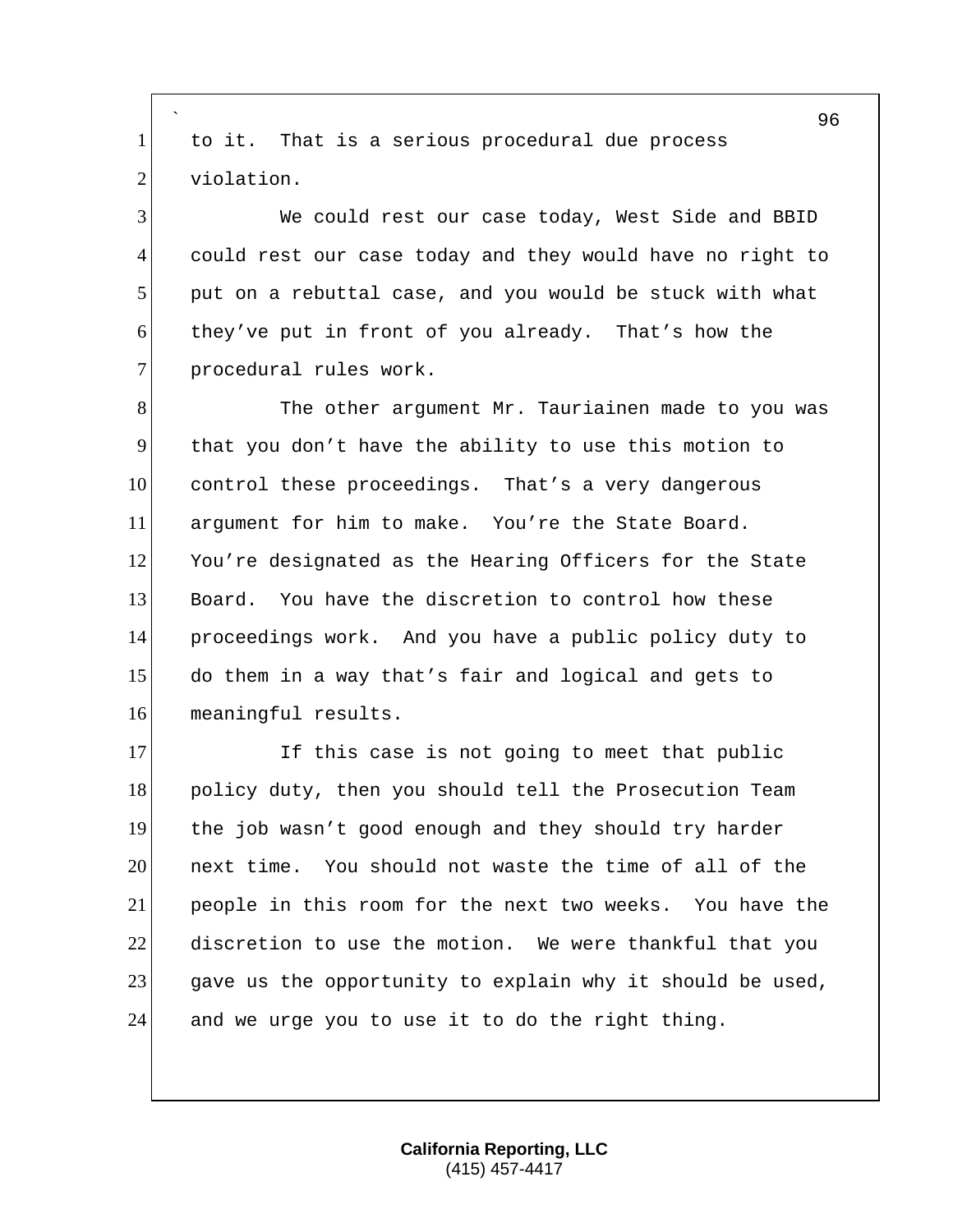` Finally, I want to talk about the evidence. You 2 asked point blank, many of you, what was used to determine unavailability for the purposes of these enforcement proceedings? You did not get a straight 5 answer.

 They are now saying that it was daily FNF that 7 was plotted on the after-the-fact graphs. That's what Mr. Tauriainen just explained. They -- their witnesses admitted that that daily line, even on the after-the-fact graphs, never included any of the adjustments. And we've given you those citations. It didn't include the adjustments for flows, not return flows but flows in the unimpaired flow subbasins in DWR's 2007 report, just basic regular flows that are designed to meet demand. 15 They admitted they include all the demand from those subbasins and none of the flows in that blue line.

17 They've also admitted they didn't include the 18 return flows in any of those blue lines. So if that's the reason, then that blue line is still a major problem 20 based on their own testimony.

 What's also really scary about what Mr. 22 Tauriainen just explained to you is it directly contradicts with the Prosecution Team's written testimony on direct. Kathy Mrowka's written testimony on page three says she is the Prosecution Team lead and the water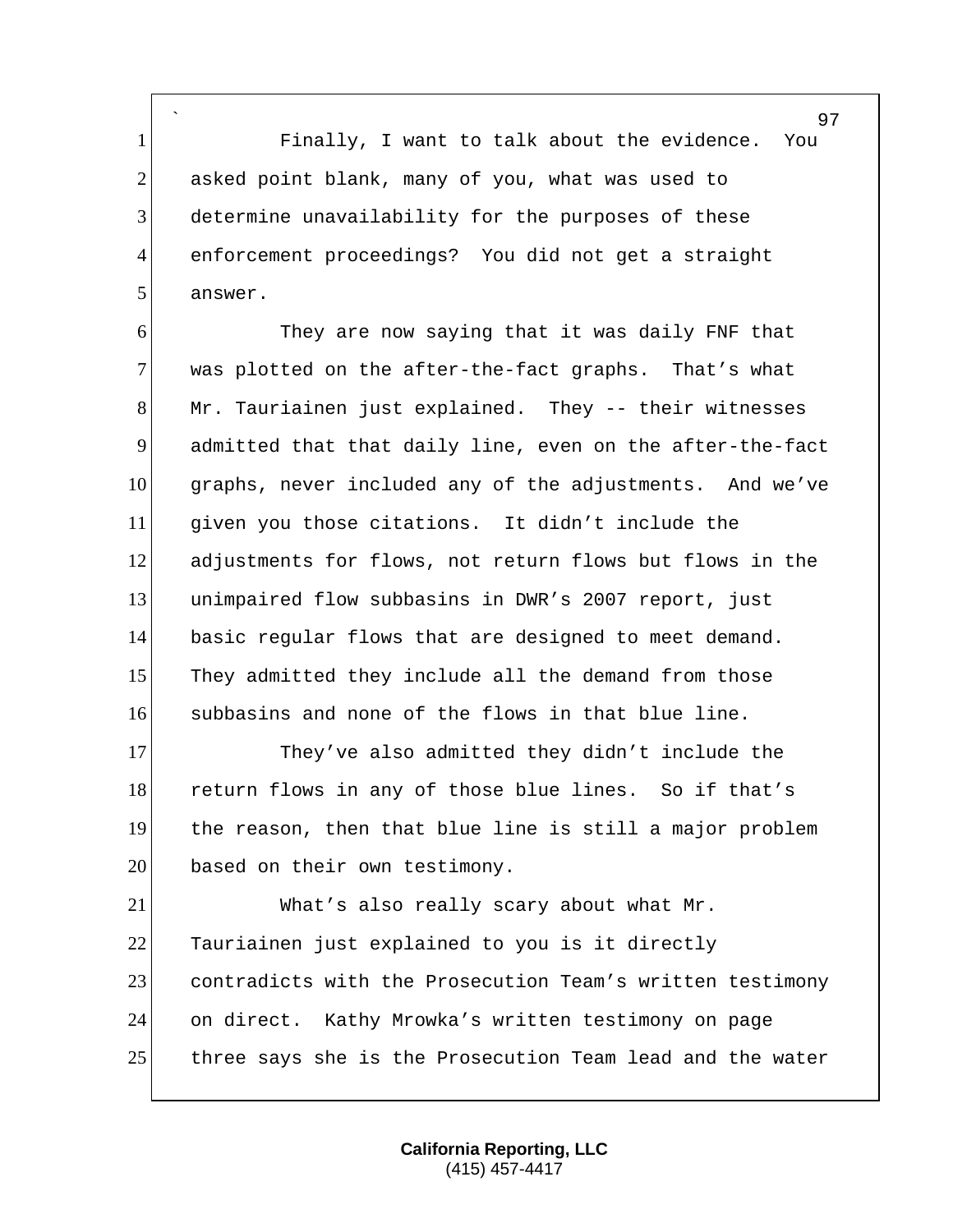` unavailability determinations for the purposes of the two 2 enforcement actions are based on the May 1st and the June 12th analyses. That's what she put in her written 4 testimony.

 Now Mr. Tauriainen tells you, oh, well, not really. That's when we were just still kind of learning, so we -- we have some after-the-fact stuff. And I want my witnesses to be able to come up in rebuttal and kind of explain the nuances to you. No. That would contradict with their Prosecution Team lead said was the basis for these enforcement actions. We cannot have meaningful and legitimate enforcement proceedings in this forum where someone gets to hide the ball. That's wrong.

14 These people deserve to know what the evidence is against them. It should have been presented at the time the draft CDOs were sent to them. If the evidence wasn't 17 ready at that time, they shouldn't have been sent. There 18 was no reason for those letters to go out in July if the evidence didn't support it. Staff should have taken the time to do the right analysis, send the analysis to these people with the draft CDOs saying this is what your draft CDO is based on, and given the parties a meaningful opportunity to review whatever the evidence is that 24 they're going to rely on.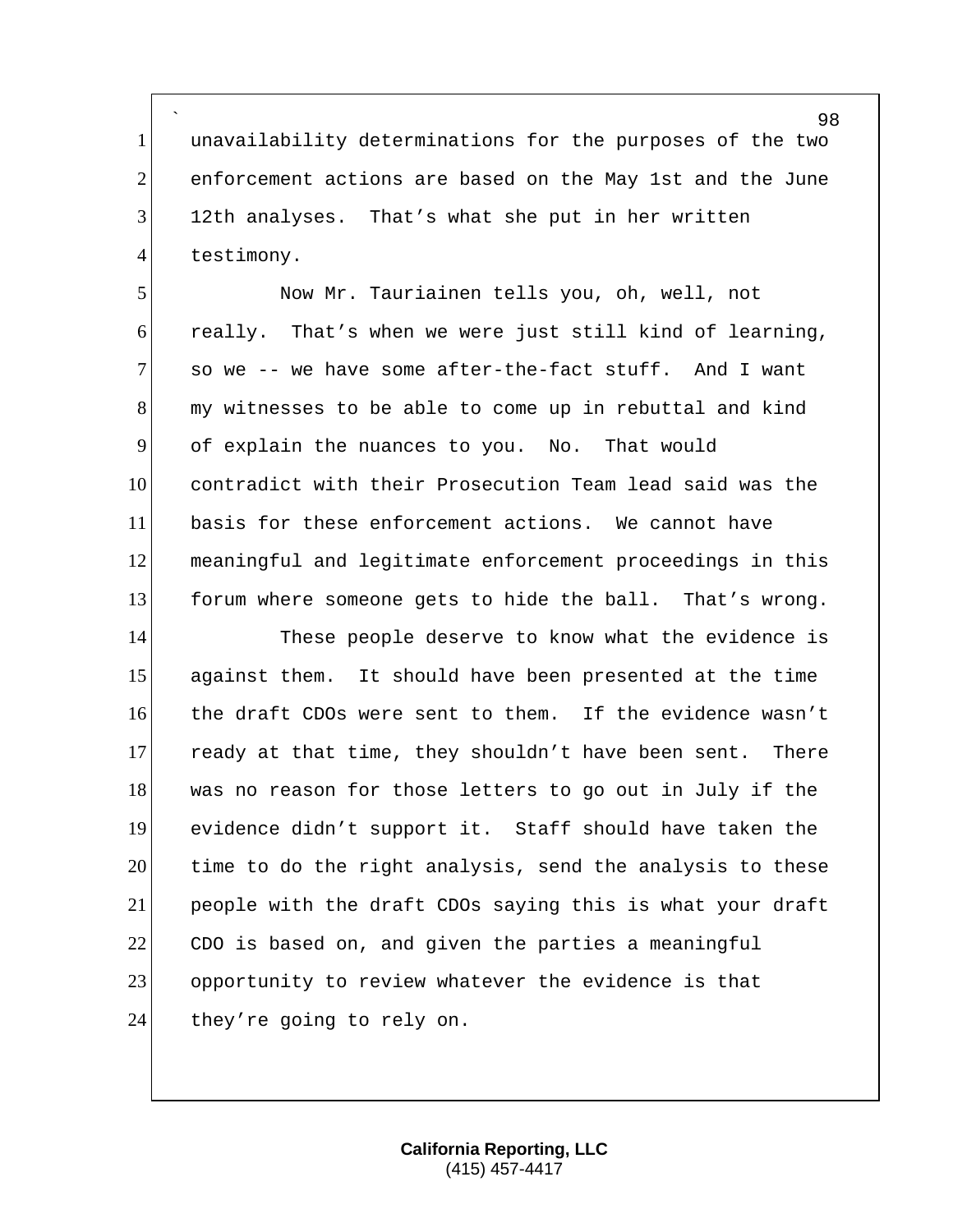` 1 But they waited. And in January we finally got  $2$  the first written explanation, and it says based on May 3 1st and June 12th, and that's what they put on in their 4 direct case. And now they want to come in and say, well, 5 not really. We have stuff after the fact that we can 6 explain to you too. That is a huge procedural problem. 7 And I urge you not to let the Prosecution Team conduct an 8 enforcement action in that fashion.

 Finally, I'm going to point you to what Mr. Tauriainen accused me of being less than truthful with you about, which is page 219 of the transcript. That's when Mr. Yeazell made the admissions about what happens to the daily full natural flow line when you make the adjustments, just the two adjustments we were talking about, not including all the other issues.

16 My specific question had nothing to do with June 17 7th. I asked him, "Let's look at the graph, Exhibit 48. 18 We just went through an exercise where we established 19 that if the blue line had been adjusted to reflect your 20 return flow of 2,252 CFS, it would actually be hovering 21 right there along the top of what you depicted as the 22 demand in June."

23 And he answered, "Yes."

24 And this brings up the whole issue of why these 25 graphs are so misleading. Demand was depicted as a

> **California Reporting, LLC** (415) 457-4417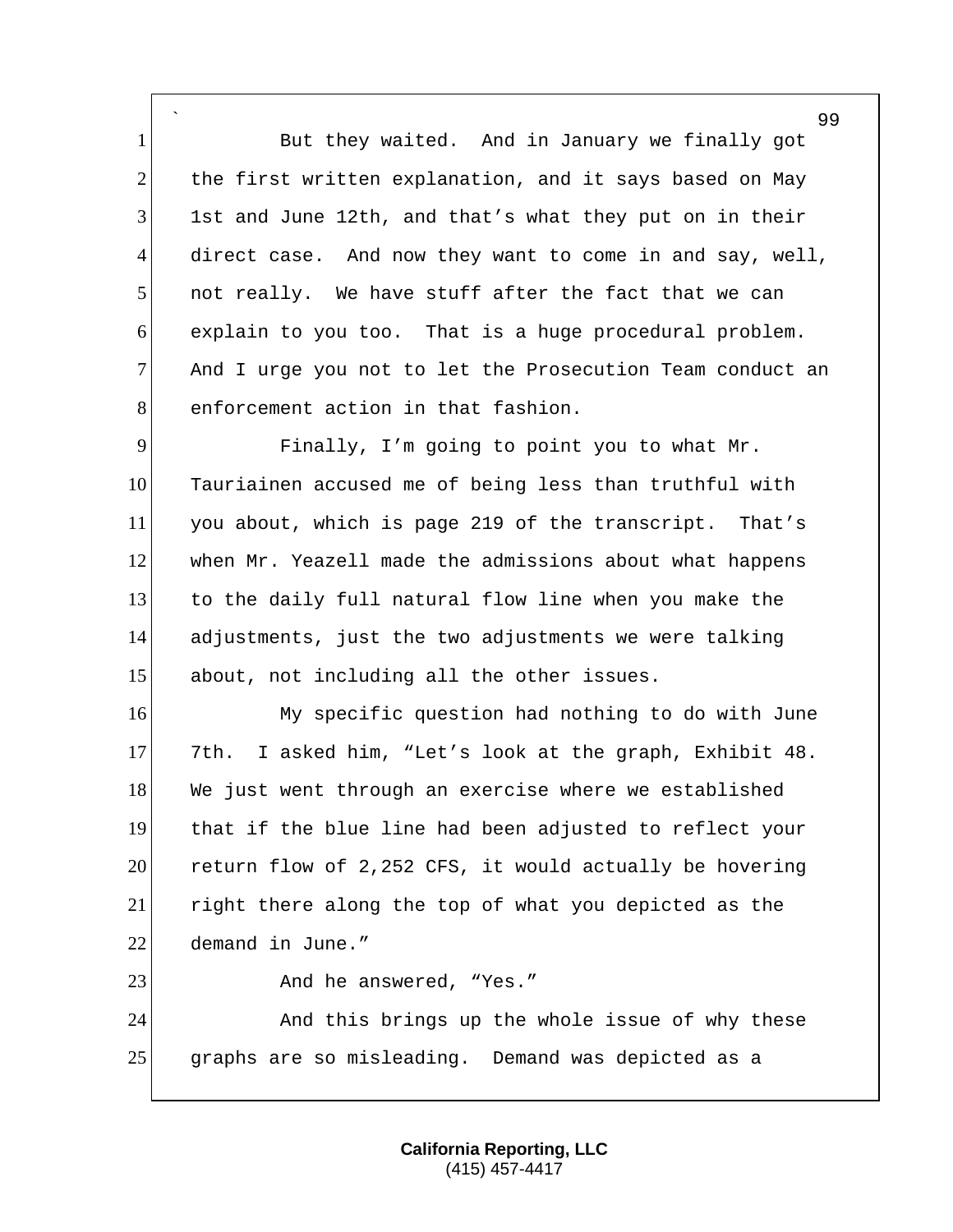` 100 1 monthly time step block. Supply was actually calculated 2 as a monthly time step but then graphically depicted 3 differently to make it look like there was a discrepancy. 4 If you take that full natural flow line that absolutely 5 does drop off after June 12th and you average it out onto  $6$  the monthly time step, it proves our case. 7 But that should not be your job here. That was 8 the job of the Prosecution Team. It was their job to 9 present you with credible, logical evidence, and they 10 didn't do that. 11 **HEARING OFFICER DODUC:** Thank you, Ms. Spaletta. 12 Thank you all. We will now take a break. I 13 can't predict what time we will come back, but we will 14 certainly let you know by noon what -- what the next 15 steps are. 16 Mr. Kelly? 17 MR. KELLY: If I may, very briefly. I talked to 18 Mr. Tauriainen a bit this morning, and to  $-$ - to Ms. 19 Ansley about witness availability. We've been thrown for  $20$  a little bit of a loop by the delay. 21 As I explained to you on Monday morning, Dr. 22 Paulsen is unavailable tomorrow. And I understand that 23 Dr. Hutton is unavailable Friday and all of next week.

24 And as it turns out, Dr. Paulsen is probably also not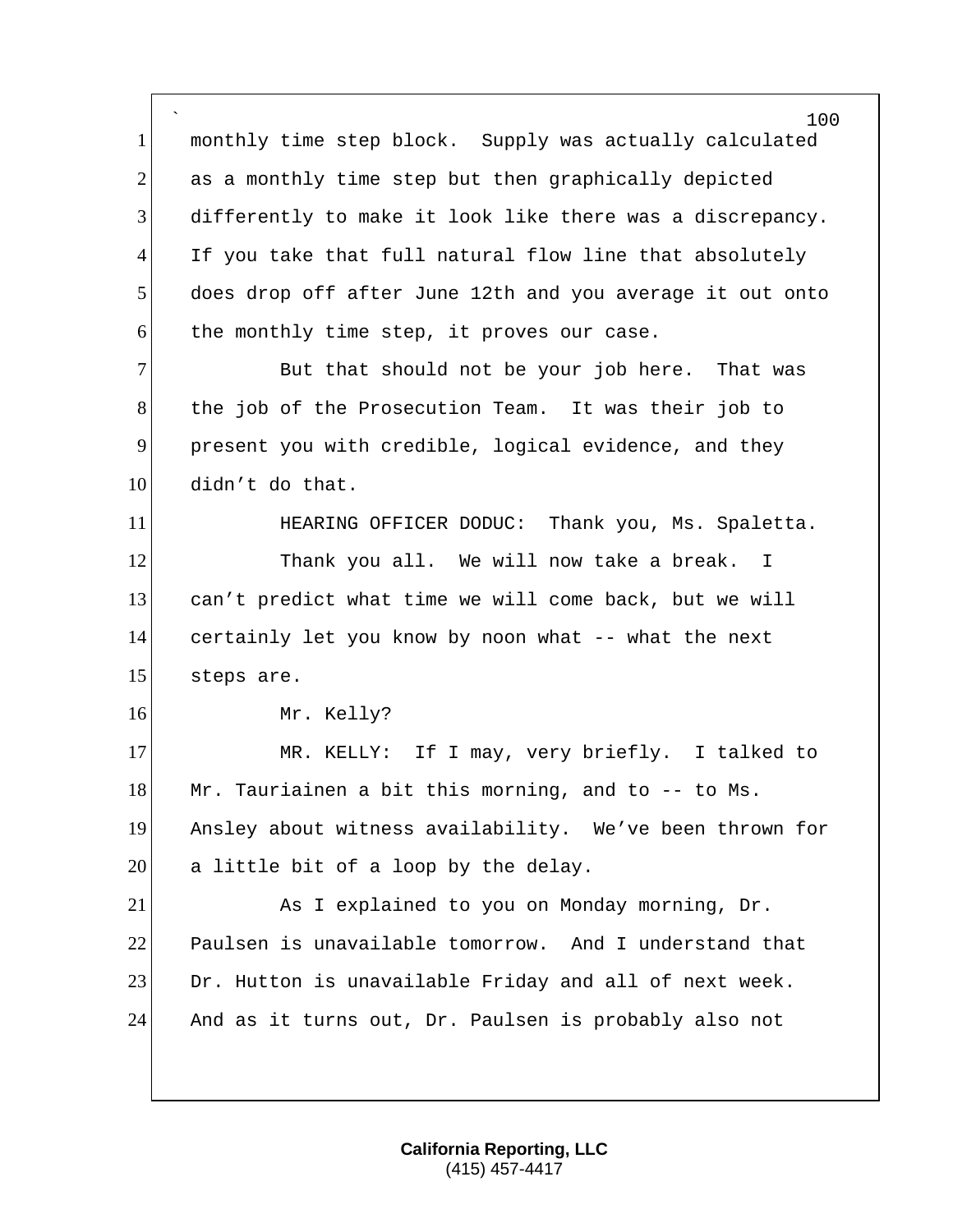` 1 available next week. And so we now have some very 2 significant scheduling problems.

 I promised Mr. Tauriainen and Ms. Ansley that -- 4 that I would confer with them in good faith to kind of see what we can do about at least the rest of Phase 1. 6 But I -- but I'm -- I'm concerned that -- that because some witnesses need to be here to hear others, I know Dr. Hutton wants to be here to hear Dr. Paulsen, and we want Dr. Paulsen to be here to hear Dr. Hutton, that matching their availability now is going to be near impossible for the rest of this week. And given Dr. Hutton's unavailability next week, we have real serious scheduling difficulties.

14 And so I'm committed to work with Mr. Tauriainen 15 to try to resolve that. But I wanted to let you all know 16 that -- that we do have those pretty significant problems 17 now with the scheduling. Thank you.

18 **HEARING OFFICER DODUC:** Just for my information, 19 are both -- I see Dr. Paulsen. Are both Dr. Paulsen and 20 Dr. Hutton here today and will be here the rest of the 21 today?

22 MS. ANSLEY: Yes, we can have Dr. Hutton here the 23 rest of today and, yes, he'll be here today.

> **California Reporting, LLC** (415) 457-4417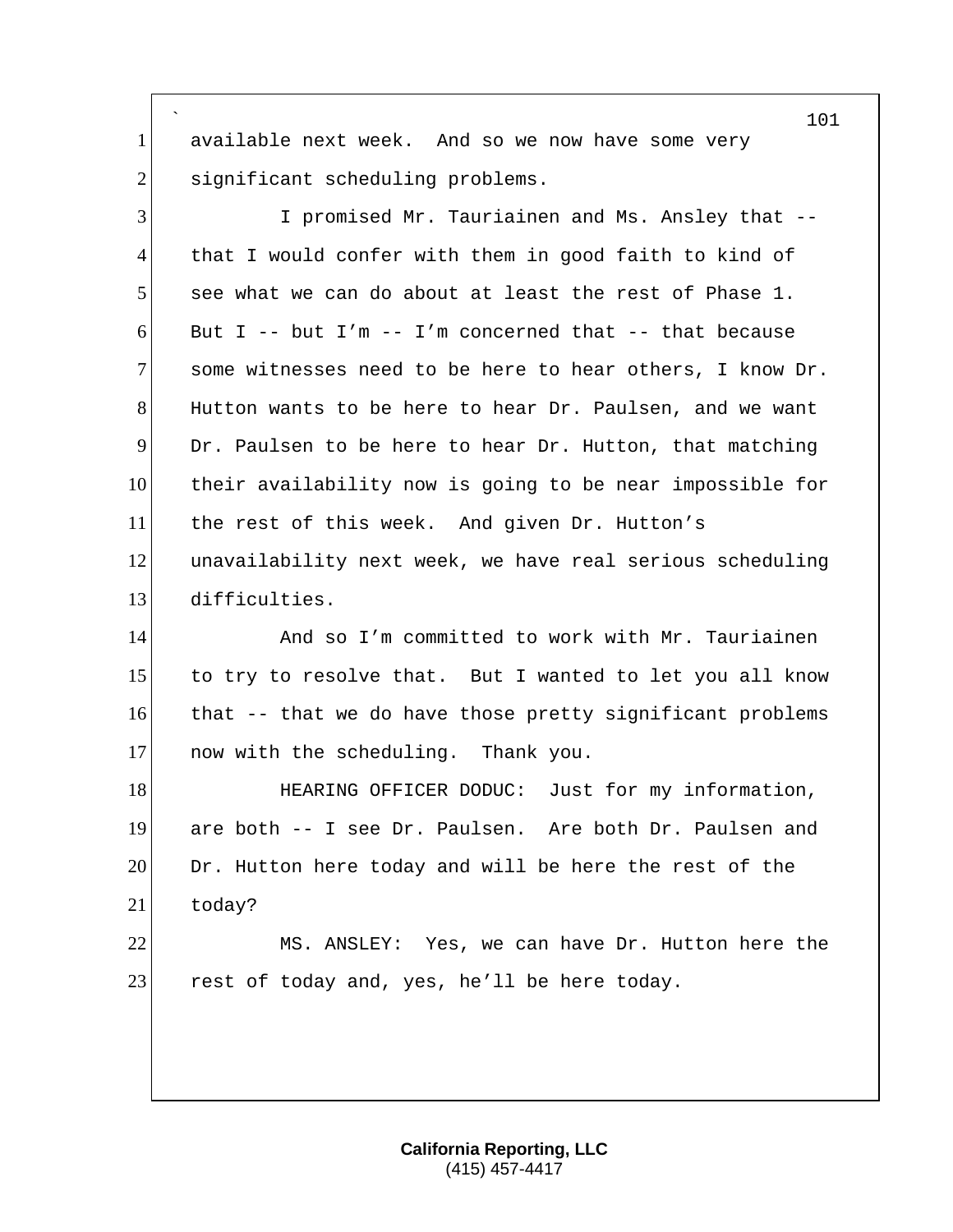` 102 1 **HEARING OFFICER DODUC:** But -- but Dr. Paulsen 2 will not be here tomorrow? Not tomorrow morning? But 3 you can be here tomorrow afternoon? 4 MR. KELLY: Since she doesn't have a 5 microphone -- 6 HEARING OFFICER DODUC: Yes? 7 MR. KELLY: -- Dr. Paulsen has indicated she can 8 probably get here by around two o'clock tomorrow 9 afternoon, given the flight schedules. 10 **HEARING OFFICER DODUC:** And Dr. Hutton will be 11 available tomorrow? Okay. But not next week? 12 MS. ANSLEY: No, not next week. 13 **HEARING OFFICER DODUC:** And not Friday? 14 MS. ANSLEY: And not Friday. 15 HEARING OFFICER DODUC: Thank you.  $16$  (Off the record at  $11:23$  a.m.)  $17$  (On the record at  $12:03$  p.m.) 18 HEARING OFFICER DODUC: Let's go back on record. 19 Is that -- thank you everyone. 20 Oh, the Prosecution Team is late. 21 (Pause) 22 HEARING OFFICER DODUC: Are you here for the 23 Prosecution Team? 24 MR. PRAGER: Yes. The rest of the Prosecution 25 Team is on their way, if you could please  $-$ -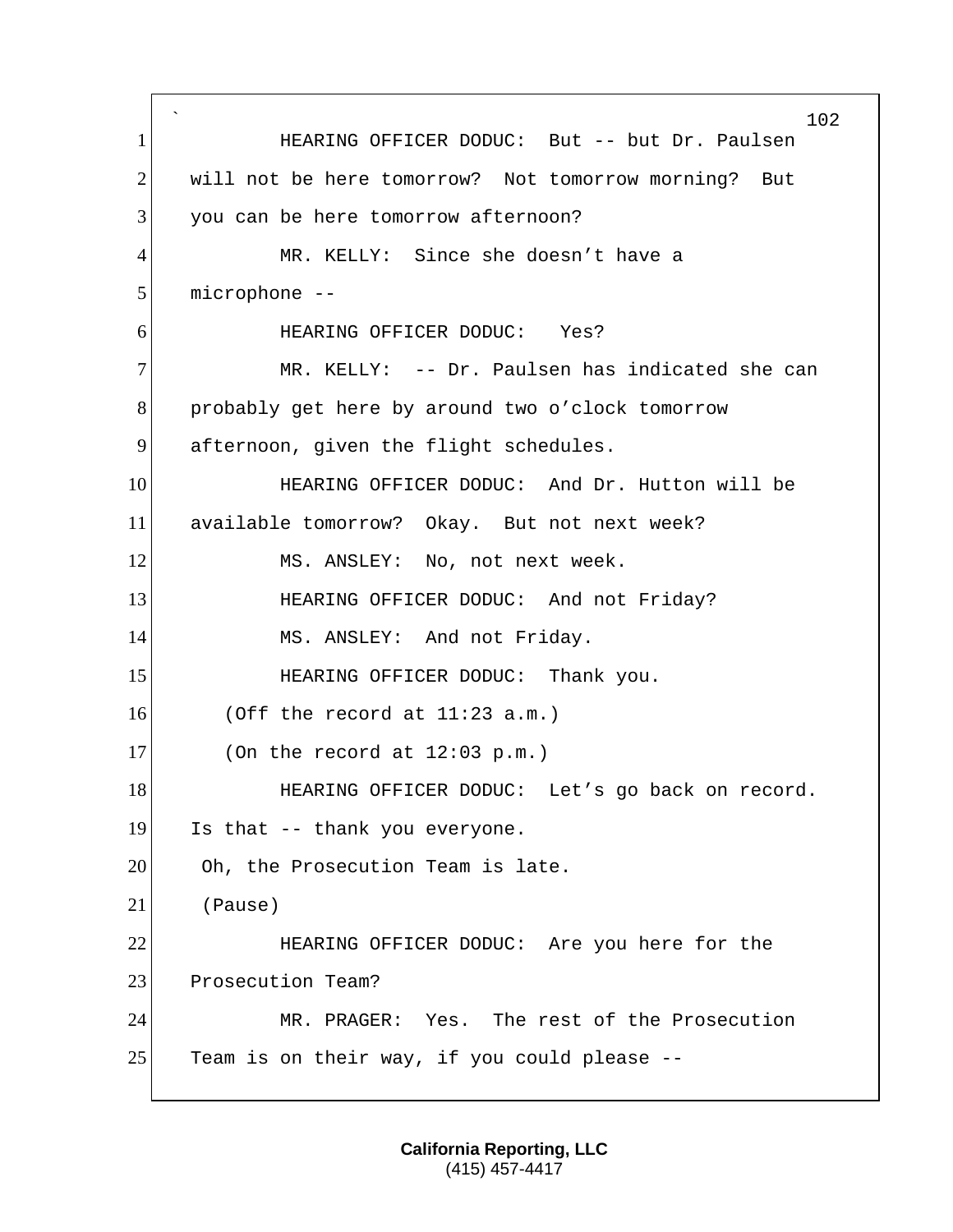` 1 **INCO HEARING OFFICER DODUC:** But since you are here 2 representing the Prosecution Team, I am going to proceed. 3 All right.

4 We recognize the gravity of the request made by 5 the moving parties. And we have the flexibility to 6 structure our proceedings and adapt as the proceedings 7 develop.

8 In reading the transcript it's now clear to me that there was some confusion about the offer of proof 10 for redirect. So before considering the request we think it is appropriate to allow redirect and recross. We will 12 begin promptly at 1:00 p.m. And we are most interested in this one issue: What is the best evidence of actual supply and demand available now during the period of alleged illegal diversions?

16 We will allow the Prosecution Team time for 17 redirect, the parties, other parties time for recross --18 and, actually, let me clarify that, for redirect and 19 recross as a group, not per individual party. And at the 20 conclusion of those arguments we will allow for each side 21 to have five minutes of concluding comments before we 22 take this matter under advisement.

23 And please let the Prosecution Team leader know 24 we will begin promptly at  $1:00$  p.m.

25 Ms. Spaletta?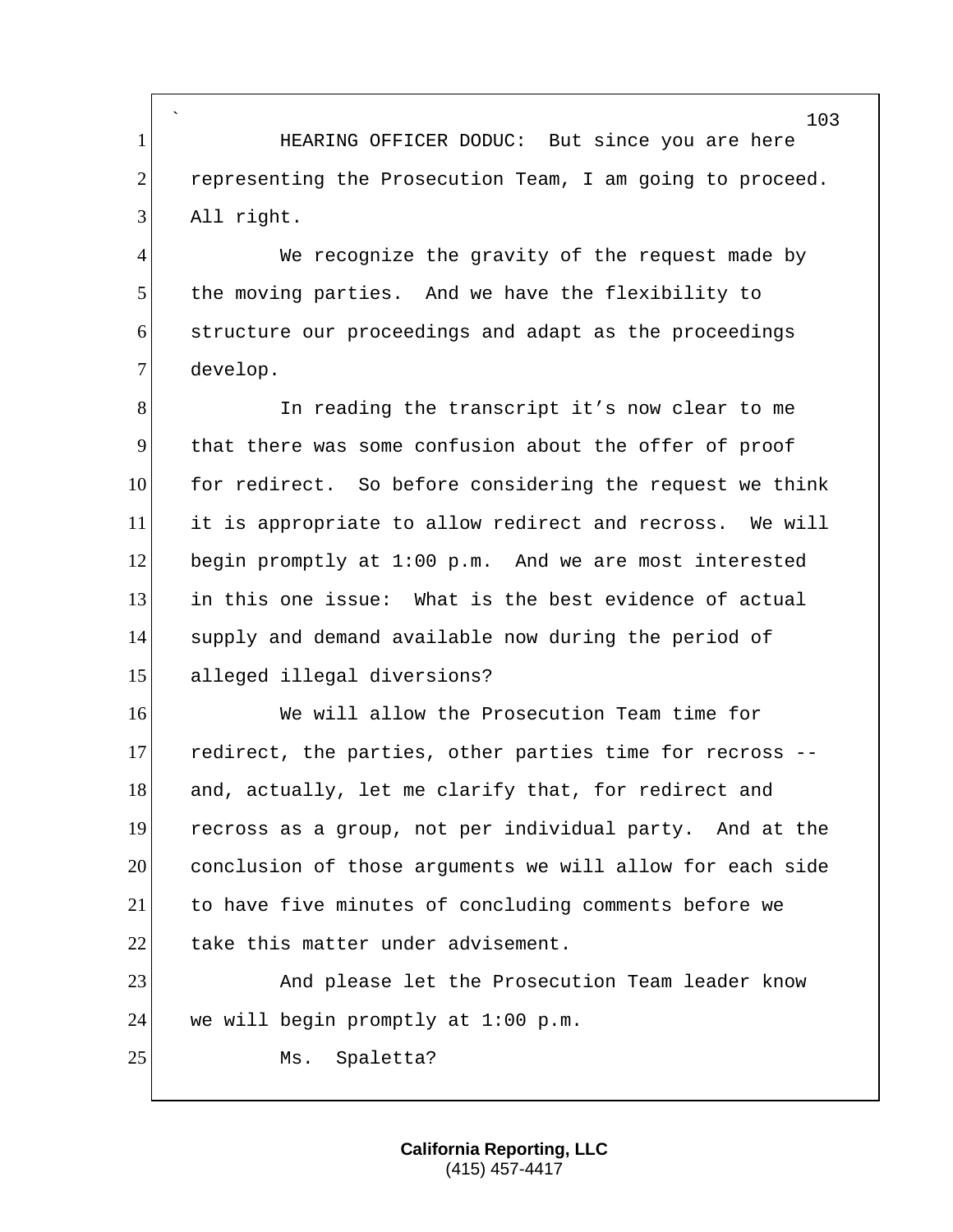` 104 1 MS. SPALETTA: I'm sorry, I may have missed it.  $2$  Did you say how much time each group has for the redirect 3 and the recross? 4 HEARING OFFICER DODUC: I'm not setting a time 5 limit at this time. It's important for us to fully 6 understand this issue. 7 MS. SPALETTA: Thank you. 8 HEARING OFFICER DODUC: But we do, as always, 9 expect efficiency. 10 With that, we will all --11 MS. MCGINNIS: Hearing Officer, Robin McGinnis 12 for DWR. 13 HEARING OFFICER DODUC: Ms. McGinnis? 14 MS. MCGINNIS: I'm just -- you said the groups. 15 I'm wondering who is in each group? 16 **HEARING OFFICER DODUC:** The groups that presented 17 their arguments this morning in favor of the motion and 18 objections to the motion. 19 Not seeing any other hands, we will reconvene at  $20$  1:00 p.m. Thank you.  $21$  (Off the record at  $12:06$  p.m.)  $22$  (On the record at 1:00 p.m.) 23 HEARING OFFICER DODUC: It is one o'clock. I'm 24 resuming. All the previous announcements standard, 25 including making sure your cell phones are on silent.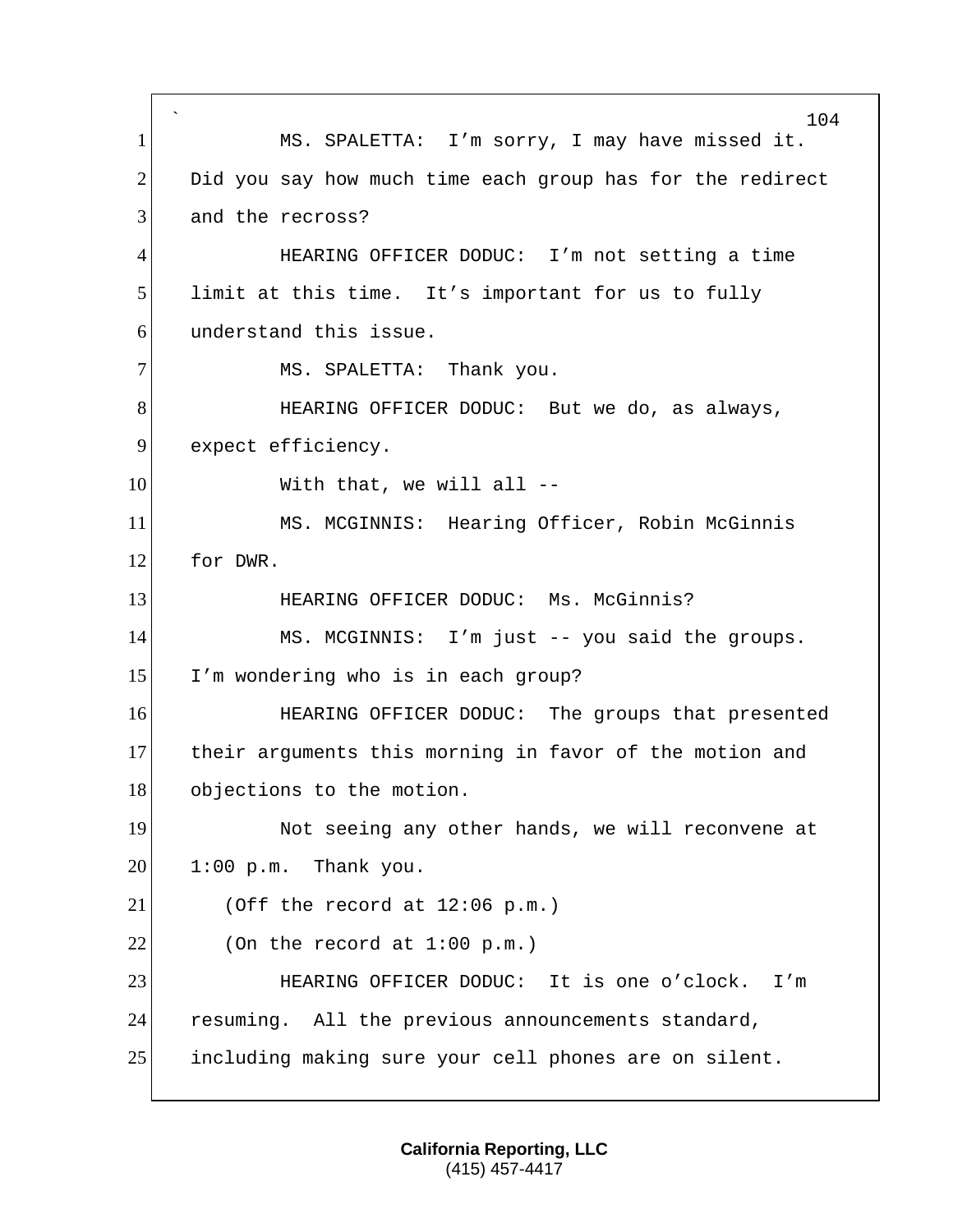` 105 1 We will begin with the Prosecution Team and their 2 redirect. Again, I will remind you that we're focused on 3 the issue of the best evidence available of actual supply 4 and demand during the period of the alleged illegal 5 diversions. 6 Mr. Tauriainen? 7 MR. KELLY: Hearing Officer Doduc, can I just get 8 a clarifying question. 9 HEARING OFFICER DODUC: MR. KELLY: ? 10 MR. KELLY: Is it the best evidence that was 11 contained within their direct testimony submittal? In 12 other words, if they -- if they think there is better 13 evidence now that was not provided as part of the direct, 14 are you asking to understand that, as well, or is this 15 just the best evidence that was contained in their 16 submittal? 17 **HEARING OFFICER DODUC:** I will ask them to 18 clarify when they present their evidence. 19 MR. KELLY: Thank you. 20 MR. TAURIAINEN: Thank you, Hearing Officers and 21 Members of the Hearing Team. 22 First of all, I want to apologize for missing the 23 | noon update. I was tardy, I take full responsibility for 24 that, and it won't happen again. 25 I've called Ms. Mrowka. Please come up.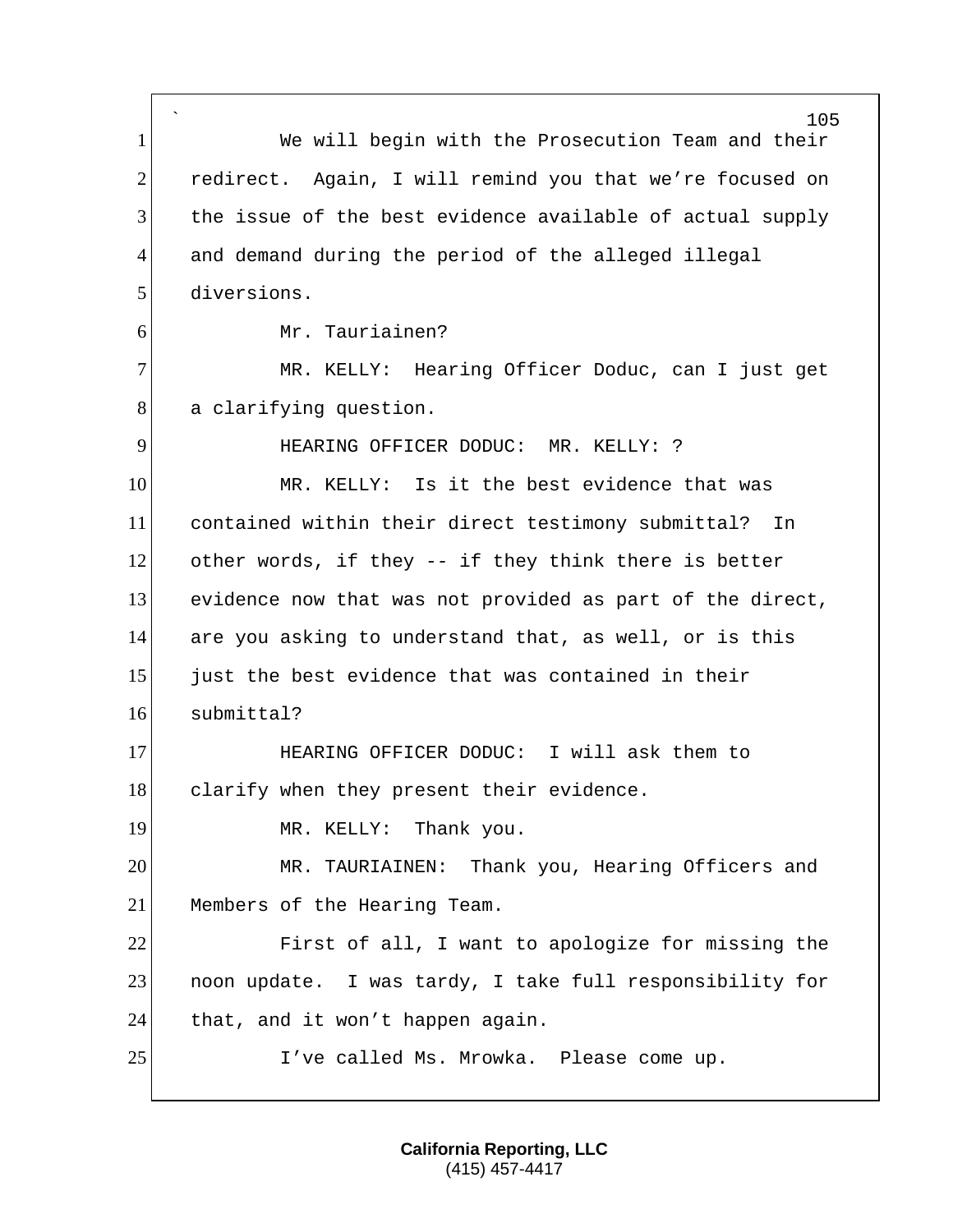` 106 1 As I understand the scope of the redirect, based 2 on the question that you presented I've brought all three 3 of the relevant witnesses back up for redirect. 4 HEARING OFFICER DODUC: And for the record, they 5 did take the oath on Monday. 6 BRIAN COATS 7 Called by THE PROSECUTION TEAM 8 REDIRECT EXAMINATION BY MR. TAURIAINEN 9 BY MR. TAURIAINEN: 10 Q. Okay, so do the three of you understand the -- 11 the question presented? And if I may paraphrase the 12 Hearing Officers, what is the best available evidence 13 that you would look to today to determine supply and 14 demand during the relevant violations' periods? 15 Hearing Officers, have I -- have I conveyed that 16 correctly? 17 **HEARING OFFICER DODUC:** What is the best 18 available information for us to consider in determining 19 the actual supply versus demand during the period of the 20 alleged illegal diversions. 21 BY MR. TAURIAINEN:  $22$  O. Okay. Let's start with the end point first, Ms. 23 Mrowka, what -- or anyone on the panel, what are the 24 dates of the alleged violations for each matter, just so  $25$  we can  $-$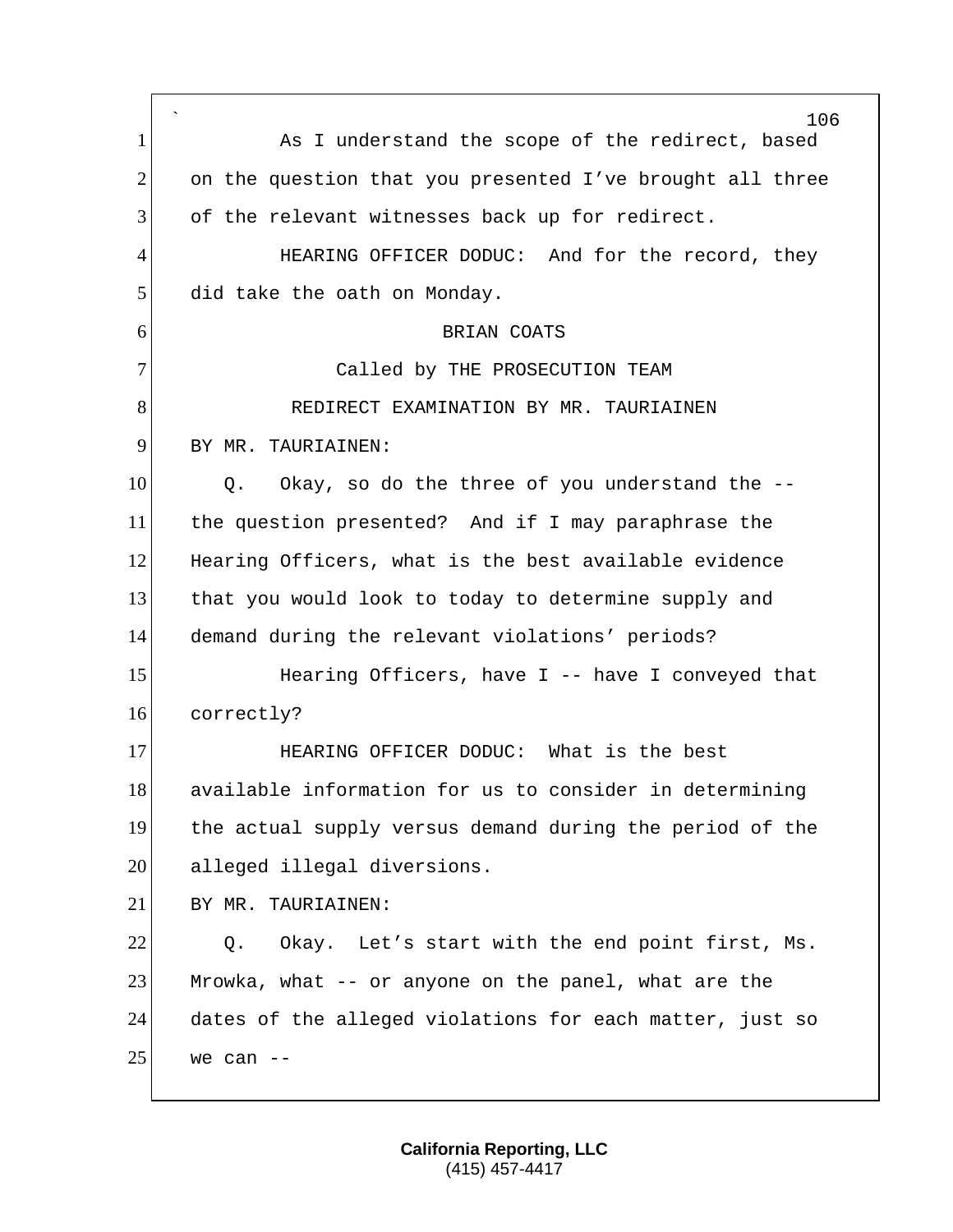` 107 1 A. (Mr. Coats) So for West Side it would be any day 2 after May 1st, so May 2nd through November 2nd. For 3 Byron Bethany, June 13th, through 24th of 2015. 4 Q. Thank you. Let's turn first to supply. And for 5 anyone, what would the best available supply data for 6 those days be? 7 A. Okay. So as of today's date, that would be the 8 daily FNF data.  $9$  O. FNF data from  $-$ 10 A. June 13th through 24th for Byron Bethany, and 11 from May 2nd through November 2nd, 2015 for West Side. 12 Q. Where would you go to find it? 13 A. DWR's CDEC website. 14 JEFFREY YEAZELL 15 Called by THE PROSECUTION TEAM 16 **REDIRECT EXAMINATION BY MR. TAURIAINEN** 17 BY MR. TAURIAINEN: 18 19 | Q. And this question may be for Mr. Yeazell. I 20 believe your testimony on the case in chief was that you 21 are the person who goes and gets that data? 22 A. (Mr. Yeazell) Correct.  $23$  O. How often  $-$ 24 HEARING OFFICER DODUC: I'm sorry. Could you 25 repeat that last question? I didn't hear you.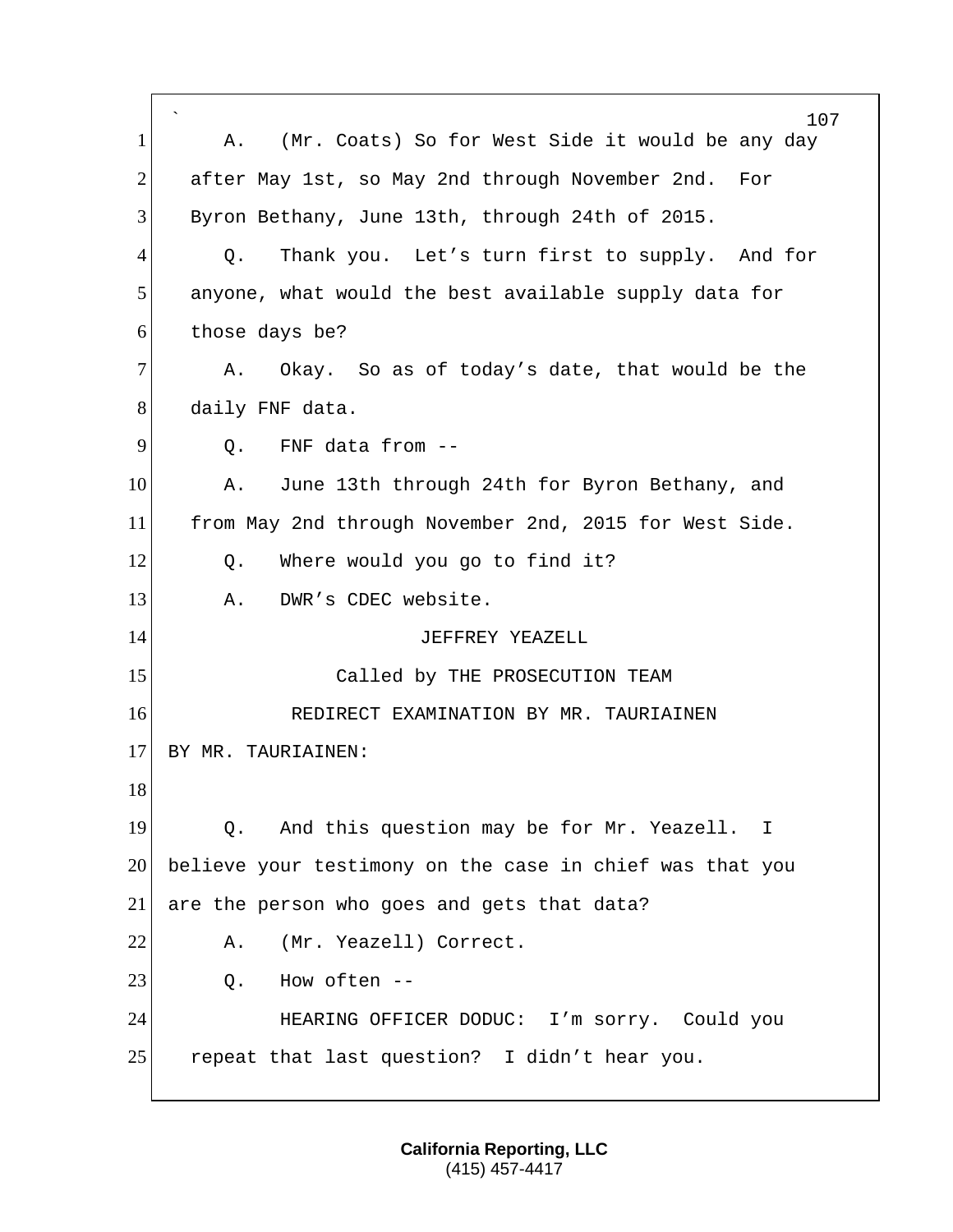|                | $\hat{}$<br>108                                          |
|----------------|----------------------------------------------------------|
| $\mathbf{1}$   | MR. TAURIAINEN: And maybe let me phrase it as an         |
| $\overline{2}$ | open-ended question, too, appropriately.                 |
| 3              | BY MR. TAURIAINEN:                                       |
| 4              | How do you obtain the supply data?<br>Q.                 |
| 5              | (Mr. Yeazell) on a frequent basis I go to the<br>Α.      |
| 6              | appropriate station IDs at the CDEC website and gather   |
| 7              | the daily FNF data and compile it into a spreadsheet.    |
| 8              | A frequent basis, how often is that?<br>Q.               |
| 9              | Anywhere from daily to once or twice a week to<br>Α.     |
| 10             | weekly, depending on when the data is updated.           |
| 11             | How often have you been doing that?<br>Q.                |
| 12             | Pretty continuously since -- since well before<br>Α.     |
| 13             | April, and I'm still doing it on a frequent basis.       |
| 14             | Well before April?<br>Q.                                 |
| 15             | Of 2015.<br>Α.                                           |
| 16             | Of '15. In your experience with the Department's<br>Q.   |
| 17             | full natural flow daily data, is it updated once posted? |
| 18             | Occasionally. It's not more -- it's less often<br>Α.     |
| 19             | or not or very infrequently.                             |
| 20             | Very infrequently.<br>Q.                                 |
| 21             | When -- and so you have observed updates or<br>Α.        |
| 22             | you've noted that --                                     |
| 23             | I've seen changes in the number on a given day,<br>Q.    |
| 24             | yes.                                                     |
| 25             | How long does it take for updates to happen?<br>Α.       |
|                |                                                          |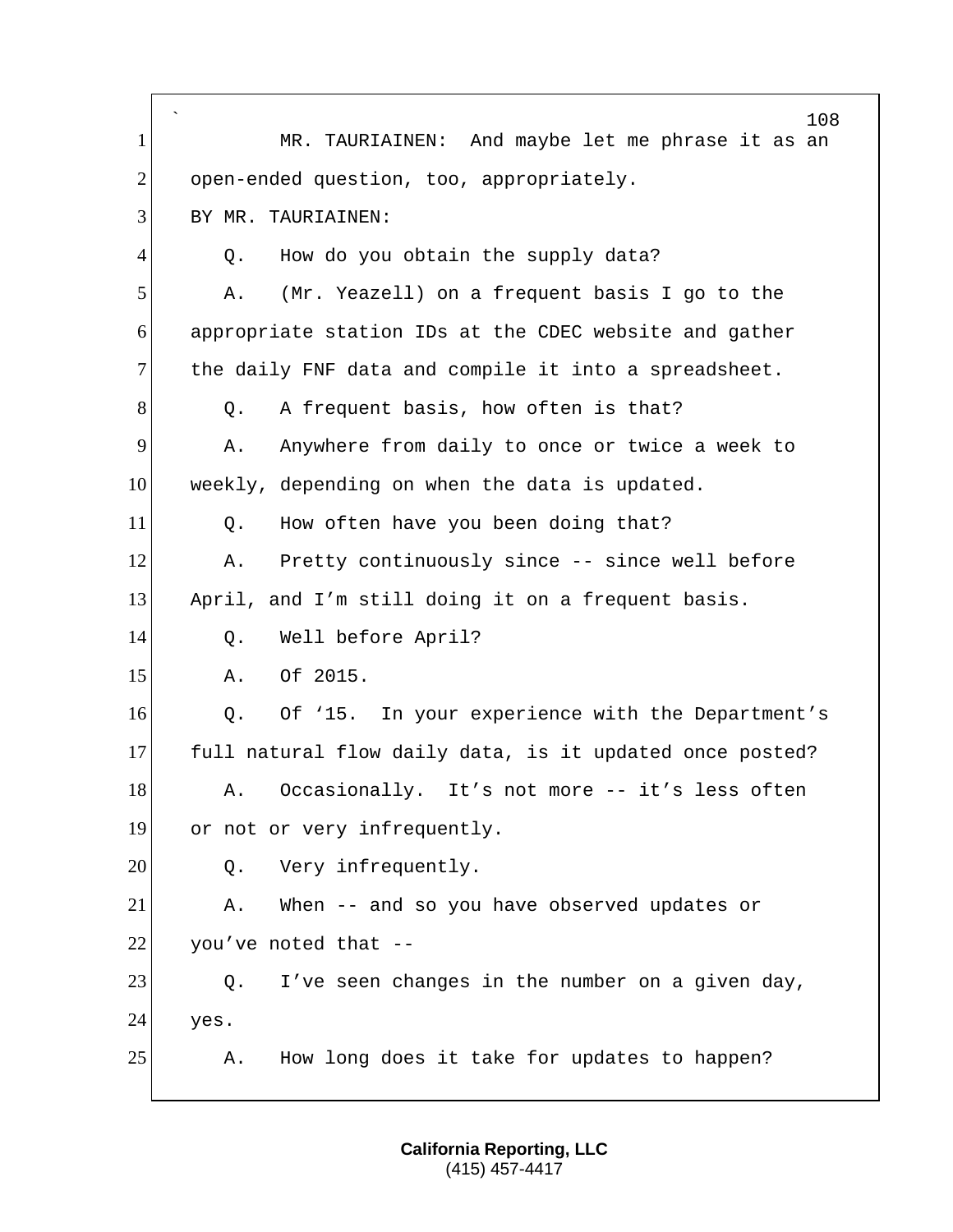` 109 1 Q. Usually after a two-week period they're --2 they're pretty steady after that. I don't see any 3 changes after two weeks, meaning if after -- anything two 4 weeks previous or after two weeks later it's consistent. 5 I don't see any changes.  $6$  Q. And when you do your updates, what you've 7 described as frequent, how much data do you gather? 8 A. I usually verify those previous two weeks. So we 9 usually -- I'll go back and double check, you know, two 10 week -- if I get -- for instance, if I got data today I 11 would also review the previous two weeks to see if 12 anything changed, and I would add those, make those 13 changes. 14 Q. Say that last part again, just a little louder. 15 I want to make sure the record clears it. 16 A. As an example, if I collected data today, usually  $17$  it's a two -- there's a two -- if I collected data today 18 there's usually a couple days lag. So I would get 19 data -- so the data on the website would maybe be, you 20 know, available for two days prior, so I would check. I 21 would gather that day's data, plus just confirm that 22 nothing has changed for the previous two weeks' worth of 23 data.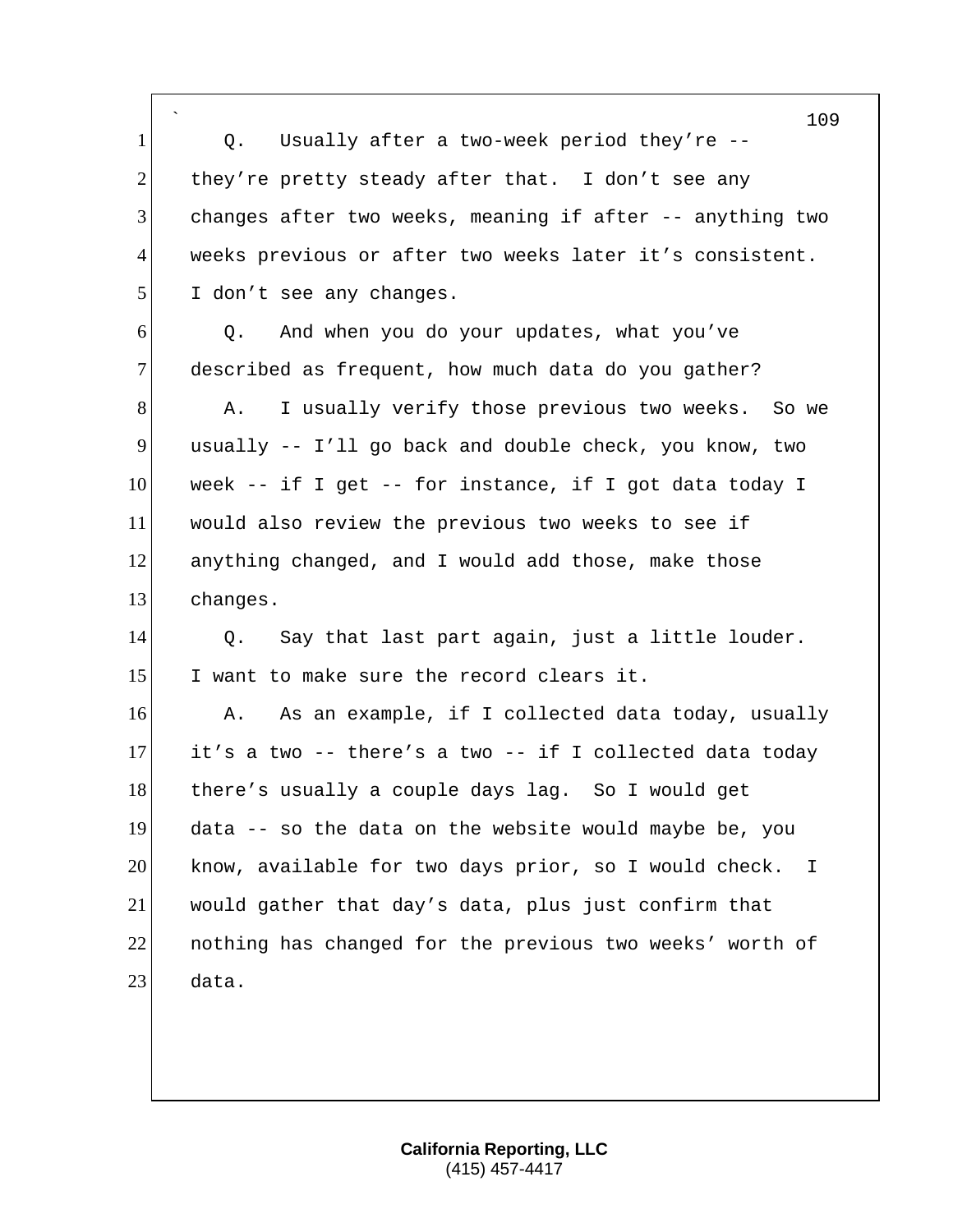` 110 1 Q. Okay. For -- let's look to the Byron Bethany 2 violation period, which we just heard June 13th through 3 June 24th of 2014. 4 Roughly, when would you have expected the last 5 Updates to the Department of Water Resources daily full 6 **natural flow data for that period?** 7 A. Within two weeks, definitely any time after  $8!$  that  $9$  O. So on the  $-$ 10 A. So the 20 -- $11$  O.  $-$  calendar-wise  $-$ 12 A. I don't have a calendar in front of me, so 14 13 days after the 24th. 14 Q. July? 15 A. Sometime in July, yes. 16 Q. Were you getting updates in July of 2015? 17 A. Specify updates. 18 Q. Oh, pardon. Were -- you described, a few moments 19 ago, your frequent updates of the full natural flow 20 daily -- would you call it a database that you keep or a 21 spreadsheet? 22 A. That's a spreadsheet. 23 Q. You describe that you update it frequently. Were 24 you updating it during July of 2015? 25 A. I was adding new data to it, yes. Yes.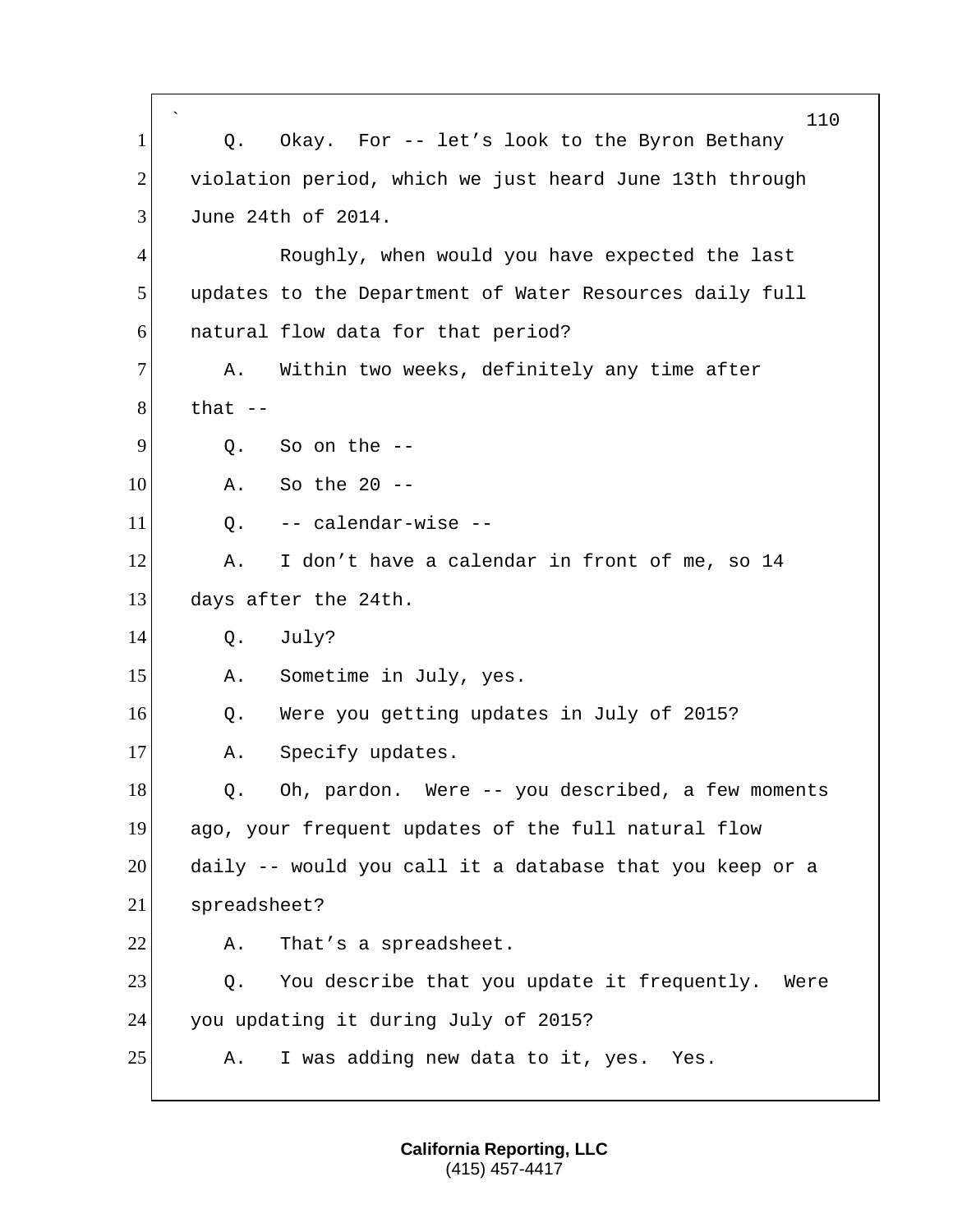|                | $\hat{\phantom{a}}$<br>111                                |
|----------------|-----------------------------------------------------------|
| $\mathbf{1}$   | And when $did -- I don't want to speak for you,$<br>Q.    |
| $\overline{2}$ | but I recall a few minutes ago you said since about April |
| 3              | of 2015 you were obtaining the daily data?                |
| 4              | Correct. And it's probably earlier, but I'm --<br>Α.      |
| 5              | Okay.<br>Q.                                               |
| 6              | Oh, I'm sorry, it would have to be at least<br>Α.         |
| $\overline{7}$ | March, because at least the -- our tables go -- our       |
| 8              | graphs through the beginning of March.                    |
| 9              | And from that April or March period that you just<br>Q.   |
| 10             | described to now, did you have any periods where you      |
| 11             | weren't updating the data?                                |
| 12             | No. I have a complete daily record from them<br>Α.        |
| 13             | until today.                                              |
| 14             | Take any vacations in that time?<br>Q.                    |
| 15             | Oh, I come back and I, you know -- yeah.<br>Α.            |
| 16             | Not relevant, I'm sorry. But I believe you<br>Q.          |
| 17             | answered -- repeat the answer though.                     |
| 18             | I have a daily record, a complete daily<br>Yeah.<br>Α.    |
| 19             | record from March until, well, actually, I think more     |
| 20             | like the 20th of this month.                              |
| 21             | But based on your updates?<br>Q.                          |
| 22             | Yes.<br>Α.                                                |
| 23             | In this proceeding or these proceedings you've<br>Q.      |
| 24             | submitted written testimony; correct?                     |
| 25             | Yes.<br>Α.                                                |
|                |                                                           |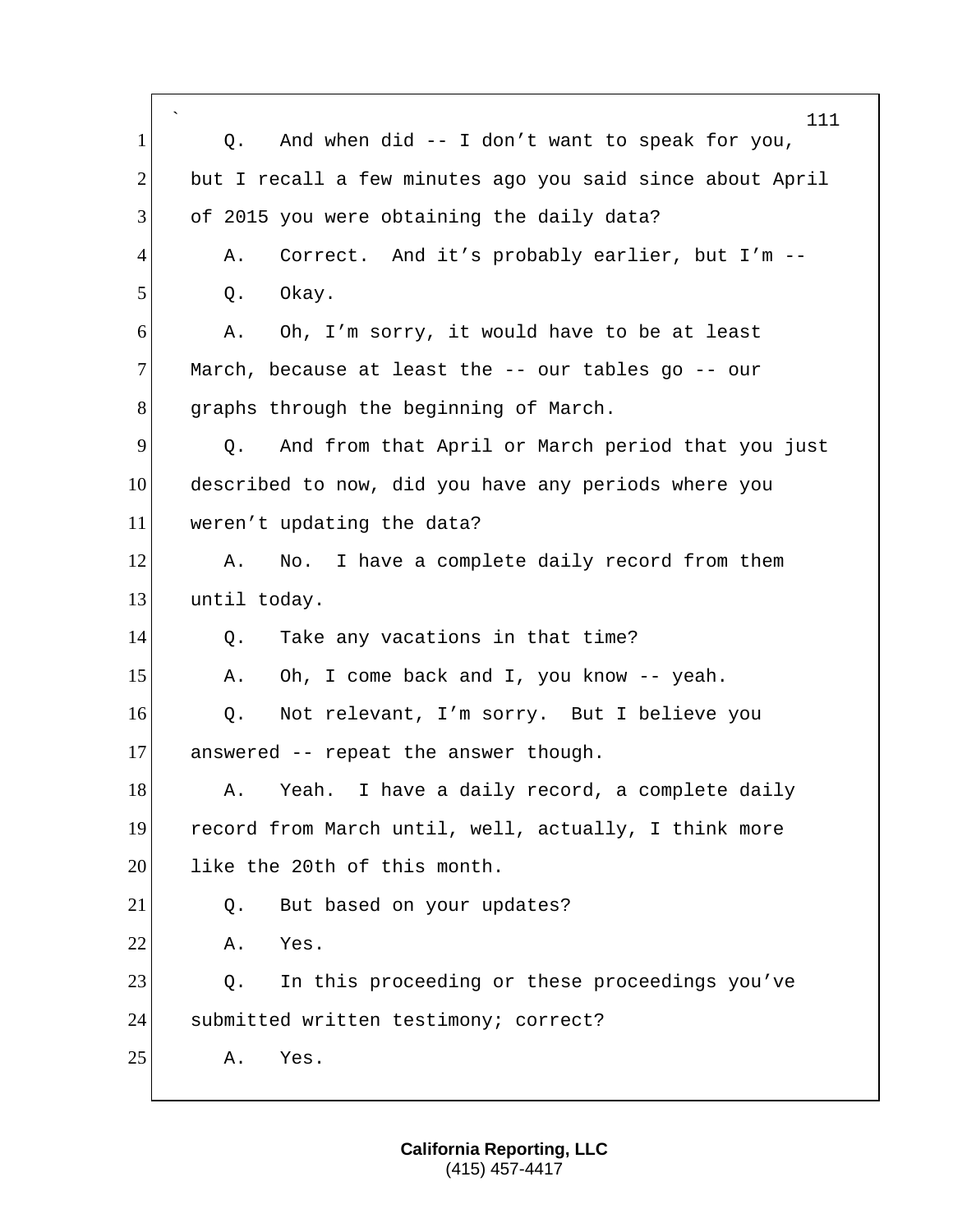` 112 1 Q. What phases or what segments, I guess, have you 2 submitted written testimony? 3 A. Primarily describing how I compiled --4 Q. I'm sorry. My question really was -- maybe I'll 5 be more direct, but leading slightly. 6 Did you submit testimony for -- for Phase 1,  $7!$  which is  $-$ 8 A. Yes. 9 9 Q. And did you submit case in chief testimony for 10 Phase 1? 11 A. Yes. 12 | Q. Rebuttal testimony for Phase 1? 13 A. Yes. 14 Q. Not offered that. That's the lawyer part. 15 That's not a question. 16 In your submittals, and I'm talking about the 17 universe of the submittals that you've made, have you 18 included a database of the full natural flow daily 19 calculation -- daily calculations? 20 A. Yes. 21 0. And whether it's case in chief or rebuttal, what 22 would the most recent date be of the full natural flow 23 calculation updates? 24 A. As far as this -- the spreadsheet that I've 25 submitted?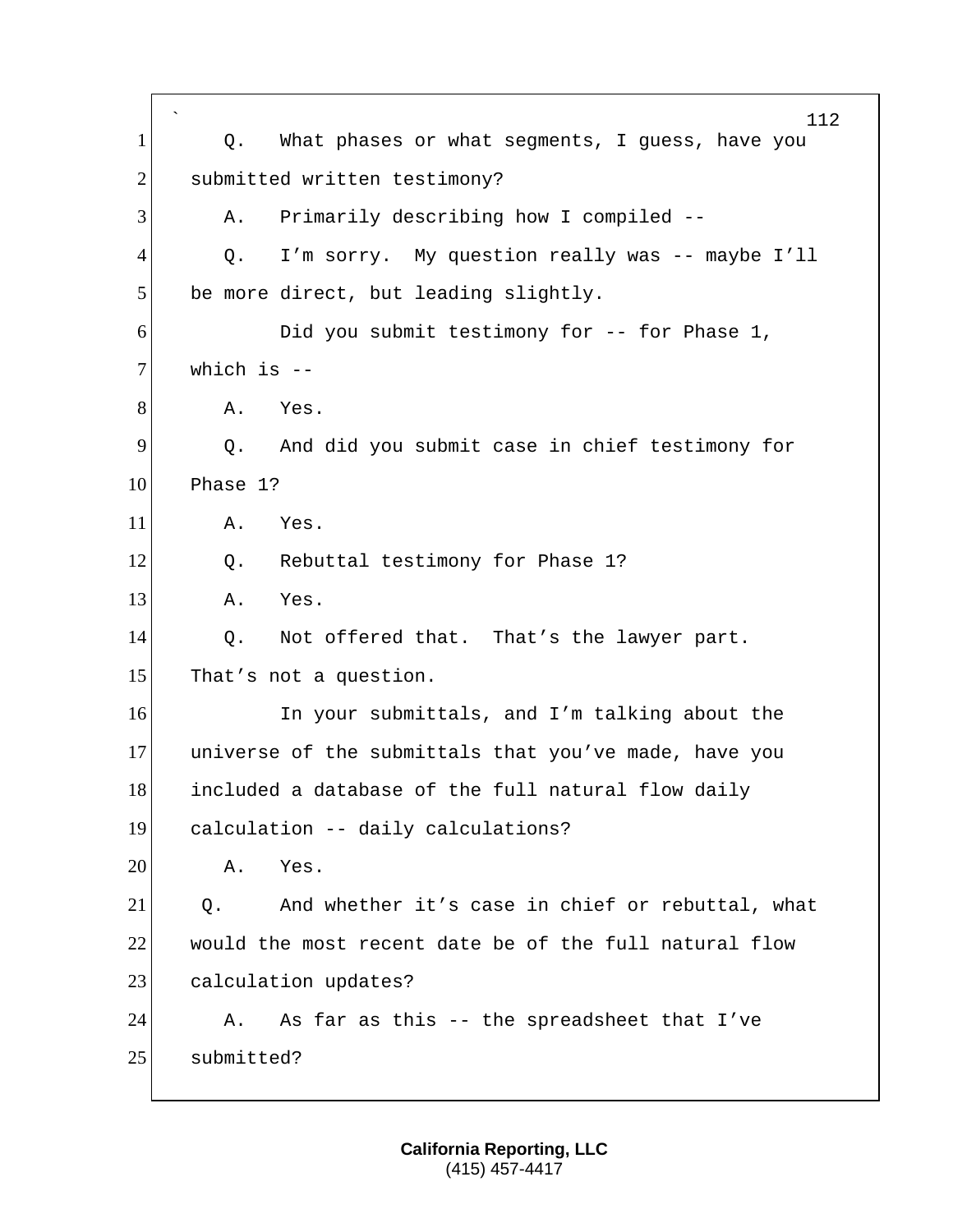`  $1$  Q. Yes. 2 A. It's in -- sometime in August. I don't know the 3 exact date. 4 Q. Sometime in August? Have you submitted anything 5 with full natural flow data for after August? 6 A. Yes.  $7$  O. How far? 8 A. That would be through October 31st. That's --9 0. October 31st? 10 A. Yes. 11 Q. Okay. Do you recall -- I won't ask you to 12 remember the exact exhibit number, but do you remember 13 whether it was case in chief or rebuttal? 14 A. Which? 15 | Q. For the daily full natural flow through October 16 31st? 17 A. Through October 31st, that's in my rebuttal. 18 Q. Your rebuttal. 19 And for your case in chief, did you submit a 20 database of daily full natural flow calculations? 21 A. Yes.  $22$  Q. And how late did that go? 23 A. That is through around August. I'm not too sure 24 of the exact date.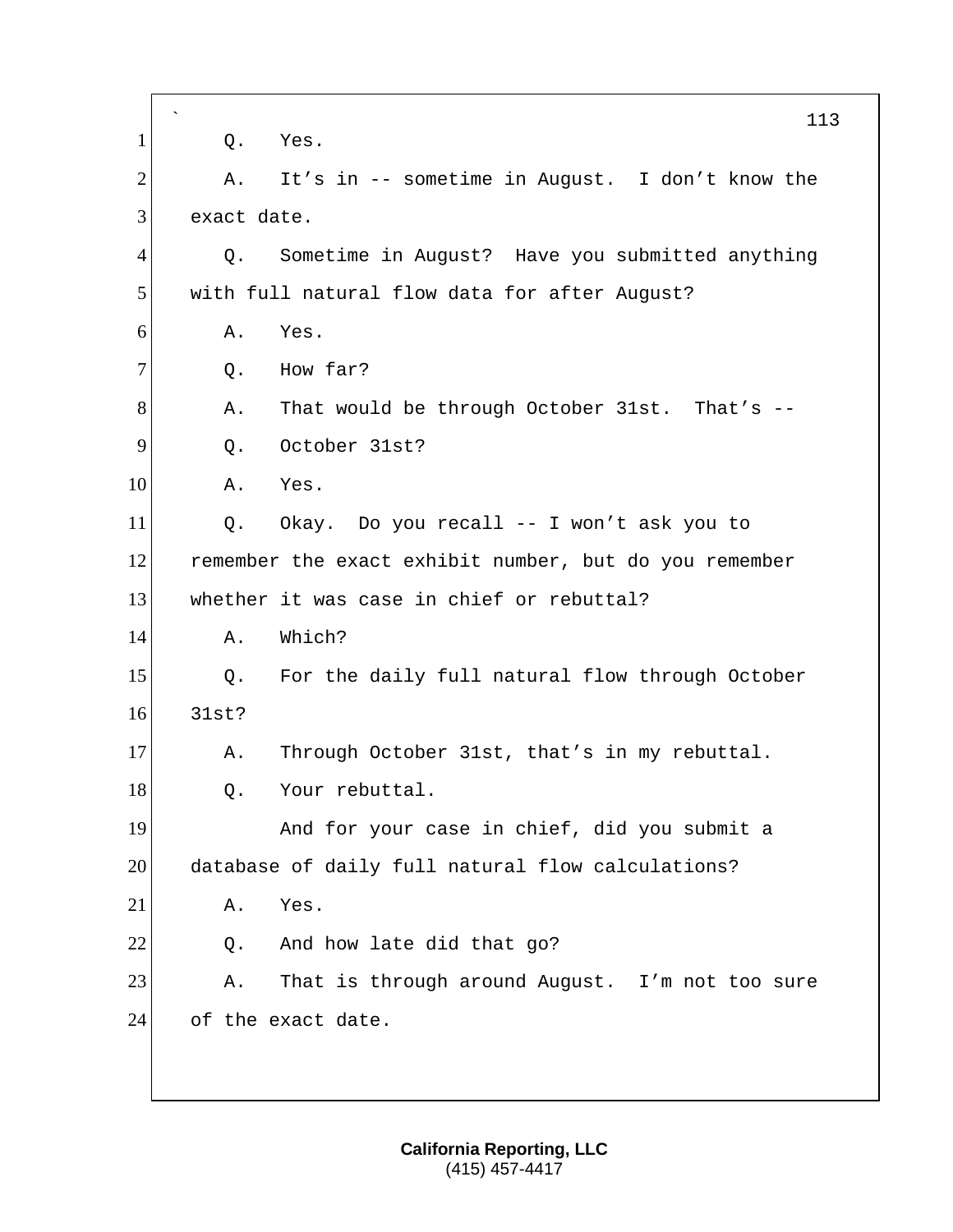|                | 114                                                       |
|----------------|-----------------------------------------------------------|
| $\mathbf{1}$   | Okay. But between the evidence that you've<br>Q.          |
| $\overline{2}$ | submitted, you have through October 31st?                 |
| 3              | Α.<br>Yes.                                                |
| 4              | Do you have any reason to -- to believe that<br>Q.        |
| 5              | there would have been additional updates to any of that   |
| 6              | information for the period through October 31st?          |
| $\overline{7}$ | Α.<br>No.                                                 |
| 8              | So the general question is: What would the best<br>Q.     |
| 9              | available supply data be for June 13th through June 24th? |
| 10             | And, Mr. Coats, I believe, I don't want to speak          |
| 11             | for you, but you've answered the daily full natural flow  |
| 12             | calculations.                                             |
| 13             | (Mr. Coats) Correct.<br>Α.                                |
| 14             | Are those based on what Mr. Yeazell has just<br>Q.        |
| 15             | said, or anyone can answer, including you, is that        |
| 16             | information in the record for Phase 1 that -- that we've  |
| 17             | submitted but not submitted for the record yet?           |
| 18             | A. Yes, it is.                                            |
| 19             | Let's talk about demand -- oh, pardon me.<br>Q.           |
| 20             | Let's talk about West Side. I believe one of              |
| 21             | you, maybe it was Mr. Coats, testified that the relevant  |
| 22             | violations' period for West Side was what again please?   |
| 23             | May 2nd, 2015 through November 2nd, roughly,<br>Α.        |
| 24             | 2015.                                                     |
|                |                                                           |
|                |                                                           |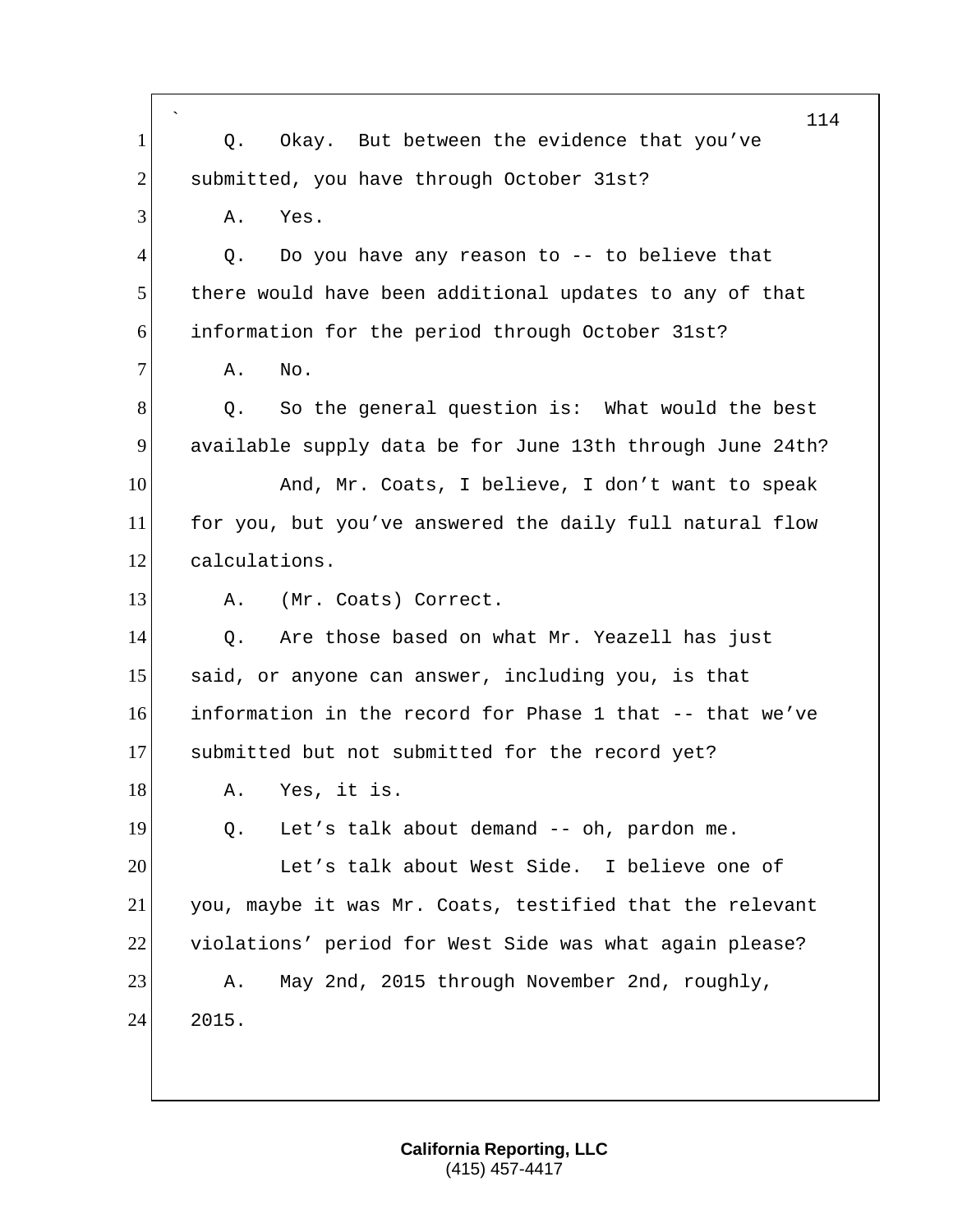| $\mathbf{1}$   | $\overline{\phantom{a}}$<br>115<br>Through November 2nd, 2015. So do we have that<br>Q. |
|----------------|-----------------------------------------------------------------------------------------|
| $\overline{2}$ | entire record for daily full natural flow in -- in the --                               |
| 3              | in the record?                                                                          |
| 4              | Through October 21st, as Jeff Yeazell just said.<br>Α.                                  |
| 5              | So we're -- we're missing some days?<br>Q.                                              |
| 6              | A couple, November 1st and 2nd.<br>Α.                                                   |
| $\tau$         |                                                                                         |
|                | Okay. Thank you. Are the daily full natural<br>Q.                                       |
| 8              | flow readings available on a public website?                                            |
| 9              | Yes, they are.<br>Α.                                                                    |
| 10             | That website?<br>Q.                                                                     |
| 11             | The Department of Water Resources CDEC website.<br>Α.                                   |
| 12             | Have you provided the URL for that website in<br>Q.                                     |
| 13             | your testimony, either of you or any of you?                                            |
| 14             | (Mr. Yeazell) I have. This is Jeff Yeazell.<br>Α.                                       |
| 15             | Does your testimony describe -- do you just go to<br>Q.                                 |
| 16             | one page to get it?                                                                     |
| 17             | At the time there was a separate web page for<br>Α.                                     |
| 18             | each river station, each CDEC station.                                                  |
| 19             | I don't want you to restate your testimony, but<br>Q.                                   |
| 20             | does your testimony describe the process that you take                                  |
| 21             | to -- to get each of those stations' data?                                              |
| 22             | Yes.<br>Α.                                                                              |
| 23             | As a technical person would -- would -- would you<br>Q.                                 |
| 24             | expect another like -- like-minded technical person to be                               |
|                |                                                                                         |
|                |                                                                                         |

Г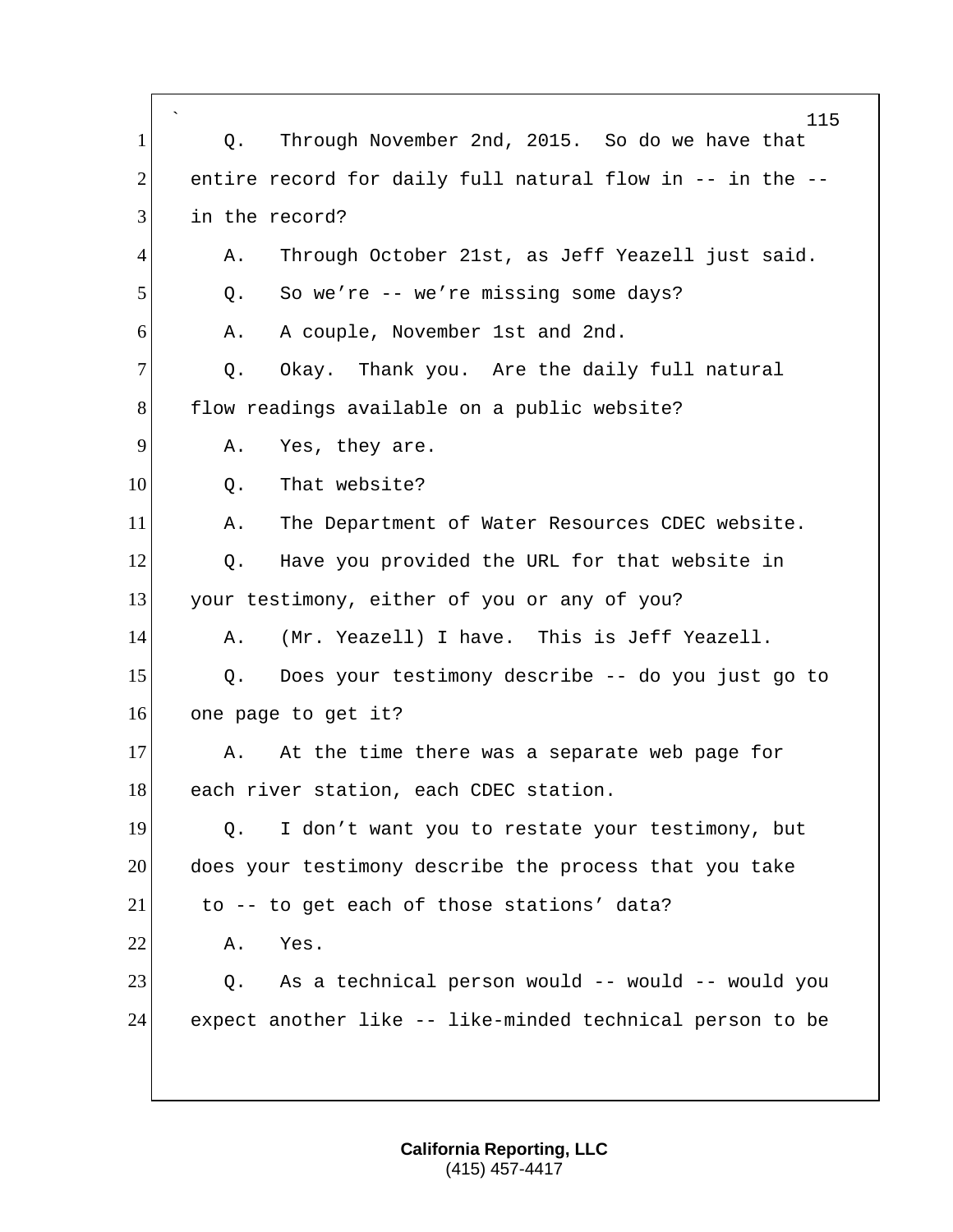` 116 1 able to review your testimony and go to that public 2 website and get the data for November 1st and 2nd? 3 A. I believe so, yes. 4 Q. Let's turn to demand for a moment. Again, not to 5 restate, but the relevant persons we're interested in 6 are, for Byron Bethany, June 13th through June 24th, and 7 May 1st through November 2nd for West Side. Let's focus 8 on Byron Bethany. Again, this has been offered before, 9 but I'd like somebody to answer. 10 What -- what right priority is -- is the Byron 11 Bethany claimed right? 12 A. (Mr. Coats) They have, I think it's an August or 13 a May 1914 priority. I can't remember exactly which 14 month. 15 | Q. Would that be considered a pre-'14 right or a 16 post-'14 right? 17 A. It's a very junior pre-'14 right. 18 Q. Okay. So in the -- in the universe of pre-'14 19 right priority, what are we concerned with in terms of 20 the Byron Bethany right for -- what rights would be 21 senior to Byron Bethany? 22 A. That would be anyone with an earlier priority on 23 pre-'14. 24 KATHY MROWKA 25 Called by THE PROSECUTION TEAM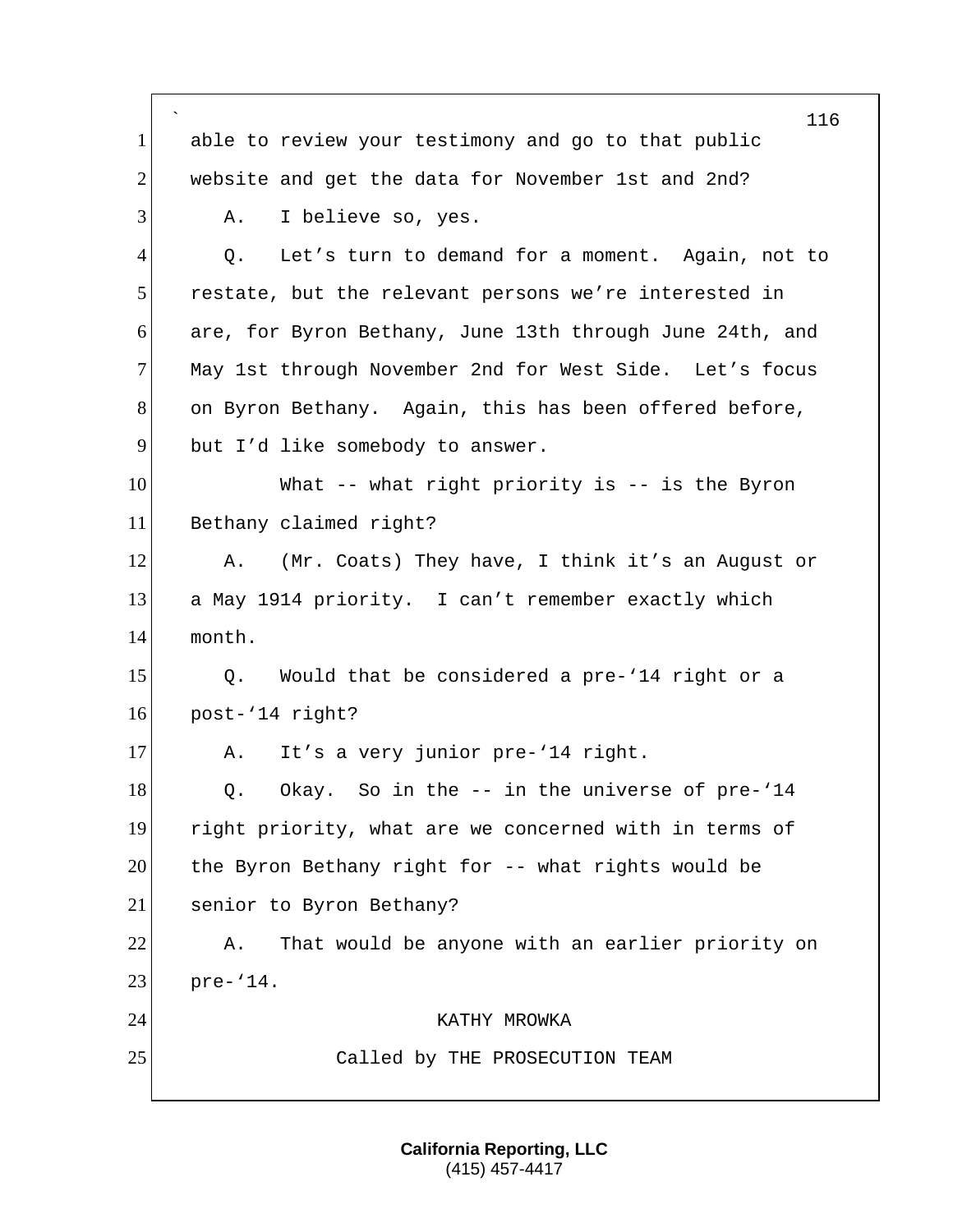` 117 1 REDIRECT EXAMINATION BY MR. TAURIAINEN 2 BY MR. TAURIAINEN: 3 O. Priority. 4 A. (Ms. Mrowka) And also I'd like to add, and 5 riparian rights. 6 Q. And riparian. That raises an interesting 7 question that -- that I'd like -- like answered. And I 8 don't know if you can answer very specifically but I know 9 you folks have had some experience looking at this 10 database. 11 Have you run across any riparian rights with a 12 priority date junior to 1914? And this can be outside of 13 the scope of this proceeding, just ever in your 14 professional career. 15 A. (Mr. Coats) I'm not familiar with any. 16 (Ms. Mrowka) And I have not yet. We received a 17 lot of deeds and other information in response to the 18 informational order, but we haven't completed our review. 19 So as the status of that review is right now, I'm not  $20$  aware of it. 21 Q. You say informational order. 22 A. Yes.  $23$  Q. What -- what do you mean specifically? 24 A. The informational order that was issued to 90 25 percent of the larger senior diverters in the Delta. We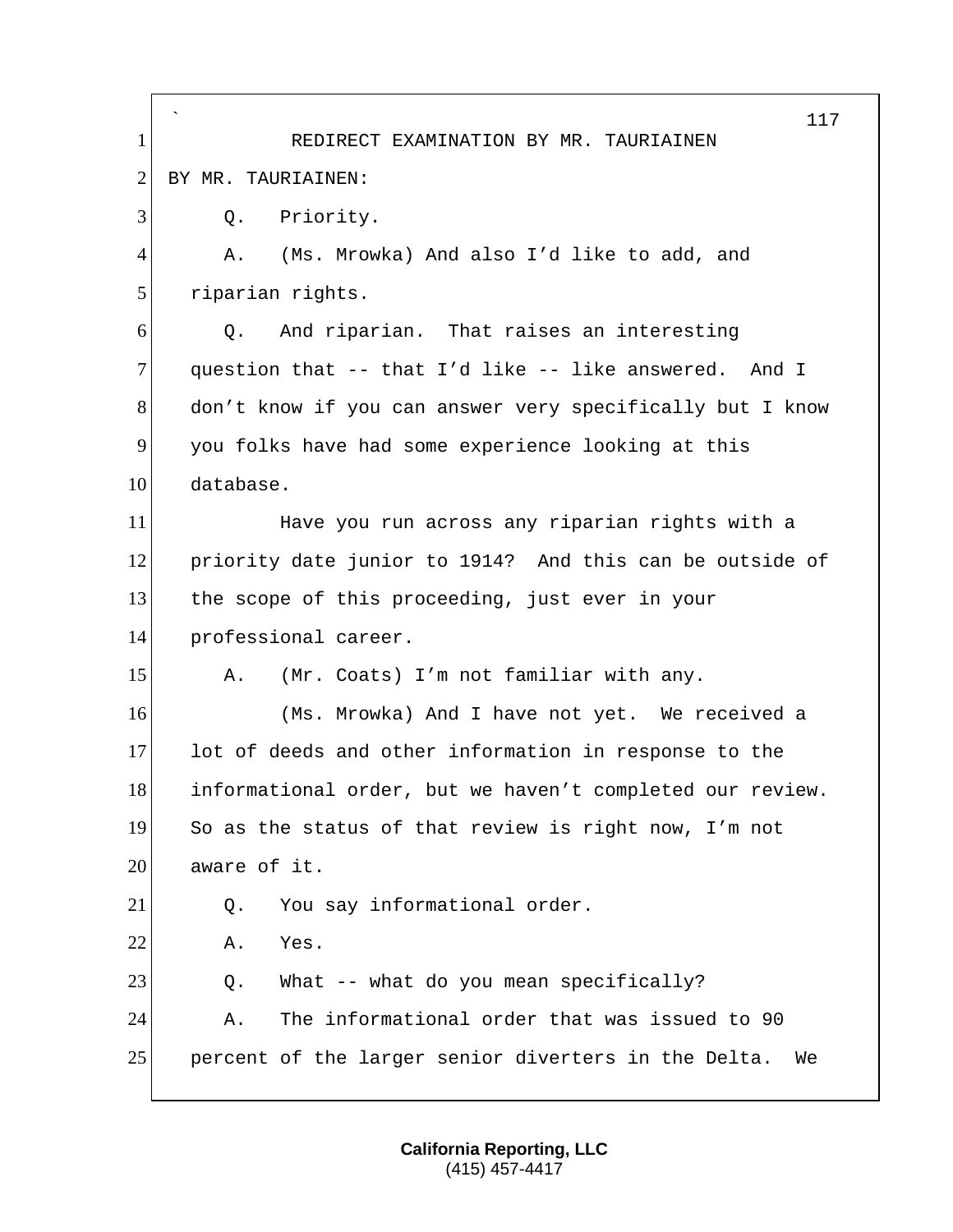` 118 1 asked that they submit their information to document 2 basis of right, and that included extensive information. 3 It was gigabytes of information. So there may be 4 materials in there that are responsive and describe, you 5 know, the seniority of the rights. But because it's 6 gigabytes and we were occupied with the Delta -- the 7 drought work, we haven't finished our review. So we may 8 have such information but we haven't reviewed it. 9 9 O. When did you issue that order? 10 A. May; right? 11 (Mr. Coats) No. The informational order was 12 issued in February 2015. 13 O. When did you receive the data that you just 14 described, the deeds? I don't want to -- 15 A. We started receiving -- all of that data was due 16 by March 6th, but there was some parties that received 17 the order that indicated they wouldn't have a complete 18 submittal. But I would think by April 6th, we got most 19 of that information. 20 0. April 6th of 2015? 21 A. 2015, correct. 22 Q. And, Ms. Mrowka, I think you started describing 23 this. Have you set up a process or assigned Staff to  $24$  review the  $-$  the data that came in?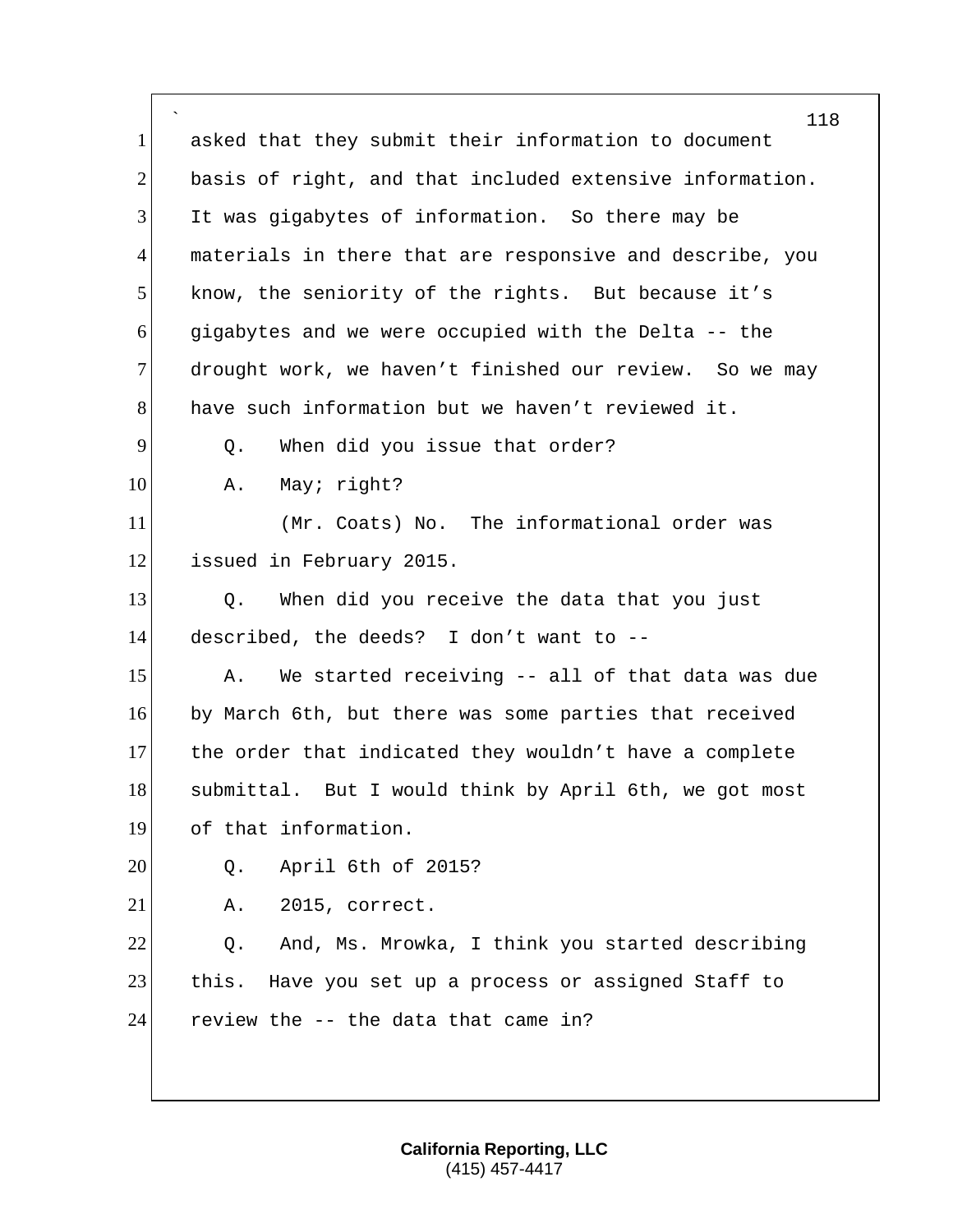|                | 119                                                       |
|----------------|-----------------------------------------------------------|
| 1              | (Ms. Mrowka) Yes, I have. And so as my staff was<br>Α.    |
| $\overline{2}$ | relieved from their field inspection duties for the       |
| 3              | drought, I have had them move to reviewing the            |
| 4              | informational order materials. Earlier than that, I       |
| 5              | borrowed Staff from somebody else and had them putting    |
| 6              | all those materials into spreadsheets and doing other     |
| $\overline{7}$ | tasks that didn't require a lot of technical knowledge    |
| 8              | and technical background. But now that my technical       |
| 9              | staff were coming out of the field, I had them working on |
| 10             | the technical aspects of that review.                     |
| 11             | So that review is underway?<br>Q.                         |
| 12             | It is.<br>Α.                                              |
| 13             | Hypothetically speaking, might you find a<br>Q.           |
| 14             | riparian right that is junior to a pre-'14 right?         |
| 15             | Α.<br>I may.                                              |
| 16             | Do you expect to find?<br>Q.                              |
| 17             | It's very possible. I don't know the likelihood<br>Α.     |
| 18             | though. I couldn't --                                     |
| 19             | Do you expect to find a significant number?<br>Q.         |
| 20             | No, I would not.<br>Α.                                    |
| 21             | Okay. Let's get into more specifics about<br>Q.           |
| 22             | demand. And I think to do this I want to start by a       |
| 23             | reference, and that is the demand that was used.<br>Let's |
| 24             | talk about the June 12th date, but we'll talk about the   |
|                |                                                           |
|                |                                                           |

 $\mathsf{r}$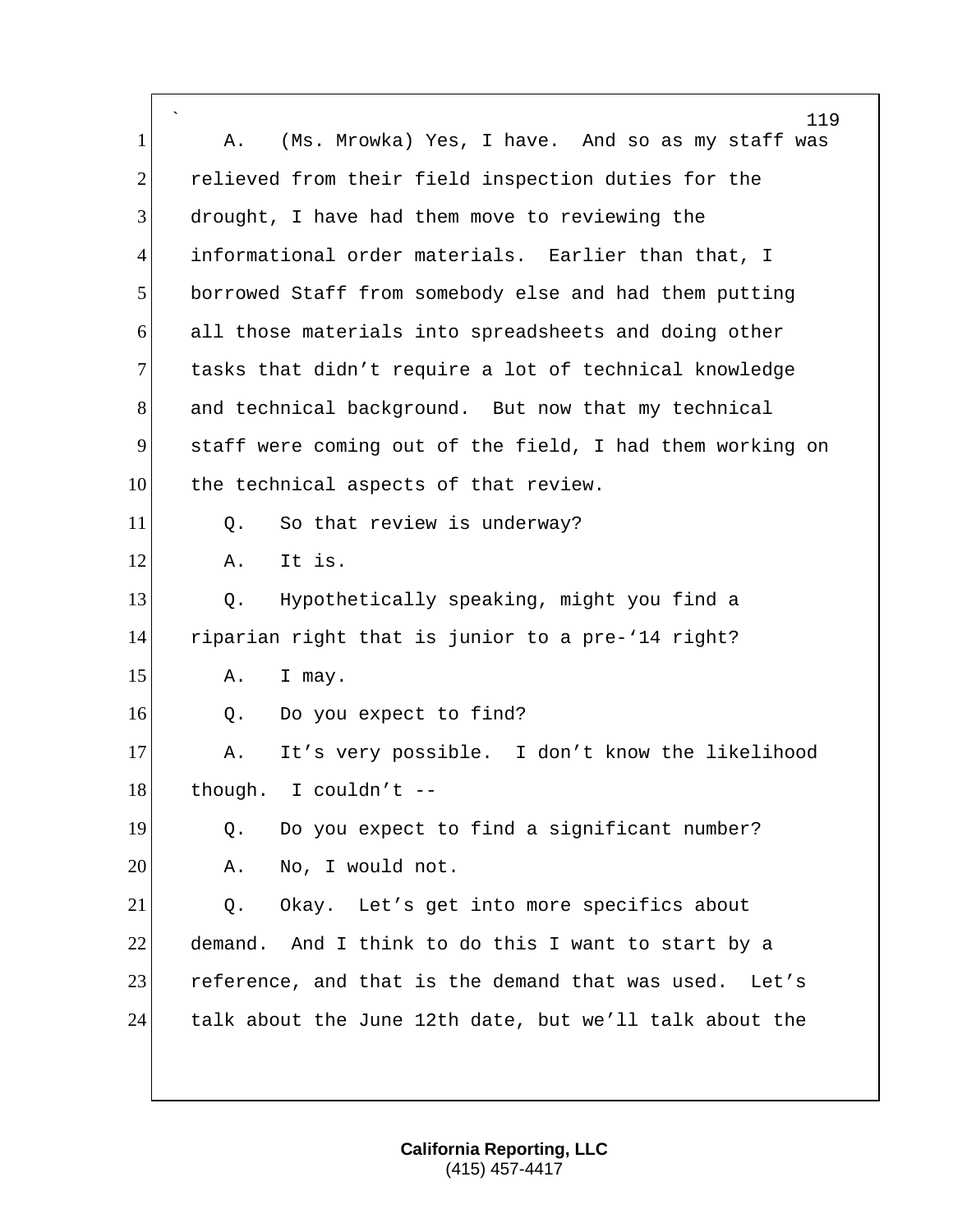` rest of the demand or how that gets updated soon, but just for a reference part. On the chart, it's WR-48 as I recall, there's a list of -- for demand. What -- what was included in that, so we can talk about how you maybe updated or might update it now? 7 A. (Mr. Yeazell) June 12th. Q. That was the -- the riparian and the pre-'14 demands. The -- the average 2010 through 2013 demands, plus the 2014 demands for those that reported under the -- the 2015 Information Order. Yes. 12 A. Can one of you, maybe it's Mr. Coats --**HEARING OFFICER DODUC:** I'm sorry. Let me -- let 14 me stop and make sure I understand. 15 Put your  $-$  go ahead and put that up, Mr. Buckman. 17 So you're saying the demand reflected on this 18 chart is a demand as reported from the informational order? MR. COATS: May I answer that? Okay. So the informational order required them, the recipients, to complete their 2014 actual uses in advance 23 of the June 30th, 2015 date. So that was done. In addition, it also asked them to project their 25 2015 entire year, along with once an actual amount of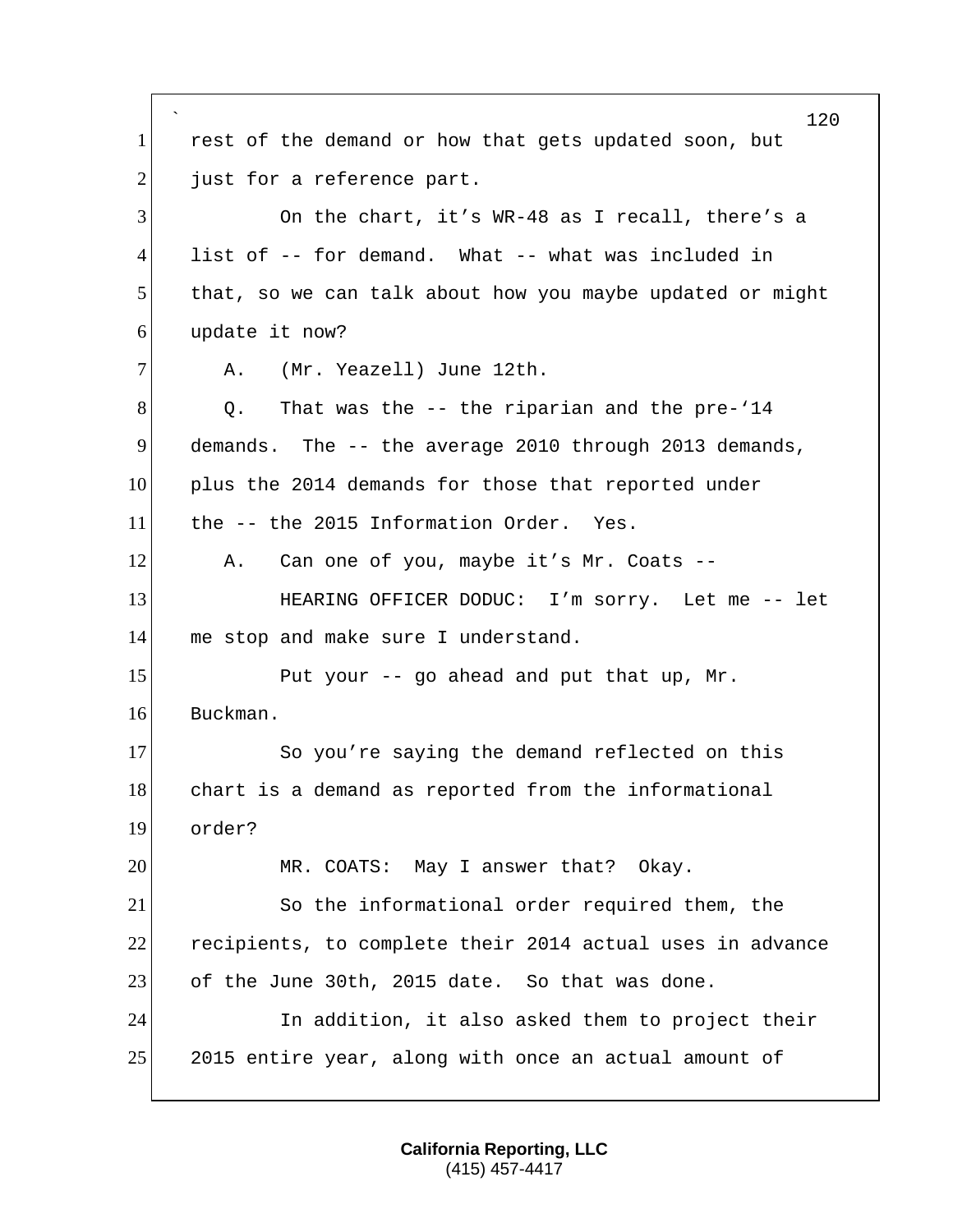` 121 1 water had been used for a month, the following month on 2 the 6th in arrears they were required to report that. 3 HEARING OFFICER DODUC: Okay. 4 MR. COATS: So this graph has their 2014 actual 5 use, which was due March 6th. So by this time we had all  $6$  of that data incorporated in there. 7 HEARING OFFICER DODUC: Actual demand from 2014? 8 MR. COATS: 2014, which was the last year's use, 9 correct. 10 BY MR. TAURIAINEN: 11 Q. I just want to make sure to clarify, what 12 recipients -- who received the informational order  $13$  that  $-$ 14 A. So the informational order was sent to, I think 15 around 1,061 statement holders which are riparian and 16 pre-'14 claims of right in the Sacramento, San Joaquin 17 and Delta Watershed, the top 90 percent being the amount 18 of reported use. 19 Q. Of 90 percent by volume? 20 A. Correct.  $21$  Q. So as -- as this reference, maybe for the next --22 Mr. Yeazell, you've described a number, and I won't ask 23 you to restate them and I won't restate them, but your 24 testimony describes adjustments to demand. 25 A. Correct.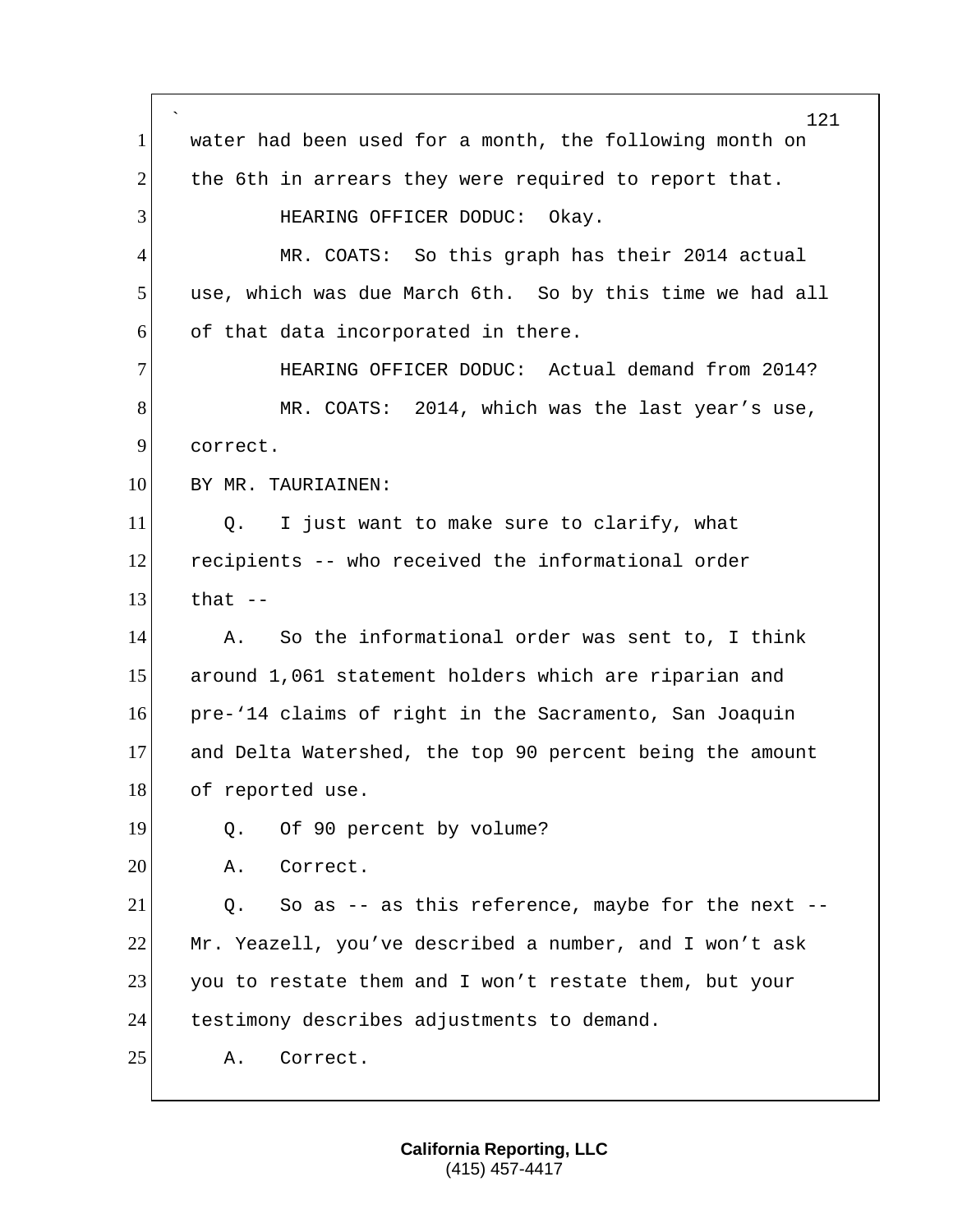| $\mathbf{1}$   | 122<br>And would this -- this demand information have<br>Q. |
|----------------|-------------------------------------------------------------|
| $\overline{2}$ | been subject to adjustments? I won't specify. I won't       |
|                |                                                             |
| 3              | ask you to specify.                                         |
| $\overline{4}$ | Yes.<br>Α.                                                  |
| 5              | Can we see WR-52?<br>Q.                                     |
| 6              | HEARING OFFICER DODUC: Sorry. Before you move               |
| 7              | off this chart, the demand reflected here is demand from    |
| 8              | 2014 as reported as a consequence of the informational      |
| 9              | order, and this demand has also been adjusted?              |
| 10             | MR. YEAZELL: I can -- okay. So the -- the                   |
| 11             | original demand was the average 2010 through 2013 for --    |
| 12             | for everything. That -- that was a starting point as the    |
| 13             | original demand. For this particular graph -- just for      |
| 14             | the -- those who reported under the -- under the            |
| 15             | information order, their demands, their average 2010        |
| 16             | through 2014 demands were replaced with the actual 2014     |
| 17             | demands that represent -- that -- so --                     |
| 18             | HEARING OFFICER DODUC: What is on this chart                |
| <u>19</u>      | that reflects demand?                                       |
| 20             | MR. YEAZELL: The shaded areas.                              |
| 21             | HEARING OFFICER DODUC: And that demand is the               |
| 22             | demand from 2014?                                           |
| 23             | MR. YEAZELL: It's -- it's a hybrid. It's -- for             |
| 24             | those, because it's --                                      |
| 25             | MR. COATS: So again --                                      |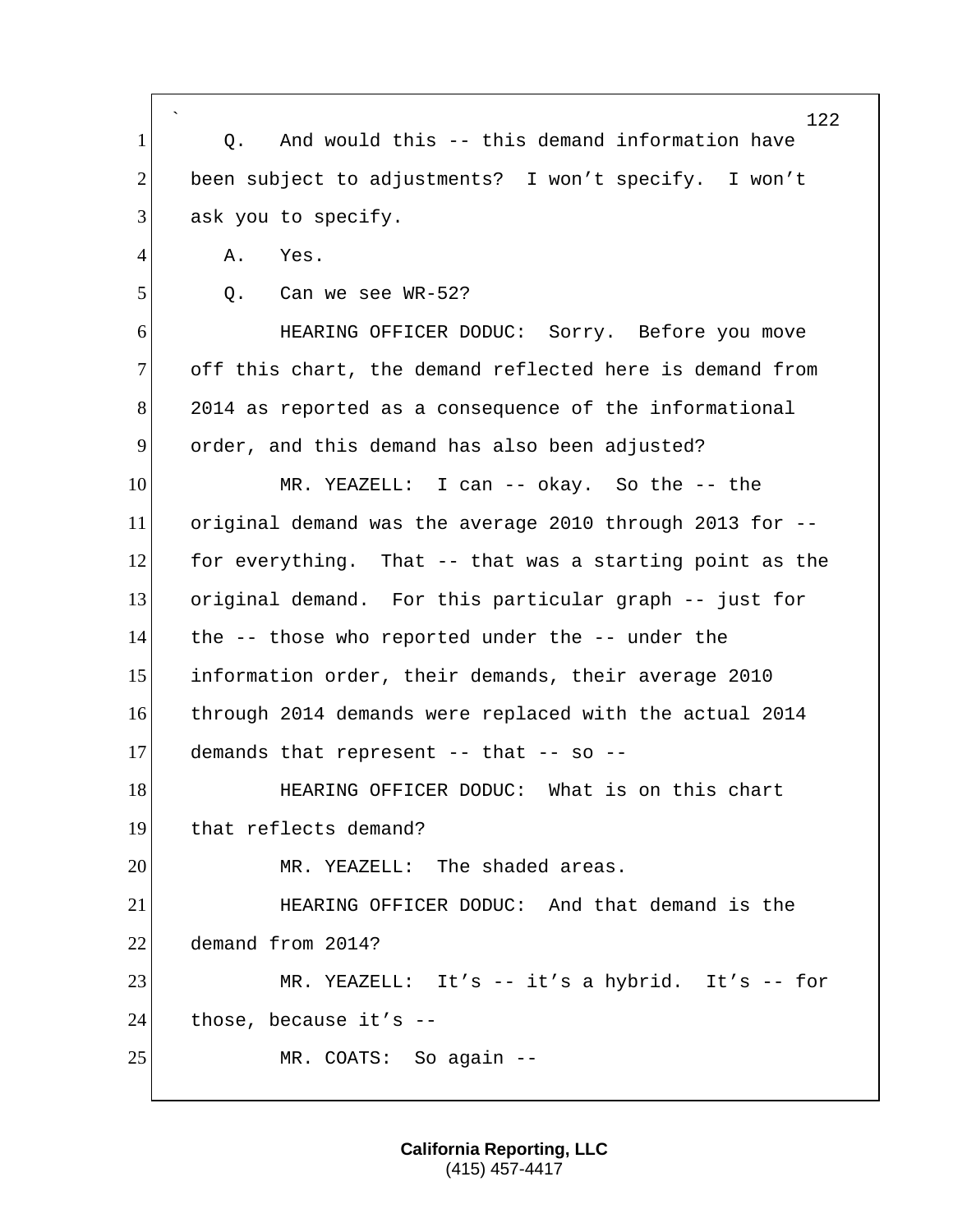` 123 1 MR. TAURIAINEN: So I think I might be able to  $2$  ask a clarifying question. 3 BY MR. TAURIAINEN: 4 Q. Brian, you just said that only the top 90 percent 5 by volume got the information order? 6 A. (Mr. Coats) Correct.  $7$  O. Where did the data for the rest of the  $-$ - the 8 seniors come from? And by seniors, I mean pre-1914 and 9 riparian? 10 A. That was there for your average. 11 0. What four years? 12 A. From 2010 to 2013. 13 O. Where did you get that from? 14 A. That was from eWRIMS.  $15$  O. So this data includes for the bottom nine  $-$ -16 bottom ten percent by volume of those senior demand 17 claimants, this -- this four-year rolling average from 18 eWRIMS? 19 A. Correct.  $20$   $\hskip1cm$  0. And it was -- describe then what you did with the 21 2014 demand data from the information order. 22 A. (Mr. Yeazell) Then I replaced -- those who 23 reported for the 2014 Information Order, I replaced 24 their -- their average demands with the 2014 reported 25 demands.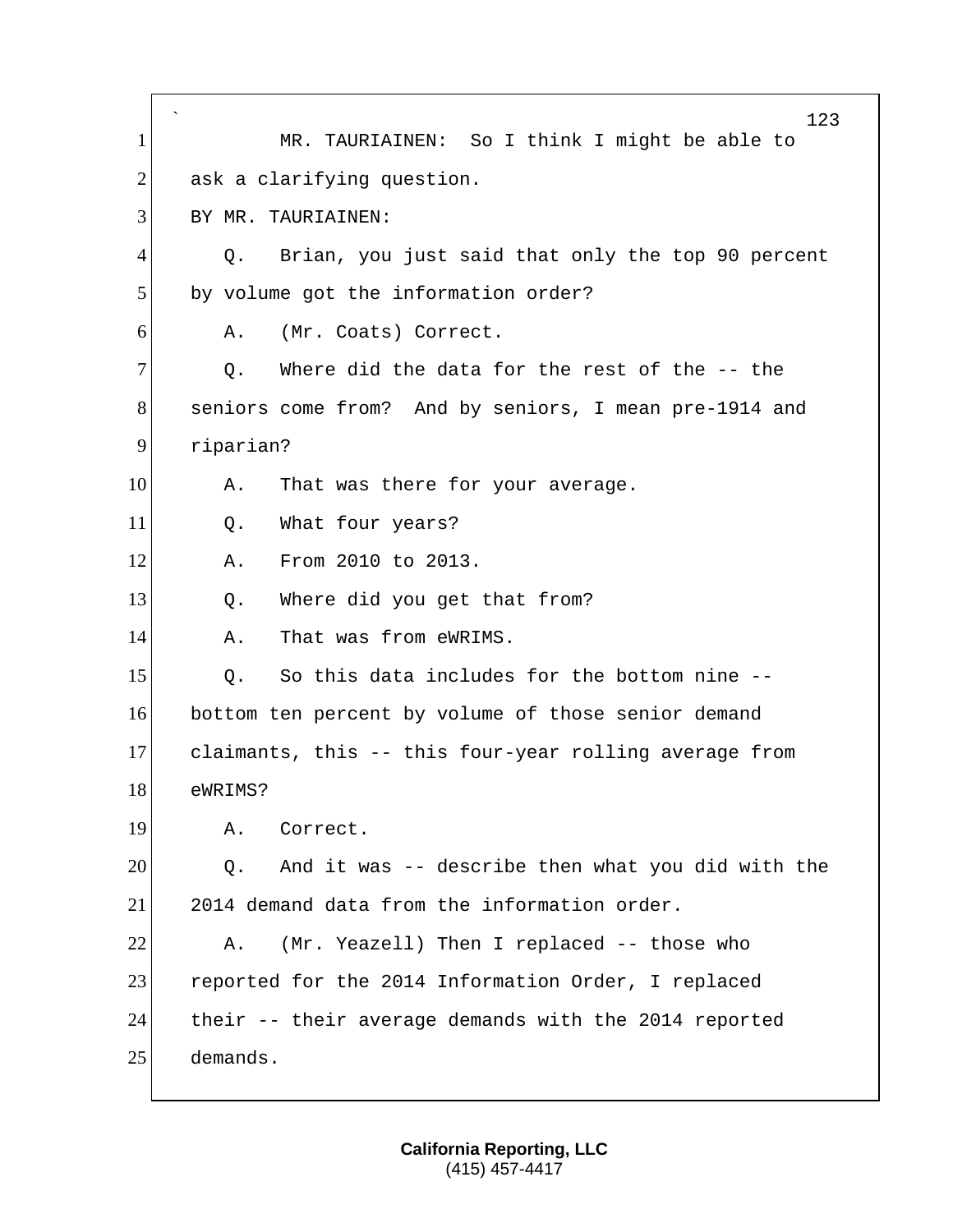|                | 124                                                       |
|----------------|-----------------------------------------------------------|
| 1              | One -- one -- another clarifying point. When do<br>Q.     |
| $\overline{2}$ | the senior right holders, and, Brian, I think a minute    |
| 3              | ago you mentioned they're -- they're called statement     |
| $\overline{4}$ | filers.                                                   |
| 5              | (Mr. Coats) Correct.<br>Α.                                |
| 6              | When do they file their statements?<br>Q.                 |
| 7              | Those statements are due every three years. And<br>Α.     |
| 8              | they're due on June 30th of that particular year.         |
| 9              | All of them submit a statement on the same year?<br>Q.    |
| 10             | No.<br>Α.                                                 |
| 11             | A third submit on one year for those three years<br>Q.    |
| 12             | past, and then it rolls every year for the next           |
| 13             | successive three.                                         |
| 14             | But the top 90 percent by volume that receive the<br>Q.   |
| 15             | information order, is that -- was that sent out to people |
| 16             | based on when their next statement was due?               |
| 17             | No.<br>Α.                                                 |
| 18             | Got it. So whether they needed -- I don't want<br>Q.      |
| 19             | to be testifying or asking too leading questions, but     |
| 20             | the -- the -- would every one of the top 90 percent by    |
| 21             | volume of the -- the senior right holders have been       |
| 22             | expected to submit that data in 2015 --                   |
| 23             | Yes, if they were --<br>Α.                                |
| 24             | -- pardon, pardon -- without the information<br>Q.        |
| 25             | order.                                                    |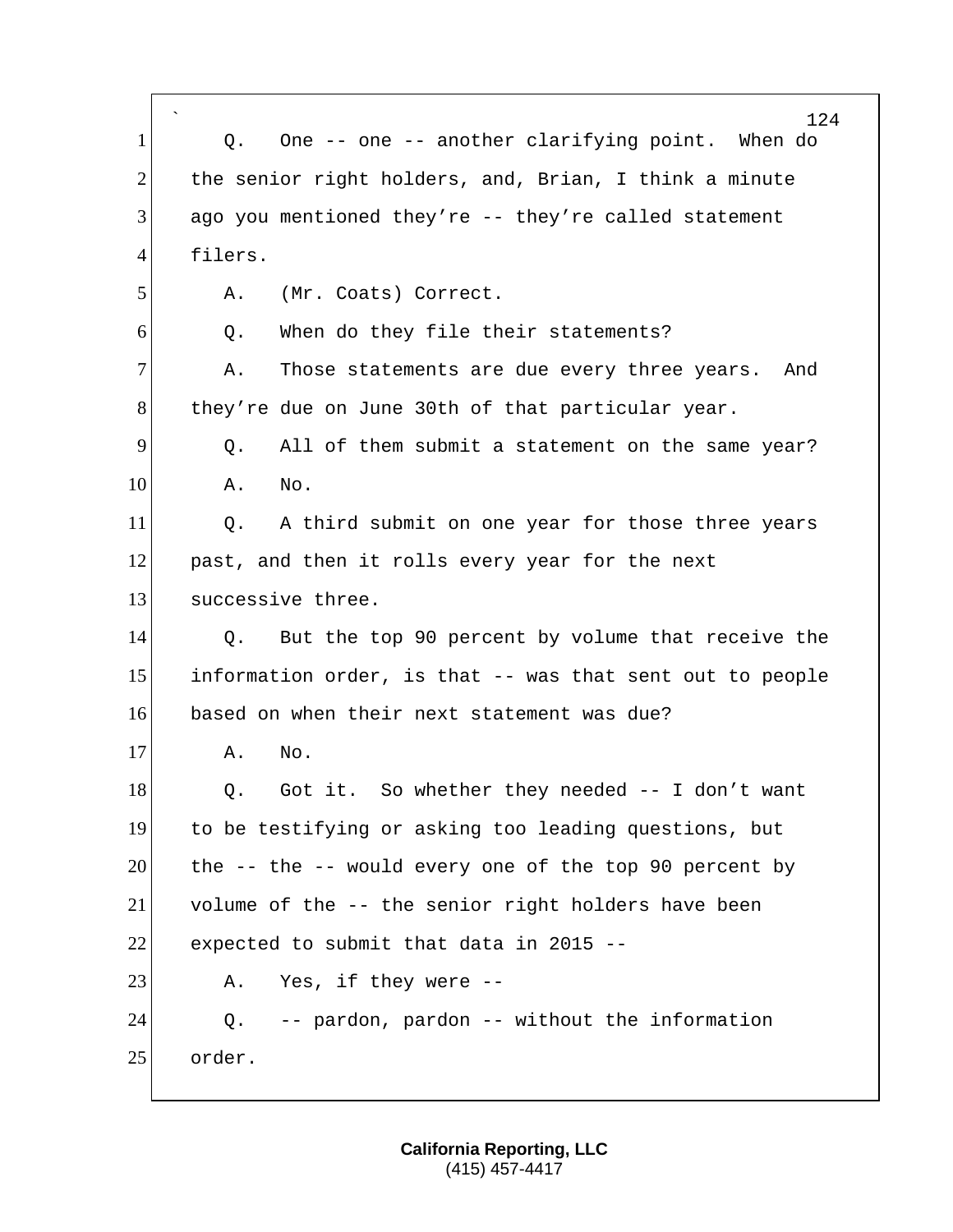|                |                                                           | 125 |
|----------------|-----------------------------------------------------------|-----|
| 1              | No, just a third. Correct.<br>Α.                          |     |
| $\overline{2}$ | Another third?<br>Q.                                      |     |
| 3              | But even then, those that submitted on the third<br>Α.    |     |
| $\overline{4}$ | weren't expected to submit it in advance of the June 30th |     |
| 5              | deadline.                                                 |     |
| 6              | Without the information order?<br>Q.                      |     |
| $\tau$         | Correct.<br>Α.                                            |     |
| 8              | With the information order you got more demand<br>Q.      |     |
| 9              | faster?                                                   |     |
| 10             | Exactly.<br>Α.                                            |     |
| 11             | That 2014 demand data for those recipients who<br>Q.      |     |
| 12             | received it, and let me risk paraphrasing some of your    |     |
| 13             | testimony, who received it and had responded by this      |     |
| 14             | date, is that -- that's what's included in the demand?    |     |
| 15             | Yes.<br>Α.                                                |     |
| 16             | Jeff, when -- when you say other adjustments, I<br>Q.     |     |
| 17             | think your -- your testimony talk about, you know,        |     |
| 18             | removing duplicates in power and things like that?        |     |
| 19             | Correct.<br>Α.                                            |     |
| 20             | This demand database that this information was<br>Q.      |     |
| 21             | pulled from, is that the same database that you would     |     |
| 22             | have the post-'14 rights in?                              |     |
| 23             | (Mr. Yeazell) Yeah. The entire data is -- set is<br>Α.    |     |
| 24             | there.                                                    |     |
|                |                                                           |     |
|                |                                                           |     |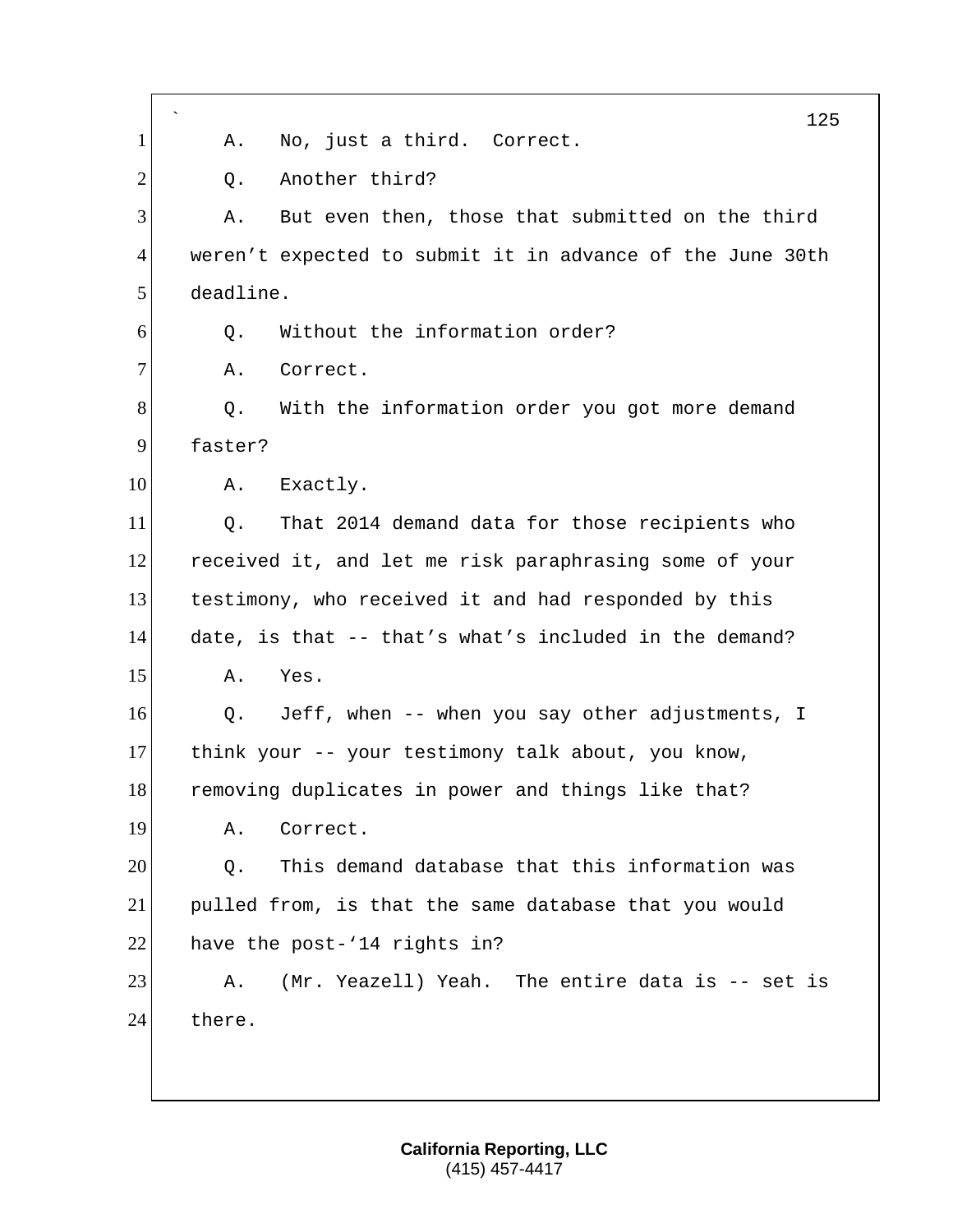| $\mathbf 1$    | $\hat{}$<br>126<br>MR. TAURIAINEN: So in theory you could put post- |
|----------------|---------------------------------------------------------------------|
| $\overline{2}$ | '14 -- let's, for example, bring up WR-47.                          |
|                |                                                                     |
| 3              | BY MR. TAURIAINEN:                                                  |
| 4              | And then what's the big -- the big dark shaded<br>Q.                |
| 5              | area?                                                               |
| 6              | That represents the post-'14 demand.<br>Α.                          |
| 7              | So you pulled it from the same type of database?<br>Q.              |
| 8              | Correct.<br>Α.                                                      |
| 9              | MR. TAURIAINEN: Back to the 48 please.                              |
| 10             | BY MR. TAURIAINEN:                                                  |
| 11             | Okay, so now we have, I think, hopefully a good<br>Q.               |
| 12             | basis for -- for what the demand was for June 12th.<br>And          |
| 13             | let's talk about how you would -- would have -- would be            |
| 14             | able to update it today.                                            |
| 15             | Would -- Brian, I think you mentioned it but I                      |
| 16             | want to make sure we're clear, what actual diversion data           |
| 17             | after 2014 did the information order recipients need to             |
| 18             | submit?                                                             |
| 19             | (Mr. Coats) So they were required to submit two<br>Α.               |
| 20             | things, one was their projected use, and then their                 |
| 21             | actual use on a monthly basis.                                      |
| 22             | What is their projected use and when? Compound<br>Q.                |
| 23             | question. But what -- what is their projected use?                  |
| 24             | So by March 6, those in -- in receipt of the<br>Α.                  |
| 25             | information order were required to submit the 2015                  |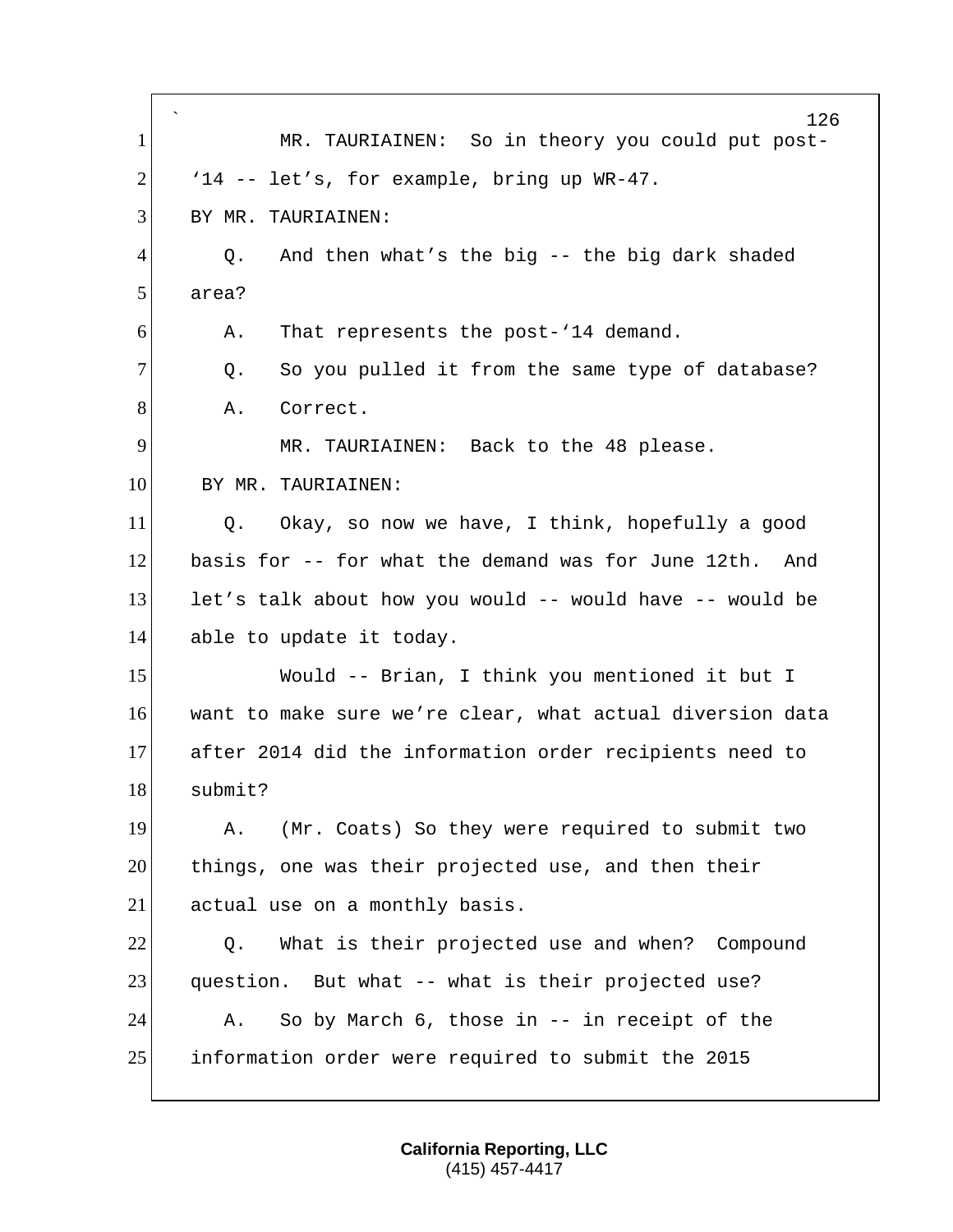` 127 1 projected use by month for the entire year. And then as  $2$  a qualifier to make sure they report their actual use, a 3 month in arrears due on the 6th of every month.  $4$  Q. You say a month in arrears that's due on the 6th. 5 What month would they be submitting the data for? 6 A. So if they had actual March data, they were  $7$  required to  $-$  to actually report that by April 6th. 8 Q. By data, you mean their diversions for March? 9 A. Correct. 10 Q. So you received -- talk about what -- maybe, I 11 don't know if you have a percentage-wise, but did the 12 information order get a big response? 13 A. I think we had a very large response, yes. 14 Q. Percentage-wise? 15 A. Not the exact percentage, but I want to say over 16 90 percent. 17 Q. And with the monthly ongoing diversion data 18 reporting, did that level of -- of reporting percentage 19 continue?  $20$  A. I'll have to let Jeff answer that. 21 (Mr. Yeazell) I believe so, yes. There may have  $22$  been a month here or there missing, but, yes  $-$ 23 Q. Now I'm specifically --24 A. -- on individual.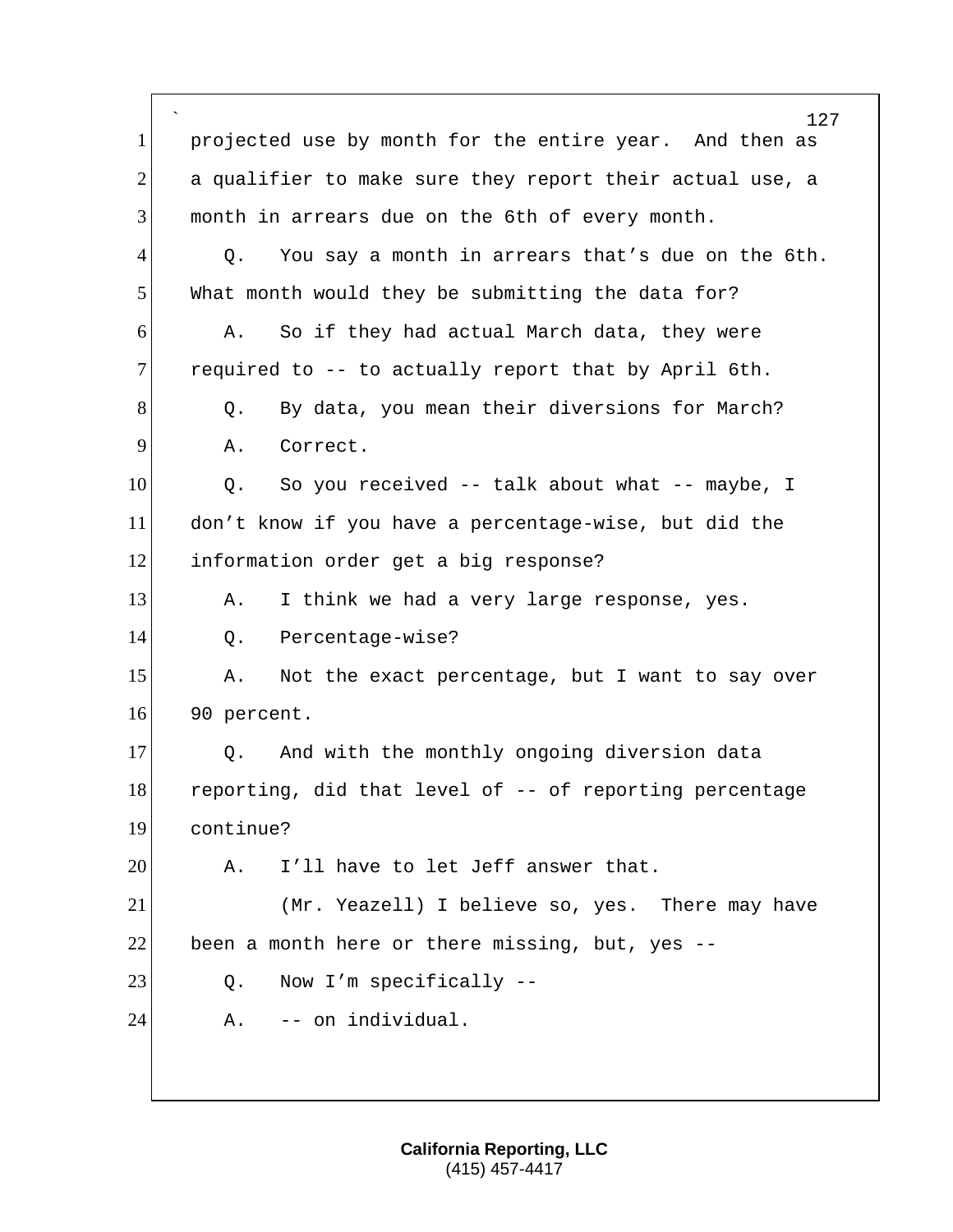| $\mathbf{1}$   | 128<br>-- talking about May 1st through November 2nd,<br>Q. |
|----------------|-------------------------------------------------------------|
| $\overline{2}$ | and then specifically within that June 13th through June    |
| 3              | 24th.                                                       |
| 4              | Yes.<br>Α.                                                  |
| 5              |                                                             |
|                | MR. TAURIAINEN: Okay. The $--$ now I'd like $--$            |
| 6              | could we look briefly, unless there are any other           |
| 7              | questions on this one, can we look at WR-52? Okay.          |
| 8              | BY MR. TAURIAINEN:                                          |
| 9              | And I think this question is for Mr. Yeazell.<br>Q.         |
| 10             | Mr. Yeazell, is the -- first of all, let's --               |
| 11             | what does the dark shaded area represent in this?           |
| 12             | (Mr. Yeazell) The upper dark shaded area, that's<br>Α.      |
| 13             | the -- that represents the pre-'14 demand.                  |
| 14             | And below it is the lighter shaded area.<br>Q.              |
| 15             | That's the riparian demand.<br>Α.                           |
| 16             | Is the demand $--$ we're going to $--$ I'm going to<br>Q.   |
| 17             | talk about it graphically, but I think we're talking        |
| 18             | about the database that underlies the graph.                |
| 19             | Is the demand the same on this chart as it was on           |
| 20             | the -- the June 12th notice chart that is WR-47?            |
| 21             | Α.<br>No.                                                   |
| 22             | It's different?<br>Q.                                       |
| 23             | It's different.<br>Α.                                       |
| 24             | What is different about it?<br>Q.                           |
|                |                                                             |
|                |                                                             |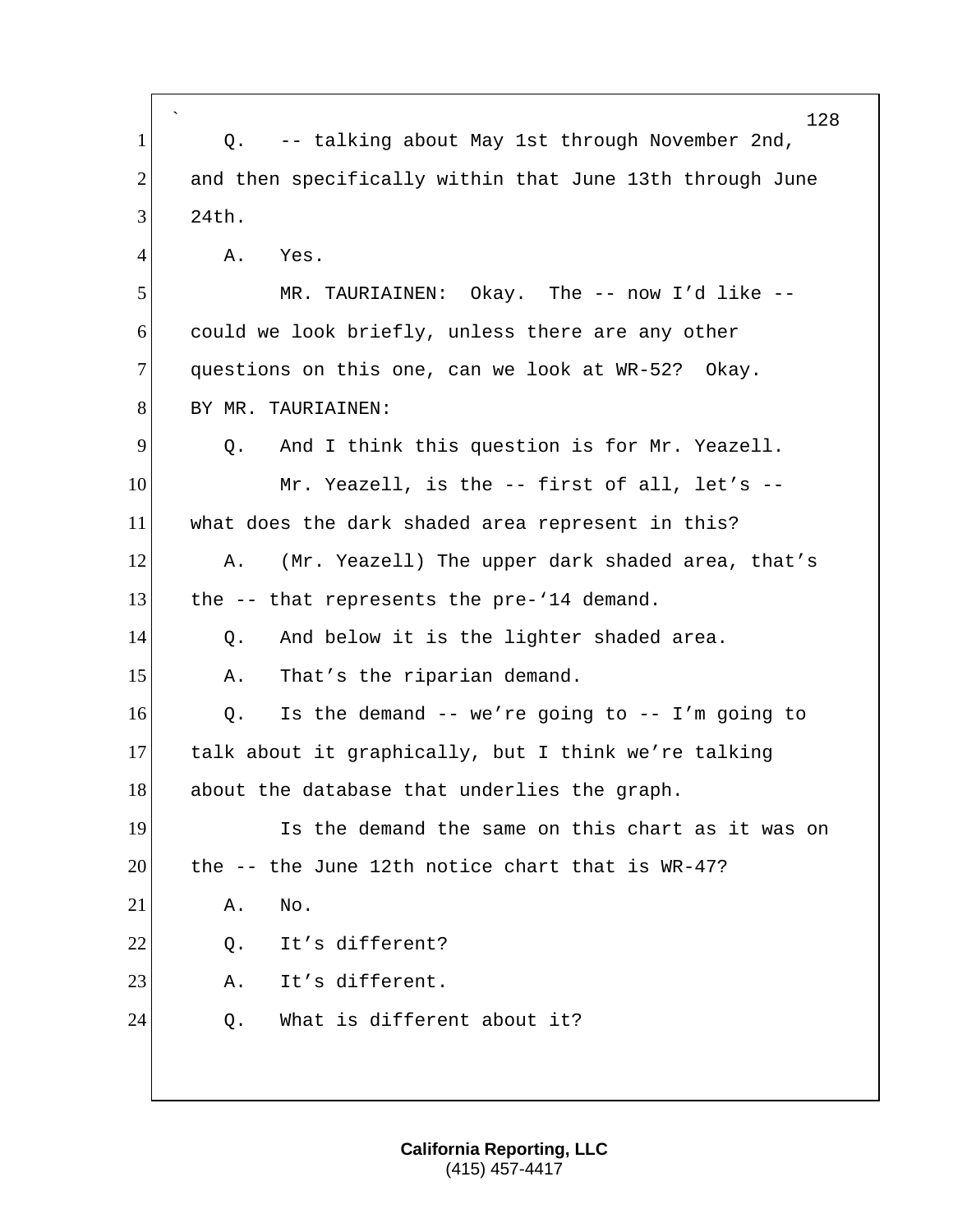` 129 1 A. That, as I stated in my testimony on Monday, that 2 incorporates some additional adjustments that were 3 missing from the June 12th data spreadsheet. 4 Q. Adjustments from -- relative to what? 5 A. Oh, from stakeholders' requests. And also I 6 removed some revoked or inactive demands that have 7 been -- that were identified as revoked or inactive since 8 I created the previous WRUDS dataset.  $9$  Q. Did it -- did it -- and when did you make this? 10 When did you make this demand database? 11 A. The underlying demand database?  $12$  0. Yeah. 13 A. That was the June 15th version, I believe. 14 Q. Okay. So even though this chart is -- is marked 15 as August 19th? And I'm looking in the lower right-hand 16 corner of it. 17 A. Right. But the underlying demand data is the 18 June -- 19 0. Well --20 A. -- June 15th. 21 Q. Pardon. Okay. Oh, June 15th. And you -- 22 forgive me. 23 Why is it the June 15th database? 24 A. That supersedes the June 9th dataset that I used 25 for the June 12th graph.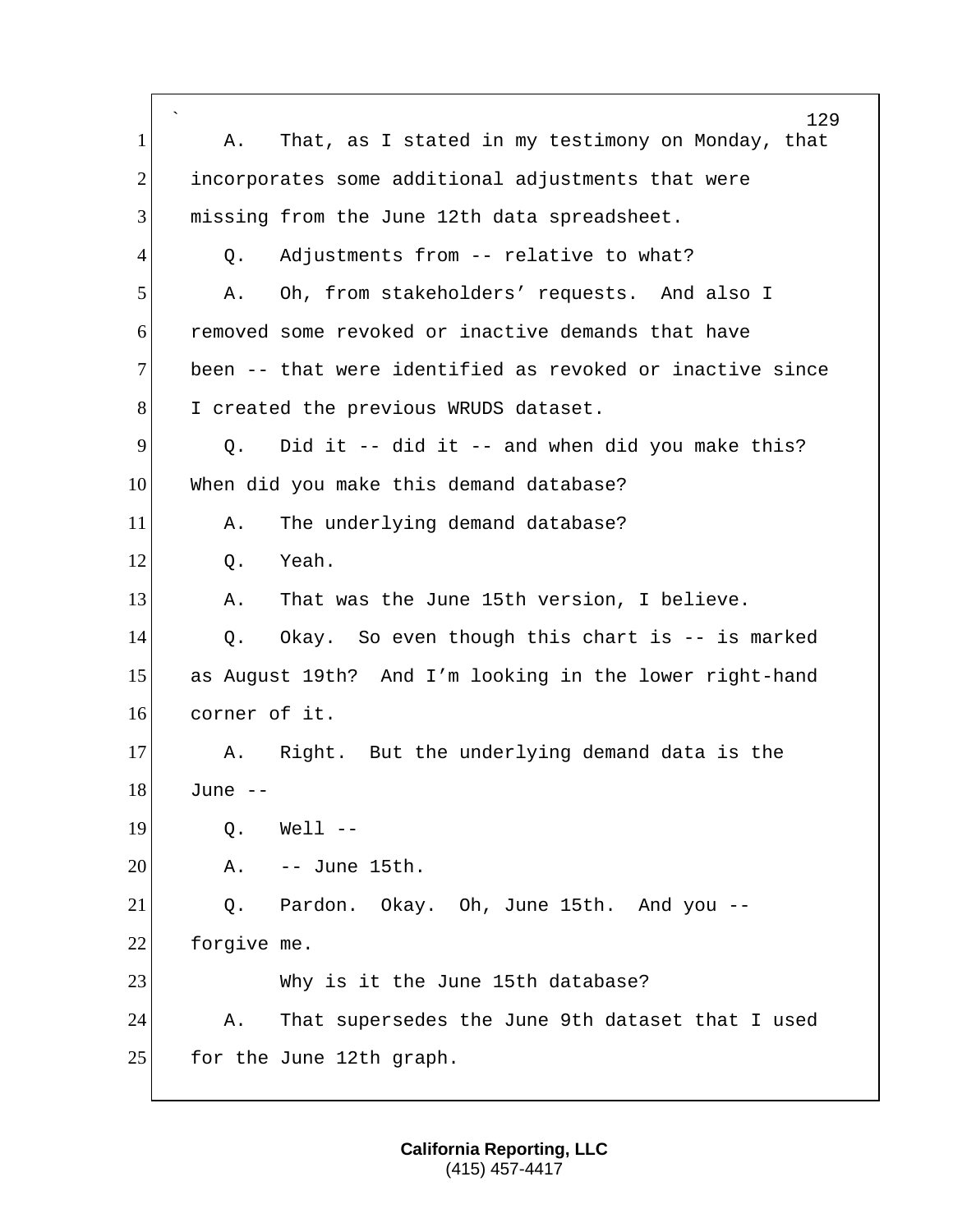|              | 130                                                       |
|--------------|-----------------------------------------------------------|
| $\mathbf{1}$ | And I believe you explained this, but what --<br>Q.       |
| 2            | I explained this in my testimony on Monday.<br>Α.         |
| 3            | Yeah.<br>Q.                                               |
| 4            | Α.<br>Yes.                                                |
| 5            | I just -- I don't want to quote you, but it was<br>Q.     |
| 6            | overwritten by June 15th?                                 |
| 7            | Correct.<br>Α.                                            |
| 8            | But other than these adjustments that -- that you<br>Q.   |
| 9            | did to this, was it different in any way from June 9th?   |
| 10           | The demand side? I don't believe so.<br>Α.                |
| 11           | MR. TAURIAINEN: The -- what I'd like to do now            |
| 12           | is asked Mr. Yeazell to eyeball what it would look like   |
| 13           | if we added 2,252 CFS to this. And what I would first of  |
| 14           | all talk to Mr. Yeazell.                                  |
| 15           | When you were cross-examined on Monday regarding          |
| 16           | WR-47 -- can we go back to 47, just briefly -- 48, that's |
| 17           | right. You had it right. I'm sorry. I was wrong.          |
| 18           | BY MR. TAURIAINEN:                                        |
| 19           | What is the -- the latest day that this daily<br>Q.       |
| 20           | full natural flow plot has?                               |
| 21           | June 7th, 2015.<br>Α.                                     |
| 22           | Can you roughly estimate where that is, the --<br>Q.      |
| 23           | It was 11,000-ish, somewhere --<br>Α.                     |
| 24           | Add 2,252 to 11,000.<br>Q.                                |
|              |                                                           |
|              |                                                           |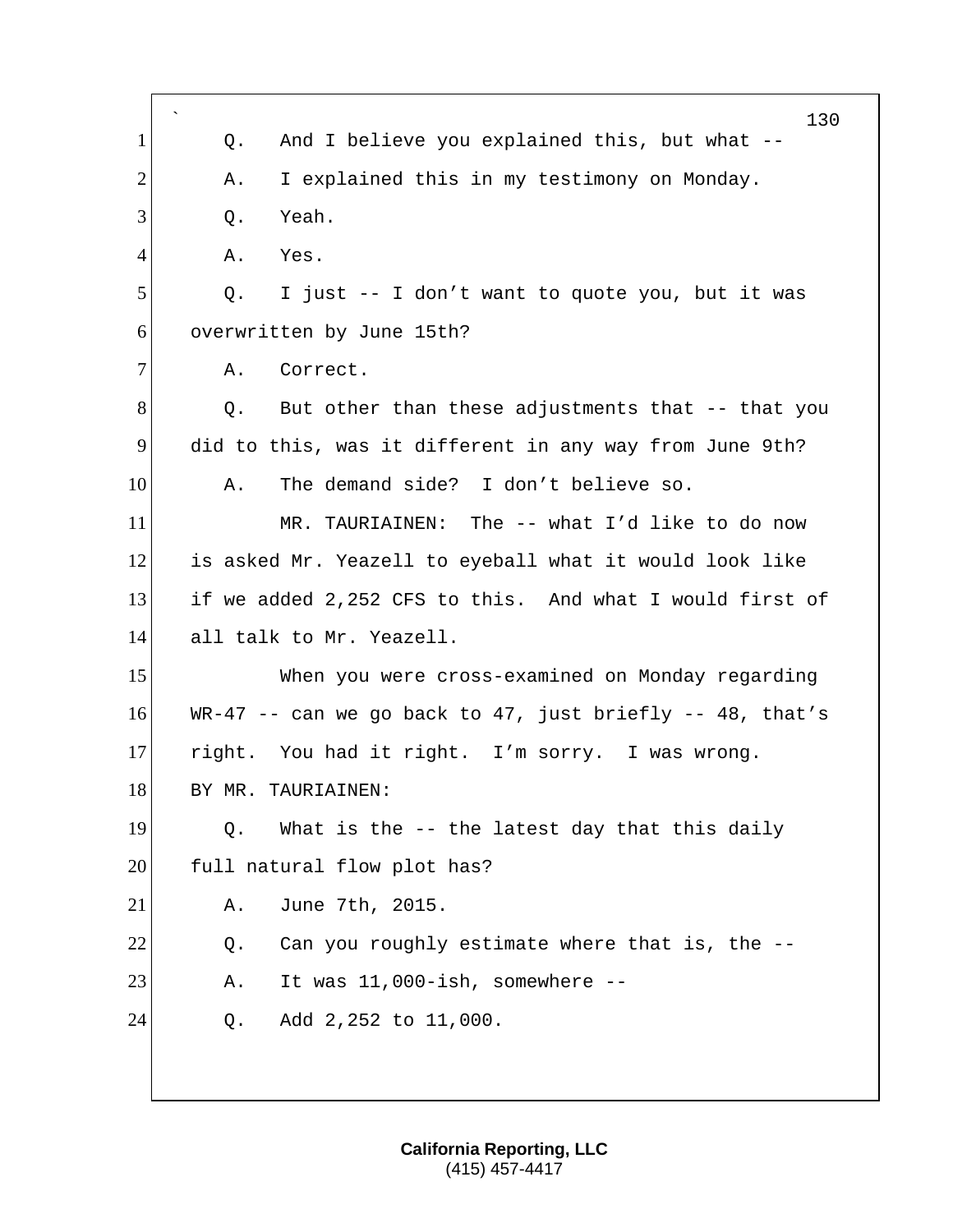` 131 1 A. I can't do math under pressure. 11,000? About  $2$  13,250. 3 MR. TAURIAINEN: And can you -- I know we're 4 eyeballing. And maybe, Mr. Buckman, if you can zoom in 5 on the part of June where it says "Pre-'14 demand through 6 1902?" 7 BY MR. TAURIAINEN: 8 Q. Can you eyeball where that red dashed line is? 9 A. (Mr. Yeazell) Just around 13,070-ish, somewhere 10 between 13,000 and 14,000. 11 Q. Say 13,750 maybe? I don't want to speak for you,  $12$  but  $-$ 13  $\vert$  A. I'm going to -- I -- yeah. 14 Q. Okay. Very roughly then, Ms. Spaletta asked you 15 to subtract, I believe it was 740 CFS from that demand 16 amount.  $17$  A. From  $-$ 18 Q. The red dash. 19 A. -- the red? Okay. Do you want me to do the math  $20$  or are you asking me to  $-$ 21 Q. If you -- if you need to. But you said, I think, 22 between 13,000 and 14,000 -- 23 A. Right. 24 Q. -- or 13,500 and 14,000, I think is what you -- I  $25$  don't remember exactly what you said, but  $-$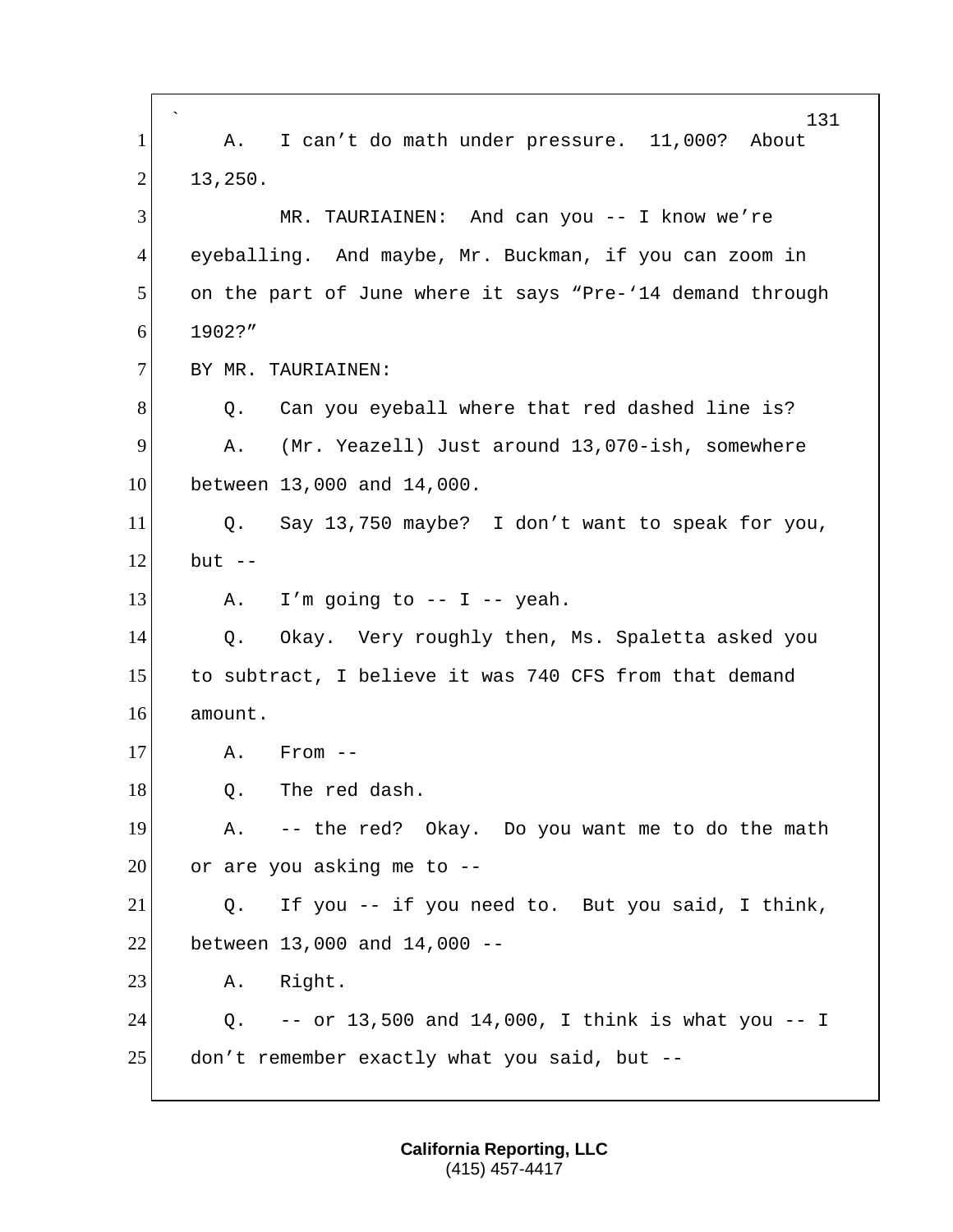` 132 1 | A. I would say 13,000 minus 750 --2 MR. KELLY: I actually think I might have lost 3 the question. Can I get a clarification on the question? 4 MR. TAURIAINEN: Let me -- let me go --5 HEARING OFFICER DODUC: Yeah. And I think the 6 pointer is in the wrong spot. 7 MR. TAURIAINEN: Yeah. Yeah. 8 **BEARING OFFICER DODUC:** So that's confusing 9 things. 10 MR. TAURIAINEN: Well, what we're looking at is, 11 if you could zoom in on  $-$ - center on that, where that 12 little arrow that says "Pre-'14 demand through 1902" is 13 coming down? 14 BY MR. TAURIAINEN:  $15$  Q. What month is that  $-$  does that represent? 16 A. (Mr. Yeazell) That is June.  $17$  Q. So where the  $-$ - where the chart says pre-'14 18 demand through 1902. 19 And, Mr. Buckman, would you scroll down just a  $20$  little bit so we can see white above the top of the  $-$ -21 the burnt orange? Other direction please. There we go. 22 BY MR. TAURIAINEN: 23 Q. Let's -- let's -- let's look at this from a 24 different direction. What is the red dashed line?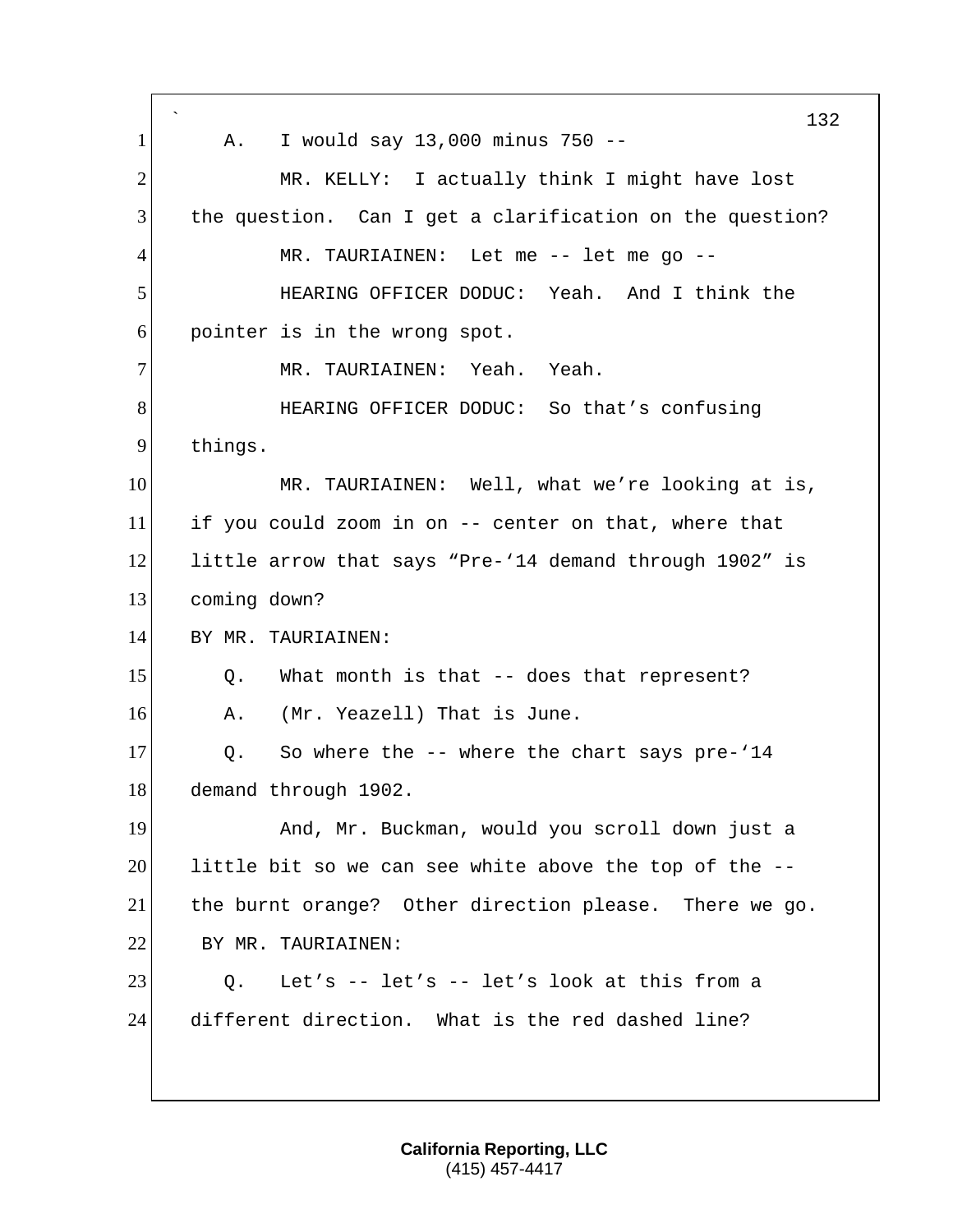|                | 133                                                           |
|----------------|---------------------------------------------------------------|
| 1              | (Mr. Yeazell) That's the line that represents the<br>Α.       |
| $\overline{2}$ | demand up through the 1902 priority.                          |
| 3              | So what demand would be right above that line,<br>Q.          |
| $\overline{4}$ | that red dashed line?                                         |
| 5              | 1903 priority demand.<br>Α.                                   |
| 6              | What demand would be at the very top for June of<br>Q.        |
| 7              | the dark shaded area?                                         |
| 8              | That would be 1914.<br>Α.                                     |
| 9              | What right priority is Byron Bethany?<br>Q.                   |
| 10             | 1914.<br>Α.                                                   |
| 11             | Okay. Let's $--$ and I want $--$ I want to do this<br>Q.      |
| 12             | because I think it's important to clarify what your           |
| 13             | cross-examination was on Monday. If -- so earlier, a          |
| 14             | couple minutes ago, you added 2,252 to what I think you       |
| 15             | said was roughly 11,000 CFS for the June 7th plot point,      |
| 16             | the June 7th daily full natural flow?                         |
| 17             | Correct.<br>Α.                                                |
| 18             | Which, just for clarification, that's the end of<br>$\circ$ . |
| 19             | that blue line?                                               |
| 20             | MS. SPALETTA: Clarify for the record which graph              |
| 21             | we are adding this to, what the name of the exhibit is.       |
| 22             | MR. TAURIAINEN: WR-48.                                        |
| 23             | HEARING OFFICER DODUC: It's 50. Oh, go ahead.                 |
| 24             | MR. TAURIAINEN: This is 48.                                   |
| 25             | HEARING OFFICER DODUC: Okay.                                  |
|                |                                                               |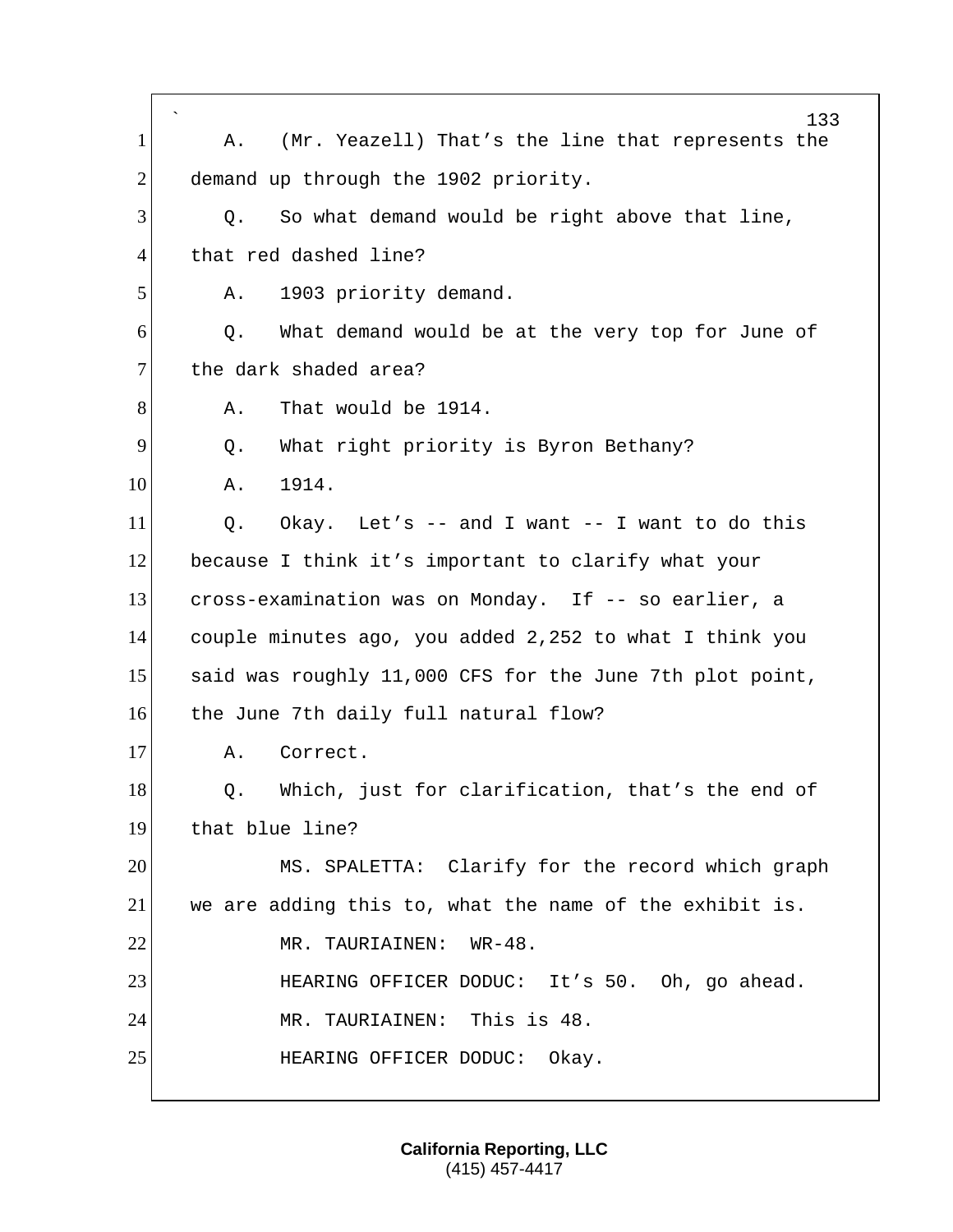` 134 1 MR. TAURIAINEN: This is the one that was the 2 subject of the cross-examination by Ms. Spaletta on 3 Monday. 4 MS. SPALETTA: Yes. I think the prior exhibit 5 you referenced was 52, so he record was confusing. So I 6 just want the record to reflect that this testimony is 7 relating to Exhibit 48. 8 MR. TAURIAINEN: Thank you. 9 BY MR. TAURIAINEN: 10 Q. Can you eyeball where the top of the dark orange 11 chart is in CFS? 12 A. (Mr. Yeazell) 16,000. 13 O. Okay. So can you eyeball what the rough 14 difference is in CFS between the red dashed line and the 15 top of the burnt orange chart? 16 A. Somewhere over 2,000 CFS. 17 Q. 2,000 CFS? So that represents the what? 18 A. The -- the amount of demand of 1903 and junior 19 rights' claims. 20 0. Up to 1914? 21  $\vert$  A. Up to  $\vert$  -- up to 1914. 22 O. Okay. So if you were to reduce, and I believe 23 you said roughly 16,000 for the top of the 1914 -- pre-24 '14s, Ms. Spaletta asked you to subtract 740 from that,  $25$  so use -- please use 16,000?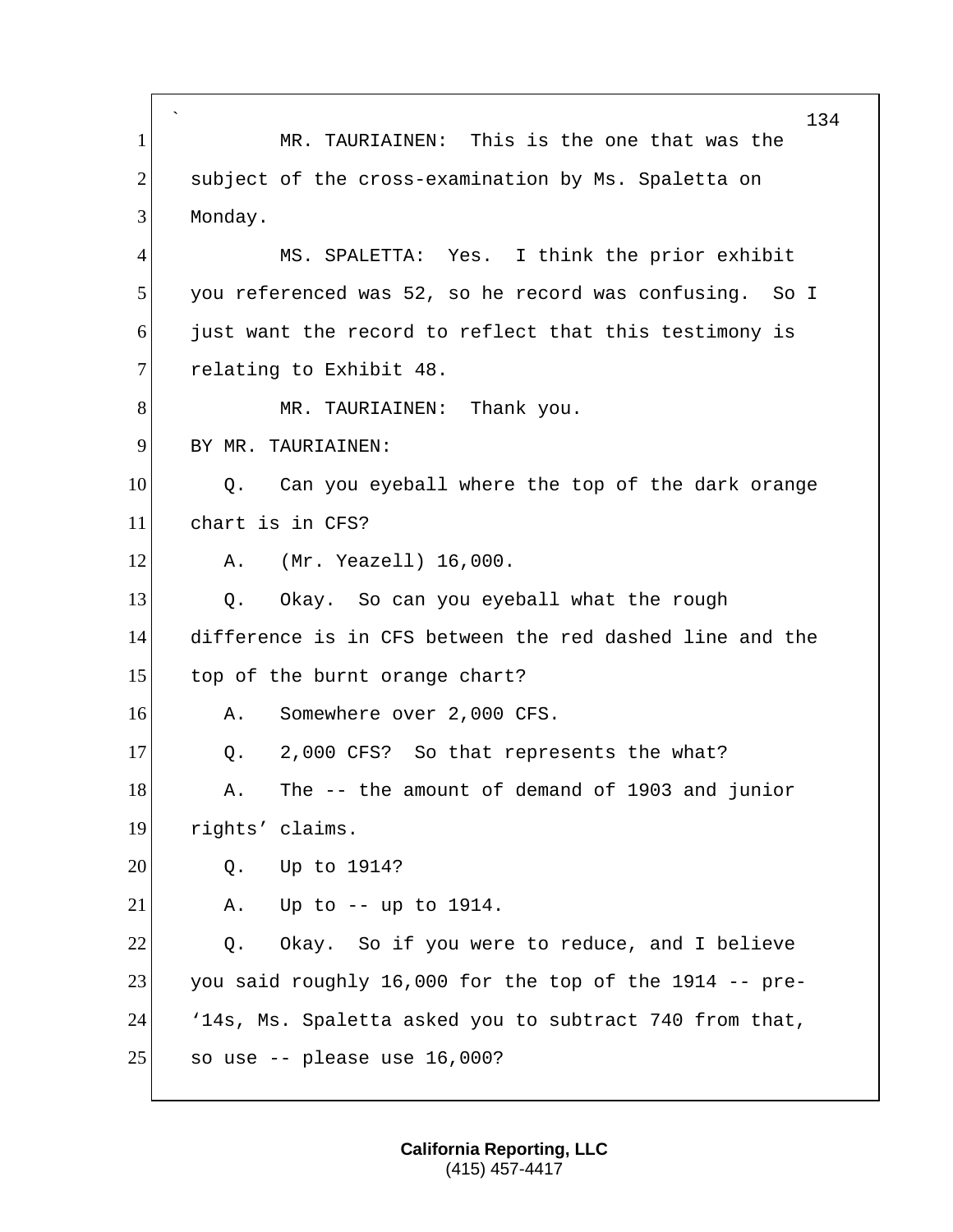|                |              |                                                          | 135 |
|----------------|--------------|----------------------------------------------------------|-----|
| 1              | Α.           | That would be 15,260.                                    |     |
| $\overline{2}$ | Q.           | Roughly 15,250 or 15,260.                                |     |
| 3              | Α.           | Correct.                                                 |     |
| $\overline{4}$ | Q.           | I appreciate your engineer precision.                    |     |
| 5              |              | What was the -- please remind me, for the June           |     |
| 6              |              | 7th full natural flow point I believe you said it was    |     |
| 7              |              | 11,000 plus 2,252 CFS, which is what Ms. Spaletta asked? |     |
| 8              | Α.           | Correct.                                                 |     |
| 9              | Q.           | What is that?                                            |     |
| 10             | Α.           | That was $--$                                            |     |
| 11             | Q.           | Can you do that just --                                  |     |
| 12             | Α.           | $-- 13,252.$                                             |     |
| 13             | Q.           | Okay. So what is the rough difference between            |     |
| 14             |              | what you just calculated as the adjusted demand for 1914 |     |
| 15             |              | and this adjusted supply for June 7th?                   |     |
| 16             | Α.           | About 2,000 CFS.                                         |     |
| 17             | Q.           | 2,000 CFS. Would you expect that the adjusted            |     |
| 18             |              | supply to reach a 1914 priority date?                    |     |
| 19             | Α.           | No.                                                      |     |
| 20             | Q.           | Are these the adjustments that Ms. Spaletta asked        |     |
| 21             | you to make? |                                                          |     |
| 22             | Α.           | No.                                                      |     |
| 23             | Q.           | And what is the last day of full natural flow on         |     |
| 24             | this chart?  |                                                          |     |
| 25             | Α.           | June 7th.                                                |     |
|                |              |                                                          |     |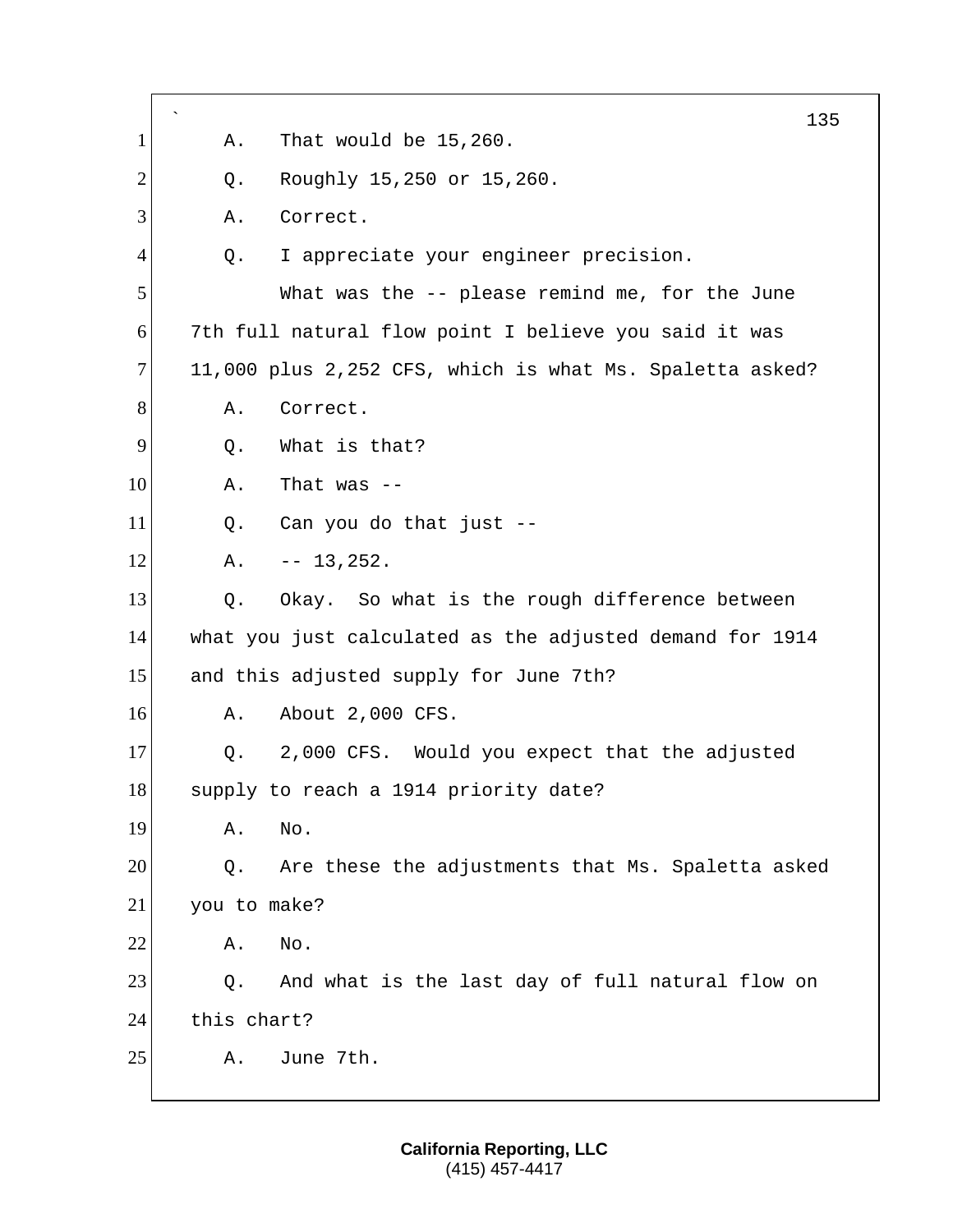| 1              | 136<br>June 7th. Okay.<br>Q.                            |
|----------------|---------------------------------------------------------|
| $\overline{2}$ | MR. TAURIAINEN: Let's go, please, to WR-52.<br>Now      |
| 3              | can we zoom in again on June? And I'll say for Mr.      |
| $\overline{4}$ | Buckman, it's the $-$ - it's the column that has the    |
| 5              | straight horizontal line through it -- vertical, pardon |
| 6              | me. A little flustered. And zoom in towards the top     |
| $\overline{7}$ | there.                                                  |
| 8              | BY MR. TAURIAINEN:                                      |
| 9              | What does, Mr. Yeazell, what does that purple<br>Q.     |
| 10             | vertical line represent?                                |
| 11             | That represents June 12th, the day the water<br>Α.      |
| 12             | unavailability notices were issued.                     |
| 13             | Okay. And then what did the -- I want to draw<br>Q.     |
| 14             | your attention to the -- the sloping dashed lines that  |
| 15             | are to the right of the vertical line. What do the big  |
| 16             | dots on those lines represent?                          |
| 17             | Those represent the adjustments.<br>Α.                  |
| 18             | Which day?<br>Q.                                        |
| 19             | Pardon me? Oh, I'm -- June 15th. Those are the<br>Α.    |
| 20             | Those are plotted on the 15th of each month.<br>15th.   |
| 21             | So for -- for this chart, that big dot on either<br>Q.  |
| 22             | one of the sloped lines that's just to the right of the |
| 23             | vertical purple line is June 15th?                      |
| 24             | Α.<br>Correct.                                          |
| 25             | Okay.<br>Q.                                             |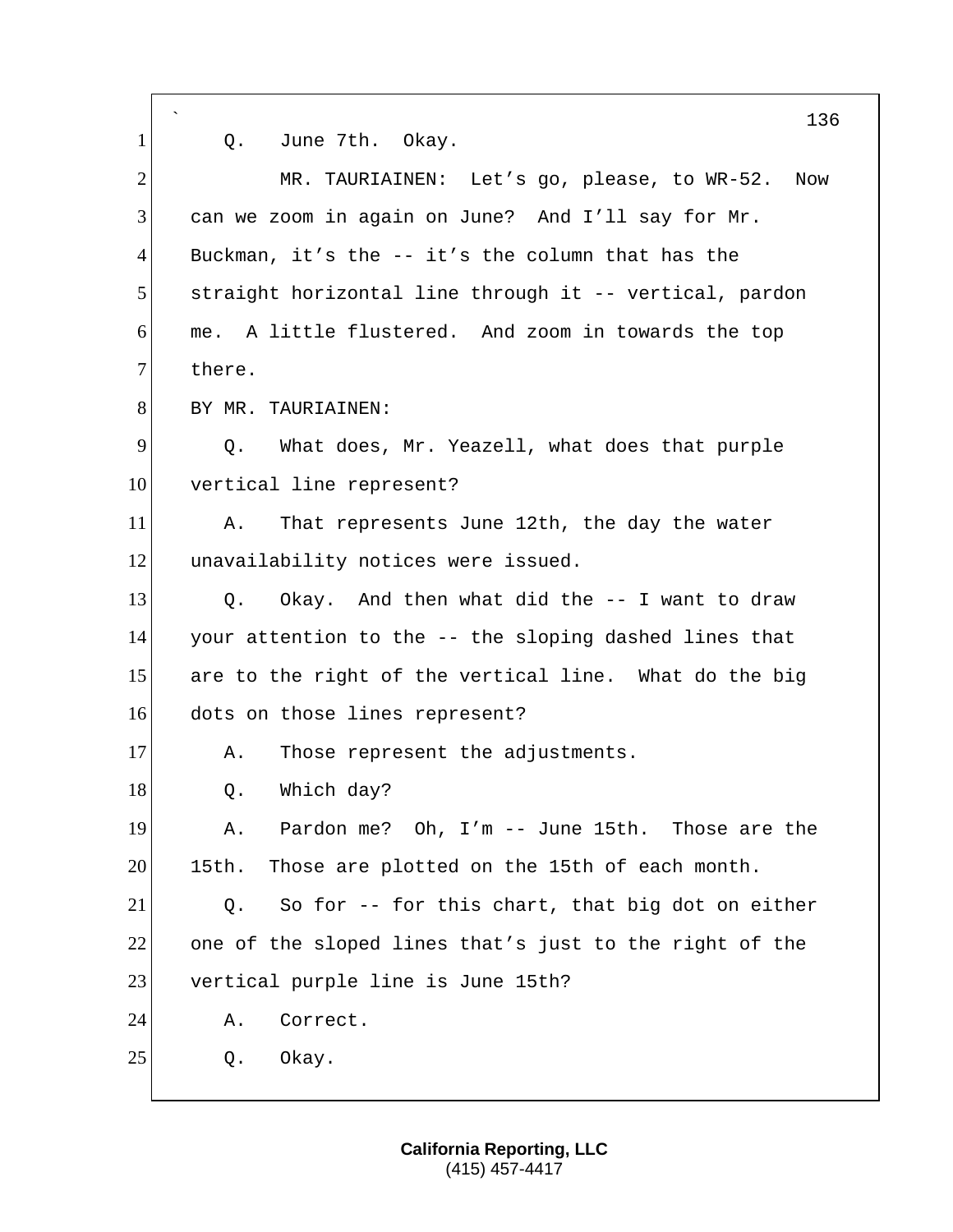|                | 137                                                       |
|----------------|-----------------------------------------------------------|
| 1              | MR. TAURIAINEN: I want to do very quickly,                |
| $\overline{2}$ | because this was not done on Monday, can we zoom in just  |
| 3              | a little bit more at the top part of this chart, Mr.      |
| $\overline{4}$ | Buckman? Thank you.                                       |
| 5              | BY MR. TAURIAINEN:                                        |
| 6              | And looking again at the June column, eyeball<br>Q.       |
| $\overline{7}$ | please roughly, what is the top of the demand represented |
| 8              | by the dark orange?                                       |
| 9              | Just over 15,000 CFS.<br>Α.                               |
| 10             | Over 15,000. And then there's been an<br>Q.               |
| 11             | adjustment, I believe you described already, I won't ask  |
| 12             | you to do that again, to the demand.                      |
| 13             | Would that adjustment, as you understood Ms.              |
| 14             | Spaletta's questioning on Monday, the adjustment that you |
| 15             | did you on this chart incorporate the adjustment she      |
| 16             | asked you to do?                                          |
| 17             | I can't -- I can't confirm the exact number she<br>Α.     |
| 18             | used, but that did incorporate adjustments discussed by   |
| 19             | her, yes.                                                 |
| 20             | So this chart represents adjusted demand?<br>Q.           |
| 21             | Yes.<br>Α.                                                |
| 22             | So let's look, let's start with June 12th.<br>And<br>Q.   |
| 23             | can you roughly eyeball where the dark blue daily full    |
| 24             | natural flow line is?                                     |
| 25             | 12,000 CFS.<br>Α.                                         |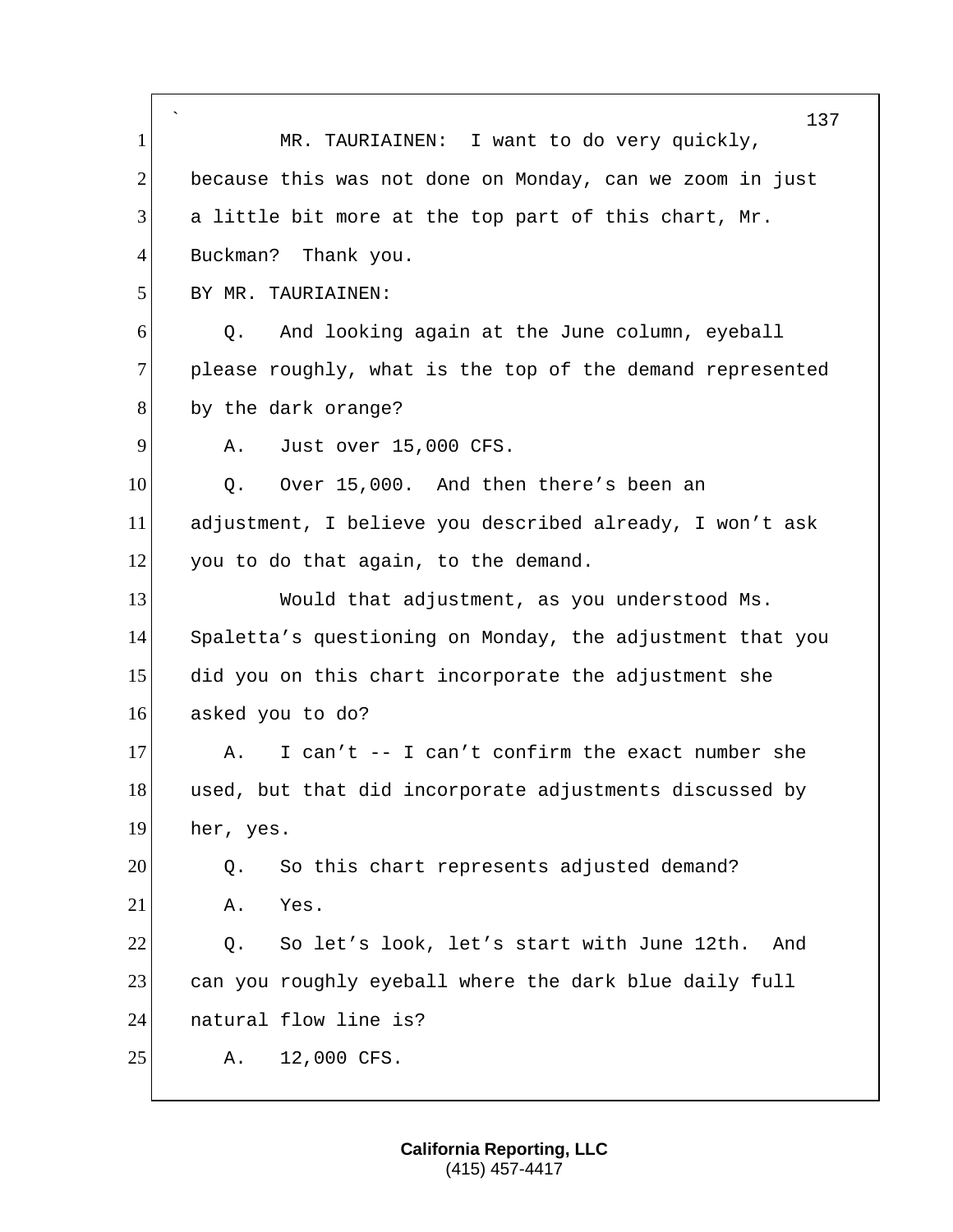` Q. Is it 12 or is it  $-$  A. Oh, I'm sorry, what date? 3 O. June 12th, where the horizontal line is. A. I don't -- 12,000 CFS. Ask me the question again. O. For June 12th  $-$ 7 A. Yes. Q. -- where is the daily full natural flow amount in CFS? 10 A. Approximately about 12,000, just under 12,000. 11 0. Under 12,000. Okay. **And then where is the red dashed line?**  First of all, does the red dashed line mean the same thing here as it did on the previous chart? A. Correct. Yeah. That's the -- 0. That is  $-$ 17 A. -- the demand through the 1902 priority. 18 Q. Can you eyeball where that is for June? A. Between 1,370-ish, 1,375. 0. Thirteen or  $-$  A. 13,750, I'm sorry. Oh, I'm sorry, I'm looking at 22 the wrong month. 23 Q. Maybe, Mr. Coats, if you could help --**A.** Over --Q. -- because we're just reading this chart.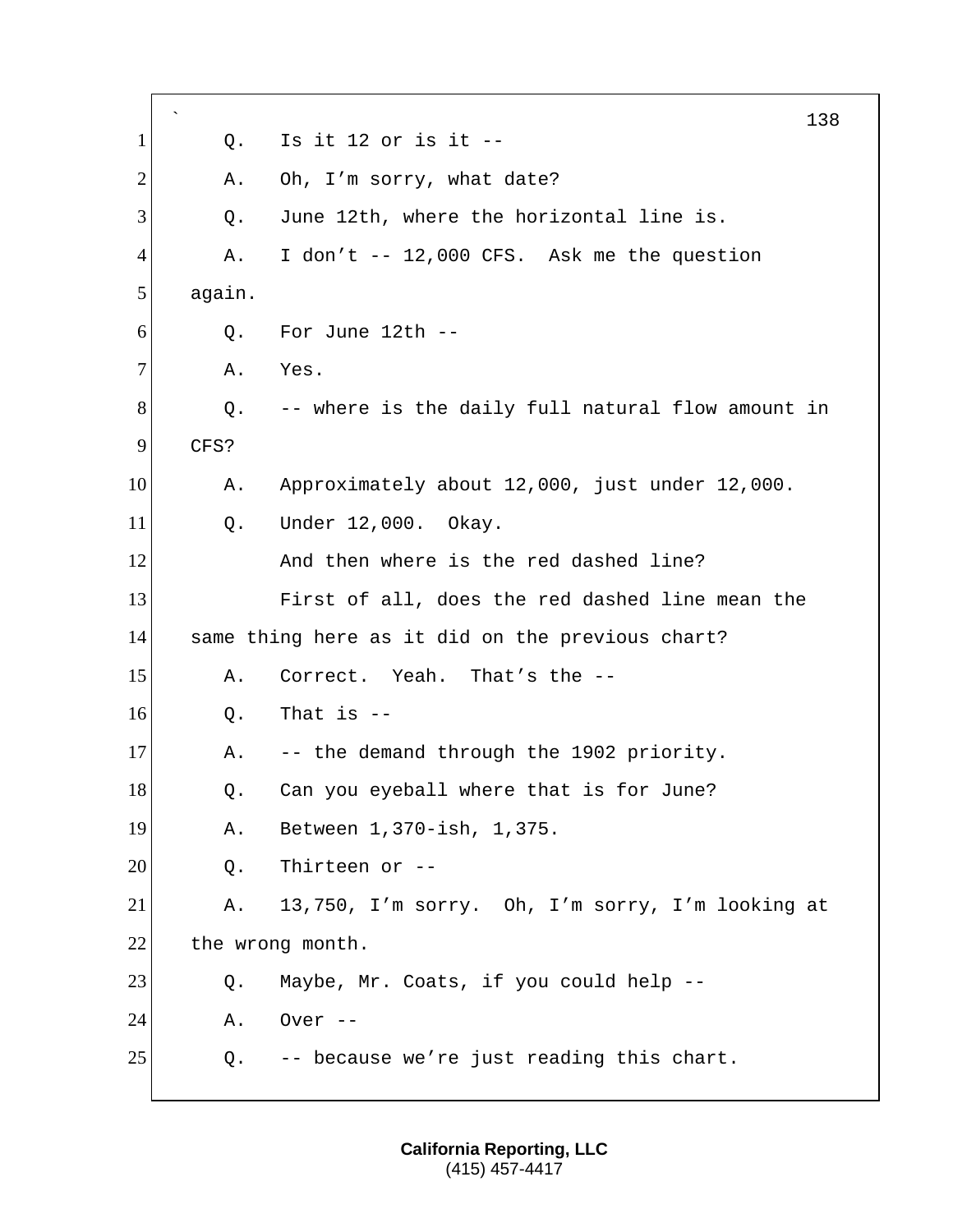` 139 1 A. (Mr. Coats) so it looks like the 1902 priority 2 level for June, you're looking at extrapolating over to 3 about 14,800 CFS.  $4$  Q. 14,800. And then  $-$  and then where would the top 5 of the -- the 1914 priority be, pre-'14s? 6 A. I want to say about 15, a little bit less than  $7$  15,600.  $8$  Q. So that's  $-$  that's a different  $-$  difference 9 than on the last chart. 10 What is the difference between the most junior 11 pre-'14, and then the most senior 1903 that we talked 12 about? Last time was roughly 2,000 CFS. What is it 13 here? And again, just eyeballing. 14 A. I'm trying to -- I can't -- one more time. 15 | Q. How far apart are the red dashed line and the top  $16$  of the  $-$ 17 A. The red and the top? About -- it looks to be  $18$  about  $-$ 19 (Mr. Coats) From 14,800 on the 1903, and then  $20$  we're going up to about 15,600, so about 800 CFS.  $21$  Q. Okay. We can round it to  $1,000$ . 22 A. (Mr. Yeazell) Okay. 23 Q. Okay. Let's go back. So the -- for June 12th 24 the daily full natural flow blue line is at what? I 25 think you said 11,000?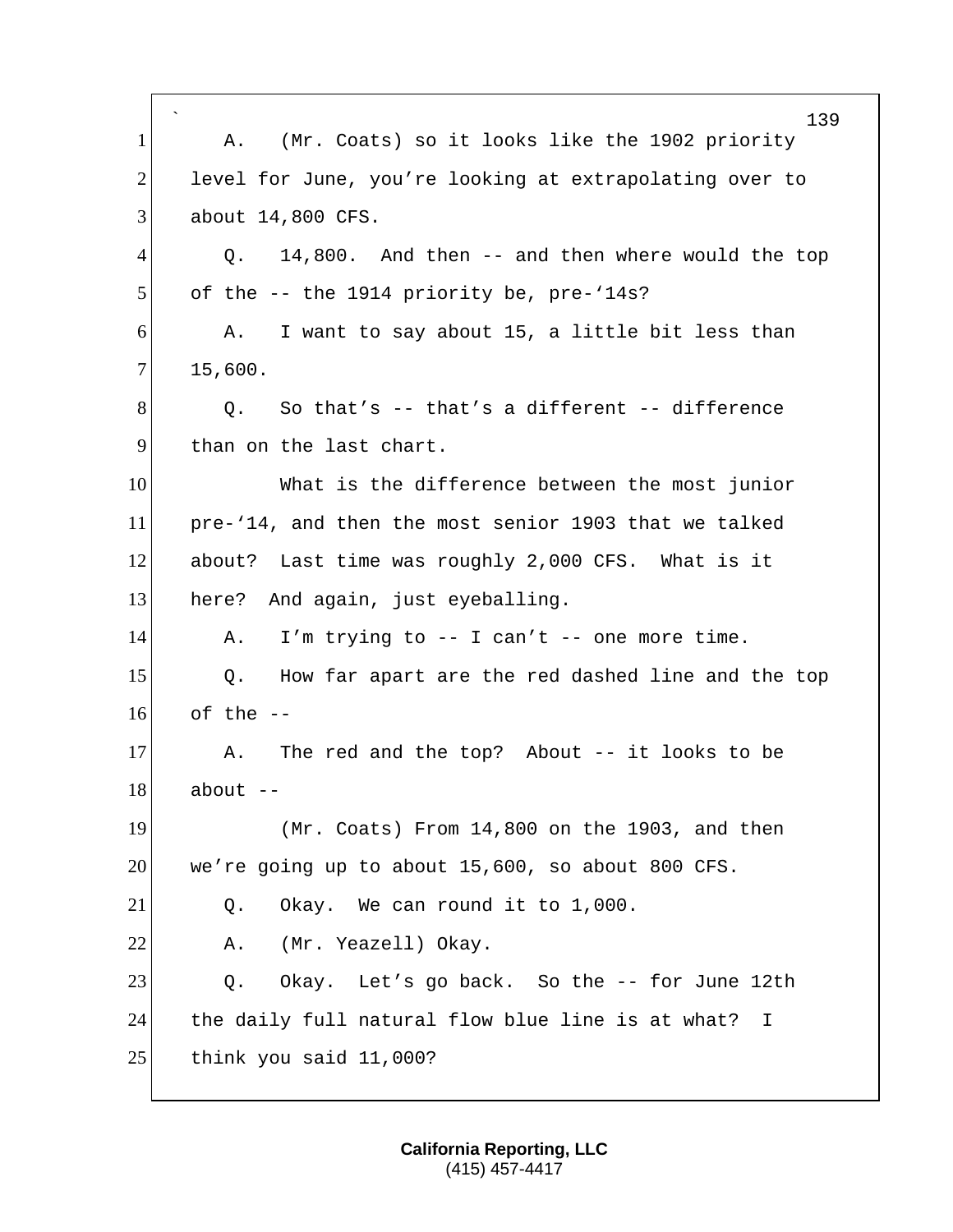` 140 1 A. I want to say about 11,000, maybe 400 or so?  $2$  Q. Okay. If  $-$  if you add  $2,252$   $-$ 3 HEARING OFFICER DODUC: Hold on. I'm hearing 4 someone. 5 Mr. O'Laughlin? 6 MR. O'LAUGHLIN: Tim O'Laughlin, San Joaquin 7 Tributaries Authority. 8 I normally don't do this in these proceedings 9 because I understand the relaxed rules and how we're 10 trying to get information out. But the -- the leading 11 questions are getting a little over much. And if the --  $12$  if -- and if you continue, I mean, I just as soon have 13 the Prosecution testify rather than the witnesses because 14 the questions are all leading at this point. And the 15 witnesses are supposed to be testifying, not the 16 Prosecution. 17 HEARING OFFICER DODUC: Your objection is noted, 18 Mr. O'Laughlin. Let --19 MR. TAURIAINEN: I'll make every effort to ask 20 open-ended questions. I apologize. 21 HEARING OFFICER DODUC: I appreciate that, but I 22 am most interested in understanding this and 23 understanding this as quickly and efficiently as 24 possible. To the extent that leading questions are 25 necessary to improve my understanding, I will allow that.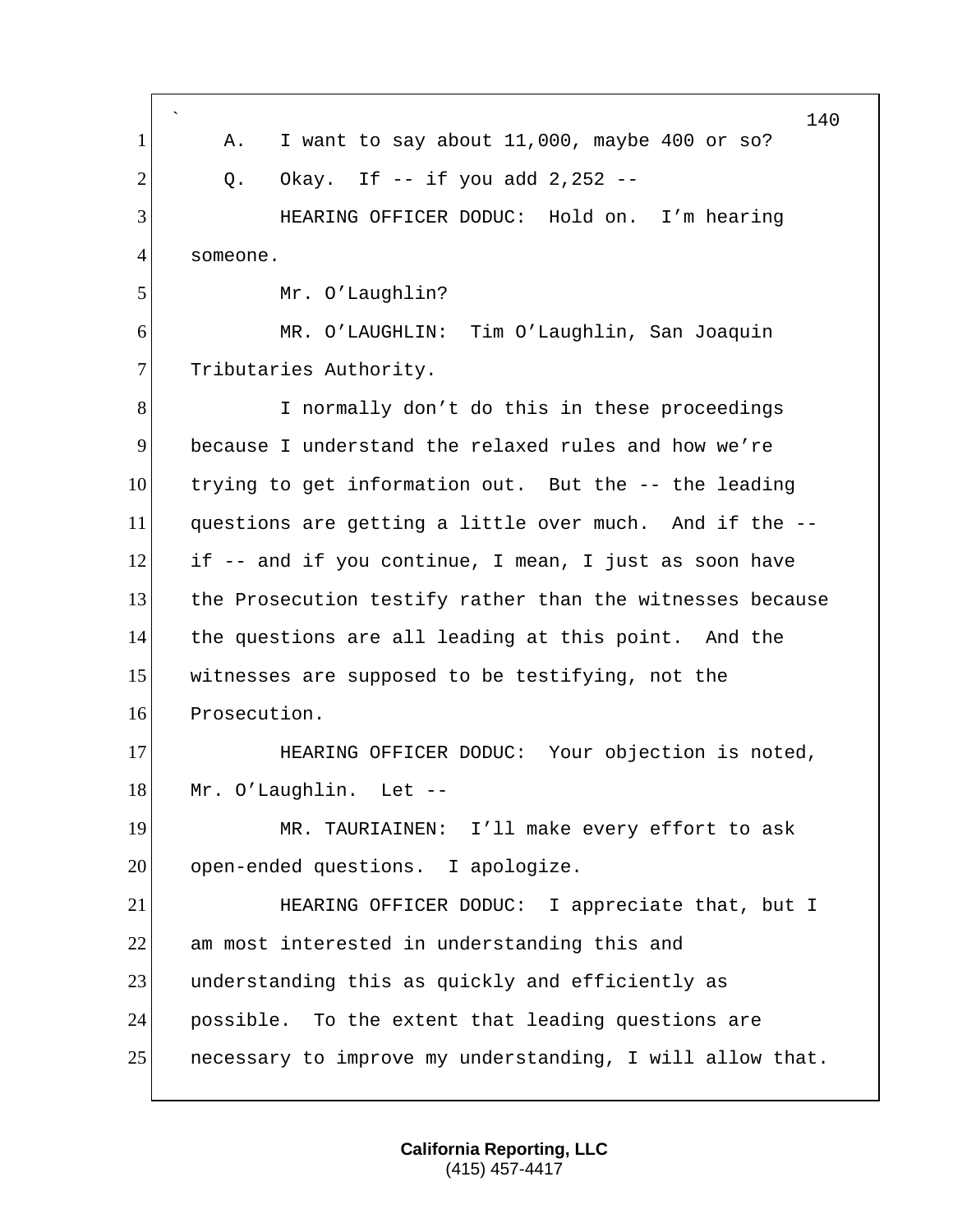` 141 1 | MR. TAURIAINEN: Much appreciated. 2 HEARING OFFICER DODUC: But I need you to move 3 things along. 4 MR. TAURIAINEN: Understood, and we will. I  $5$  think the  $-$ 6 HEARING OFFICER DODUC: And, actually, before you 7 do I actually have two questions. 8 When you say the demand has been adjusted, what 9 adjustments are you talking about? 10 MR. YEAZELL: Excuse me. That -- that -- the 11 adjustments from -- I guess the adjustments from the -- 12 between the two graphs or all of the adjustments in 13 general? There's -- 14 **HEARING OFFICER DODUC:** All of the adjustment in 15 general. 16 MR. YEAZELL: In general, I reduced -- 17 HEARING OFFICER DODUC: Yes. 18 MR. YEAZELL: I --19 HEARING OFFICER DODUC: As explained in your 20 testimony. 21 MR. YEAZELL: As explained in my testimony. 22 Okay. 23 HEARING OFFICER DODUC: But I thought I heard Mr. 24 Tauriainen ask you whether it included the adjustment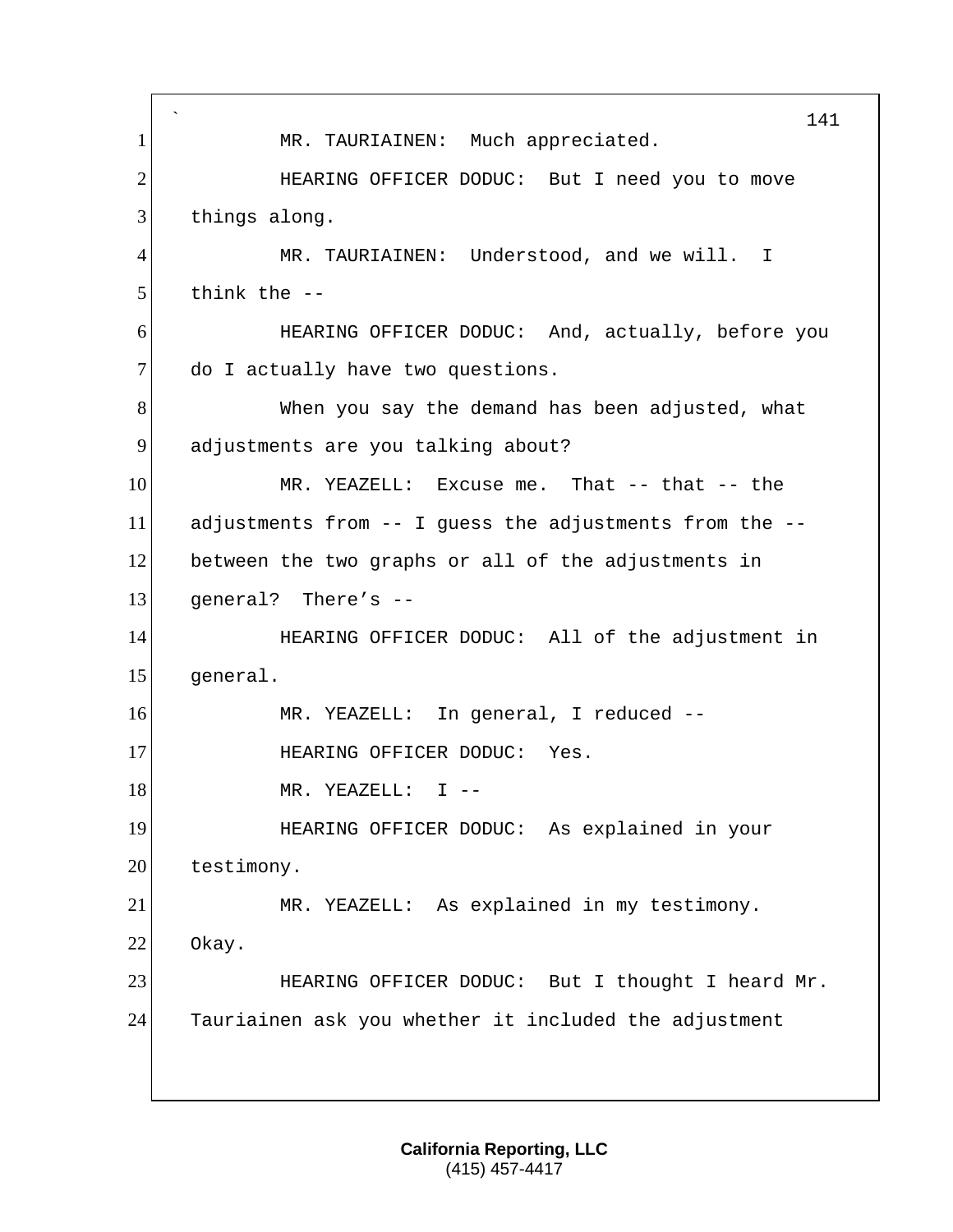` 142 1 that Ms. Spaletta asked for in her cross. And your 2 answer to that was? 3 MR. YEAZELL: Yes, or the -- the adjustment was  $4$  that was before the  $-$ - in the June  $-$ - the analysis 5 associated with the June 12th notice there were demands 6 that were omitted -- or not omitted, but they were -- 7 MR. COATS: You want me to answer that? 8 MR. YEAZELL: You answer it. 9 MR. COATS: Okay. So basically on the -- the 10 previously graph in WR-47, you notice how in June we have 11 a top pre-'14 demand at 16,000 CFS? You'll notice here 12 that on WR-48, or whatever this is, WR-52, that you'll 13 notice at the top of the pre-'14 demand for the same 14 month is now at about 15,200. Coincidentally, equal to 15 about 800 or the 740 that she was referring to. 16 BY MR. TAURIAINEN: 17 Q. Okay. I'm going to ask this as not leading as I 18 can. 19 What's the difference in CFS in the dark 20 horizontal lines? We can speed this along if you just 21 | note that, on the horizontal access. 22 A. (Mr. Coats) Yeah. That's what we just described, 23 so it's a difference of 800 CFS. 24 Q. No. In -- on the left-hand axis, the dark 25 horizontal lines are how -- how many CFS?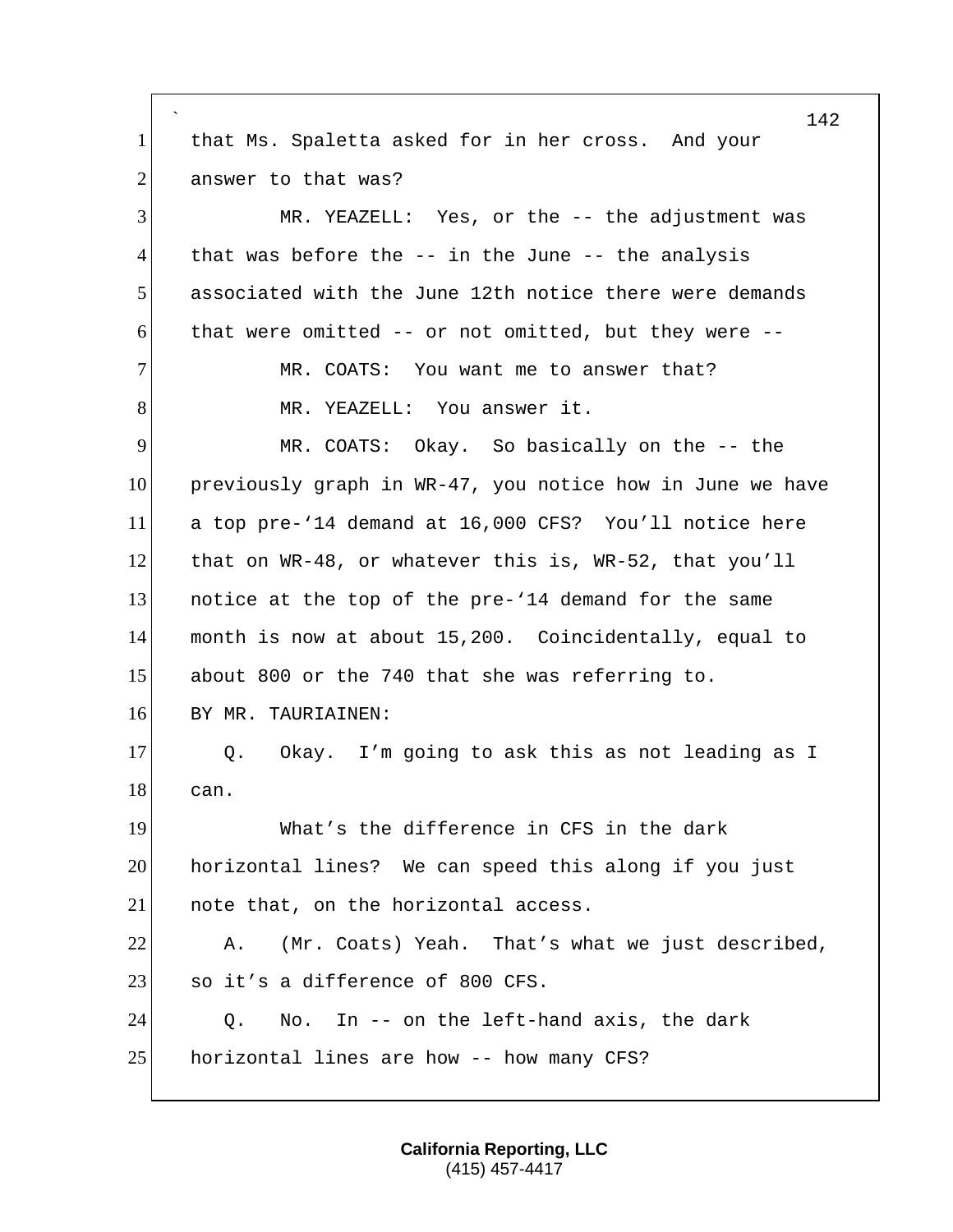` 143 1 A. (Mr. Yeazell) 2,000.  $2| 0.$  So --3 A. -- increment. Okay.  $4$  Q. -- the little -- the little hashes in between, 5 how far apart are they? 6 A. Those are 400 CFS a pop.  $7$  Q. (Off mike.) 8 THE REPORTER: Your microphone is not on. 9 MR. TAURIAINEN: Oh, I'm sorry. 10 BY MR. TAURIAINEN: 11 Q. (Mr. Yeazell) What I would -- what I would like 12 you to do is starting from June 12th and going to June 13 13th you can eyeball, but add 2,252 CFS to each plot 14 point for the daily full natural flow and qualitatively 15 please describe where you would expect that adjusted 16 supply, I'll call that adjusted supply for this question, 17 to be relative to the 1902 red hashed line? 18 A. (Mr. Yeazell) They would both be below that. 19 Q. Adjusted would be below? 20 A. Below, yes. 21 Q. Just stating your answer, and I'll ask you to say 22 it more clearly next time. 23 So if we -- you've testified earlier that the big 24 dot is June 15th, so we know that that's about two days.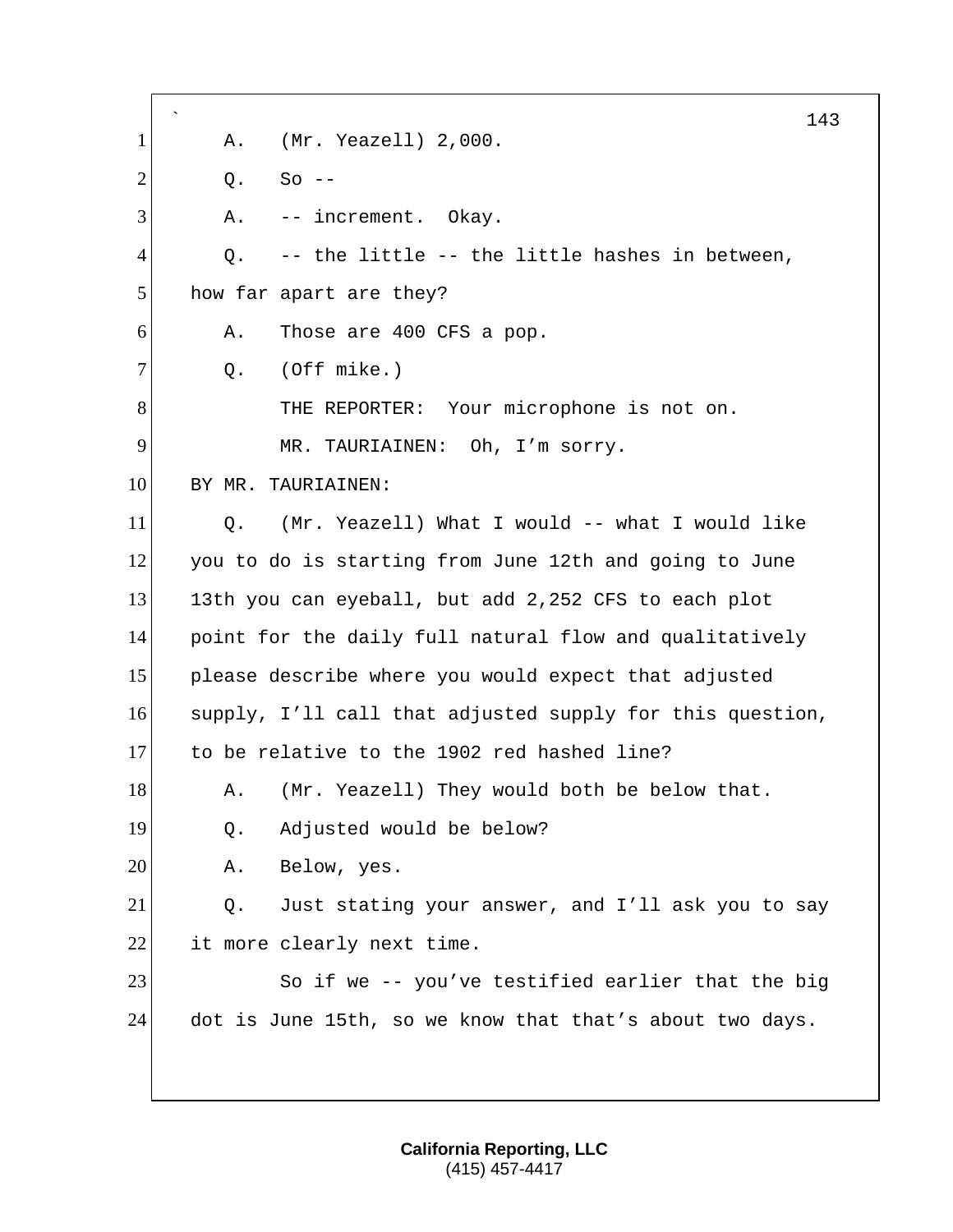` 144 1 The end of the violations period is what for Byron 2 Bethany? 3 A. June 24th. 4 Q. In using your -- your eyeball, if you add 2,252 5 to any of the days between June 13th and June 24th, what 6 is the qualitative result relative to the 1902 red dashed 7 line? 8 A. It's all going to be below it.  $9$  O. And the red dashed line is itself  $-$  how is  $-$ 10 where is that relative to the 1914 priority -- pre-'14 11 priority? 12 A. That's the -- that's the demand through 1902. 13 0. So 1914 is above? 14 A. Yes. 15 Q. Now I want to get back onto the main question, 16 which is what is the best demand data you can put 17 together today? And we had a long colloquy about the 18 February 2015 Information Order. Today it is March of 19 2015 [sic]. What have you received from the February 20 Information Order, February 2015 Information Order? 21 A. We have the entire year of 2015. 22 0. 2015. So that includes May 1st through November  $23$   $2nd?$ 24 A. Correct.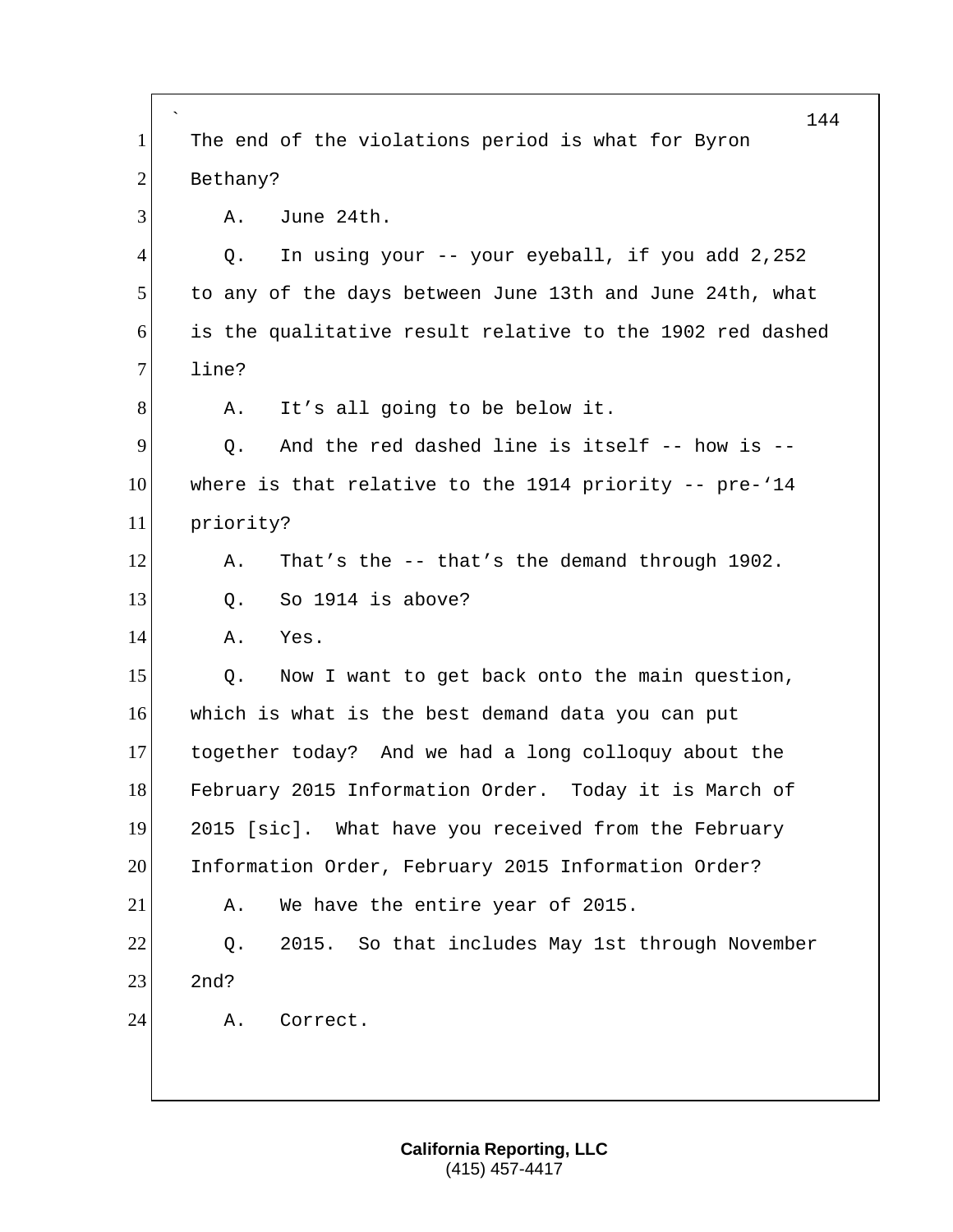|                |               | 145                                                  |
|----------------|---------------|------------------------------------------------------|
| 1              | Q.            | In your exhibits, anywhere have you submitted a      |
| $\overline{2}$ |               | database that includes the February 2015 Information |
| 3              |               | Order actual diversion amounts?                      |
| 4              | Α.            | Yes.                                                 |
| 5              | Q.            | Qualify it by saying, did everyone report?           |
| 6              | Α.            | There was -- it was at least a 90 percent            |
| 7              |               | reporting rate.                                      |
| 8              | Q.            | Where is that database?                              |
| 9              | Α.            | That is presented in my rebuttal testimony.          |
| 10             | Q.            | Okay. And do you have in your rebuttal testimony     |
| 11             |               | a graphic representation of that demand database?    |
| 12             | Α.            | Yes.                                                 |
| 13             | Q.            | Does that graphic representation include the full    |
| 14             | natural flow? |                                                      |
| 15             | Α.            | Yes.                                                 |
| 16             | Q.            | Pardon me if I clarify the question. The daily       |
| 17             |               | full natural flow --                                 |
| 18             | A.            | Yes.                                                 |
| 19             | Q.            | -- for that period?                                  |
| 20             | Α.            | Yes.                                                 |
| 21             | Q.            | $I$ $-$                                              |
| 22             |               | HEARING OFFICER DODUC: I'm sorry, while you're       |
| 23             |               | thinking, let me ask a question.                     |
| 24             |               | Why was that information submitted in your           |
| 25             |               | rebuttal testimony and not your case in chief?       |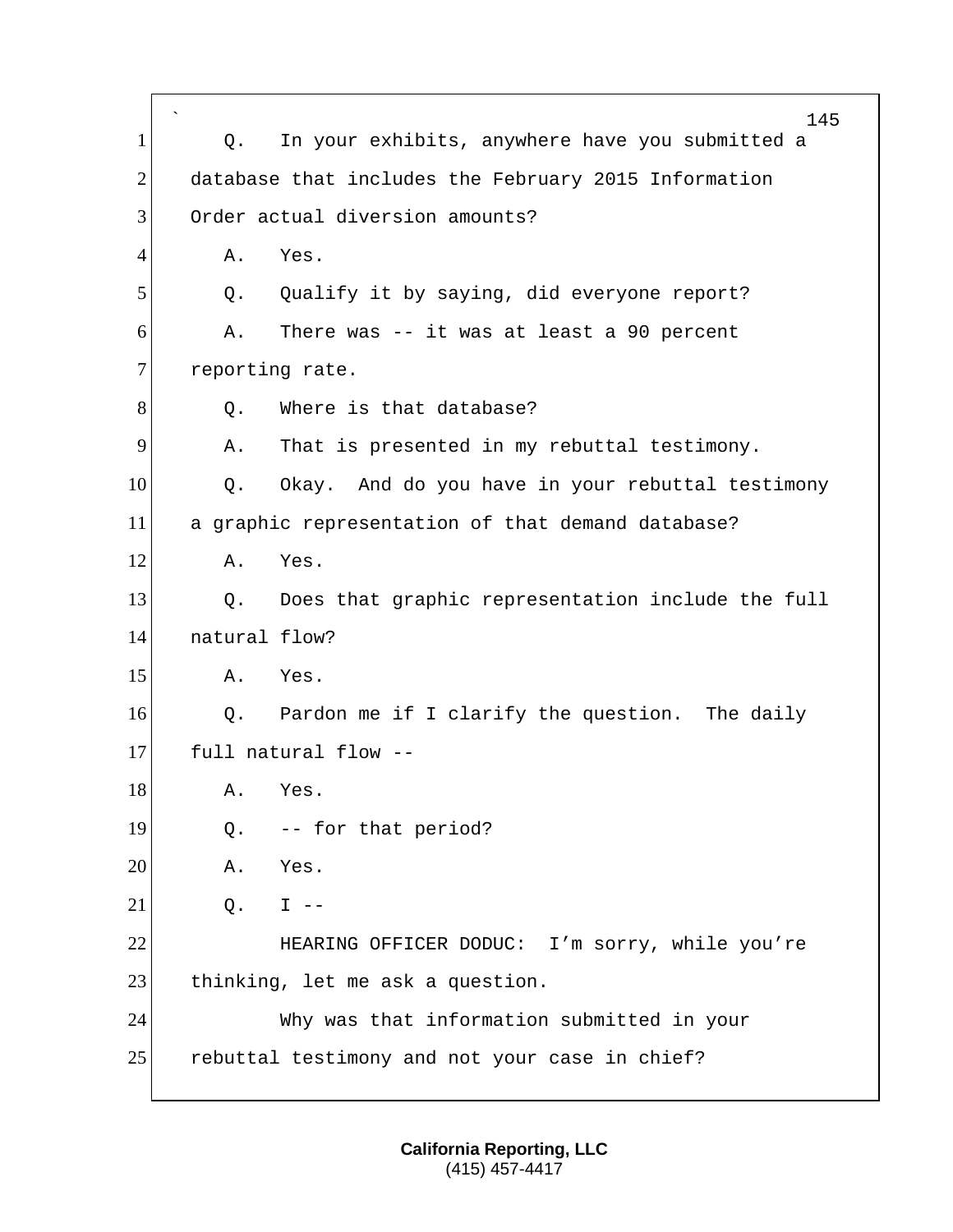` 146 1 MR. YEAZELL: I -- that was more --2 HEARING OFFICER DODUC: Added --3 MR. YEAZELL: That was prepared in response to my 4 rebuttal to comments received from other testimony from 5 the defense. 6 HEARING OFFICER DODUC: And why was it -- 7 MR. YEAZELL: I have no answer --8 HEARING OFFICER DODUC: -- there in response 9 MR. YEAZELL: -- for that. 10 **HEARING OFFICER DODUC:** -- and not part of your 11 case in chief? 12 MR. YEAZELL: I was not directed to. 13 MR. TAURIAINEN: I would, at this point, given 14 that I think the motion to -- for nonsuit is still 15 pending, I'd like to make an offer of proof to put up 16 that figure, to talk about it and have -- have the 17 witness talk about it, because we might not get a chance 18 to do rebuttal if the motion is granted. 19 HEARING OFFICER DODUC: Do I hear objections, Mr. 20 Kelly? 21 MR. KELLY: Yes. Yeah. Dan Kelly for Byron 22 Bethany Irrigation District. 23 I do object, and here's why. You asked for the 24 best available evidence to show actual supply and actual 25 demand during these periods for these two folks. And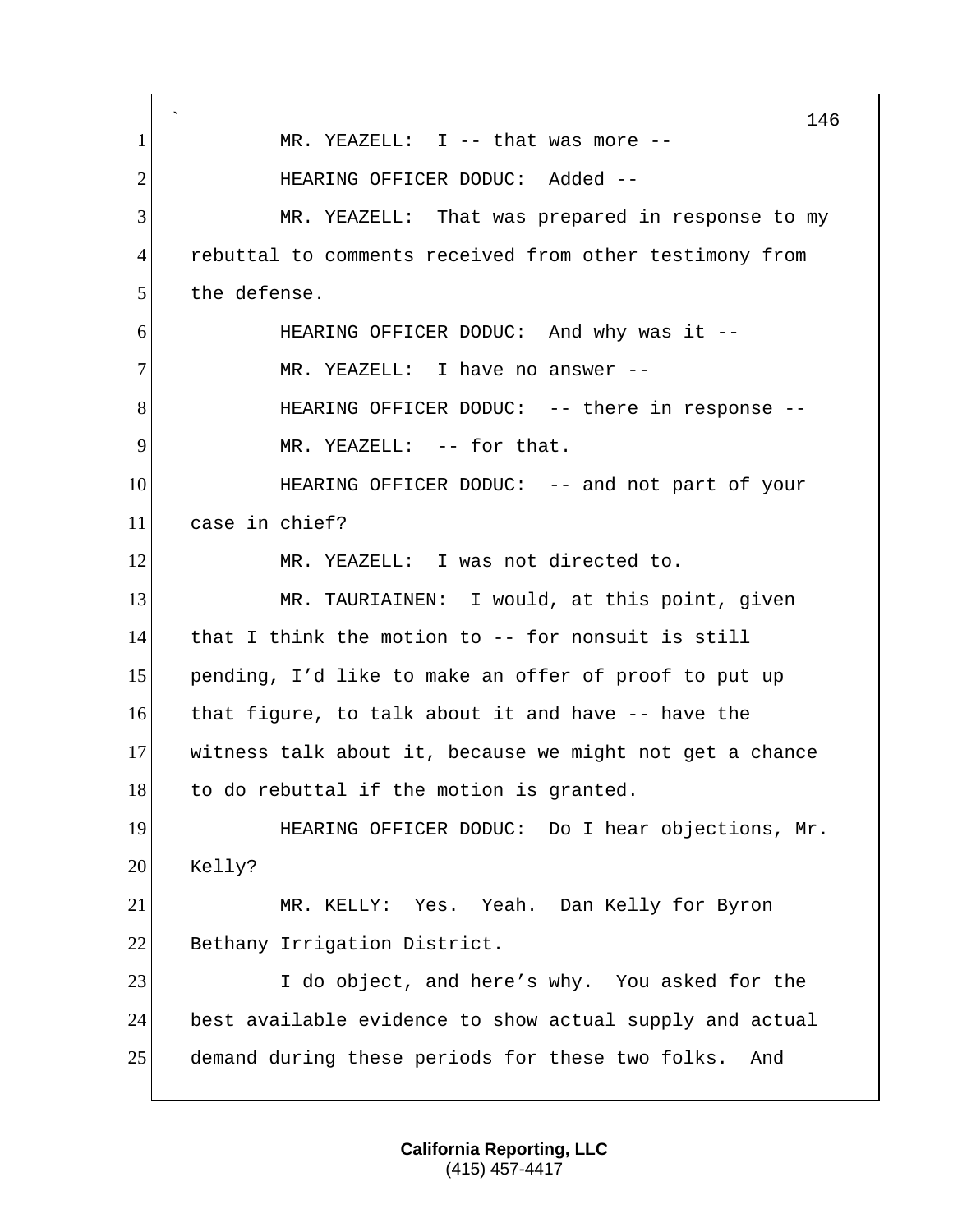` they put on their case in chief and they were supposed to put their best evidence forward in their case in chief, 3 period. There's no exceptions to that requirement. The fact that they didn't do it is perhaps a little bit 5 troubling.

 But as Ms. Spaletta, I think, or Ms. Zolezzi 7 said, Byron Bethany Irrigation District and the West Side Irrigation District are not required to put on a case in opposition to the Prosecution Team's case. They are required to prove all of the element with sufficient evidence in their case in chief. And if we chose to rest today, none of their rebuttal testimony would be part of 13 the record.

14 And so for a motion for judgment or directed verdict at this point in the proceeding, I think that it wouldn't be proper to consider their rebuttal testimony, which they would not be entitled to present, should we 18 choose to not put on a case in chief and defense. **HEARING OFFICER DODUC:** Mr. O'Laughlin?

 MR. O'LAUGHLIN: Tim O'Laughlin, the San Joaquin 21 Tributaries Authority.

 I have a more fundamental due process problem with putting on the rebuttal testimony. The complaint -- or the cease and desist order and the administrative civil liabilities, when they are presented to both BBID

> **California Reporting, LLC** (415) 457-4417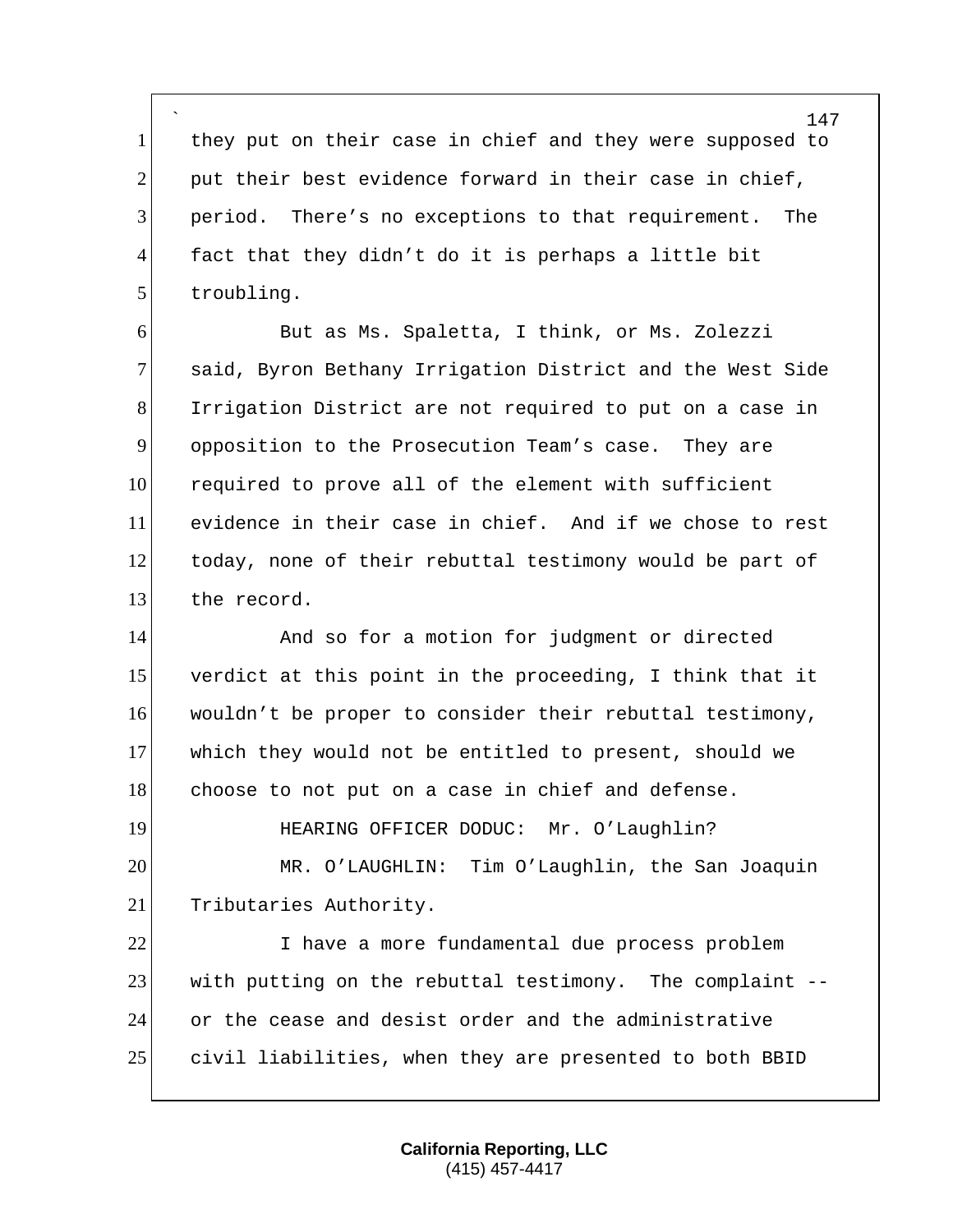` 1 and West Side Irrigation Districts, are supposed to set forth the factual basis and the legal arguments for why the ACL and the CDO is occurring. Now think about this in a time sequence. Those are being issued last summer.

 We are now into the case in chief, and now at this point in time what we're hearing from the 7 Prosecution Team is forget the complaint we sent out early on, forget how you were preparing your case, forget all that, we're not going to tell you the basis for -- the factual basis for why you were illegally diverting water until we put on our rebuttal case.

12 Now I don't -- I'm not going to get into -- I  $\blacksquare$  know there's -- the rules are relaxed here and everything. But think about any quasi preliminary action 15 being brought against somebody, have you ever -- and I'll ask any attorney in this room if they can cite me one case where a prosecutor has said in front of a judge, I'm 18 going to present my case -- I'm not going to present my case in chief. I'm not going to tell you why this guy is guilty until I present my rebuttal testimony. And you've 21 never heard of it and you never will.

22 And so the West Side and BBID, and we pointed this out in our brief, have been denied fundamental due process rights. And not only that, as this continues on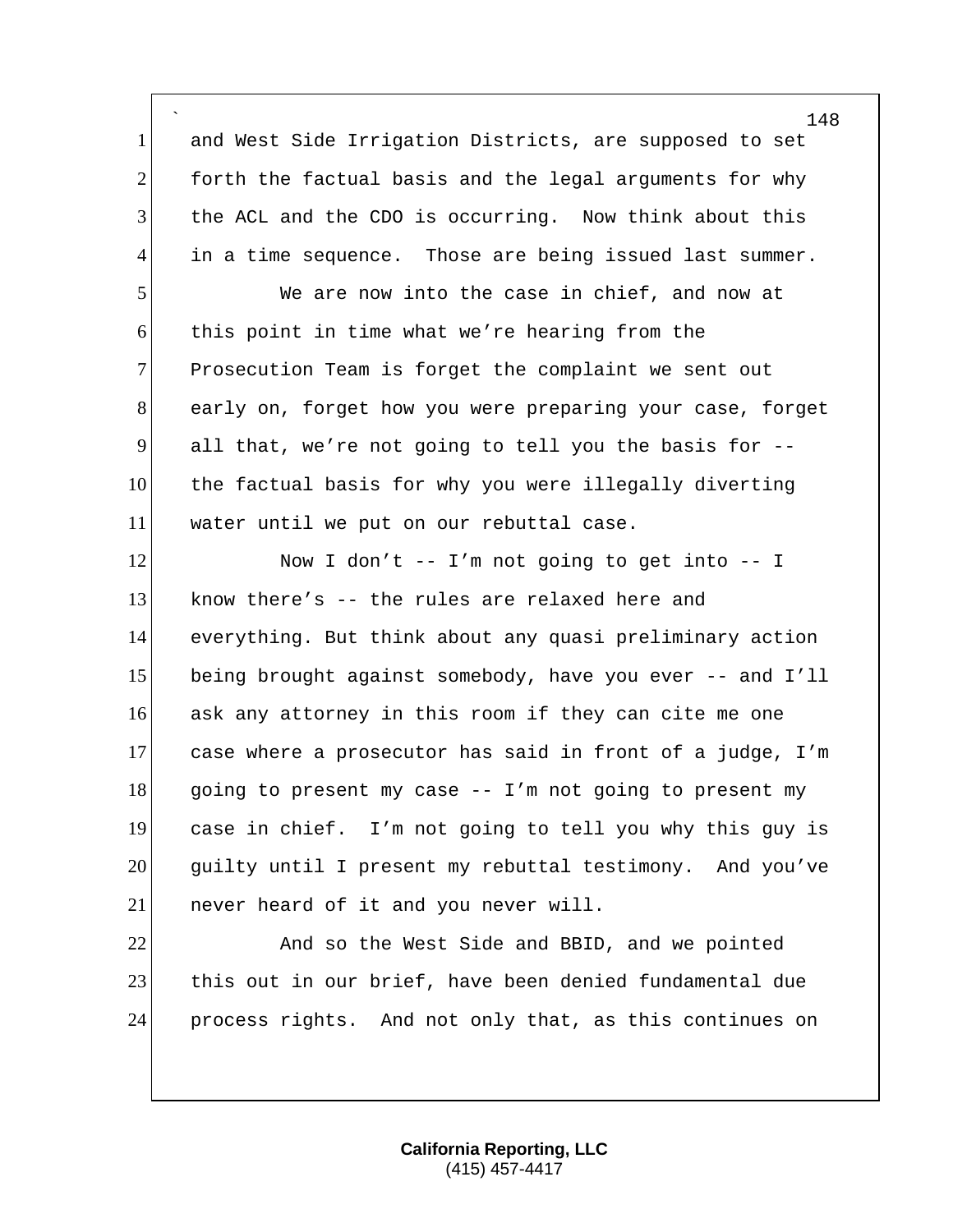` in this fashion, a fundamental right to a fair hearing in 2 front of the State Board. 3 Thank you. HEARING OFFICER DODUC: Others? Ms. Zolezzi? 5 MS. ZOLEZZI: Yes, Hearing Officer. I agree with the statements that have already been said. But just to  $-$  to reiterate, this is two levels above what should be allowed. The enforcement actions that were sent out were very expressed. They stated that they were based upon the curtailment notice and the information that supported that notice as of that date. For BBID, that was the June 12th document that we were looking at. 13 So what we've heard today is that, no, there's a little bit better information. And what Mr. Tauriainen 15 is saying now is, wait, in my rebuttal there's even better information. But Ms. Mrowka testified, and our enforcement actions state that they are based upon one 18 document and one document only. And we can only go so far away from that document. And rebuttal testimony, with better evidence, should have been presented in a case in chief or not allowed at all at this point. HEARING OFFICER DODUC: Any other comments? All right. I will  $-$ 24 MR. TAURIAINEN: I have --HEARING OFFICER DODUC: Mr. Tauriainen?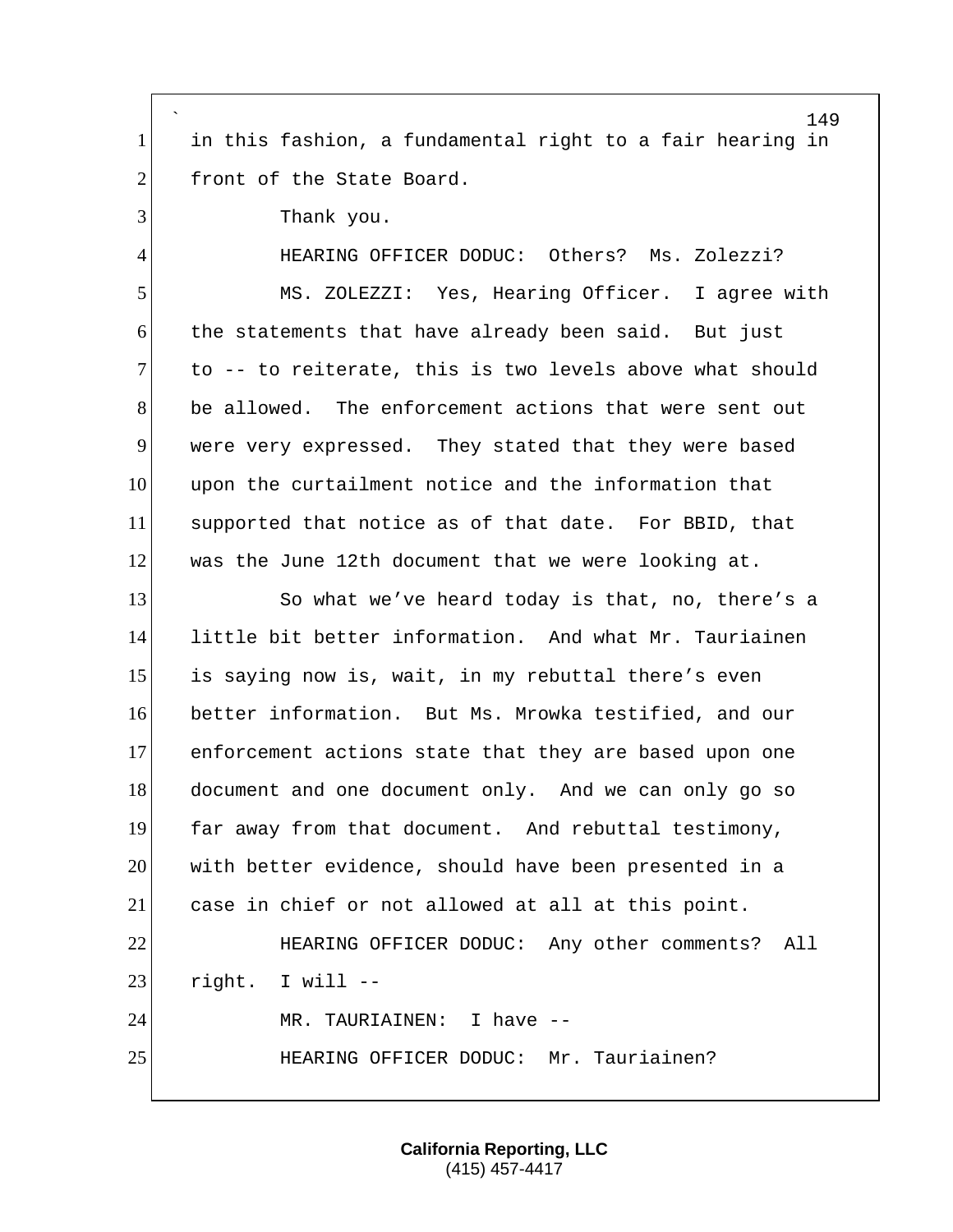` 1 MR. TAURIAINEN: -- a very brief response. 2 Regarding the evidence, the -- the Board makes a decision based on the evidence presented at the hearing, not the evidence that was developed at the time of the  $-$ - of the issuance of the order. There was a lengthy discovery process in this case that went both ways. And 7 the Prosecution developed additional information based on 8 the ongoing collection of data for the violations period that was just described. And, frankly, the other side got all of that six months ago or so or close to that, five months.

12 And the perception, I think, that I'm hearing described from the attorneys is that we're somehow locked in. Ms. Mrowka in her deposition, and this is really a closing brief argument, but she described the basis for the issuance of the complaint, not the basis for the issuance of an order, which is based on evidence that's developed, you know, really up until the evidentiary submittal deadlines, and that's what we've done. We -- you know, this was a -- there was a motion to dismiss or a motion to exclude all evidence after June 12th which, 22 you know, was mindboggling.

23 So I think there's kind of a fundamental, I'll say misunderstanding of the -- of the -- of hearing 25 process here and the development and the submittal of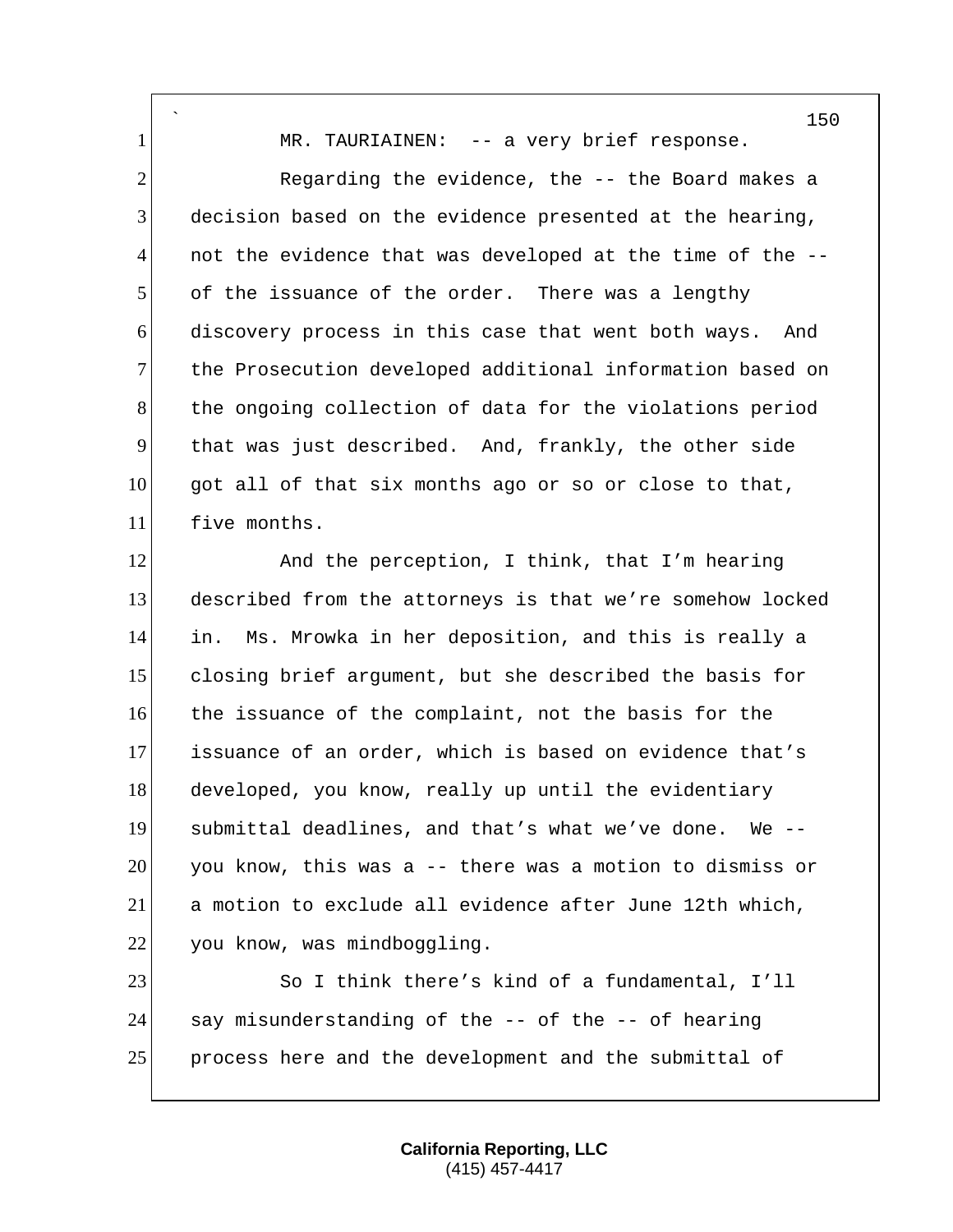` 151 1 evidence, and then what the Board would -- would rule on.  $2 \times$  So --3 HEARING OFFICER DODUC: Thank you. 4 MR. TAURIAINEN: And that's what we're talking 5 about. 6 HEARING OFFICER DODUC: All right. Thank you, 7 Mr. Tauriainen. 8 And Mr. Kelly? 9 MR. KELLY: Yeah. Thank you. Dan Kelly for 10 BBID. 11 I -- we're getting sidetracked. And I appreciate 12 that we need to get through this, but I will say that  $-$ -13 and to the extent that we need to brief this and provide 14 this information, that when we actually conducted our 15 discovery and depositions, I will tell you that these 16 witnesses were unable, even at the time of the 17 depositions, to tell us specifically which spreadsheets 18 and which charts were used to support this enforcement 19 action. It was incredibly frustrating and took a long 20 time, and we wrestled with it. 21 MR. TAURIAINEN: They asked for it too early.  $22$  We've had this argument. 23 HEARING OFFICER DODUC: Enough. One at a time. 24 Mr. Kelly?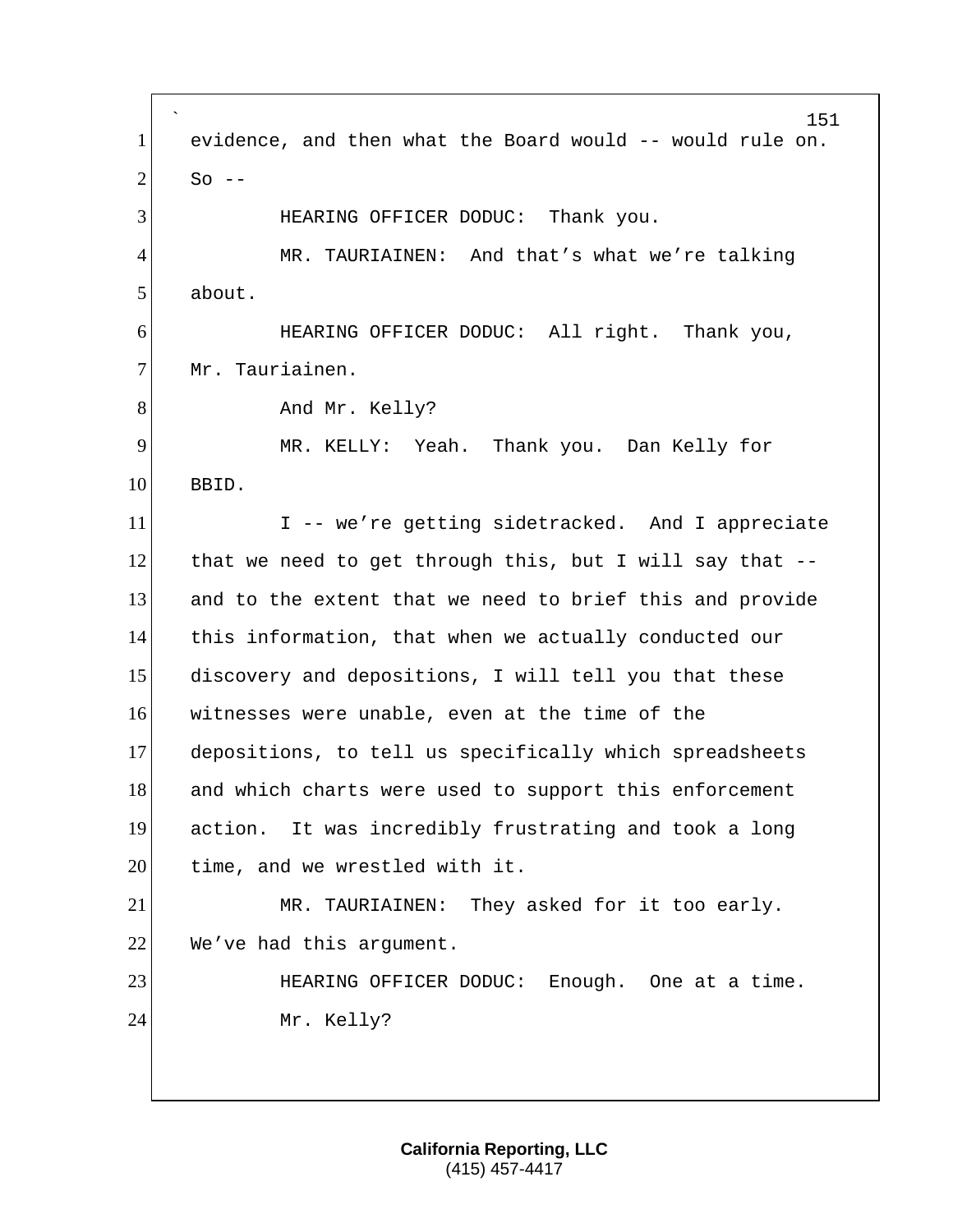` MR. KELLY: And we wrestled. And we -- we didn't 2 take these depositions, I think, until November. And so that was many, many, many, many months after the administrative civil liability complaint had issued. And we were up against tight deadlines and holidays, and so we did our best to get those -- those depositions done. 7 These folks are expert witnesses. They've been offered, at least, as expert witnesses. And an expert witness is supposed to be prepared at the time of a deposition to testify with respect to the testimony that 11 they expect to provide at trial. 12 So we have a fundamental objection with the fact that none of these witnesses were able to testify with respect to any of this when we took their depositions. 15 HEARING OFFICER DODUC: Mr. Kelly, I read those depositions. And they informed you at that time that 17 they were working on their testimony. So let's --18 MR. KELLY: No, I understand. But I guess what I'm saying is, but they're supposed to be prepared and they weren't. And rebuttal testimony now is the first time that we hear about any of this. They never updated that information and said, hey, we continued our work and, actually, here's the facts that support what we're doing. It wasn't until after we submitted our direct 25 testimony, after we paid our experts to analyze what was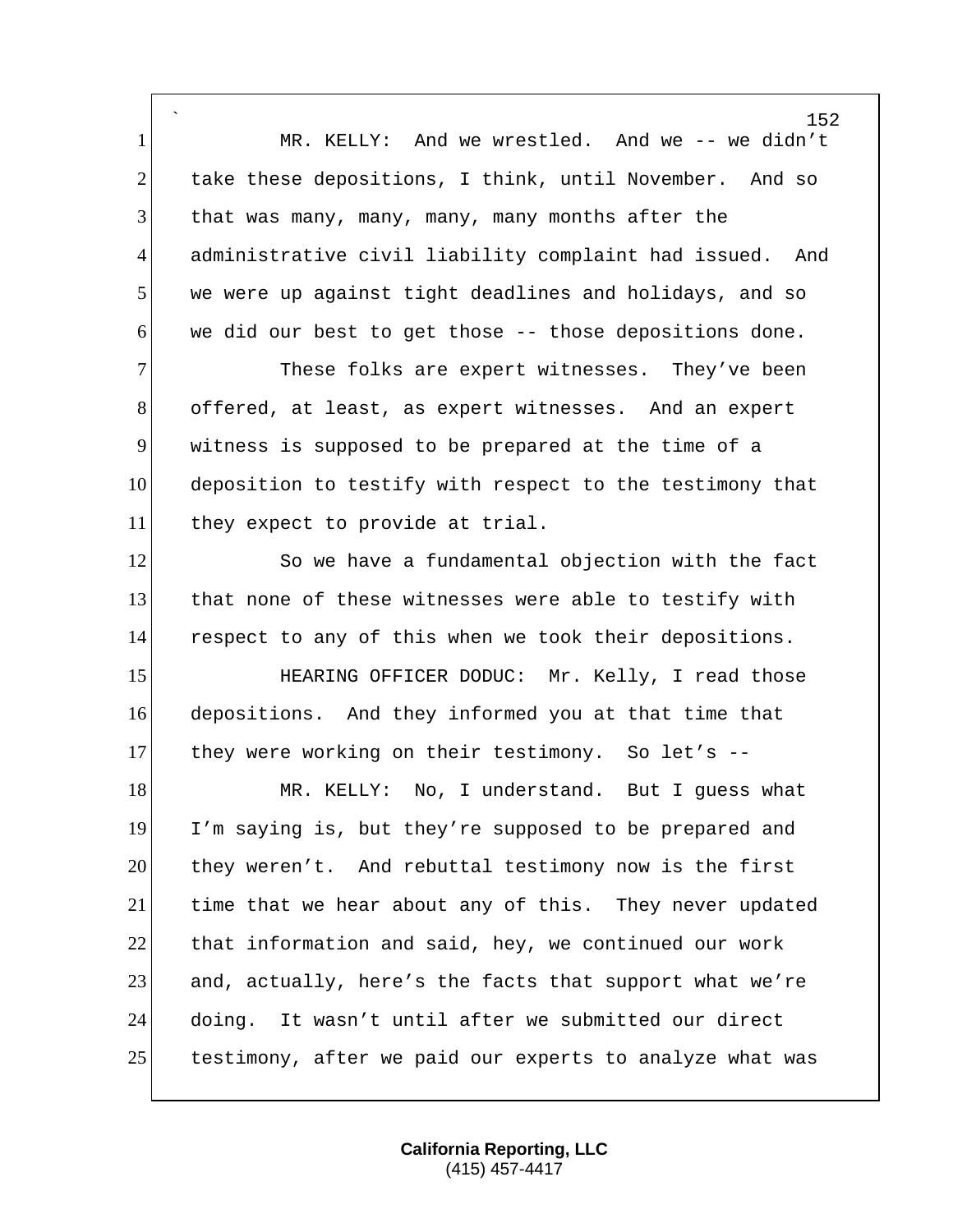` in the ACL. And then when we got rebuttal, now we're 2 being told it's something different. I think that's what Mr. O'Laughlin is talking 4 about as being fundamentally unfair. When somebody files a complaint they're supposed to plead the facts that support the complaint, and then they prosecute those facts. That's -- that's an element. That's -- that's fundamental fairness, that a defendant be entitled to understand exactly what they're being accused of and why. 10 And we weren't provided that now until rebuttal. 11 HEARING OFFICER DODUC: Thank you. I --12 MR. TAURIAINEN: I would just suggest that these evidentiary arguments, and I've said this a couple times the last minute or so, these are closing brief issues of evidence to argue on closing, and we should probably 16 leave them for there. 17 I will say, though, that I would ask, you know, Counsel to point to any portion of the -- the complaint that doesn't make factual allegations that are -- HEARING OFFICER DODUC: We're -- MR. TAURIAINEN: -- related to the evidence. **HEARING OFFICER DODUC:** We are not going to do a 23 back and forth on that. MR. TAURIAINEN: I do -- I have one final question regarding the demand data in the 2015 demand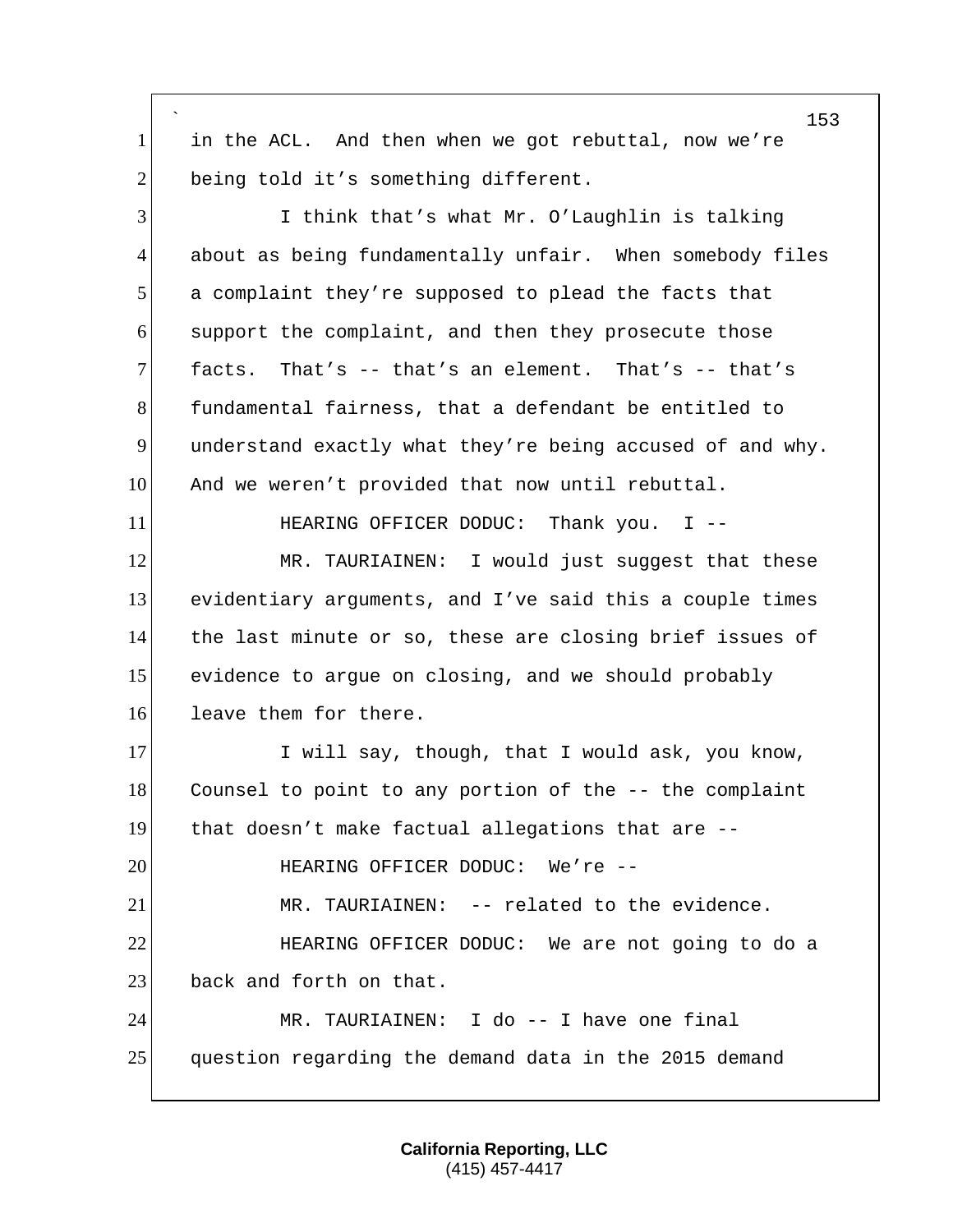` 154 1 data. And it -- it gets to testimony that Ms. Mrowka has  $2$  already made with respect to what is in our case in chief 3 and why the case in chief itself supports the findings 4 that we asked the Board to make. In which case -- 5 HEARING OFFICER DODUC: So --6 MR. TAURIAINEN: -- I would recommend that the -- 7 HEARING OFFICER DODUC: So --8 MR. TAURIAINEN: -- that the parties --9 HEARING OFFICER DODUC: -- let me understand 10 this. 11 MR. TAURIAINEN: -- you know, withdraw --12 HEARING OFFICER DODUC: You are no longer 13 pursuing redirect --14 MR. TAURIAINEN: One -- one --15 HEARING OFFICER DODUC: -- of your witnesses --16 MR. TAURIAINEN: One more. 17 HEARING OFFICER DODUC: -- with respect to their 18 rebuttal testimony? 19 MR. TAURIAINEN: I was -- I was asking them 20 questioning on both their case in chief and rebuttal. 21 But then when we were getting into the specifics about 22 where is the most up to date demand and supply data 23 relative to the entire unavailability period? 24 HEARING OFFICER DODUC: And that answer is in the 25 record.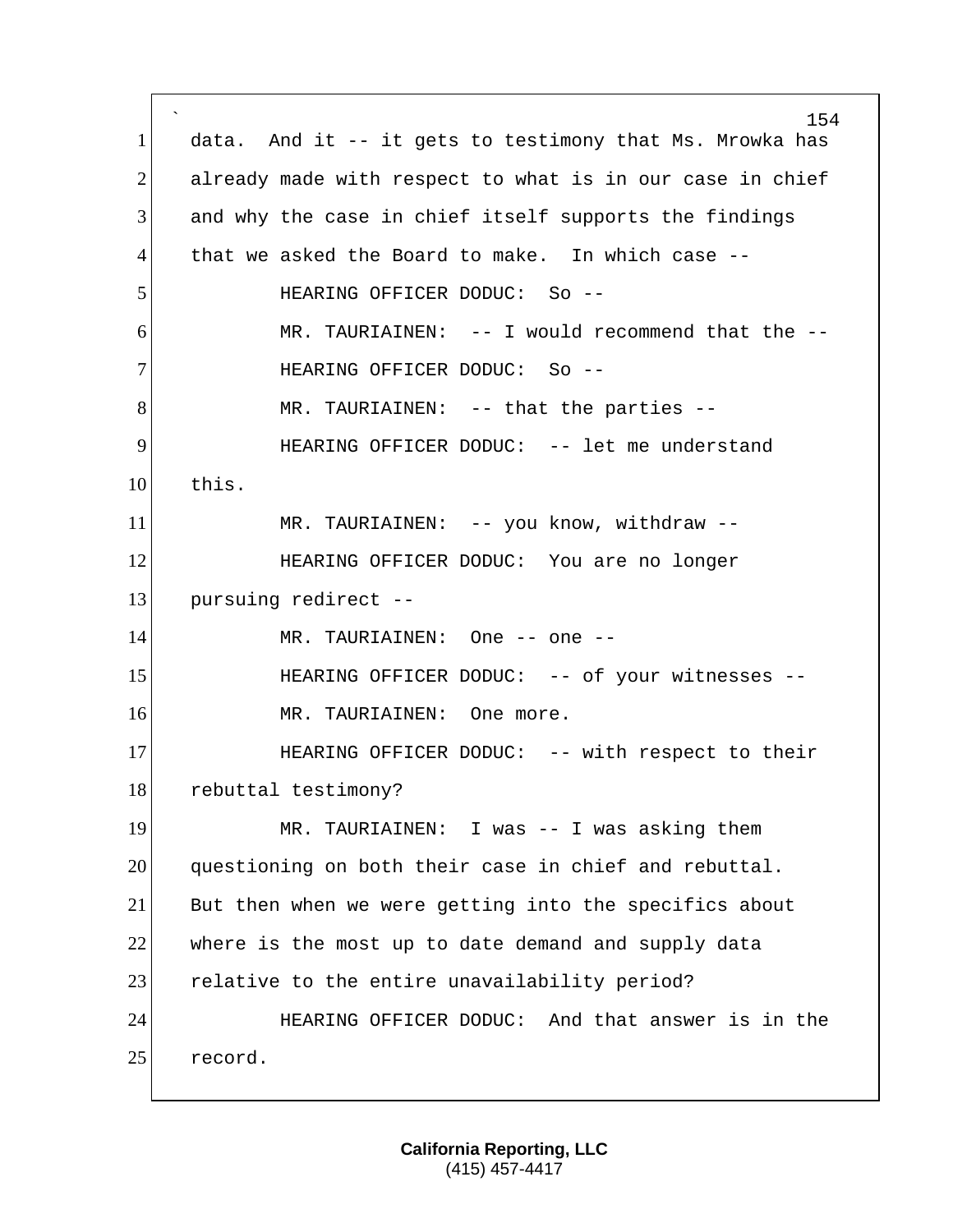` 155 1 MR. TAURIAINEN: Yeah. 2 HEARING OFFICER DODUC: Your objections are in 3 the record, which I will take notice of and consider very 4 carefully. 5 MR. TAURIAINEN: And then --6 HEARING OFFICER DODUC: And now I will allow you 7 to ask your remaining questions. 8 MR. TAURIAINEN: Very quick. 9 BY MR. TAURIAINEN: 10 Q. Ms. Mrowka, prior to the submittal of the case in 11 chief did you review the February 2015 Information Order 12 submittal data? 13 A. (Ms. Mrowka) I reviewed it in a cursory fashion. 14 I was curious to see how many respondents we had. 15 Q. And did you look to see whether that demand data  $16$  changed the demand in  $-$ 17 A. I had discussions with Mr. Yeazell regarding that 18 because he's my technical expert on the demand data. And 19 I wanted to be advised as to whether his review indicated 20 that there was any reason to be concerned about updating 21 from 2014 demand data to 2015 demand data. And he 22 indicated that there was not a large difference. Given 23 the very poor flow conditions it would not change any of 24 our conclusions with respect to water availability. 25 Q. Water availability for?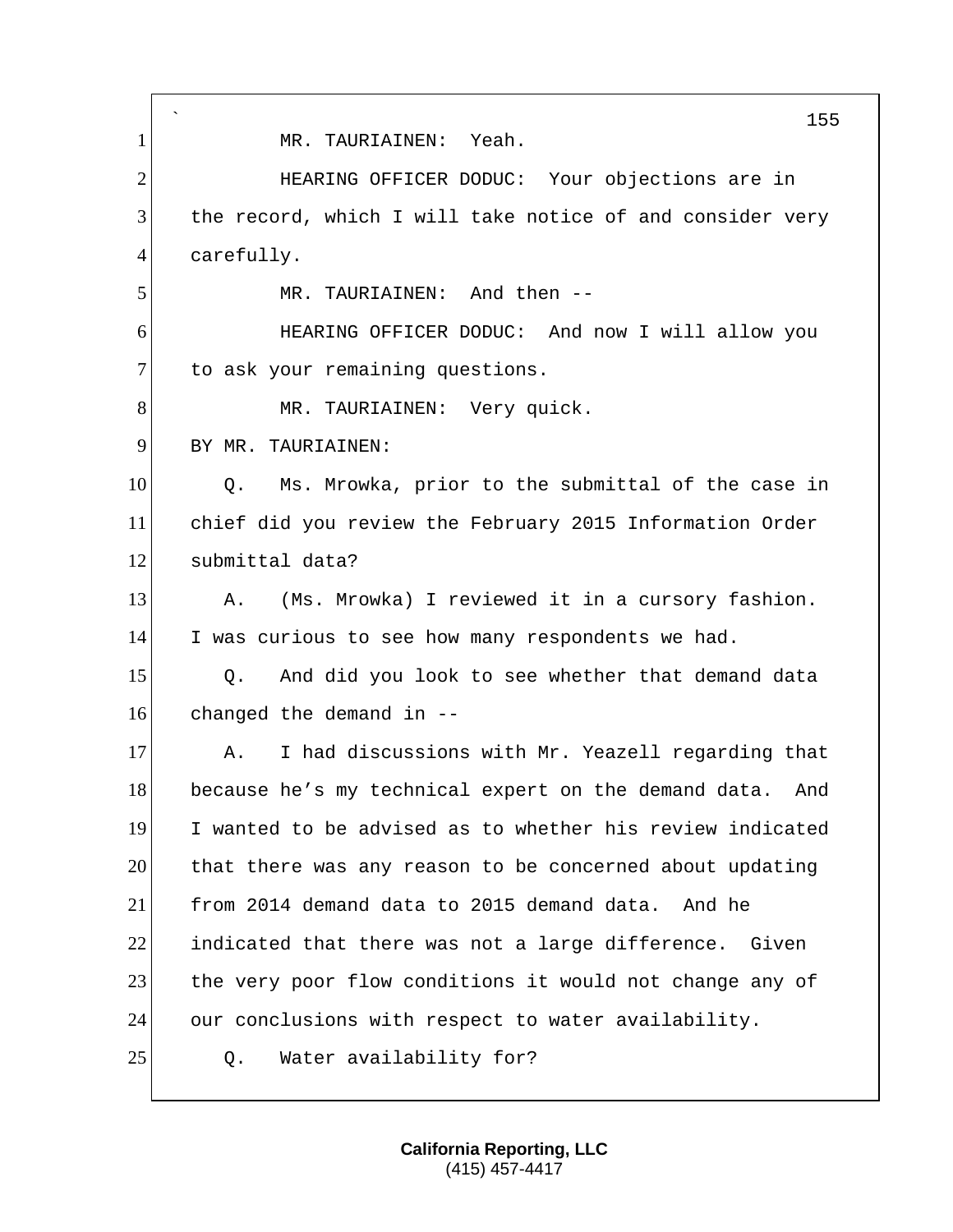` 156 1 A. For purposes of the drought analysis. 2 HEARING OFFICER DODUC: Hold on, Mr. Tauriainen. 3 MR. TAURIAINEN: How was that with respect -- 4 HEARING OFFICER DODUC: Hold on. Hold on. 5 Ms. Spaletta? 6 MS. SPALETTA: That was just a going around the 7 rule way of having Ms. Mrowka literally read a paragraph 8 from page three of Mr. Yeazell's rebuttal testimony, 9 which is Exhibit 211. 10 HEARING OFFICER DODUC: So noted, Ms. Spaletta. 11 MR.TAURIAINEN: I recall that this came out on 12 cross-examination on Monday, but I may be -- may be 13 wrong. 14 With that and with the, you know, risk of 15 inviting further objection if I continue, I'll -- I'll 16 rest on redirect. 17 HEARING OFFICER DODUC: Questions? 18 MS. KUENZI: Yes, I'm sorry. I think I just 19 heard Ms. Mrowka testify as to what Mr. Yeazell told her. 20 I was wondering if Mr. Yeazell might testify as to what 21 he said with respect to 2015 actual demand. 22 MR. YEAZELL: That -- I did take a look at it and 23 it was -- there was a reduction, but it did not seem 24 significant enough to change any -- any decisions. 25 MS. KUENZI: For purposes of the --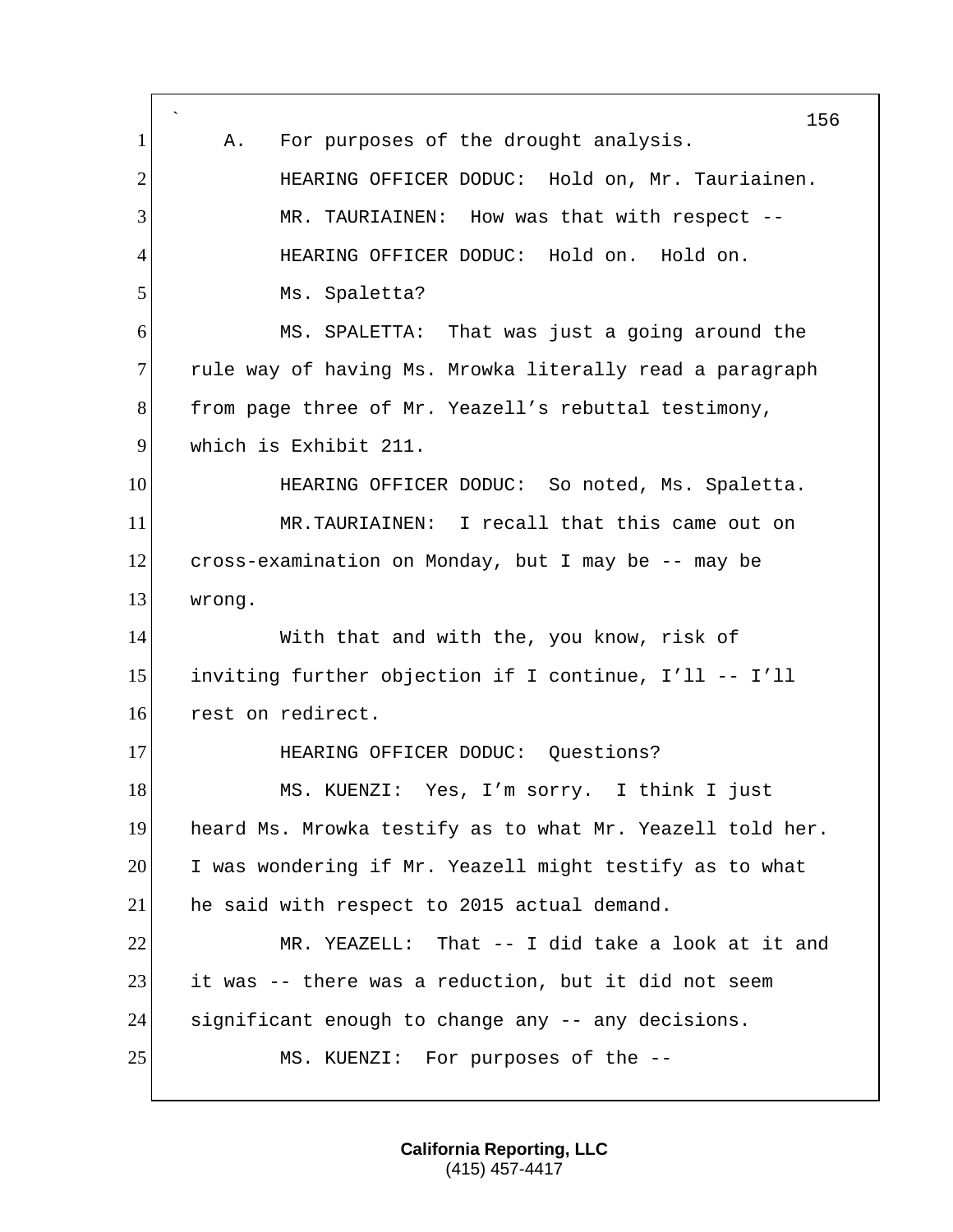` 157 1 MR. YEAZELL: For --2 MS. KUENZI: -- drought analysis? 3 MR. YEAZELL: Correct. 4 MS. KUENZI: But not for purposes -- you weren't 5 at that time looking at a specific enforcement action? I 6 mean, when you say drought analysis you're making a 7 distinction from these actions. 8 MR. YEAZELL: It would not have changed. I --9 it -- it did not change. No, we weren't under-doing any 10 drought enforcement actions at that time, so that was 11 towards -- at the beginning of around the time when -- 12 when the notices were being issued. 13 **HEARING OFFICER DODUC:** So clarify, when was 14 this? 15 MR. COATS: You want me to answer that? Yeah. 16 So when we received the informational orders 17 starting in March, I recall providing an update in this 18 room or one of the other rooms during one of the drought 19 updates every weeks where we had compiled the projected 20 2015 demands that they're required to submit, and we 21 compared that to the 2014 demands of those same parties. 22 At that time there was only a four percent difference to 23 their benefit as far as a reduction in demand. 24 HEARING OFFICER DODUC: And when did you compare  $25$  it to the actual 2015?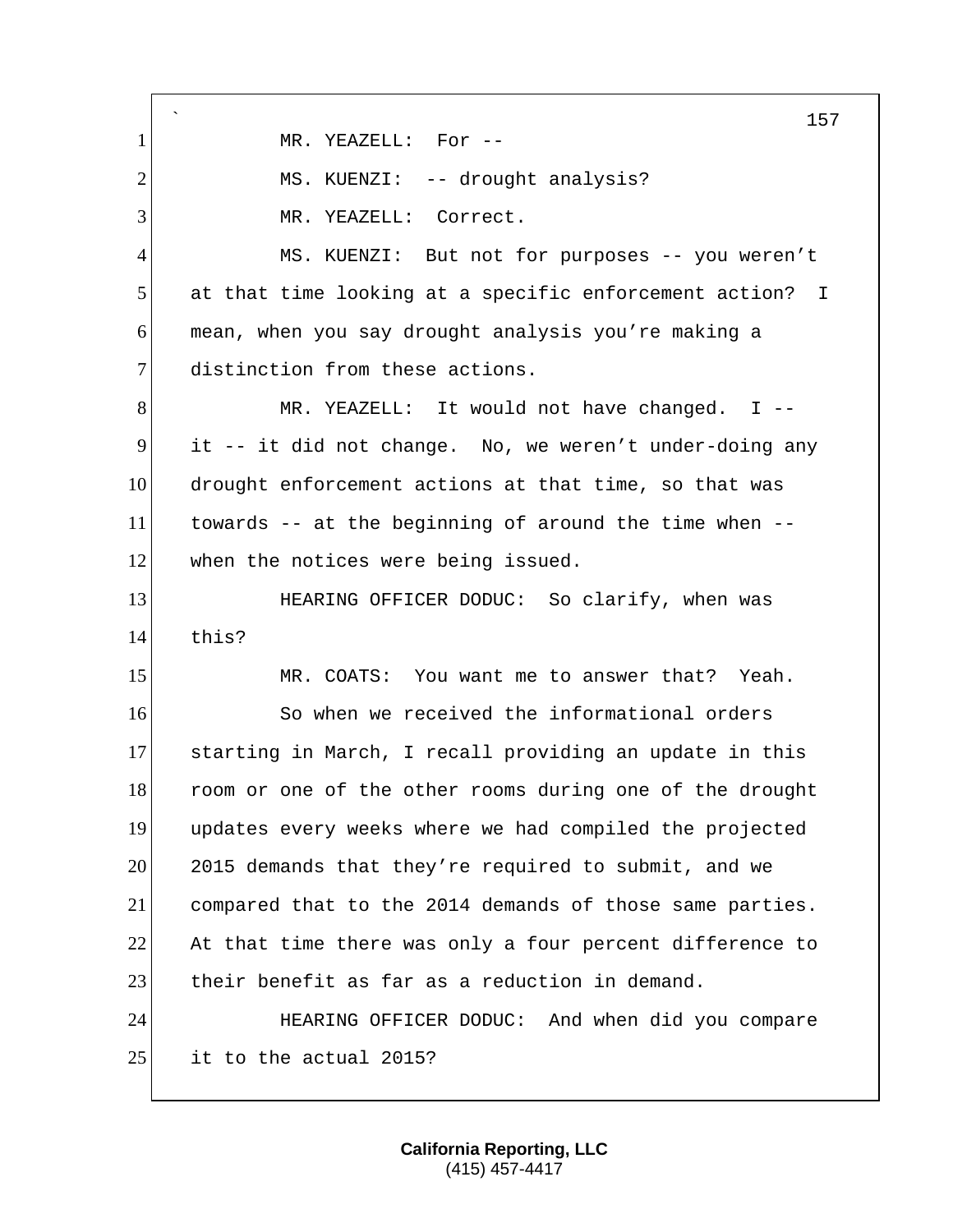` 158 1 MR. COATS: Well, those actual 2015s are ongoing.  $2$  And that's when we actually incorporated that in the late 3 summer. 4 HEARING OFFICER DODUC: Other questions? 5 Mr. Buckman, I know you had specific questions. 6 I would prefer you to hold your questions until after the 7 recross. Okay. 8 With that, let's take a short five-minute break. 9 And then we will resume with recross by Mr. Kelly. 10 MR. KELLY: Thank you.  $11$  (Off the record at 2:07 p.m.)  $12$  (On the record at 2:15 p.m.) 13 MR. KELLY: With that, I'll turn it over to Ms. 14 Spaletta to begin the recross. 15 MS. SPALETTA: Thank you. If we could have 16 Prosecution Team's Exhibit 48 up on the screen please? 17 Okay. 18 STEVEN YEAZELL 19 RECROSS BY MS. SPALETTA 20 FOR THE WEST SIDE IRRIGATION DISTRICT, 21 SOUTH DELTA WATER AGENCY, 22 CENTRAL DELTA WATER AGENCY 23 BY MS. SPALETTA: 24 Q. So, Mr. Yeazell, during the examination you're 25 counsel asked you to clarify what the supply was depicted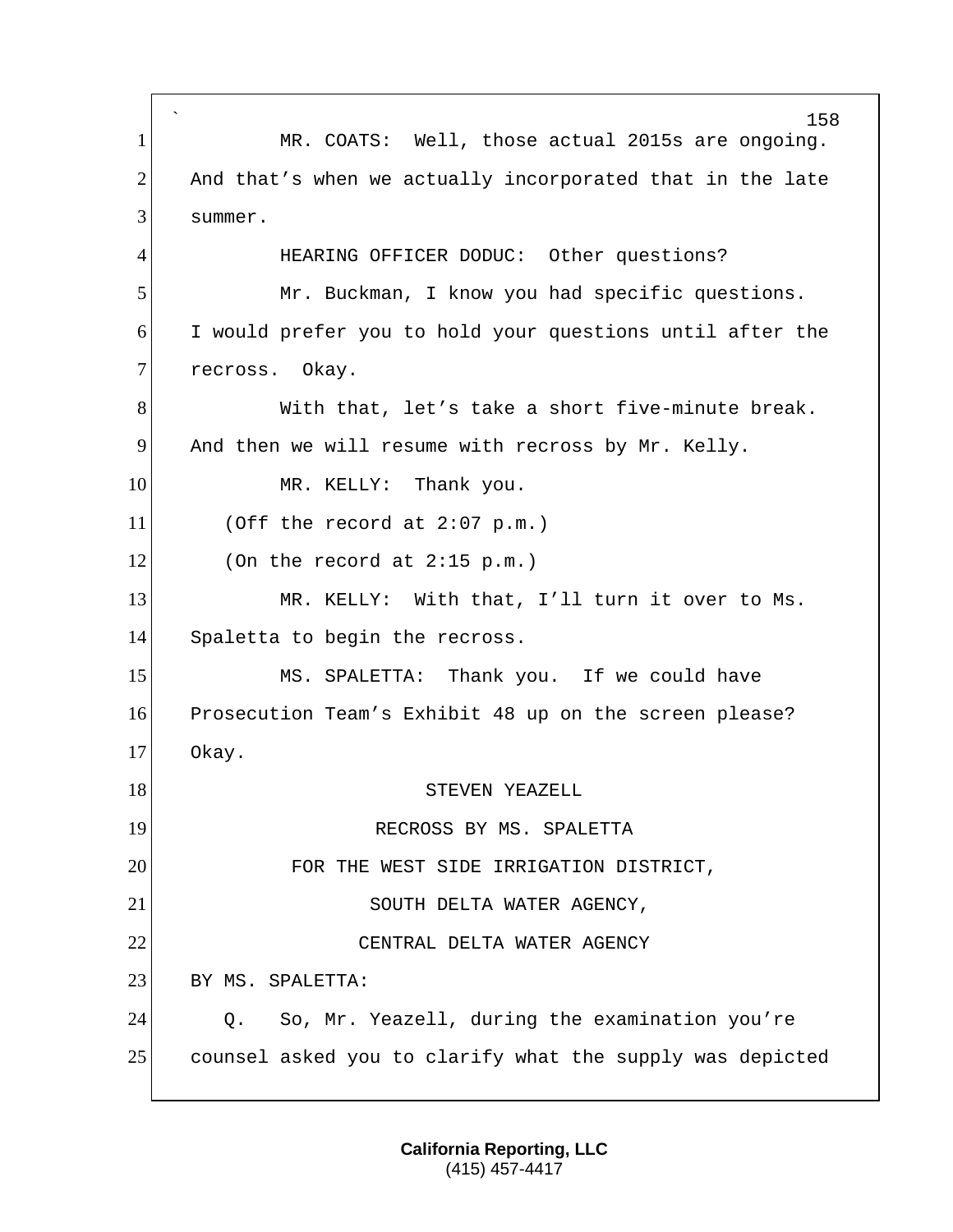` 159 1 on this graph for June 12th, I believe, or was it June 2 7th? Do you remember which date? 3 A. (Mr. Yeazell) I believe it was June 7th. 4 Q. Okay. So let's go with June 7th. And my 5 understanding of your testimony was that when you  $6$  eyeballed the supply  $-$  and by supply you were talking 7 about daily FND; correct? 8 A. Correct. 9 9 Q. When you eyeballed where the daily FNF was you 10 said it was around 11,000; right? 11 A. Correct. 12 Q. And then your counsel asked you to add to that 13 the 2,252 CFS representing the subbasin unimpaired flows 14 and the return flows; correct? 15 A. Yes. 16 O. And then you said that that meant that the total 17 supply was 13,252 CFS? 18 A. I believe it was around that, yes. 19 | Q. Okay. Are you looking at some notes that you 20 wrote during your --21 A. I was looking at my numbers that I wrote down. 22 Q. Did you write those during your testimony or 23 before your testimony?  $24$  A. As he was -- as we were talking. 25 Q. Okay. Very good.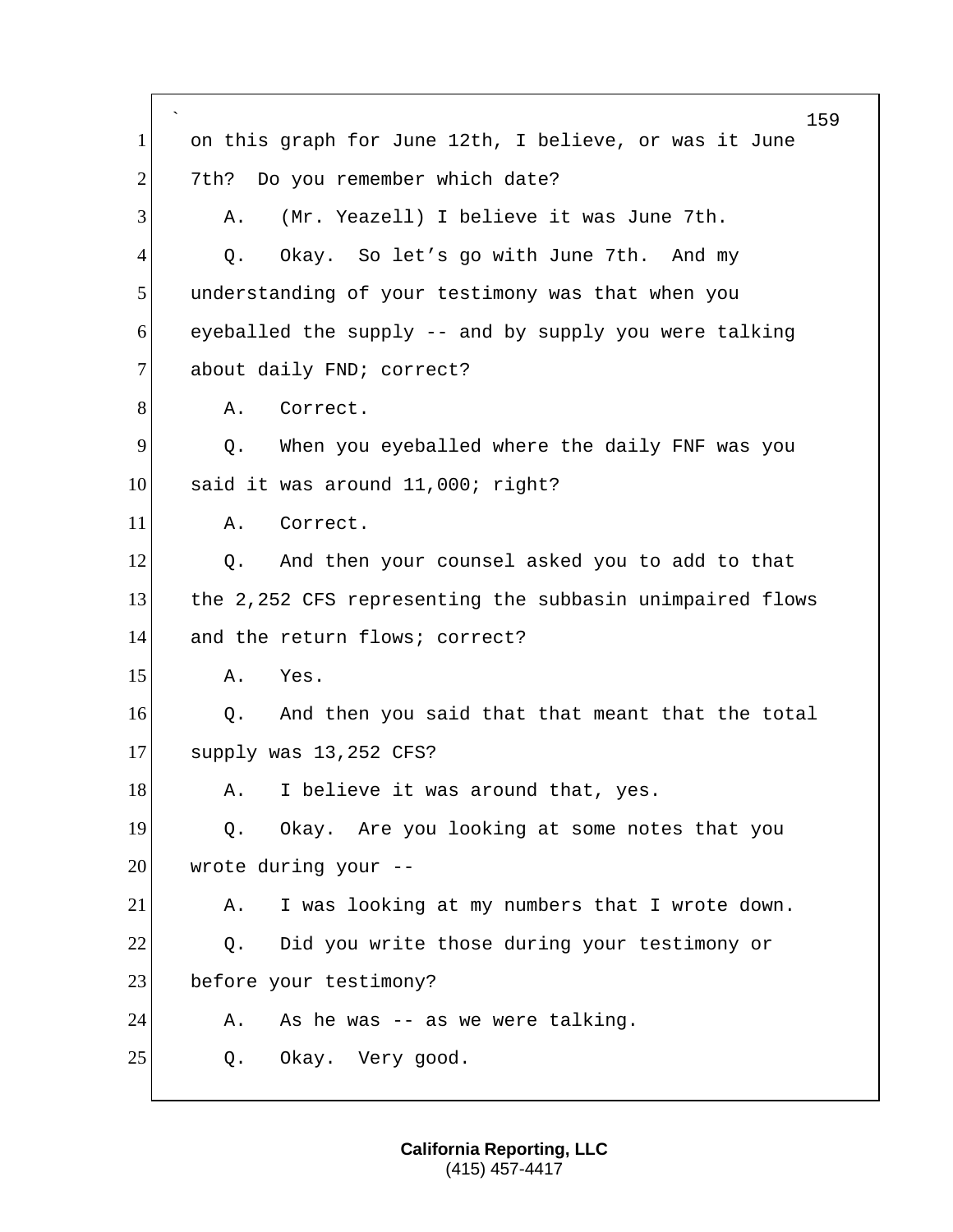|                | $\overline{\phantom{a}}$<br>160                          |
|----------------|----------------------------------------------------------|
| 1              | Just where I did the math.<br>Α.                         |
| $\overline{2}$ | Now looking at the demand on this chart, I just<br>Q.    |
| 3              | want to be clear that the demand represented on this     |
| 4              | chart, WR-48, does not represent the actual demand in    |
| 5              | 2015; correct?                                           |
| 6              | This is correct.<br>Α.                                   |
| $\tau$         | I also want to be clear that the demand that's<br>Q.     |
| 8              | represented is for the entire watershed; correct?        |
| 9              | Specify which watershed.<br>Α.                           |
| 10             | Well, it says at the top, "Combined Sacramento-<br>Q.    |
| 11             | San Joaquin River Basin."                                |
| 12             | Correct.<br>Α.                                           |
| 13             | So we talked a little bit yesterday about the<br>Q.      |
| 14             | fact that in this combined global watershed analysis you |
| 15             | included all of the demand from all of the watershed and |
| 16             | subwatersheds, regardless of whether or not there was    |
| 17             | actually enough supply in any one of those watersheds or |
| 18             | subwatersheds to meet the demand in that particular      |
| 19             | watershed or subwatershed; correct?                      |
| 20             | I would the demands in as directed by my<br>Α.           |
| 21             | supervisors.                                             |
| 22             | Okay. So there were instances in this<br>Q.              |
| 23             | methodology where the demand reflected could not have    |
| 24             | physically been met with the supply in the wastewater;   |
| 25             | correct?                                                 |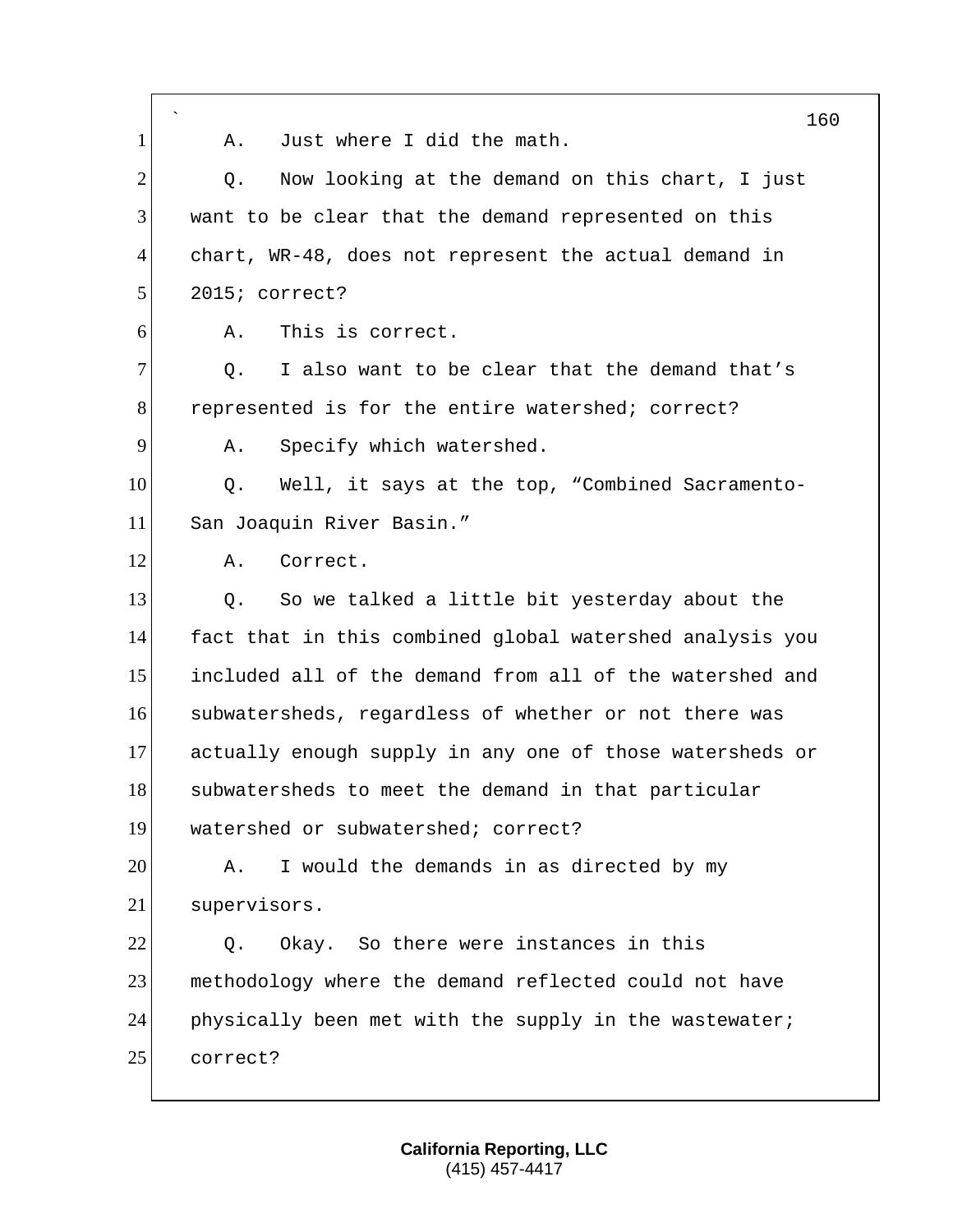` 161 1 A. I'm not the qualified person to ask that. I  $2$  would give that to Brian.  $3$  O. Thank you. 4 Brian? 5 BRIAN COATS 6 CROSS-EXAMINATION BY MS. SPALETTA 7 FOR THE WEST SIDE IRRIGATION DISTRICT, 8 SOUTH DELTA WATER AGENCY, 9 CENTRAL DELTA WATER AGENCY 10 BY MS. SPALETTA: 11 A. (Mr. Coats) Yes, that is true. 12 Q. Mr. Coats, I should say. Sorry. Okay. 13 So do you know how much additional demand is 14 reflected that could not be met by the supply in the 15 watershed? 16 A. I don't. 17 Q. Did you undertake any analysis of that? 18 A. As we didn't separate the watershed into sub-19 tributaries, at this time, no.  $20$  Q. Mr. Yeazell, did you have  $-$  did you conduct any 21 analysis of how much excess demand you were reflecting 22 over and above available supply in each watershed or 23 subbasin? 24 A. (Mr. Yeazell) No. I was not directed to that.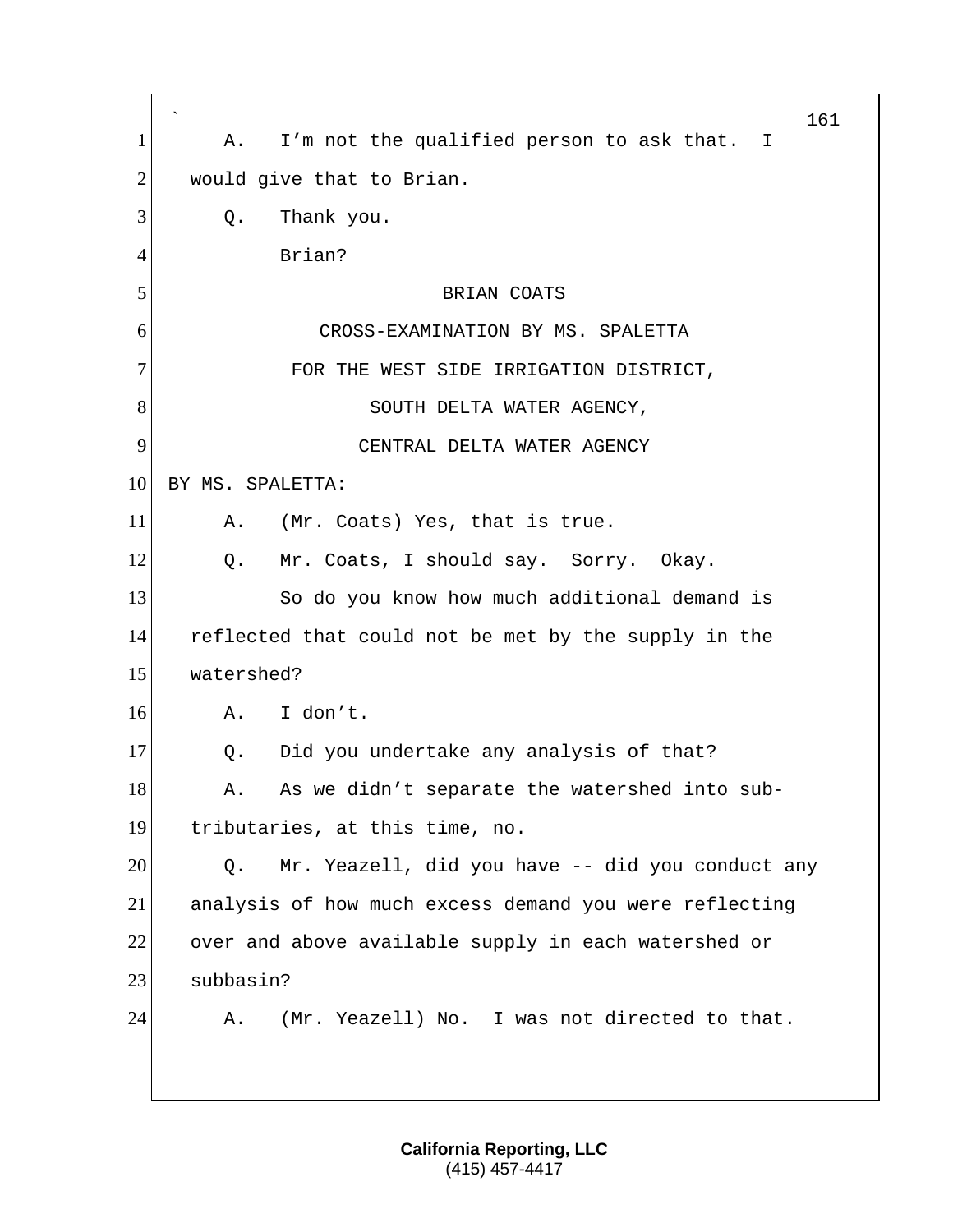| 162                                                                        |
|----------------------------------------------------------------------------|
| So I want to look at two other graphs that you<br>Q.                       |
| $\overline{2}$<br>entered into evidence, the Prosecution Team entered into |
| 3<br>evidence yesterday. And let's look at WR-54.                          |
| $\overline{4}$<br>Graph 54 actually represents a different                 |
| 5<br>geographic area; right? Graph 54 is just for the                      |
| 6<br>Sacramento Basin with proportional Delta demand; is that              |
| 7<br>correct, Mr. Yeazell?                                                 |
| 8<br>Correct.<br>Α.                                                        |
| 9<br>And that's actually a subset of the combined<br>Q.                    |
| 10<br>data; correct?                                                       |
| 11<br>Yes.<br>Α.                                                           |
| 12<br>And in this graph you actually did depict what<br>Q.                 |
| 13<br>the 2015 actual demands were as reported under the                   |
| 14<br>information order with the green line?                               |
| 15<br>That was our rough approximation. It did not<br>Α.                   |
| 16<br>take into account the priority of any pre-'14 demand that            |
| 17<br>was in there.                                                        |
| 18<br>Q. It didn't take into account the $-$ -                             |
| 19<br>The priority of the -- that was basically just<br>Α.                 |
| 20<br>the reduced amount overall.                                          |
| 21<br>And so that's the overall demand that was<br>Q.                      |
|                                                                            |
| 22<br>reported for senior right holders?                                   |
| 23<br>Right. It wasn't -- it wasn't adjusted by<br>Α.                      |
| 24<br>priority date.                                                       |
|                                                                            |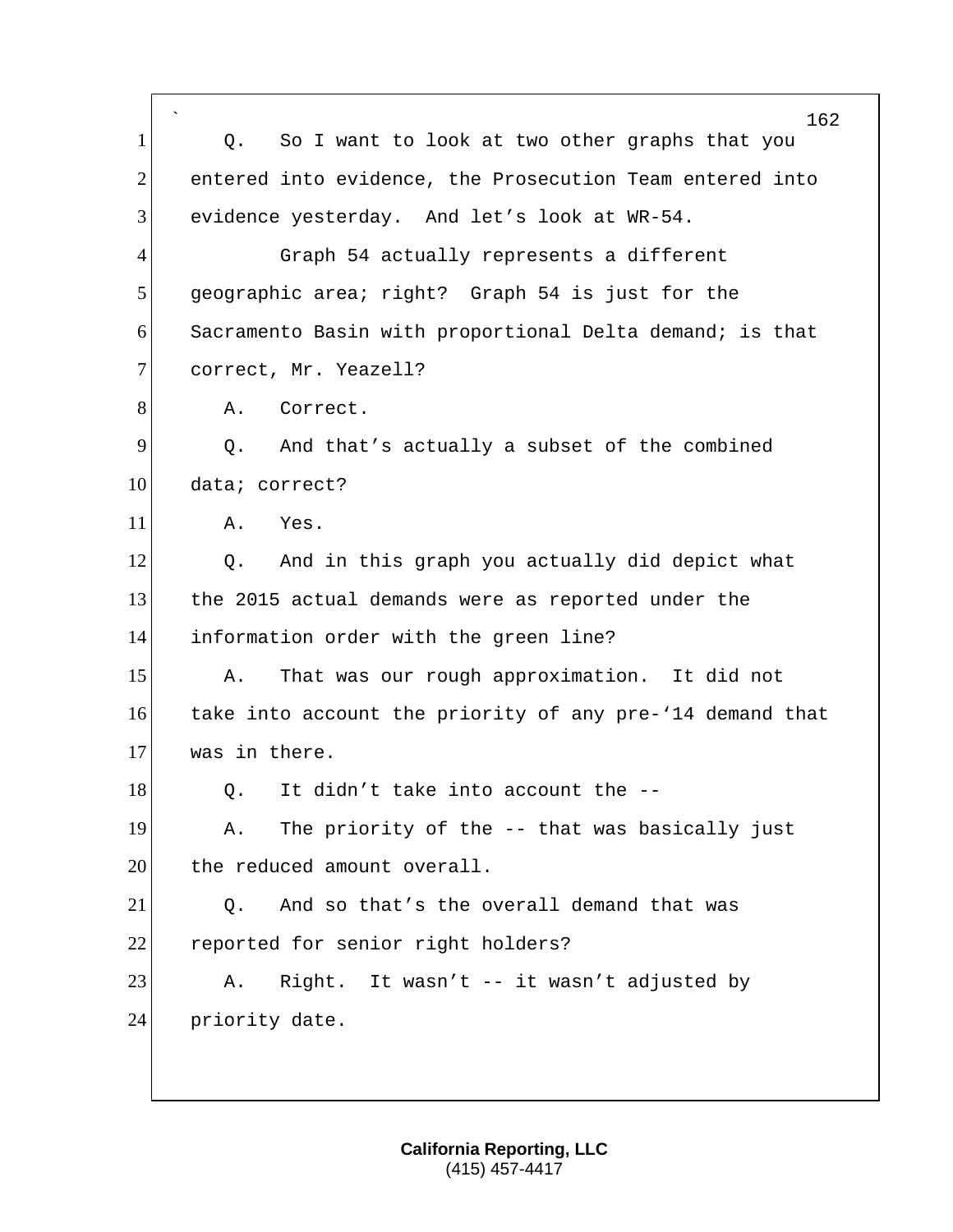` 163 1 | Q. Okay. So it should have included everything of 2 riparians' and pre-1914? 3 A. Right.  $4$  Q. Okay. So then that total for the adjusted senior 5 demand in June looks to me like it's between 6,500 and  $6$  6,700, something like that? What is it?  $7$  A. I -- my -- I can't see the numbers. 8 (Mr. Coats) It looks to be about 6,800. 9 0. Is that Mr. Coats testifying? 10 A. Yes, it is.  $11$  Q. And then you also put into evidence yesterday 12 another graph showing -- 13 HEARING OFFICER DODUC: Mr. O'Laughlin? 14 MR. O'LAUGHLIN: Hi. Tim O'Laughlin, the San 15 Joaquin Tributaries Authority. 16 Yeah, you've guessed it, Mr. Kelly. This goes to 17 your statement that it would be nice to see and hear 18 everything. And thank you very much. Appreciate it. 19 **HEARING OFFICER DODUC:** You want me to see it or 20 Mr. O'Laughlin to see it? 21 Mr. O'Laughlin, you are welcome to move over 22 there. 23 MS. SPALETTA: Let me clarify for the record. We 24 are writing on a giant Post-It note, some of the 25 testimony. So we have put down supply in the combined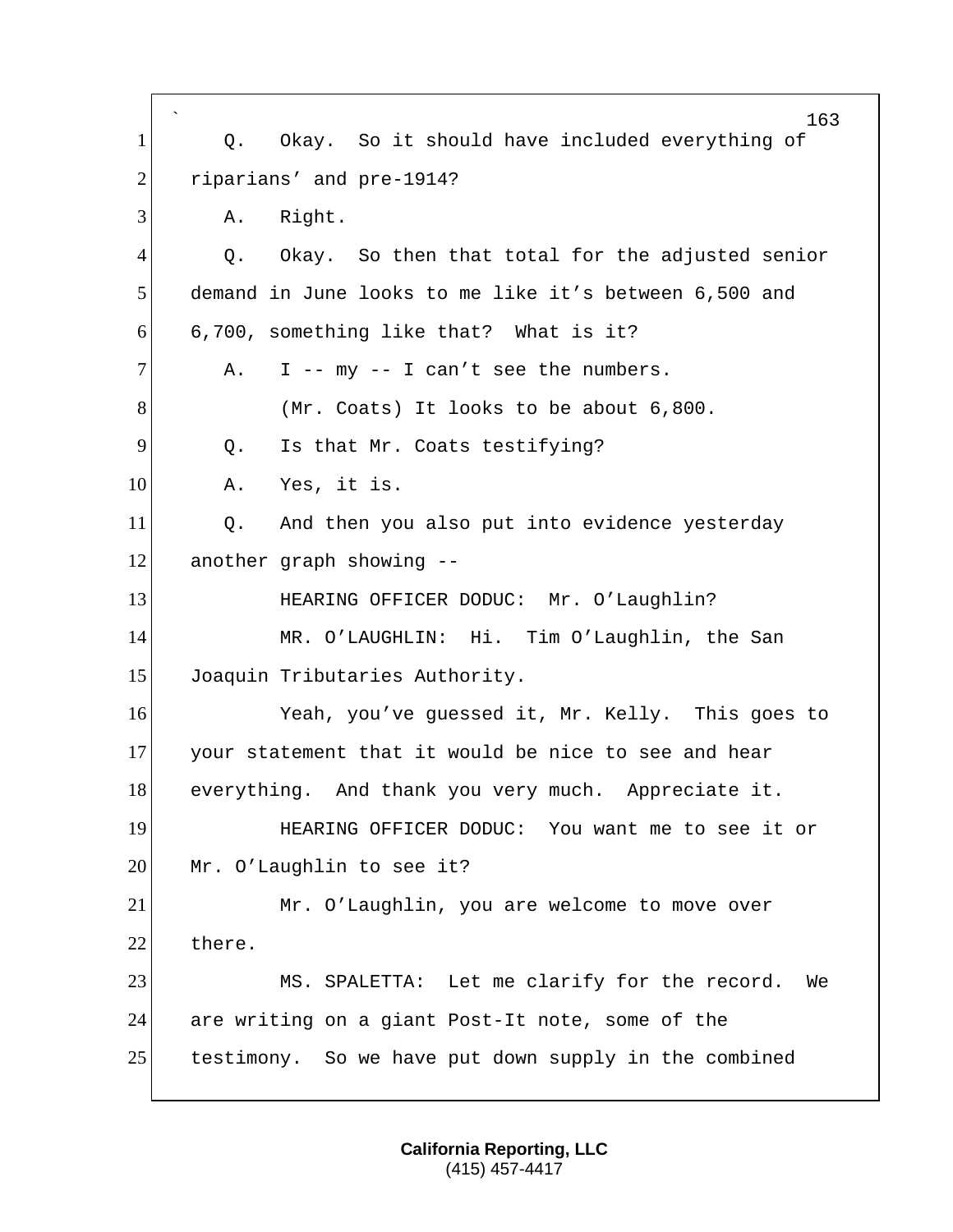` watershed of 13,252. And we have written down demand in 2 the Sacramento portion of that combined watershed of  $3 | 6,800.$ 

 MR. TAURIAINEN: I have a question or an objection. I'm interested to know what the relevancy of this chart and this line of questioning is? Because it 7 doesn't appear to address any of the redirect, nor specifically the question presented by the Hearing Officers at the beginning of this afternoon's proceeding. 10 HEARING OFFICER DODUC: Ms. Spaletta? MS. SPALETTA: The relevance goes to your examination of your witnesses regarding the best available supply and demand data in 2015 to use for purposes of this enforcement action. HEARING OFFICER DODUC: Thank you. Please proceed. And I actually appreciate this, being a visual person. 18 MS. SPALETTA: I love giant Post-It notes, too. BY MS. SPALETTA: O. Okay, so looking at Exhibit 54 -- or, excuse me, we're going to look at the next one, Exhibit 58. Mr. Yeazell, Exhibit 58 is the San Joaquin River 23 portion of the combined watershed; correct? 24 A. (Mr. Yeazell) Correct.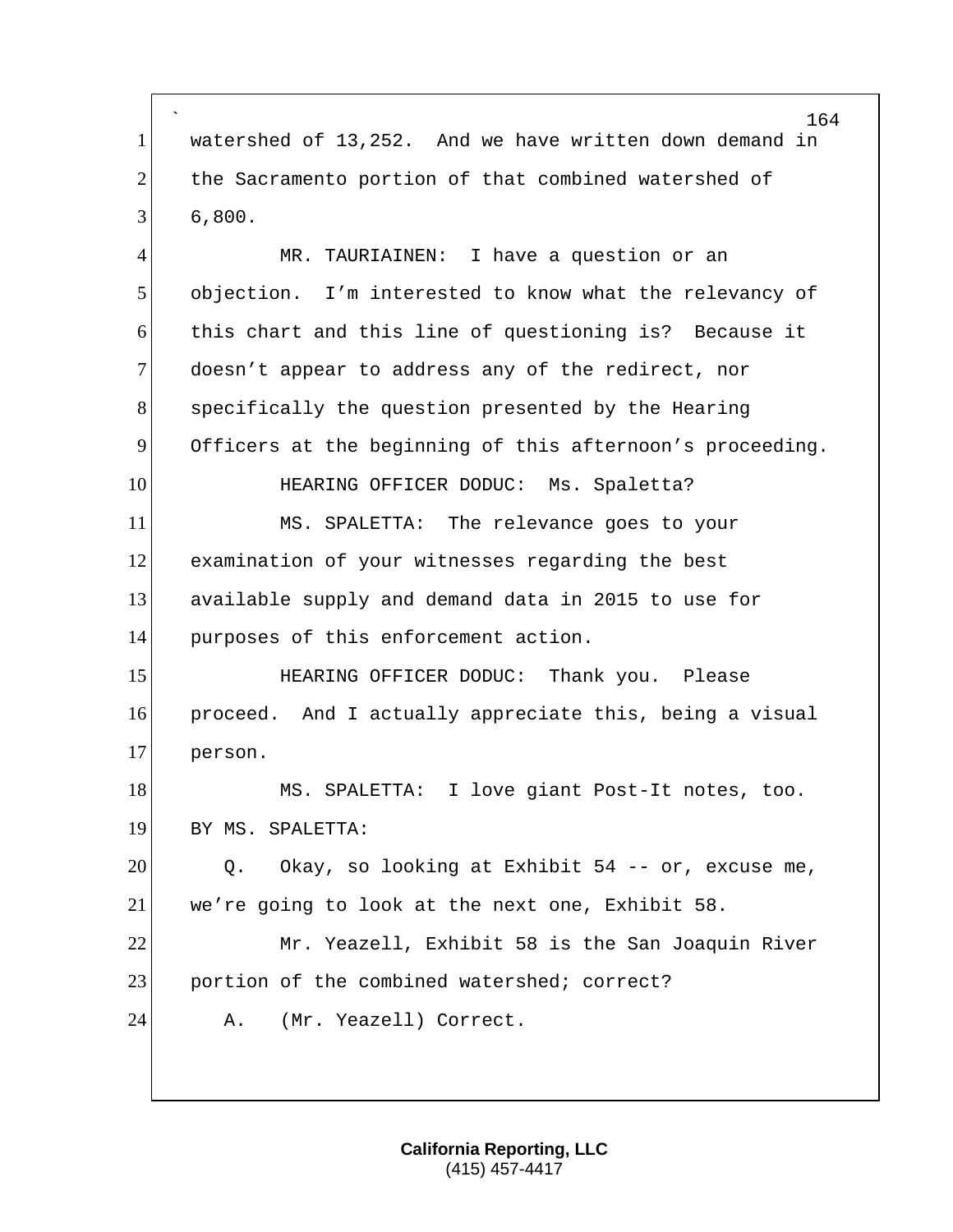|                | $\overline{\phantom{a}}$<br>165                           |
|----------------|-----------------------------------------------------------|
| 1              | Okay. So between Exhibit 54 and Exhibit 58 we<br>Q.       |
| $\overline{2}$ | have the two subsets or components that make up the       |
| 3              | combined watershed; correct?                              |
| $\overline{4}$ | Correct.<br>Α.                                            |
| 5              | So on Exhibit 58 you also depicted the actual<br>Q.       |
| 6              | 2015 all-senior demand with the green line; correct?      |
| $\tau$         | With the same caveat as before. It's not<br>Α.            |
| 8              | prioritized.                                              |
| 9              | Okay. So it includes all of the senior demand?<br>Q.      |
| 10             | Right.<br>Α.                                              |
| 11             | And in June, looking at this particular graph it<br>Q.    |
| 12             | appears that that June senior demand is somewhere in the  |
| 13             | neighborhood of 5,300 CFS; correct?                       |
| 14             | Yeah, it looks about that. Yes.<br>Α.                     |
| 15             | Mr. Yeazell, is 6,800 plus 5,300, 12,100 CFS?<br>Q.       |
| 16             | I feel like a first-grader, but, yes.<br>Α.               |
| 17             | Okay. And you didn't even need your spreadsheet,<br>Q.    |
| 18             | so very good.<br>Okay.                                    |
| 19             | Now again I want to ask the same question about           |
| 20             | both Exhibit 58 and 54, which is the one we looked at     |
| 21             | previously. All of the demand, the actual 2015 demand     |
| 22             | for all of the subbasins and subwatersheds in each of     |
| 23             | these geographic areas was included on these charts, even |
| 24             | if the supply in those subbasins was too low to support   |
| 25             | the demand; correct?                                      |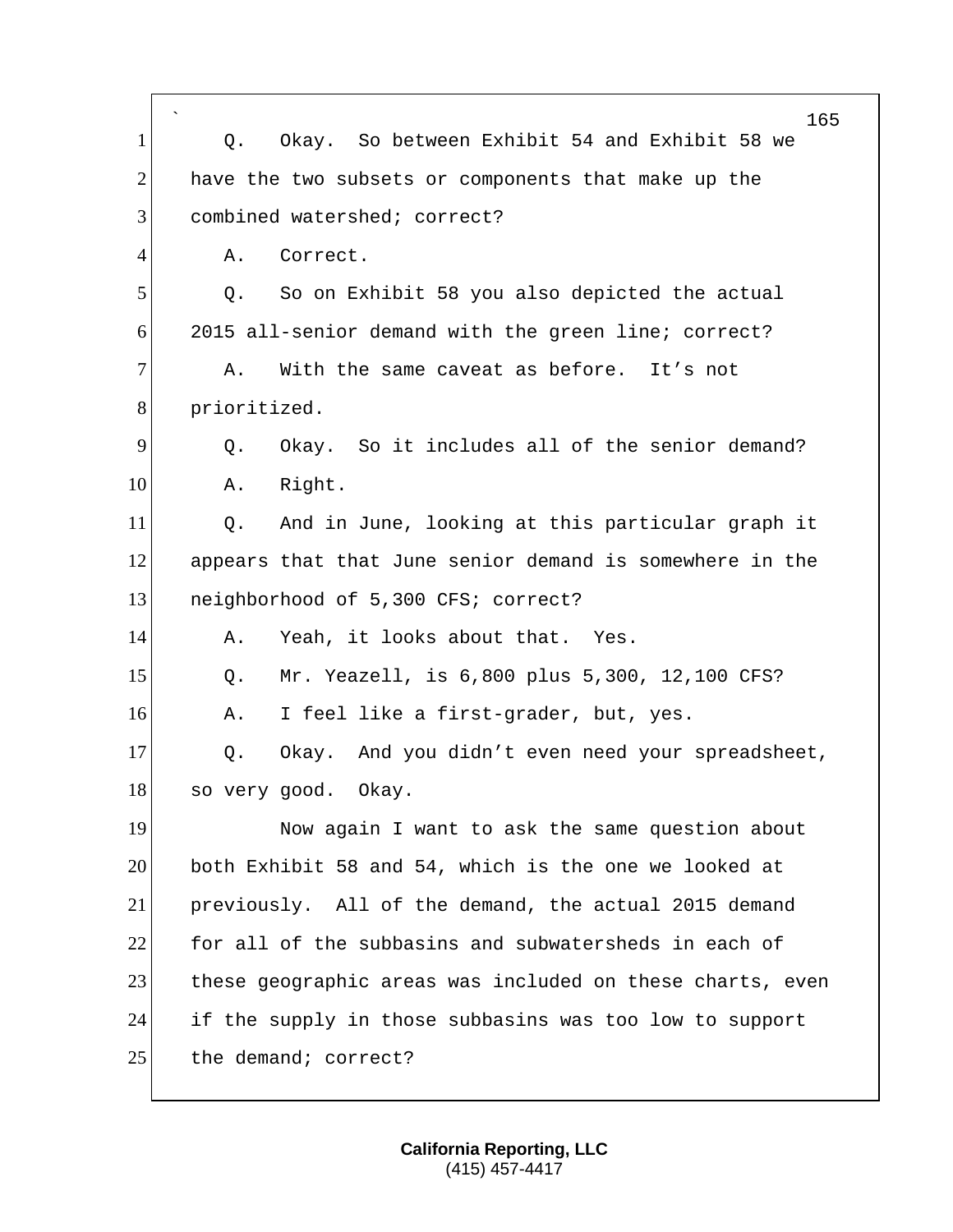|                | 166                                                       |
|----------------|-----------------------------------------------------------|
| 1              | I put the data in as I was directed to, but, yes.<br>Α.   |
| $\overline{2}$ | So the answer is, yes?<br>Q.                              |
| 3              | As far as I know. I don't know the specifics<br>Α.        |
| 4              | about the watersheds. I can't answer that.                |
| 5              | So then these charts reflect demand that could<br>Q.      |
| 6              | not have been met by supplies depicted and would have had |
| $\overline{7}$ | to have been met from another source; correct?            |
| 8              | That wasn't part of the scope of my analysis.<br>Α.       |
| 9              | I'm going to defer that to Mr. Coats.                     |
| 10             | Mr. Coats?<br>Q.                                          |
| 11             | (Mr. Coats) Repeat the question. I was reading<br>Α       |
| 12             | that legend there.                                        |
| 13             | The demand that is reflected on Exhibits 54 and<br>Q.     |
| 14             | 58 reflects all of the demands in all of the              |
| 15             | subwatersheds for the geographic area depicted on each    |
| 16             | exhibit --                                                |
| 17             | I would have to look at the supporting<br>Α.              |
| 18             | spreadsheet information to answer that.                   |
| 19             | You don't know as you sit here today what demands<br>Q.   |
| 20             | are included?                                             |
| 21             | It's not referenced in the legend. I don't know<br>Α.     |
| 22             | exactly what -- I'd have to look at the actual            |
| 23             | information in the spreadsheet because we did make some   |
| 24             | additional pre-'14 curtailments to select subwatersheds   |
| 25             | in the summer for the San Joaquin. And so just to be      |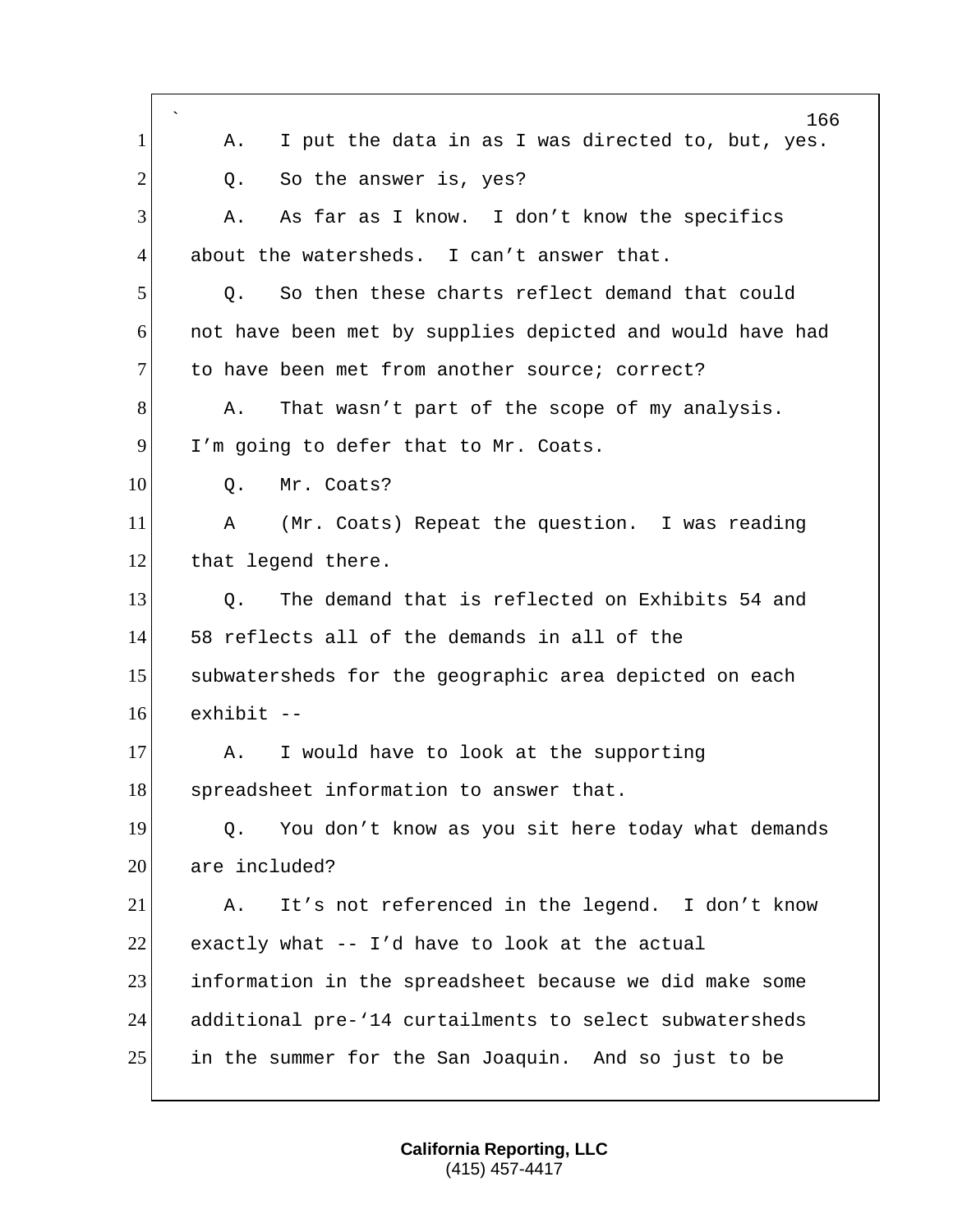` 167 1 accurate I would want to review the spreadsheet 2 information. 3 Q. Well, I believe you testified in your deposition 4 that that was the case. Did you do research after your 5 deposition that changed your mind? 6 A. I don't recall exactly which graph I referred to. 7 It was 277 pages, but, yeah. Looking on the legend there 8 it appears, though, because it does have the full natural 9 flow stations for all of those six FNFs for the San 10 Joaquin, that it would include it. 11 O. So it would have included all the demand? 12 A. Yes, because it does reference the FNF stations 13 there. Correct. 14 Q. So to the extent that these graphs, 54 and 59, 15 include actual 2015 demand that exceeded the flows from 16 the particular watersheds included, that demand is 17 overstated? 18 A. That's just the demand that was reported to us. 19 We can't actually report whether or not it was satisfied  $20$  or it wasn't. 21 Q. So it is including demand that you know could not 22 have been satisfied by what you've represented as the 23 full natural flow? 24 A. Correct.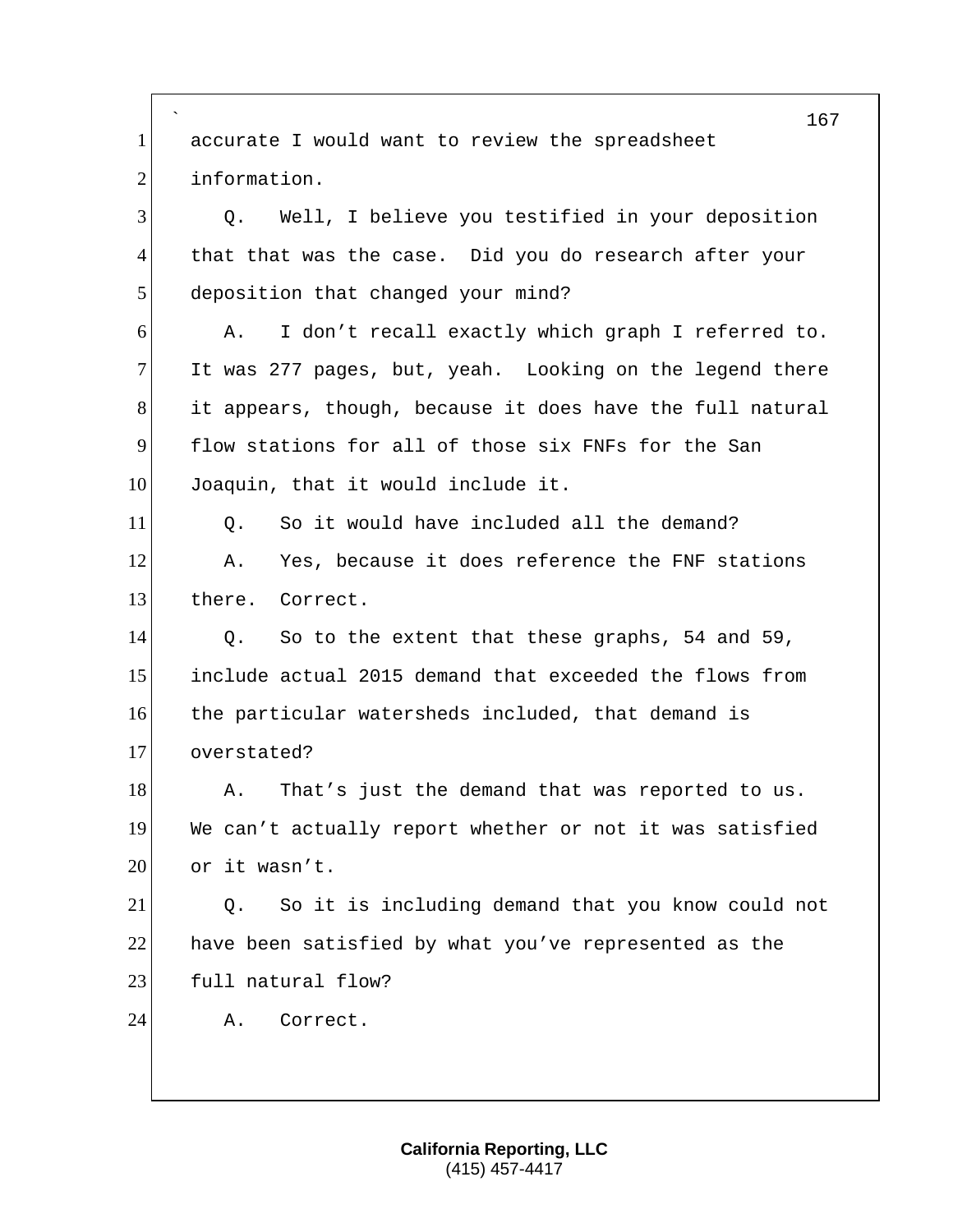|                | $\overline{\phantom{a}}$<br>168                          |
|----------------|----------------------------------------------------------|
| $\mathbf{1}$   | Ms. Mrowka, how many of the patents that were<br>Q.      |
| $\overline{2}$ | submitted in response to the information request for     |
| 3              | riparian rights are there?                               |
| $\overline{4}$ | KATHY MROWKA                                             |
| 5              | CROSS-EXAMINATION BY MS. SPALETTA                        |
| 6              | FOR WTHE EST SIDE IRRIGATION DISTRICT,                   |
| 7              | SOUTH DELTA WATER AGENCY,                                |
| 8              | CENTRAL DELTA WATER AGENCY                               |
| 9              | BY MS. SPALETTA:                                         |
| 10             | (Ms. Mrowka) I don't know that number.<br>Α.             |
| 11             | Is there more than 1,000?<br>Q.                          |
| 12             | Well, the informational order request went out to<br>Α.  |
| 13             | slightly over 1,000 parties. It depends because some     |
| 14             | parties were claiming pre-1914 rights, so they'll submit |
| 15             | different kinds of information than the parties claiming |
| 16             | riparian right. Some claim both basis and they'll have   |
| 17             | to submit both types of information, so it varies a lot. |
| 18             | How many of the submittals of the more than 1,000<br>Q.  |
| 19             | have you personally reviewed?                            |
| 20             | Probably 5 to 25.<br>Α.                                  |
| 21             | And of those that you've reviewed do you know the<br>Q.  |
| 22             | range of the pre-1914 priority dates that are claimed?   |
| 23             | I was fascinated by a lot of the history and<br>Α.       |
| 24             | documentation and the deed-type issues that I was        |
| 25             | reading, so I tended to focus on that --                 |

Г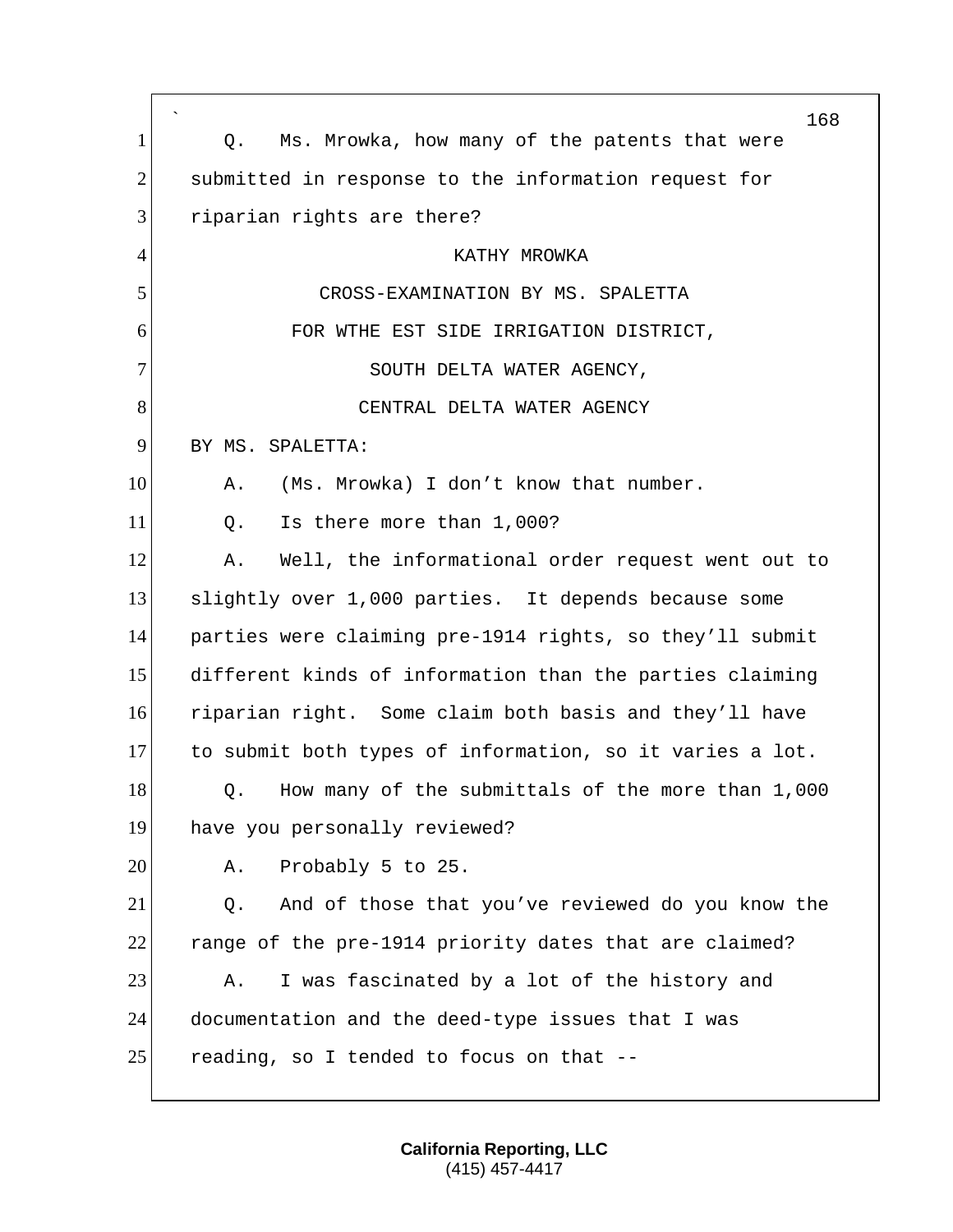|                | $\overline{\phantom{0}}$<br>169                           |
|----------------|-----------------------------------------------------------|
| $\mathbf{1}$   | $Did$ --<br>Q.                                            |
| $\overline{2}$ | -- rather than the date per se. I was curious to<br>Α.    |
| 3              | see the Delta issues and what they were, you know,        |
| $\overline{4}$ | submitting on their basis of right.                       |
| 5              | So as you sit here today you actually do not have<br>Q.   |
| 6              | an understanding of what the date range for the claimed   |
| $\overline{7}$ | pre-1914 rights are in those submittals?                  |
| 8              | Well, that's why I had Staff assist me.<br>I had<br>Α.    |
| 9              | them put it all on spreadsheet for me to document for me  |
| 10             | what the claims were and the types of materials that we   |
| 11             | received from all parties. And I did review that          |
| 12             | spreadsheet so I'd have a better understanding as to what |
| 13             | we had received and how well parties had done on their    |
| 14             | submittals.                                               |
| 15             | But you expressed an expert opinion in your<br>Q.         |
| 16             | redirect examination regarding relative priority dates.   |
| 17             | But what I'm asking is as you sit here today do           |
| 18             | you have an understanding of what those relative priority |
| 19             | date ranges are?                                          |
| 20             | I have an understanding of the materials that I<br>Α.     |
| 21             | received. That's over 1,000 parties. I couldn't say,      |
| 22             | you know, which priority, one priority versus another     |
| 23             | when you're looking at such a large volume.               |
| 24             | And the dates in the database that you had your<br>Q.     |
| 25             | staff prepare, they were not actually used to sort the    |
|                |                                                           |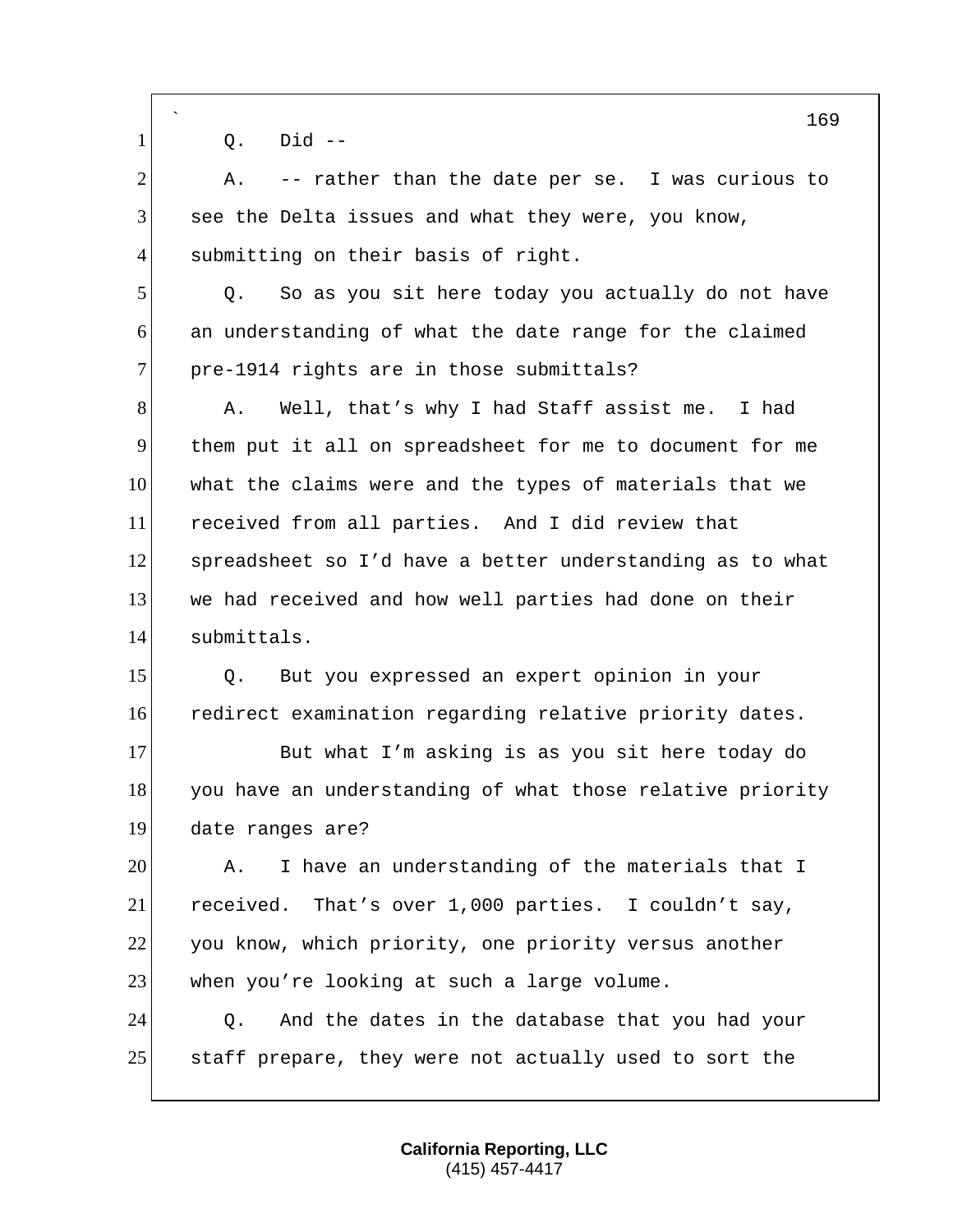` 170 1 demand that's represented on the graphs that we've been  $2$  looking at during this hearing, were they? 3 A. We used the materials that parties have submitted 4 to us with their statements of water diversion and use. 5 Q. You did not sort the demands that are depicted on 6 the yellow, orange and burnt orange sections of this 7 graph by priority date for the purposes of depicting the 8 demand? 9 A. Staff relied upon our eWRIMS database to sort the 10 dates and information from the database. 11 Q. Ms. Mrowka, I've now asked you, I believe seven 12 questions that were yes or no questions and you have not 13 answered any of them yes or no. 14 HEARING OFFICER DODUC: Did you want a yes or no 15 answer to that? 16 MS. SPALETTA: That would be nice. 17 HEARING OFFICER DODUC: Move on, Ms. Spaletta. 18 MS. SPALETTA: Okay. 19 BY MS. SPALETTA: 20 0. Ms. Mrowka, do you remember in your deposition 21 when I asked you what the source of information was for 22 the 40 percent return flow for the Delta? 23 A. (Ms. Mrowka) I don't recall. Perhaps you can 24 refresh my memory.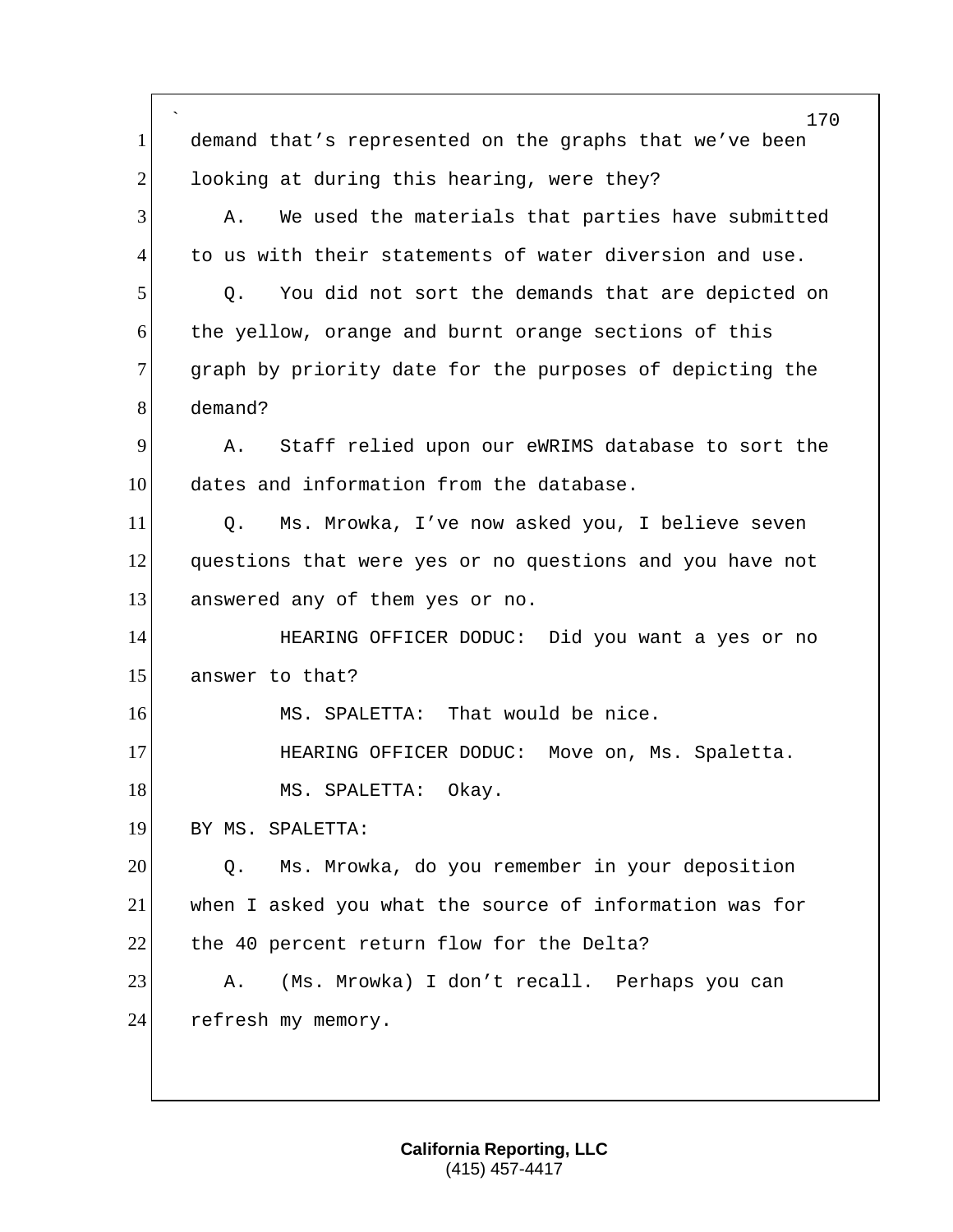` 171 1 Q. I asked you, and I'll go to that page of your 2 deposition, it's on page 35. 3 My question was: "Were you part of the 4 discussion regarding a decision to include the Delta 5 return flows?" 6 Answer: "I believe I was." 7 Question: "And can you tell me about that 8 discussion and how the decision was made?" 9 Answer: "Yes. We have participated in multiple 10 stakeholder outreach meetings throughout this year to 11 make sure that we had the best available information for 12 the water supply situation. And one of the comments that 13 we received was with respect to the return flow. Parties 14 felt that we should include some return flows in this 15 discussion. And we were able to identify a published 16 document, a written document from another agency that 17 informed us what would be applicable return flows." 18 Ouestion: "Which document was that?" 19 Answer: "I don't have the specific title off the  $20$  tip of my tongue." 21 Question: "Do you remember the date of the 22 document?" 23 Answer: "I believe it was a Department of Water 24 Resources publication that talked to the issue."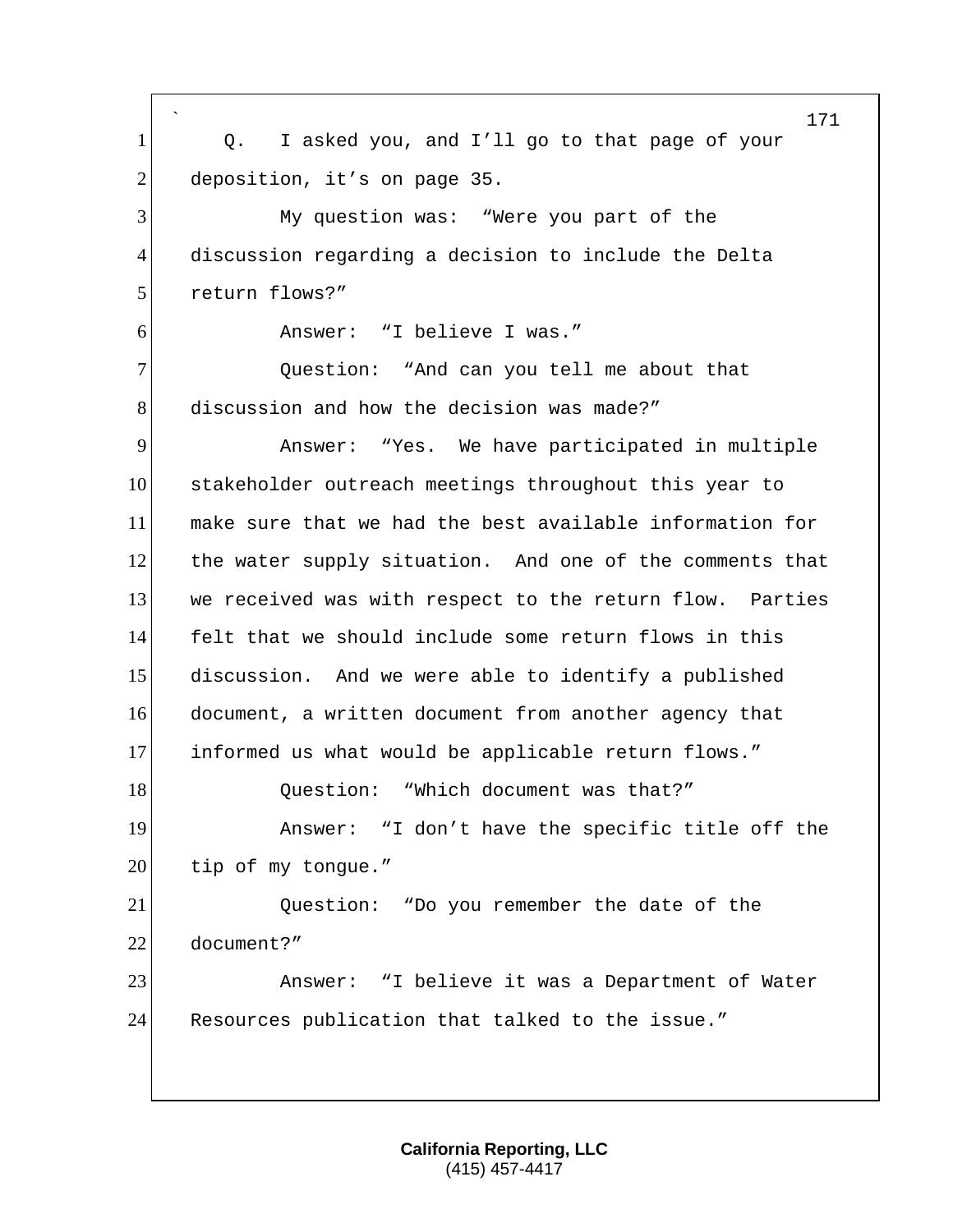` 172 1 Question: "Do you remember whether it was recent 2 or something that was published a long time ago?" 3 Answer: "I'm uncertain whether it was the 1977 4 Drought Report or whether it was another report. I think 5 the '77 Drought Report might have been that source, but 6 we were provided with another document at one of our 7 outreach sessions that spoke to issues such as this, and 8 I just don't recall its title offhand." 9 9 Ouestion: "I found one in the Public Records Act 10 request" -- that the request that we made to the State 11 Board that they provided documents in response to -- 12 That was dated July 1956, DWR Report Number 4 entitled, 13 quote, 'Investigation of the Sacramento-San Joaquin Delta 14 Quantity and Quality of Water Supply To and Drained From 15 the Delta Lowlands,' end quote. Does that sound 16 familiar?" 17 Answer: "And it does sound familiar, and I 18 believe that document was the one that was provided at 19 outreach to us." 20 20 Ouestion: "Correct. Do you know as you sit here 21 today whether the return flow information was taken from 22 the July 1956 report or from the 1977 report?" 23 Answer: "I believe the return flow information 24 is only available in one of those two documents. I 25 believe it is the document in your hand."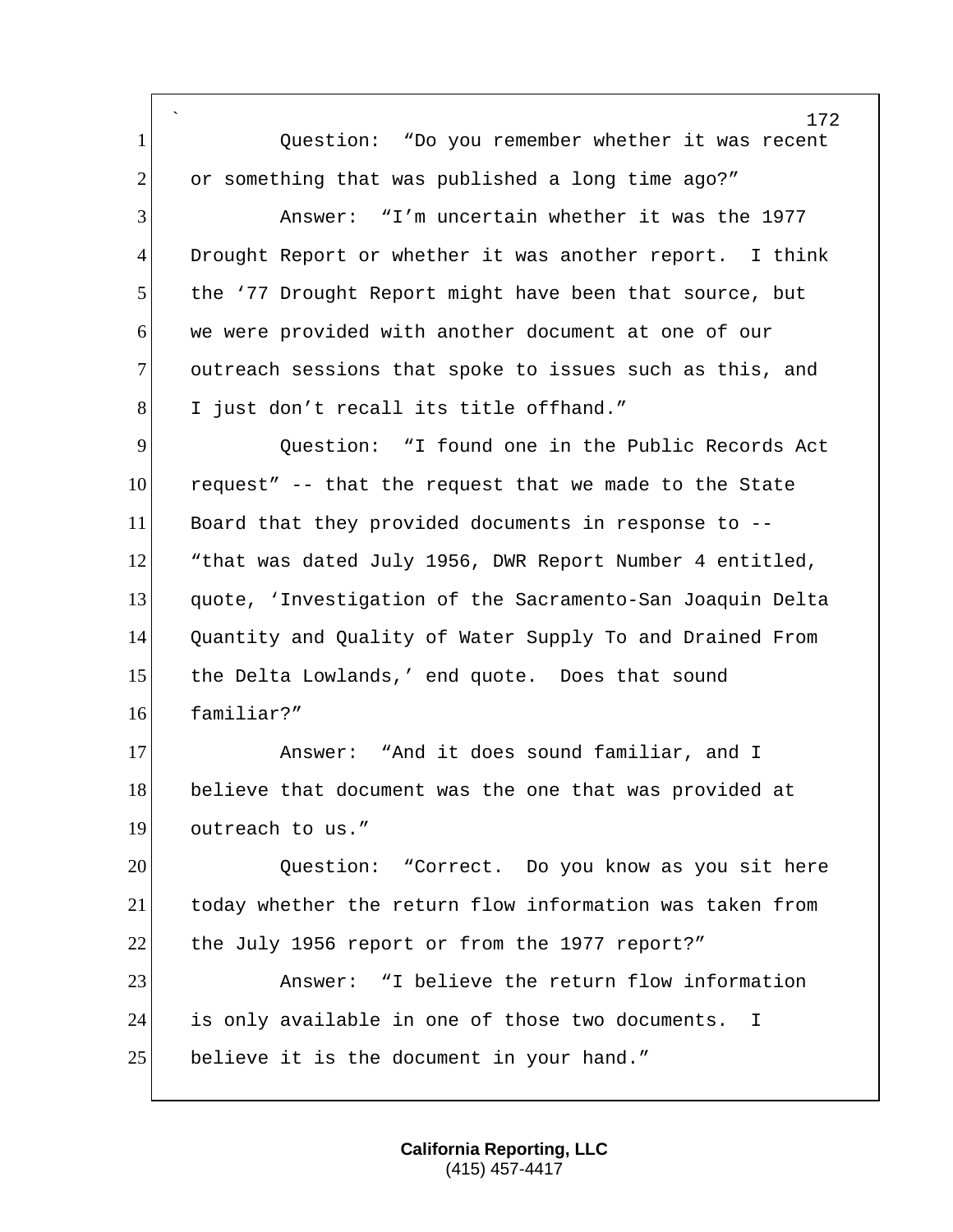` 173 1 Does that refresh your recollection? 2 A. Yes, it does. 3 MS. SPALETTA: We're going to hand Ms. Mrowka 4 what has been marked as West Side Exhibit 183 which is 5 available for Mr. Buckman to put on the screen. 6 BY MS. SPALETTA: 7 0. Ms. Mrowka, I would like you to look at Exhibit 8 183 and confirm that this was the email transmission from 9 Dante Nomellini, Jr., dated May 12th, 2015 following the 10 stakeholder meeting, and including as an attachment DWR's 11 1956 Report Number 4. 12 A. (Ms. Mrowka) It is that email. 13 O. And this is the document that you testified in 14 your deposition was the source of information that you 15 used to compute the 40 percent Delta return flow number 16 that was then included in your analysis; correct? 17 A. I may have mentioned that but I'm not certain 18 that that's the case. I think it's the 1977 document 19 which we used. 20 Q. So at your deposition you told me it was the 1856 21 document I had in my hand. Did you change your mind? 22 A. Neither Brian Coats nor I remember exactly which 23 document, so it's one of the two. 24 MR. TAURIAINEN: Hearing Officers, Andrew 25 Tauriainen, Prosecution Team.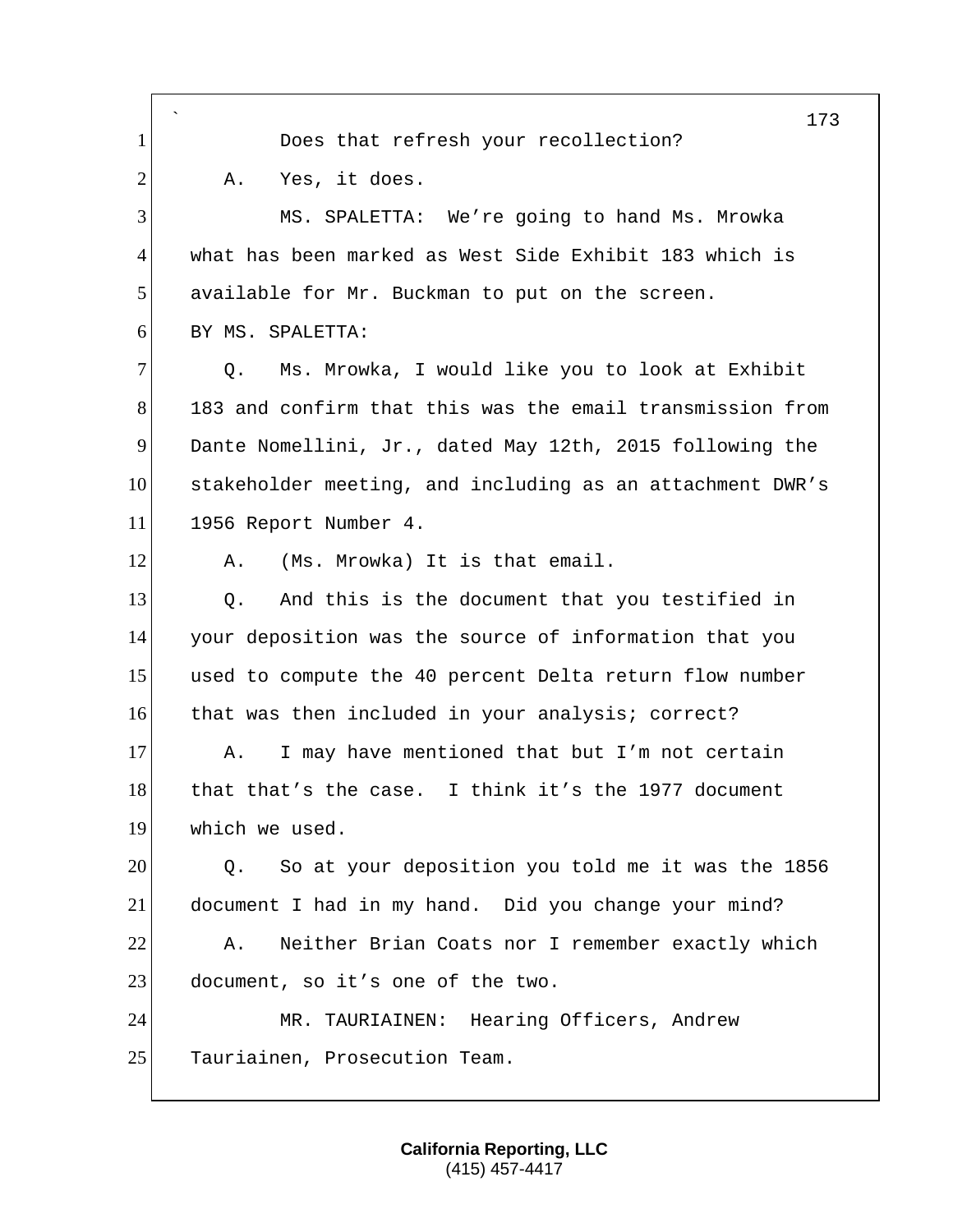` 1 I'm going to restate --2 HEARING OFFICER DODUC: Mr. Tauriainen? 3 MR. TAURIAINEN: I'm going to restate my 4 objection regarding relevancy. This is going pretty far 5 afield of any of the scope of redirect or the question  $6$  that was presented at the  $-$ - the beginning of this 7 afternoon's proceedings. And it appears to just be 8 additional cross-examination, particularly on issues that 9 are raised in their  $-$  the other side's case in chief, 10 which hasn't been presented yet. 11 HEARING OFFICER DODUC: Ms. Spaletta? 12 MS. SPALETTA: I actually didn't think we would 13 have to deal with this issue. I didn't think it was 14 disputed. But then in Mr. Coats' redirect testimony he 15 specifically stated that the 40 percent number was 16 something they had no support for and that they included 17 it to be generous to the diverters. 18 **HEARING OFFICER DODUC:** You may continue, Ms. 19 Spaletta. 20 MS. SPALETTA: Thank you. 21 MR. KELLY: Good afternoon. I have a few 22 questions. 23 JEFFREY YEAZELL 24 CROSS-EXAMINATION BY MR. KELLY 25 FOR BYRON BETHANY IRRIGATION DISTRICT

> **California Reporting, LLC** (415) 457-4417

174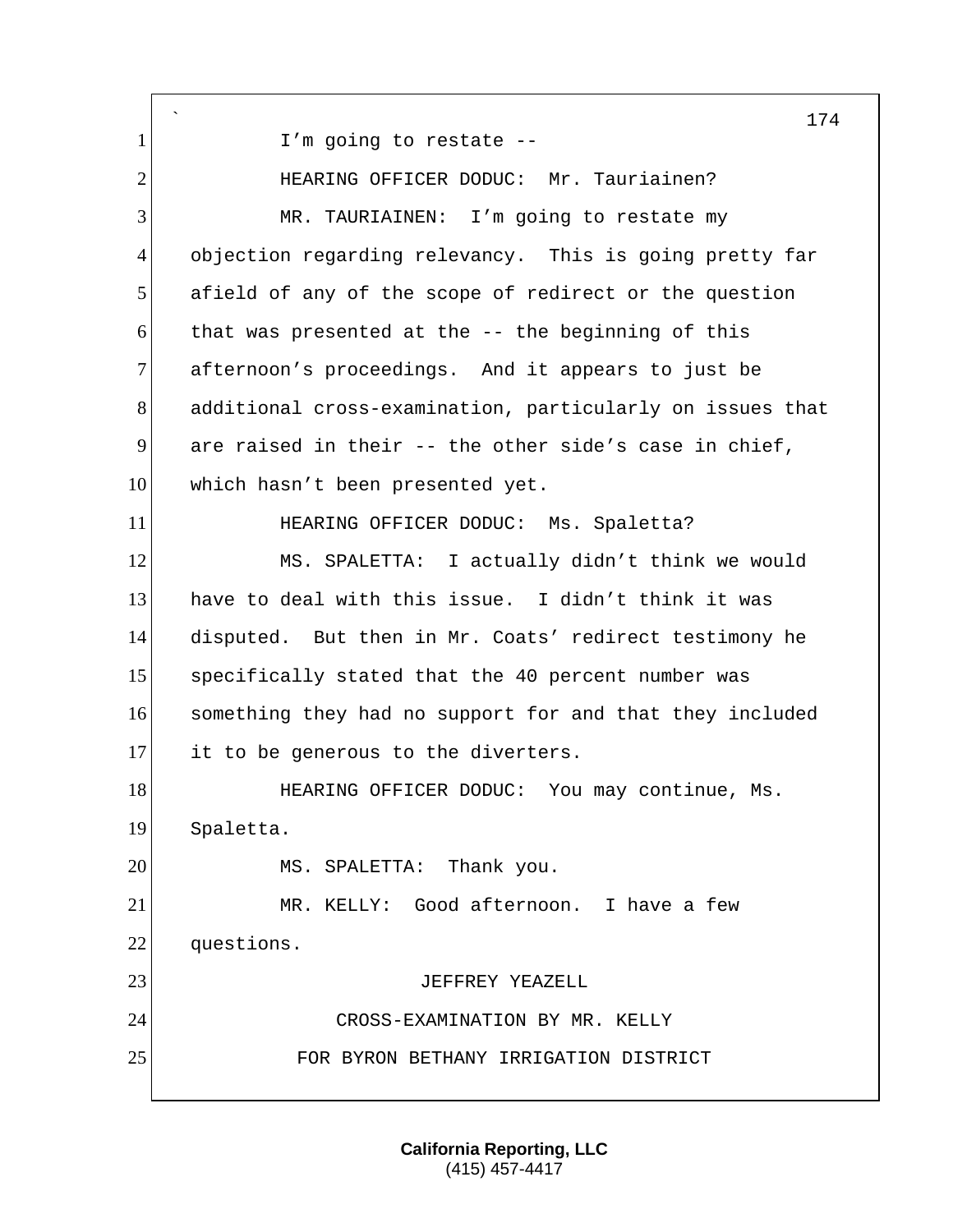` 175 1 BY MR. KELLY:  $2$  Q. But first, Mr. Yeazell, I want to  $-$  I want to 3 ask you a question. Because I noted that a couple of 4 times you testified about the inclusion or exclusion of 5 data from the spreadsheets. And -- and generally your 6 response was proceeded or began with kind of a 7 qualification that you didn't decide what to include or 8 exclude into the analysis, that those decisions were made 9 by people other than you and you simply did as you were 10 directed to by supervisors or folks above you. Is that 11 an accurate statement? 12 A. (Mr. Yeazell) Correct. I compiled the data and 13 made -- and created the graphs based on the parameters 14 set by my supervisors. 15 | Q. So you made no decisions with respect to what 16 would be part of the best supply dataset or what would be 17 the best demand dataset; correct? 18 A. Correct. I was told what they were and I went 19 and collected the data. 20 0. Mr. Coats, did you make any decisions on what 21 would be included in the supply data set? 22 BRIAN COATS 23 CROSS-EXAMINATION BY MR. KELLY 24 FOR BYRON BETHANY IRRIGATION DISTRICT 25 BY MR. KELLY: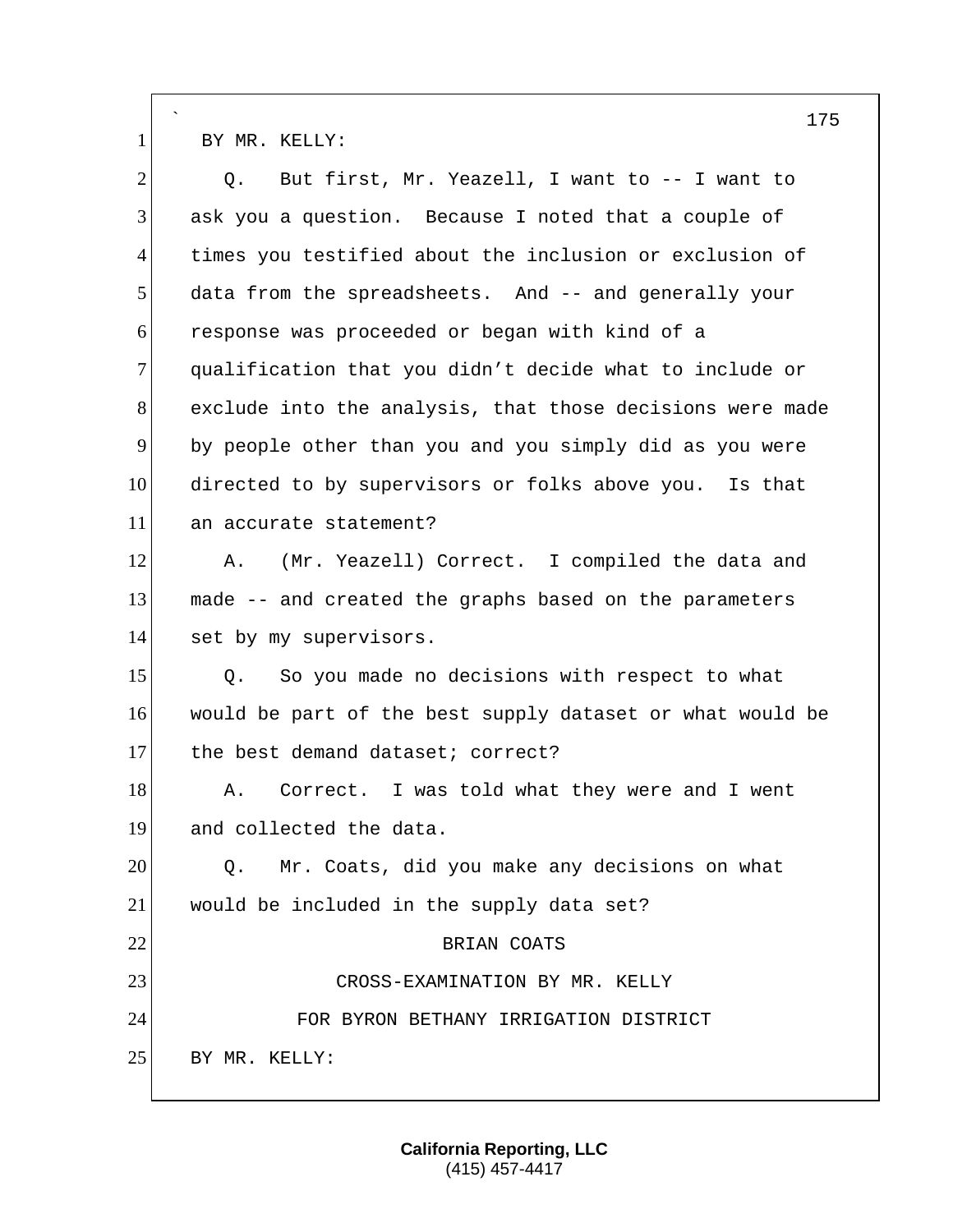` 176 1 A. (Mr. Coats) No. That was done by my upper 2 management as a continuation from the 2014 drought. 3 0. Mr. Coats, did you make any decisions on what 4 would be included or excluded in the demand dataset?  $5$  A. No. 6 KATHY MROWKA 7 CROSS-EXAMINATION BY MR. KELLY 8 FOR BYRON BETHANY IRRIGATION DISTRICT 9 BY MR. KELLY: 10 O. Ms. Mrowka, other than the 40 percent Delta 11 return flow issue that you just spoke to Ms. Spaletta 12 about, did you make any decisions on what would be 13 included in the supply demand dataset for this -- I'm 14 sorry, in the supply dataset for this analysis? 15 A. (Ms. Mrowka) I was a participant in conversations 16 with John O'Hagan. It was a continuation of 2014 where 17 Mr. O'Hagan informed me that -- $18$  O. I want to interrupt. I'm not asking about what 19 Mr. Hagan -- Mr. O'Hagan did. 20 I want to know if you made any decisions on what 21 would be included in the supply dataset for this 22 analysis? Did you make any of those decisions? 23 A. It was a continuation of the 2014, which was 24 before my time.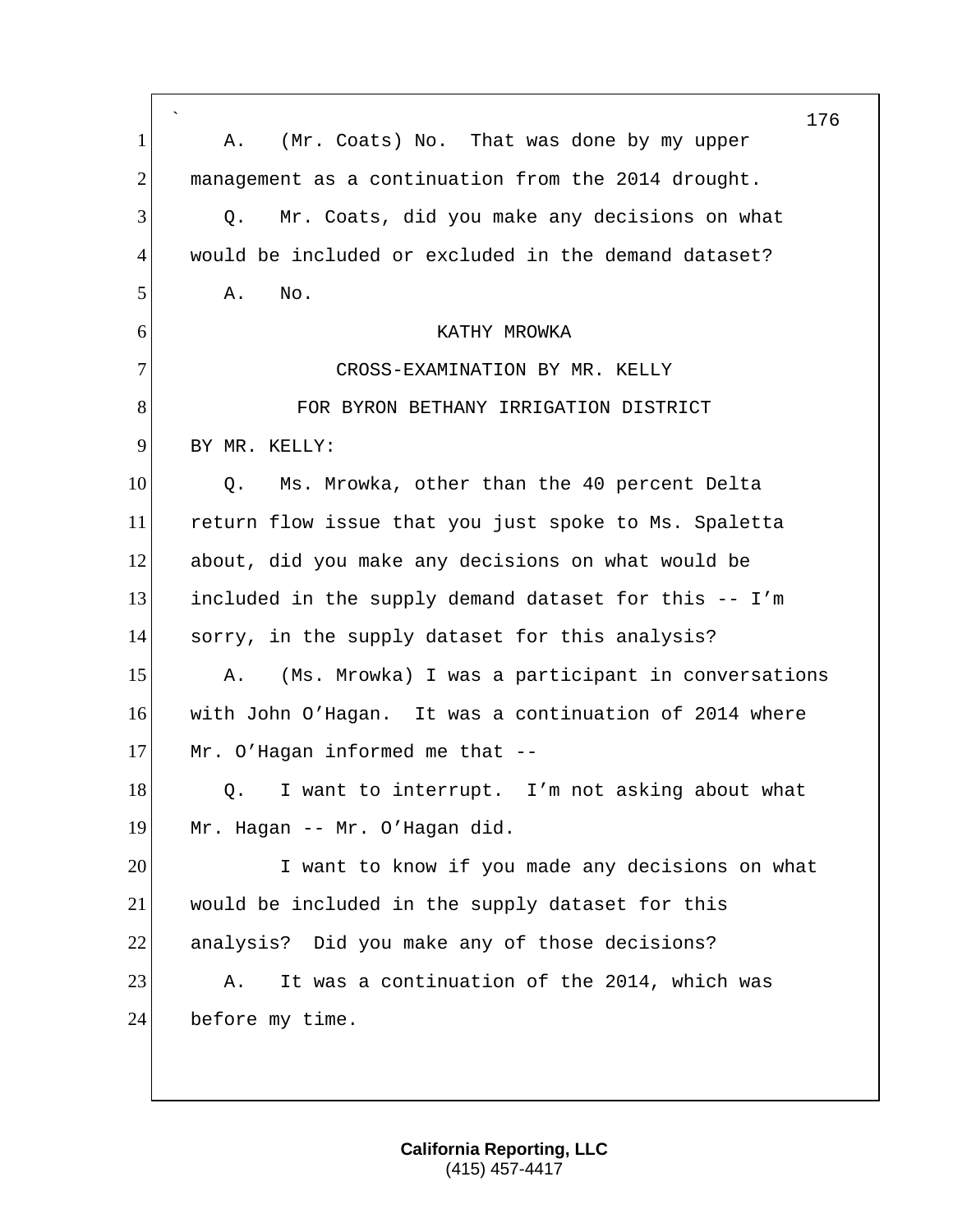` 177 1 Q. Did you make any of the decisions on what would 2 be included in the supply dataset for the 2014 analysis 3 then? 4 A. That was prior to my assuming my duties.  $5$  Q. And so that  $-$  is that answer no? 6 A. Correct.  $7$  Q. And so the same would be true for 2015, it would 8 be no?  $9$  A. No. In 2015 I had to look at August -- no, 10 that's demand. Never mind. Yes. 11 O. And so for the demand side, Ms. Mrowka, did you 12 make any decisions on what would be included or excluded 13 in the demand dataset? 14 A. Absolutely. 15 | Q. And what decisions did you make? 16 A. I looked at the issue as to whether we should 17 include the informational order demands in the dataset.  $18$  Q. And so is  $-$  is your contribution then to the 19 demand side the utilization of information from the 2015 20 informational order which was the 2014 actual demand? 21 A. Yes. 22 0. Other than that, did you make any decisions on 23 what to include or exclude from the demand analysis? 24 A. Absolutely.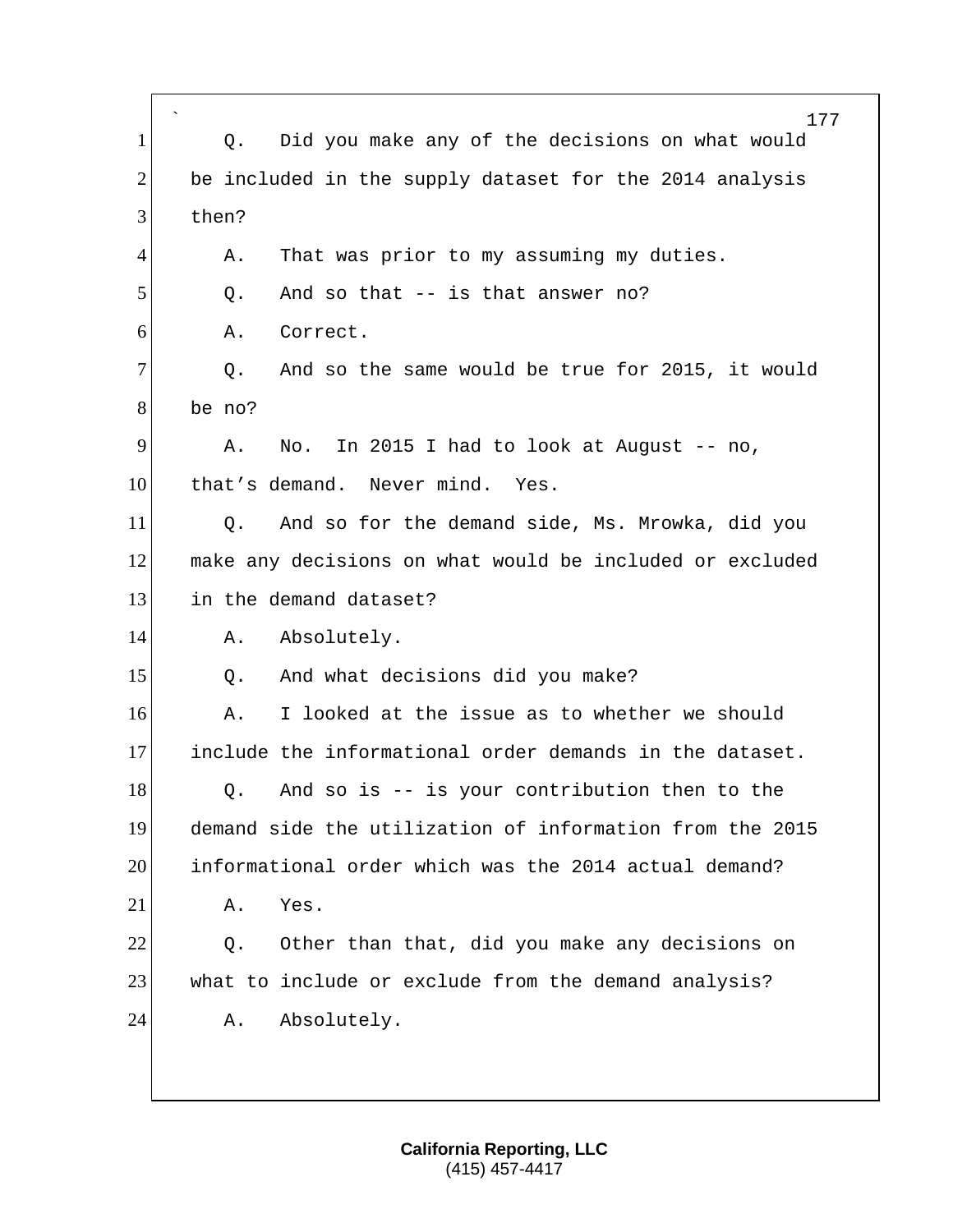` 178 1 Q. What else did you -- what other decisions did you  $2$  make? 3 A. I made a decision with respect to the month-to-4 month incoming 2015 data and whether that would make a 5 change in our numbers and should we update every single  $6$  month as it goes for the 2015 incoming data. 7 O. But are we still talking about the 2014 actual 8 demands? 9 A. 2015 incoming demand data from the informational 10 order, the month-to-month data we got in.  $11$  O. Okay. So that's -- we heard a little bit of 12 testimony on recross about incorporating that data as it 13 rolled in. And so you -- it sounded -- is your testimony 14 then that another decision you made with respect to 15 demand was to include in the rolling analysis the actual 16 2015 demands that came in? 17 A. No. After I had my conversation with Mr. Yeazell 18 it didn't appear that we would need to do ongoing month-19 to-month updates on the 2015. We did do updates. You've 20 seen those graphs today. But we -- we were looking -- 21 that was my decision making as to whether we had to keep 22 rolling and changing every single month. 23 Q. And so it was your decision to not do that? 24 A. It did not affect the information on water 25 availability because the supply was so low. And so it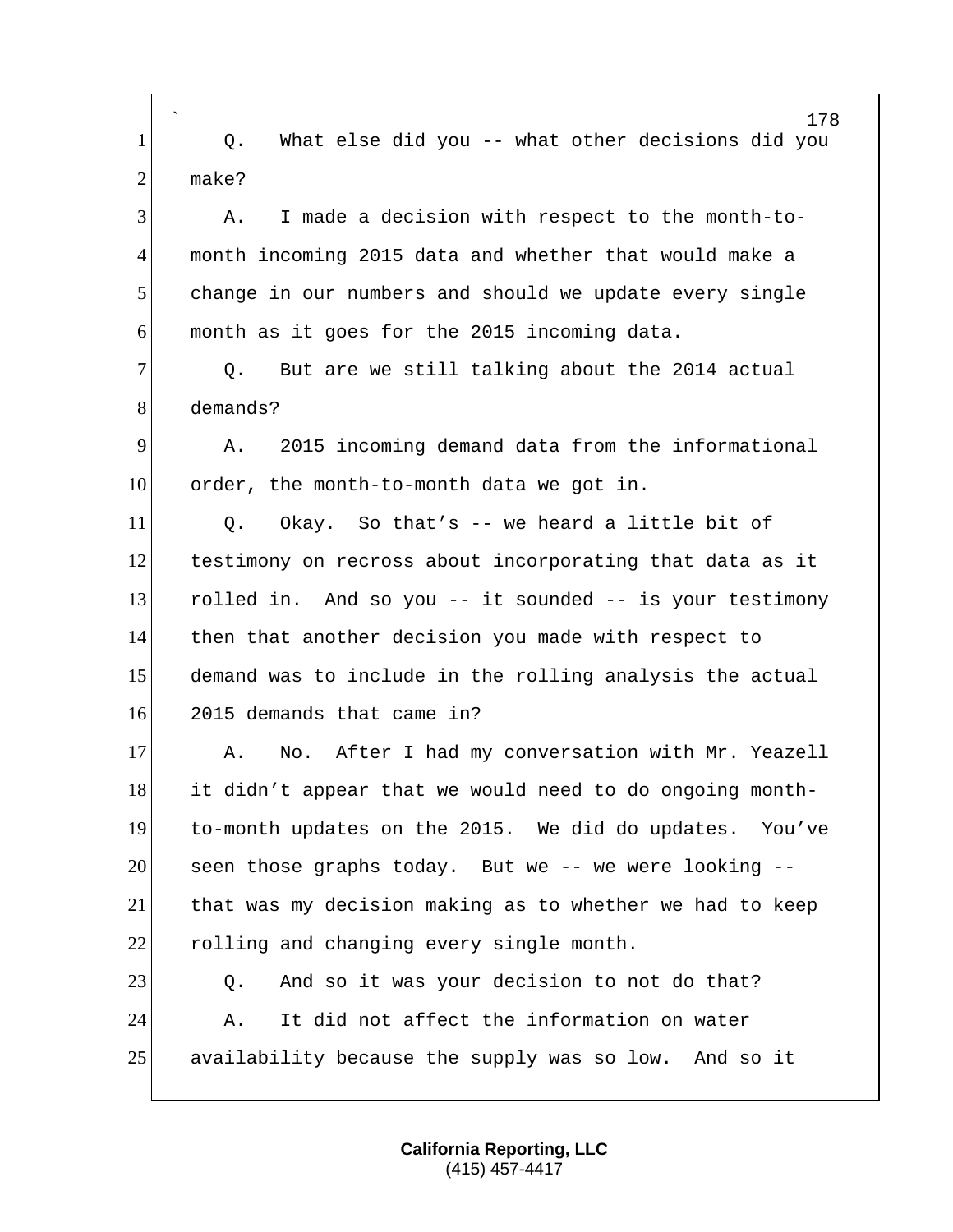` 179 1 was my decision that we would go ahead and we did do the 2 recast backwards that you've seen in our exhibits today. 3 Q. Ms. Mrowka, I'm simply asking whether or not it 4 was your decision then to exclude that additional demand 5 data from the analysis. 6 A. For a brief period of time.  $7$  Q. Is that a yes? 8 A. Yes. 9 9 Q. So if I was going to ask someone, any three of 10 you, whether specific supply sources would be useful in 11 an analysis of water availability to the Byron Bethany 12 Irrigation District at its diversion facility in the 13 South Delta, who would I ask of the three of you? Do -- 14 would it be Mr. Coats? 15 A. (Mr. Coats) Exactly what type of question are you 16 asking? 17 Q. Well, I'm going to -- I'm going to identify some 18 different sources of potential supply that might be 19 available to the Byron Bethany Irrigation District. 20 A. Okay. 21 Q. And I just want to know whether or not that kind 22 of information would be useful in conducting an analysis 23 of the supplies actually available to BBID. 24 A. Okay.  $25$  0. So  $-$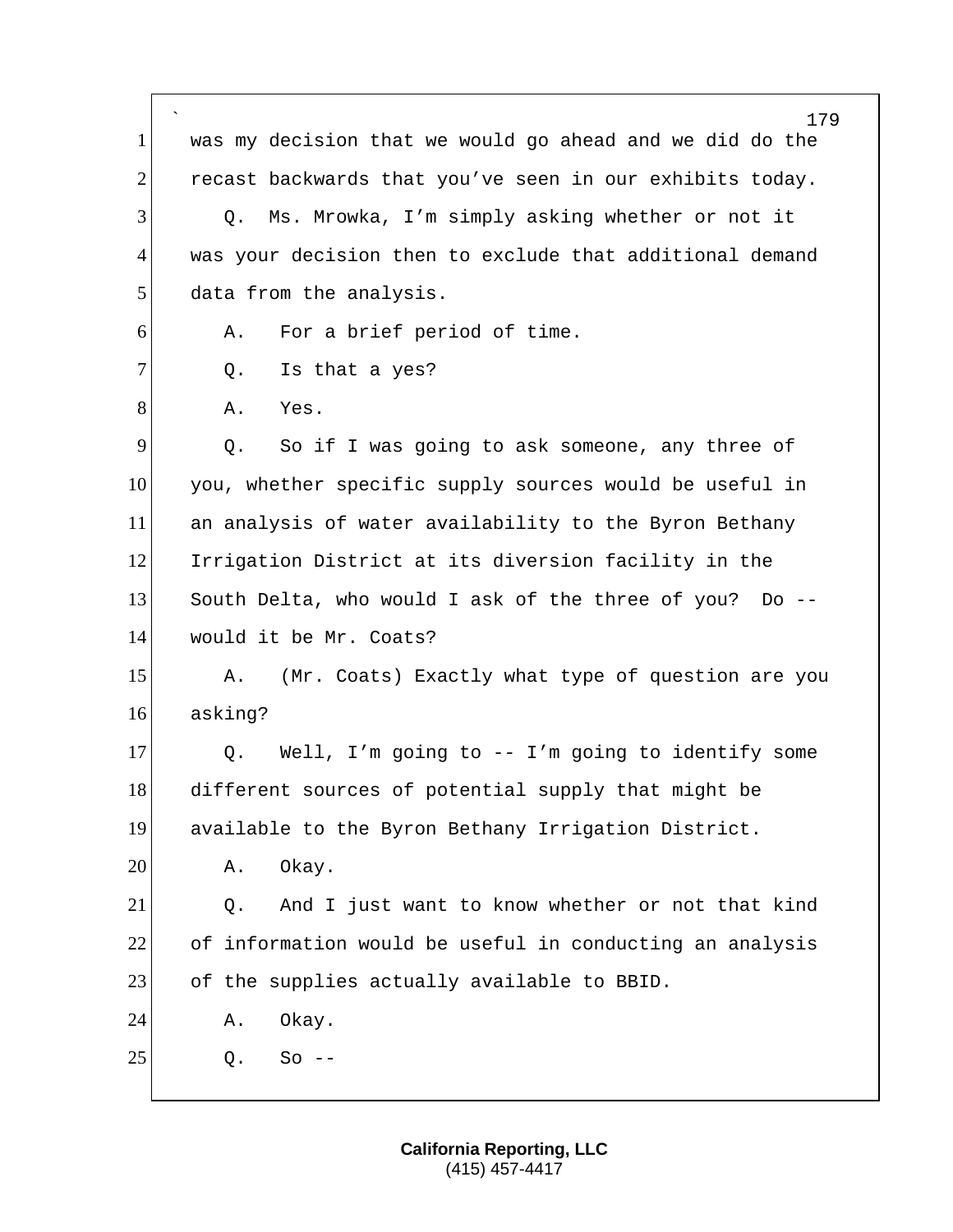` 180 1 HEARING OFFICER DODUC: Instead of useful I would  $2$  prefer you ask the question in terms of whether it was 3 actually considered. 4 MR. KELLY: Okay. I will ask if it was actually 5 considered. 6 BY MR. KELLY: 7 | Q. Mr. Coats, first of all, you did not conduct a 8 water supply availability analysis at or near Byron 9 Bethany Irrigation District's point of diversion; is that 10 correct? 11 A. (Mr. Coats) I only conducted a comparison, not a 12 full-scale full natural flow availability, correct. 13 O. And this is the watershed-wide analysis we've 14 been looking at? 15 A. The comparison that I referred to was the area 16 downstream of Vernalis which included both PODs, along 17 with everyone else in the -- the Delta. 18 | Q. And you didn't look at any other source 19 contribution, other than full natural flow; is that 20 correct? 21 A. In that particular Vernalis comparison I only 22 used  $-$  since it wasn't a water availability 23 determination we used the actual mean daily flow at 24 Vernalis which was -- we referred to as a comparison.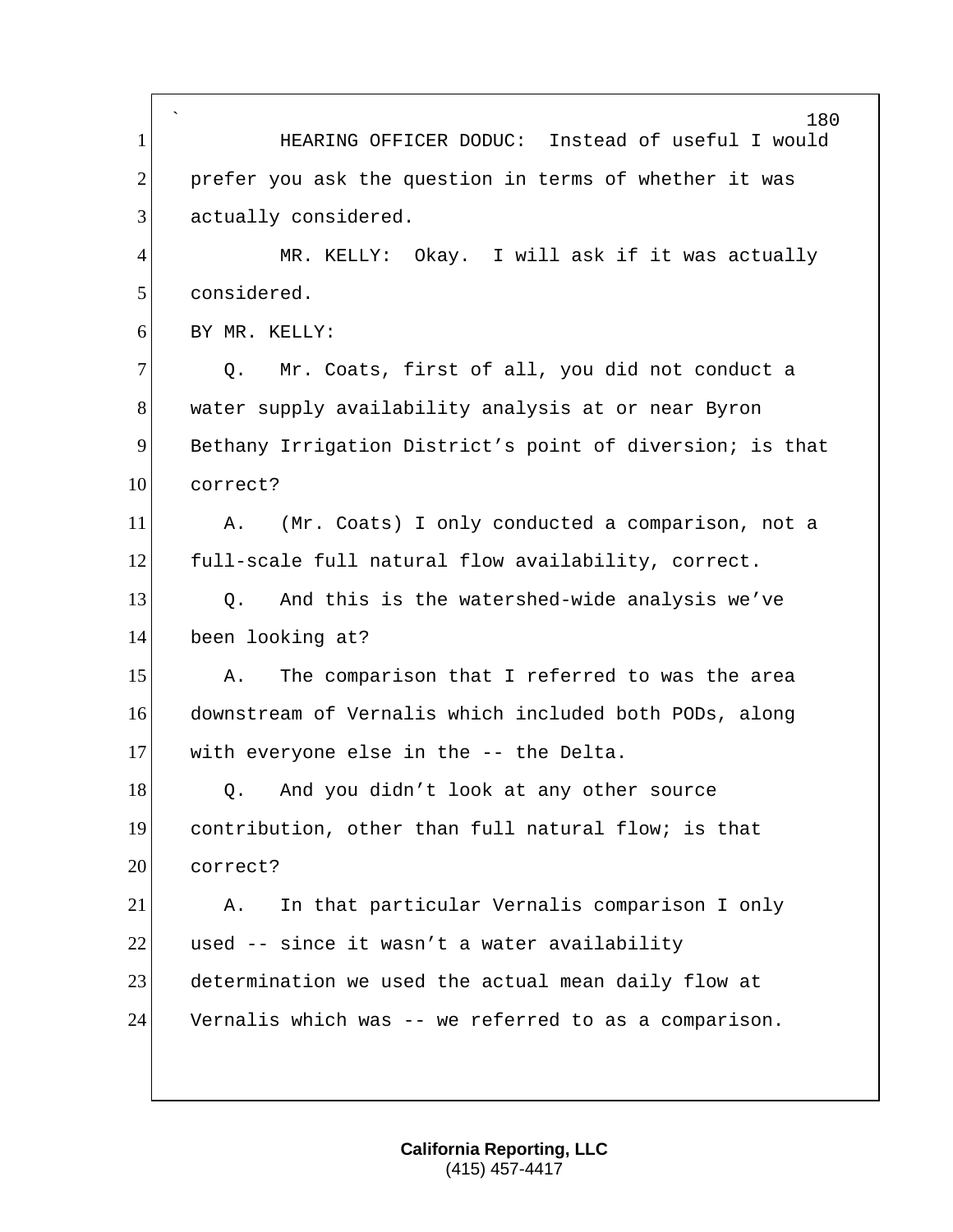|                | $\overline{\phantom{a}}$<br>181                           |
|----------------|-----------------------------------------------------------|
| $\mathbf{1}$   | But you didn't use that for the water<br>Q.               |
| 2              | availability analysis as part of this enforcement         |
| 3              | proceeding, did you?                                      |
| $\overline{4}$ | We actually prepared that after we had issued the<br>Α.   |
| 5              | enforcement actions as a check.                           |
| 6              | But it's not part of the evidence supporting the<br>Q.    |
| $\overline{7}$ | action against the BBID, is it?                           |
| 8              | It's a rebuttal exhibit.<br>Α.                            |
| 9              | Did you consider the contribution of any<br>Q.            |
| 10             | wastewater treatment plants in or around the Delta as a   |
| 11             | potential source of supply for BBID?                      |
| 12             | Those types of waters were brought to my -- I<br>Α.       |
| 13             | think to John O'Hagan's attention and we discussed that.  |
| 14             | And it was elected at that point he -- either he or       |
| 15             | someone above him made a decision to only use full        |
| 16             | natural flows, so we didn't include those.                |
| 17             | So do you know whether or not that information is<br>Q.   |
| 18             | reasonably available?                                     |
| 19             | As far as documented?<br>Α.                               |
| 20             | Yes.<br>Q.                                                |
| 21             | I have no knowledge of that because it's not on<br>Α.     |
| 22             | my email.                                                 |
| 23             | So one of the things that caught my eye in the<br>Q.      |
| 24             | administrative civil liability complaint, and kind of     |
| 25             | what's been talked about here, is how easy it was to find |
|                |                                                           |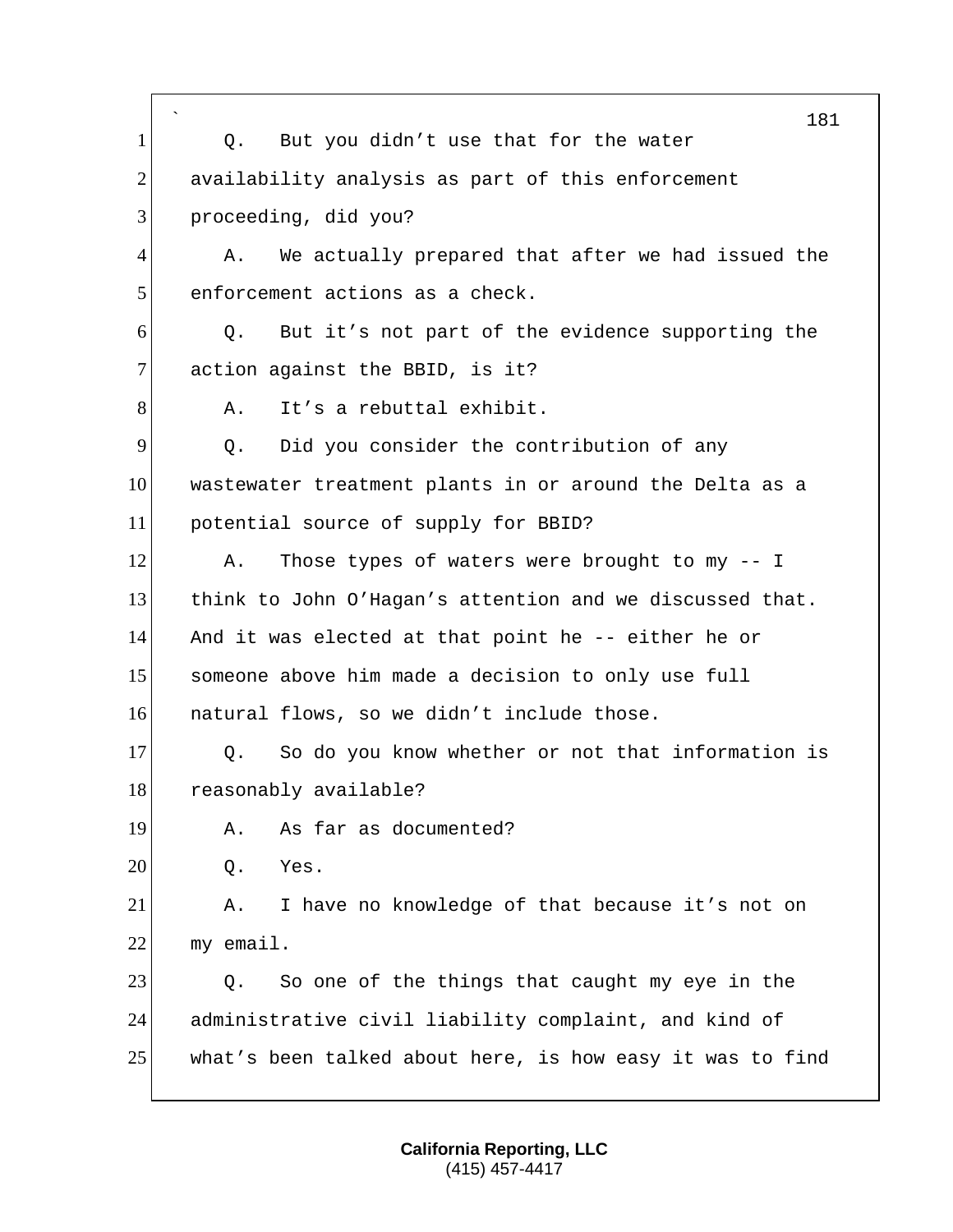` 182 1 out that BBID was, what you all thought, was unlawfully 2 diverting because BBID reported its -- its -- its 3 diversions and they showed upon CDEC --4 A. Correct.  $5$  Q.  $-$  is that correct? 6 A. Correct.  $7$  Q. And so are you aware that the Sacramento County 8 Regional Sanitation District also reports its wastewater 9 discharges in the Delta and that that information is also 10 reported on CDEC? 11 A. That's not information that I usually seek out, 12 but I -- if you say so.  $13$  Q. But you didn't include that in the supply? 14 A. I did not include that in the supply, no.  $15$  Q. And so if -- if in the month of June the supply 16 that's shown on these charts, if -- if Sac. Regional 17 discharged at a rate of -- an at average rate of 160 CFS 18 for the month of June, that supply component would not be 19 depicted on the graphs that you showed? 20 A. If it was considered full natural flow it was 21 included. But as I indicated earlier, if it's not full 22 **natural flow it didn't include it.** 23 Q. Can you tell me whether or not you know it's full 24 natural flow? 25 A. I can't speak to that, no.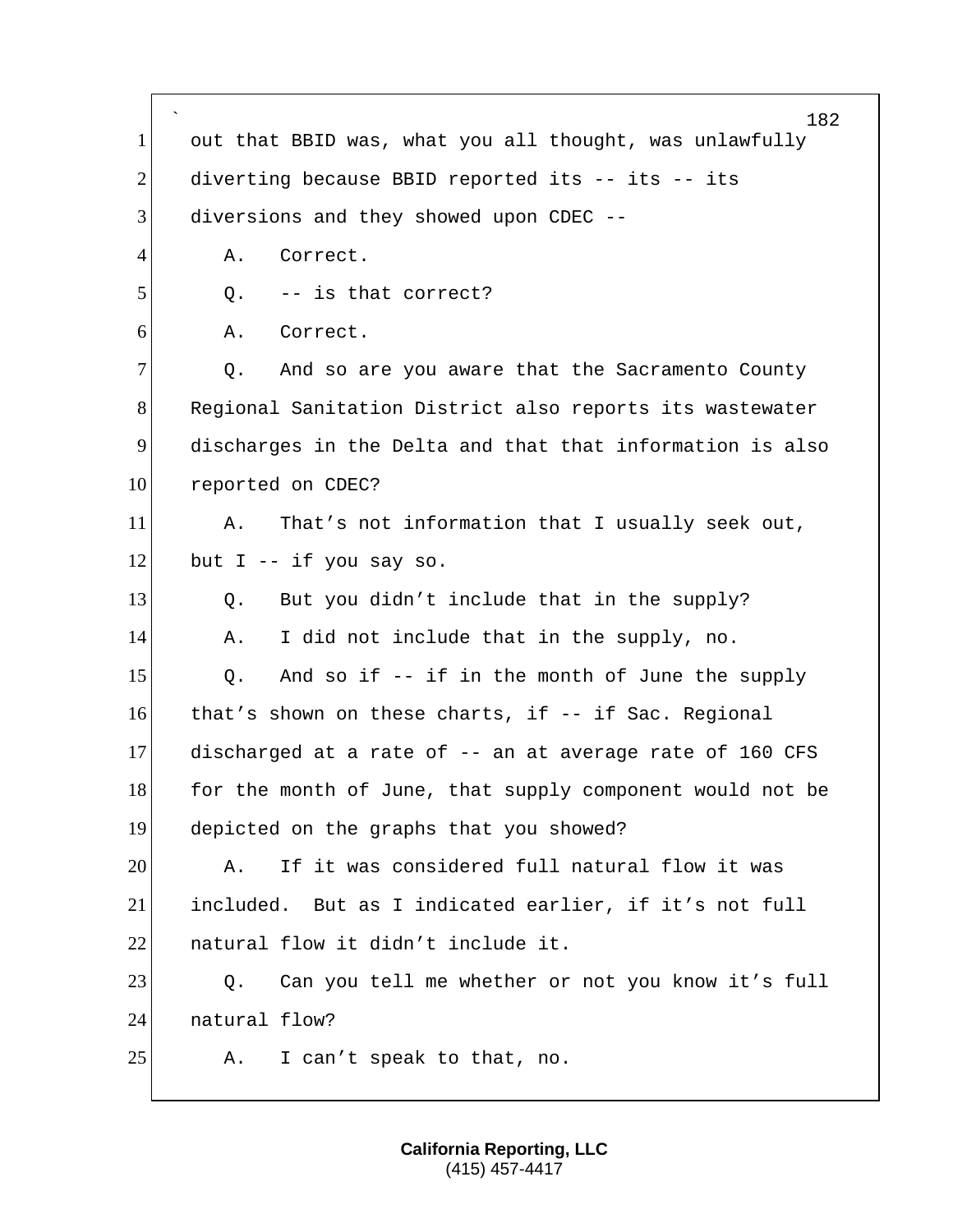|                | 183                                                       |
|----------------|-----------------------------------------------------------|
| 1              | Do you have any idea in acre feet over a month<br>Q.      |
| $\overline{2}$ | what 160 CFS is in the month of June?                     |
| 3              | 160 CFS on a daily basis is going to be about<br>Α.       |
| 4              | double that in acre feet, so 310. So you're looking at    |
| 5              | about a little under 10,000 for a month.                  |
| 6              | And do you have -- do you recall the amount of<br>Q.      |
| 7              | water that BBID is alleged to have unlawfully diverted in |
| 8              | the month of June?                                        |
| 9              | I believe it's 1,880-something acre feet.<br>Α.           |
| 10             | So less than 20 percent of the total quantity of<br>Q.    |
| 11             | water discharged by Sac. Regional?                        |
| 12             | Using that comparison, yes.<br>Α.                         |
| 13             | And if you know, is water that would be<br>Q.             |
| 14             | discharged from a wastewater treatment plant available to |
| 15             | riparian diverters?                                       |
| 16             | That's since it's -- that's usually available for<br>Α.   |
| 17             | appropriation.                                            |
| 18             | Q. So it would be available to a pre-1914                 |
| 19             | appropriator?                                             |
| 20             | (Ms. Mrowka) It would really depend on the source<br>Α.   |
| 21             | of water and the treatment plant. I have seen treatment   |
| 22             | plants with short residence times where the water         |
| 23             | retained its riparian character. So it's going to depend  |
| 24             | solely on source and resident times and other factors.    |
|                |                                                           |
|                |                                                           |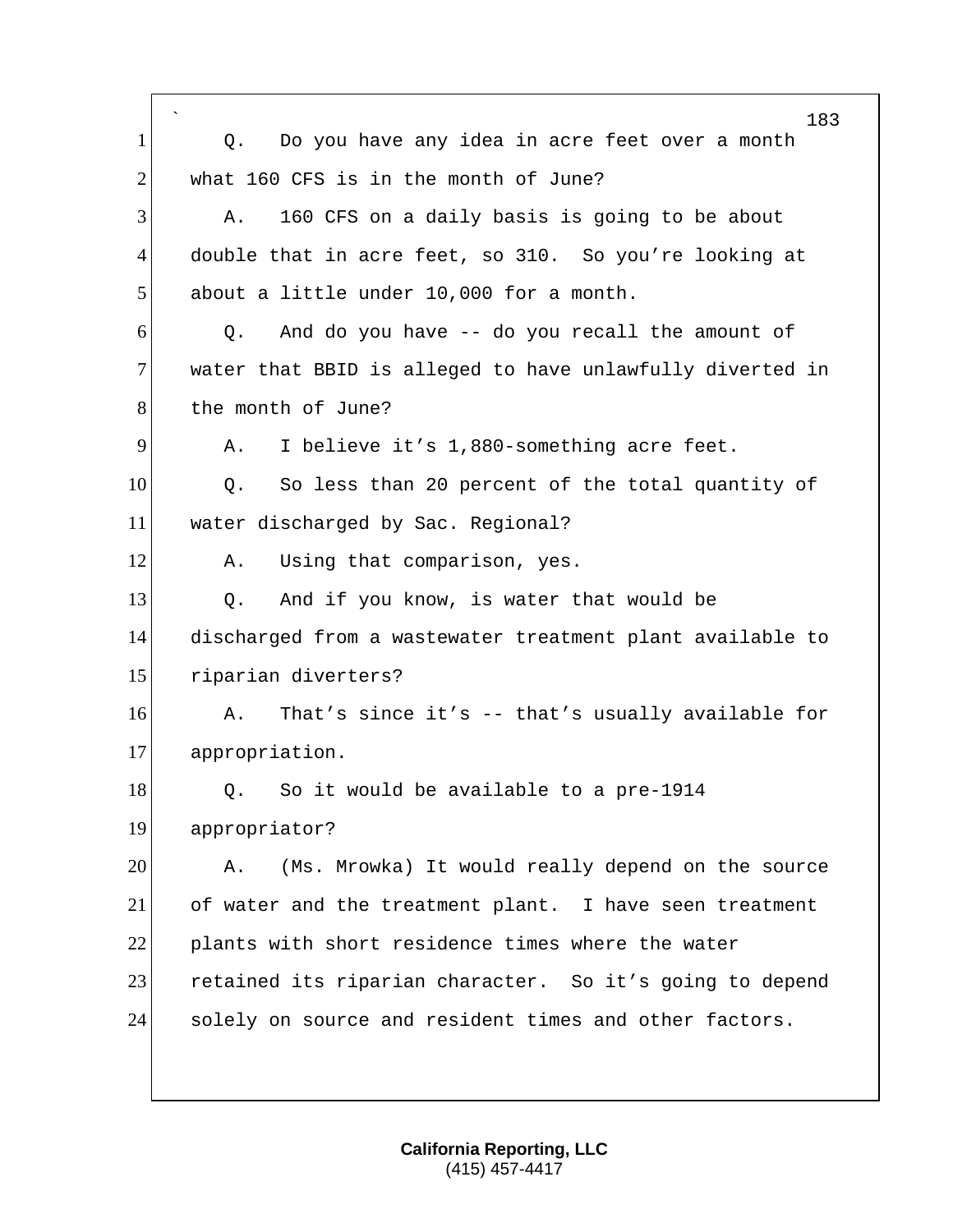|                | $\hat{\phantom{a}}$<br>184                               |
|----------------|----------------------------------------------------------|
| $\mathbf{1}$   | But you don't know what the source of water is<br>Q.     |
| 2              | that resulted in those discharges to the Sac. Regional,  |
| 3              | do you?                                                  |
| $\overline{4}$ | We've made no evaluation of that.<br>Α.                  |
| 5              | If I excluded the Central Valley Project and the<br>Q.   |
| 6              | State Water Project, did you include the return flows    |
| 7              | from releases from other storage reservoirs?             |
| 8              | (Mr. Coats) No. The only return flows that we<br>Α.      |
| 9              | adde4d were the percentage of the supply, along with the |
| 10             | 40 percent Delta flow.                                   |
| 11             | And so was the answer to that no?<br>Q.                  |
| 12             | As far as I know, no.<br>Α.                              |
| 13             | Are you aware of recent documentation that came<br>Q.    |
| 14             | from the -- the Delta -- off the Delta Watermaster with  |
| 15             | respect to the -- the success of the Voluntary Reduction |
| 16             | Program in the Delta in the summer of 2015?              |
| 17             | MS. MCGINNIS: Objection, Hearing Officers.               |
| 18             | Robin McGinnis for DWR.                                  |
| 19             | HEARING OFFICER DODUC: Ms. McGinnis?                     |
| 20             | MS. MCGINNIS: I thought the scope of this                |
| 21             | redirect and recross was the quality of the data the     |
| 22             | Prosecution Team used, not other sources of supply they  |
| 23             | should have considered in their analysis. I thought      |
| 24             | those issues were part of the moving parties' cases in   |
| 25             | chief.                                                   |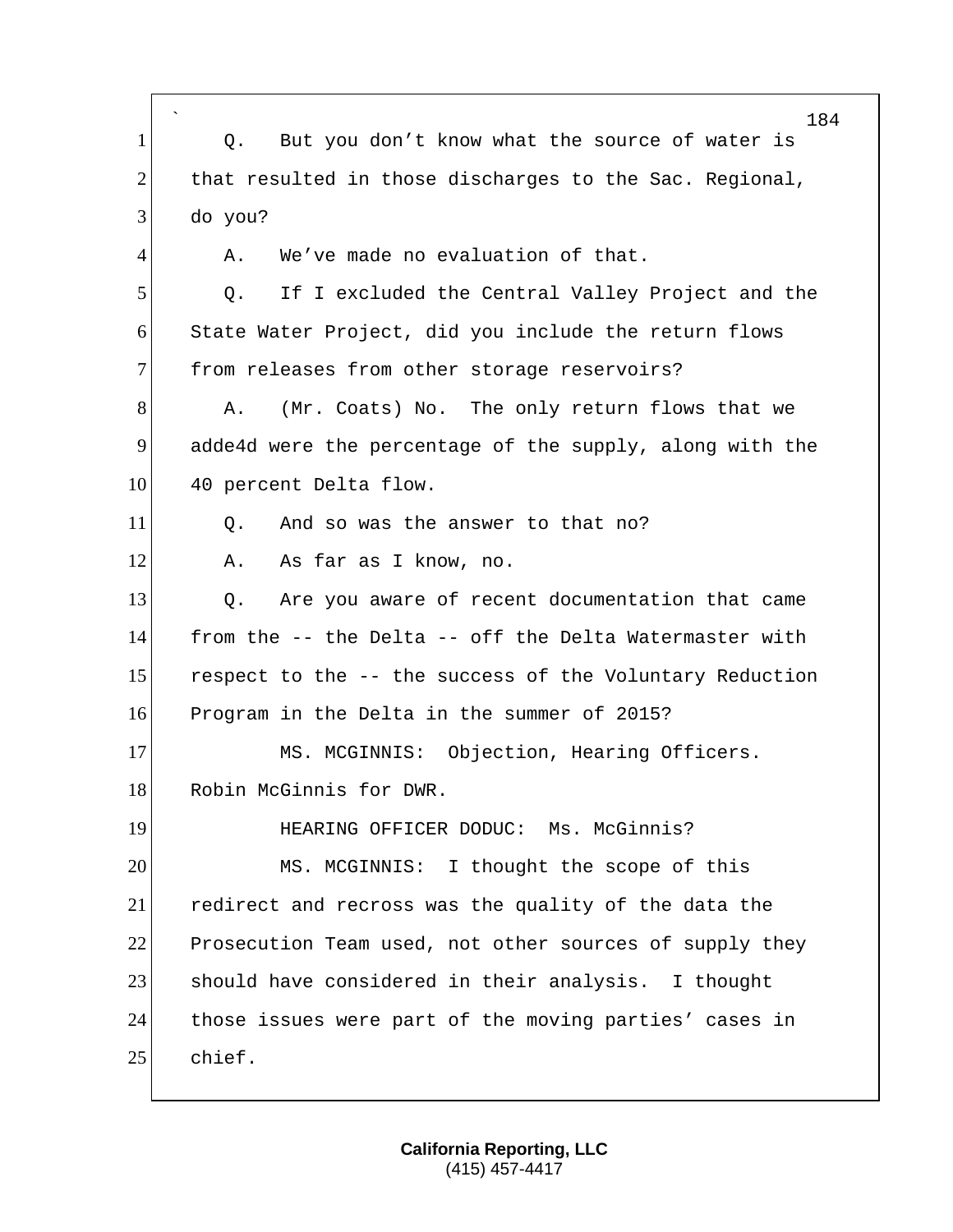` 185 1 HEARING OFFICER DODUC: Mr. Kelly? 2 MR. KELLY: The hearing -- Hearing Officer, my 3 understanding of what we were doing today was trying to 4 determine whether or not the evidence that the 5 Prosecution Team used is the best evidence to make that 6 determination. And I am asking about other sources of 7 supply that would have been available to BBID and West  $8$  Side to  $-$ - to find out whether or not those sources were 9 included. We had a supply line on the graphs. I want to 10 understand whether or not that supply line included any 11 of these other supplies. 12 HEARING OFFICER DODUC: I will grant it, but I 13 will ask you to move along. I think you're making you're 14 point. 15 MR. KELLY: I will. 16 MS. MCGINNIS: Hearing Officers, all of the -- 17 **HEARING OFFICER DODUC:** Ms. McGinnis? 18 MS. MCGINNIS: What is included in the 19 Prosecution Team's supply and demand analysis is all -- 20 it's detailed extensively in their case in chief written 21 testimony. I'm not sure we need to go over this today. 22 **HEARING OFFICER DODUC:** Thank you, Ms. McGinnis. 23 I'll take your objection into consideration. 24 And I will ask Mr. Kelly to move along. 25 BY MR. KELLY: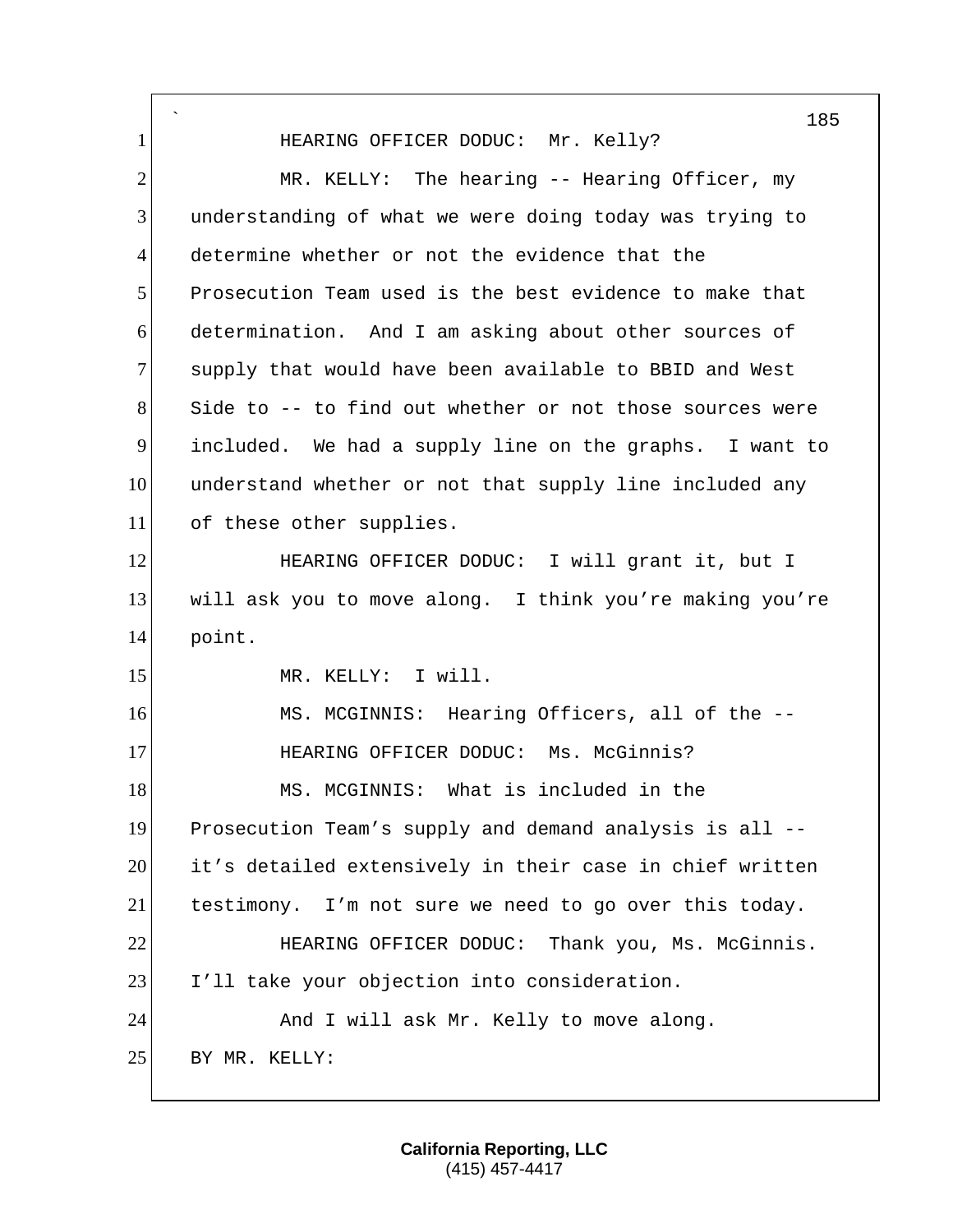| 1              | 186<br>Do you -- are you aware of the -- the reported<br>Q. |
|----------------|-------------------------------------------------------------|
| $\overline{2}$ | savings from that Voluntary Reduction Program?              |
| 3              | (Ms. Mrowka) We are aware of that. And the issue<br>Α.      |
| 4              | on that program is it compares the water savings in 2015    |
|                |                                                             |
| 5              | to a 2013 baseline year. And we are not looking at that.    |
| 6              | HEARING OFFICER DODUC: I think the point here,              |
| $\overline{7}$ | Mr. Kelly, that you are trying to make is that it was not   |
| 8              | considered. So let's move on.                               |
| 9              | MR. KELLY: Okay. Thank you.                                 |
| 10             | Could we look at WR-47? Actually, I'm sorry, 48.            |
| 11             | My apologies.                                               |
| 12             | BY MR. KELLY:                                               |
| 13             | I believe, Mr. Coats or Mr. Yeazell, which of you<br>Q.     |
| 14             | testified with respect to adding the 2,200 CFS to the       |
| 15             | supply line? I believe it was on this graph, and I don't    |
| 16             | recall which one you testified to it. That was Mr.          |
| 17             | Yeazell?                                                    |
| 18             | A. (Mr. Yeazell) That was me, yeah.                         |
| 19             | Mr. Yeazell, just a quick question for you then<br>Q.       |
| 20             | on that. The -- this graph shows the combined               |
| 21             | Sacramento-San Joaquin River Basin senior supply, so the    |
| 22             | entire watershed; correct.                                  |
| 23             | Α.<br>Yes.                                                  |
|                |                                                             |
|                |                                                             |
|                |                                                             |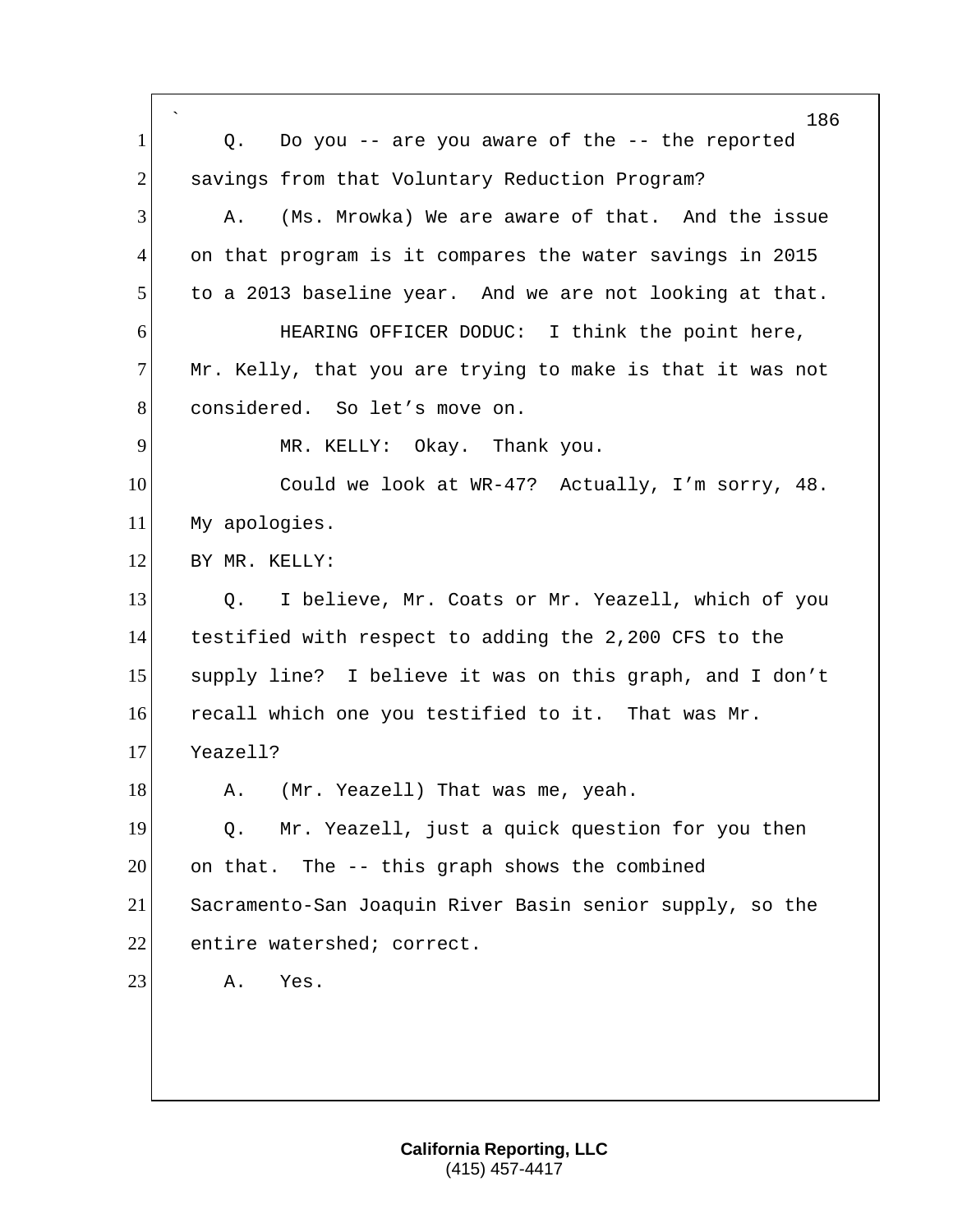|                | 187                                                       |
|----------------|-----------------------------------------------------------|
| $\mathbf{1}$   | And the return -- and so the demand that's<br>Q.          |
| $\overline{2}$ | depicted on here is the demand in the entire watershed;   |
| 3              | correct?                                                  |
| 4              | I believe so.<br>Α.                                       |
| 5              | Well, $I$ -- and $I'm$ looking at it.<br>Q.               |
| 6              | I'm trying to $-$ -<br>Α.                                 |
| 7              | And I'm sorry, I didn't actually mean that to be<br>Q.    |
| 8              | controversial. The chart -- I just assumed it because     |
| 9              | the chart says "2015 Combined Sacramento-San Joaquin      |
| 10             | River Basin Senior Supply Demand," that it included that  |
| 11             | demand in the entire watershed.                           |
| 12             | $I'm$ --<br>Α.                                            |
| 13             | And I believe that you testified yes.<br>Q.               |
| 14             | I think I did, yes.<br>Α.                                 |
| 15             | And -- and so the return flow component that<br>Q.        |
| 16             | we're talking about adding, what is the source of that    |
| 17             | return flow component, that 2,200 CFS?                    |
| 18             | That would be the -- for June I believe it was a<br>Α.    |
| 19             | ten percent return flow for the San Joaquin Area riparian |
| 20             | demands.                                                  |
| 21             | It was -- was it -- was it solely out of the San<br>Q.    |
| 22             | Joaquin River?                                            |
| 23             | It was applied globally to the entire area.<br>Α.         |
| 24             | And that was a return flow component from the<br>Q.       |
| 25             | prior use of water, if you know?                          |
|                |                                                           |

r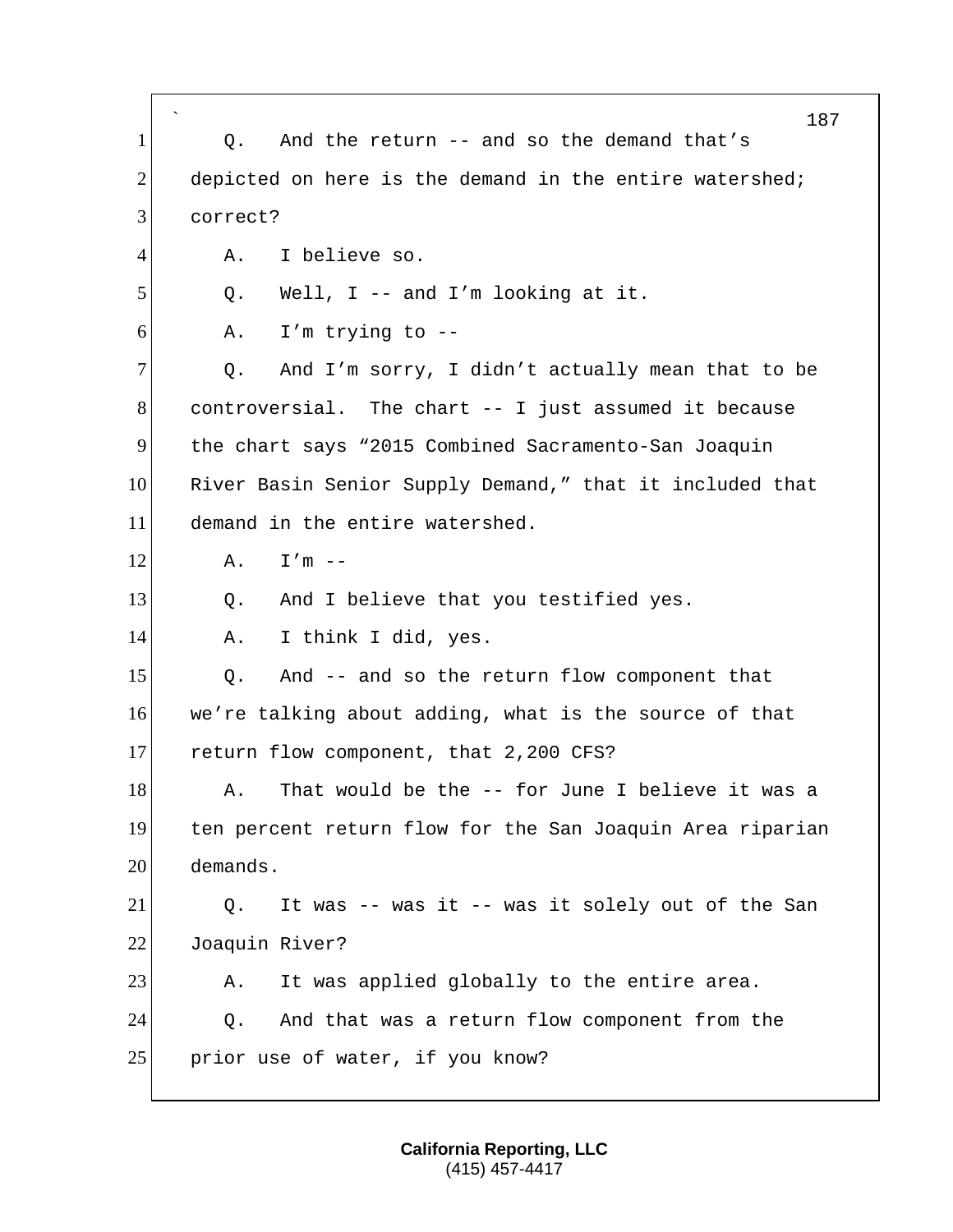|                | 188                                                       |
|----------------|-----------------------------------------------------------|
| $\mathbf{1}$   | I don't know the source. I know it's a ten<br>Α.          |
| $\overline{2}$ | percent, that it was --                                   |
| 3              | (Mr. Coats) Yeah. It's actually referenced in             |
| $\overline{4}$ | the legend there at the very top on the right. It's got   |
| 5              | it by month. It looks to be for the month of June, ten    |
| 6              | percent. And then it also references a Delta contribution |
| $\tau$         | of 40 percent.                                            |
| 8              | Okay. So then my question is, and this is<br>Q.           |
| 9              | similar to the question that Ms. Spaletta asked about     |
| 10             | demand, unmet demand from some watersheds being carried   |
| 11             | over to other watersheds. Is it -- is it true, based on   |
| 12             | the work that you did, that the return flow contribution  |
| 13             | to the supply couldn't be accesse4d physically by a lot   |
| 14             | of the demand depicted in that chart?                     |
| 15             | If the -- well, yeah. If the 40 percent<br>Α.             |
| 16             | component of that 2,250 CFS, if that's a large component  |
| 17             | of it then, since that's localized to the Delta that      |
| 18             | supply, that extra supply, would only be available to the |
| 19             | Delta if it was localized, correct.                       |
| 20             | But -- but here it's shown as being charged by<br>Q.      |
| 21             | the watershed-wide demand?                                |
| 22             | Correct.<br>Α.                                            |
| 23             | Okay. So as -- as engineer, and I believe all<br>Q.       |
| 24             | three of you are engineers, do you think that -- that it  |
| 25             | would be helpful in conducting an analysis of actual      |
|                |                                                           |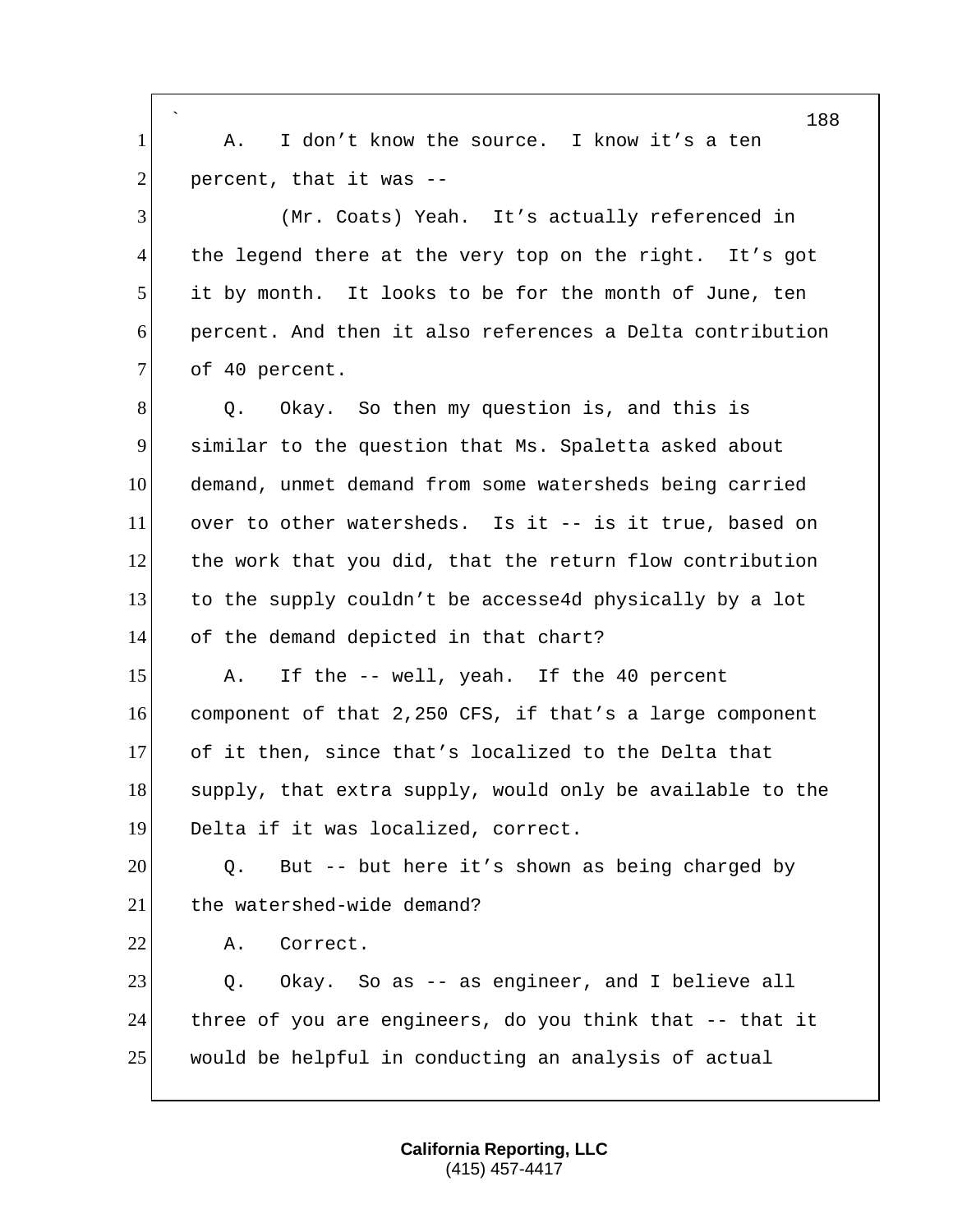` 189 1 supply and demand to try to remove the demands that  $2$  couldn't be accessed by the supply so you get a more 3 accurate picture of the actual supply and demand? 4 A. Of course. 5 MR. KELLY: I have no further questions. 6 HEARING OFFICER DODUC: Other members of you 7 party? 8 Ms. Zolezzi, no questions? Okay. 9 Let me ask the witness, it's been almost an hour, 10 would you like to take a break or continue? Go forward? 11 All right. 12 Let me ask the City and County of San 13 Francisco -- actually, they're not here today. 14 MR. KNAPP: Yes, they are. 15 HEARING OFFICER DODUC: Oh, they are? They came 16 in late. All right. 17 Do you have recross? 18 MR. KNAPP: Thank you. Jonathan Knapp for the 19 City and County of San Francisco. 20 We have no recross, but we would like to note 21 that we support the motion that's been made. 22 HEARING OFFICER DODUC: Thank you. 23 Mr. O'Laughlin, do you have recross? 24 MR. O'LAUGHLIN: Yes, I do.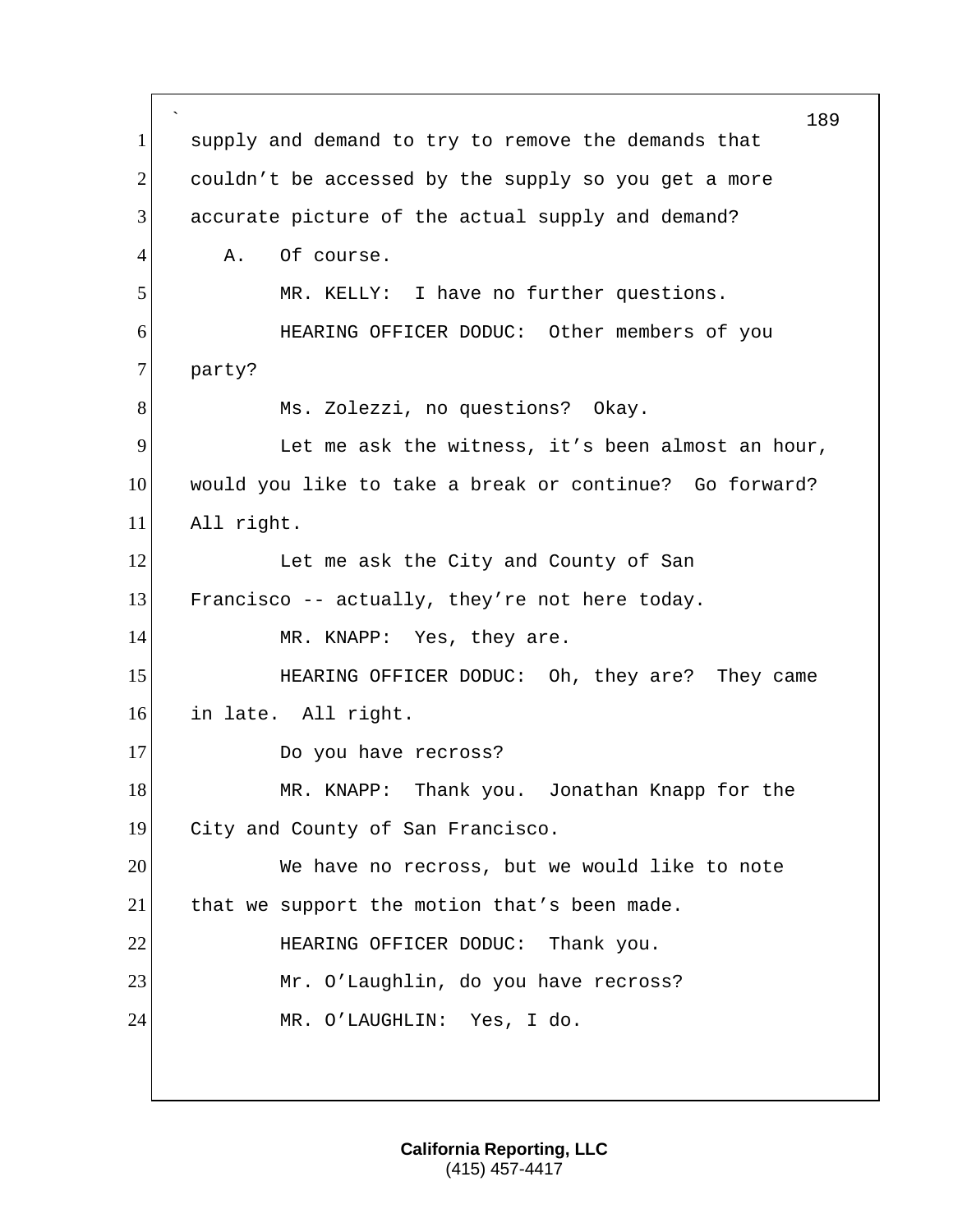` 190 1 MR. MONA: Ms. Doduc, one moment please. Could  $2$  you please ask Ms. Spaletta to take a  $-$ - put an exhibit 3 number on that big Post-It and take a picture of it and 4 send us a .pdf file of it please? 5 HEARING OFFICER DODUC: Thank you, Mr. Mona. And 6 then Mr. O'Laughlin can actually see it. 7 MR. O'LAUGHLIN: I put on my glasses. 8 Can you put Exhibit 58 up again please, the San 9 Joaquin River Basin? Thank you. 10 KATHY MROWKA, BRIAN COATS AND JEFFREY YEAZELL 11 CROSS-EXAMINATION BY MR. O'LAUGHLIN 12 **FOR SAN JOAQUIN TRIBUTARIES AUTHORITY** 13 AND CITY AND COUNTY OF SAN FRANCISCO 14 BY MR. O'LAUGHLIN: 15 | Q. My questions are directed to any of the three of 16 you who wish to respond. And I'm trying to get at what 17 is the best available factual data you could have 18 available when you were making your determinations. So I 19 want to focus on the San Joaquin River Exchange 20 Contractors. Are you familiar with the San Joaquin River 21 Exchange Contractors? 22 A. (Ms. Mrowka) Somewhat, yes. 23 Q. So if I look at this chart that's solely based on 24 the San Joaquin River Basin, is the San Joaquin River 25 Exchange Contractor demand depicted in June of 2015?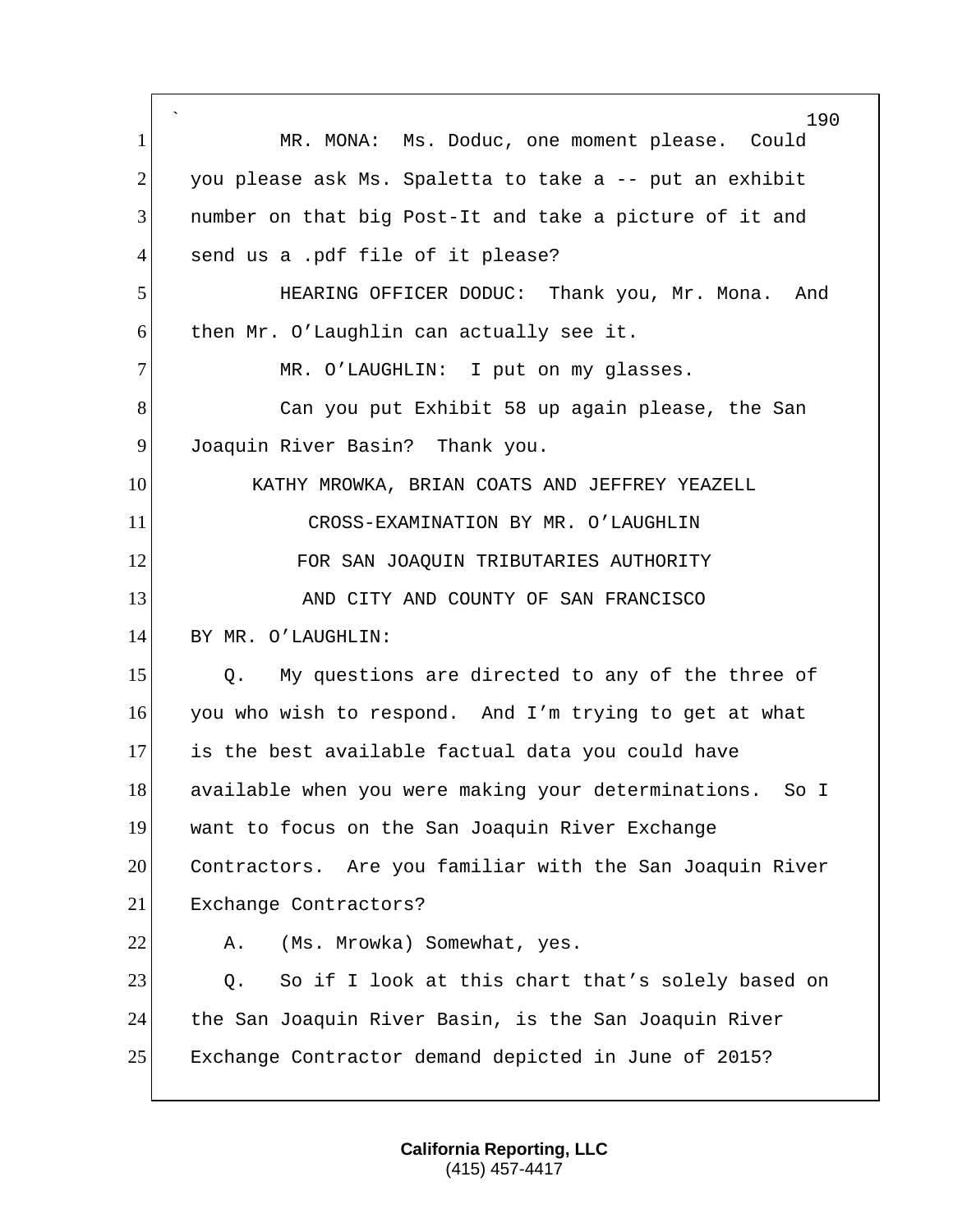` 1 A. (Mr. Coats) As I explained to Mr. Kelly earlier, 2 since the legend references the full natural flow station 3 at Millerton, it would.

4 4 Q. So do you know as we sit here today or can you 5 access, looking at this demand chart in June, my 6 understanding would be is that there would be a number 7 associated with the demand for the San Joaquin River 8 Exchange Contractors. Could you tell us what that is? 9 A. I can't tell the exact demand, but it's in the 10 spreadsheet.

11 O. Can you look at a spreadsheet, Mr. Yeazell, and 12 tell us what -- what the demand was for the San Joaquin 13 River Exchange Contractors would be in June of 2015? 14 A. (Mr. Yeazell) It would take a while to pull that 15 out, but it is possible.

16 MR. O'LAUGHLIN: Could we -- and I ask your 17 indulgence. I normally don't want to delay things. 18 Maybe the break that you were looking for, we could take 19 a five-minute break and Mr. Yeazell could look that up? 20 Because the number is important to understand the graph 21 and what occurred with the demand side on the San Joaquin 22 River Basin. Is that okay?

23 HEARING OFFICER DODUC: Let's go ahead and take 24 that five minutes. Thank you.

25 MR. O'LAUGHLIN: Thank you.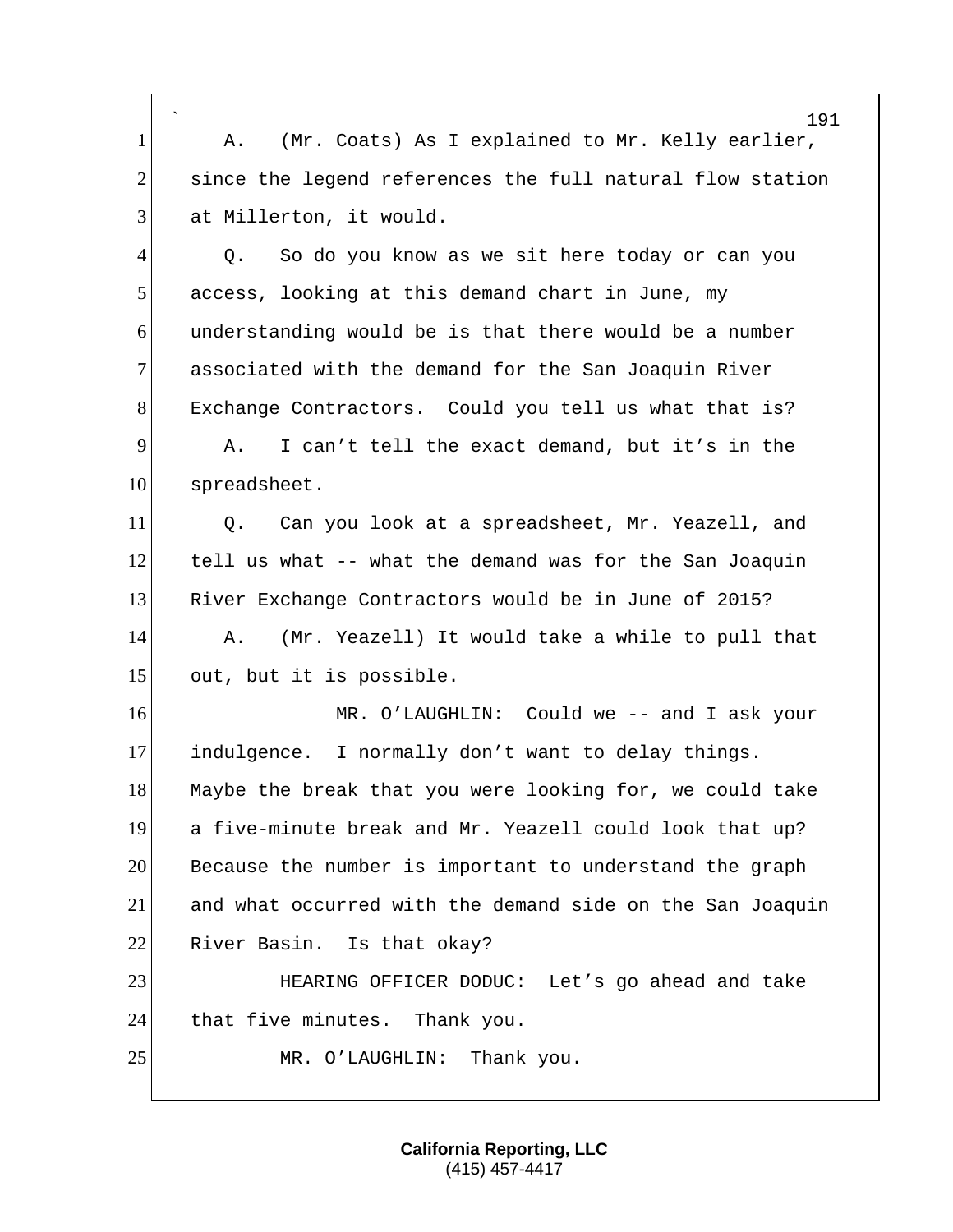` 192 1 (Off the record at 2:59 p.m.)  $2$  (On the record at 3:10 p.m.) 3 HEARING OFFICER DODUC: Mr. O'Laughlin, please 4 resume your recross. 5 MR. O'LAUGHLIN: Thank you very much. 6 BY MR. O'LAUGHLIN:  $7$  Q. Did you have an opportunity to ascertain the four 8 exchange contractor member units demand on chart 58? 9 Can you put 58 back up on the screen please? 10 **HEARING OFFICER DODUC:** That's Mr. Buckman who 11 has to take the long way around. 12 MR. O'LAUGHLIN: Wait, there's no -- 58 please. 13 Thank you. Okay. 14 BY MR. O'LAUGHLIN: 15 Q. Do you have an answer for us? 16 A. (Mr. Yeazell) So for June the exchange 17 contractors' demands, and these are reported by -- in 18 their 2014 demands from their information order came out 19 to 92,753 acre feet. 20 Q. Equates to how much in CFS, about 1,500? 21 A. About 1,500 or so.  $22$  Q. Now in -- on this demand chart, then if the 23 exchange contractors' demand is depicted -- and you 24 included it all as riparian demand; is that correct? 25 A. Yes.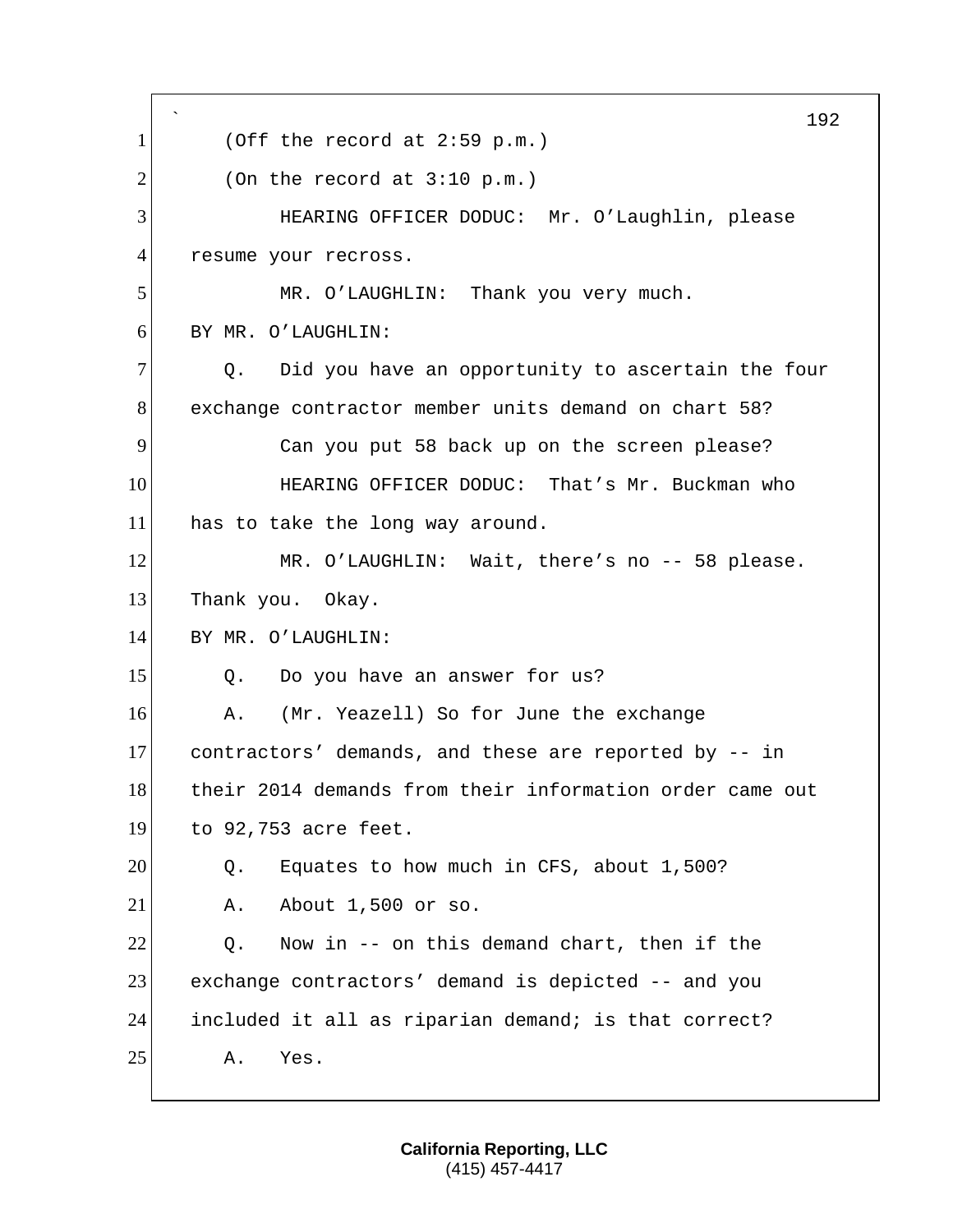| 1              | 193<br>Okay. And they would be taking 1,500 CFS off the<br>Q. |
|----------------|---------------------------------------------------------------|
| $\overline{2}$ | San Joaquin River to meet their demand in June of 2015;       |
| 3              | correct, based on this chart?                                 |
| 4              | Α.<br>Yes.                                                    |
| 5              | So I'm going to try and reconcile something here.<br>Q.       |
| 6              | I called up my friend Steve Chedester yesterday and I         |
| 7              | asked him when they got their water. And he responded,        |
| 8              | "The release quantities we received from Millerton            |
| 9              | Lake" $--$                                                    |
| 10             | HEARING OFFICER DODUC: Mr. O'Laughlin, who is                 |
| 11             | this you're referring to, and why are you introducing his     |
| 12             | testimony?                                                    |
| 13             | MR. O'LAUGHLIN: I'm not introducing it, I'm just              |
| 14             | asking a question.                                            |
| 15             | And --<br>MR. TAURIAINEN:                                     |
| 16             | MR. O'LAUGHLIN: You'll see. Just bear with me                 |
| 17             | for two seconds.                                              |
| 18             | Hearing Officer, the --<br>MR. TAURIAINEN:                    |
| 19             | HEARING OFFICER DODUC: So ask your question                   |
| 20             | please.                                                       |
| 21             | MR. O'LAUGHLIN: So the question includes a                    |
| 22             | quote, and I want to know if he agrees with this or not.      |
| 23             | So this is from Steve --                                      |
| 24             | HEARING OFFICER DODUC: Go ahead.                              |
|                |                                                               |
|                |                                                               |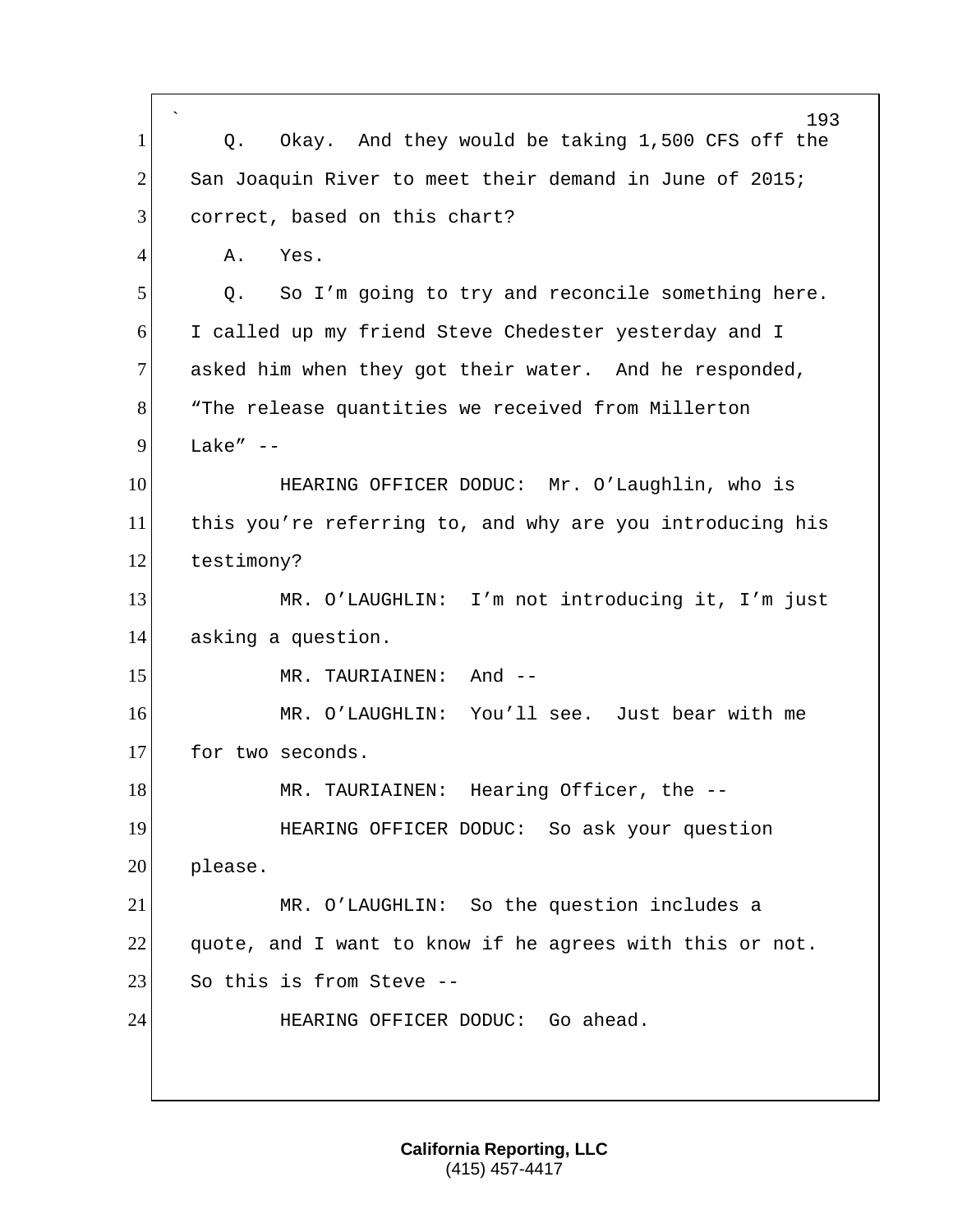` 194 1 MR. TAURIAINEN: The Prosecution Team objects to 2 the hearsay that's being attempted to be introduced. 3 MR. O'LAUGHLIN: Well, yeah, but this whole 4 hearing --5 HEARING OFFICER DODUC: All right. I'll take it 6 under advisement. 7 MR. O'LAUGHLIN: Thank you. It's a real simple 8 question. So Mr. Chedester denoted to me in an email --9 HEARING OFFICER DODUC: Actually, you don't have 10 to go on that. Just read the statement and ask him if he 11 concurs. 12 MR. O'LAUGHLIN: Right. That's what I'm going to  $13$  do. 14 HEARING OFFICER DODUC: Just read it, yes. 15 MR. O'LAUGHLIN: Well, I just wanted to make 16 sure, because people didn't seem like they understood who 17 it was from. 18 BY MR. O'LAUGHLIN: 19 Q. "The release quantities we received from 20 Millerton Lake did not begin until mid-July -- mid-July." 21 So how is that this chart depicts a supply and a 22 demand to the San Joaquin River Exchange Contractors in 23 June that they never used from the San Joaquin River? 24 HEARING OFFICER DODUC: Mr. Tauriainen, were you 25 about to object? I saw you reaching for your microphone.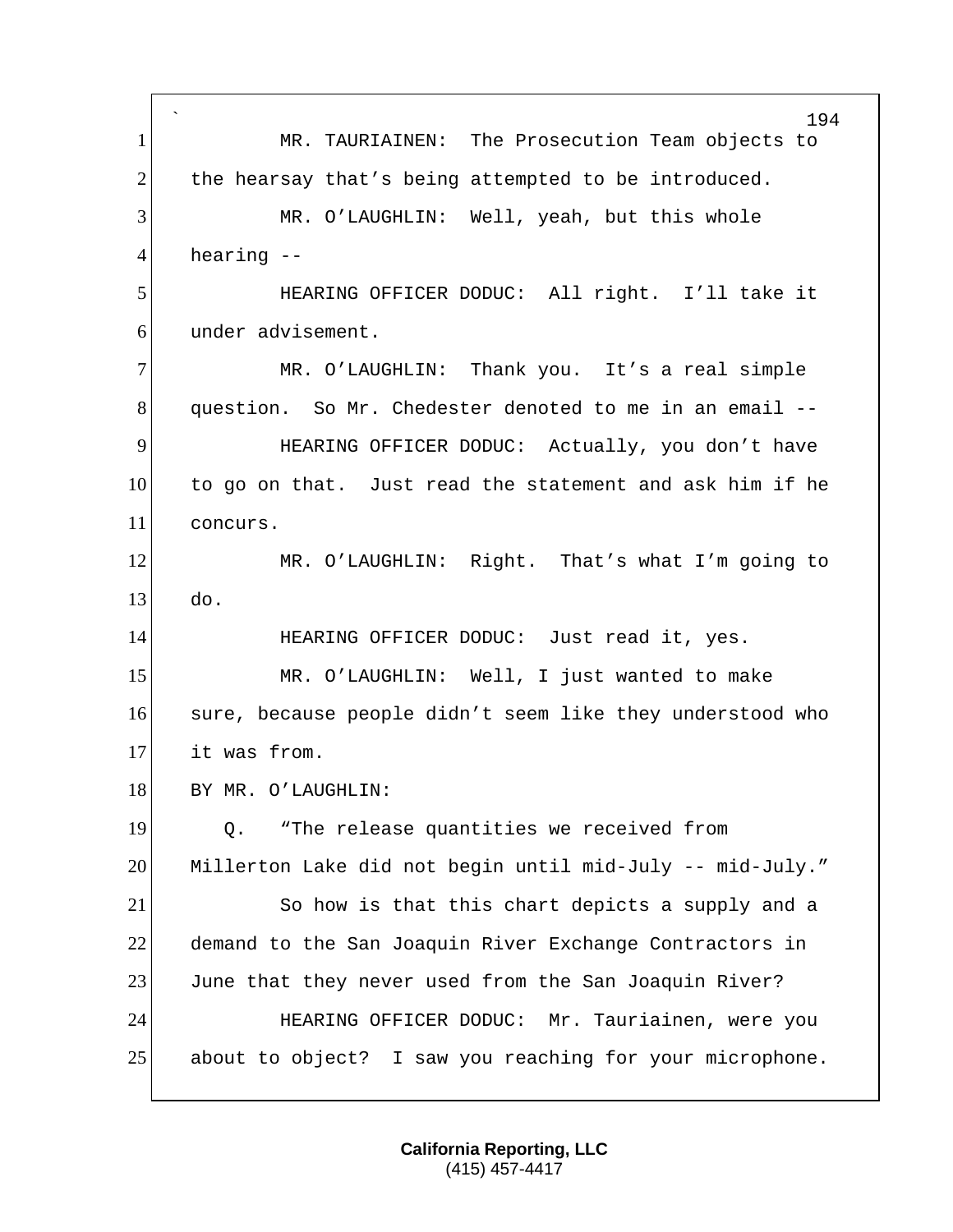` 195 1 MR. TAURIAINEN: Again, that there is hearsay, 2 I'll restate that objection. It sounds like he's 3 testifying as to the contents of a document that he could 4 submit if he wants to submit his evidence, so that's the 5 secondary evidence rule. And also I think he's assuming 6 a fact that's just not in evidence that's stated in this 7 purported email. And it's irrelevant. 8 HEARING OFFICER DODUC: Well, Mr. O'Laughlin, 9 unless you can restate, I will ask you to move on. 10 MR. O'LAUGHLIN: Oh, no. I'll state it another 11 way. 12 BY MR. O'LAUGHLIN:  $13$  Q. Did any  $-$  did either  $-$  any of you call the San 14 Joaquin River Exchange Contractors in June of 2015 and 15 ascertain if, in fact, they were diverting water from the 16 San Joaquin River Basin -- the San Joaquin River in the 17 amount of 1,500 CFS? 18 A. (Ms. Mrowka) What we received from the San 19 Joaquin River Exchange Contractors was a letter telling 20 us their diversions under riparian right. 21 MR. O'LAUGHLIN: One other thing I wanted to get 22 cleared up, based on the best evidence, and we talked 23 about this a little bit and so we'll try to focus in on 24 this, on Exhibit, I think it's 47, which is the chart 25 that has all the demand in it, or is  $48$ ? I forget which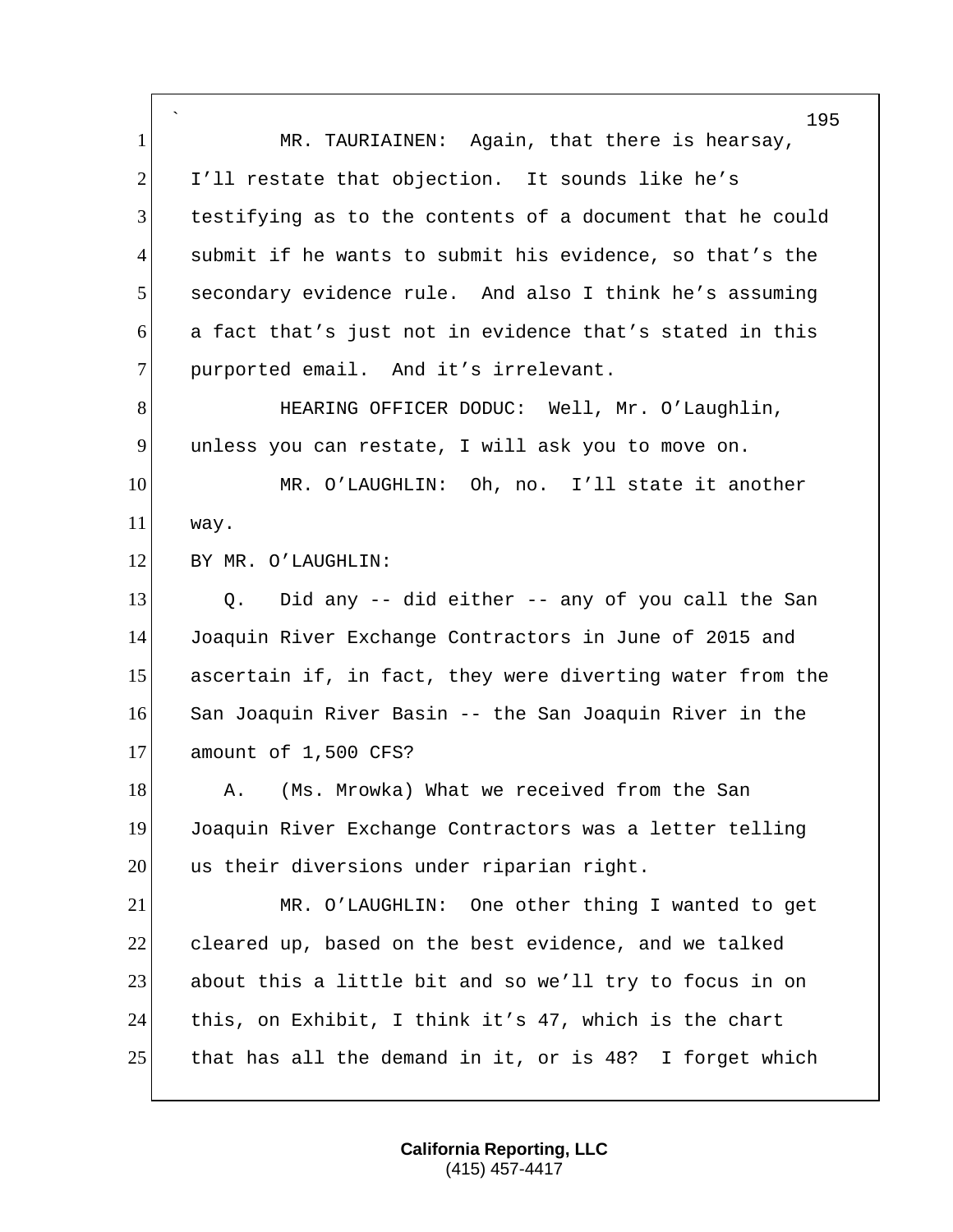|                | 196                                                       |
|----------------|-----------------------------------------------------------|
| $\mathbf{1}$   | one it is. It might be 47. Oh, there we go. No, make      |
| $\overline{2}$ | it the -- it's the Sacramento-San Joaquin-Bay Delta one.  |
| 3              | It's the next -- oh, there we go. Thank you very much.    |
| $\overline{4}$ | BY MR. O'LAUGHLIN:                                        |
| 5              | And anyone can answer this question.<br>Q.                |
| 6              | So if I was looking at this chart, and I'm still          |
| $\tau$         | trying to figure it out from your testimony on Monday and |
| 8              | then your recross from today, how -- how would this chart |
| 9              | change if you had not changed the pre-'14 riparians to    |
| 10             | all riparians?                                            |
| 11             | Or let me ask it a different way.                         |
| 12             | Would the riparian demand that's depicted in June         |
| 13             | under this chart be decreased if you had not changed all  |
| 14             | pre-'14 -- people who reported pre-'14 riparian rights to |
| 15             | all riparians for June of 2015?                           |
| 16             | (Mr. Coats) Yes, it would be different?<br>Α.             |
| 17             | And would the total demand number thus come down<br>Q.    |
| 18             | for the chart?                                            |
| 19             | The total statement demand would be the<br>Α.<br>No.      |
| 20             | same.                                                     |
| 21             | But the -- the ability for other pre-'14<br>Q.            |
| 22             | appropriators, depending on where they are in the pecking |
| 23             | order, they may be entitled to take water; correct?       |
|                |                                                           |
|                |                                                           |
|                |                                                           |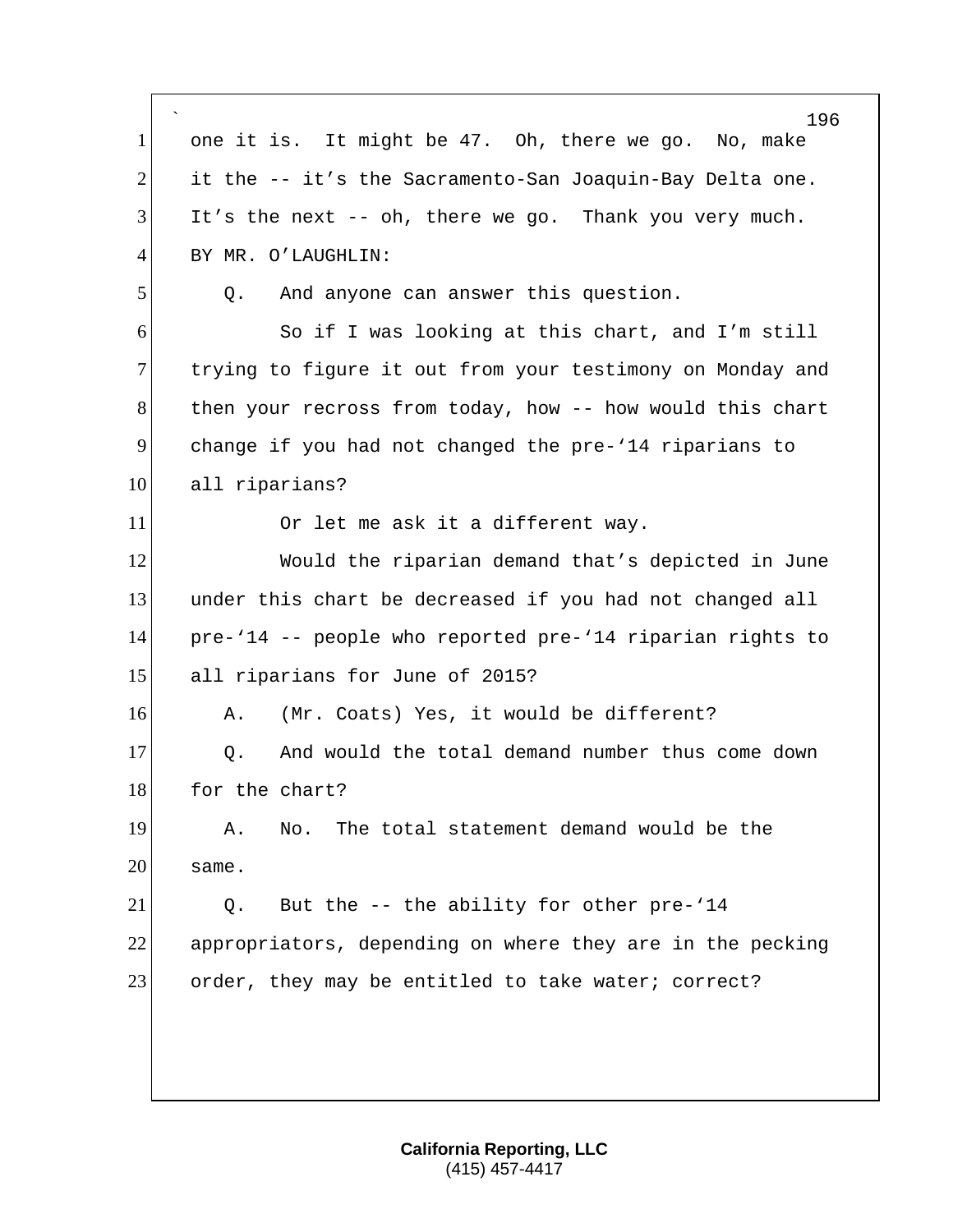` 197 1 A. If the - if an amount was reduced under the 2 riparian block, then if the statement demand being the 3 same value, of course, the pre-'14 amount would expand. 4 Q. This will sound like a really silly question, but 5 bear with me. 6 I'm looking at these charts and graphs. And 7 we've been talking in hundreds of CFS and thousands of 8 CFS. Can you tell me, based on the thickness of these 9 lines, what the margin of error is by the line itself? 10 A. No. We don't actually have the -- I mean, the 11 reason we have the thickness of the lines drawn as is, is 12 for aesthetic purposes. Otherwise it's very hard to 13 read. 14 (Ms. Mrowka) Yes, are actual work is based on our 15 spreadsheets. It's numeric. 16 MR. O'LAUGHLIN: Thank you. I have no further 17 questions. 18 HEARING OFFICER DODUC: Thank you, Mr. 19 O'Laughlin. 20 Department of Water Resources? 21 MS. MCGINNIS: We don't have any questions. 22 Thank you. 23 **HEARING OFFICER DODUC:** State Water Contractors? 24 MS. ANSLEY: We don't have anything, as well. 25 Thank you.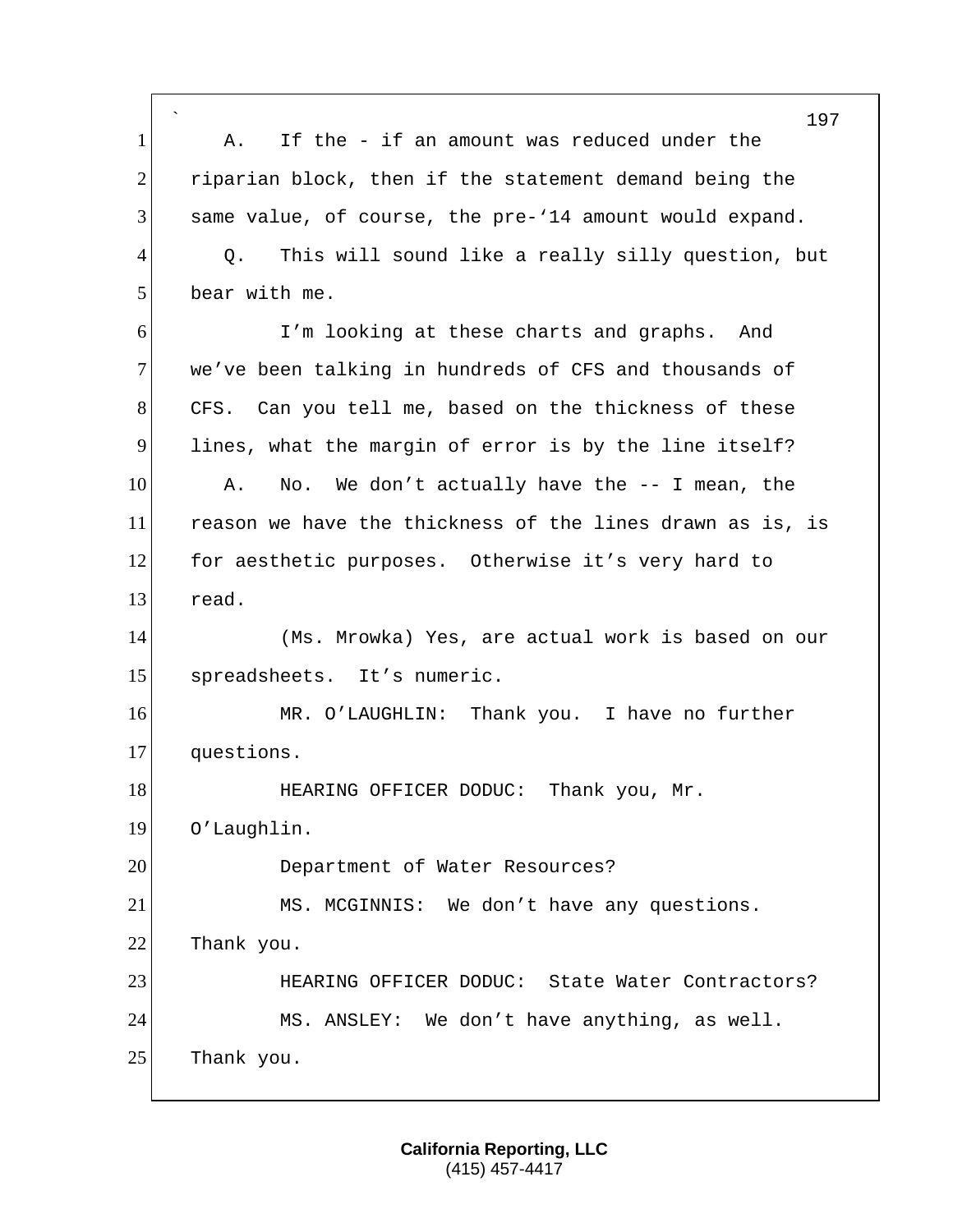` 198 1 **HEARING OFFICER DODUC:** Westlands? 2 MR. WILLIAMS: Nothing further. 3 HEARING OFFICER DODUC: Westlands? 4 MR. WILLIAMS: Phil Williams with Westlands. 5 Nothing further. Thank you. 6 HEARING OFFICER DODUC: All right. Did you want 7 to ask your questions now or after they do their five 8 minutes? 9 MR. SATKOWSKI: I'm ready to go. 10 **HEARING OFFICER DODUC:** Okay. Go ahead. 11 MR. SATKOWSKI: Great. Could you put up Exhibit  $12$  WR-52? 13 BRIAN COATS AND JEFFREY YEAZELL 14 RECROSS EXAMINATION BY MR. SATKOWSKI 15 **FOR THE STATE WATER BOARD** 16 BY MR. SATKOWSKI: 17 | Q. Mr. Coats, earlier today you had -- you had 18 mentioned that the -- the daily full natural flow 19 information shown on Water Right WR-52 was the best 20 supply data that you had available; is that correct? 21 A. (Mr. Coats) That's the best supply information 22 looking hindsight. But as we're in  $-$  as we're actually 23 putting out notices, we don't have the forward-looking 24 daily FNF. We only have the monthly FNF forecast. So 25 the month  $-$  the best information we have, as Ms. Doduc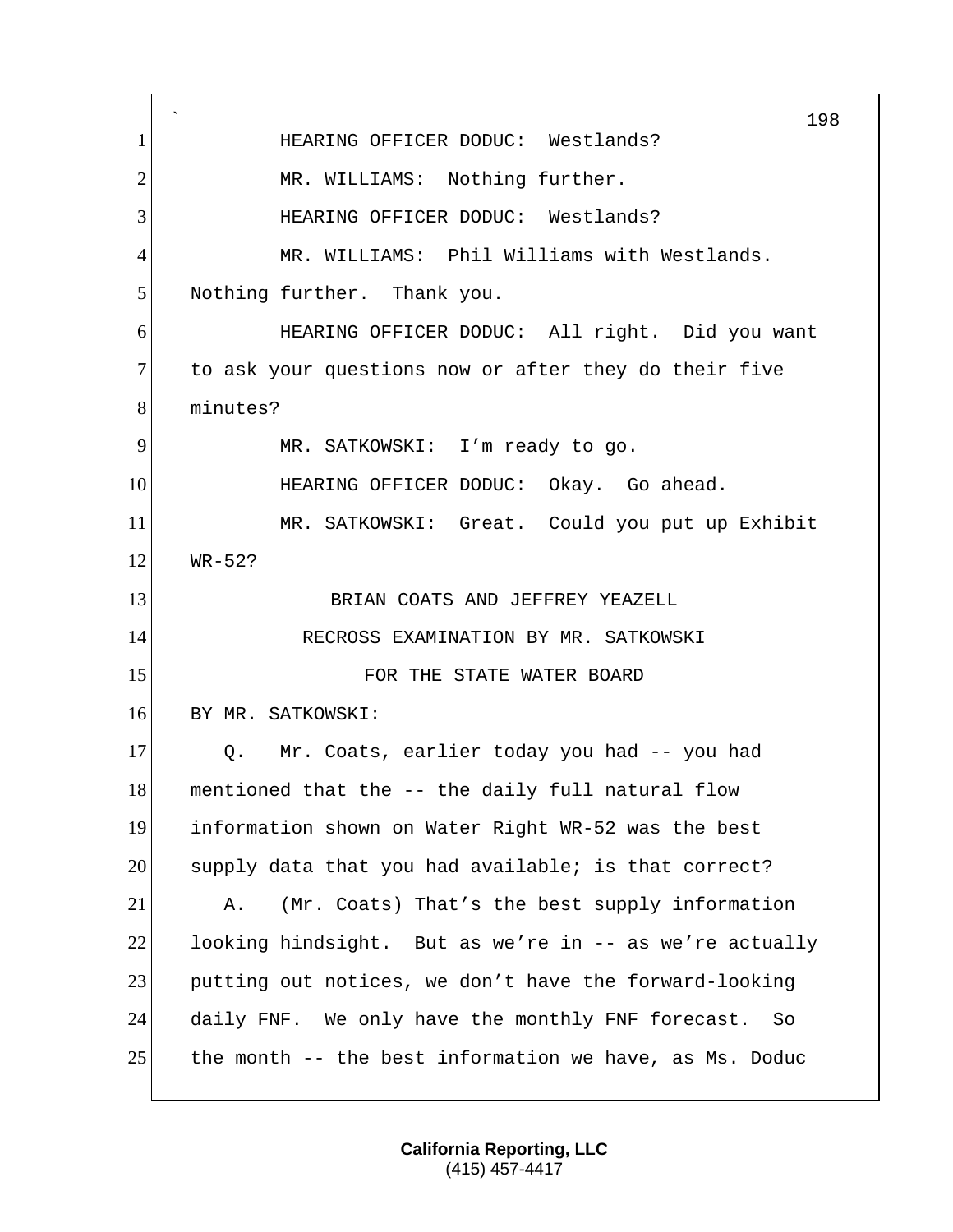` 199 1 indicated, as of today is the daily FNF because we know 2 that data. At the time the notices are issued we don't 3 know what the flow is going to be and we can't project 4 daily FNF. That's why we use the monthly forecasts. 5 Q. Where in your exhibits does this -- this data 6 reside for the  $-$  and when I mean data, I mean the data 7 full natural flow? 8 A. That would be in the spreadsheets that Jeff 9 Yeazell can answer to. 10 (Mr. Yeazell) It's WR-70-something. I don't have 11 the number directly. 12 O. So the -- the full natural flow data that's shown 13 as blue in WR-52 is located in an Exhibit 70-something? 14 A. Yeah. The master -- the master supply data is 15 in -- I compile it in one -- one -- one Excel Workbook. 16 **HEARING OFFICER DODUC:** If we put up the list of 17 exhibits -- 18 MR. YEAZELL: Yeah. If you pull up the list I 19 can -- 20 MS. KUENZI: Michael, if you try 72, let's see if 21 that's familiar. 22 MR. YEAZELL: Yeah, that's it. 23 BY MR. SATKOWSKI: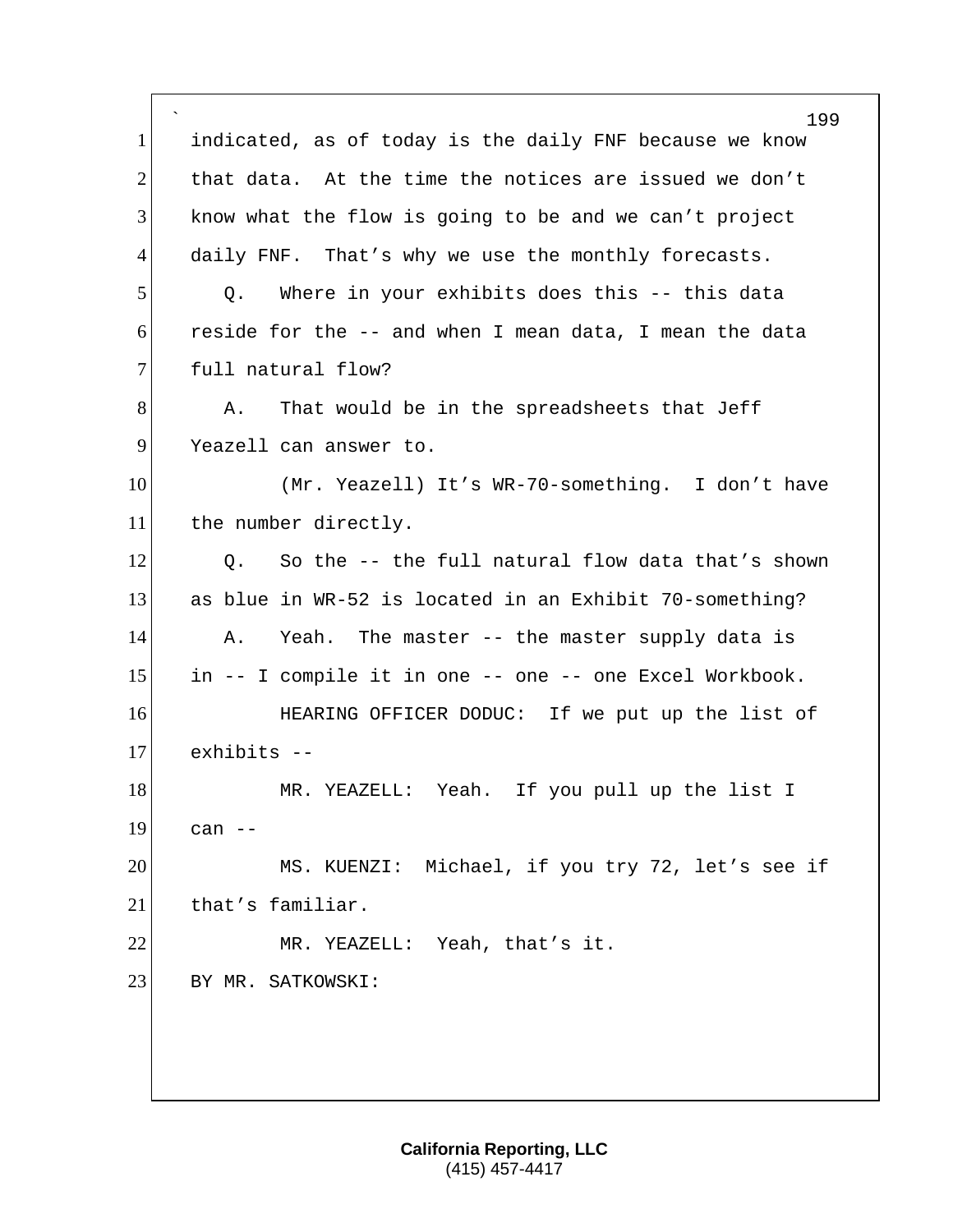|                | 200                                                       |
|----------------|-----------------------------------------------------------|
| $\mathbf{1}$   | And, Mr. Yeazell, so -- so where -- which data is<br>Q.   |
| $\overline{2}$ | referred to as the daily full natural flow data, just so  |
| 3              | we can be clear?                                          |
| $\overline{4}$ | (Mr. Yeazell) Yeah. I have it split up between<br>А.      |
| 5              | the -- the Sacramento stations and the San Joaquin        |
| 6              | stations. You can see there the two tabs on the left.     |
| $\overline{7}$ | One -- so I have the CDEC daily FNF dash SAC, and CDEC    |
| 8              | Daily FNF-SJ, so the -- the -- so we're looking at the    |
| 9              | tail end of the -- the data. So the left columns, the     |
| 10             | far left columns are the -- the actual data from the CDEC |
| 11             | websites.                                                 |
| 12             | And so what -- what column would we use for the<br>Q.     |
| 13             | total?                                                    |
| 14             | The total for which? Refresh my memory. We were<br>Α.     |
| 15             | looking at 50 -- the graph we were looking at.            |
| 16             | $52$ , WR-52.<br>Q.                                       |
| 17             | And the comprises which -- I don't have all this.<br>Α.   |
| 18             | The Sacramento-San Joaquin? Okay. So we go back<br>Okay.  |
| 19             | to -- that would be the SJ six plus Sac. four column.     |
| 20             | Yeah, right where your mouse is.                          |
| 21             | Okay. Thank you.<br>Q.                                    |
| 22             | You're welcome.<br>Α.                                     |
| 23             | HEARING OFFICER DODUC: Mr. Buckman?                       |
| 24             | JEFFREY YEAZELL                                           |
| 25             | RECROSS EXAMINATION BY MR. BUCKMAN                        |
|                |                                                           |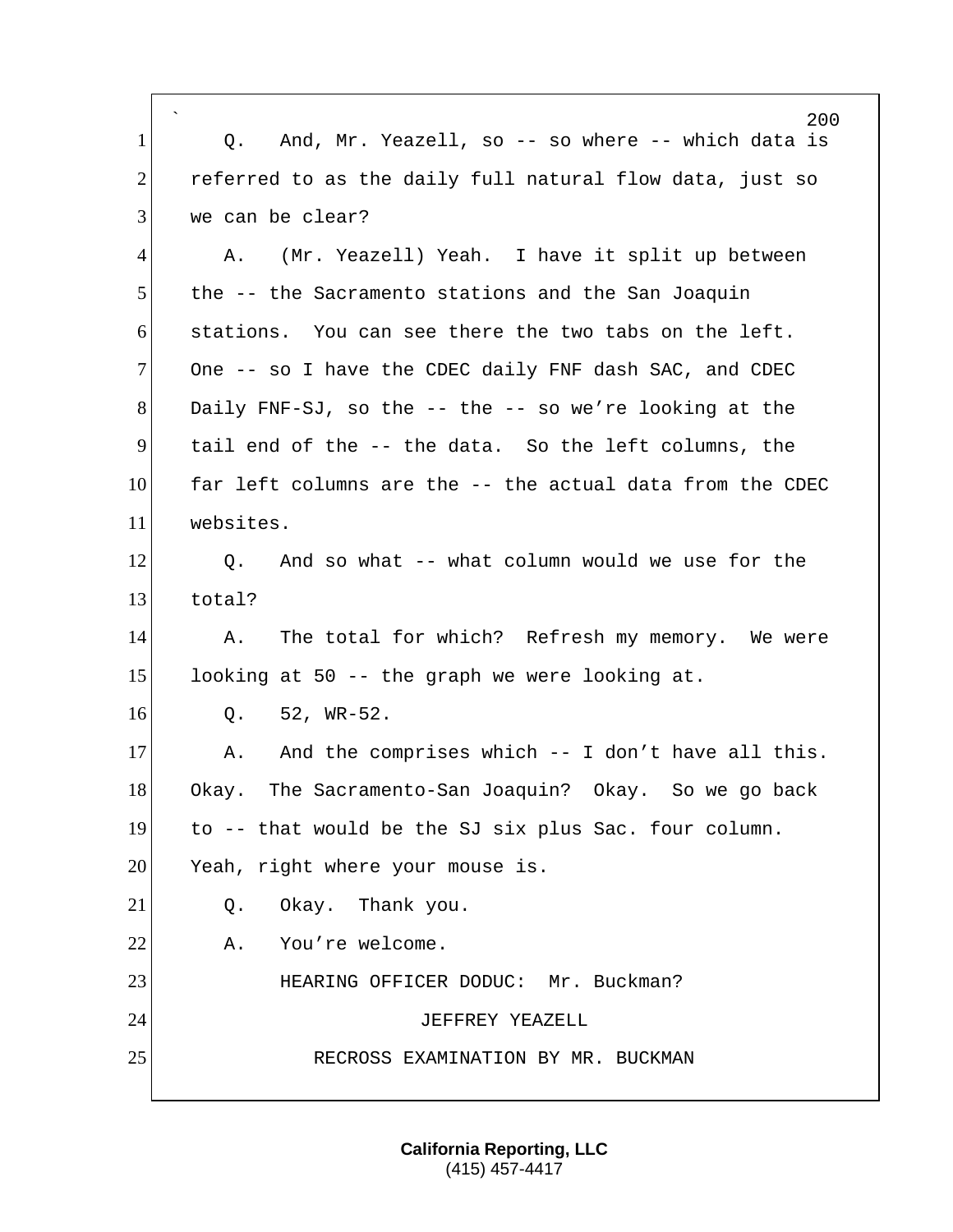|                | 201                                                        |
|----------------|------------------------------------------------------------|
| $\mathbf{1}$   | FOR THE STATE WATER BOARD                                  |
| $\overline{2}$ | BY MR. BUCKMAN:                                            |
| 3              | Quick question for you, Mr. Yeazell. Is there<br>О.        |
| $\overline{4}$ | any reason why this data in this chart in this particular  |
| 5              | cell -- column would be different from the data in a       |
| 6              | previous spreadsheet, say in WR-77?                        |
| 7              | (Mr. Yeazell) It shouldn't be. Actually, that --<br>Α.     |
| 8              | that's where -- that's where I keep the data.<br>And       |
| 9              | whenever I make a new analysis I just copy the daily FNF   |
| 10             | for the appropriate watersheds over into the analysis      |
| 11             | spreadsheets, so they should be the same.                  |
| 12             | We're looking at June 7th. It looks like the<br>Q.         |
| 13             | total would be 11,292; is that correct?                    |
| 14             | Correct.<br>Α.                                             |
| 15             | So looking at WR-77, on June 7th it looks like<br>Q.       |
| 16             | the total monthly FNF you have here is $11,337$ -- oh, the |
| 17             | daily, daily. It's the daily FNF is 11,337, which is       |
| 18             | slightly different                                         |
| 19             | So could you explain what the discrepancy is?              |
| 20             | That could be when -- you know, if there was<br>Α.         |
| 21             | possibly -- you know, there's -- it depends on the date    |
| 22             | when I pull the data. Once I create a graph it may $-1$    |
| 23             | may have created so -- so close to that period where the   |
| 24             | numbers may have been adjusted a little bit, so --         |
|                |                                                            |
|                |                                                            |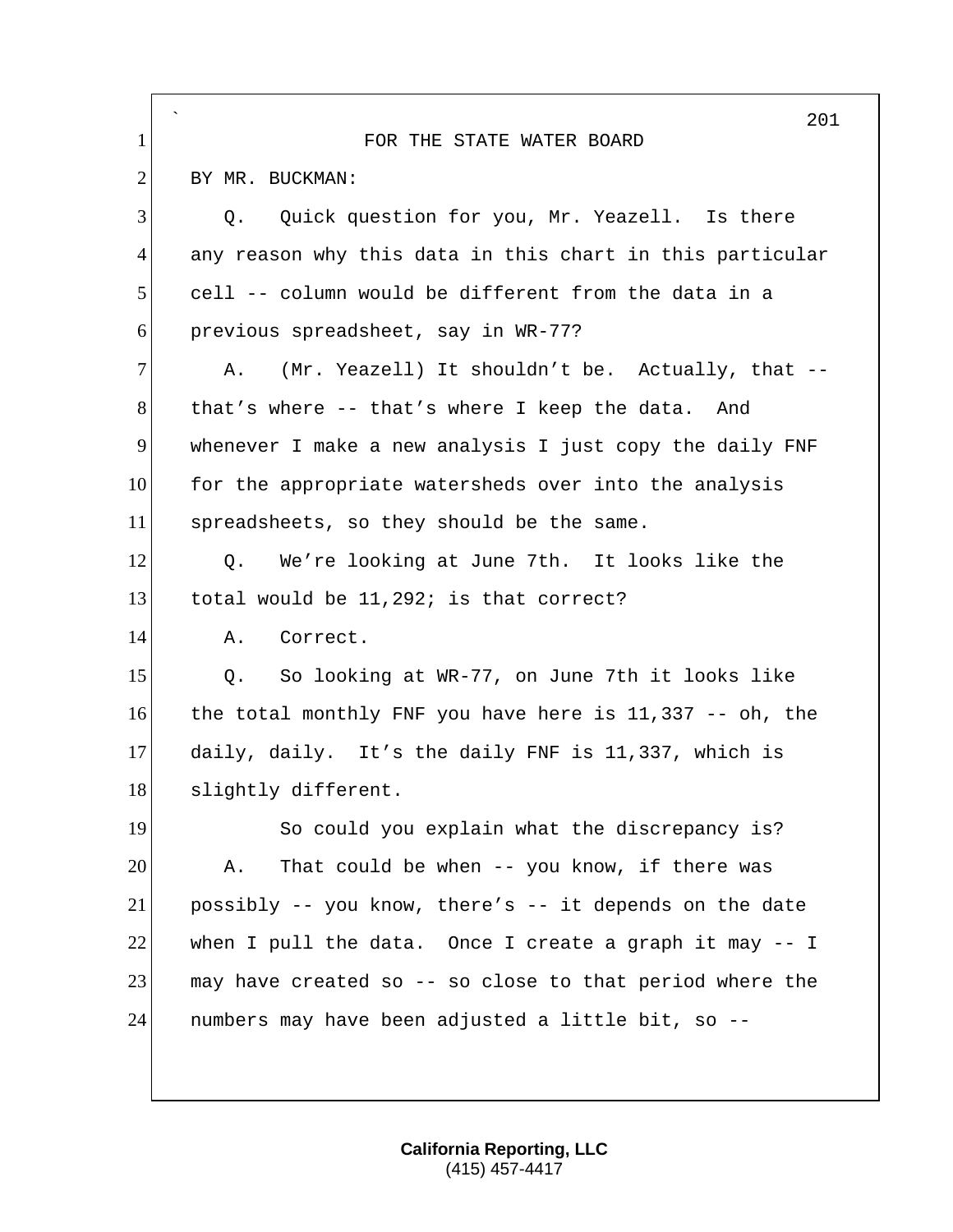` 202 1 Q. So the most accurate data would be where you just 2 showed us previously? 3 A. Correct, but I, you know, I tried to timestamp 4 the data we had at the time that I created that 5 particular spreadsheet, so it was current at that time. 6 As I mentioned many times that, you know, these are 7 living documents and they -- supplies and demands do 8 change slightly over -- over time. 9 9 Q. Can you point out the timestamp, where that's 10 located?  $11$  A. I wasn't being that literal, but -- so if the -- $12$  usually I go by the time it was saved or as far as the  $-$ - $13$  the file was saved or  $-$ -14 MR. TAURIAINEN: I might offer --15 MR. YEAZELL: -- the demand is -- the demand is 16 based on whatever the date the spreadsheet is. 17 MR. TAURIAINEN: If I -- if I might offer just a 18 suggestion? The witness has --19 HEARING OFFICER DODUC: Sure, Mr. Tauriainen. 20 MR. TAURIAINEN: Yes. Sorry. Andrew Tauriainen, 21 Office of Enforcement. 22 The witness has a copy of his case in chief Phase 23 1 testimony in front of him. And that document might 24 allow him to refresh his memory as -- as to the date 25 stamp of this particular exhibit, which is  $WR-77$ .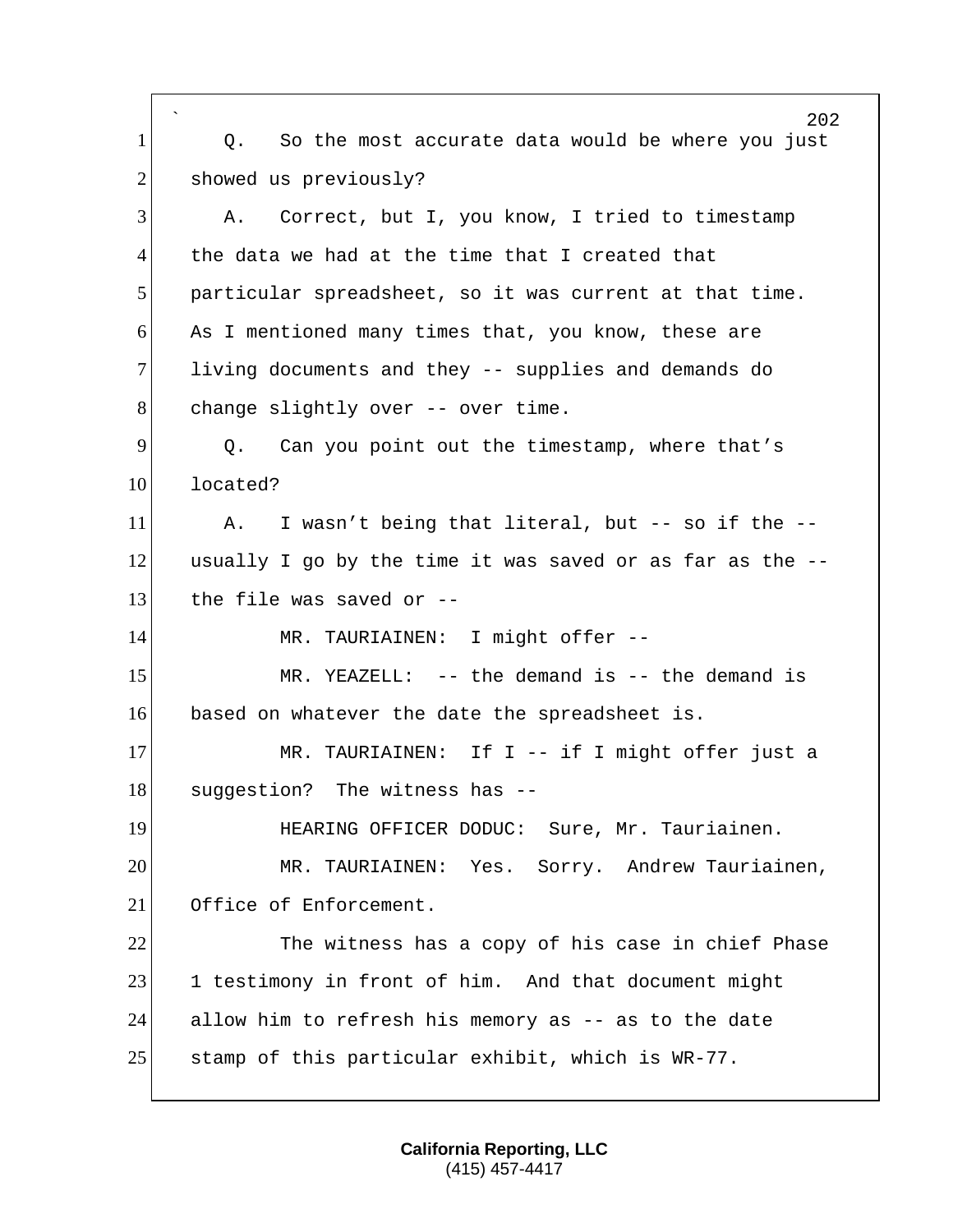` 203 1 MR. YEAZELL: So WR-77 was June 10th or June --  $2$  yeah, June -- June 10th. 3 HEARING OFFICER DODUC: Anything else, Mr. 4 Buckman? 5 MR. BUCKMAN: One last question. 6 BY MR. BUCKMAN: 7 Q. And I'm pretty sure you went over this, and I 8 just want to be absolutely clear. 9 For the daily full natural flow calculations, did 10 you make any alterations or add any additional flows to 11 those numbers? 12 A. (Mr. Yeazell) The only alterations I did to the 13 daily full natural flow were when occasionally they were 14 reported negative in CDEC. I -- if they reported 15 negative, I converted those to zero. And that -- that 16 actual benefits the -- that increases the flow. But it's 17 kind of impossible to have a negative FNF.  $18$  Q. Other  $-$ 19 A. Other than that -- and that, we saw that a lot  $20$  during the  $-$  during the summer months. 21 But as far as any other like other additions from 22 other sources, no, no changes. 23 MR. BUCKMAN: Thank you. 24 HEARING OFFICER DODUC: Any other questions? All 25 right.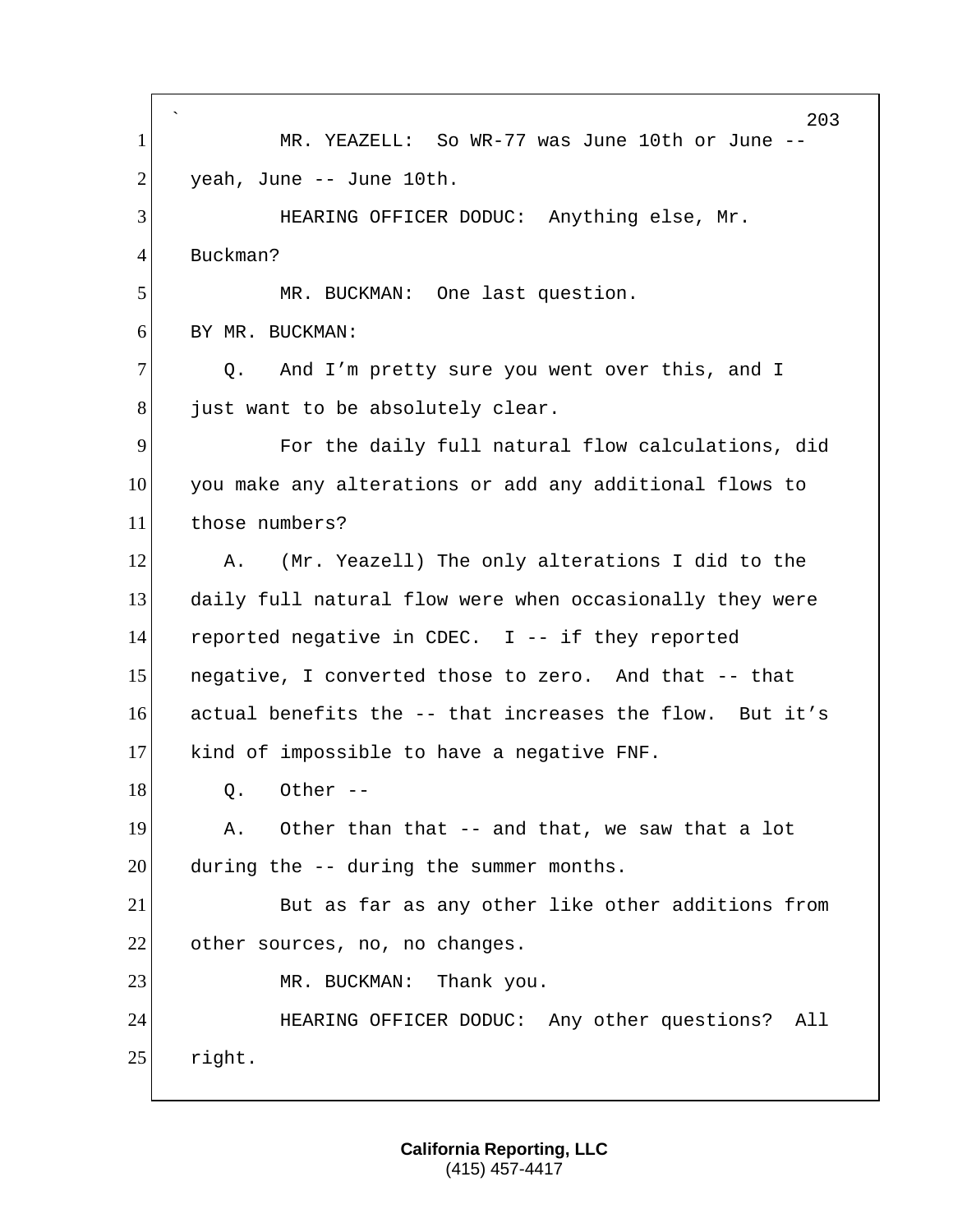` 204 1 Not per party, Mr. Kelly, et al, who is your 2 wrap-up speaker? Five minutes in favor of the motion. 3 CLSOINGG ARGUMENT IN FAVOR OF THE MOTION 4 BY MR. KELLY 5 FOR BYRON BETHANY IRRIGATION DISTRICT 6 MR. KELLY: Thank you, Hearing Officer Doduc and 7 Spivy-Weber, and Hearing Team. 8 I'm kind of taken back now to my -- my opening 9 statement and the frustration that I expressed in my 10 opening statement. And I, you know, I felt like we've 11 been banging on the table and banging on the door for 12 eight months now to understand and have input and be able 13 to get people to recognize the source of supply that's 14 available to some of these folks so they can divert in 15 the worst drought ever or one of the worst droughts ever 16 and the worst water supply situations ever when there was 17 what we thought was water available at our point of 18 diversion. 19 And so the folks that were here Monday and that 20 were here this morning were fighting for their lives this 21 year. And in doing that I -- and if we're going to  $-$  if 22 we're going to look to punish them for doing that, I 23 think we better take a really hard and close look at the 24 evidence that we're using to hang them out to dry,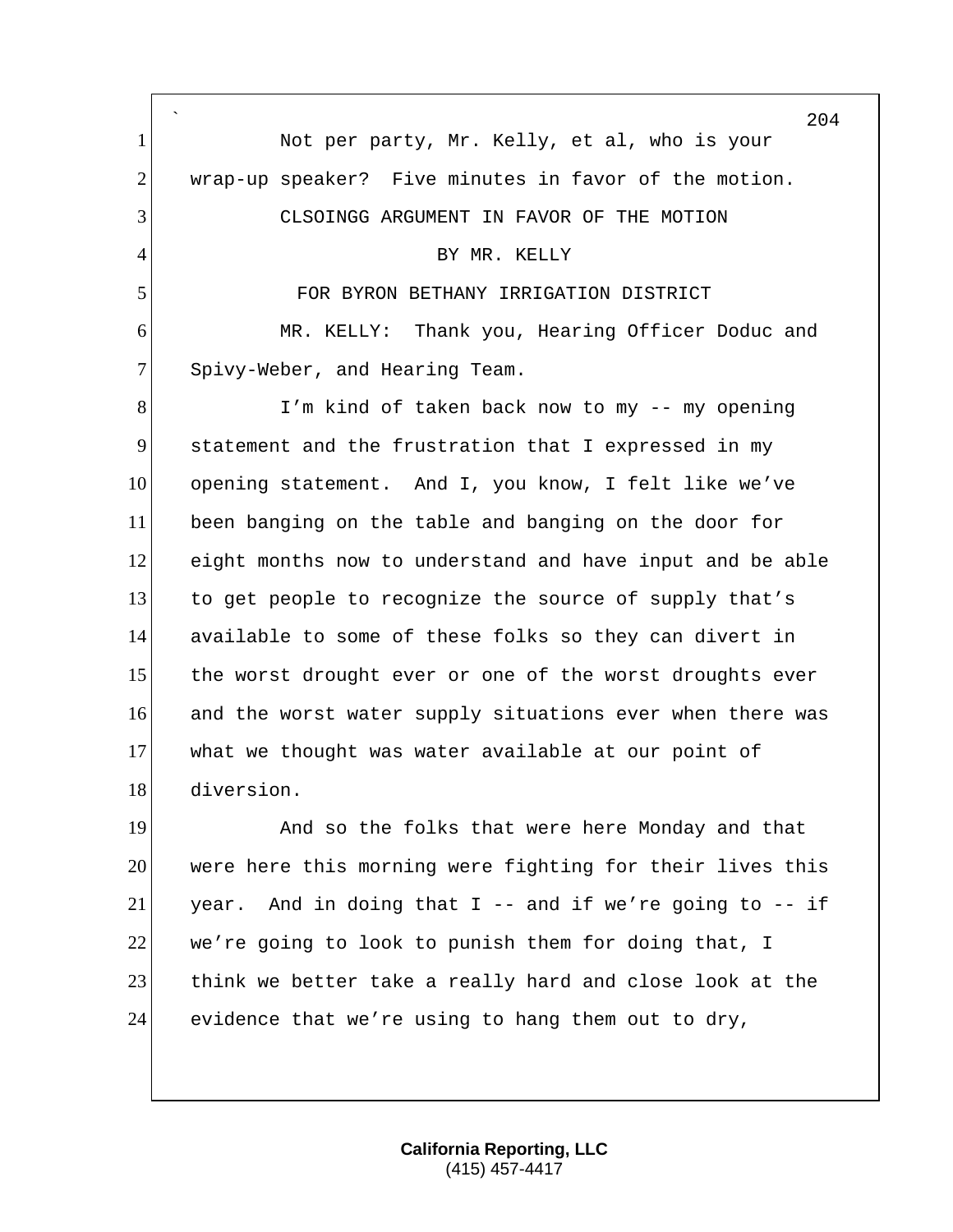` because that's what this proceeding would do, it would hang them out to dry.

 And  $-$  and what you've heard was that  $-$  that the best evidence that the Prosecution Team relied on was full natural flow. And full natural flow consists of, as Mr. Nemeth explained, computed figures up in the Sierras 7 at rim stations that, you know, don't include downstream contributions to the supply and there's no adjustments made, and it's just this kind of theoretical number.

10 and then we have the dailies that don't include return flows, that don't include discharges, that don't include return flows from groundwater use. None of that actual real water shows up in full natural flow numbers. It's not in dispute. It's not in dispute.

 You also heard no evidence about -- about the source of supply that these folks have accessed for 100 years, and that's the -- the water that remained in the 18 Delta. And that was one of the things that -- that the Hearing Officers said that they were kind of interested in learning about in this proceeding through the case in chief. And not only did you hear no evidence about what quantity would be contributed by that source of supply, 23 you actually heard no evidence with respect to why it was excluded. And so you should be asking yourself that.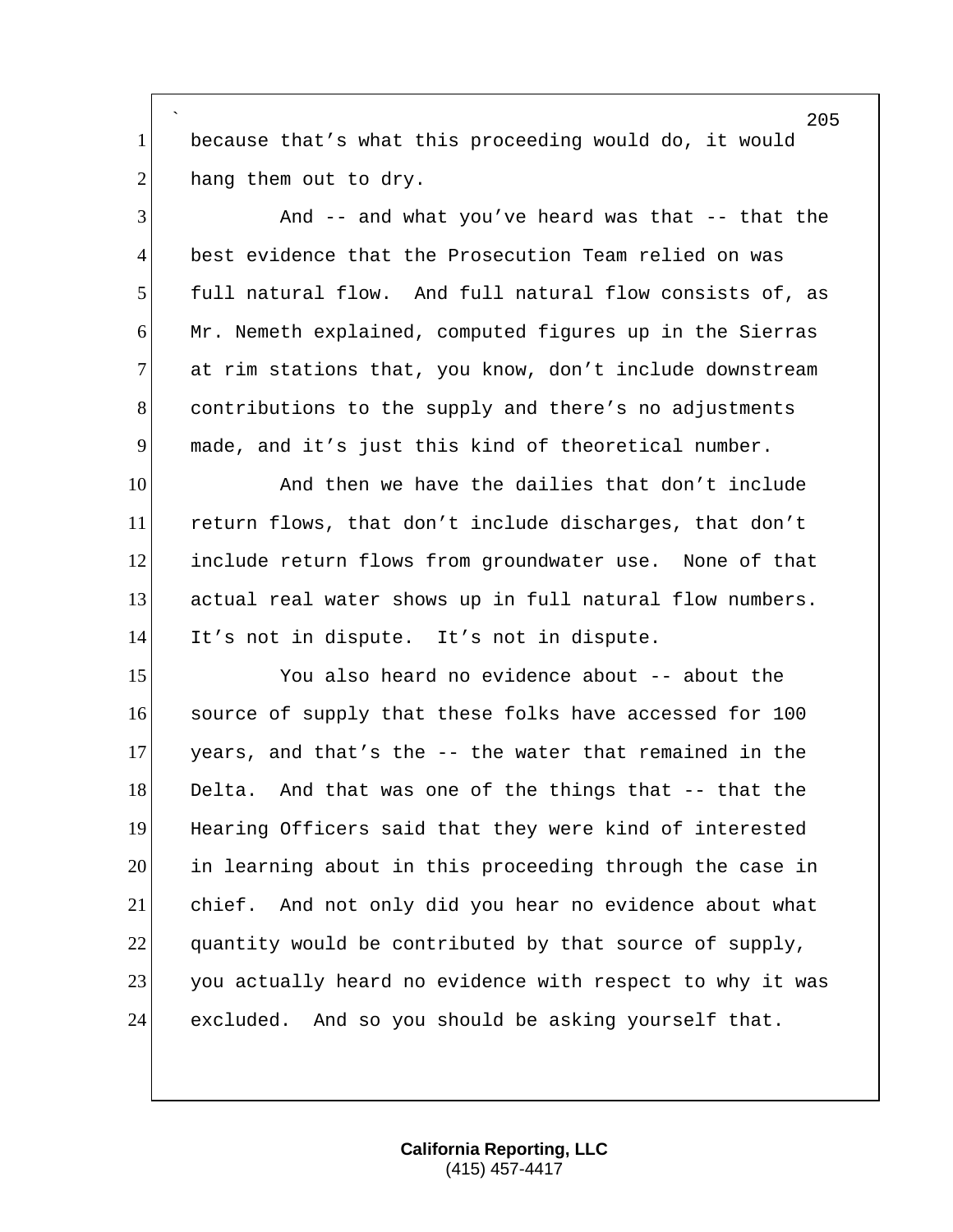` 1 If this is really about the best evidence that  $2$  was presented in the case in chief to determine whether  $3$  there was sufficient water, sufficient real water, not 4 theoretical, not paper water, real water available for 5 the Byron Bethany Irrigation District and for West Side,  $6$  you have to look at all of those supplies.

7 BBID is accused of taking 1,800 CFS at a time in 8 June when the full natural flow says that water wasn't 9 available. Mr. Coats just testified that the Sac. 10 Regional Facility which discharges into the Delta 11 contributed 10,000 acre feet of water into the Delta. 12 BBID is only accused of taking 20 percent of that flow, 13 which isn't available to anybody else. It's not 14 available to riparians.

15 I'm reminded it was 1,800 acre feet that BBID is 16 accused of taking.

17 But -- but those are the sources of supply. If 18 you're going to try to punish these people and if you're 19 going to try to cut off their ag supplies for an entire 20 summer when they've got crops in the ground, when there 21 are truck crops in the ground that need one or two more 22 irrigation cycles to get them out, you better make sure 23 it's right. You owe it to them. The Division of Water 24 Rights owes it to them.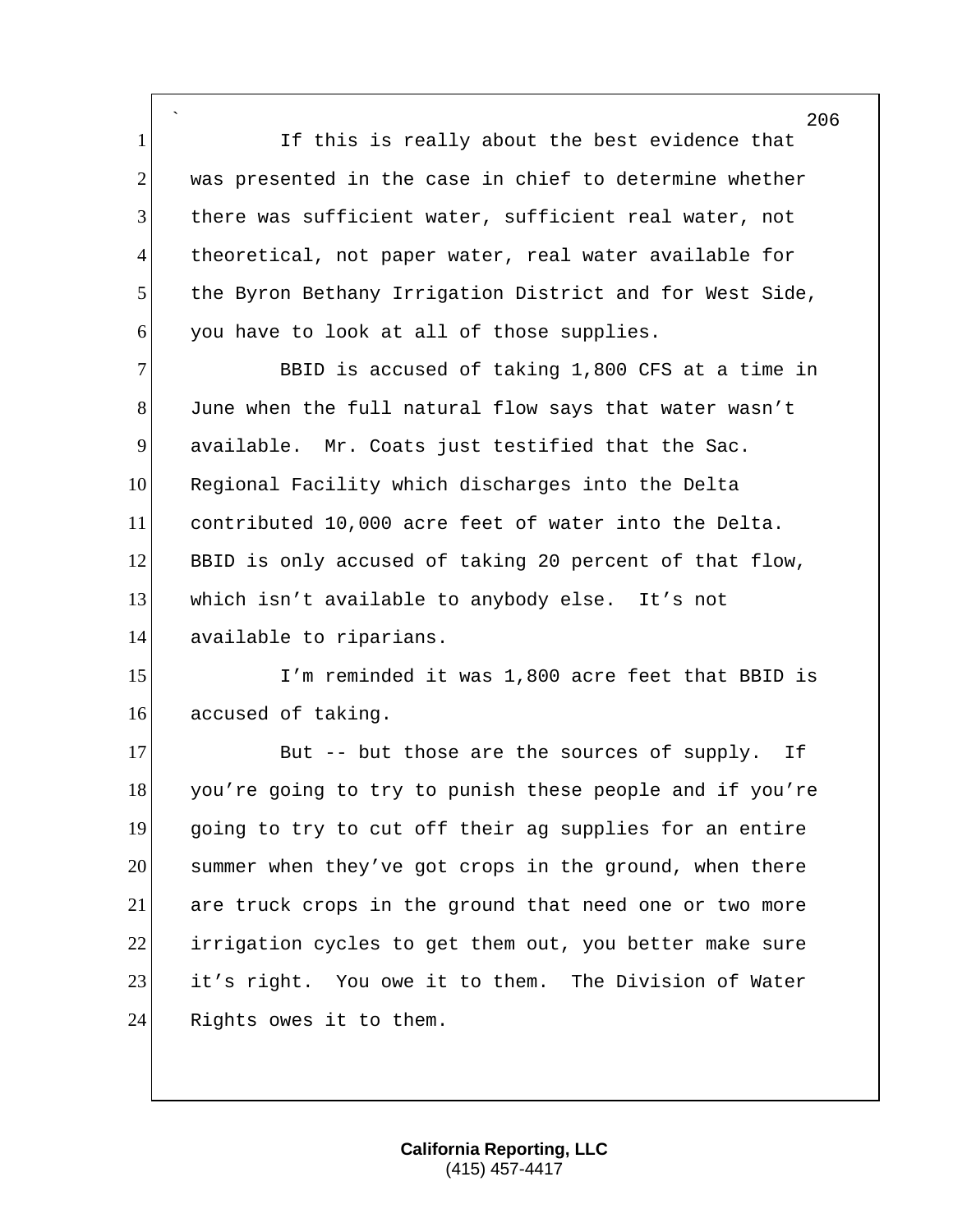` 1 Now maybe the full natural flow concept is great, 2 like I said, for a planning level and you look at, you know, these big watershed-wide issues. But if you're going to kind of drill down and accuse people of stealing water, I think that we really need to make sure that we've considered the entirety of the source of supply, 7 that we have considered the appropriate demands on that supply.

 You heard Mr. Coats testify that as -- and in his opinion as an engineer, he would have removed all the data that couldn't be met from subwatersheds where the supply was insufficient, but it wasn't done. Now I don't fault Mr. Coats, Mr. Yeazell or Ms. Mrowka for that because they didn't make the decisions, but somebody made 15 the decisions and it was excluded. And so supply was omitted, demand was overstated, and it painted a picture that you see in those graphs that wasn't real. It wasn't real.

 And we know it wasn't real because, like we looked at the one chart in March and April when -- when -- when supply -- supplies were only ten percent of 22 the demand for post-'14 rights and everybody was diverting to storage. How can that possible be? It can possibly be because the data that we looked at, while it might be useful for some purposes, appears to not be as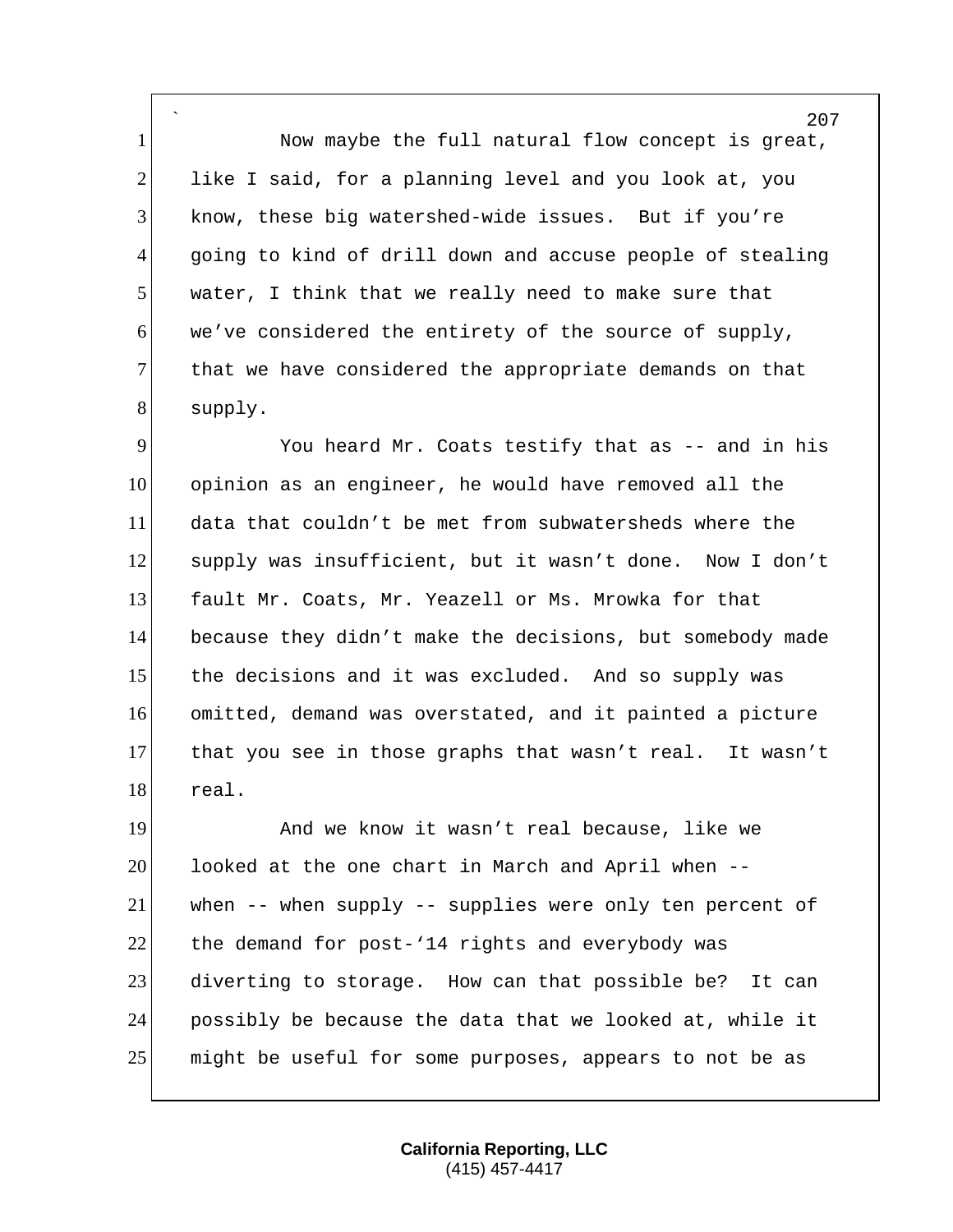` 208 1 useful for the -- for the purpose to which it was put for 2 this proceeding. And so there's no dispute that a lot of 3 the supply was excluded, the demand was overstated. And 4 if that's the best evidence it can't be sufficient enough 5 to impose the fines and issue a cease and desist order in  $6$  this  $-$  in this case. 7 Thank you. 8 HEARING OFFICER DODUC: Mr. Tauriainen, your five 9 minutes. 10 CLOSING ARGUMENT IN OPPOSITION TO THE MOTION 11 BY MR. TAURIAINEN 12 MR. TAURIAINEN: Thank you, Hearing Officers and 13 Members of the Hearing Team. 14 The issue that's before you now is this motion 15 for nonsuit. What I just heard was five minutes of 16 argument that is really their case in chief, which has 17 not yet been presented. If any of that is interesting 18 and worthy of further explanation, we should allow their 19 case in chief to proceed. 20 But I want to talk about what the motion is, the 21 nonsuit standard. There is no standard that applies in 22 this proceeding for a nonsuit. The two sides have 23 Suggested that portions of the Code of Civil Procedure 24 might be informative here. 25 And where are we here in this proceeding?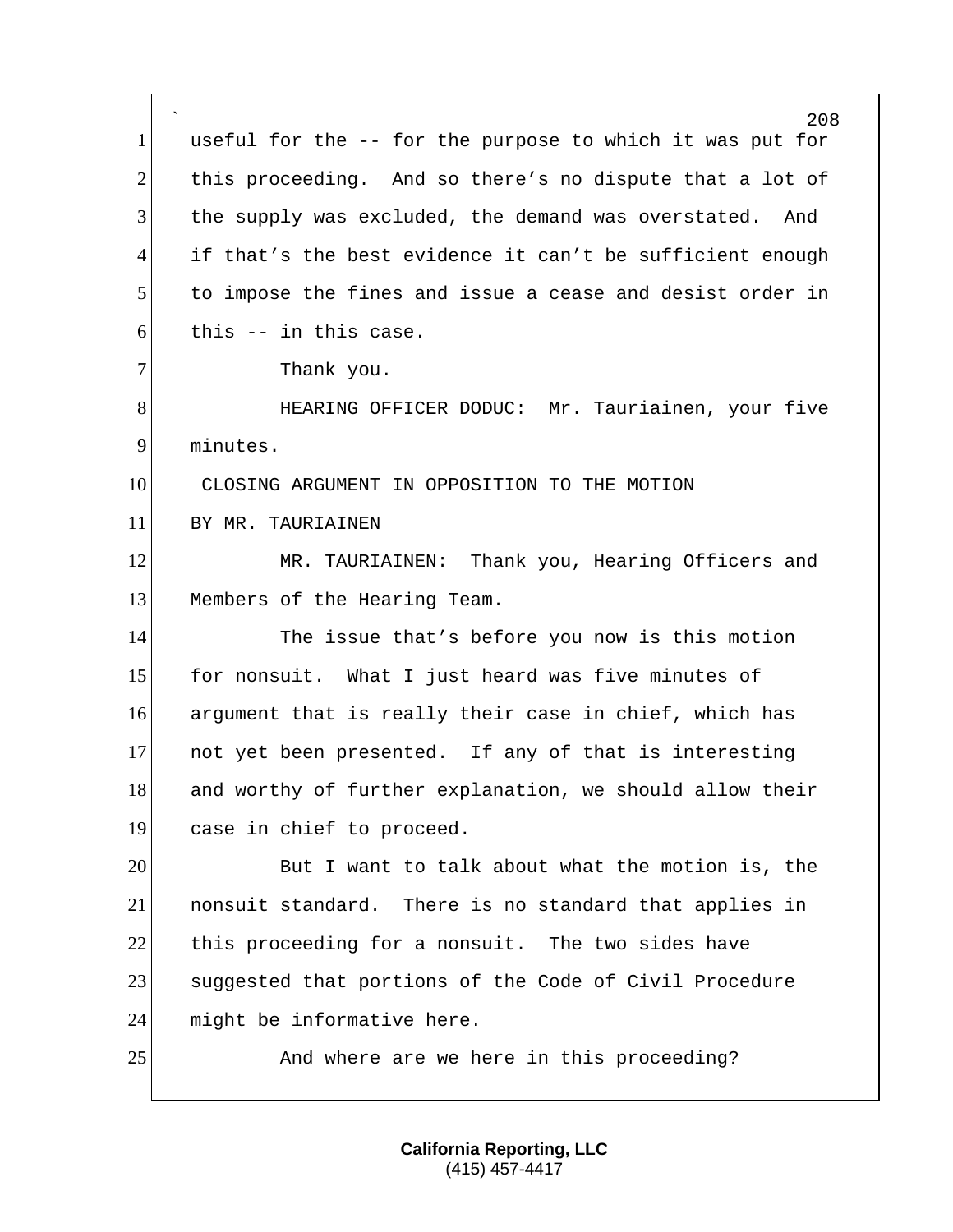` We've had the case in chief evidence from the Prosecution. We haven't had the Prosecution's full Phase 1 evidence yet. We haven't had the rebuttal. We haven't 4 had any of the other evidence by any of the other parties 5 submitted.

 The -- the standard that is best applied here is 7 the 581(c) standard which is a deferential standard to 8 the plaintiff. Code of Civil Procedure 581(c), that's what I -- when I said that all the indulgences need to be made in favor of the Prosecution Team and all the conflicting evidence should be ignored.

12 I want to also talk about the standard of the evidence here, which was raised in the opening arguments at the -- at the beginning of the morning. This has been briefed but I just want to simply state, the standard here is the preponderance of the evidence. We've talked about what that was. I mentioned it in the opening, I've briefed it. There is no authority that holds otherwise in this type of proceeding. It does not involve 20 revocation of a vested right or anything like that. It's simply an enforcement action as to whether or not a party or two parties took or threatened to take water in excess 23 of their rights.

 This -- this discussion about the best evidence is -- is interesting and somewhat perplexing because it's

> **California Reporting, LLC** (415) 457-4417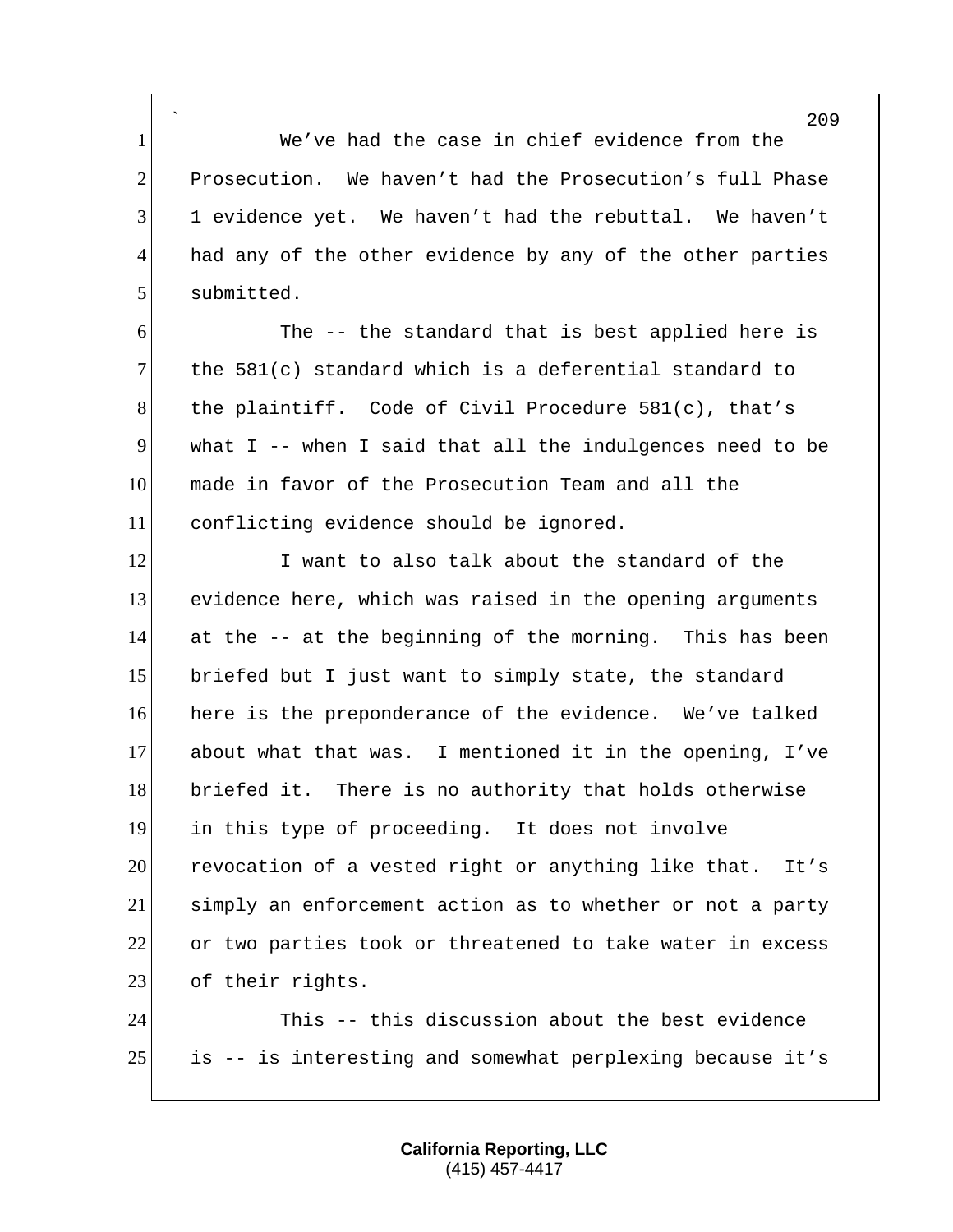` not an actual standard that applies to proceedings, to 2 these proceedings or really any other. In legal parlance the best evidence is a rule regarding admissibility 4 regarding of certain types of evidence, and maybe 5 excluding certain types of evidence.

 I think the term best evidence here has been 7 appropriated from some opinion that Ms. Mrowka gave in her case-in-chief testimony where she said -- I believe I'm going to kind of probably mis-paraphrase even, but that the -- the supply and demand data used to support the May 1st and June 12th notices was the best evidence available. And that is now attempting to be imputed into a standard of evidence that the Prosecution need -- Team needs to meet. But the standard really is the preponderance of the evidence, and that asks whether the evidence submitted is more likely than not to support the facts that we're asserting. The same standard applies to 18 the parties who are going to be submitting evidence in 19 their case in chief.

 I want to talk about the cases in chief because 21 we haven't seen the other side's case in chief yet, yet we spent almost all this afternoon or a significant 23 portion of this afternoon having these three witnesses being cross-examined on issues raised in the other side's case in chief. Those issues that are raised in the other

> **California Reporting, LLC** (415) 457-4417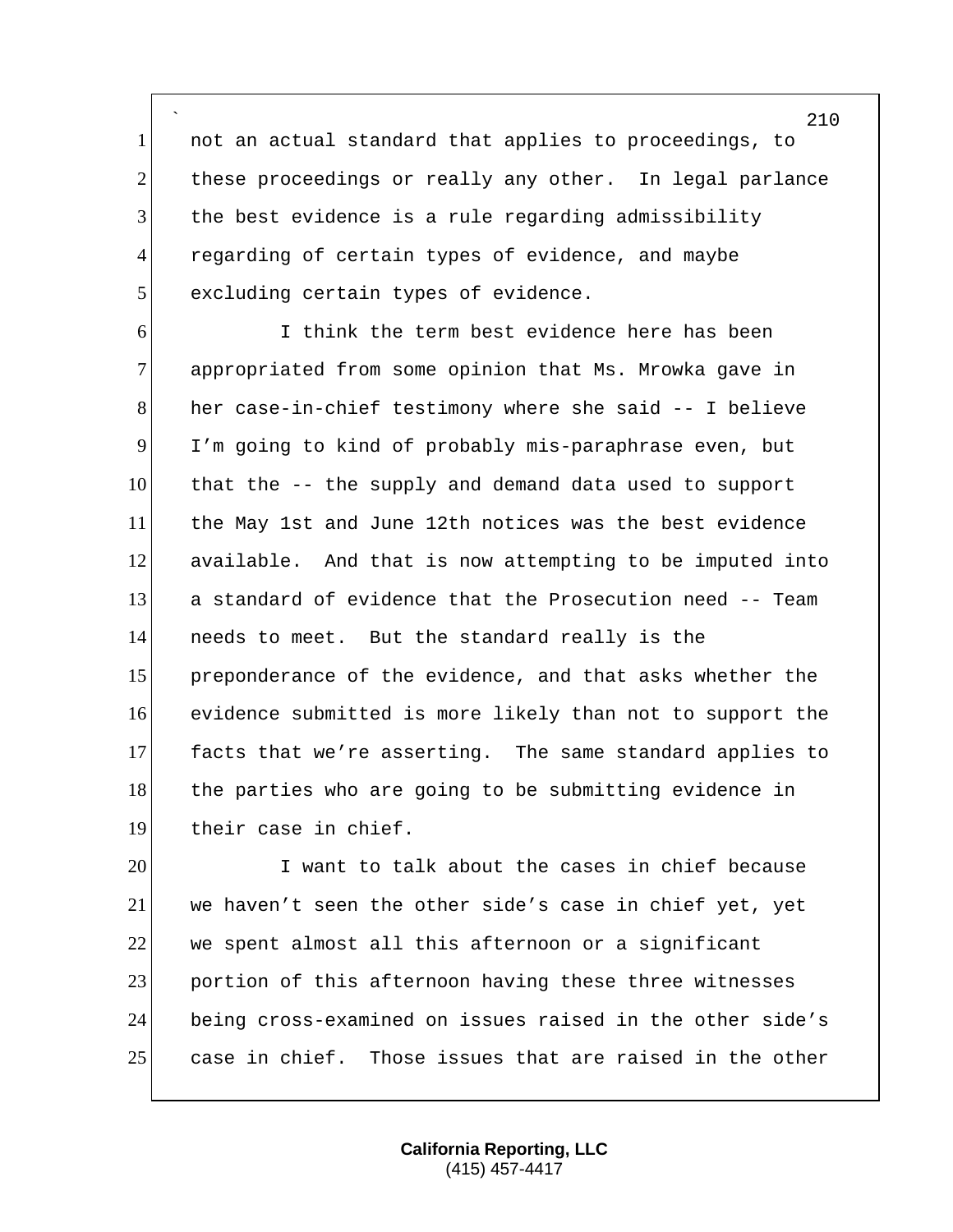` side's case in chief are addressed in the Prosecution Team's rebuttal. That essentially muddies the record, 3 especially with respect to this motion that's pending right now. And it's fundamentally unfair that the Prosecution really couldn't present any of the rebuttal testimony that really is at issue and rebuts the assertions that were addressed in the cross-examination.

8 Finally, the cross-exam that the -- the Delta 9 parties did regarding their own case in chief, and the 10 rebuttal testimony, is irrelevant for the purposes of 11 this motion which really looks at the evidence that was 12 submitted by the Prosecution in its case in chief. And 13 it's certainly premature.

14 But again, if you think that any of the arguments 15 that you just heard from Mr. Kelly or any of the issues 16 that were raised in the redirect or recross examination 17 from the Delta parties is interesting and potentially 18 relevant to the issues in this proceeding, then allow 19 Phase 1 to continue. Hear their case in chief, and then 20 hear both parties' rebuttal.

21 The Prosecution Team asks you to please deny this 22 motion for a nonsuit. Thank you.

23 HEARING OFFICER DODUC: Thank you, Mr. 24 Tauriainen, now that I've actually managed to learn how 25 to say your name.

> **California Reporting, LLC** (415) 457-4417

211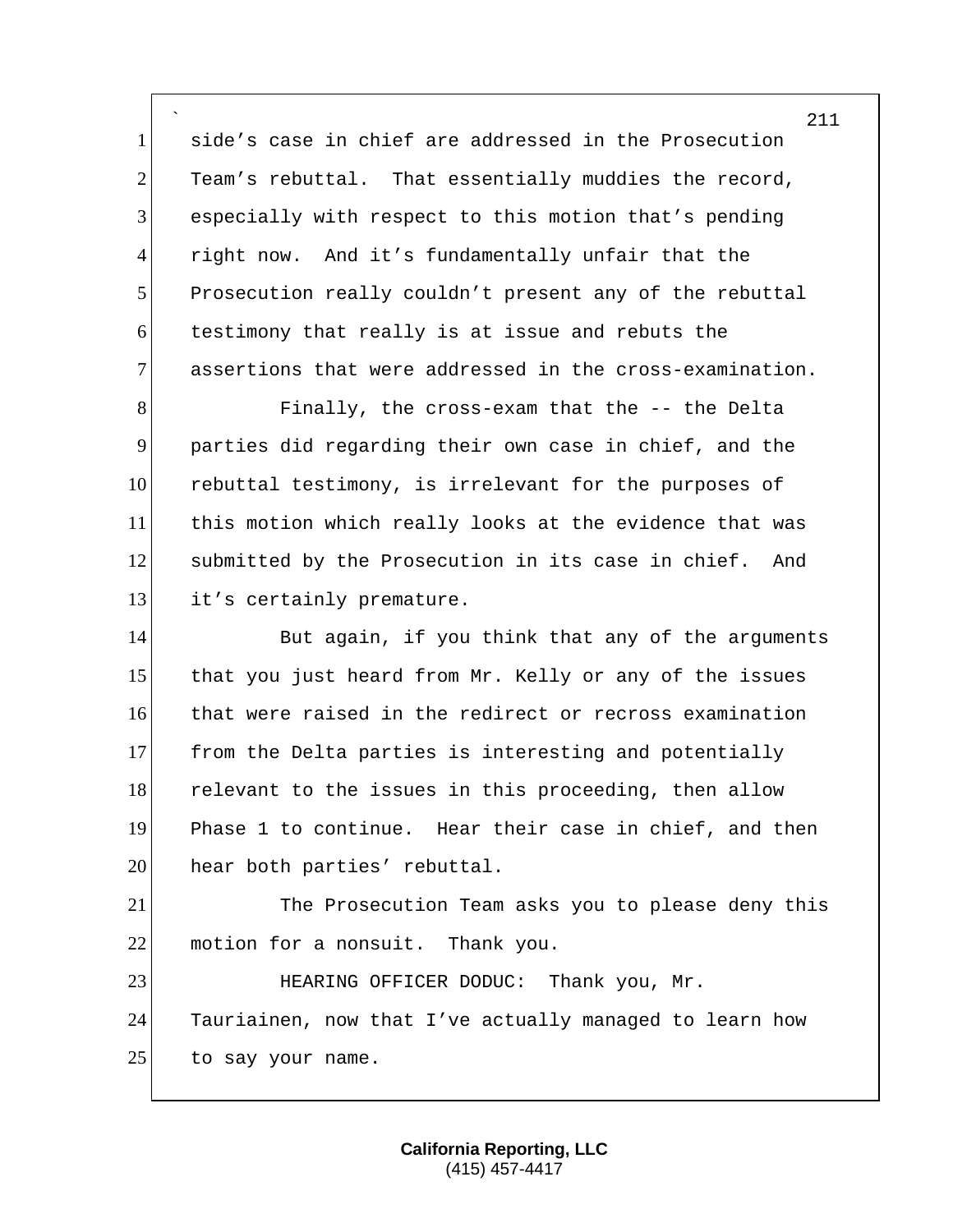` 212 1 All right, a couple of quick questions. 2 Mr. Kelly, were you -- or Mr. Kelly and Mr. 3 Tauriainen, were you able to work out the conflict with 4 respect to -- or the Department of Water Resources, with 5 respect to Dr. Paulsen and Dr. Hutton? And before you 6 answer, I need to remind you that we did ask -- these 7 days were known in advance. We did ask for any heads-up 8 in terms of conflict. I'm told we did not receive any 9 notification of conflicts. I'm a bit perturbed that now 10 your witnesses are not available. But in any case, have 11 you been able to resolve that? 12 MR. KELLY: We have not had time to resolve that  $13$  and  $-$  we have not. 14 HEARING OFFICER DODUC: Okay. All right. Let's 15 do this, let me just say again that I appreciate everyone 16 for going with the flow. I know we threw a curve today 17 and we redirected and changed what was supposed to 18 happen, but I think it was important for us. And we 19 appreciate all the efforts that everyone put into today. 20 We're going to take everything under advisement. 21 I am suspending the hearing until Monday. Unless 22 you hear otherwise in terms of an official ruling from 23 us, be prepared Monday to continue with the hearing, 24 starting with BBID's case in chief -- actually, I'm 25 sorry, BBID, West Side, et al, case in chief as you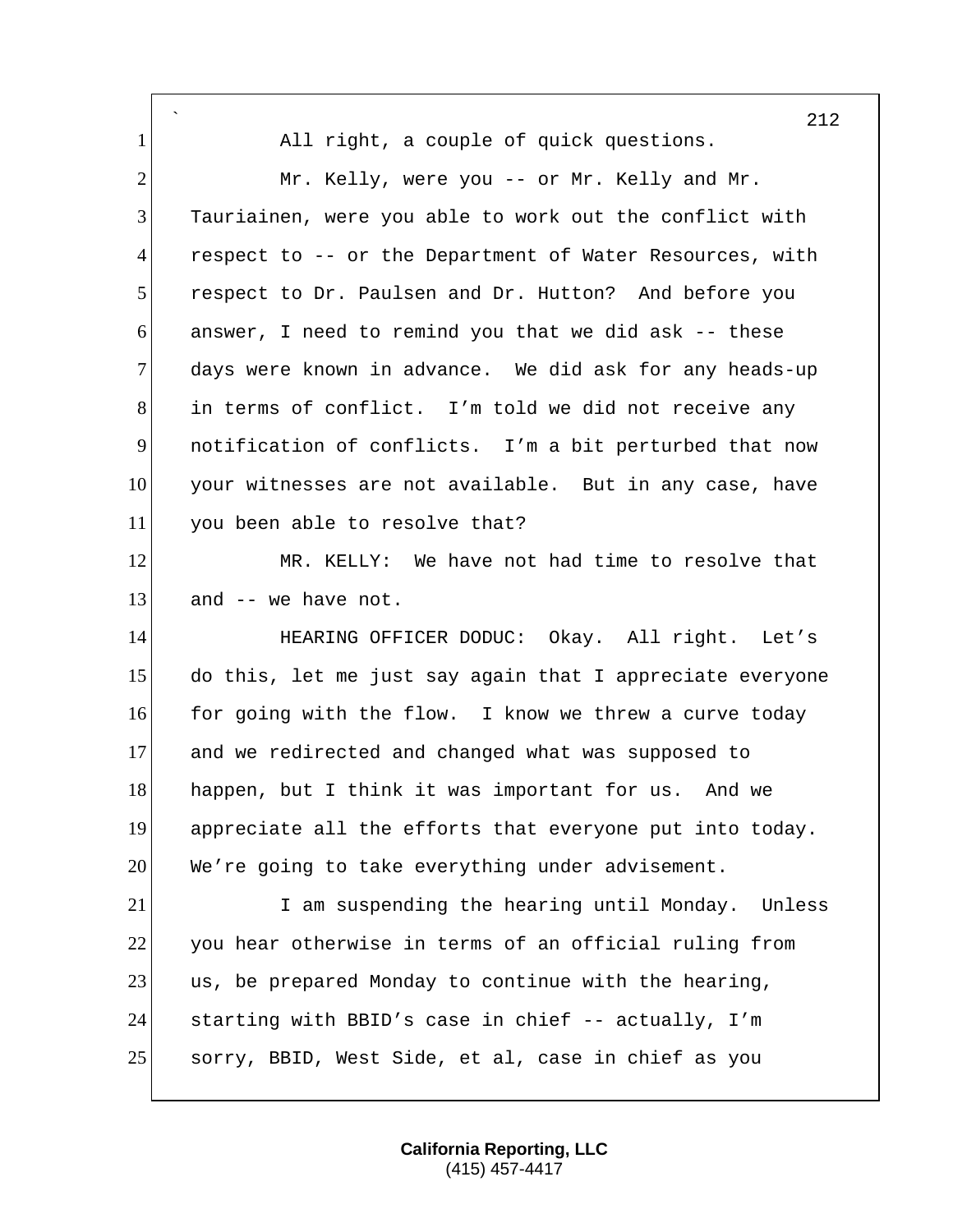` 213 1 outline and proposed it earlier this morning. Was it 2 only this morning? Earlier this morning. 3 MR. KELLY: I will. Dan Kelly again. 4 I will. And I've actually already conveyed to 5 both Mr. Tauriainen and Ms. Ansley, and I'll convey to 6 the others that in order to try to make this go a little 7 more orderly -- we kind of hit that stumbling block  $8$  yesterday morning  $-$  I'm actually going to email them 9 with our proposal with the panels so we can let everybody 10 try to plan and schedule appropriately. 11 **HEARING OFFICER DODUC:** That would be great. And 12 may I also ask your indulgence for the transcript for 13 today please? 14 MR. KELLY: If -- if I may, and I apparently ran 15 afoul of -- of the prohibition on me distributing the 16 transcript like I did yesterday. And so -- so the 17 Hearing Team knows and so everybody in the room knows, 18 Kathy Davis, who has been sitting here and getting us 19 those transcripts so timely, was actually hired by my 20 firm and by the Delta parties to enable us to have daily 21 transcripts of the proceedings so we could refer to them. 22 Ms. Davis is not here on behalf of the Board or the 23 Attorney General's Office of anyone else. And so we are 24 paying for -- for Mrs. Davis's time and transcripts.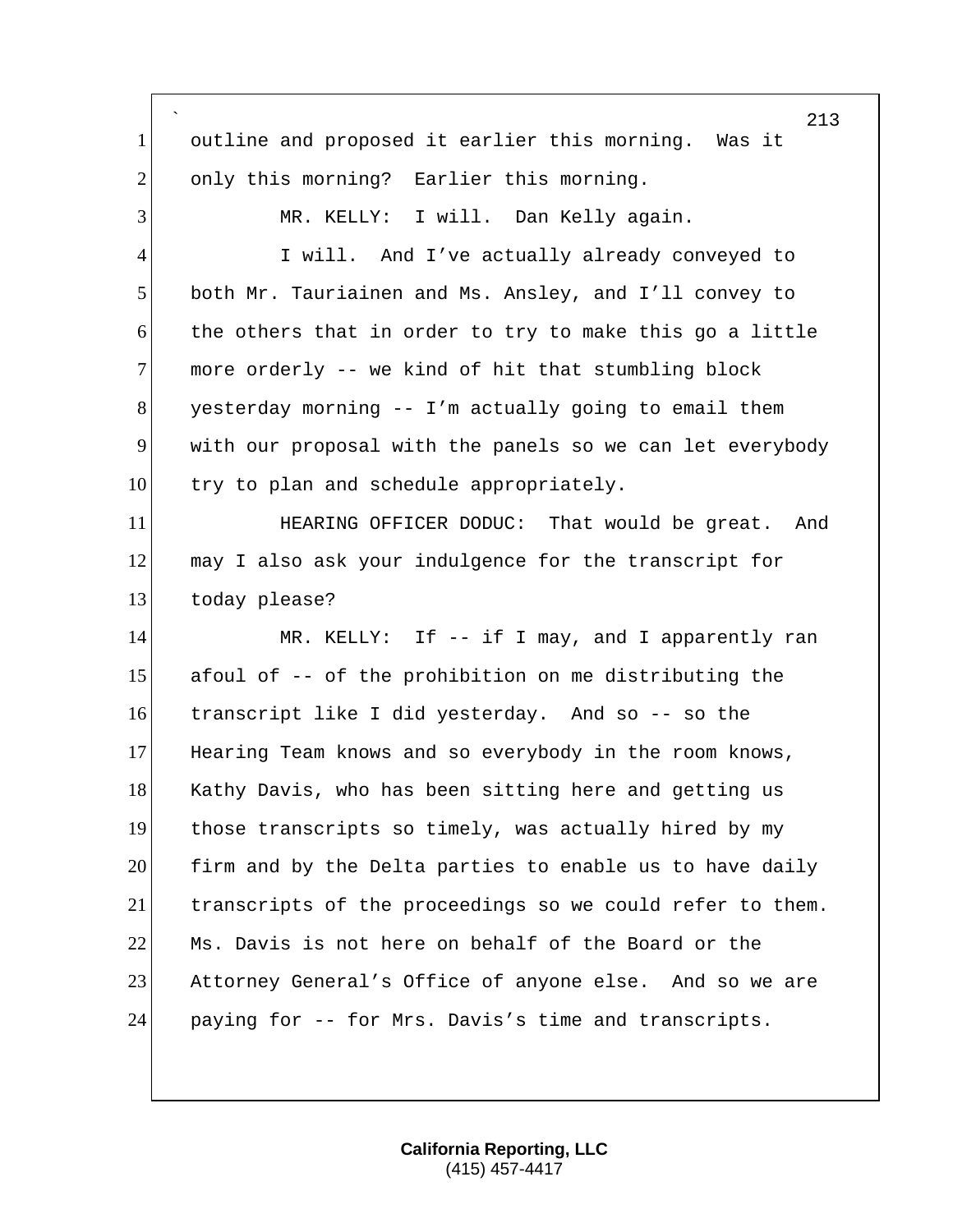` 214 1 And so if anybody wants transcripts, a separate 2 arrangement is going to have to be made with Ms. Davis 3 to -- to be able to get a copy of those transcripts. And 4 I'll email everybody about getting a sharing arrangement 5 for her daily fees, if people want to participate in 6 that. But I'm  $-$  I'm happy to make that offer to split 7 costs, so long as everyone makes their own arrangements 8 to obtain copies of those dailies from -- from Kathy 9 Davis. 10 HEARING OFFICER DODUC: Thank you, Mr. Kelly. 11 Yes, Ms. Ansley? 12 MS. ANSLEY: Yes. I had maybe misunderstood Mr. 13 Kelly this morning. So you're saying this -- you're 14 suspending the hearing until this coming Monday? 15 HEARING OFFICER DODUC: Yes. 16 MS. ANSLEY: Because Mr. Hutton is in Indiana 17 taking care of some personal family matters next week. 18 So we anticipate having quite a problem with next week. 19 I know that Mr. Kelly and I had talked earlier about the 20 subsequent Monday, so I think I was maybe not listening  $21$  as well. 22 **HEARING OFFICER DODUC:** I again will ask the two 23 of you to work it out. And if -- if Dr. Hutton's 24 presence is necessary for Dr. Paulsen's testimony, is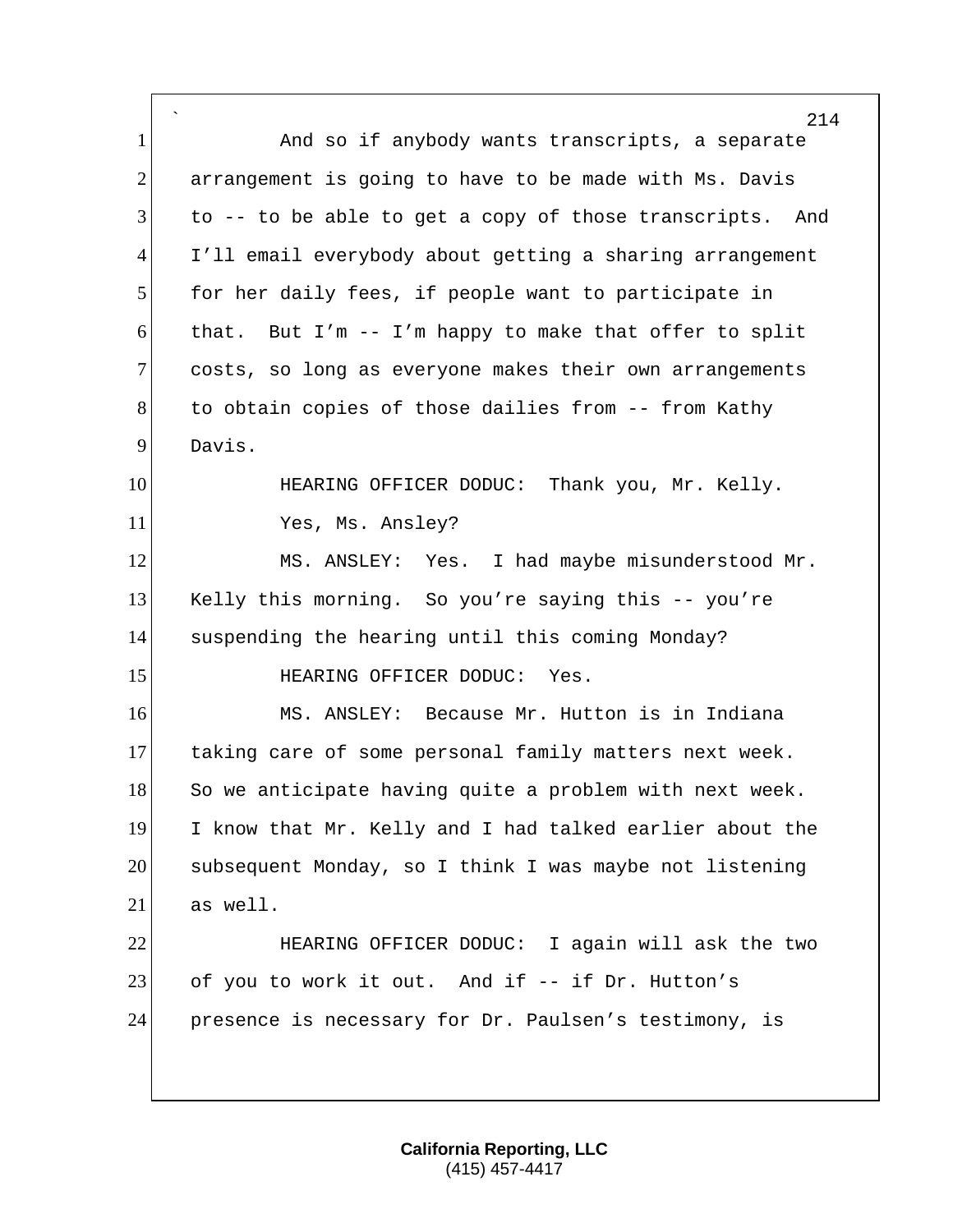` 215 1 there any way, Mr. Kelly, that your witnesses could be 2 taken out of order? 3 MR. KELLY: I could certainly attempt to 4 accommodate that. I don't know Dr. Hutton's 5 availability. I understand that he's not available this 6 Friday or all of next week. And I'd have to check with 7 Dr. Paulsen on her availability. 8 While I appreciate the admonition that the Chair 9 gave, I -- you know, when we are trying to  $-$ - you know, 10 these -- it's very expensive to have consultants, as you 11 all know. And we've been paying our consultants to be 12 here every day this week in anticipation of getting them 13 on. And I've not asked them to be available every day 14 for the entire two-week period because I think we all 15 expected to be through Phase 1 by the end of this week. 16 So I do apologize for the conflict that it's caused. But 17 I hope that it's at least somewhat understandable, given 18 what's happened in the proceedings. 19 I'll -- I'll work with Ms. Ansley and see if 20 there's a day in common. I'm going to have the same 21 problem. I need -- I need Dr. Paulsen here when Mr. 22 Hutton provides his rebuttal, too, and so  $-$ -23 HEARING OFFICER DODUC: I will leave the two of 24 you to work it out and submit something to us as part of 25 your proposal.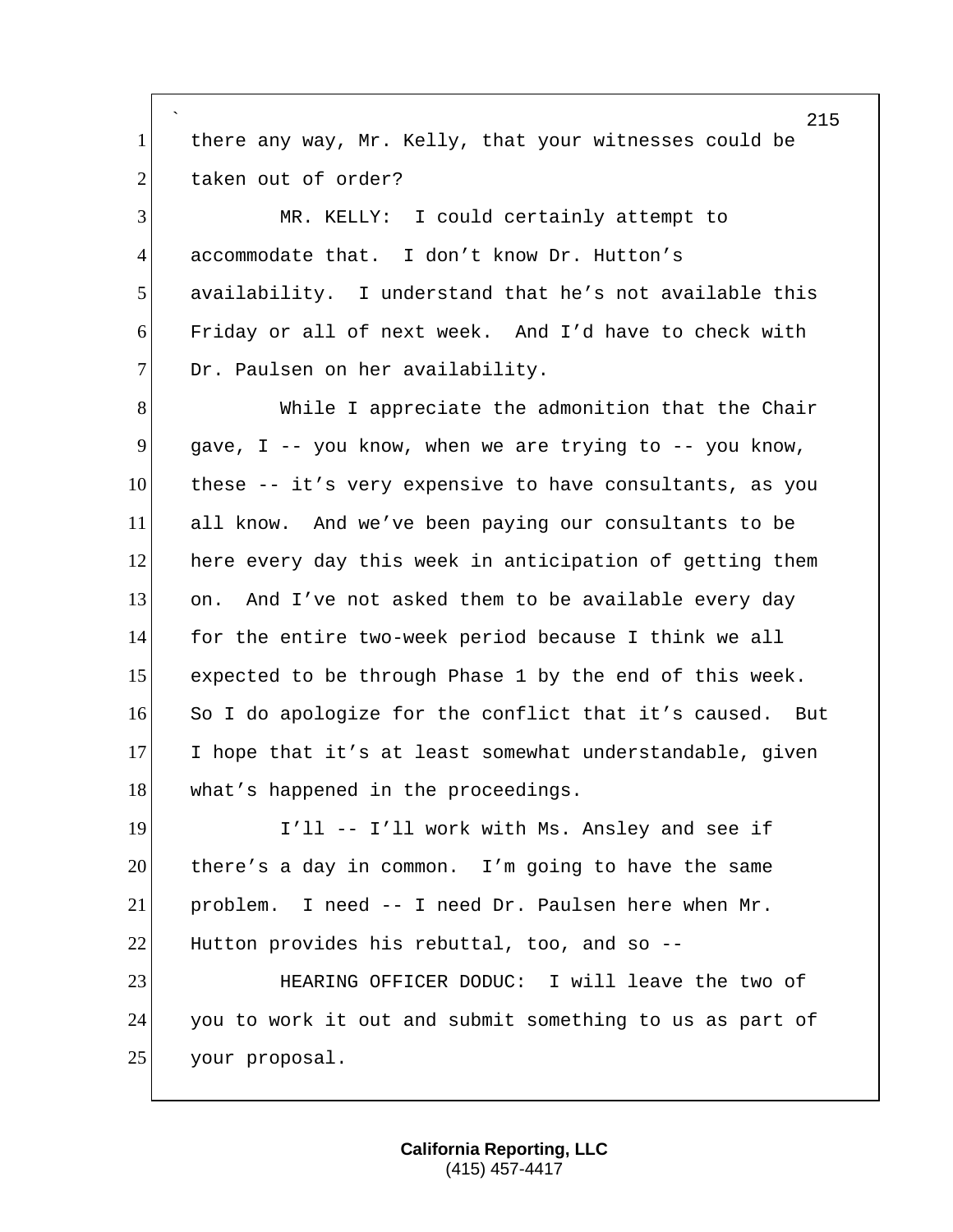` 216 1 MR. KELLY: Thank you. 2 HEARING OFFICER DODUC: Ms. Ansley? 3 MS. ANSLEY: Thank you very much for that. And I 4 would like just to offer, as well, right now that -- that 5 we do know that Mr. Hutton is available the following  $6$  week, that he will be back from his  $-$ 7 HEARING OFFICER DODUC: Great. 8 MS. ANSLEY: -- Monday morning, so --9 HEARING OFFICER DODUC: Thank you. 10 MS. ANSLEY: -- thank you. 11 **HEARING OFFICER DODUC:** And, Mr. Morat, I saw 12 your hand and I can anticipate now, we promised you 13 Friday, if I recall correctly. 14 MR. MORAT: Correct. I have plans to be out of 15 town next week. 16 HEARING OFFICER DODUC: Are you available the 17 week after? 18 MR. MORAT: Perhaps not until the 9th or after 19 that Friday. 20 HEARING OFFICER DODUC: All right. 21 MR. MORAT: Heard today. 22 HEARING OFFICER DODUC: Sorry. 23 MR. MORAT: My -- my written testimony, the only 24 exhibit is 815 words. I could be heard today. 25 HEARING OFFICER DODUC: Comments from parties?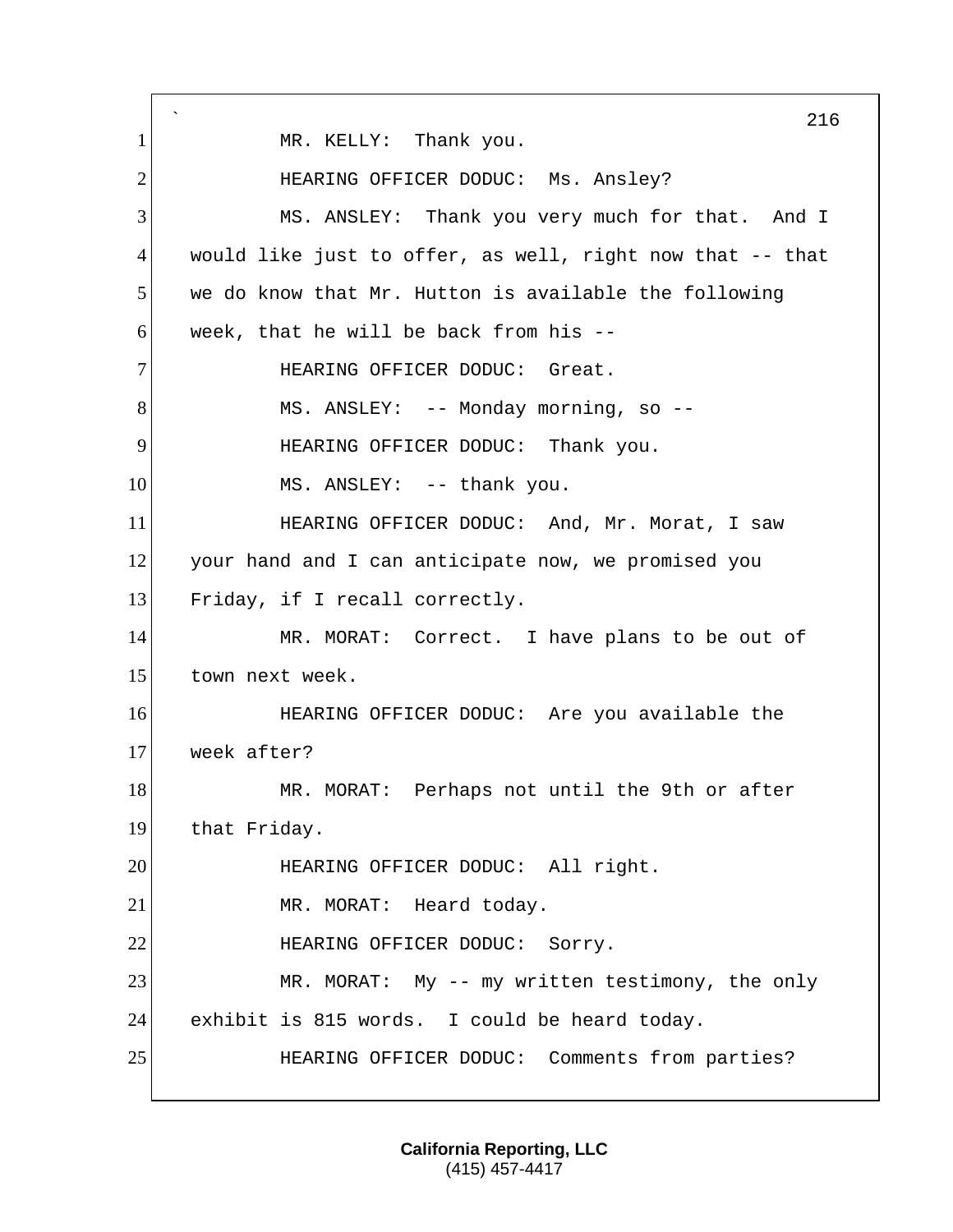` 217 1 MR. KELLY: Yeah. Dan Kelly for BBID. 2 I do appreciate the difficulty. I'm not ready to 3 cross-examine Mr. Morat today. The earliest I 4 anticipated him being to the stand was Friday. And so 5 I'm not prepared for that cross-examination. 6 HEARING OFFICER DODUC: All right. Mr. Morat, my 7 apologies to you. Because of the changes in proceedings 8 we will have to revisit with you. Just as we are 9 extending Mr. Kelly and Ms. Ansley the opportunity to try 10 to resolve scheduling conflict, we will do the same with 11 you. We will not be taking your testimony either today 12 or Friday. 13 MR. MORAT: Okay. 14 **HEARING OFFICER DODUC:** We'll try to find another 15 time, should this proceeding continue, the week after 16 next week where you might be available. 17 Mr. Williams? 18 MR. WILLIAMS: Thank you. Phil Williams with 19 Westlands. 20 Just in an effort to be helpful, what began a lot 21 of this was yesterday morning in an attempt to understand 22 the timing requirements that would be imposed on the 23 parties as they present their case in chief, whether it's 24 panels and how long -- how long each person gets for 25 that, also implicates the cross-examination time. And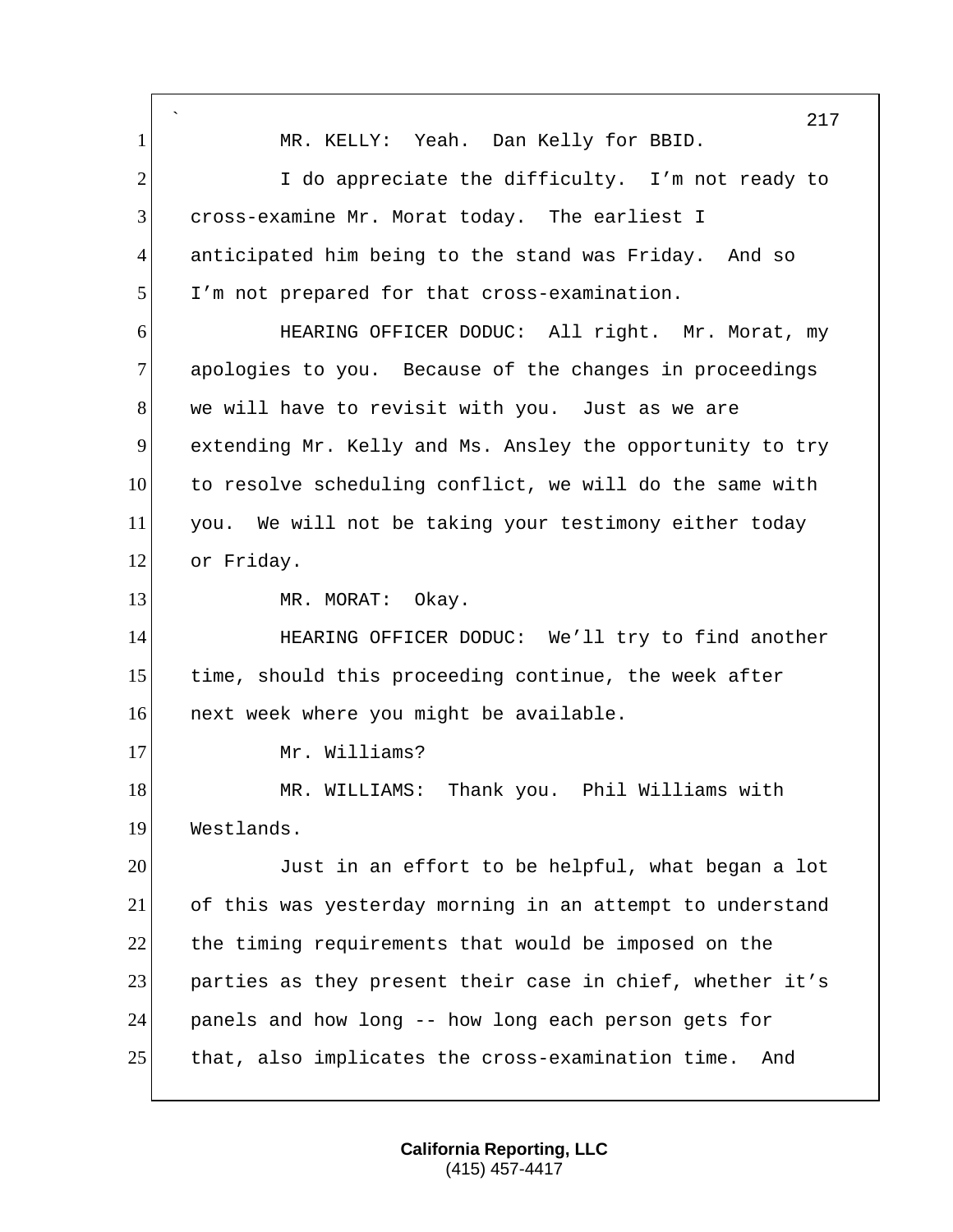` 218 1 I'm not really sure that that's been resolved. So I 2 don't want us to lose sight of that pending ad 3 perpetuating problem. 4 Thank you. 5 HEARING OFFICER DODUC: Hang on. 6 Mr. Tauriainen has been waiting, I believe, to 7 make a comment. 8 THE REPORTER: Your microphone sir. 9 HEARING OFFICER DODUC: Microphone. 10 MR. TAURIAINEN: Sorry about that. 11 It's really unrelated to what Mr. William's is 12 talking about. I just wanted to confirm that the start 13 time Monday would be 9:00 a.m. I didn't jot it down, if  $14$  that's the  $-$ 15 HEARING OFFICER DODUC: It would be 9:00 a.m. --16 MR. TAURIAINEN: Thank you. 17 HEARING OFFICER DODUC: -- unless you hear 18 otherwise from us. 19 Mr. Kelly? 20 MR. KELLY: Yes. I'm wondering whether -- I will 21 say that our intent is as I expressed yesterday morning,  $22$  and that is to put as a panel of two, Dr. Paulsen and Tom 23 Burke, and as another panel of two, Greg Young and Nick 24 Bonsignore, and then as an individual, Rick Gilmore.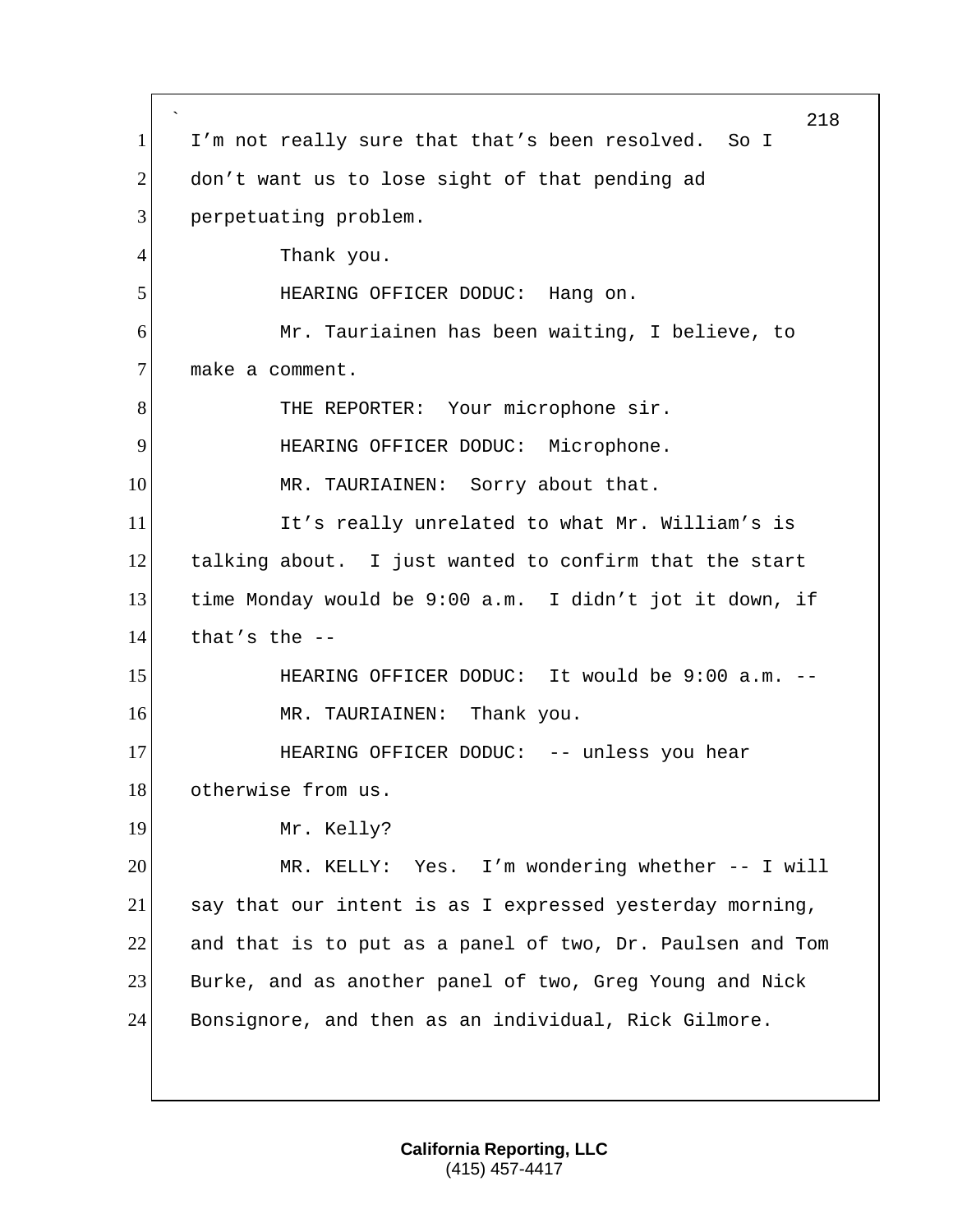` 219 1 and so perhaps it would be helpful -- I know that  $2$  you all broke to deliberate about the time issue 3 yesterday a little bit. And so perhaps over the next 4 couple of days, if we could just get a ruling from you on 5 how much time we have for our two panels, and then Mr. 6 Gilmore in total. And then how much time that everybody 7 will have for cross-examination in total, and people can 8 just do with their time as they please. And that way it 9 just gets resolved well ahead of when we actually come to 10 provide testimony. 11 **HEARING OFFICER DODUC:** Thank you, Mr. Kelly. 12 That's a good suggestion. 13 All right, I think that -- oh, Ms. Spaletta? 14 MS. SPALETTA: This is housekeeping. There were 15 three exhibits that we referenced in cross-examination 16 today that we would like to move into evidence. They are 17 West Side Exhibit 183, West Side Exhibit 184 which is the 18 poster, West Side Exhibit 152-R which is the excerpts of 19 Ms. Mrowka's deposition. And then I also noticed in 20 looking at my notes that we had referenced West Side 21 Exhibit 100 on Monday, and we had failed to move that in. 22 So I'd like to move those four exhibits into evidence 23 please. 24 HEARING OFFICER DODUC: Thank you.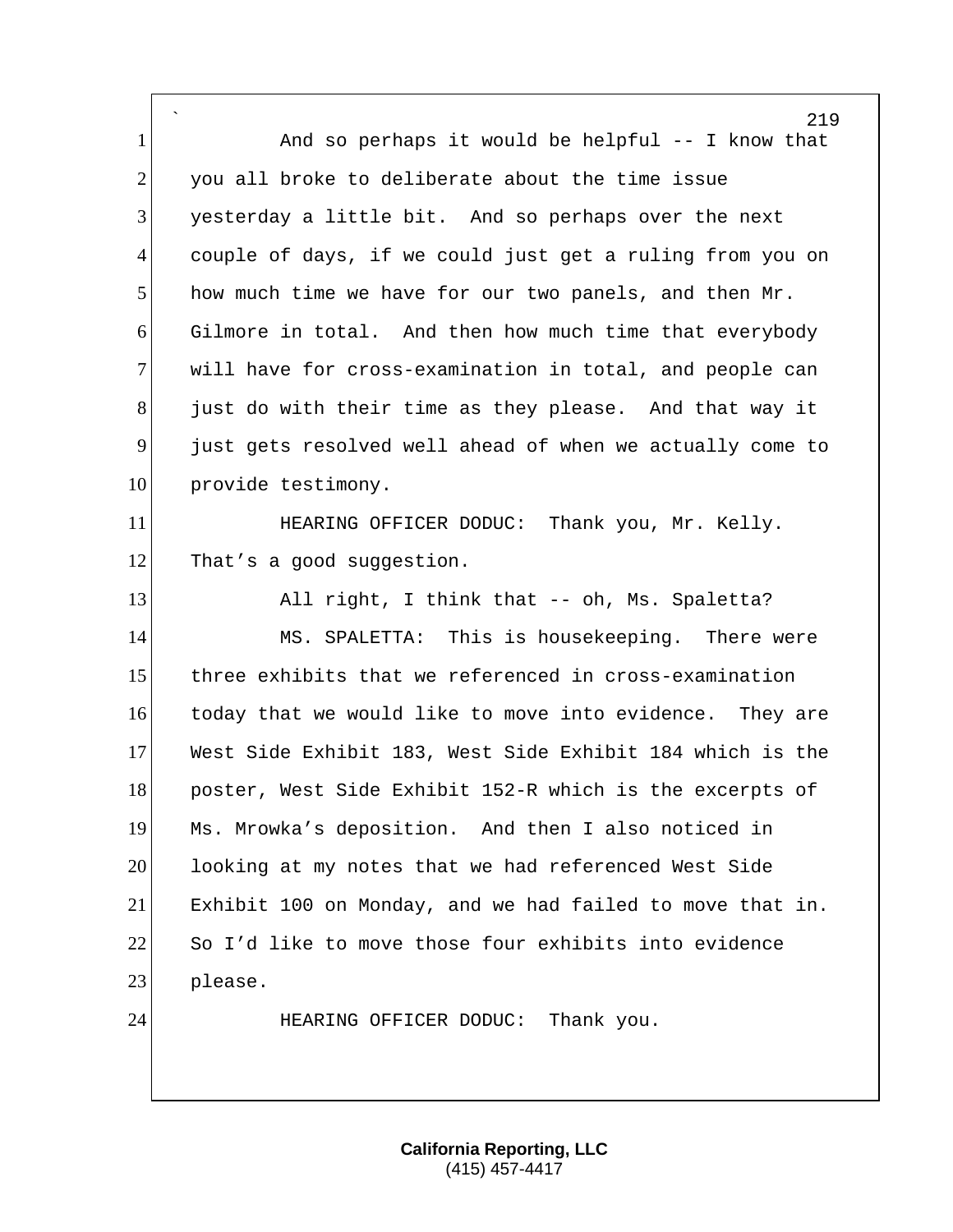` (Whereupon the above-referenced exhibits were 2 admitted into evidence by the Hearing Officer.) 3 MS. MCGINNIS: Robin McGinnis, DWR. 4 We didn't see copies of any of these exhibits today. So I would like to wait until we have a chance to see them, see if those  $-$ -**HEARING OFFICER DODUC:** Those are pre-submitted 8 exhibits, I believe, or are they? MS. SPALETTA: That's correct. The exhibits that were submitted today  $-$ **HEARING OFFICER DODUC:** Oh. MS. SPALETTA: -- Exhibit 183 was emailed to all 13 the parties on Monday evening in anticipation that it might need to be used. And Exhibit 152-R is simply an excerpt of the full deposition 152, which was previously submitted as a placeholder to all the parties in the original exhibit submissions. **HEARING OFFICER DODUC:** Ms. McGinnis, I will just note your objection. MS. MCGINNIS: Could you just say what the numbers are again, please, Ms. Spaletta? MS. SPALETTA: Sure. The exhibits from today are West Side Exhibit 183, West Side Exhibit 184, West Side Exhibit 152-R, and West Side Exhibit 100.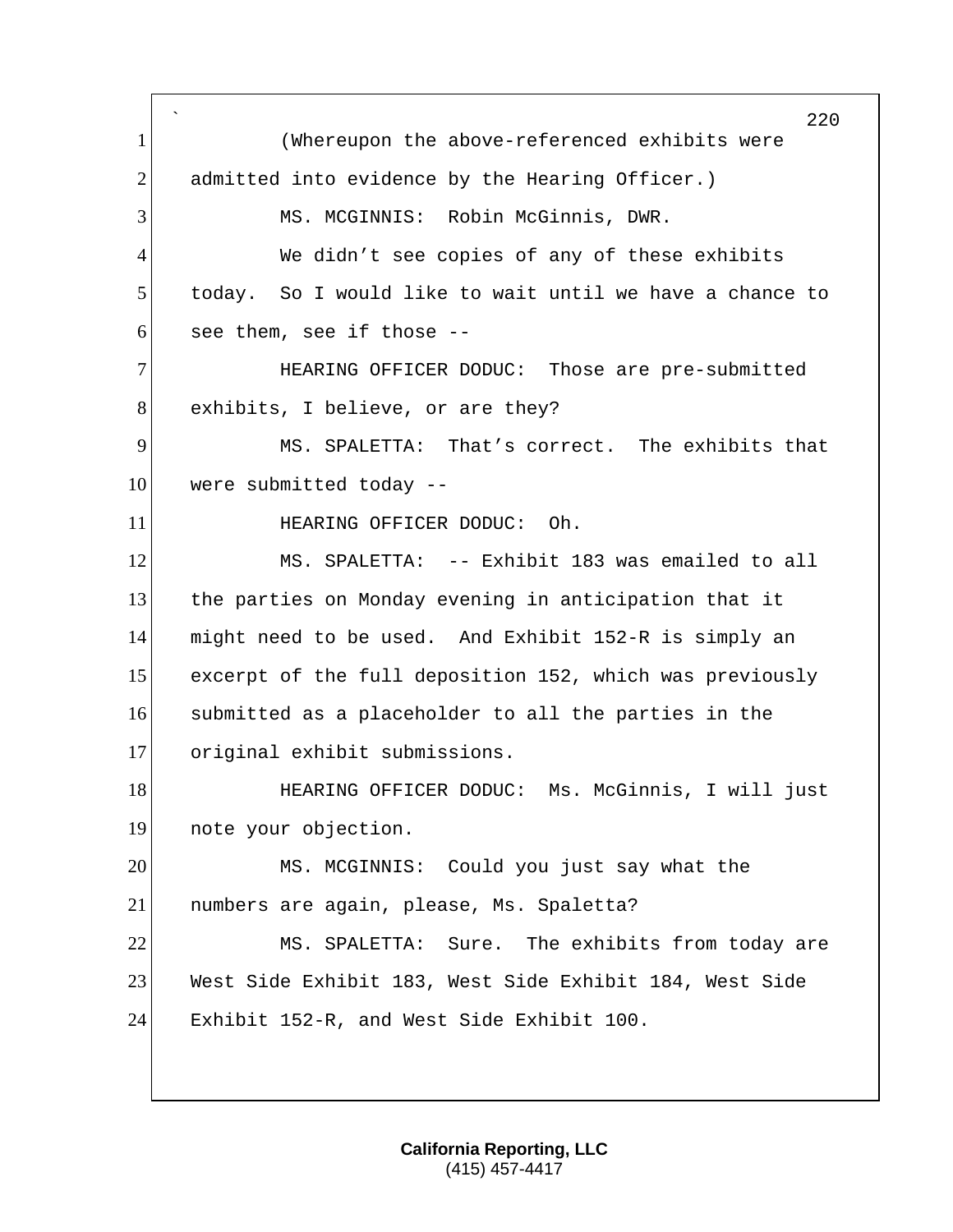` 1 MS. MCGINNIS: Okay. Thank you. I'll take a look. 3 HEARING OFFICER DODUC: All right. That concludes our proceedings for today. Thank you all very 5 much.  $* * * *$  (Thereupon the hearing recessed at 3:43 p.m.)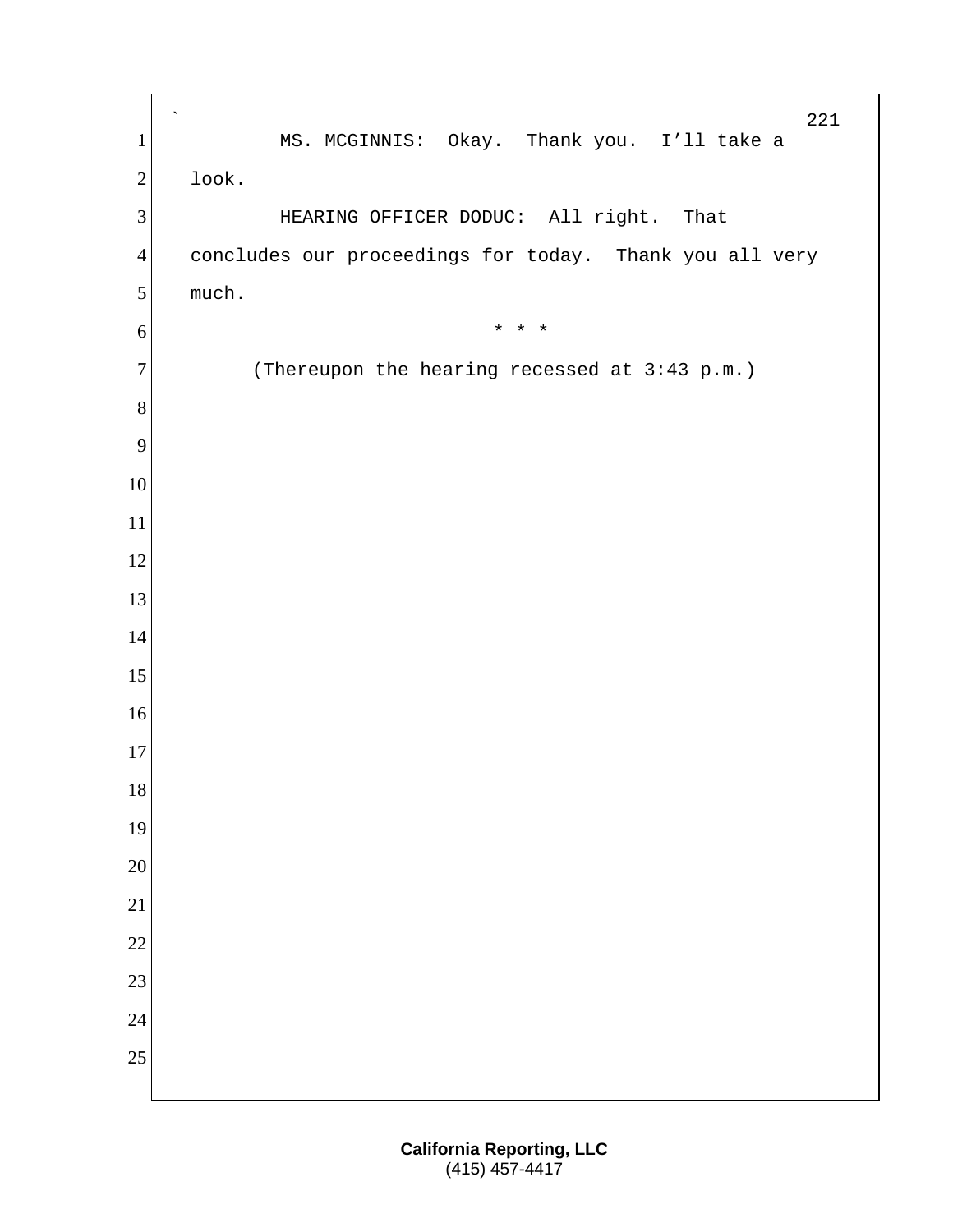## **REPORTER'S CERTIFICATE**

I do hereby certify that the testimony in the foregoing hearing was taken at the time and

place therein stated; that the testimony of said witnesses were reported by me, a certified electronic court reporter and a disinterested person, and was under my supervision thereafter transcribed into typewriting.

And I further certify that I am not of counsel or attorney for either or any of the parties to said hearing nor in any way interested in the outcome of the cause named in said caption.

IN WITNESS WHEREOF, I have hereunto set my hand this 19th day of April, 2016.

PETER PETTY CER\*\*D-493 Notary Public

`

222